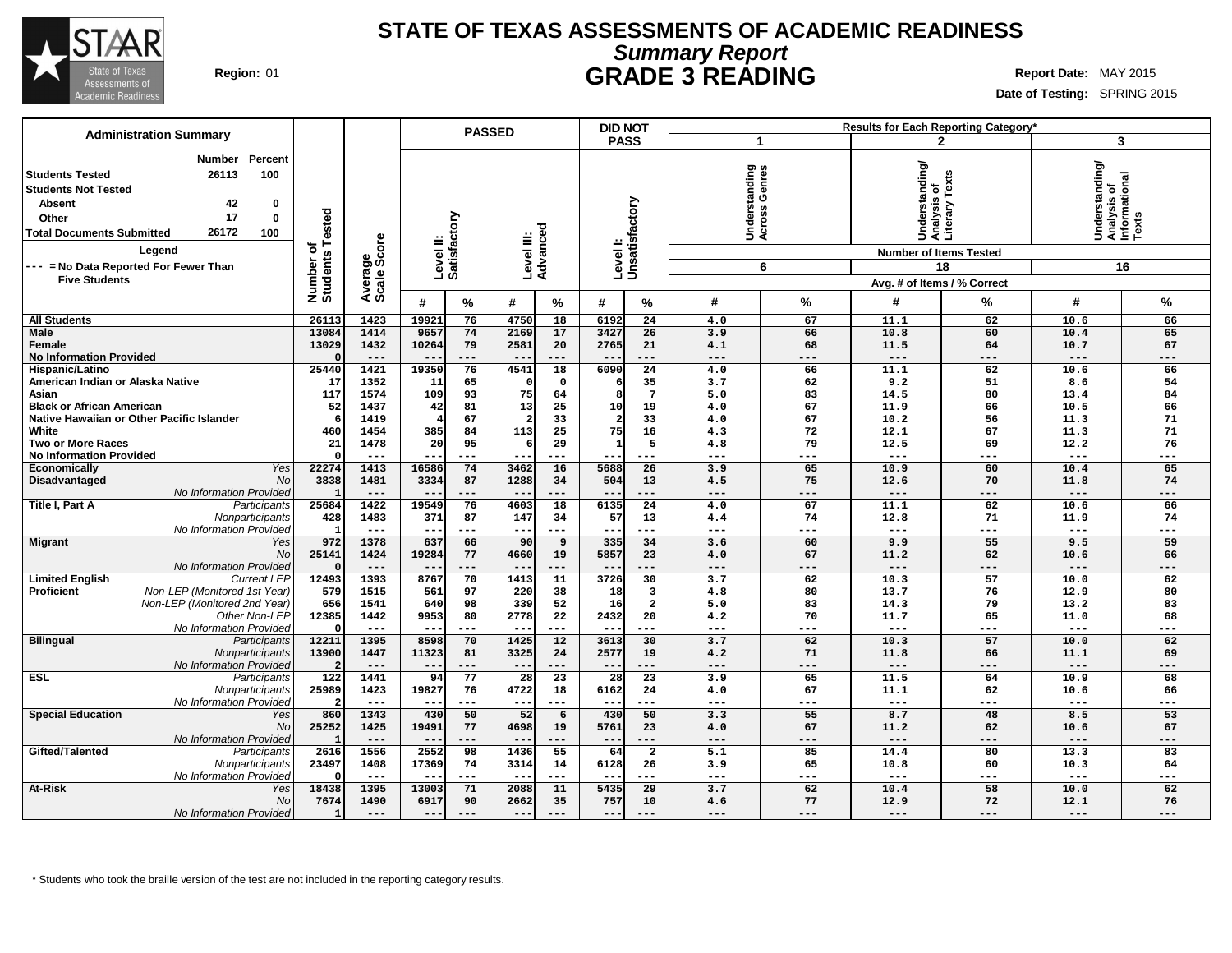

# **STATE OF TEXAS ASSESSMENTS OF ACADEMIC READINESS Summary Report Region:** 01 **GRADE 3 MATHEMATICS Report Date:** MAY 2015

**Date of Testing:** SPRING 2015

| <b>Administration Summary</b>                     |                              |                        |                          | <b>PASSED</b>            |                          |                     | <b>DID NOT</b>             |                          |            |                                                         |                     | <b>Results for Each Reporting Category*</b>    |                             |             |                     |                                                        |
|---------------------------------------------------|------------------------------|------------------------|--------------------------|--------------------------|--------------------------|---------------------|----------------------------|--------------------------|------------|---------------------------------------------------------|---------------------|------------------------------------------------|-----------------------------|-------------|---------------------|--------------------------------------------------------|
|                                                   |                              |                        |                          |                          |                          |                     | <b>PASS</b>                |                          | -1         |                                                         |                     | $\mathbf{2}$                                   | 3                           |             | 4                   |                                                        |
| Percent<br>Number                                 |                              |                        |                          |                          |                          |                     |                            |                          |            |                                                         |                     |                                                |                             |             |                     |                                                        |
| 28600<br>100<br><b>Students Tested</b>            |                              |                        |                          |                          |                          |                     |                            |                          |            |                                                         |                     |                                                |                             |             |                     |                                                        |
|                                                   |                              |                        |                          |                          |                          |                     |                            |                          |            |                                                         |                     |                                                | and                         |             |                     |                                                        |
| <b>Students Not Tested</b>                        |                              |                        |                          |                          |                          |                     |                            |                          |            |                                                         |                     |                                                |                             |             |                     |                                                        |
| 32<br>Absent<br>0                                 |                              |                        |                          |                          |                          |                     |                            |                          |            |                                                         |                     |                                                |                             |             |                     |                                                        |
| 9<br>Other<br>0                                   |                              |                        |                          |                          |                          |                     |                            |                          |            |                                                         |                     |                                                |                             |             |                     |                                                        |
| 28641<br><b>Total Documents Submitted</b><br>100  |                              |                        |                          |                          |                          |                     |                            |                          |            | Numerical<br> Representations<br> and<br> Relationships | Ö                   | Computations<br>and Algebraic<br>Relationships | Geometry and<br>Measurement |             |                     | Data Analysis<br>and Personal<br>Financial<br>Literacy |
| Legend                                            | Number of<br>Students Tested | Average<br>Raw Score   | Level II:                | Satisfactory             | Level III:<br>Advanced   |                     | Level I:<br>Unsatisfactory |                          |            |                                                         |                     | <b>Number of Items Tested</b>                  |                             |             |                     |                                                        |
| --- = No Data Reported For Fewer Than             |                              |                        |                          |                          |                          |                     |                            |                          |            | 12                                                      |                     | 18                                             |                             | 10          |                     | 6                                                      |
| <b>Five Students</b>                              |                              |                        |                          |                          |                          |                     |                            |                          |            |                                                         |                     | Avg. # of Items / % Correct                    |                             |             |                     |                                                        |
| NSE = No Standards Established                    |                              |                        |                          |                          |                          |                     |                            |                          |            |                                                         |                     |                                                |                             |             |                     |                                                        |
|                                                   |                              |                        | #                        | ℅                        | #                        | $\%$                | #                          | %                        | #          | %                                                       | #                   | %                                              | #                           | %           | #                   | $\%$                                                   |
| <b>All Students</b>                               | 28600                        | 29                     | <b>NSE</b>               | <b>NSE</b>               | <b>NSE</b>               | <b>NSE</b>          | <b>NSE</b>                 | <b>NSE</b>               | 8.0        | 67                                                      | 11.0                | 61                                             | 6.3                         | 63          | 3.8                 | 64                                                     |
| <b>Male</b>                                       | 14360                        | 29                     | <b>NSE</b>               | <b>NSE</b>               | <b>NSE</b>               | <b>NSE</b>          | <b>NSE</b>                 | <b>NSE</b>               | 8.2        | 68                                                      | 11.0                | 61                                             | 6.3                         | 63          | 3.8                 | 63                                                     |
| Female                                            | 14240                        | 29                     | <b>NSE</b>               | <b>NSE</b>               | <b>NSE</b>               | <b>NSE</b>          | <b>NSE</b>                 | <b>NSE</b>               | 7.9        | 66                                                      | 11.0                | 61                                             | 6.4                         | 64          | 3.9                 | 64                                                     |
| <b>No Information Provided</b>                    |                              | ---                    | $-$                      | $---$                    | $--$                     | $---$               | $- -$                      | ---                      | $---$      | ---                                                     | $---$               | $---$                                          | $---$                       | ---         | ---                 | $---$                                                  |
| Hispanic/Latino                                   | 27915                        | $\overline{29}$        | <b>NSE</b>               | <b>NSE</b>               | <b>NSE</b>               | <b>NSE</b>          | <b>NSE</b>                 | <b>NSE</b>               | 8.0        | 67                                                      | 11.0                | 61                                             | 6.3                         | 63          | 3.8                 | 64                                                     |
| American Indian or Alaska Native                  | 20                           | 29                     | <b>NSE</b>               | NSE                      | <b>NSE</b>               | <b>NSE</b>          | <b>NSE</b>                 | <b>NSE</b>               | 8.2        | 68                                                      | 10.6                | 59                                             | 6.0                         | 60          | 4.1                 | 68                                                     |
| Asian                                             | 114                          | 39                     | <b>NSE</b>               | NSE                      | <b>NSE</b>               | <b>NSE</b>          | <b>NSE</b>                 | <b>NSE</b>               | 10.5       | 87                                                      | 15.1                | 84                                             | 8.6                         | 86          | 4.9                 | 81                                                     |
| <b>Black or African American</b>                  | 52                           | 29                     | <b>NSE</b>               | <b>NSE</b>               | <b>NSE</b>               | <b>NSE</b>          | <b>NSE</b>                 | <b>NSE</b>               | 7.9        | 66                                                      | 11.2                | 62                                             | 6.3                         | 63          | 3.5                 | 59                                                     |
| Native Hawaiian or Other Pacific Islander         | 6                            | 30                     | <b>NSE</b>               | <b>NSE</b>               | <b>NSE</b>               | <b>NSE</b>          | <b>NSE</b>                 | <b>NSE</b>               | 7.3        | 61                                                      | 11.7                | 65                                             | 6.7                         | 67          | 4.7                 | 78                                                     |
| White                                             | 472                          | 31                     | <b>NSE</b>               | <b>NSE</b>               | <b>NSE</b>               | <b>NSE</b>          | <b>NSE</b>                 | <b>NSE</b>               | 8.6        | 72                                                      | 11.9                | 66                                             | 6.9                         | 69          | 4.1                 | 68                                                     |
| <b>Two or More Races</b>                          | 21                           | 35                     | <b>NSE</b>               | <b>NSE</b>               | <b>NSE</b>               | <b>NSE</b>          | <b>NSE</b>                 | <b>NSE</b>               | 9.7        | 81                                                      | 13.7                | 76                                             | 7.4                         | 74          | 4.4                 | 74                                                     |
| <b>No Information Provided</b>                    | $\Omega$<br>24690            | ---<br>$\overline{29}$ | $- -$                    | $---$                    | $---$                    | $---$<br><b>NSE</b> | $\sim$ $\sim$              | ---                      | ---        | ---<br>66                                               | $---$<br>10.8       | ---<br>60                                      | $\qquad \qquad - -$<br>6.2  | $---$<br>62 | ---<br>3.7          | $---$<br>62                                            |
| Yes<br>Economically<br>No                         | 3909                         | 33                     | <b>NSE</b><br><b>NSE</b> | <b>NSE</b><br><b>NSE</b> | <b>NSE</b><br><b>NSE</b> | <b>NSE</b>          | <b>NSE</b><br><b>NSE</b>   | <b>NSE</b><br><b>NSE</b> | 7.9<br>8.9 | 75                                                      | 12.6                | 70                                             | 7.2                         | 72          | 4.3                 | 72                                                     |
| Disadvantaged<br>No Information Provided          |                              | ---                    | $-$                      | ---                      | $- -$                    | $---$               |                            | ---                      | ---        | ---                                                     | $---$               | ---                                            | ---                         | ---         | ---                 | ---                                                    |
| Title I, Part A<br>Participants                   | 28168                        | 29                     | <b>NSE</b>               | <b>NSE</b>               | <b>NSE</b>               | <b>NSE</b>          | <b>NSE</b>                 | <b>NSE</b>               | 8.0        | 67                                                      | 11.0                | 61                                             | 6.3                         | 63          | 3.8                 | 64                                                     |
| Nonparticipants                                   | 431                          | 33                     | <b>NSE</b>               | NSE                      | <b>NSE</b>               | <b>NSE</b>          | <b>NSE</b>                 | NSE                      | 9.0        | 75                                                      | 12.8                | 71                                             | 7.2                         | 72          | 4.4                 | 73                                                     |
| No Information Provided                           |                              | ---                    | $-$                      | $---$                    | $---$                    | $---$               | $- -$                      | ---                      | $---$      | ---                                                     | $\qquad \qquad - -$ | $---$                                          | $\qquad \qquad - -$         | $---$       | ---                 | $---$                                                  |
| <b>Migrant</b><br>Yes                             | 1099                         | 27                     | <b>NSE</b>               | <b>NSE</b>               | <b>NSE</b>               | <b>NSE</b>          | <b>NSE</b>                 | <b>NSE</b>               | 7.5        | 63                                                      | 9.9                 | 55                                             | 5.7                         | 57          | 3.6                 | 60                                                     |
| No                                                | 27501                        | 29                     | <b>NSE</b>               | <b>NSE</b>               | <b>NSE</b>               | <b>NSE</b>          | <b>NSE</b>                 | <b>NSE</b>               | 8.1        | 67                                                      | 11.1                | 62                                             | 6.4                         | 64          | 3.8                 | 64                                                     |
| No Information Provided                           | $\Omega$                     | $---$                  | $- -$                    | $---$                    | $---$                    | $---$               | $- -$                      | $---$                    | $---$      | ---                                                     | $---$               | $---$                                          | $---$                       | $---$       | $\qquad \qquad - -$ | $---$                                                  |
| <b>Current LEP</b><br><b>Limited English</b>      | 14943                        | $\overline{28}$        | <b>NSE</b>               | <b>NSE</b>               | <b>NSE</b>               | <b>NSE</b>          | <b>NSE</b>                 | <b>NSE</b>               | 7.7        | 64                                                      | 10.4                | 58                                             | 6.0                         | 60          | 3.6                 | 61                                                     |
| Non-LEP (Monitored 1st Year)<br><b>Proficient</b> | 579                          | 36                     | <b>NSE</b>               | <b>NSE</b>               | <b>NSE</b>               | <b>NSE</b>          | <b>NSE</b>                 | <b>NSE</b>               | 9.6        | 80                                                      | 13.9                | 77                                             | 7.9                         | 79          | 4.7                 | 79                                                     |
| Non-LEP (Monitored 2nd Year)                      | 655                          | 38                     | <b>NSE</b>               | <b>NSE</b>               | <b>NSE</b>               | <b>NSE</b>          | <b>NSE</b>                 | <b>NSE</b>               | 10.1       | 84                                                      | 14.6                | 81                                             | 8.2                         | 82          | 4.8                 | 80                                                     |
| Other Non-LEP                                     | 12423                        | 30                     | <b>NSE</b>               | <b>NSE</b>               | <b>NSE</b>               | <b>NSE</b>          | <b>NSE</b>                 | <b>NSE</b>               | 8.3        | 69                                                      | 11.4                | 64                                             | 6.6                         | 66          | 3.9                 | 66                                                     |
| No Information Provideo                           | $\Omega$                     | ---                    | $-$                      | $- - -$                  | $- -$                    | $---$               |                            | ---                      | $---$      | ---                                                     | $---$               | ---                                            | $\qquad \qquad - -$         | ---         | ---                 | $---$                                                  |
| <b>Bilingual</b><br>Participants                  | 14659                        | 28                     | <b>NSE</b>               | <b>NSE</b>               | <b>NSE</b>               | <b>NSE</b>          | <b>NSE</b>                 | <b>NSE</b>               | 7.7        | 64                                                      | 10.5                | 58                                             | 6.0                         | 60          | 3.7                 | 61                                                     |
| Nonparticipants                                   | 13939                        | 31                     | <b>NSE</b>               | <b>NSE</b>               | <b>NSE</b>               | <b>NSE</b>          | <b>NSE</b>                 | <b>NSE</b>               | 8.4        | 70                                                      | 11.6                | 65                                             | 6.7                         | 67          | 4.0                 | 67                                                     |
| No Information Provideo                           |                              | $---$                  | $ -$                     | $- - -$                  | $- -$                    | $---$               | $ -$                       | ---                      | $---$      | ---                                                     | $---$               | $---$                                          | $---$                       | $- - -$     | ---                 | $---$                                                  |
| <b>ESL</b><br>Participants                        | 119                          | 32                     | <b>NSE</b>               | <b>NSE</b>               | <b>NSE</b>               | <b>NSE</b>          | <b>NSE</b>                 | <b>NSE</b>               | 8.9        | 75                                                      | 12.2                | 68                                             | 6.7                         | 67          | 4.1                 | 69                                                     |
| Nonparticipants                                   | 28479                        | 29                     | <b>NSE</b>               | <b>NSE</b>               | <b>NSE</b>               | <b>NSE</b>          | <b>NSE</b>                 | <b>NSE</b>               | 8.0        | 67                                                      | 11.0                | 61                                             | 6.3                         | 63          | 3.8                 | 64                                                     |
| No Information Provideo                           |                              | $\qquad \qquad - -$    | $ -$                     | $- - -$                  | $- -$                    | $---$               | $ -$                       | ---                      | $---$      | ---                                                     | $- - -$             | $- - -$                                        | $---$                       | $---$       | $---$               | $---$                                                  |
| <b>Special Education</b><br>Yes                   | 980                          | 24                     | <b>NSE</b>               | <b>NSE</b>               | <b>NSE</b>               | <b>NSE</b>          | <b>NSE</b>                 | <b>NSE</b>               | 6.6        | 55                                                      | 8.9                 | 49                                             | 5.0                         | 50          | 3.0                 | 51                                                     |
| <b>No</b>                                         | 27619                        | 29                     | <b>NSE</b>               | <b>NSE</b>               | <b>NSE</b>               | <b>NSE</b>          | <b>NSE</b>                 | <b>NSE</b>               | 8.1        | 67                                                      | 11.1                | 62                                             | 6.4                         | 64          | 3.8                 | 64                                                     |
| No Information Provideo                           | -1                           | $---$                  | $-$                      | $- - -$                  | $- -$                    | $---$               | $- -$                      | ---                      | $---$      | ---                                                     | $---$               | $---$                                          | $---$                       | $---$       | $---$               | $---$                                                  |
| Gifted/Talented<br>Participants                   | 2756                         | 38                     | <b>NSE</b>               | <b>NSE</b>               | <b>NSE</b>               | <b>NSE</b>          | <b>NSE</b>                 | <b>NSE</b>               | 10.2       | 85                                                      | 14.6                | 81                                             | 8.3                         | 83          | 4.8                 | 80                                                     |
| Nonparticipants                                   | 25844                        | 28                     | <b>NSE</b>               | <b>NSE</b>               | <b>NSE</b>               | <b>NSE</b>          | <b>NSE</b>                 | <b>NSE</b>               | 7.8        | 65                                                      | 10.7                | 59                                             | 6.1                         | 61          | 3.7                 | 62                                                     |
| No Information Provided                           |                              | $\qquad \qquad - -$    | $-$                      | $- - -$                  | $- -$                    | $---$               | $- -$                      | ---                      | ---        | ---                                                     | $---$               | ---                                            | $---$                       | $---$       | $\qquad \qquad - -$ | $---$                                                  |
| At-Risk<br>Yes                                    | 20916                        | $\overline{28}$        | <b>NSE</b>               | <b>NSE</b>               | <b>NSE</b>               | <b>NSE</b>          | <b>NSE</b>                 | <b>NSE</b>               | 7.7        | 64                                                      | 10.4                | 58                                             | 6.0                         | 60          | 3.6                 | 61                                                     |
| <b>No</b>                                         | 7683                         | 33                     | <b>NSE</b>               | <b>NSE</b>               | <b>NSE</b>               | <b>NSE</b>          | <b>NSE</b>                 | <b>NSE</b>               | 9.0        | 75                                                      | 12.7                | 71                                             | 7.2                         | 72          | 4.3                 | 72                                                     |
| No Information Provided                           |                              | $---$                  | $---$                    |                          | $---$                    | $---$               | $- -$                      | ---                      | ---        | ---                                                     | $---$               | ---                                            | $---$                       | $---$       | ---                 | ---                                                    |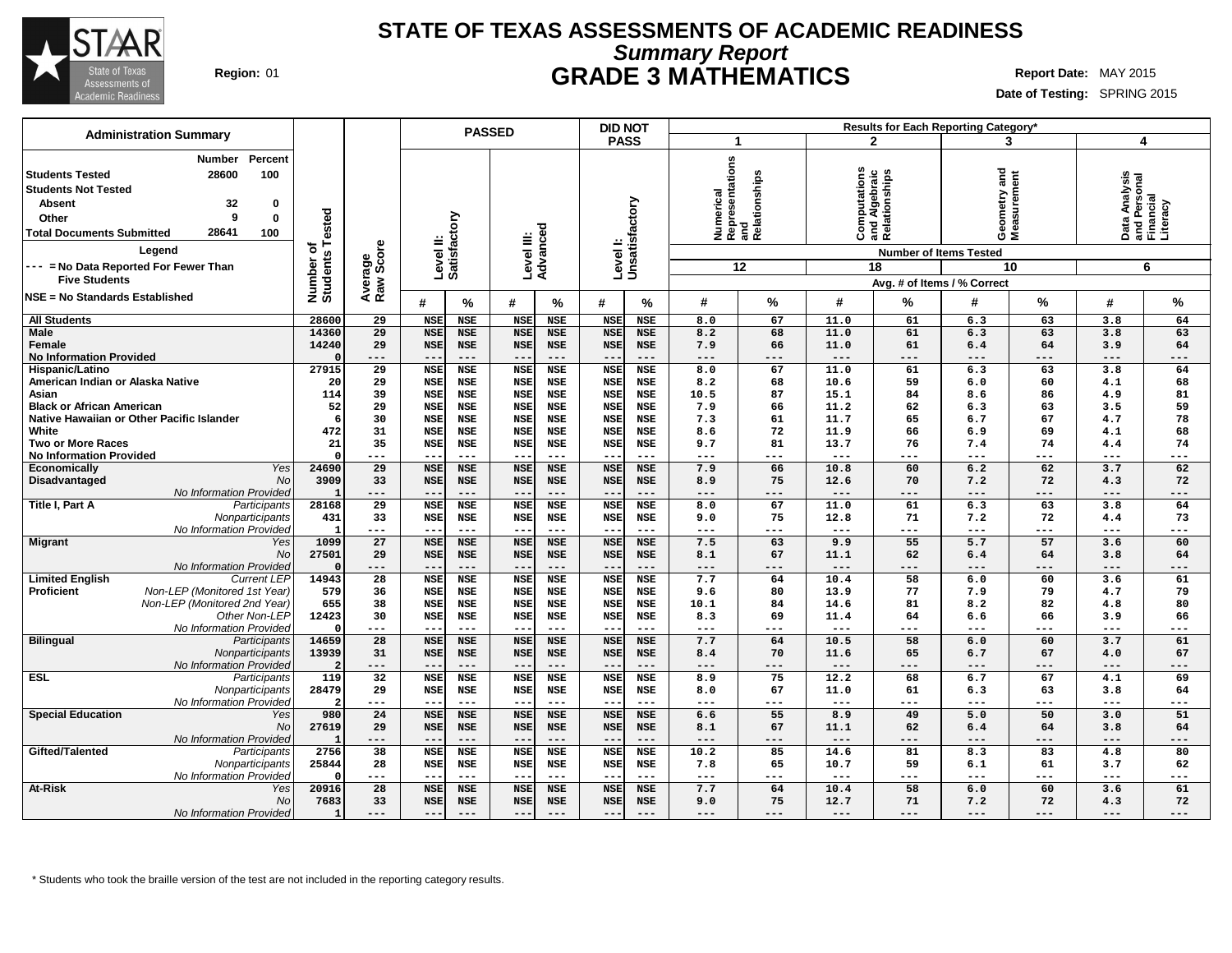

## **STATE OF TEXAS ASSESSMENTS OF ACADEMIC READINESS SPANISH Summary Report Region:** 01 **GRADE 3 READING Report Date:** MAY 2015

٦

|                                                                                                                                                                                                                |                       |                             |                                        | <b>PASSED</b>       |                         |                        | <b>DID NOT</b>            |                           |                                        |                  |                                                 | <b>Results for Each Reporting Category</b> |                                                         |            |
|----------------------------------------------------------------------------------------------------------------------------------------------------------------------------------------------------------------|-----------------------|-----------------------------|----------------------------------------|---------------------|-------------------------|------------------------|---------------------------|---------------------------|----------------------------------------|------------------|-------------------------------------------------|--------------------------------------------|---------------------------------------------------------|------------|
| <b>Administration Summary</b>                                                                                                                                                                                  |                       |                             |                                        |                     |                         |                        | <b>PASS</b>               |                           | $\blacktriangleleft$                   |                  |                                                 | $\mathbf{2}$                               | $\mathbf{3}$                                            |            |
| Percent<br><b>Number</b><br>100<br><b>Students Tested</b><br>3324<br><b>Students Not Tested</b><br><b>Absent</b><br>0<br>$\Omega$<br>Other<br>0<br>$\Omega$<br>3324<br><b>Total Documents Submitted</b><br>100 | Tested                |                             | Level II:<br>Satisfactory              |                     |                         | Level III:<br>Advanced |                           | Levell:<br>Unsatisfactory | tanding<br>Genres<br>Underst<br>Across |                  | Understanding/<br>Analysis of<br>Literary Texts |                                            | Understanding/<br>Analysis of<br>Informational<br>Texts |            |
| Legend                                                                                                                                                                                                         | đ                     | Average<br>Scale Score      |                                        |                     |                         |                        |                           |                           |                                        |                  | <b>Number of Items Tested</b>                   |                                            |                                                         |            |
| --- = No Data Reported For Fewer Than                                                                                                                                                                          | Number of<br>Students |                             |                                        |                     |                         |                        |                           |                           |                                        | 6                |                                                 | 18                                         |                                                         | 16         |
| <b>Five Students</b>                                                                                                                                                                                           |                       |                             |                                        |                     |                         |                        |                           |                           |                                        |                  | Avg. # of Items / % Correct                     |                                            |                                                         |            |
|                                                                                                                                                                                                                |                       |                             | #                                      | %                   | #                       | $\%$                   | #                         | %                         | #                                      | %                | #                                               | %                                          | #                                                       | %          |
| <b>All Students</b>                                                                                                                                                                                            | 3324                  | $S-1362$                    | 2120                                   | 64                  | 519                     | 16                     | 1204                      | 36                        | 3.8                                    | 63               | 10.4                                            | 58                                         | 8.8                                                     | 55         |
| <b>Male</b><br>Female                                                                                                                                                                                          | 1704                  | $S - 1344$<br>$1620$ S-1381 | 1001<br>1119                           | 59<br>69            | 232<br>287              | 14<br>18               | 703<br>501                | 41<br>31                  | 3.6<br>3.9                             | 60<br>65         | 9.9<br>10.9                                     | 55<br>61                                   | 8.5<br>9.2                                              | 53<br>58   |
| <b>No Information Provided</b>                                                                                                                                                                                 |                       | $---$                       | $--$                                   | $---$               | $--$                    | $---$                  | $- -$                     | ---                       | $---$                                  | $---$            | $---$                                           | ---                                        | $---$                                                   | ---        |
| Hispanic/Latino                                                                                                                                                                                                | 3304                  | $S-1362$                    | 2108                                   | 64                  | 515                     | 16                     | 1196                      | 36                        | 3.8                                    | 63               | 10.4                                            | 58                                         | 8.8                                                     | 55         |
| American Indian or Alaska Native                                                                                                                                                                               |                       | ---                         |                                        | ---                 | --                      | ---                    |                           | $---$                     | $--$                                   | ---              |                                                 | ---                                        | $---$                                                   | ---        |
| Asian<br><b>Black or African American</b>                                                                                                                                                                      |                       | $---$                       | $- -$                                  | $---$<br>$---$      | $- -$                   | $- - -$<br>$- - -$     | $- -$<br>$- -$            | $- - -$<br>$- - -$        | $- - -$<br>---                         | $---$<br>$- - -$ | ---<br>---                                      | ---<br>---                                 | $---$<br>$- - -$                                        | ---        |
| Native Hawaiian or Other Pacific Islander                                                                                                                                                                      |                       | ---<br>$---$                | $\qquad \qquad -$<br>$\qquad \qquad -$ | $--$                | $- -$<br>--             | ---                    |                           | $---$                     | $---$                                  | $---$            | ---                                             | ---                                        | $-- -$                                                  |            |
| White                                                                                                                                                                                                          | 16                    | $S-1384$                    | ç                                      | 56                  |                         | 25                     |                           | 44                        | 3.8                                    | 64               | 10.6                                            | 59                                         | 8.9                                                     | 55         |
| Two or More Races                                                                                                                                                                                              |                       | $---$                       | $- -$                                  | $---$               | $- -$                   | $--$                   | $- -$                     | $---$                     | $---$                                  | $---$            | ---                                             | ---                                        | $---$                                                   | ---        |
| <b>No Information Provided</b>                                                                                                                                                                                 |                       | $---$                       | $- -$                                  | $---$               | $- -$                   | $---$                  | $- -$                     | $---$                     | $\frac{1}{2}$                          | $---$            | $\frac{1}{2}$                                   | $---$                                      | $---$                                                   | ---        |
| <b>Yes</b><br>Economically<br>Disadvantaged<br>No                                                                                                                                                              |                       | 3184 S-1360<br>$140$ S-1400 | 2018<br>102                            | 63<br>73            | 480<br>31               | 15<br>22               | 1166<br>38                | 37<br>27                  | 3.7<br>4.0                             | 62<br>66         | 10.4<br>11.5                                    | 58<br>64                                   | 8.8<br>9.6                                              | 55<br>60   |
| No Information Provided                                                                                                                                                                                        |                       | $---$                       | $- -$                                  | ---                 | $- -$                   | ---                    | $- -$                     | ---                       | $\qquad \qquad - -$                    | $---$            | $---$                                           | ---                                        | $---$                                                   | ---        |
| Title I, Part A<br>Participants                                                                                                                                                                                |                       | 3300 S-1362                 | 2102                                   | 64                  | 515                     | 16                     | 1198                      | 36                        | 3.8                                    | 63               | 10.4                                            | 58                                         | 8.8                                                     | 55         |
| Nonparticipants<br>No Information Provided                                                                                                                                                                     | ÷,                    | $23$ $S-1385$               | 17                                     | 74                  |                         | 17                     | 6                         | 26<br>---                 | 4.1                                    | 68               | 11.0                                            | 61                                         | 9.4                                                     | 59         |
| <b>Migrant</b><br>Yes                                                                                                                                                                                          |                       | $165$ $S-1324$              | $\overline{\phantom{m}}$<br>92         | .<br>56             | $- -$<br>14             | ---<br>8               | $- -$<br>73               | 44                        | $- - -$<br>3.5                         | ---<br>58        | $---$<br>9.4                                    | ---<br>52                                  | $---$<br>8.1                                            | ---<br>51  |
| No                                                                                                                                                                                                             |                       | 3158 S-1364                 | 2027                                   | 64                  | 505                     | 16                     | 1131                      | 36                        | 3.8                                    | 63               | 10.5                                            | 58                                         | 8.9                                                     | 55         |
| No Information Provided                                                                                                                                                                                        | ×,                    | $- - -$                     | $- -$                                  | ---                 | $- -$                   | ---                    | $ -$                      | ---                       | $---$                                  | $---$            | $---$                                           | ---                                        | $---$                                                   | ---        |
| <b>Current LEP</b><br><b>Limited English</b><br>Proficient<br>Non-LEP (Monitored 1st Year)                                                                                                                     |                       | $3295$ $S-1362$             | 2104                                   | 64                  | 516                     | 16                     | 1191                      | $\overline{36}$           | 3.8                                    | 63               | 10.4                                            | $\overline{58}$                            | 8.8                                                     | 55         |
| Non-LEP (Monitored 2nd Year)                                                                                                                                                                                   | $\Omega$              | ---<br>$---$                | ---<br>$\overline{\phantom{a}}$        | $---$<br>$---$      | $\qquad \qquad -$<br>-- | $---$<br>---           | $- -$<br>$- -$            | $---$<br>$---$            | $- - -$<br>$- - -$                     | $---$<br>$---$   | ---<br>---                                      | ---<br>---                                 | $---$<br>$---$                                          | ---<br>--- |
| Other Non-LEP                                                                                                                                                                                                  |                       | $26$ S-1322                 | 13                                     | 50                  | 3                       | 12                     | 13                        | 50                        | 3.1                                    | 52               | 9.5                                             | 53                                         | 7.9                                                     | 50         |
| No Information Provided                                                                                                                                                                                        |                       | $- - -$                     | $- -$                                  | $- - -$             | $- -$                   | ---                    | $- -$                     | $- - -$                   | $---$                                  | $---$            | ---                                             | ---                                        | $---$                                                   | ---        |
| <b>Bilingual</b><br>Participants                                                                                                                                                                               |                       | 3296 S-1362                 | 2106                                   | 64                  | 516                     | 16                     | 1190                      | 36                        | 3.8                                    | 63<br>51         | 10.4                                            | 58                                         | 8.8                                                     | 55         |
| Nonparticipants<br>No Information Provided                                                                                                                                                                     | 27                    | $S - 1320$<br>---           | 13<br>$--$                             | 48<br>$---$         | $- -$                   | 11<br>---              | 14<br>$- -$               | 52<br>$---$               | 3.0<br>$- - -$                         | $---$            | 9.5<br>$---$                                    | 53<br>---                                  | 7.9<br>$---$                                            | 49<br>---  |
| <b>ESL</b><br>Participants                                                                                                                                                                                     | $\Omega$              | $\frac{1}{2}$               | $---$                                  | $\qquad \qquad - -$ | $- -$                   | $\cdots$               | $- -$                     | $\frac{1}{2}$             | $\frac{1}{2}$                          | $---$            | $\frac{1}{2}$                                   | $---$                                      | $\qquad \qquad - -$                                     | ---        |
| Nonparticipants                                                                                                                                                                                                |                       | 3323 S-1362                 | 2119                                   | 64                  | 519                     | 16                     | 1204                      | 36                        | 3.8                                    | 63               | 10.4                                            | 58                                         | 8.8                                                     | 55         |
| No Information Provided                                                                                                                                                                                        |                       | $---$                       | $- -$                                  | ---                 | $\qquad \qquad -$       | ---                    |                           | ---                       | $\frac{1}{2}$                          | $---$            | $---$                                           | ---                                        | $--$                                                    | ---        |
| <b>Special Education</b><br>Yes<br>No                                                                                                                                                                          |                       | $99S - 1243$<br>3224 S-1365 | 29<br>2090                             | 29<br>65            | $\mathbf{1}$<br>518     | $\mathbf{1}$<br>16     | 70<br>1134                | 71<br>35                  | 2.6<br>3.8                             | 44<br>63         | 7.6<br>10.5                                     | 42<br>58                                   | 6.0<br>8.9                                              | 37<br>56   |
| No Information Provided                                                                                                                                                                                        | - 1                   | $---$                       | $- -$                                  | $- -$               | $\qquad \qquad -$       | ---                    | $- -$                     | ---                       | $\qquad \qquad - -$                    | $---$            | $---$                                           | ---                                        | $---$                                                   | ---        |
| Gifted/Talented<br>Participants                                                                                                                                                                                |                       | 142 S-1543                  | 139                                    | 98                  | 76                      | 54                     | -3                        | $\overline{2}$            | 5.0                                    | 84               | 14.7                                            | 82                                         | 12.5                                                    | 78         |
| Nonparticipants                                                                                                                                                                                                |                       | 3181 S-1354                 | 1980                                   | 62                  | 443                     | 14                     | 1201                      | 38                        | 3.7                                    | 62               | 10.2                                            | 57                                         | 8.7                                                     | 54         |
| No Information Provided<br><b>At-Risk</b><br>Yes                                                                                                                                                               |                       | $---$<br>$3267$ S-1362      | $- -$<br>2088                          | $---$<br>64         | $- -$<br>511            | ---<br>16              | $\qquad \qquad -$<br>1179 | $---$<br>36               | $\qquad \qquad - -$<br>3.8             | $---$<br>63      | $\qquad \qquad - -$<br>10.4                     | ---<br>58                                  | $\qquad \qquad - -$<br>8.8                              | ---<br>55  |
| <b>No</b>                                                                                                                                                                                                      |                       | $56$ $S-1357$               | 31                                     | 55                  | 8                       | 14                     | 25                        | 45                        | 3.5                                    | 58               | 10.0                                            | 56                                         | 9.1                                                     | 57         |
| No Information Provided                                                                                                                                                                                        | $\mathbf{1}$          | $---$                       | $---$                                  |                     | $- -$                   | ---                    | $- -$                     | $---$                     | $---$                                  | $---$            | $---$                                           | ---                                        | $---$                                                   | ---        |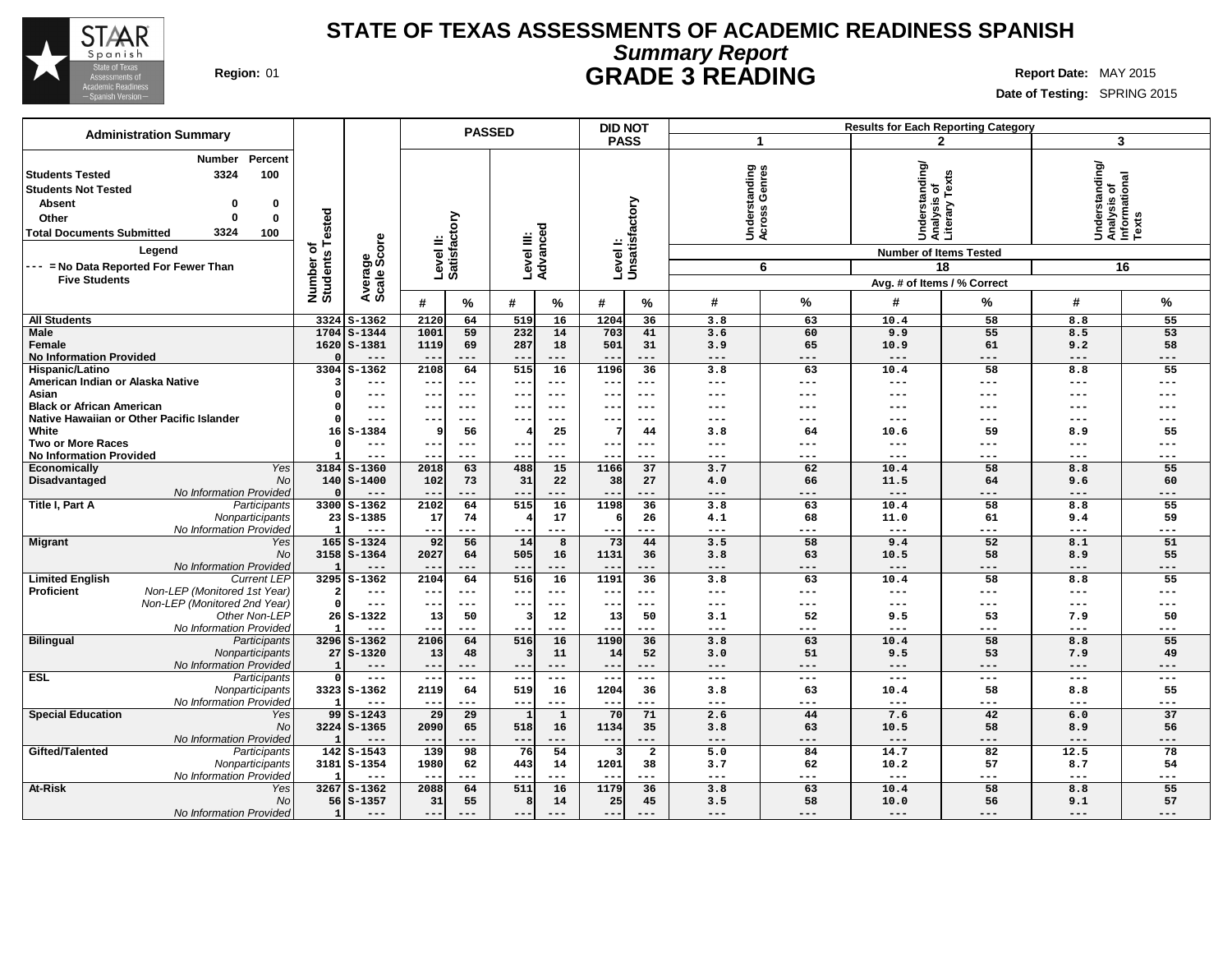

## **STATE OF TEXAS ASSESSMENTS OF ACADEMIC READINESS SPANISH Summary Report Region:** 01 **GRADE 3 MATHEMATICS Report Date:** MAY 2015

| <b>Administration Summary</b>                                         |                    |                       |                        |                          | <b>PASSED</b>              |                        |                     |                             | <b>DID NOT</b>             |              |                                                   |               |                                                | <b>Results for Each Reporting Category</b> |                     |                            |                                                        |
|-----------------------------------------------------------------------|--------------------|-----------------------|------------------------|--------------------------|----------------------------|------------------------|---------------------|-----------------------------|----------------------------|--------------|---------------------------------------------------|---------------|------------------------------------------------|--------------------------------------------|---------------------|----------------------------|--------------------------------------------------------|
|                                                                       |                    |                       |                        |                          |                            |                        |                     | <b>PASS</b>                 |                            | 1            |                                                   |               | $\mathbf{2}$                                   |                                            | 3                   | $\overline{\mathbf{4}}$    |                                                        |
| Number<br>702<br><b>Students Tested</b><br><b>Students Not Tested</b> | Percent<br>100     |                       |                        |                          |                            |                        |                     |                             |                            |              | <br>  Representations<br>  and<br>  Relationships |               | Computations<br>and Algebraic<br>Relationships | and<br>Geometry and<br>Measurement         |                     |                            | Data Analysis<br>and Personal<br>Financial<br>Literacy |
| <b>Absent</b><br>0                                                    | 0                  |                       |                        |                          |                            |                        |                     |                             |                            |              |                                                   |               |                                                |                                            |                     |                            |                                                        |
| Other<br>0                                                            | 0                  |                       |                        |                          |                            |                        |                     |                             |                            |              |                                                   |               |                                                |                                            |                     |                            |                                                        |
| 702<br><b>Total Documents Submitted</b>                               | 100                | Tested                |                        |                          |                            |                        |                     |                             |                            |              |                                                   |               |                                                |                                            |                     |                            |                                                        |
| Legend                                                                |                    | ৳                     | Score                  | Levelll:                 | Satisfactory               | Level III:<br>Advanced |                     | Level I:<br>Unsatisfactory  |                            |              |                                                   |               |                                                | <b>Number of Items Tested</b>              |                     |                            |                                                        |
| --- = No Data Reported For Fewer Than                                 |                    |                       |                        |                          |                            |                        |                     |                             |                            |              | 12                                                |               | 18                                             |                                            | 10                  |                            | 6                                                      |
| <b>Five Students</b>                                                  |                    |                       |                        |                          |                            |                        |                     |                             |                            |              |                                                   |               |                                                | Avg. # of Items / % Correct                |                     |                            |                                                        |
| NSE = No Standards Established                                        |                    | Number of<br>Students | Average<br>Raw Sco     | #                        | %                          | #                      | %                   | #                           | %                          | #            | %                                                 | #             | %                                              | #                                          | %                   | #                          | $\%$                                                   |
| <b>All Students</b>                                                   |                    | 702                   | 22                     | <b>NSE</b>               | <b>NSE</b>                 | <b>NSE</b>             | <b>NSE</b>          | <b>NSE</b>                  | <b>NSE</b>                 | 6.3          | 53                                                | 8.5           | 47                                             | 4.7                                        | 47                  | 2.7                        | 45                                                     |
| Male                                                                  |                    | 378                   | 22                     | <b>NSE</b>               | <b>NSE</b>                 | <b>NSE</b>             | <b>NSE</b>          | <b>NSE</b>                  | <b>NSE</b>                 | 6.4          | 53                                                | 8.3           | 46                                             | 4.7                                        | 47                  | 2.7                        | 45                                                     |
| Female                                                                |                    | 324<br>$\Omega$       | 23                     | <b>NSE</b><br>$- -$      | <b>NSE</b><br>$---$        | <b>NSE</b><br>$--$     | <b>NSE</b>          | <b>NSE</b>                  | <b>NSE</b><br>---          | 6.2          | 52                                                | 8.8           | 49                                             | 4.8                                        | 48<br>$---$         | 2.8                        | 46                                                     |
| <b>No Information Provided</b><br>Hispanic/Latino                     |                    | 695                   | ---<br>$\overline{22}$ | <b>NSE</b>               | <b>NSE</b>                 | <b>NSE</b>             | $---$<br><b>NSE</b> | $ -$<br><b>NSE</b>          | <b>NSE</b>                 | $---$<br>6.3 | ---<br>53                                         | ---<br>8.5    | ---<br>47                                      | $---$<br>4.7                               | 47                  | $---$<br>2.7               | $---$<br>46                                            |
| American Indian or Alaska Native                                      |                    | $\Omega$              | $---$                  | $\qquad \qquad -$        | $---$                      | $- -$                  | $---$               | $- -$                       | ---                        | ---          | ---                                               | ---           | $---$                                          | $---$                                      | $---$               | $---$                      | $---$                                                  |
| Asian                                                                 |                    |                       | ---                    | --                       | $---$                      | $--$                   | $--$                |                             | ---                        | ---          | ---                                               | ---           | ---                                            | ---                                        | $---$               | ---                        | ---                                                    |
| <b>Black or African American</b>                                      |                    |                       | $---$                  | ---                      | $---$                      | $--$                   | $--$                | $\overline{\phantom{m}}$    | $- - -$                    | ---          | ---                                               | ---           | $---$                                          | $---$                                      | $---$               | $---$                      | $---$                                                  |
| Native Hawaiian or Other Pacific Islander                             |                    |                       | $---$                  | $- -$                    | $---$                      | $--$                   | $--$                | $\overline{\phantom{m}}$    | ---                        | ---          | ---                                               | ---           | $---$                                          | $---$                                      | $---$               | $---$                      | $---$                                                  |
| White                                                                 |                    |                       | 18                     | <b>NSE</b>               | NSE                        | NSE                    | <b>NSE</b>          | <b>NSE</b>                  | NSE                        | 4.8          | 40                                                | 6.5           | 36                                             | 4.2                                        | 42                  | 2.2                        | 36                                                     |
| <b>Two or More Races</b>                                              |                    |                       | $---$                  | $- -$                    | $---$                      | $--$                   | $---$               | $\qquad \qquad -$           | ---                        | ---          | ---                                               | ---           | ---                                            | ---                                        | $---$               | $---$                      | $---$                                                  |
| <b>No Information Provided</b><br>Economically                        | Yes                | 634                   | $---$<br>22            | --<br><b>NSE</b>         | $---$<br><b>NSE</b>        | $--$<br><b>NSE</b>     | $--$<br><b>NSE</b>  | $- -$<br><b>NSE</b>         | ---<br><b>NSE</b>          | ---<br>6.3   | ---<br>53                                         | ---<br>8.5    | $---$<br>47                                    | $---$<br>4.7                               | $---$<br>47         | $---$<br>2.8               | $---$<br>46                                            |
| Disadvantaged                                                         | No                 | 68                    | 22                     | <b>NSE</b>               | <b>NSE</b>                 | <b>NSE</b>             | <b>NSE</b>          | <b>NSE</b>                  | <b>NSE</b>                 | 6.0          | 50                                                | 9.0           | 50                                             | 4.7                                        | 47                  | 2.4                        | 40                                                     |
| No Information Provided                                               |                    | $\mathbf 0$           | ---                    | $- -$                    | $---$                      | $---$                  | $---$               |                             | ---                        | ---          | ---                                               | ---           | ---                                            | $---$                                      | $---$               | $---$                      | $---$                                                  |
| Title I, Part A                                                       | Participants       | 685                   | 22                     | <b>NSE</b>               | <b>NSE</b>                 | <b>NSE</b>             | <b>NSE</b>          | <b>NSE</b>                  | NSE                        | 6.3          | 52                                                | 8.5           | 47                                             | 4.7                                        | 47                  | 2.7                        | 46                                                     |
|                                                                       | Nonparticipants    | 16                    | 25                     | <b>NSE</b>               | <b>NSE</b>                 | <b>NSE</b>             | NSE                 | <b>NSE</b>                  | NSE                        | 6.6          | 55                                                | 10.2          | 57                                             | 5.3                                        | 53                  | 2.7                        | 45                                                     |
| No Information Provided                                               |                    | $\mathbf{I}$          | ---                    | $--$                     | $---$                      | $---$                  | $---$               | $- -$                       | ---                        | ---          | ---                                               | ---           | ---                                            | $---$                                      | $---$               | $---$                      | $---$                                                  |
| Migrant                                                               | Yes                | 25                    | 22                     | <b>NSE</b>               | <b>NSE</b>                 | <b>NSE</b>             | <b>NSE</b>          | <b>NSE</b>                  | <b>NSE</b>                 | 6.4          | 54                                                | 8.1           | 45                                             | 5.0                                        | 50                  | 2.8                        | 46                                                     |
| No Information Provided                                               | No                 | 676<br>- 1            | 22<br>$---$            | <b>NSE</b><br>$- -$      | <b>NSE</b><br>$---$        | <b>NSE</b><br>$- -$    | <b>NSE</b><br>$---$ | <b>NSE</b><br>$- -$         | NSE<br>---                 | 6.3<br>---   | 52<br>---                                         | 8.5<br>---    | 47<br>$---$                                    | 4.7<br>$---$                               | 47<br>$---$         | 2.7<br>$- - -$             | 46<br>$---$                                            |
| <b>Limited English</b>                                                | <b>Current LEP</b> | 673                   | 22                     | <b>NSE</b>               | <b>NSE</b>                 | <b>NSE</b>             | <b>NSE</b>          | <b>NSE</b>                  | <b>NSE</b>                 | 6.3          | 53                                                | 8.5           | 47                                             | 4.8                                        | 48                  | 2.8                        | 46                                                     |
| Non-LEP (Monitored 1st Year)<br><b>Proficient</b>                     |                    | 2                     | ---                    | $- -$                    | $---$                      | $--$                   | $---$               | $- -$                       | $--$                       | ---          | ---                                               | $---$         | $---$                                          | $---$                                      | $\frac{1}{2}$       | $---$                      | $--$                                                   |
| Non-LEP (Monitored 2nd Year)                                          |                    | $\mathbf 0$           | $---$                  | $--$                     | $---$                      | $--$                   | $--$                | $\overline{\phantom{m}}$    | $--$                       | $---$        | ---                                               | ---           | $---$                                          | $---$                                      | $---$               | $---$                      | $---$                                                  |
|                                                                       | Other Non-LEP      | 26                    | 19                     | <b>NSE</b>               | NSE                        | <b>NSE</b>             | NSE                 | <b>NSE</b>                  | NSE                        | 5.4          | 45                                                | 7.3           | 41                                             | 4.0                                        | 40                  | 1.9                        | 32                                                     |
| No Information Provided                                               |                    | - 1                   | ---                    | $-$                      | $---$                      | $- -$                  | $---$               | $ -$                        | ---                        | ---          | ---                                               | $---$         | ---                                            | $---$                                      | $--$                | $--$                       | $---$                                                  |
| <b>Bilingual</b>                                                      | Participants       | 674                   | 22                     | <b>NSE</b>               | <b>NSE</b>                 | <b>NSE</b>             | <b>NSE</b>          | <b>NSE</b>                  | <b>NSE</b>                 | 6.3          | 53                                                | 8.6           | 48                                             | 4.8                                        | 48                  | 2.8                        | 46                                                     |
| No Information Provided                                               | Nonparticipants    | 27<br>- 1             | 18<br>$---$            | <b>NSE</b><br>$-\,-$     | <b>NSE</b><br>$---$        | <b>NSE</b><br>$--$     | <b>NSE</b><br>$---$ | <b>NSE</b><br>$ -$          | <b>NSE</b><br>---          | 5.2<br>---   | 44<br>---                                         | 7.2<br>---    | 40<br>$---$                                    | 3.9<br>$---$                               | 39<br>$---$         | 1.8<br>$---$               | 30<br>$---$                                            |
| <b>ESL</b>                                                            | Participants       | $\Omega$              | $\!--$                 | $--$                     | $\frac{1}{2}$              | $---$                  | $\frac{1}{2}$       | $\frac{1}{2}$ .             | $\frac{1}{2}$              | $---$        | $---$                                             | $\frac{1}{2}$ | $---$                                          | $\frac{1}{2}$                              | $\qquad \qquad - -$ | $\frac{1}{2}$              | $---$                                                  |
|                                                                       | Nonparticipants    | 701                   | 22                     | <b>NSE</b>               | NSE                        | <b>NSE</b>             | <b>NSE</b>          | <b>NSE</b>                  | NSE                        | 6.3          | 52                                                | 8.5           | 47                                             | 4.7                                        | 47                  | 2.7                        | 46                                                     |
| No Information Provided                                               |                    | -1                    | ---                    | $-$                      | $---$                      | $- -$                  | $--$                | $-$                         | ---                        | $---$        | ---                                               | $---$         | $---$                                          | $---$                                      | $---$               | $---$                      | $---$                                                  |
| <b>Special Education</b>                                              | Yes                | 20                    | 18                     | <b>NSE</b>               | <b>NSE</b>                 | <b>NSE</b>             | <b>NSE</b>          | <b>NSE</b>                  | <b>NSE</b>                 | 5.2          | 43                                                | 6.5           | 36                                             | 4.2                                        | 42                  | 2.3                        | 38                                                     |
|                                                                       | No                 | 681                   | 22                     | <b>NSE</b>               | <b>NSE</b>                 | <b>NSE</b>             | <b>NSE</b>          | <b>NSE</b>                  | NSE                        | 6.3          | 53                                                | 8.6           | 48                                             | 4.8                                        | 48                  | 2.7                        | 46                                                     |
| No Information Provided                                               |                    | - 1                   | $---$                  | $- -$                    | $---$                      | $--$                   | $---$               | $\overline{\phantom{m}}$    | ---                        | $---$        | ---                                               | $---$         | $---$                                          | $---$                                      | $---$               | $- - -$                    | $---$                                                  |
| Gifted/Talented                                                       | Participants       | - 1<br>700            | $\!--$<br>22           | $--$<br>NSE              | $\qquad \qquad - -$<br>NSE | $- - -$<br>NSE         | $---$<br>NSE        | $\sim$ $\sim$<br><b>NSE</b> | $\qquad \qquad - -$<br>NSE | $---$<br>6.3 | ---<br>52                                         | $---$<br>8.5  | $---$<br>47                                    | $\qquad \qquad - -$<br>4.7                 | $- -$<br>47         | $\qquad \qquad - -$<br>2.7 | $---$<br>46                                            |
| No Information Provided                                               | Nonparticipants    | - 1                   | $---$                  | $\overline{\phantom{a}}$ | $---$                      | $- -$                  | $---$               | $- -$                       | ---                        | $---$        | ---                                               | ---           | $---$                                          | $---$                                      | $---$               | $- - -$                    | $--$                                                   |
| <b>At-Risk</b>                                                        | Yes                | 649                   | 22                     | <b>NSE</b>               | <b>NSE</b>                 | <b>NSE</b>             | <b>NSE</b>          | <b>NSE</b>                  | <b>NSE</b>                 | 6.3          | 53                                                | 8.5           | 47                                             | 4.7                                        | 47                  | 2.8                        | 46                                                     |
|                                                                       | No                 | 52                    | 21                     | <b>NSE</b>               | <b>NSE</b>                 | <b>NSE</b>             | <b>NSE</b>          | <b>NSE</b>                  | NSE                        | 5.9          | 49                                                | 8.2           | 45                                             | 4.7                                        | 47                  | 2.2                        | 37                                                     |
| No Information Provided                                               |                    | $\mathbf{1}$          | $---$                  | $--$                     | $---$                      | $--$                   | $---$               | $- -$                       | $---$                      | $---$        | ---                                               | $---$         | $---$                                          | $---$                                      | $---$               | $---$                      | ---                                                    |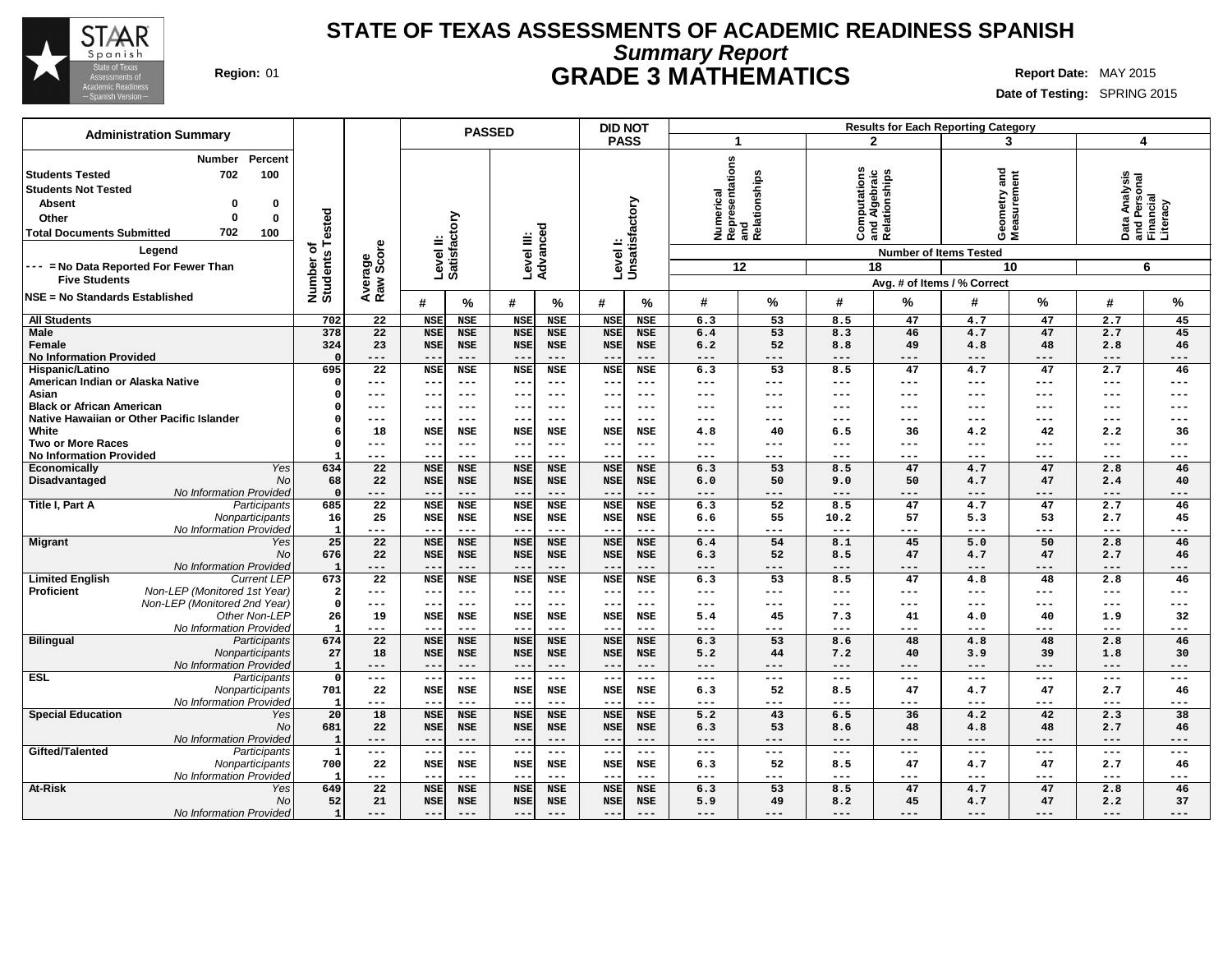

### **STATE OF TEXAS ASSESSMENTS OF ACADEMIC READINESS L Summary Report Region:** 01 **GRADE 3 MATHEMATICS Report Date:** MAY 2015

| <b>Administration Summary</b>                                                                                                                                                                                                                                             |                                     |                      |                                     | <b>PASSED</b>                     |                                   |                                   | <b>DID NOT</b>                   |                                   |                   |                                               |                   | <b>Results for Each Reporting Category</b>                                                                           |                                    |                     |                            |                                                             |
|---------------------------------------------------------------------------------------------------------------------------------------------------------------------------------------------------------------------------------------------------------------------------|-------------------------------------|----------------------|-------------------------------------|-----------------------------------|-----------------------------------|-----------------------------------|----------------------------------|-----------------------------------|-------------------|-----------------------------------------------|-------------------|----------------------------------------------------------------------------------------------------------------------|------------------------------------|---------------------|----------------------------|-------------------------------------------------------------|
|                                                                                                                                                                                                                                                                           |                                     |                      |                                     |                                   |                                   |                                   | <b>PASS</b>                      |                                   |                   | 1                                             |                   | $\mathbf{2}$                                                                                                         | 3                                  |                     | $\overline{4}$             |                                                             |
| Percent<br><b>Number</b><br><b>Students Tested</b><br>203<br>100<br><b>Students Not Tested</b><br><b>Absent</b><br>0<br>0<br>0<br>Other<br>0<br>203<br>100<br><b>Total Documents Submitted</b><br>Legend<br>--- = No Data Reported For Fewer Than<br><b>Five Students</b> | Tested<br>৳<br>Number o<br>Students | Average<br>Raw Score | Level II:                           | Satisfactory                      | Level III:                        | Advanced                          | Levell:<br>Unsatisfactory        |                                   | Numerical         | Representations<br>and<br>Relationships<br>12 |                   | Computations<br>and Algebraic<br>Relationships<br><b>Number of Items Tested</b><br>18<br>Avg. # of Items / % Correct | and<br>Geometry and<br>Measurement | 10                  |                            | Data Analysis<br>and Personal<br>Financial<br>Literacy<br>6 |
| <b>NSE = No Standards Established</b>                                                                                                                                                                                                                                     |                                     |                      | #                                   | $\%$                              | #                                 | $\%$                              | #                                | %                                 | #                 | %                                             | #                 | %                                                                                                                    | #                                  | %                   | #                          | $\%$                                                        |
| <b>All Students</b>                                                                                                                                                                                                                                                       | 203                                 | 20                   | <b>NSE</b>                          | NSE                               | <b>NSE</b>                        | <b>NSE</b>                        | <b>NSE</b>                       | <b>NSE</b>                        | 6.2               | 52                                            | 7.5               | 41                                                                                                                   | 4.1                                | 41                  | 2.6                        | 44                                                          |
| Male<br>Female<br><b>No Information Provided</b>                                                                                                                                                                                                                          | 97<br>106                           | 21<br>20<br>---      | <b>NSE</b><br><b>NSE</b><br>$-\, -$ | <b>NSE</b><br><b>NSE</b><br>$---$ | <b>NSE</b><br><b>NSE</b><br>$- -$ | <b>NSE</b><br><b>NSE</b><br>$---$ | <b>NSE</b><br><b>NSE</b><br>$ -$ | <b>NSE</b><br><b>NSE</b><br>$---$ | 6.5<br>6.0<br>--- | 54<br>50<br>---                               | 7.5<br>7.4<br>--- | 42<br>41<br>---                                                                                                      | 4.3<br>3.9<br>$---$                | 43<br>39<br>$---$   | 2.6<br>2.6<br>$---$        | 43<br>44<br>$---$                                           |
| Hispanic/Latino                                                                                                                                                                                                                                                           | 199                                 | $\overline{20}$      | <b>NSE</b>                          | <b>NSE</b>                        | <b>NSE</b>                        | <b>NSE</b>                        | <b>NSE</b>                       | <b>NSE</b>                        | 6.2               | 51                                            | 7.4               | 41                                                                                                                   | 4.1                                | 41                  | 2.6                        | 44                                                          |
| American Indian or Alaska Native                                                                                                                                                                                                                                          |                                     | ---                  | $---$                               | $---$                             | $---$                             | $---$                             | $- -$                            | ---                               | ---               | ---                                           | ---               | ---                                                                                                                  | $---$                              | $---$               | $---$                      | $--$                                                        |
| Asian                                                                                                                                                                                                                                                                     |                                     | ---                  | --                                  | $---$                             | $- -$                             | $--$                              |                                  | ---                               | ---               | ---                                           | ---               | ---                                                                                                                  | ---                                | $---$               | ---                        | ---                                                         |
| <b>Black or African American</b><br>Native Hawaiian or Other Pacific Islander                                                                                                                                                                                             |                                     | $---$<br>$---$       | --<br>--                            | $---$<br>$---$                    | $--$<br>$- -$                     | $--$<br>$- - -$                   | $- -$<br>$- -$                   | $--$<br>---                       | ---<br>---        | ---<br>---                                    | ---<br>---        | $---$<br>---                                                                                                         | $---$<br>---                       | $---$<br>$-- -$     | $---$<br>$---$             | $---$<br>---                                                |
| White                                                                                                                                                                                                                                                                     |                                     | $---$                | --                                  | $---$                             | $- -$                             | $- - -$                           | $- -$                            | ---                               | ---               | ---                                           | ---               | $---$                                                                                                                | ---                                | $---$               | $---$                      | $---$                                                       |
| <b>Two or More Races</b>                                                                                                                                                                                                                                                  |                                     | $---$                | --                                  | $---$                             | ---                               | $---$                             | --                               | ---                               | ---               | ---                                           | ---               | ---                                                                                                                  | ---                                | $---$               | $---$                      | $---$                                                       |
| <b>No Information Provided</b>                                                                                                                                                                                                                                            |                                     | ---                  | --                                  | $--$                              | $- -$                             | $--$                              | $- -$                            | $--$                              | ---               | ---                                           | ---               | ---                                                                                                                  | ---                                | $---$               | $---$                      | $---$                                                       |
| Economically<br>Yes                                                                                                                                                                                                                                                       | 192                                 | 20                   | <b>NSE</b>                          | <b>NSE</b>                        | <b>NSE</b>                        | <b>NSE</b>                        | <b>NSE</b>                       | <b>NSE</b>                        | 6.2               | 52                                            | 7.4               | 41                                                                                                                   | 4.1                                | 41                  | 2.6                        | 44                                                          |
| Disadvantaged<br>No                                                                                                                                                                                                                                                       | 11                                  | 21                   | <b>NSE</b>                          | <b>NSE</b>                        | <b>NSE</b>                        | <b>NSE</b>                        | <b>NSE</b>                       | <b>NSE</b>                        | 6.5               | 55                                            | 8.1               | 45                                                                                                                   | 4.0                                | 40                  | 2.3                        | 38                                                          |
| No Information Provided                                                                                                                                                                                                                                                   | $\Omega$                            | ---                  | $- -$                               | $---$                             | $---$                             | $---$                             |                                  | $---$                             | ---               | ---                                           | ---               | ---                                                                                                                  | ---                                | $---$               | $---$                      | $---$                                                       |
| Title I, Part A<br>Participants                                                                                                                                                                                                                                           | 200                                 | 20                   | <b>NSE</b>                          | NSE                               | <b>NSE</b>                        | NSE                               | <b>NSE</b>                       | NSE                               | 6.2               | 51                                            | 7.4               | 41                                                                                                                   | 4.1                                | 41                  | 2.6                        | 44                                                          |
| Nonparticipants                                                                                                                                                                                                                                                           |                                     | $---$                | $- -$                               | $---$                             | $--$                              | $---$                             | $- -$                            | $---$                             | ---               | ---                                           | $---$             | $---$                                                                                                                | $---$                              | $- -$               | $---$                      | $---$                                                       |
| No Information Provided                                                                                                                                                                                                                                                   | $\Omega$<br>11                      | ---<br>19            | --<br><b>NSE</b>                    | $---$<br><b>NSE</b>               | $--$<br><b>NSE</b>                | $---$<br><b>NSE</b>               | $-\,-$<br><b>NSE</b>             | $---$<br><b>NSE</b>               | ---<br>5.9        | ---<br>49                                     | ---<br>6.5        | ---<br>36                                                                                                            | ---<br>4.3                         | $---$<br>43         | $\qquad \qquad - -$<br>2.7 | $---$<br>45                                                 |
| Yes<br><b>Migrant</b><br>No                                                                                                                                                                                                                                               | 192                                 | 20                   | <b>NSE</b>                          | NSE                               | <b>NSE</b>                        | NSE                               | <b>NSE</b>                       | <b>NSE</b>                        | 6.2               | 52                                            | 7.5               | 42                                                                                                                   | 4.1                                | 41                  | 2.6                        | 43                                                          |
| No Information Provided                                                                                                                                                                                                                                                   | $\Omega$                            | ---                  | --                                  | $---$                             | $- -$                             | $---$                             | $ -$                             | $---$                             | ---               | ---                                           | ---               | $---$                                                                                                                | $---$                              | $---$               | $- - -$                    | $---$                                                       |
| <b>Limited English</b><br><b>Current LEP</b>                                                                                                                                                                                                                              | 203                                 | 20                   | <b>NSE</b>                          | <b>NSE</b>                        | <b>NSE</b>                        | <b>NSE</b>                        | <b>NSE</b>                       | NSE                               | 6.2               | 52                                            | 7.5               | 41                                                                                                                   | 4.1                                | 41                  | 2.6                        | 44                                                          |
| Proficient<br>Non-LEP (Monitored 1st Year)                                                                                                                                                                                                                                | - 0                                 | ---                  | $\overline{\phantom{m}}$            | $---$                             | $\sim$ $\sim$                     | $---$                             | $ -$                             | $--$                              | ---               | ---                                           | ---               | $---$                                                                                                                | $---$                              | $---$               | $---$                      | $---$                                                       |
| Non-LEP (Monitored 2nd Year)                                                                                                                                                                                                                                              | $\Omega$                            | $---$                | --                                  | $---$                             | $---$                             | $- - -$                           | $\overline{\phantom{m}}$         | $--$                              | ---               | ---                                           | ---               | $---$                                                                                                                | $---$                              | $---$               | $---$                      | $---$                                                       |
| Other Non-LEP                                                                                                                                                                                                                                                             |                                     | $---$                | --                                  | $---$                             | $---$                             | $---$                             | $ -$                             | $---$                             | ---               | ---                                           | ---               | ---                                                                                                                  | ---                                | $---$               | $---$                      | $---$                                                       |
| No Information Provideo                                                                                                                                                                                                                                                   |                                     | ---                  |                                     | $--$                              |                                   | $--$                              |                                  | $--$                              | ---               |                                               | ---               | ---                                                                                                                  | ---                                | $- -$               | $--$                       | $---$                                                       |
| <b>Bilingual</b><br>Participants                                                                                                                                                                                                                                          | 199                                 | 20                   | <b>NSE</b>                          | <b>NSE</b>                        | <b>NSE</b>                        | <b>NSE</b>                        | <b>NSE</b>                       | <b>NSE</b>                        | 6.2               | 51                                            | 7.4               | 41                                                                                                                   | 4.1                                | 41                  | 2.6                        | 44                                                          |
| Nonparticipants<br>No Information Provideo                                                                                                                                                                                                                                | $\Omega$                            | ---<br>$---$         | --<br>--                            | $---$<br>$---$                    | $\qquad \qquad -$<br>$---$        | $---$<br>$---$                    | $- -$<br>$- -$                   | $---$<br>---                      | ---<br>---        | ---<br>---                                    | ---<br>---        | $---$<br>$---$                                                                                                       | $---$<br>$---$                     | $---$<br>$---$      | $---$<br>$---$             | $---$<br>---                                                |
| <b>ESL</b><br>Participants                                                                                                                                                                                                                                                | $\overline{\bf{4}}$                 | $\qquad \qquad - -$  | $\frac{1}{2}$                       | $\qquad \qquad - -$               | $- -$                             | $---$                             | $--$                             | $  -$                             | $---$             | $---$                                         | $---$             | $---$                                                                                                                | $---$                              | $\qquad \qquad - -$ | $\frac{1}{2}$              | $---$                                                       |
| Nonparticipants                                                                                                                                                                                                                                                           | 199                                 | 20                   | <b>NSE</b>                          | NSE                               | <b>NSE</b>                        | <b>NSE</b>                        | <b>NSE</b>                       | NSE                               | 6.2               | 51                                            | 7.4               | 41                                                                                                                   | 4.1                                | 41                  | 2.6                        | 44                                                          |
| No Information Provided                                                                                                                                                                                                                                                   | $\Omega$                            | $---$                | $\overline{\phantom{m}}$            | $---$                             | $- -$                             | $---$                             | $-$                              | $--$                              | ---               | ---                                           | ---               | $---$                                                                                                                | $---$                              | $---$               | $- - -$                    | $---$                                                       |
| <b>Special Education</b><br>Yes                                                                                                                                                                                                                                           | $\overline{a}$                      | $---$                | $-\,-$                              | $---$                             | $---$                             | $---$                             | $\overline{\phantom{m}}$ .       | $- - -$                           | $-- -$            | ---                                           | $---$             | $---$                                                                                                                | $---$                              | $---$               | $---$                      | $---$                                                       |
| No                                                                                                                                                                                                                                                                        | 201                                 | 20                   | <b>NSE</b>                          | <b>NSE</b>                        | <b>NSE</b>                        | NSE                               | <b>NSE</b>                       | NSE                               | 6.2               | 52                                            | 7.5               | 42                                                                                                                   | 4.1                                | 41                  | 2.6                        | 44                                                          |
| No Information Provided                                                                                                                                                                                                                                                   | $\Omega$                            | $---$                | $\qquad \qquad -$                   | $---$                             | $--$                              | $---$                             | $ -$                             | $---$                             | ---               | ---                                           | ---               | $---$                                                                                                                | $---$                              | $\qquad \qquad - -$ | $---$                      | $---$                                                       |
| Gifted/Talented<br>Participants                                                                                                                                                                                                                                           | $\mathbf{1}$                        | $\qquad \qquad - -$  | $\overline{\phantom{a}}$            | $---$                             | $---$                             | $---$                             | $--$                             | $\frac{1}{2}$                     | ---               | ---                                           | $---$             | $---$                                                                                                                | $\qquad \qquad - -$                | $- -$               | $\qquad \qquad - -$        | $---$                                                       |
| Nonparticipants                                                                                                                                                                                                                                                           | 202                                 | 20                   | <b>NSE</b>                          | NSE                               | NSE                               | NSE                               | NSE                              | NSE                               | 6.2               | 52                                            | 7.5               | 41                                                                                                                   | 4.1                                | 41                  | 2.6                        | 43                                                          |
| No Information Provided                                                                                                                                                                                                                                                   |                                     | $---$                | --                                  | $---$                             | $- -$                             | $---$                             | $- -$                            | $--$                              | ---               | ---                                           | ---               | $---$                                                                                                                | $---$                              | $---$               | $- - -$                    | $--$                                                        |
| At-Risk<br>Yes<br>No                                                                                                                                                                                                                                                      | 202                                 | 20                   | <b>NSE</b>                          | <b>NSE</b><br>$---$               | <b>NSE</b>                        | <b>NSE</b><br>$---$               | <b>NSE</b>                       | <b>NSE</b><br>$---$               | 6.2<br>---        | 52<br>---                                     | 7.5               | 42                                                                                                                   | 4.1                                | 41<br>$---$         | 2.6                        | 44                                                          |
| No Information Provided                                                                                                                                                                                                                                                   | 0                                   | ---<br>$---$         | --<br>$--$                          | $---$                             | $-\,-$<br>$--$                    | $---$                             | $\overline{\phantom{m}}$         | $---$                             | ---               | $---$                                         | ---<br>---        | $---$<br>$---$                                                                                                       | $---$<br>$---$                     | $---$               | ---<br>$---$               | $---$<br>---                                                |
|                                                                                                                                                                                                                                                                           |                                     |                      |                                     |                                   |                                   |                                   |                                  |                                   |                   |                                               |                   |                                                                                                                      |                                    |                     |                            |                                                             |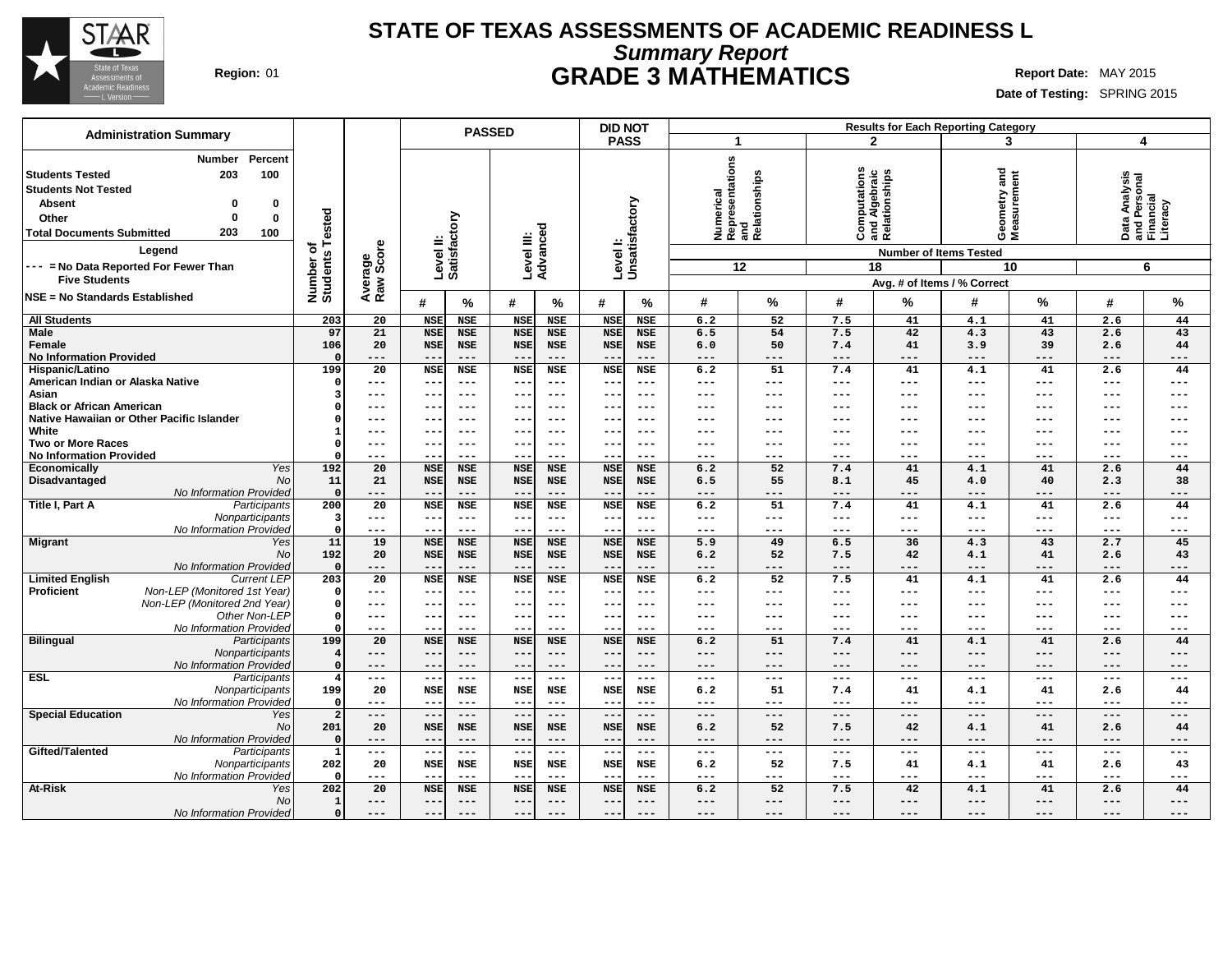

### **STATE OF TEXAS ASSESSMENTS OF ACADEMIC READINESS A Summary Report Region:** 01 **GRADE 3 READING Report Date:** MAY 2015

**Date of Testing:** SPRING 2015

| <b>Administration Summary</b>                                                                                                                                                                                                                              |                                           |                        |                                               | <b>PASSED</b>                           |                                    | <b>DID NOT</b> |                                           |              |                                                                                                                 | <b>Results for Each Reporting Category'</b> |                                                            |             |
|------------------------------------------------------------------------------------------------------------------------------------------------------------------------------------------------------------------------------------------------------------|-------------------------------------------|------------------------|-----------------------------------------------|-----------------------------------------|------------------------------------|----------------|-------------------------------------------|--------------|-----------------------------------------------------------------------------------------------------------------|---------------------------------------------|------------------------------------------------------------|-------------|
|                                                                                                                                                                                                                                                            |                                           |                        |                                               |                                         |                                    | <b>PASS</b>    | -1                                        |              |                                                                                                                 | $\mathbf{2}$                                |                                                            | 3           |
| Percent<br><b>Number</b><br>1275<br>100<br>Students Tested<br><b>Students Not Tested</b><br><b>Absent</b><br>0<br>0<br>Other<br>1280<br>100<br><b>Total Documents Submitted</b><br>Legend<br>--- = No Data Reported For Fewer Than<br><b>Five Students</b> | ested<br>፝፝፝፝፝፝፝፝<br>Number o<br>Students | Average<br>Scale Score | ξ<br>Levelll:<br>Satisfact                    | Level III:<br>Advanced                  | Level I:                           | Unsatisfactory | tanding<br>Genres<br>derst<br>ross<br>š ই | ق<br>6       | Understanding/<br>Analysis of<br>Literary Texts<br><b>Number of Items Tested</b><br>Avg. # of Items / % Correct | 18                                          | Understanding/<br> Analysis of<br> Informational<br> Texts | 16          |
|                                                                                                                                                                                                                                                            |                                           |                        | #<br>%                                        | %<br>#                                  | #                                  | %              | #                                         | %            | #                                                                                                               | %                                           | #                                                          | %           |
| <b>All Students</b>                                                                                                                                                                                                                                        | 1275                                      | 1239                   | 166<br>13                                     | 5                                       | 1109<br>$\mathbf 0$                | 87             | 2.4                                       | 40           | 5.8                                                                                                             | 32                                          | 5.7                                                        | 35          |
| <b>Male</b>                                                                                                                                                                                                                                                | 898                                       | 1237                   | 119<br>13                                     | $\overline{4}$                          | 779<br>$\mathbf 0$                 | 87             | 2.4                                       | 40           | 5.7                                                                                                             | 32                                          | 5.6                                                        | 35          |
| Female                                                                                                                                                                                                                                                     | 377                                       | 1244                   | 47<br>12                                      | $\mathbf{1}$                            | $\mathbf 0$<br>330                 | 88             | 2.3                                       | 39           | 6.0                                                                                                             | 33                                          | 5.8                                                        | 36          |
| <b>No Information Provided</b>                                                                                                                                                                                                                             |                                           | ---                    | ---<br>$- -$                                  | --                                      | $- -$                              | ---            | $---$                                     | $---$        | $---$                                                                                                           | $---$                                       | $---$                                                      | ---         |
| Hispanic/Latino                                                                                                                                                                                                                                            | 1258                                      | 1238                   | 161<br>13                                     | 3                                       | 1097<br>$\mathbf 0$                | 87             | 2.4                                       | 39           | 5.8                                                                                                             | 32                                          | 5.6                                                        | 35          |
| American Indian or Alaska Native                                                                                                                                                                                                                           | $\mathbf{1}$                              | ---                    | $ -$<br>$- - -$                               | $\frac{1}{2}$<br>$- -$                  | $- -$                              | $- - -$        | $- - -$                                   | $- - -$      | $---$                                                                                                           | $- - -$                                     | $- - -$                                                    | ---         |
| Asian                                                                                                                                                                                                                                                      | 1                                         | ---                    | $\qquad \qquad -$<br>---                      | $---$<br>--                             | $- - -$                            | $---$          | ---                                       | ---          | ---                                                                                                             |                                             | ---                                                        | ---         |
| <b>Black or African American</b>                                                                                                                                                                                                                           | 2                                         | ---                    | $ -$<br>---                                   | $- - -$                                 | --                                 | $--$           | ---                                       | ---          | ---                                                                                                             | ---                                         |                                                            |             |
| Native Hawaiian or Other Pacific Islander                                                                                                                                                                                                                  | $\Omega$                                  | $---$                  | $- -$<br>---                                  | ---                                     | $- -$                              | $- - -$        | ---                                       | $---$        | $---$                                                                                                           | $--$                                        | ---                                                        |             |
| White                                                                                                                                                                                                                                                      | 11                                        | 1332                   | 36                                            | $\overline{2}$                          | 18<br>7                            | 64             | 3.2                                       | 53           | 8.8                                                                                                             | 49                                          | 7.5                                                        | 47          |
| <b>Two or More Races</b><br><b>No Information Provided</b>                                                                                                                                                                                                 | $^{\circ}$<br>$\overline{a}$              | ---<br>---             | $-$<br>---<br>$\overline{\phantom{m}}$<br>--- | $- - -$<br>$\qquad \qquad - -$<br>$- -$ | $- - -$                            | ---<br>---     | $---$<br>$---$                            | ---<br>$---$ | $---$<br>$\qquad \qquad - -$                                                                                    | ---<br>$---$                                | ---<br>$---$                                               | ---         |
| Economically<br>Yes                                                                                                                                                                                                                                        | 1165                                      | 1238                   | 145<br>12                                     | 5                                       | 1020<br>$\mathbf 0$                | 88             | 2.3                                       | 39           | 5.8                                                                                                             | 32                                          | 5.6                                                        | 35          |
| Disadvantaged<br>No                                                                                                                                                                                                                                        | 108                                       | 1256                   | 21<br>19                                      | $\Omega$                                | $\mathbf 0$<br>87                  | 81             | 2.6                                       | 44           | 6.0                                                                                                             | 33                                          | 6.3                                                        | 39          |
| No Information Provided                                                                                                                                                                                                                                    | $\overline{2}$                            | ---                    | ---<br>$\qquad \qquad -$                      |                                         |                                    | ---            |                                           | ---          | $---$                                                                                                           | ---                                         | ---                                                        | ---         |
| Title I, Part A<br>Participants                                                                                                                                                                                                                            | 1254                                      | 1239                   | 160<br>13                                     | 5                                       | $\mathsf{o}\,$<br>1094             | 87             | 2.4                                       | 39           | 5.8                                                                                                             | 32                                          | 5.6                                                        | 35          |
| Nonparticipants                                                                                                                                                                                                                                            | 19                                        | 1280                   | 32                                            | $\Omega$                                | $\mathbf 0$<br>13                  | 68             | 2.9                                       | 49           | 6.8                                                                                                             | 38                                          | 6.8                                                        | 42          |
| No Information Provided                                                                                                                                                                                                                                    | $\overline{2}$                            | $- - -$                | ---                                           | $- - -$<br>--                           | $- -$                              | ---            | $- - -$                                   | $- - -$      | $---$                                                                                                           | $- - -$                                     | $---$                                                      | ---         |
| <b>Migrant</b><br>Yes                                                                                                                                                                                                                                      | 76                                        | 1232                   | 10<br>13                                      |                                         | $\mathbf{1}$<br>66                 | 87             | 2.5                                       | 42           | 5.8                                                                                                             | 32                                          | 5.3                                                        | 33          |
| <b>No</b>                                                                                                                                                                                                                                                  | 1197                                      | 1240                   | 156<br>13                                     | 4                                       | $\mathbf 0$<br>1041                | 87             | 2.4                                       | 39           | 5.8                                                                                                             | 32                                          | 5.7                                                        | 35          |
| No Information Provided                                                                                                                                                                                                                                    | $\overline{2}$                            | $---$                  | ---<br>$- -$                                  | $---$                                   | $- -$                              | ---            | $---$                                     | ---          | $--$                                                                                                            | $---$                                       | $---$                                                      | ---         |
| <b>Limited English</b><br><b>Current LEF</b>                                                                                                                                                                                                               | 753                                       | 1233                   | 87<br>12                                      | 5                                       | 666<br>$\mathbf 1$                 | 88             | 2.3                                       | 38           | 5.7                                                                                                             | 31                                          | 5.5                                                        | 34          |
| <b>Proficient</b><br>Non-LEP (Monitored 1st Year)<br>Non-LEP (Monitored 2nd Year)                                                                                                                                                                          | 22<br>-7                                  | 1242                   | 9                                             | O<br>O                                  | $\mathbf 0$<br>20<br>$\Omega$<br>7 | 91             | 2.4                                       | 39           | 6.0                                                                                                             | 33                                          | 5.5                                                        | 34          |
| Other Non-LEP                                                                                                                                                                                                                                              | 491                                       | 1214<br>1249           | $\mathbf 0$<br>77<br>16                       | $\Omega$                                | $\Omega$<br>414                    | 100<br>84      | 2.1<br>2.5                                | 36<br>42     | 5.0<br>6.0                                                                                                      | 28<br>33                                    | 4.7<br>6.0                                                 | 29<br>37    |
| No Information Provided                                                                                                                                                                                                                                    | $\overline{a}$                            | ---                    | $\qquad \qquad -$<br>---                      | $- - -$                                 | --                                 | ---            | $---$                                     | ---          | $\qquad \qquad - -$                                                                                             | $- - -$                                     | $- - -$                                                    | ---         |
| <b>Bilingual</b><br>Participants                                                                                                                                                                                                                           | 715                                       | 1232                   | 81<br>11                                      | 5                                       | 634<br>$\mathbf{1}$                | 89             | 2.3                                       | 38           | 5.7                                                                                                             | 31                                          | 5.4                                                        | 34          |
| Nonparticipants                                                                                                                                                                                                                                            | 558                                       | 1249                   | 85<br>15                                      | $\Omega$                                | $\mathsf{o}\,$<br>473              | 85             | 2.5                                       | 42           | 6.0                                                                                                             | 33                                          | 6.0                                                        | 37          |
| No Information Provided                                                                                                                                                                                                                                    | $\overline{2}$                            | $---$                  | $\overline{\phantom{m}}$<br>---               | $---$<br>$- -$                          | $--$                               | ---            | $---$                                     | $---$        | $---$                                                                                                           | $---$                                       | $---$                                                      | ---         |
| ESL<br>Participants                                                                                                                                                                                                                                        | 6                                         | 1202                   | 17<br>-1                                      | $\Omega$                                | $\mathsf{o}\,$<br>5                | 83             | 1.7                                       | 28           | 5.3                                                                                                             | 30                                          | 4.5                                                        | 28          |
| Nonparticipants                                                                                                                                                                                                                                            | 1267                                      | 1240                   | 165<br>13                                     | 5                                       | $\mathbf 0$<br>1102                | 87             | 2.4                                       | 40           | 5.8                                                                                                             | 32                                          | 5.7                                                        | 35          |
| No Information Provided                                                                                                                                                                                                                                    | $\overline{2}$                            | $- - -$                | ---<br>$- -$                                  | $---$                                   | $-$                                | ---            | $---$                                     | $---$        | $---$                                                                                                           | $---$                                       | ---                                                        | ---         |
| <b>Special Education</b><br>Yes                                                                                                                                                                                                                            | 911                                       | 1230                   | 86<br>9                                       | 3                                       | 825<br>$\mathbf 0$                 | 91             | 2.3                                       | 38           | 5.5                                                                                                             | 31                                          | 5.4                                                        | 34          |
| <b>No</b>                                                                                                                                                                                                                                                  | 362                                       | 1263                   | 80<br>22                                      | $\overline{a}$                          | $\mathbf 1$<br>282                 | 78             | 2.6                                       | 44           | 6.5                                                                                                             | 36                                          | 6.4                                                        | 40          |
| No Information Provided                                                                                                                                                                                                                                    | $\overline{2}$                            | ---                    | ---<br>$--$                                   | $---$<br>--                             | ---                                | ---            | $---$                                     | ---          | $---$                                                                                                           | $---$                                       | ---                                                        | ---         |
| Gifted/Talented<br>Participants                                                                                                                                                                                                                            | 6                                         | 1370                   | 33                                            | 2<br>3                                  | 33<br>4<br>1103                    | 67             | 3.8                                       | 64<br>39     | 8.7                                                                                                             | 48                                          | 9.2                                                        | 57          |
| Nonparticipants<br>No Information Provided                                                                                                                                                                                                                 | 1267<br>2                                 | 1239<br>$---$          | 164<br>13<br>---<br>$- -$                     | ---<br>$- - -$                          | 0<br>$- -$                         | 87<br>---      | 2.4<br>$---$                              | $---$        | 5.8<br>$---$                                                                                                    | 32<br>$---$                                 | 5.6<br>$- - -$                                             | 35<br>$---$ |
| <b>At-Risk</b><br>Yes                                                                                                                                                                                                                                      | 1175                                      | 1237                   | 146<br>12                                     | 5                                       | 1029<br>$\Omega$                   | 88             | 2.3                                       | 39           | 5.7                                                                                                             | 32                                          | 5.6                                                        | 35          |
| <b>No</b>                                                                                                                                                                                                                                                  | 98                                        | 1265                   | 20<br>20                                      | $\Omega$                                | 78<br>$\mathbf 0$                  | 80             | 2.7                                       | 46           | 6.5                                                                                                             | 36                                          | 6.3                                                        | 39          |
| No Information Provided                                                                                                                                                                                                                                    | $\overline{2}$                            | $---$                  | $- -$<br>$---$                                | $---$<br>$---$                          | $---$                              | $---$          | $---$                                     | $---$        | $---$                                                                                                           | $---$                                       | $---$                                                      | $---$       |
|                                                                                                                                                                                                                                                            |                                           |                        |                                               |                                         |                                    |                |                                           |              |                                                                                                                 |                                             |                                                            |             |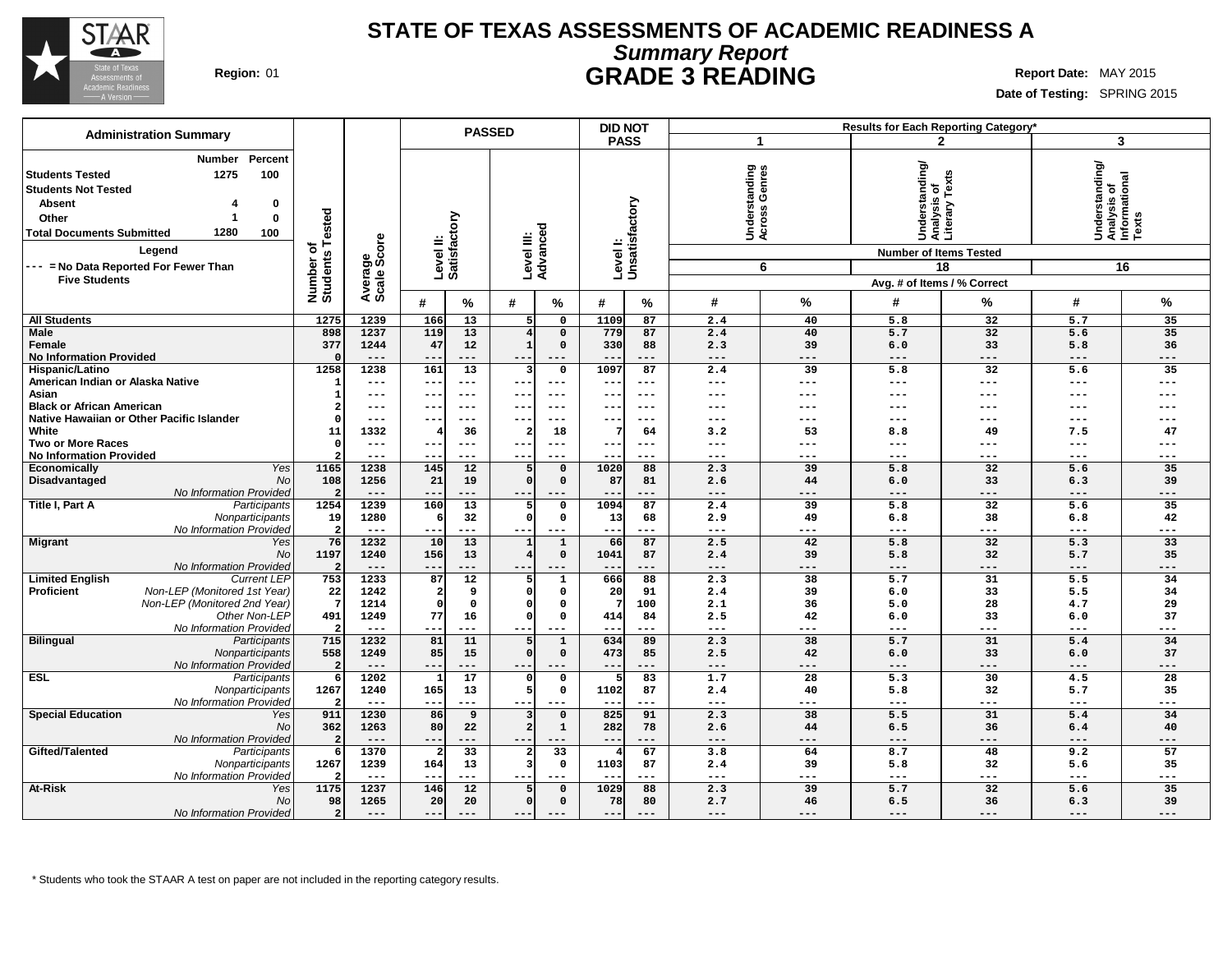

### **STATE OF TEXAS ASSESSMENTS OF ACADEMIC READINESS A Summary Report Region:** 01 **GRADE 3 MATHEMATICS Report Date:** MAY 2015

**Date of Testing:** SPRING 2015

| <b>Administration Summary</b>                                                                                                                                                                                                                                                                     |                                   |                      |                     | <b>PASSED</b>       |                     |                     | <b>DID NOT</b>             |                     |            |                                                                            |                  |                                                                                                                      | Results for Each Reporting Category* |                           |                            |                                                             |
|---------------------------------------------------------------------------------------------------------------------------------------------------------------------------------------------------------------------------------------------------------------------------------------------------|-----------------------------------|----------------------|---------------------|---------------------|---------------------|---------------------|----------------------------|---------------------|------------|----------------------------------------------------------------------------|------------------|----------------------------------------------------------------------------------------------------------------------|--------------------------------------|---------------------------|----------------------------|-------------------------------------------------------------|
|                                                                                                                                                                                                                                                                                                   |                                   |                      |                     |                     |                     |                     | <b>PASS</b>                |                     | -1         |                                                                            |                  | $\mathbf{2}$                                                                                                         | 3                                    |                           | 4                          |                                                             |
| Percent<br><b>Number</b><br><b>Students Tested</b><br>1228<br>100<br><b>Students Not Tested</b><br><b>Absent</b><br>$\mathbf{2}$<br>0<br>$\mathbf{2}$<br>0<br>Other<br>1232<br>100<br><b>Total Documents Submitted</b><br>Legend<br>--- = No Data Reported For Fewer Than<br><b>Five Students</b> | Tested<br>৳<br>Students<br>Number | Average<br>Raw Score | Level II:           | Satisfactory        | Level III:          | Advanced            | Level I:<br>Unsatisfactory |                     | Numerical  | i <sup>co</sup><br>Representations<br>Aelationships<br>Relationships<br>12 |                  | Computations<br>and Algebraic<br>Relationships<br><b>Number of Items Tested</b><br>18<br>Avg. # of Items / % Correct | and<br>Geometry and<br>Measurement   | 10                        |                            | Data Analysis<br>and Personal<br>Financial<br>Literacy<br>6 |
| <b>NSE = No Standards Established</b>                                                                                                                                                                                                                                                             |                                   |                      | #                   | $\%$                | #                   | %                   | #                          | %                   | #          | %                                                                          | #                | %                                                                                                                    | #                                    | %                         | #                          | $\%$                                                        |
| <b>All Students</b>                                                                                                                                                                                                                                                                               | 1228                              | 16                   | <b>NSE</b>          | NSE                 | <b>NSE</b>          | <b>NSE</b>          | <b>NSE</b>                 | <b>NSE</b>          | 5.1        | 43                                                                         | 5.9              | 33                                                                                                                   | 3.2                                  | 32                        | 2.0                        | 34                                                          |
| Male                                                                                                                                                                                                                                                                                              | 860                               | 17                   | <b>NSE</b>          | <b>NSE</b>          | <b>NSE</b>          | <b>NSE</b>          | <b>NSE</b>                 | <b>NSE</b>          | 5.3        | 44                                                                         | 6.0              | 33                                                                                                                   | 3.2                                  | 32                        | 2.1                        | 34                                                          |
| Female                                                                                                                                                                                                                                                                                            | 368                               | 15                   | <b>NSE</b>          | <b>NSE</b>          | <b>NSE</b>          | <b>NSE</b>          | <b>NSE</b>                 | <b>NSE</b>          | 4.7        | 39                                                                         | 5.6              | 31                                                                                                                   | 3.1                                  | 31                        | 2.0                        | 33                                                          |
| <b>No Information Provided</b>                                                                                                                                                                                                                                                                    |                                   | ---                  | $- -$               | $---$               | $\sim$ $\sim$       | $---$               |                            | $---$               | ---        | ---                                                                        | ---              | ---                                                                                                                  | $---$                                | $---$                     | $---$                      | $---$                                                       |
| Hispanic/Latino                                                                                                                                                                                                                                                                                   | 1212                              | 16                   | <b>NSE</b>          | <b>NSE</b>          | <b>NSE</b>          | <b>NSE</b>          | <b>NSE</b>                 | <b>NSE</b>          | 5.1        | 43                                                                         | 5.9              | 33                                                                                                                   | 3.2                                  | $\overline{32}$           | 2.0                        | 34                                                          |
| American Indian or Alaska Native                                                                                                                                                                                                                                                                  |                                   | ---                  | $---$               | $---$               | $---$               | $---$               | $\overline{\phantom{m}}$   | $--$                | ---        | ---                                                                        | $---$            | ---                                                                                                                  | $\qquad \qquad - -$                  | $\frac{1}{2}$             | $---$                      | $---$                                                       |
| Asian                                                                                                                                                                                                                                                                                             |                                   | ---                  | --                  | $---$               | $---$               | $- - -$             |                            | ---                 | ---        | ---                                                                        | ---              | ---                                                                                                                  | ---                                  | $---$                     | ---                        | $---$                                                       |
| <b>Black or African American</b>                                                                                                                                                                                                                                                                  |                                   | ---                  | $- -$               | $---$               | $- -$               | $---$               | $\qquad \qquad -$          | $--$                | ---        | ---                                                                        | ---              | ---                                                                                                                  | ---                                  | $---$                     | $--$                       | $---$                                                       |
| Native Hawaiian or Other Pacific Islander                                                                                                                                                                                                                                                         |                                   | ---                  | --                  | $---$               | $\sim$ $\sim$       | $- - -$             | $- -$                      | $--$                | ---        | ---                                                                        | ---              | ---                                                                                                                  | ---                                  | $---$                     | $---$                      | $---$                                                       |
| White                                                                                                                                                                                                                                                                                             | 10                                | 19                   | <b>NSE</b>          | <b>NSE</b>          | <b>NSE</b>          | <b>NSE</b>          | <b>NSE</b>                 | <b>NSE</b>          | 5.6        | 47                                                                         | 6.6              | 37                                                                                                                   | 3.8                                  | 38                        | 3.0                        | 50                                                          |
| <b>Two or More Races</b>                                                                                                                                                                                                                                                                          |                                   | ---                  | --                  | $---$               | $--$                | $---$               |                            | $---$               | ---        | ---                                                                        | ---              | ---                                                                                                                  | ---                                  | $---$                     | $---$                      | $---$                                                       |
| <b>No Information Provided</b>                                                                                                                                                                                                                                                                    |                                   | ---                  | $- -$               | $---$               | $---$               | $---$               | $\overline{\phantom{a}}$ . | $---$               | ---        | ---                                                                        | ---              | ---                                                                                                                  | ---                                  | $---$                     | $- - -$                    | $---$                                                       |
| Yes<br>Economically                                                                                                                                                                                                                                                                               | 1123                              | 16                   | <b>NSE</b>          | <b>NSE</b>          | <b>NSE</b>          | <b>NSE</b>          | <b>NSE</b>                 | <b>NSE</b>          | 5.1        | 42                                                                         | $\overline{5.9}$ | $\overline{33}$                                                                                                      | 3.2                                  | $\overline{32}$           | 2.0                        | 34                                                          |
| Disadvantaged<br>No                                                                                                                                                                                                                                                                               | 103                               | 17                   | <b>NSE</b>          | <b>NSE</b>          | <b>NSE</b>          | <b>NSE</b>          | <b>NSE</b>                 | <b>NSE</b>          | 5.4        | 45                                                                         | 6.1              | 34                                                                                                                   | 3.4                                  | 34                        | 2.1                        | 35                                                          |
| No Information Provided                                                                                                                                                                                                                                                                           |                                   | ---                  | --                  | $---$               | $---$               | $---$               |                            | $---$               | ---        | ---                                                                        | ---              | ---                                                                                                                  | ---                                  | ---                       | ---                        | ---                                                         |
| Title I, Part A<br>Participants                                                                                                                                                                                                                                                                   | 1207                              | 16                   | <b>NSE</b>          | <b>NSE</b>          | <b>NSE</b>          | <b>NSE</b>          | <b>NSE</b>                 | <b>NSE</b>          | 5.1        | 43                                                                         | 5.9              | 33                                                                                                                   | 3.2                                  | 32                        | 2.0                        | 34                                                          |
| Nonparticipants                                                                                                                                                                                                                                                                                   | 19                                | 19                   | <b>NSE</b>          | NSE                 | <b>NSE</b>          | <b>NSE</b>          | <b>NSE</b>                 | NSE                 | 5.7        | 48                                                                         | 6.8              | 38                                                                                                                   | 3.5                                  | 35                        | 2.6                        | 44                                                          |
| No Information Provided                                                                                                                                                                                                                                                                           | 78                                | ---                  | --                  | $\qquad \qquad - -$ | $---$               | $---$               | $- -$                      | $---$               | ---        | ---<br>43                                                                  | ---              | ---<br>33                                                                                                            | $---$                                | $\qquad \qquad - -$<br>32 | $- - -$                    | $---$<br>32                                                 |
| <b>Migrant</b><br>Yes                                                                                                                                                                                                                                                                             |                                   | 17                   | <b>NSE</b>          | <b>NSE</b>          | <b>NSE</b>          | <b>NSE</b>          | <b>NSE</b>                 | <b>NSE</b>          | 5.1        |                                                                            | 6.0              |                                                                                                                      | 3.2                                  |                           | 1.9                        |                                                             |
| <b>No</b>                                                                                                                                                                                                                                                                                         | 1148                              | 16<br>---            | <b>NSE</b><br>$- -$ | <b>NSE</b><br>$---$ | <b>NSE</b><br>$---$ | <b>NSE</b><br>$---$ | <b>NSE</b><br>$-$          | <b>NSE</b><br>$---$ | 5.1<br>--- | 43<br>---                                                                  | 5.9<br>$---$     | 33<br>---                                                                                                            | 3.2<br>$---$                         | 32<br>$---$               | 2.1<br>$\qquad \qquad - -$ | 34<br>$---$                                                 |
| No Information Provided<br><b>Limited English</b><br><b>Current LEP</b>                                                                                                                                                                                                                           | 735                               | 16                   | <b>NSE</b>          | <b>NSE</b>          | <b>NSE</b>          | <b>NSE</b>          | <b>NSE</b>                 | <b>NSE</b>          | 5.1        | 43                                                                         | 5.9              | $\overline{33}$                                                                                                      | 3.2                                  | $\overline{32}$           | 2.1                        | 35                                                          |
| <b>Proficient</b><br>Non-LEP (Monitored 1st Year)                                                                                                                                                                                                                                                 | 23                                | 15                   | <b>NSE</b>          | NSE                 | <b>NSE</b>          | <b>NSE</b>          | <b>NSE</b>                 | <b>NSE</b>          | 4.5        | 37                                                                         | 5.8              | 32                                                                                                                   | 2.7                                  | 27                        | 1.7                        | 29                                                          |
| Non-LEP (Monitored 2nd Year)                                                                                                                                                                                                                                                                      | $7\phantom{.0}$                   | 20                   | <b>NSE</b>          | <b>NSE</b>          | <b>NSE</b>          | <b>NSE</b>          | <b>NSE</b>                 | <b>NSE</b>          | 5.9        | 49                                                                         | 6.7              | 37                                                                                                                   | 4.6                                  | 46                        | 3.3                        | 55                                                          |
| Other Non-LEP                                                                                                                                                                                                                                                                                     | 461                               | 16                   | <b>NSE</b>          | <b>NSE</b>          | <b>NSE</b>          | <b>NSE</b>          | <b>NSE</b>                 | <b>NSE</b>          | 5.1        | 43                                                                         | 5.9              | 33                                                                                                                   | 3.2                                  | 32                        | 2.0                        | 33                                                          |
| No Information Provideo                                                                                                                                                                                                                                                                           |                                   | ---                  | $-$                 | $\qquad \qquad - -$ | $--$                | $---$               |                            | $---$               | ---        | ---                                                                        | $---$            | ---                                                                                                                  | $---$                                | ---                       | $- - -$                    | $---$                                                       |
| <b>Bilingual</b><br>Participants                                                                                                                                                                                                                                                                  | 703                               | 16                   | <b>NSE</b>          | <b>NSE</b>          | <b>NSE</b>          | <b>NSE</b>          | <b>NSE</b>                 | <b>NSE</b>          | 5.1        | 42                                                                         | 5.8              | $\overline{32}$                                                                                                      | 3.2                                  | 32                        | 2.1                        | 35                                                          |
| Nonparticipants                                                                                                                                                                                                                                                                                   | 523                               | 16                   | <b>NSE</b>          | <b>NSE</b>          | <b>NSE</b>          | <b>NSE</b>          | <b>NSE</b>                 | <b>NSE</b>          | 5.1        | 43                                                                         | 5.9              | 33                                                                                                                   | 3.2                                  | 32                        | 2.0                        | 34                                                          |
| No Information Provideo                                                                                                                                                                                                                                                                           |                                   | ---                  | $ -$                | $- - -$             | $- -$               | $---$               | $ -$                       | $- - -$             | ---        | ---                                                                        | $---$            | $- - -$                                                                                                              | $---$                                | $- - -$                   | $---$                      | $---$                                                       |
| <b>ESL</b><br>Participants                                                                                                                                                                                                                                                                        | 5                                 | $\overline{21}$      | <b>NSE</b>          | <b>NSE</b>          | <b>NSE</b>          | <b>NSE</b>          | <b>NSE</b>                 | <b>NSE</b>          | 7.4        | 62                                                                         | 8.0              | 44                                                                                                                   | 3.6                                  | 36                        | 2.4                        | 40                                                          |
| Nonparticipants                                                                                                                                                                                                                                                                                   | 1221                              | 16                   | <b>NSE</b>          | <b>NSE</b>          | <b>NSE</b>          | <b>NSE</b>          | <b>NSE</b>                 | <b>NSE</b>          | 5.1        | 43                                                                         | 5.9              | 33                                                                                                                   | 3.2                                  | 32                        | 2.0                        | 34                                                          |
| No Information Provideo                                                                                                                                                                                                                                                                           |                                   | $---$                | $ -$                | $- - -$             | $- -$               | $---$               | $-$                        | $- - -$             | $---$      | ---                                                                        | $---$            | $- - -$                                                                                                              | $\frac{1}{2}$                        | $---$                     | $---$                      | $---$                                                       |
| <b>Special Education</b><br>Yes                                                                                                                                                                                                                                                                   | 869                               | 15                   | <b>NSE</b>          | <b>NSE</b>          | <b>NSE</b>          | <b>NSE</b>          | <b>NSE</b>                 | <b>NSE</b>          | 4.9        | 41                                                                         | 5.5              | 31                                                                                                                   | 3.0                                  | 30                        | 1.9                        | 31                                                          |
| <b>No</b>                                                                                                                                                                                                                                                                                         | 357                               | 19                   | <b>NSE</b>          | <b>NSE</b>          | <b>NSE</b>          | <b>NSE</b>          | <b>NSE</b>                 | <b>NSE</b>          | 5.7        | 47                                                                         | 6.8              | 38                                                                                                                   | 3.7                                  | 37                        | 2.5                        | 41                                                          |
| No Information Provided                                                                                                                                                                                                                                                                           |                                   | ---                  | $- -$               | $- - -$             | $- -$               | $---$               | $ -$                       | $---$               | $---$      | ---                                                                        | $---$            | ---                                                                                                                  | $---$                                | $---$                     | $\cdots$                   | $---$                                                       |
| Gifted/Talented<br>Participants                                                                                                                                                                                                                                                                   |                                   | 23                   | <b>NSE</b>          | <b>NSE</b>          | <b>NSE</b>          | <b>NSE</b>          | <b>NSE</b>                 | <b>NSE</b>          | 6.4        | 54                                                                         | 8.7              | 48                                                                                                                   | 4.6                                  | 46                        | 3.0                        | 50                                                          |
| Nonparticipants                                                                                                                                                                                                                                                                                   | 1219                              | 16                   | <b>NSE</b>          | <b>NSE</b>          | <b>NSE</b>          | <b>NSE</b>          | <b>NSE</b>                 | <b>NSE</b>          | 5.1        | 43                                                                         | 5.9              | 33                                                                                                                   | 3.2                                  | 32                        | 2.0                        | 34                                                          |
| No Information Provided                                                                                                                                                                                                                                                                           |                                   | ---                  | $- -$               | $---$               | $- -$               | $---$               | $-$                        | $---$               | ---        | ---                                                                        | ---              | ---                                                                                                                  | $\frac{1}{2}$                        | $---$                     | $---$                      | $---$                                                       |
| At-Risk<br>Yes                                                                                                                                                                                                                                                                                    | 1134                              | 16                   | <b>NSE</b>          | <b>NSE</b>          | <b>NSE</b>          | <b>NSE</b>          | <b>NSE</b>                 | <b>NSE</b>          | 5.1        | 42                                                                         | 5.8              | 32                                                                                                                   | 3.2                                  | 32                        | 2.0                        | 34                                                          |
| <b>No</b>                                                                                                                                                                                                                                                                                         | 92                                | 18                   | <b>NSE</b>          | <b>NSE</b>          | <b>NSE</b>          | <b>NSE</b>          | <b>NSE</b>                 | <b>NSE</b>          | 5.6        | 47                                                                         | 6.4              | 36                                                                                                                   | 3.5                                  | 35                        | 2.3                        | 38                                                          |
| No Information Provided                                                                                                                                                                                                                                                                           | $\overline{2}$                    | ---                  | $- -$               | $---$               | $---$               | $---$               |                            | $---$               | ---        | ---                                                                        | ---              | ---                                                                                                                  | ---                                  | $---$                     | $---$                      | ---                                                         |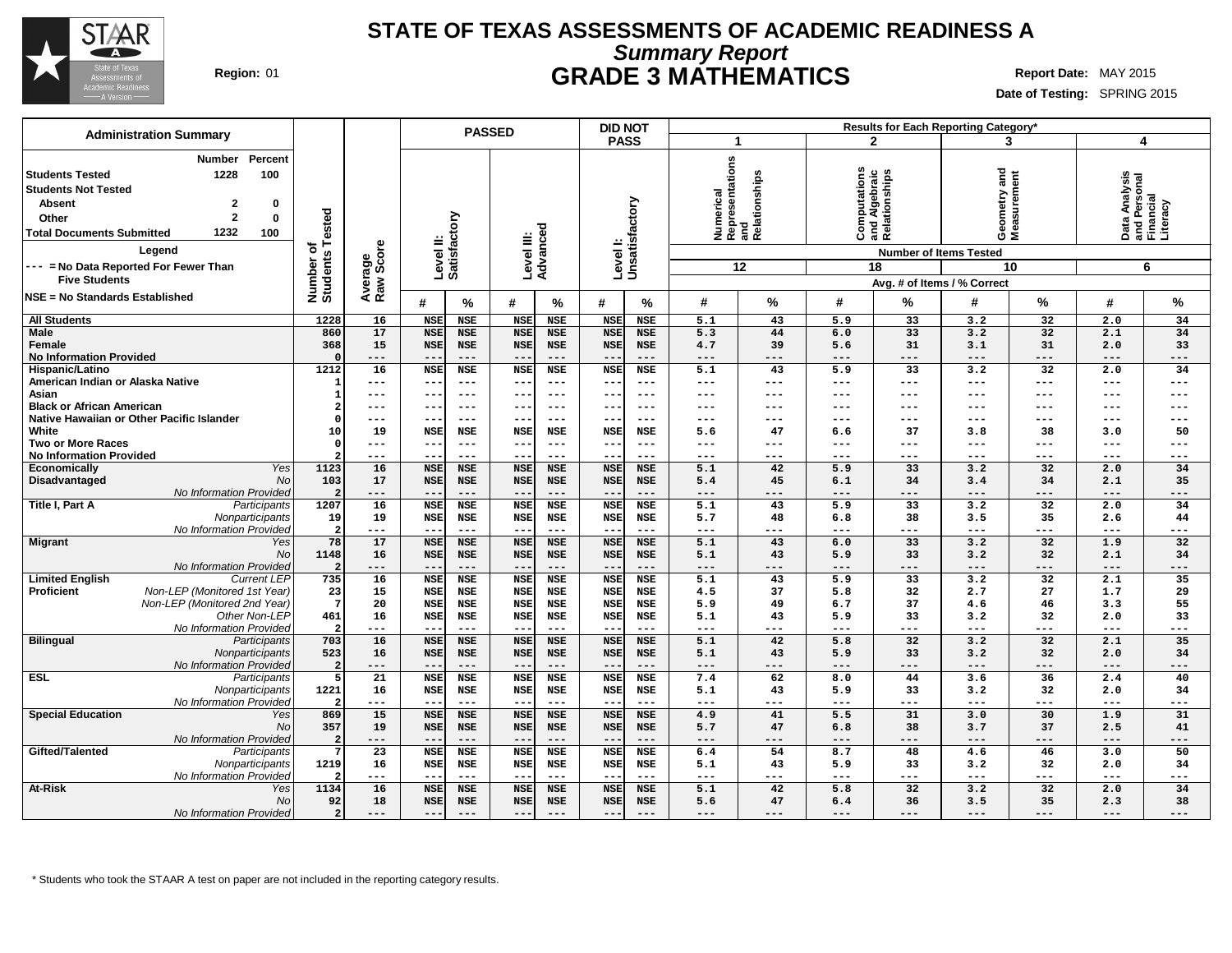

### **STATE OF TEXAS ASSESSMENTS OF ACADEMIC READINESS Summary Report Region:** 01 **GRADE 4 READING Report** Date: MAY 2015

**Date of Testing:** SPRING 2015

| <b>Administration Summary</b>                                                                                                                                                                                                                              |                                      |                |                           |           | <b>PASSED</b>          |                         | <b>DID NOT</b>          |                            |                                               |           |                                                                                    | Results for Each Reporting Category' |                                                         |                     |
|------------------------------------------------------------------------------------------------------------------------------------------------------------------------------------------------------------------------------------------------------------|--------------------------------------|----------------|---------------------------|-----------|------------------------|-------------------------|-------------------------|----------------------------|-----------------------------------------------|-----------|------------------------------------------------------------------------------------|--------------------------------------|---------------------------------------------------------|---------------------|
|                                                                                                                                                                                                                                                            |                                      |                |                           |           |                        |                         | <b>PASS</b>             |                            | -1                                            |           |                                                                                    | $\mathbf{2}$                         | 3                                                       |                     |
| Percent<br>Number<br>25918<br>100<br><b>Students Tested</b><br><b>Students Not Tested</b><br>30<br><b>Absent</b><br>0<br>25<br>$\mathbf 0$<br>Other<br>25973<br><b>Total Documents Submitted</b><br>100<br>Leaend<br>--- = No Data Reported For Fewer Than | Tested<br>৳<br>Number o'<br>Students | ige<br>Score   | Level II:<br>Satisfactory |           | Level III:<br>Advanced |                         |                         | Level I:<br>Unsatisfactory | Understanding/<br> Analysis Across<br> Genres | 10        | Understanding/<br> Analysis of<br> Literary Texts<br><b>Number of Items Tested</b> | 18                                   | Understanding/<br>Analysis of<br>Informational<br>Texts | 16                  |
| <b>Five Students</b>                                                                                                                                                                                                                                       |                                      | Avera<br>Scale |                           |           |                        |                         |                         |                            |                                               |           | Avg. # of Items / % Correct                                                        |                                      |                                                         |                     |
|                                                                                                                                                                                                                                                            |                                      |                | #                         | %         | #                      | %                       | #                       | %                          | #                                             | %         | #                                                                                  | ℅                                    | #                                                       | %                   |
| <b>All Students</b>                                                                                                                                                                                                                                        | 25918                                | 1496           | 18638                     | 72        | 4255                   | 16                      | 7280                    | 28                         | 6.0                                           | 60        | 12.2                                                                               | 68                                   | 9.9                                                     | 62                  |
| <b>Male</b>                                                                                                                                                                                                                                                | 12987                                | 1484           | 8856                      | 68        | 1860                   | 14                      | 4131                    | 32                         | 5.8                                           | 58        | 11.7                                                                               | 65                                   | 9.6                                                     | 60                  |
| Female                                                                                                                                                                                                                                                     | 12931                                | 1509           | 9782                      | 76        | 2395                   | 19                      | 3149                    | 24                         | 6.1                                           | 61        | 12.6                                                                               | 70                                   | 10.3                                                    | 64                  |
| <b>No Information Provided</b>                                                                                                                                                                                                                             |                                      | $---$          | $- -$                     | ---       | $- -$                  | $---$                   | $- -$                   | ---                        | $---$                                         | $---$     | $---$                                                                              | $---$                                | $---$                                                   | $---$               |
| Hispanic/Latino                                                                                                                                                                                                                                            | 25314                                | 1495           | 18120                     | 72        | 4040                   | 16                      | 7194                    | $\overline{28}$            | 5.9                                           | 59        | 12.1                                                                               | 67                                   | 9.9                                                     | 62                  |
| American Indian or Alaska Native                                                                                                                                                                                                                           | 12                                   | 1485           |                           | 58        | 2                      | 17                      | 5                       | 42                         | 6.0                                           | 60        | 11.3                                                                               | 63                                   | 9.3                                                     | 58                  |
| Asian                                                                                                                                                                                                                                                      | 130                                  | 1620           | 122                       | 94        | 64                     | 49                      | 8                       | 6                          | 7.8                                           | 78        | 15.1                                                                               | 84                                   | 12.8                                                    | 80                  |
| <b>Black or African American</b>                                                                                                                                                                                                                           | 57                                   | 1495           | 39                        | 68        | 10                     | 18                      | 18                      | 32                         | 5.9                                           | 59        | 11.8                                                                               | 65                                   | 10.1                                                    | 63                  |
| Native Hawaiian or Other Pacific Islander                                                                                                                                                                                                                  |                                      | $---$          | $- -$                     | ---       | --                     | ---                     | ---                     | ---                        | $---$                                         | ---       | $\qquad \qquad - -$                                                                | $---$                                | $---$                                                   | ---                 |
| White                                                                                                                                                                                                                                                      | 379                                  | 1569           | 327                       | 86        | 127                    | 34                      | 52                      | 14                         | 7.1                                           | 71        | 13.8                                                                               | 77                                   | 11.5                                                    | 72                  |
| <b>Two or More Races</b>                                                                                                                                                                                                                                   | 23                                   | 1595           | 21                        | 91        | 11                     | 48                      | $\overline{\mathbf{2}}$ | 9                          | 7.4                                           | 74        | 14.3                                                                               | 79                                   | 11.6                                                    | 73                  |
| <b>No Information Provided</b>                                                                                                                                                                                                                             |                                      | $---$          | $- -$                     | $---$     | $\sim$ $\sim$          | $---$                   | $- -$                   | ---                        | $---$                                         | $---$     | $\qquad \qquad - -$                                                                | $---$                                | $---$                                                   | $---$               |
| Yes<br>Economically                                                                                                                                                                                                                                        | 21850                                | 1485           | 15168                     | 69        | 3041                   | 14                      | 6682                    | 31                         | 5.8                                           | 58        | 11.9                                                                               | 66                                   | 9.7                                                     | 60                  |
| <b>No</b><br>Disadvantaged                                                                                                                                                                                                                                 | 4067                                 | 1557           | 3470                      | 85        | 1214                   | 30                      | 597                     | 15                         | 6.9                                           | 69        | 13.7                                                                               | 76                                   | 11.4                                                    | 71                  |
| No Information Provided                                                                                                                                                                                                                                    |                                      | $---$          | $- -$                     | ---       | $- -$                  | $---$                   | $- -$                   | ---                        | $---$                                         | $---$     | $---$                                                                              | $---$                                | $---$                                                   | $---$               |
| Title I, Part A<br>Participants                                                                                                                                                                                                                            | 25508                                | 1495           | 1827                      | 72        | 4107                   | 16                      | 7231                    | 28                         | 5.9                                           | 59        | 12.1                                                                               | 67                                   | 9.9                                                     | 62                  |
| Nonparticipants                                                                                                                                                                                                                                            | 409                                  | 1572           | 361                       | 88        | 148                    | 36                      | 48                      | 12                         | 7.2                                           | 72        | 14.1                                                                               | 78                                   | 11.8                                                    | 74                  |
| No Information Provided                                                                                                                                                                                                                                    |                                      | $---$          | $-$                       | ---       | $- -$                  | $---$                   | --                      | ---                        | $---$                                         | ---       | $---$                                                                              | ---                                  | $---$                                                   | ---                 |
| <b>Migrant</b><br>Yes                                                                                                                                                                                                                                      | 992                                  | 1447           | 569                       | 57        | 78                     | 8                       | 423                     | 43                         | 5.1                                           | 51        | 10.8                                                                               | 60                                   | 8.7                                                     | 54                  |
| No                                                                                                                                                                                                                                                         | 24924                                | 1498           | 18069                     | 72        | 4177                   | 17                      | 6855                    | 28                         | 6.0                                           | 60        | 12.2                                                                               | 68                                   | 10.0                                                    | 62                  |
| No Information Provided                                                                                                                                                                                                                                    | 11265                                | $---$<br>1455  | $--$                      | ---<br>62 | $- -$                  | $---$                   | 4264                    | ---                        | $---$<br>5.4                                  | ---<br>54 | $---$<br>11.0                                                                      | ---<br>61                            | ---                                                     | ---                 |
| <b>Limited English</b><br><b>Current LEP</b><br>Proficient<br>Non-LEP (Monitored 1st Year)                                                                                                                                                                 |                                      | 1562           | 7001                      |           | 872                    | 8<br>27                 |                         | 38                         |                                               | 68        |                                                                                    | 78                                   | 9.0                                                     | 56                  |
| Non-LEP (Monitored 2nd Year)                                                                                                                                                                                                                               | 1461                                 |                | 1349                      | 92        | 391                    |                         | 112                     | 8                          | 6.8                                           |           | 14.1                                                                               |                                      | 11.8                                                    | 74                  |
| Other Non-LEP                                                                                                                                                                                                                                              | 612<br>12578                         | 1596<br>1521   | 590<br>9698               | 96<br>77  | 234<br>2758            | 38<br>22                | 22<br>2880              | $\overline{4}$<br>23       | 7.3<br>6.3                                    | 73<br>63  | 15.0<br>12.9                                                                       | 83<br>72                             | 12.6<br>10.5                                            | 79<br>66            |
| No Information Provided                                                                                                                                                                                                                                    |                                      | $---$          | $- -$                     | ---       | $---$                  | $---$                   | $- -$                   | ---                        | $---$                                         | ---       | $\qquad \qquad - -$                                                                | $---$                                | $---$                                                   | $\qquad \qquad - -$ |
| <b>Bilingual</b><br>Participants                                                                                                                                                                                                                           | 11158                                | 1459           | 7024                      | 63        | 952                    | 9                       | 4134                    | 37                         | 5.5                                           | 55        | 11.1                                                                               | 61                                   | 9.0                                                     | 56                  |
| Nonparticipants                                                                                                                                                                                                                                            | 14756                                | 1525           | 11612                     | 79        | 3303                   | 22                      | 3144                    | 21                         | 6.3                                           | 63        | 13.0                                                                               | 72                                   | 10.6                                                    | 66                  |
| No Information Provided                                                                                                                                                                                                                                    |                                      | $---$          | $\qquad \qquad -$         | ---       | $---$                  | $---$                   | $---$                   | ---                        | $---$                                         | ---       | $---$                                                                              | $---$                                | ---                                                     | ---                 |
| <b>ESL</b><br>Participants                                                                                                                                                                                                                                 | 87                                   | 1467           | $\overline{53}$           | 61        | $\overline{11}$        | 13                      | $\overline{34}$         | $\overline{39}$            | 5.4                                           | 54        | 11.3                                                                               | 63                                   | 9.2                                                     | 58                  |
| Nonparticipants                                                                                                                                                                                                                                            | 25827                                | 1496           | 18583                     | 72        | 4244                   | 16                      | 7244                    | 28                         | 6.0                                           | 60        | 12.2                                                                               | 68                                   | 9.9                                                     | 62                  |
| No Information Provided                                                                                                                                                                                                                                    |                                      | $---$          | $- -$                     | ---       | $--$                   | $---$                   | $ -$                    | ---                        | $---$                                         | ---       | $\qquad \qquad - -$                                                                | $---$                                | ---                                                     | ---                 |
| <b>Special Education</b><br>Yes                                                                                                                                                                                                                            | 930                                  | 1401           | 369                       | 40        | 40                     | $\overline{\mathbf{4}}$ | 561                     | 60                         | 4.7                                           | 47        | 9.1                                                                                | 50                                   | 7.3                                                     | 46                  |
| No                                                                                                                                                                                                                                                         | 24986                                | 1500           | 18269                     | 73        | 4215                   | 17                      | 6717                    | 27                         | 6.0                                           | 60        | 12.3                                                                               | 68                                   | 10.0                                                    | 63                  |
| No Information Provided                                                                                                                                                                                                                                    |                                      | $---$          | $ -$                      | ---       | $- -$                  | $---$                   | $- -$                   | ---                        | $---$                                         | $---$     | $---$                                                                              | $---$                                | $---$                                                   | ---                 |
| Gifted/Talented<br>Participants                                                                                                                                                                                                                            | 3141                                 | 1624           | 3023                      | 96        | 1558                   | 50                      | 118                     | $\overline{4}$             | 7.8                                           | 78        | 15.3                                                                               | 85                                   | 12.9                                                    | 81                  |
| Nonparticipants                                                                                                                                                                                                                                            | 22775                                | 1479           | 15615                     | 69        | 2697                   | 12                      | 7160                    | 31                         | 5.7                                           | 57        | 11.7                                                                               | 65                                   | 9.5                                                     | 60                  |
| No Information Provided                                                                                                                                                                                                                                    |                                      | $---$          | $- -$                     | ---       | $-$                    | ---                     | $- -$                   | ---                        | $---$                                         | ---       | $---$                                                                              | $---$                                | ---                                                     | ---                 |
| At-Risk<br>Yes                                                                                                                                                                                                                                             | 16163                                | 1452           | 9758                      | 60        | 1237                   | 8                       | 6405                    | 40                         | 5.3                                           | 53        | 10.9                                                                               | 61                                   | 8.8                                                     | 55                  |
| <b>No</b>                                                                                                                                                                                                                                                  | 9753                                 | 1570           | 8880                      | 91        | 3018                   | 31                      | 873                     | 9                          | 7.0                                           | 70        | 14.2                                                                               | 79                                   | 11.8                                                    | 74                  |
| No Information Provided                                                                                                                                                                                                                                    | $\overline{2}$                       | $---$          | $- -$                     | ---       | $- -$                  | ---                     | $- -$                   | $---$                      | $---$                                         | ---       | $---$                                                                              | $---$                                | $---$                                                   | $---$               |
|                                                                                                                                                                                                                                                            |                                      |                |                           |           |                        |                         |                         |                            |                                               |           |                                                                                    |                                      |                                                         |                     |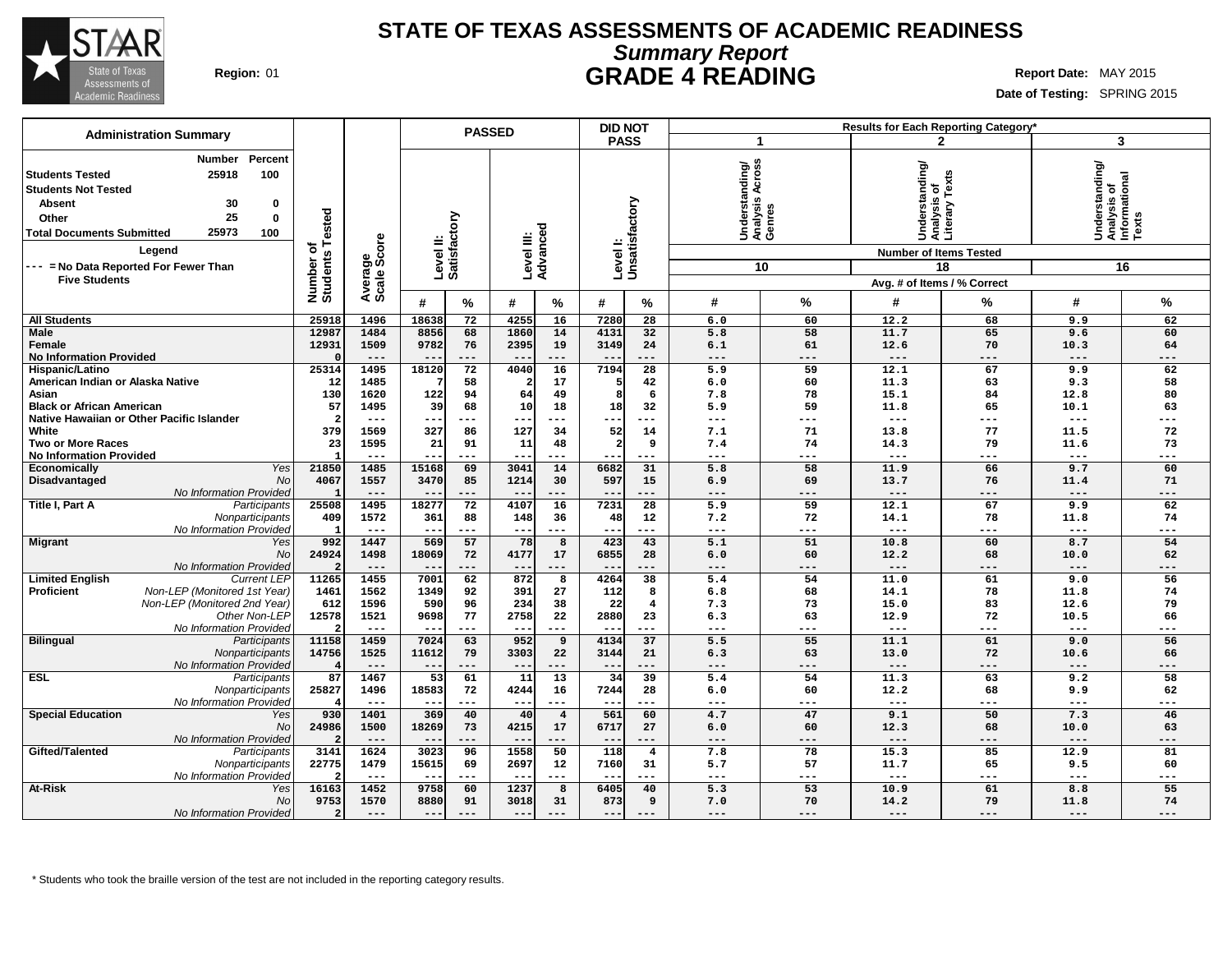

## **STATE OF TEXAS ASSESSMENTS OF ACADEMIC READINESS Summary Report Region:** 01 **GRADE 4 MATHEMATICS Report Date:** MAY 2015

**Date of Testing:** SPRING 2015

| <b>Administration Summary</b>                     |                              |                        |                    | <b>PASSED</b>       |                        |                     |                           | <b>DID NOT</b> |                     |                                                         |                |                                                | <b>Results for Each Reporting Category*</b> |             |                     |                                                        |
|---------------------------------------------------|------------------------------|------------------------|--------------------|---------------------|------------------------|---------------------|---------------------------|----------------|---------------------|---------------------------------------------------------|----------------|------------------------------------------------|---------------------------------------------|-------------|---------------------|--------------------------------------------------------|
|                                                   |                              |                        |                    |                     |                        |                     | <b>PASS</b>               |                | 1                   |                                                         |                | $\mathbf{2}$                                   | 3                                           |             | 4                   |                                                        |
| Percent<br>Number                                 |                              |                        |                    |                     |                        |                     |                           |                |                     |                                                         |                |                                                |                                             |             |                     |                                                        |
| 28150<br>100<br><b>Students Tested</b>            |                              |                        |                    |                     |                        |                     |                           |                |                     |                                                         |                |                                                |                                             |             |                     |                                                        |
|                                                   |                              |                        |                    |                     |                        |                     |                           |                |                     |                                                         |                |                                                | and                                         |             |                     |                                                        |
| <b>Students Not Tested</b>                        |                              |                        |                    |                     |                        |                     |                           |                |                     |                                                         |                |                                                |                                             |             |                     |                                                        |
| <b>Absent</b><br>19<br>0                          |                              |                        |                    |                     |                        |                     |                           |                |                     |                                                         |                |                                                |                                             |             |                     |                                                        |
| 34<br>0<br>Other                                  |                              |                        |                    |                     |                        |                     |                           |                |                     |                                                         |                |                                                |                                             |             |                     |                                                        |
| 28203<br>100<br><b>Total Documents Submitted</b>  |                              |                        |                    |                     |                        |                     |                           |                |                     | Numerical<br> Representations<br> and<br> Relationships | Ö              | Computations<br>and Algebraic<br>Relationships | Geometry and<br>Measurement                 |             |                     | Data Analysis<br>and Personal<br>Financial<br>Literacy |
| Legend                                            | Number of<br>Students Tested | Average<br>Raw Score   | Level II:          | Satisfactory        | Level III:<br>Advanced |                     | Levell:<br>Unsatisfactory |                |                     |                                                         |                |                                                | <b>Number of Items Tested</b>               |             |                     |                                                        |
| --- = No Data Reported For Fewer Than             |                              |                        |                    |                     |                        |                     |                           |                |                     | 12                                                      |                | 16                                             |                                             | 15          |                     | 5                                                      |
| <b>Five Students</b>                              |                              |                        |                    |                     |                        |                     |                           |                |                     |                                                         |                |                                                | Avg. # of Items / % Correct                 |             |                     |                                                        |
| NSE = No Standards Established                    |                              |                        |                    |                     |                        |                     |                           |                |                     |                                                         |                |                                                |                                             |             |                     |                                                        |
|                                                   |                              |                        | #                  | ℅                   | #                      | %                   | #                         | %              | #                   | %                                                       | #              | %                                              | #                                           | %           | #                   | %                                                      |
| <b>All Students</b>                               | 28150                        | 29                     | <b>NSE</b>         | <b>NSE</b>          | <b>NSE</b>             | <b>NSE</b>          | <b>NSE</b>                | <b>NSE</b>     | 8.9                 | 74                                                      | 9.4            | 59                                             | 7.3                                         | 48          | 2.9                 | 58                                                     |
| <b>Male</b>                                       | 14156                        | 28                     | <b>NSE</b>         | <b>NSE</b>          | <b>NSE</b>             | <b>NSE</b>          | <b>NSE</b>                | <b>NSE</b>     | 8.9                 | 74                                                      | 9.3            | 58                                             | 7.4                                         | 49          | 2.8                 | 57                                                     |
| Female                                            | 13994                        | 29                     | <b>NSE</b>         | <b>NSE</b>          | <b>NSE</b>             | <b>NSE</b>          | <b>NSE</b>                | <b>NSE</b>     | 9.0                 | 75                                                      | 9.5            | 59                                             | 7.1                                         | 47          | 3.0                 | 59                                                     |
| <b>No Information Provided</b>                    |                              | ---                    | $ -$               | $---$               | $\qquad \qquad -$      | $---$               | $ -$                      | ---            | $---$               | ---                                                     | $---$          | $---$                                          | $---$                                       | ---         | ---                 | $---$                                                  |
| Hispanic/Latino                                   | 27545                        | $\overline{28}$        | <b>NSE</b>         | <b>NSE</b>          | <b>NSE</b>             | <b>NSE</b>          | <b>NSE</b>                | <b>NSE</b>     | 8.9                 | 74                                                      | 9.4            | 59                                             | 7.2                                         | 48          | 2.9                 | 58                                                     |
| American Indian or Alaska Native                  | 12                           | 30                     | <b>NSE</b>         | <b>NSE</b>          | <b>NSE</b>             | <b>NSE</b>          | <b>NSE</b>                | <b>NSE</b>     | 9.3                 | 77                                                      | 9.1            | 57                                             | 8.4                                         | 56          | 3.1                 | 62                                                     |
| Asian                                             | 129                          | 40                     | <b>NSE</b>         | <b>NSE</b>          | <b>NSE</b>             | <b>NSE</b>          | <b>NSE</b>                | <b>NSE</b>     | 11.0                | 92                                                      | 13.5           | 84                                             | 11.3                                        | 75          | 4.0                 | 80                                                     |
| <b>Black or African American</b>                  | 57                           | 28                     | <b>NSE</b>         | <b>NSE</b>          | <b>NSE</b>             | <b>NSE</b>          | <b>NSE</b>                | <b>NSE</b>     | 8.7                 | 72                                                      | 9.2            | 57                                             | 7.3                                         | 49          | 2.8                 | 57                                                     |
| Native Hawaiian or Other Pacific Islander         | $\overline{a}$               | ---                    | $-$                | $---$               | $- -$                  | $---$               | $-$                       | ---            | ---                 | ---                                                     | $---$          | ---                                            | $---$                                       | $---$       | ---                 | $---$                                                  |
| White                                             | 381                          | 32                     | <b>NSE</b>         | <b>NSE</b>          | <b>NSE</b>             | <b>NSE</b>          | <b>NSE</b>                | <b>NSE</b>     | 9.5                 | 79                                                      | 10.8           | 68                                             | 8.5                                         | 57          | 3.3                 | 65                                                     |
| <b>Two or More Races</b>                          | 23<br>-1                     | 32                     | <b>NSE</b><br>$-1$ | <b>NSE</b>          | <b>NSE</b>             | <b>NSE</b>          | <b>NSE</b>                | <b>NSE</b>     | 9.3                 | 77                                                      | 11.0           | 69                                             | 8.9                                         | 59          | 3.3                 | 67                                                     |
| <b>No Information Provided</b>                    | 24023                        | ---<br>$\overline{28}$ | <b>NSE</b>         | $---$<br><b>NSE</b> | $---$<br><b>NSE</b>    | $---$<br><b>NSE</b> | $- -$<br><b>NSE</b>       | ---            | $---$<br>8.8        | ---<br>$\overline{73}$                                  | $- - -$<br>9.2 | $---$<br>$\overline{58}$                       | $---$<br>7.1                                | $---$<br>47 | ---<br>2.8          | $---$<br>$\overline{57}$                               |
| <b>Yes</b><br>Economically                        |                              |                        |                    |                     |                        |                     |                           | <b>NSE</b>     |                     |                                                         |                |                                                |                                             |             |                     |                                                        |
| Disadvantaged<br>No<br>No Information Provided    | 4126<br>-1                   | 32                     | <b>NSE</b><br>--   | <b>NSE</b><br>$---$ | <b>NSE</b>             | <b>NSE</b><br>$---$ | <b>NSE</b><br>$ -$        | NSE            | 9.7                 | 81                                                      | 10.7           | 67                                             | 8.4                                         | 56          | 3.2                 | 65                                                     |
| Title I, Part A<br>Participants                   | 27731                        | ---<br>28              | <b>NSE</b>         | <b>NSE</b>          | $---$<br><b>NSE</b>    | <b>NSE</b>          | <b>NSE</b>                | ---<br>NSE     | ---<br>8.9          | ---<br>74                                               | ---<br>9.4     | $---$<br>59                                    | $---$<br>7.2                                | ---<br>48   | ---<br>2.9          | ---<br>58                                              |
| Nonparticipants                                   | 418                          | 33                     | <b>NSE</b>         | NSE                 | <b>NSE</b>             | <b>NSE</b>          | <b>NSE</b>                | NSE            | 9.9                 | 82                                                      | 11.4           | 71                                             | 8.7                                         | 58          | 3.3                 | 67                                                     |
| No Information Provided                           |                              | $\qquad \qquad - -$    | $- -$              | $---$               | $---$                  | $---$               | $- -$                     | $---$          | $---$               | ---                                                     | $---$          | $---$                                          | $---$                                       | $---$       | $---$               | $---$                                                  |
| <b>Migrant</b><br>Yes                             | 1120                         | 26                     | <b>NSE</b>         | <b>NSE</b>          | <b>NSE</b>             | <b>NSE</b>          | <b>NSE</b>                | <b>NSE</b>     | 8.2                 | 68                                                      | 8.5            | 53                                             | 6.6                                         | 44          | 2.6                 | 53                                                     |
| No                                                | 27028                        | 29                     | <b>NSE</b>         | <b>NSE</b>          | <b>NSE</b>             | <b>NSE</b>          | <b>NSE</b>                | NSE            | 9.0                 | 75                                                      | 9.5            | 59                                             | 7.3                                         | 49          | 2.9                 | 58                                                     |
| No Information Provided                           |                              | $---$                  | $---$              | $\qquad \qquad - -$ | $---$                  | $---$               | $--$                      | $---$          | $---$               | ---                                                     | $---$          | $---$                                          | $---$                                       | $---$       | $\qquad \qquad - -$ | $---$                                                  |
| <b>Limited English</b><br><b>Current LEP</b>      | 13446                        | 26                     | <b>NSE</b>         | <b>NSE</b>          | <b>NSE</b>             | <b>NSE</b>          | <b>NSE</b>                | <b>NSE</b>     | 8.5                 | 71                                                      | 8.7            | 54                                             | 6.6                                         | 44          | 2.7                 | 54                                                     |
| <b>Proficient</b><br>Non-LEP (Monitored 1st Year) | 1467                         | 33                     | <b>NSE</b>         | <b>NSE</b>          | <b>NSE</b>             | <b>NSE</b>          | <b>NSE</b>                | <b>NSE</b>     | 9.9                 | 83                                                      | 11.1           | 69                                             | 8.5                                         | 57          | 3.3                 | 66                                                     |
| Non-LEP (Monitored 2nd Year)                      | 615                          | 35                     | <b>NSE</b>         | NSE                 | <b>NSE</b>             | <b>NSE</b>          | <b>NSE</b>                | <b>NSE</b>     | 10.4                | 87                                                      | 12.1           | 76                                             | 9.4                                         | 63          | 3.6                 | 71                                                     |
| Other Non-LEP                                     | 12620                        | 30                     | <b>NSE</b>         | <b>NSE</b>          | <b>NSE</b>             | <b>NSE</b>          | <b>NSE</b>                | NSE            | 9.2                 | 76                                                      | 9.9            | 62                                             | 7.7                                         | 52          | 3.0                 | 61                                                     |
| No Information Provideo                           |                              | ---                    | --                 | $---$               | $---$                  | $---$               | $- -$                     | ---            | $---$               | ---                                                     | $---$          | ---                                            | $---$                                       | ---         | ---                 | $---$                                                  |
| <b>Bilingual</b><br>Participants                  | 13344                        | 27                     | <b>NSE</b>         | <b>NSE</b>          | <b>NSE</b>             | <b>NSE</b>          | <b>NSE</b>                | <b>NSE</b>     | 8.5                 | 71                                                      | 8.7            | 54                                             | 6.6                                         | 44          | 2.7                 | 55                                                     |
| Nonparticipants                                   | 14802                        | 30                     | <b>NSE</b>         | <b>NSE</b>          | <b>NSE</b>             | <b>NSE</b>          | <b>NSE</b>                | <b>NSE</b>     | 9.3                 | 77                                                      | 10.1           | 63                                             | 7.8                                         | 52          | 3.1                 | 61                                                     |
| No Information Provided                           |                              | $---$                  | $ -$               | $---$               | $\qquad \qquad -$      | $---$               | $- -$                     | ---            | $---$               | ---                                                     | $---$          | $---$                                          | $---$                                       | $---$       | $---$               | $---$                                                  |
| <b>ESL</b><br>Participants                        | 84                           | $\overline{29}$        | <b>NSE</b>         | <b>NSE</b>          | <b>NSE</b>             | <b>NSE</b>          | <b>NSE</b>                | <b>NSE</b>     | 8.9                 | 74                                                      | 9.5            | 60                                             | 7.1                                         | 48          | 3.0                 | 60                                                     |
| Nonparticipants                                   | 28062                        | 29                     | <b>NSE</b>         | <b>NSE</b>          | <b>NSE</b>             | <b>NSE</b>          | <b>NSE</b>                | <b>NSE</b>     | 8.9                 | 74                                                      | 9.4            | 59                                             | 7.3                                         | 48          | 2.9                 | 58                                                     |
| No Information Provideo                           |                              | $\qquad \qquad - -$    | $- -$              | $- - -$             | $---$                  | $---$               | $\sim$ $\sim$             | ---            | $\qquad \qquad - -$ | ---                                                     | $---$          | $---$                                          | $\frac{1}{2}$                               | $---$       | $\qquad \qquad - -$ | $---$                                                  |
| <b>Special Education</b><br>Yes                   | 1058                         | 22                     | <b>NSE</b>         | <b>NSE</b>          | <b>NSE</b>             | <b>NSE</b>          | <b>NSE</b>                | <b>NSE</b>     | 7.1                 | 59                                                      | 7.1            | 44                                             | 5.4                                         | 36          | 2.3                 | 46                                                     |
| No                                                | 27090                        | 29                     | <b>NSE</b>         | <b>NSE</b>          | <b>NSE</b>             | <b>NSE</b>          | <b>NSE</b>                | <b>NSE</b>     | 9.0                 | 75                                                      | 9.5            | 59                                             | 7.3                                         | 49          | 2.9                 | 59                                                     |
| No Information Provideo                           |                              | $---$                  | $-$                |                     | $- -$                  | $---$               | $ -$                      | ---            | ---                 | ---                                                     | ---            | ---                                            | $---$                                       | ---         | ---                 | $---$                                                  |
| Gifted/Talented<br>Participants                   | 3264                         | 37                     | <b>NSE</b>         | <b>NSE</b>          | <b>NSE</b>             | <b>NSE</b>          | <b>NSE</b>                | <b>NSE</b>     | 10.6                | 88                                                      | 12.5           | 78                                             | 10.1                                        | 67          | 3.7                 | 74                                                     |
| Nonparticipants                                   | 24884                        | 27                     | <b>NSE</b>         | <b>NSE</b>          | <b>NSE</b>             | <b>NSE</b>          | <b>NSE</b>                | <b>NSE</b>     | 8.7                 | 73                                                      | 9.0            | 56                                             | 6.9                                         | 46          | 2.8                 | 56                                                     |
| No Information Provideo                           |                              | ---                    | $-$                | $---$               | $---$                  | $---$               | $- -$                     | ---            | ---                 | ---                                                     | ---            | ---                                            | $---$                                       | $---$       | ---                 | $---$                                                  |
| At-Risk<br>Yes                                    | 18374                        | 26                     | <b>NSE</b>         | <b>NSE</b>          | <b>NSE</b>             | <b>NSE</b>          | <b>NSE</b>                | <b>NSE</b>     | 8.4                 | 70                                                      | 8.5            | 53                                             | 6.5                                         | 43          | 2.7                 | 54                                                     |
| No                                                | 9774                         | 33                     | <b>NSE</b>         | <b>NSE</b>          | <b>NSE</b>             | <b>NSE</b>          | <b>NSE</b>                | <b>NSE</b>     | 9.9                 | 83                                                      | 11.2           | 70                                             | 8.7                                         | 58          | 3.3                 | 66                                                     |
| No Information Provided                           |                              | $---$                  | $\sim$ $\sim$      | $---$               | $---$                  | $---$               | $---$                     | ---            | ---                 | ---                                                     | $---$          | ---                                            | $---$                                       | ---         | ---                 |                                                        |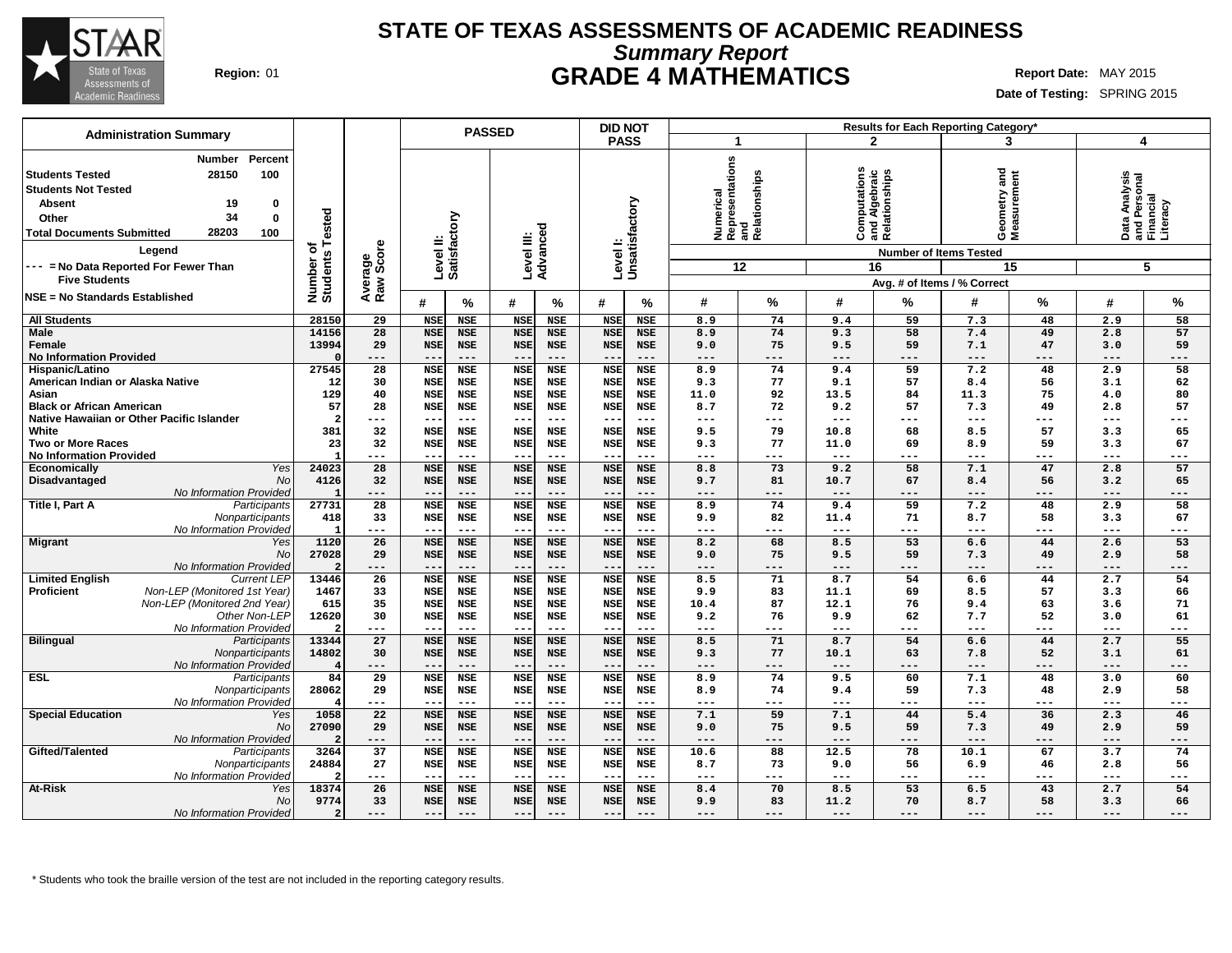

### **STATE OF TEXAS ASSESSMENTS OF ACADEMIC READINESS Summary Report Region:** 01 **GRADE 4 WRITING Report Date:** MAY 2015

**Date of Testing:** SPRING 2015

| <b>Administration Summary</b>                              |                       |                |                |                        | <b>PASSED</b>          |                               | <b>DID NOT</b>             |                 |              |                                  |              |             |                  | <b>Results for Each Reporting Category</b> |                             |           |
|------------------------------------------------------------|-----------------------|----------------|----------------|------------------------|------------------------|-------------------------------|----------------------------|-----------------|--------------|----------------------------------|--------------|-------------|------------------|--------------------------------------------|-----------------------------|-----------|
|                                                            |                       |                |                |                        |                        |                               | <b>PASS</b>                |                 |              | $\blacktriangleleft$             |              |             |                  | $\mathbf{2}$                               |                             | 3         |
| Percent<br><b>Number</b>                                   |                       |                |                |                        |                        |                               |                            |                 |              |                                  | Composition  |             |                  |                                            |                             |           |
| 100<br><b>Students Tested</b><br>26163                     |                       |                |                |                        |                        |                               |                            |                 |              |                                  |              |             |                  |                                            |                             |           |
| <b>Students Not Tested</b>                                 |                       |                |                |                        |                        |                               |                            |                 |              |                                  |              |             |                  |                                            |                             |           |
| 23<br><b>Absent</b><br>0                                   |                       |                |                |                        |                        |                               |                            |                 |              |                                  |              |             |                  |                                            |                             |           |
| 40                                                         |                       |                |                |                        |                        |                               |                            |                 | rsonal       |                                  |              |             |                  |                                            |                             |           |
| 0<br>Other                                                 | ested                 |                |                | ξ                      |                        |                               |                            |                 |              | Varrative                        |              | Expository  | Revision         |                                            |                             |           |
| 26226<br><b>Total Documents Submitted</b><br>100           |                       |                |                |                        |                        |                               |                            |                 | è            |                                  |              |             |                  |                                            | Editing                     |           |
| Leaend                                                     | ৳                     | ige<br>Score   |                | Level II:<br>Satisfact | Level III:<br>Advanced |                               | Level I:<br>Unsatisfactory |                 |              | <b>Number of Points Possible</b> |              |             |                  | <b>Number of Items Tested</b>              |                             |           |
| --- = No Data Reported For Fewer Than                      |                       |                |                |                        |                        |                               |                            |                 |              | 8                                |              | 8           |                  | 9                                          |                             | 19        |
| <b>Five Students</b>                                       | Number of<br>Students | Avera<br>Scale |                |                        |                        |                               |                            |                 |              | Avg. # of Points / % Scored      |              |             |                  |                                            | Avg. # of Items / % Correct |           |
|                                                            |                       |                |                |                        |                        |                               |                            |                 |              |                                  |              |             |                  |                                            |                             |           |
|                                                            |                       |                | #              | %                      | #                      | %                             | #                          | %               | #            | %                                | #            | ℅           | #                | ℅                                          | #                           | %         |
| <b>All Students</b>                                        | 26163                 | 3753           | 19309          | 74                     | 1515                   | 6                             | 6854                       | 26              | 4.3          | 54                               | 3.9          | 49          | 5.8              | 64                                         | 12.6                        | 66        |
| <b>Male</b>                                                | 13164                 | 3666           | 8881           | 67                     | 511                    | $\overline{4}$                | 4283                       | 33              | 4.0          | 50                               | 3.7          | 47          | 5.6              | 62                                         | 12.0                        | 63        |
| Female                                                     | 12999                 | 3840<br>$---$  | 10428<br>$- -$ | 80<br>$---$            | 1004<br>$- -$          | 8<br>$---$                    | 2571<br>$- -$              | 20<br>$---$     | 4.5<br>$---$ | 57<br>$---$                      | 4.2<br>$---$ | 52<br>$---$ | 5.9<br>$---$     | 65<br>$---$                                | 13.2<br>$---$               | 69<br>--- |
| <b>No Information Provided</b><br>Hispanic/Latino          | 25556                 | 3746           | 18809          | 74                     | 1400                   | $\overline{5}$                | 6747                       | $\overline{26}$ | 4.3          | 53                               | 3.9          | 49          | $\overline{5.7}$ | 64                                         | 12.6                        | 66        |
| American Indian or Alaska Native                           | 12                    | 3620           |                | 67                     | $\Omega$               | $\mathbf 0$                   |                            | 33              | 4.0          | 50                               | 3.9          | 49          | 5.8              | 65                                         | 11.2                        | 59        |
| Asian                                                      | 130                   | 4412           | 124            | 95                     | 53                     | 41                            | 6                          | 5               | 5.9          | 73                               | 5.3          | 66          | 7.0              | 78                                         | 16.1                        | 85        |
| <b>Black or African American</b>                           | 58                    | 3779           | 39             | 67                     | 5                      | 9                             | 19                         | 33              | 4.2          | 53                               | 3.8          | 48          | 6.1              | 68                                         | 12.7                        | 67        |
| Native Hawaiian or Other Pacific Islander                  | $\overline{a}$        | $---$          |                | ---                    |                        | ---                           | ÷                          | ---             | ---          | ---                              | $---$        | ---         | ---              | $---$                                      | $---$                       | ---       |
| White                                                      | 382                   | 3921           | 309            | 81                     | 48                     | 13                            | 73                         | 19              | 4.6          | 58                               | 4.3          | 53          | 6.3              | 71                                         | 13.4                        | 71        |
| <b>Two or More Races</b>                                   | 23                    | 4175           | 18             | 78                     | 8                      | 35                            | .5                         | 22              | 5.3          | 67                               | 4.9          | 61          | 6.9              | 76                                         | 14.1                        | 74        |
| <b>No Information Provided</b>                             | $\Omega$              | $--$           | $- -$          | $---$                  | --                     | ---                           | --                         | ---             | $---$        | $---$                            | $---$        | $---$       | $---$            | $---$                                      | $---$                       | ---       |
| Yes<br><b>Economically</b>                                 | 22079                 | 3714           | 15853          | 72                     | 985                    | $\overline{4}$                | 6226                       | 28              | 4.2          | 52                               | 3.9          | 48          | 5.6              | 63                                         | 12.4                        | 65        |
| <b>No</b><br>Disadvantaged                                 | 4084                  | 3963           | 3456           | 85                     | 530                    | 13                            | 628                        | 15              | 4.9          | 61                               | 4.4          | 55          | 6.4              | 71                                         | 13.7                        | 72        |
| No Information Provided<br>Title I, Part A<br>Participants | $\Omega$<br>25756     | $---$<br>3747  | $- -$<br>18946 | $---$<br>74            | $- -$<br>1430          | $---$<br>6                    | $- -$<br>6810              | $- - -$<br>26   | $---$<br>4.3 | ---<br>53                        | $---$<br>3.9 | $---$<br>49 | $---$<br>5.7     | $---$<br>64                                | $---$<br>12.6               | ---<br>66 |
| Nonparticipants                                            | 407                   | 4114           | 363            | 89                     | 85                     | 21                            | 44                         | 11              | 5.4          | 67                               | 4.9          | 61          | 6.5              | 72                                         | 14.3                        | 75        |
| No Information Provided                                    | $\Omega$              | $---$          | $- -$          | ---                    | $-$                    | ---                           |                            |                 | $---$        |                                  | $---$        | ---         | ---              | ---                                        | $---$                       | ---       |
| <b>Migrant</b><br>Yes                                      | 1022                  | 3574           | 615            | 60                     | 23                     | $\overline{2}$                | 407                        | 40              | 3.9          | 49                               | 3.6          | 45          | 5.3              | 59                                         | 11.3                        | 60        |
| No                                                         | 25141                 | 3760           | 18694          | 74                     | 1492                   | 6                             | 6447                       | 26              | 4.3          | 54                               | 4.0          | 50          | 5.8              | 64                                         | 12.6                        | 67        |
| No Information Provided                                    |                       | $---$          |                | ---                    | ---                    | $---$                         |                            |                 | $---$        | ---                              | $---$        | ---         | ---              | ---                                        | $---$                       | ---       |
| <b>Limited English</b><br><b>Current LEP</b>               | 11367                 | 3623           | 7541           | 66                     | 237                    | $\overline{2}$                | 3826                       | 34              | 3.9          | 49                               | 3.6          | 45          | 5.3              | 59                                         | 11.9                        | 63        |
| Proficient<br>Non-LEP (Monitored 1st Year)                 | 1469                  | 4004           | 1349           | 92                     | 161                    | 11                            | 120                        | 8               | 4.9          | 62                               | 4.4          | 56          | 6.5              | 72                                         | 14.3                        | 75        |
| Non-LEP (Monitored 2nd Year)                               | 613                   | 4148           | 600            | 98                     | 90                     | 15                            | 13                         | $\overline{a}$  | 5.1          | 64                               | 4.8          | 59          | 6.8              | 76                                         | 15.3                        | 80        |
| Other Non-LEP<br>No Information Provided                   | 12714<br>$\Omega$     | 3820<br>$---$  | 9819<br>--     | 77<br>---              | 1027<br>$--$           | 8<br>$---$                    | 2895<br>--                 | 23<br>---       | 4.5<br>---   | 56<br>---                        | 4.1<br>$---$ | 52<br>---   | 6.0<br>$---$     | 67<br>$---$                                | 12.8<br>$---$               | 68<br>--- |
| <b>Bilingual</b><br>Participants                           | 11256                 | 3634           | 7564           | 67                     | 260                    | $\overline{a}$                | 3692                       | 33              | 3.9          | 49                               | 3.7          | 46          | 5.4              | 60                                         | 12.0                        | 63        |
| Nonparticipants                                            | 14905                 | 3842           | 11743          | 79                     | 1255                   | 8                             | 3162                       | 21              | 4.5          | 57                               | 4.2          | 52          | 6.1              | 67                                         | 13.0                        | 68        |
| No Information Provided                                    | 2                     | $---$          | $-$            | ---                    | $---$                  | $---$                         | $- -$                      | ---             | $---$        | ---                              | $---$        | ---         | ---              | $---$                                      | $---$                       | ---       |
| <b>ESL</b><br>Participants                                 | 86                    | 3646           | 57             | 66                     | 3                      | $\overline{\mathbf{3}}$       | 29                         | 34              | 4.0          | 50                               | 3.6          | 45          | $\overline{5.7}$ | 64                                         | 11.7                        | 62        |
| Nonparticipants                                            | 26075                 | 3753           | 19250          | 74                     | 1512                   | 6                             | 6825                       | 26              | 4.3          | 54                               | 3.9          | 49          | 5.8              | 64                                         | 12.6                        | 66        |
| No Information Provided                                    | $\overline{a}$        | $---$          |                | ---                    | ---                    | ---                           | --                         | ---             | ---          | ---                              | $---$        | $--$        | ---              | $---$                                      | $---$                       | ---       |
| <b>Special Education</b><br>Yes                            | 1108                  | 3207           | 299            | 27                     | 9                      | $\mathbf{1}$                  | 809                        | 73              | 2.8          | 34                               | 2.7          | 33          | 4.2              | 46                                         | 8.9                         | 47        |
| No                                                         | 25055                 | 3777           | 19010          | 76                     | 1506                   | 6                             | 6045                       | 24              | 4.4          | 54                               | 4.0          | 50          | 5.8              | 65                                         | 12.7                        | 67        |
| No Information Provided                                    | $\Omega$<br>3135      | $---$          | $- -$<br>3014  | ---                    | $- -$                  | $- - -$                       | $- -$<br>121               | $- - -$         | $---$        | $- - -$<br>67                    | $---$        | $---$<br>61 | $---$            | $---$<br>77                                | $---$                       | ---       |
| Gifted/Talented<br>Participants<br>Nonparticipants         | 23028                 | 4222<br>3689   | 16295          | 96<br>71               | 746<br>769             | 24<br>$\overline{\mathbf{3}}$ | 6733                       | 4<br>29         | 5.4<br>4.1   | 52                               | 4.9<br>3.8   | 48          | 7.0<br>5.6       | 62                                         | 15.4<br>12.2                | 81<br>64  |
| No Information Provided                                    | $\Omega$              | $---$          | $ -$           | ---                    | $- -$                  | $---$                         | $- -$                      | ---             | ---          | ---                              | $---$        | $---$       | ---              | $---$                                      | $---$                       | ---       |
| <b>At-Risk</b><br>Yes                                      | 16371                 | 3603           | 10471          | 64                     | 358                    | $\overline{a}$                | 5900                       | 36              | 3.9          | 49                               | 3.6          | 45          | 5.3              | 59                                         | 11.7                        | 61        |
| No                                                         | 9792                  | 4003           | 8838           | 90                     | 1157                   | 12                            | 954                        | 10              | 4.9          | 62                               | 4.5          | 56          | 6.5              | 72                                         | 14.1                        | 74        |
| No Information Provided                                    | $\Omega$              | $---$          | $- -$          | $---$                  | $- -$                  |                               | ---                        | $---$           | $---$        | ---                              | $---$        | ---         | $---$            | $---$                                      | $---$                       | ---       |
|                                                            |                       |                |                |                        |                        |                               |                            |                 |              |                                  |              |             |                  |                                            |                             |           |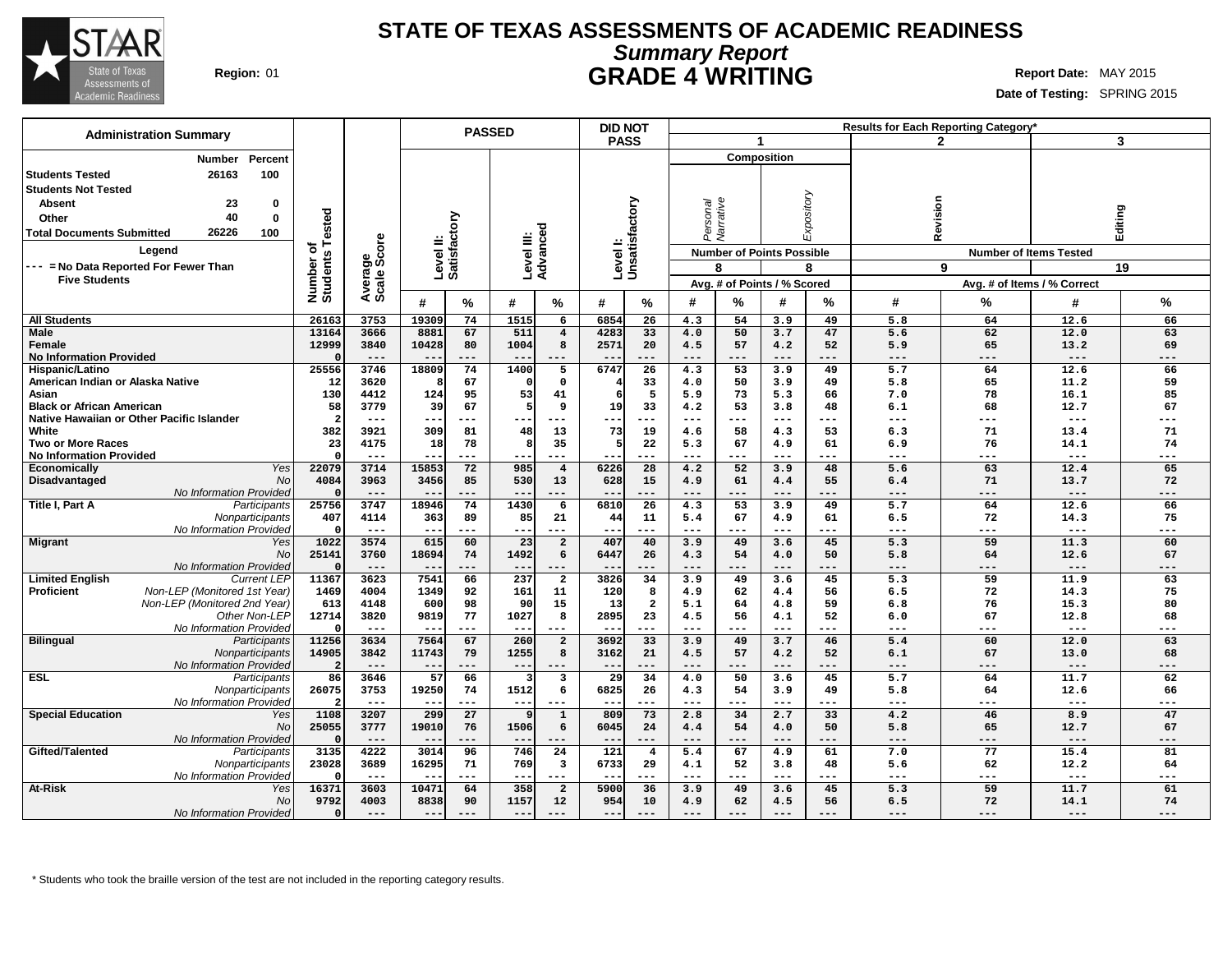

## **STATE OF TEXAS ASSESSMENTS OF ACADEMIC READINESS Constructed Responses Summary Report Region:** 01 **GRADE 4 WRITING Report Date:** MAY 2015

**Date of Testing:** SPRING 2015

**--- = No Data Reported For Fewer Than Five Students**

### **Written Composition Rating Summary\***



Each composition has been scored independently by two readers. The written composition rating of 0-8 represents the summation of these scores.

\* Students who took the braille version of the test are not included in this report.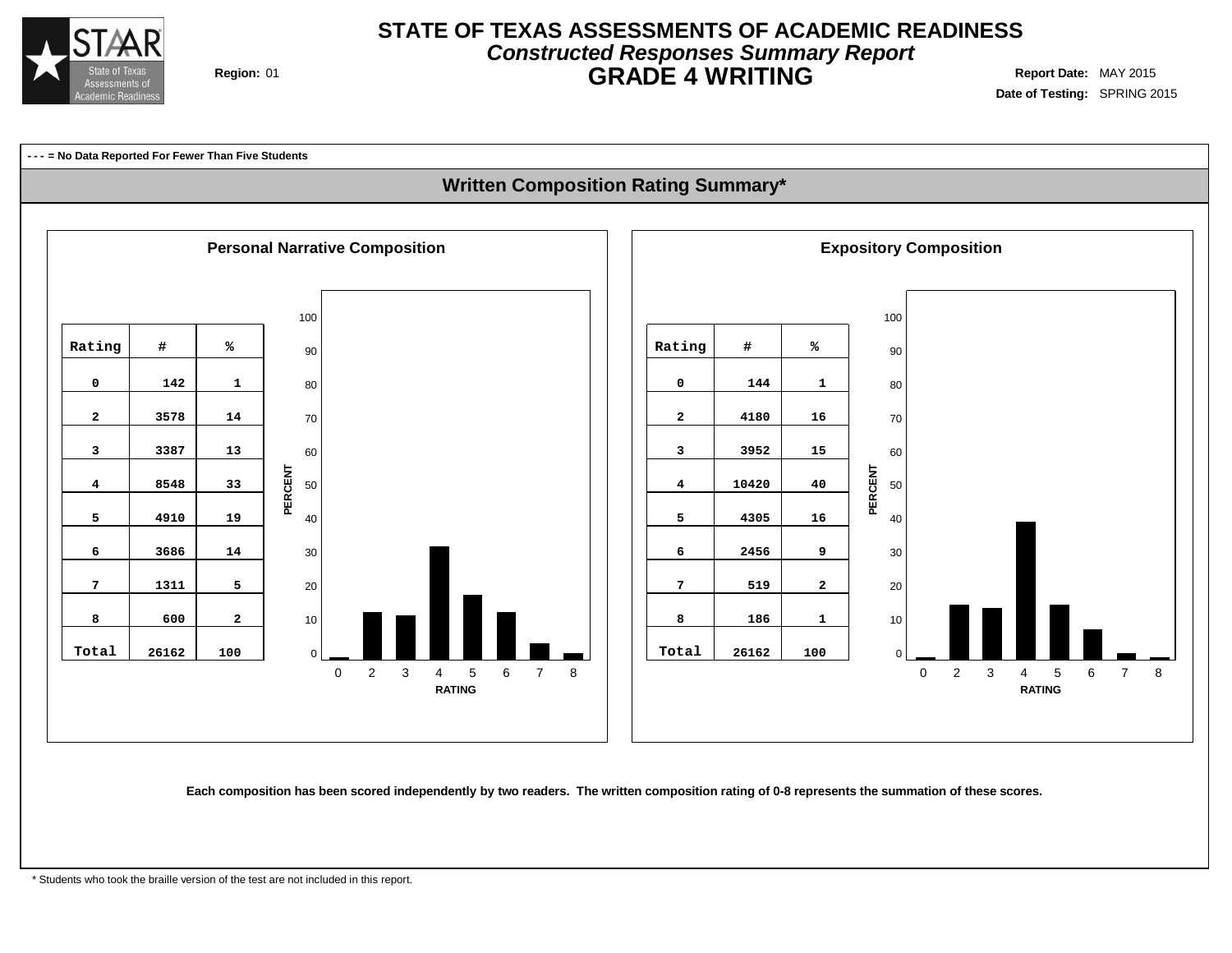

## **STATE OF TEXAS ASSESSMENTS OF ACADEMIC READINESS SPANISH Summary Report Region:** 01 **GRADE 4 READING Report** Date: MAY 2015

| <b>Administration Summary</b>                                                                                                                                                              |                      |                         |                                                      |              | <b>PASSED</b>          |                         | <b>DID NOT</b>    |                           |                                                       |                              |                                                 | <b>Results for Each Reporting Category</b> |                                                         |                     |
|--------------------------------------------------------------------------------------------------------------------------------------------------------------------------------------------|----------------------|-------------------------|------------------------------------------------------|--------------|------------------------|-------------------------|-------------------|---------------------------|-------------------------------------------------------|------------------------------|-------------------------------------------------|--------------------------------------------|---------------------------------------------------------|---------------------|
|                                                                                                                                                                                            |                      |                         |                                                      |              |                        |                         | <b>PASS</b>       |                           | -1                                                    |                              |                                                 | $\mathbf{2}$                               | 3                                                       |                     |
| Percent<br>Number<br>2972<br>100<br><b>Students Tested</b><br><b>Students Not Tested</b><br><b>Absent</b><br>0<br>-1<br>Other<br>0<br>0<br>2973<br>100<br><b>Total Documents Submitted</b> | Tested<br>৳          | Average<br>Scale Score  | Level II:<br>Satisfactory                            |              | Level III:<br>Advanced |                         |                   | Levell:<br>Unsatisfactory | Across<br>Understanding/<br>Analysis Across<br>Genres |                              | Understanding/<br>Analysis of<br>Literary Texts |                                            | Understanding/<br>Analysis of<br>Informational<br>Texts |                     |
| Legend                                                                                                                                                                                     |                      |                         |                                                      |              |                        |                         |                   |                           |                                                       |                              | <b>Number of Items Tested</b>                   |                                            |                                                         |                     |
| --- = No Data Reported For Fewer Than                                                                                                                                                      | Number o<br>Students |                         |                                                      |              |                        |                         |                   |                           |                                                       | 10                           |                                                 | 18                                         |                                                         | 16                  |
| <b>Five Students</b>                                                                                                                                                                       |                      |                         |                                                      |              |                        |                         |                   |                           |                                                       |                              | Avg. # of Items / % Correct                     |                                            |                                                         |                     |
|                                                                                                                                                                                            |                      |                         | #                                                    | %            | #                      | %                       | #                 | %                         | #                                                     | %                            | #                                               | %                                          | #                                                       | %                   |
| <b>All Students</b>                                                                                                                                                                        |                      | 2972 S-1426             | 1627                                                 | 55           | 247                    | 8                       | 1345              | 45                        | 5.6                                                   | 56                           | 10.5                                            | 58                                         | 8.3                                                     | 52                  |
| Male                                                                                                                                                                                       | 1546                 | $S - 1404$              | 752                                                  | 49           | 94                     | 6                       | 794               | 51                        | 5.3                                                   | 53                           | 9.9                                             | 55                                         | 7.8                                                     | 49                  |
| Female                                                                                                                                                                                     |                      | 1426 S-1450             | 875                                                  | 61           | 153                    | 11                      | 551               | 39                        | 5.9                                                   | 59                           | 11.2                                            | 62                                         | 8.8                                                     | 55                  |
| <b>No Information Provided</b>                                                                                                                                                             |                      | $---$                   | $- -$                                                | ---          | $- -$                  | $---$                   |                   | ---                       | $---$                                                 | $---$                        | $---$                                           | $---$                                      | $---$                                                   | ---                 |
| Hispanic/Latino                                                                                                                                                                            | 2966                 | $S - 1426$              | 1624                                                 | 55           | 246                    | 8                       | 1342              | 45                        | 5.6                                                   | 56                           | 10.5                                            | 58                                         | 8.3                                                     | 52                  |
| American Indian or Alaska Native<br>Asian                                                                                                                                                  |                      | ---<br>---              | $\overline{\phantom{m}}$<br>$\overline{\phantom{m}}$ | ---<br>$---$ | $- -$<br>--            | $---$<br>$---$          | $--$<br>$- -$     | $---$<br>$--$             | $---$<br>---                                          | $\qquad \qquad - -$<br>$---$ | $\qquad \qquad - -$<br>---                      | $---$<br>$---$                             | $---$<br>---                                            | $---$<br>---        |
| <b>Black or African American</b>                                                                                                                                                           |                      | ---                     | $\overline{\phantom{m}}$                             | $--$         | --                     |                         | $\qquad \qquad -$ | $--$                      | ---                                                   | ---                          | ---                                             |                                            |                                                         |                     |
| Native Hawaiian or Other Pacific Islander                                                                                                                                                  |                      | ---                     | $- -$                                                | $--$         | --                     | $- - -$                 | $- -$             | $--$                      | ---                                                   | $--$                         | ---                                             | ---                                        | ---                                                     | ---                 |
| White                                                                                                                                                                                      | 6                    | $S-1437$                | 3                                                    | 50           | ำ                      | 17                      | 3                 | 50                        | 4.8                                                   | 48                           | 9.8                                             | 55                                         | 9.3                                                     | 58                  |
| <b>Two or More Races</b>                                                                                                                                                                   |                      | ---                     | $\overline{\phantom{m}}$                             | $---$        | $- -$                  | $---$                   |                   | ---                       | ---                                                   | ---                          | ---                                             | $--$                                       | ---                                                     | ---                 |
| <b>No Information Provided</b>                                                                                                                                                             |                      | ---                     | $\overline{\phantom{m}}$                             | ---          | $- -$                  | ---                     | $\qquad \qquad -$ | ---                       | $--$                                                  | $- - -$                      | ---                                             | $---$                                      | ---                                                     | ---                 |
| Yes<br>Economically                                                                                                                                                                        |                      | $2845$ S-1426           | 1564                                                 | 55           | 232                    | 8                       | 1281              | 45                        | 5.6                                                   | 56                           | 10.5                                            | 59                                         | 8.3                                                     | 52                  |
| Disadvantaged<br><b>No</b>                                                                                                                                                                 |                      | $127$ S-1419            | 63                                                   | 50           | 15                     | 12                      | 64                | 50                        | 5.5                                                   | 55                           | 10.3                                            | 57                                         | 8.1                                                     | 51                  |
| No Information Provided                                                                                                                                                                    | 2954                 | ---<br>$S-1426$         | 1615                                                 | ---<br>55    | --<br>245              | 8                       | 1339              | ---<br>45                 | $---$<br>5.6                                          | ---<br>56                    | $---$<br>10.5                                   | $---$<br>58                                | ---<br>8.3                                              | ---<br>52           |
| Title I, Part A<br>Participants<br>Nonparticipants                                                                                                                                         |                      | $17S - 1460$            | 12                                                   | 71           |                        | 12                      | 5                 | 29                        | 6.2                                                   | 62                           | 10.8                                            | 60                                         | 9.9                                                     | 62                  |
| No Information Provided                                                                                                                                                                    |                      | $---$                   | $- -$                                                | ---          | $\sim$ $\sim$          | $\qquad \qquad - -$     |                   | ---                       | $---$                                                 | $---$                        | $\qquad \qquad - -$                             | $---$                                      | $---$                                                   | ---                 |
| <b>Migrant</b><br>Yes                                                                                                                                                                      | 149                  | $S-1381$                | 60                                                   | 40           | 5                      | $\overline{\mathbf{3}}$ | 89                | 60                        | 5.1                                                   | 51                           | 9.3                                             | 52                                         | 7.0                                                     | 44                  |
| No                                                                                                                                                                                         |                      | 2823 S-1428             | 1567                                                 | 56           | 242                    | 9                       | 1256              | 44                        | 5.6                                                   | 56                           | 10.6                                            | 59                                         | 8.4                                                     | 52                  |
| No Information Provided                                                                                                                                                                    |                      | $---$                   |                                                      | ---          | $- -$                  | $---$                   |                   | ---                       | $---$                                                 | $---$                        | $---$                                           | $---$                                      | $---$                                                   | ---                 |
| <b>Limited English</b><br><b>Current LEP</b>                                                                                                                                               |                      | 2952 S-1426             | 1618                                                 | 55           | 246                    | 8                       | 1334              | 45                        | 5.6                                                   | $\overline{56}$              | 10.5                                            | 58                                         | 8.3                                                     | 52                  |
| Non-LEP (Monitored 1st Year)<br><b>Proficient</b>                                                                                                                                          |                      | ---                     | $\overline{\phantom{m}}$                             | ---          | --                     | $---$                   | $\qquad \qquad -$ | $--$                      | $---$                                                 | $\qquad \qquad - -$          | $\qquad \qquad - -$                             | $---$                                      | ---                                                     | $---$               |
| Non-LEP (Monitored 2nd Year)<br>Other Non-LEP                                                                                                                                              | $\Omega$<br>19       | $---$<br>$S-1424$       | $- -$<br>ç                                           | $---$<br>47  | $- -$<br>-1            | $---$<br>5              | $- -$             | $---$<br>53               | $\frac{1}{2}$                                         | $\frac{1}{2}$<br>52          | $\frac{1}{2}$<br>11.3                           | $---$<br>63                                | $---$                                                   | $---$<br>51         |
| No Information Provided                                                                                                                                                                    |                      | ---                     |                                                      | ---          |                        | $---$                   | 10<br>$--$        | ---                       | 5.2<br>$---$                                          | ---                          | $---$                                           | $--$                                       | 8.2<br>$---$                                            | $---$               |
| <b>Bilingual</b><br>Participants                                                                                                                                                           |                      | 2948 S-1426             | 1616                                                 | 55           | 246                    | $\overline{8}$          | 1332              | 45                        | 5.6                                                   | 56                           | 10.5                                            | 58                                         | 8.3                                                     | 52                  |
| Nonparticipants                                                                                                                                                                            |                      | $24$ $S-1410$           | 11                                                   | 46           |                        | $\overline{\mathbf{4}}$ | 13                | 54                        | 4.8                                                   | 48                           | 10.9                                            | 61                                         | 8.0                                                     | 50                  |
| No Information Provided                                                                                                                                                                    |                      | $---$                   | $- -$                                                | ---          | $- -$                  | $---$                   | $- -$             | $---$                     | $---$                                                 | $---$                        | $---$                                           | $---$                                      | $---$                                                   | $\qquad \qquad - -$ |
| <b>ESL</b><br>Participants                                                                                                                                                                 |                      | $\frac{1}{2}$           | $---$                                                | $- - -$      | $\sim$ $\sim$          | $\frac{1}{2}$           | $---$             | $---$                     | $---$                                                 | $\frac{1}{2}$                | $---$                                           | $---$                                      | $\frac{1}{2}$                                           | $\frac{1}{2}$       |
| Nonparticipants                                                                                                                                                                            |                      | 2971 S-1426             | 1626                                                 | 55           | 247                    | 8                       | 1345              | 45                        | 5.6                                                   | 56                           | 10.5                                            | 58                                         | 8.3                                                     | 52                  |
| No Information Provided                                                                                                                                                                    |                      | $- - -$                 | $- -$                                                | ---          | $\sim$ $\sim$          | $- - -$                 | $- -$             | ---                       | $\frac{1}{2}$                                         | $---$                        | $\frac{1}{2}$                                   | $---$                                      | $---$                                                   | $---$               |
| <b>Special Education</b><br>Yes<br><b>No</b>                                                                                                                                               | 99                   | $S-1314$<br>2873 S-1430 | 18<br>1609                                           | 18<br>56     | 246                    | $\mathbf 1$<br>9        | 81<br>1264        | 82<br>44                  | 3.7<br>5.6                                            | 37<br>56                     | 7.5<br>10.6                                     | 42<br>59                                   | 5.8<br>8.4                                              | 36<br>52            |
| No Information Provided                                                                                                                                                                    |                      | $---$                   | $ -$                                                 | ---          | $- -$                  | $- - -$                 | $- -$             | ---                       | $---$                                                 | $---$                        | $---$                                           | $---$                                      | $---$                                                   | $---$               |
| Gifted/Talented<br>Participants                                                                                                                                                            | 123                  | $S - 1616$              | 118                                                  | 96           | 51                     | 41                      |                   | $\overline{4}$            | 8.3                                                   | 83                           | 14.1                                            | 79                                         | 12.6                                                    | 79                  |
| Nonparticipants                                                                                                                                                                            |                      | 2849 S-1418             | 1509                                                 | 53           | 196                    | $7\overline{ }$         | 1340              | 47                        | 5.4                                                   | 54                           | 10.4                                            | 58                                         | 8.1                                                     | 51                  |
| No Information Provided                                                                                                                                                                    |                      | ---                     |                                                      | ---          | $- -$                  | $---$                   | $ -$              | ---                       | $---$                                                 | ---                          | $---$                                           | $---$                                      | $---$                                                   | $---$               |
| <b>At-Risk</b><br>Yes                                                                                                                                                                      |                      | 2939 S-1426             | 1615                                                 | 55           | 247                    | 8                       | 1324              | 45                        | 5.6                                                   | 56                           | 10.5                                            | 58                                         | 8.3                                                     | 52                  |
| <b>No</b>                                                                                                                                                                                  |                      | $33   S - 1383$         | 12                                                   | 36           | $\Omega$               | $\mathbf 0$             | 21                | 64                        | 4.7                                                   | 47                           | 10.0                                            | 56                                         | 7.1                                                     | 44                  |
| No Information Provided                                                                                                                                                                    |                      | ---                     | $---$                                                |              | $--$                   | $---$                   | $- -$             |                           | $---$                                                 | ---                          | $---$                                           | $---$                                      | $---$                                                   | ---                 |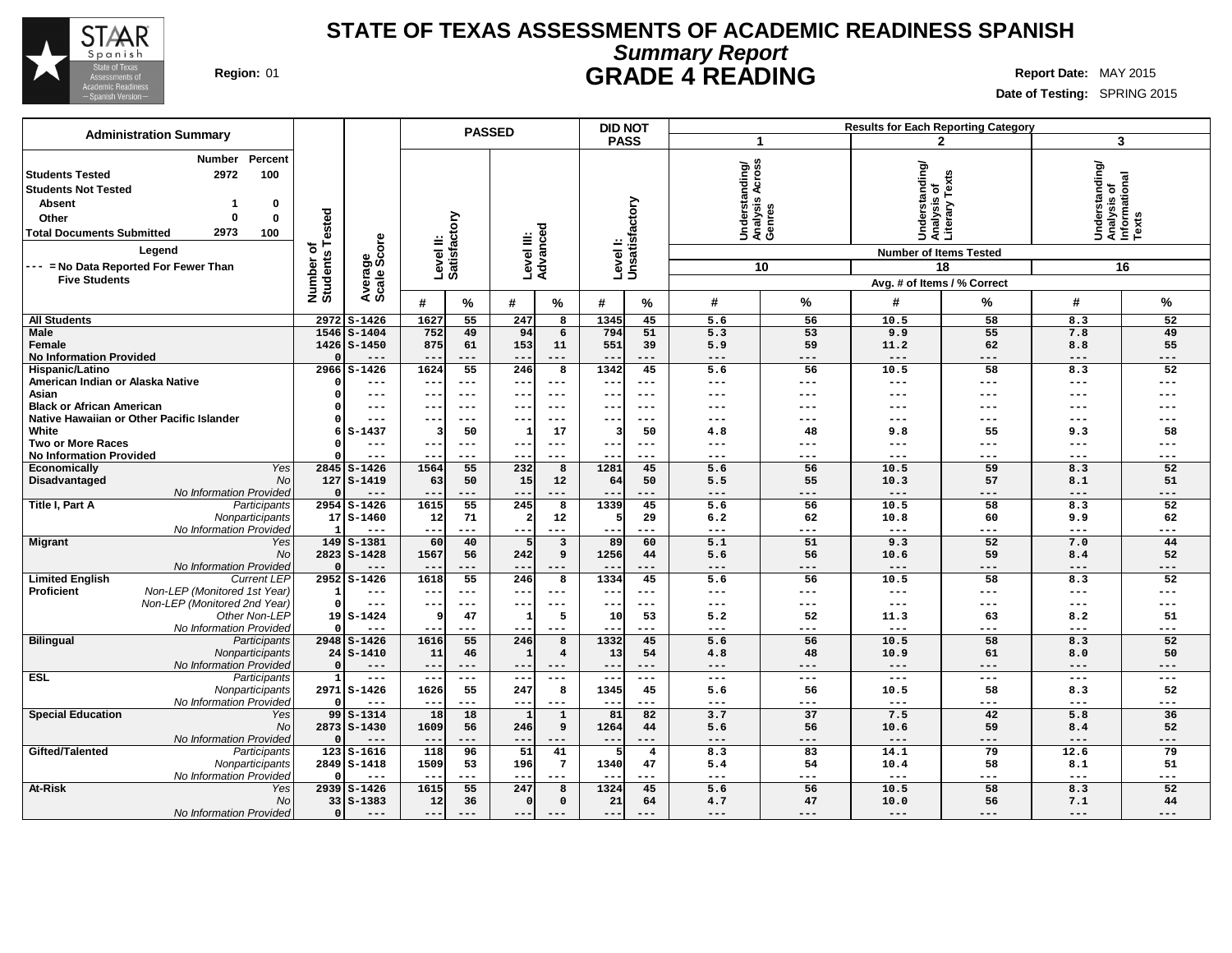

### **STATE OF TEXAS ASSESSMENTS OF ACADEMIC READINESS SPANISH Summary Report Region:** 01 **GRADE 4 MATHEMATICS Report Date:** MAY 2015

| <b>Administration Summary</b>                                                                                                                                                                                                                                        |                                      |                              |                                   | <b>PASSED</b>                                   |                                   |                                   | <b>DID NOT</b>             |                                   |                   |                                               |                   |                                                                                       | <b>Results for Each Reporting Category</b>                        |                                  |                            |                                                             |
|----------------------------------------------------------------------------------------------------------------------------------------------------------------------------------------------------------------------------------------------------------------------|--------------------------------------|------------------------------|-----------------------------------|-------------------------------------------------|-----------------------------------|-----------------------------------|----------------------------|-----------------------------------|-------------------|-----------------------------------------------|-------------------|---------------------------------------------------------------------------------------|-------------------------------------------------------------------|----------------------------------|----------------------------|-------------------------------------------------------------|
|                                                                                                                                                                                                                                                                      |                                      |                              |                                   |                                                 |                                   |                                   | <b>PASS</b>                |                                   | 1                 |                                               |                   | $\overline{2}$                                                                        |                                                                   | 3                                | 4                          |                                                             |
| Percent<br><b>Number</b><br><b>Students Tested</b><br>739<br>100<br><b>Students Not Tested</b><br><b>Absent</b><br>0<br>0<br>Other<br>0<br>740<br>100<br><b>Total Documents Submitted</b><br>Legend<br>--- = No Data Reported For Fewer Than<br><b>Five Students</b> | Tested<br>৳<br>Number o'<br>Students | Average<br>Raw Score         | Satisfactory<br>Level II:         |                                                 | Level III:                        | Advanced                          | Level I:<br>Unsatisfactory |                                   | Numerical         | Representations<br>and<br>Relationships<br>12 |                   | Computations<br>and Algebraic<br>Relationships<br><b>Number of Items Tested</b><br>16 | and<br>Geometry and<br>Measurement<br>Avg. # of Items / % Correct | 15                               |                            | Data Analysis<br>and Personal<br>Financial<br>Literacy<br>5 |
| NSE = No Standards Established                                                                                                                                                                                                                                       |                                      |                              | #                                 | %                                               | #                                 | %                                 | #                          | %                                 | #                 | %                                             | #                 | %                                                                                     | #                                                                 | ℅                                | #                          | %                                                           |
| <b>All Students</b>                                                                                                                                                                                                                                                  | 739                                  | 22                           | <b>NSE</b>                        | <b>NSE</b>                                      | <b>NSE</b>                        | <b>NSE</b>                        | <b>NSE</b>                 | <b>NSE</b>                        | 7.0               | 59                                            | 7.6               | 47                                                                                    | 5.3                                                               | 35                               | 2.3                        | 45                                                          |
| <b>Male</b><br>Female<br><b>No Information Provided</b>                                                                                                                                                                                                              | 396<br>343                           | 22<br>22<br>---              | <b>NSE</b><br><b>NSE</b><br>--    | <b>NSE</b><br><b>NSE</b><br>$---$               | <b>NSE</b><br><b>NSE</b><br>$- -$ | <b>NSE</b><br><b>NSE</b><br>$---$ | <b>NSE</b><br><b>NSE</b>   | <b>NSE</b><br><b>NSE</b><br>$---$ | 7.0<br>7.1<br>--- | 58<br>59<br>---                               | 7.4<br>7.8<br>--- | 46<br>49<br>---                                                                       | 5.4<br>5.2<br>$---$                                               | 36<br>34<br>---                  | 2.2<br>2.3<br>$---$        | 44<br>47<br>$---$                                           |
| Hispanic/Latino                                                                                                                                                                                                                                                      | 736                                  | $\overline{22}$              | <b>NSE</b>                        | <b>NSE</b>                                      | <b>NSE</b>                        | <b>NSE</b>                        | <b>NSE</b>                 | <b>NSE</b>                        | 7.0               | 59                                            | 7.6               | 47                                                                                    | 5.3                                                               | 35                               | 2.3                        | 46                                                          |
| American Indian or Alaska Native                                                                                                                                                                                                                                     | $\Omega$                             | ---                          | $- -$                             | $\qquad \qquad -$                               | $- -$                             | $---$                             | $- -$                      | $---$                             | ---               | $---$                                         | ---               | ---                                                                                   | $---$                                                             | $\qquad \qquad - -$              | $---$                      | $---$                                                       |
| Asian                                                                                                                                                                                                                                                                |                                      | ---                          | $- -$                             | $---$                                           | $- -$                             | ---                               |                            | $--$                              | ---               | ---                                           | ---               | ---                                                                                   | $---$                                                             | $---$                            | $--$                       | $---$                                                       |
| <b>Black or African American</b>                                                                                                                                                                                                                                     |                                      | ---                          | ---                               | $- - -$                                         | $- -$                             | $--$                              | $- -$                      | $--$                              | ---               | ---                                           | ---               | ---                                                                                   | $---$                                                             | $---$                            | $---$                      | $---$                                                       |
| Native Hawaiian or Other Pacific Islander                                                                                                                                                                                                                            |                                      | ---                          | $- -$                             | $\qquad \qquad -$                               | $\overline{\phantom{m}}$          | $- - -$                           | --                         | $- - -$                           | ---               | ---                                           | ---               | ---                                                                                   | ---                                                               | $---$                            | $---$                      | $--$                                                        |
| White                                                                                                                                                                                                                                                                |                                      | ---                          | --                                | $---$                                           | $--$                              | $-- -$                            |                            | ---                               | ---               | ---                                           | ---               | ---                                                                                   | ---                                                               | $---$                            | ---                        | ---                                                         |
| <b>Two or More Races</b><br><b>No Information Provided</b>                                                                                                                                                                                                           |                                      | ---<br>---                   | $- -$<br>$- -$                    | $---$<br>$---$                                  | $---$<br>$- -$                    | $--$<br>---                       | --<br>--                   | $--$<br>---                       | ---<br>---        | ---<br>$---$                                  | ---<br>---        | ---<br>---                                                                            | $---$<br>$---$                                                    | $--$<br>$--$                     | $--$<br>$---$              | $---$<br>$---$                                              |
| Yes<br><b>Economically</b>                                                                                                                                                                                                                                           | 674                                  | 22                           | <b>NSE</b>                        | <b>NSE</b>                                      | <b>NSE</b>                        | <b>NSE</b>                        | <b>NSE</b>                 | <b>NSE</b>                        | 7.0               | 59                                            | 7.5               | 47                                                                                    | 5.3                                                               | 35                               | 2.3                        | 46                                                          |
| Disadvantaged<br><b>No</b>                                                                                                                                                                                                                                           | 65                                   | 22                           | <b>NSE</b>                        | <b>NSE</b>                                      | <b>NSE</b>                        | <b>NSE</b>                        | <b>NSE</b>                 | <b>NSE</b>                        | 7.0               | 58                                            | 7.7               | 48                                                                                    | 5.2                                                               | 35                               | 2.1                        | 43                                                          |
| No Information Provided                                                                                                                                                                                                                                              | $\Omega$                             | ---                          | $-$                               | $---$                                           | $-$                               | $---$                             |                            | $---$                             | ---               | ---                                           | ---               | $---$                                                                                 | $---$                                                             | $---$                            | $---$                      | $---$                                                       |
| Title I, Part A<br>Participants                                                                                                                                                                                                                                      | 729                                  | 22                           | <b>NSE</b>                        | <b>NSE</b>                                      | <b>NSE</b>                        | <b>NSE</b>                        | <b>NSE</b>                 | <b>NSE</b>                        | 7.0               | 59                                            | 7.6               | 47                                                                                    | 5.3                                                               | 35                               | 2.3                        | 45                                                          |
| Nonparticipants                                                                                                                                                                                                                                                      |                                      | 24                           | <b>NSE</b>                        | <b>NSE</b>                                      | <b>NSE</b>                        | <b>NSE</b>                        | <b>NSE</b>                 | <b>NSE</b>                        | 7.2               | 60                                            | 8.6               | 53                                                                                    | 5.8                                                               | 39                               | 2.6                        | 51                                                          |
| No Information Provided                                                                                                                                                                                                                                              |                                      | ---                          | $- -$                             | $- - -$                                         | $---$                             | $---$                             | $-$                        | $---$                             | ---               | $---$                                         | ---               | $---$                                                                                 | $---$                                                             | $\qquad \qquad - -$              | $- - -$                    | $---$                                                       |
| <b>Migrant</b><br>Yes<br><b>No</b><br><b>No Information Provided</b>                                                                                                                                                                                                 | 19<br>720                            | $\overline{20}$<br>22<br>--- | <b>NSE</b><br><b>NSE</b><br>$- -$ | <b>NSE</b><br><b>NSE</b><br>$\qquad \qquad - -$ | <b>NSE</b><br><b>NSE</b><br>$--$  | <b>NSE</b><br><b>NSE</b><br>$---$ | <b>NSE</b><br><b>NSE</b>   | <b>NSE</b><br><b>NSE</b><br>$---$ | 6.5<br>7.0<br>--- | 54<br>59<br>$---$                             | 6.1<br>7.6<br>--- | 38<br>47<br>---                                                                       | 5.1<br>5.3<br>$---$                                               | $\overline{34}$<br>35<br>$- - -$ | 2.2<br>2.3<br>$---$        | 44<br>46<br>$---$                                           |
| <b>Current LEP</b><br><b>Limited English</b>                                                                                                                                                                                                                         | 722                                  | $\overline{22}$              | <b>NSE</b>                        | <b>NSE</b>                                      | <b>NSE</b>                        | <b>NSE</b>                        | <b>NSE</b>                 | <b>NSE</b>                        | 7.1               | 59                                            | 7.6               | 47                                                                                    | 5.3                                                               | $\overline{35}$                  | 2.3                        | 46                                                          |
| Proficient<br>Non-LEP (Monitored 1st Year)                                                                                                                                                                                                                           | -1                                   | ---                          | --                                | $\qquad \qquad -$                               | $--$                              | $- - -$                           | $ -$                       | $---$                             | ---               | $---$                                         | $---$             | ---                                                                                   | $---$                                                             | $\frac{1}{2}$                    | $---$                      | $---$                                                       |
| Non-LEP (Monitored 2nd Year)                                                                                                                                                                                                                                         | $\Omega$                             | ---                          | $- -$                             | $- - -$                                         | $---$                             | $- - -$                           | $- -$                      | $---$                             | ---               | $---$                                         | ---               | ---                                                                                   | $\qquad \qquad - -$                                               | $\frac{1}{2}$                    | $---$                      | $---$                                                       |
| Other Non-LEP                                                                                                                                                                                                                                                        | 16                                   | 20                           | <b>NSE</b>                        | <b>NSE</b>                                      | <b>NSE</b>                        | <b>NSE</b>                        | <b>NSE</b>                 | <b>NSE</b>                        | 5.7               | 47                                            | 7.5               | 47                                                                                    | 4.9                                                               | 33                               | 1.4                        | 29                                                          |
| No Information Provided                                                                                                                                                                                                                                              |                                      | ---                          | $-$                               | $---$                                           | $-$                               | $---$                             |                            | $---$                             | ---               | $---$                                         | ---               | ---                                                                                   | $---$                                                             | ---                              | $---$                      | $---$                                                       |
| <b>Bilingual</b><br>Participants                                                                                                                                                                                                                                     | 718<br>21                            | 22<br>20                     | <b>NSE</b><br><b>NSE</b>          | <b>NSE</b><br><b>NSE</b>                        | <b>NSE</b><br><b>NSE</b>          | <b>NSE</b><br><b>NSE</b>          | <b>NSE</b><br><b>NSE</b>   | <b>NSE</b><br><b>NSE</b>          | 7.1<br>5.9        | 59<br>49                                      | 7.6               | 47<br>45                                                                              | 5.3<br>5.1                                                        | 35<br>34                         | 2.3                        | 46<br>33                                                    |
| Nonparticipants<br>No Information Provided                                                                                                                                                                                                                           | $\Omega$                             | ---                          | $- -$                             | $\qquad \qquad - -$                             | $---$                             | $---$                             | $ -$                       | $---$                             | ---               | $---$                                         | 7.1<br>$---$      | $---$                                                                                 | $---$                                                             | $---$                            | 1.7<br>$\qquad \qquad - -$ | $---$                                                       |
| ESL<br>Participants                                                                                                                                                                                                                                                  | $\Omega$                             | ---                          | $- -$                             | $- - -$                                         | $\overline{-}$                    | $ -$                              | $\sim$ $\sim$              | $- - -$                           | ---               | $---$                                         | $---$             | $---$                                                                                 | $\frac{1}{2}$                                                     | $\sim$ $\sim$ $\sim$             | $\sim$ $\sim$ $\sim$       | $\frac{1}{2}$                                               |
| Nonparticipants                                                                                                                                                                                                                                                      | 739                                  | 22                           | <b>NSE</b>                        | <b>NSE</b>                                      | <b>NSE</b>                        | <b>NSE</b>                        | <b>NSE</b>                 | <b>NSE</b>                        | 7.0               | 59                                            | 7.6               | 47                                                                                    | 5.3                                                               | 35                               | 2.3                        | 45                                                          |
| No Information Provided                                                                                                                                                                                                                                              |                                      | ---                          | $-$                               | $---$                                           | $- -$                             | $---$                             | $\sim$ $\sim$              | $- - -$                           | ---               | $---$                                         | $---$             | ---                                                                                   | $---$                                                             | $---$                            | $---$                      | $---$                                                       |
| <b>Special Education</b><br>Yes                                                                                                                                                                                                                                      | 11                                   | 21                           | <b>NSE</b>                        | <b>NSE</b>                                      | <b>NSE</b>                        | <b>NSE</b>                        | <b>NSE</b>                 | <b>NSE</b>                        | 6.6               | 55                                            | 7.0               | 44                                                                                    | 5.3                                                               | 35                               | 2.3                        | 45                                                          |
| N <sub>O</sub>                                                                                                                                                                                                                                                       | 728                                  | 22                           | <b>NSE</b>                        | <b>NSE</b>                                      | <b>NSE</b>                        | <b>NSE</b>                        | <b>NSE</b>                 | <b>NSE</b>                        | 7.0               | 59                                            | 7.6               | 47                                                                                    | 5.3                                                               | 35                               | 2.3                        | 45                                                          |
| No Information Provided                                                                                                                                                                                                                                              |                                      | ---                          | $- -$                             | $- - -$                                         | $---$                             | $---$                             | $ -$                       | $- - -$                           | ---               | $---$                                         | $---$             | $- - -$                                                                               | $---$                                                             | $---$                            | $---$                      | $---$                                                       |
| Gifted/Talented<br>Participants                                                                                                                                                                                                                                      | $\overline{2}$<br>737                | ---                          | $- -$                             | $\qquad \qquad - -$                             | $- -$                             | $\frac{1}{2}$                     | $ -$                       | $\frac{1}{2}$                     | ---<br>7.0        | $---$<br>59                                   | $---$<br>7.5      | $---$<br>47                                                                           | $\qquad \qquad - -$<br>5.3                                        | $\qquad \qquad - -$              | $\frac{1}{2}$              | $---$<br>45                                                 |
| Nonparticipants<br>No Information Provided                                                                                                                                                                                                                           |                                      | 22<br>---                    | <b>NSE</b><br>$- -$               | <b>NSE</b><br>$\qquad \qquad -$                 | <b>NSE</b><br>$- -$               | <b>NSE</b><br>$---$               | <b>NSE</b><br>$- -$        | <b>NSE</b><br>$---$               | ---               | $---$                                         | $---$             | $---$                                                                                 | $---$                                                             | 35<br>$\qquad \qquad - -$        | 2.3<br>$---$               | $---$                                                       |
| <b>At-Risk</b><br>Yes                                                                                                                                                                                                                                                | 713                                  | $\overline{22}$              | <b>NSE</b>                        | <b>NSE</b>                                      | <b>NSE</b>                        | <b>NSE</b>                        | <b>NSE</b>                 | <b>NSE</b>                        | 7.1               | 59                                            | 7.6               | 48                                                                                    | 5.3                                                               | 35                               | 2.3                        | 46                                                          |
| N <sub>O</sub>                                                                                                                                                                                                                                                       | 26                                   | 17                           | <b>NSE</b>                        | <b>NSE</b>                                      | <b>NSE</b>                        | <b>NSE</b>                        | <b>NSE</b>                 | <b>NSE</b>                        | 5.1               | 42                                            | 6.0               | 38                                                                                    | 4.5                                                               | 30                               | 1.4                        | 28                                                          |
| No Information Provided                                                                                                                                                                                                                                              | $\Omega$                             | ---                          | $- -$                             | $---$                                           | $- -$                             | $---$                             | $- -$                      | $---$                             | ---               | $---$                                         | $---$             | $---$                                                                                 | $---$                                                             | $---$                            | $---$                      | $---$                                                       |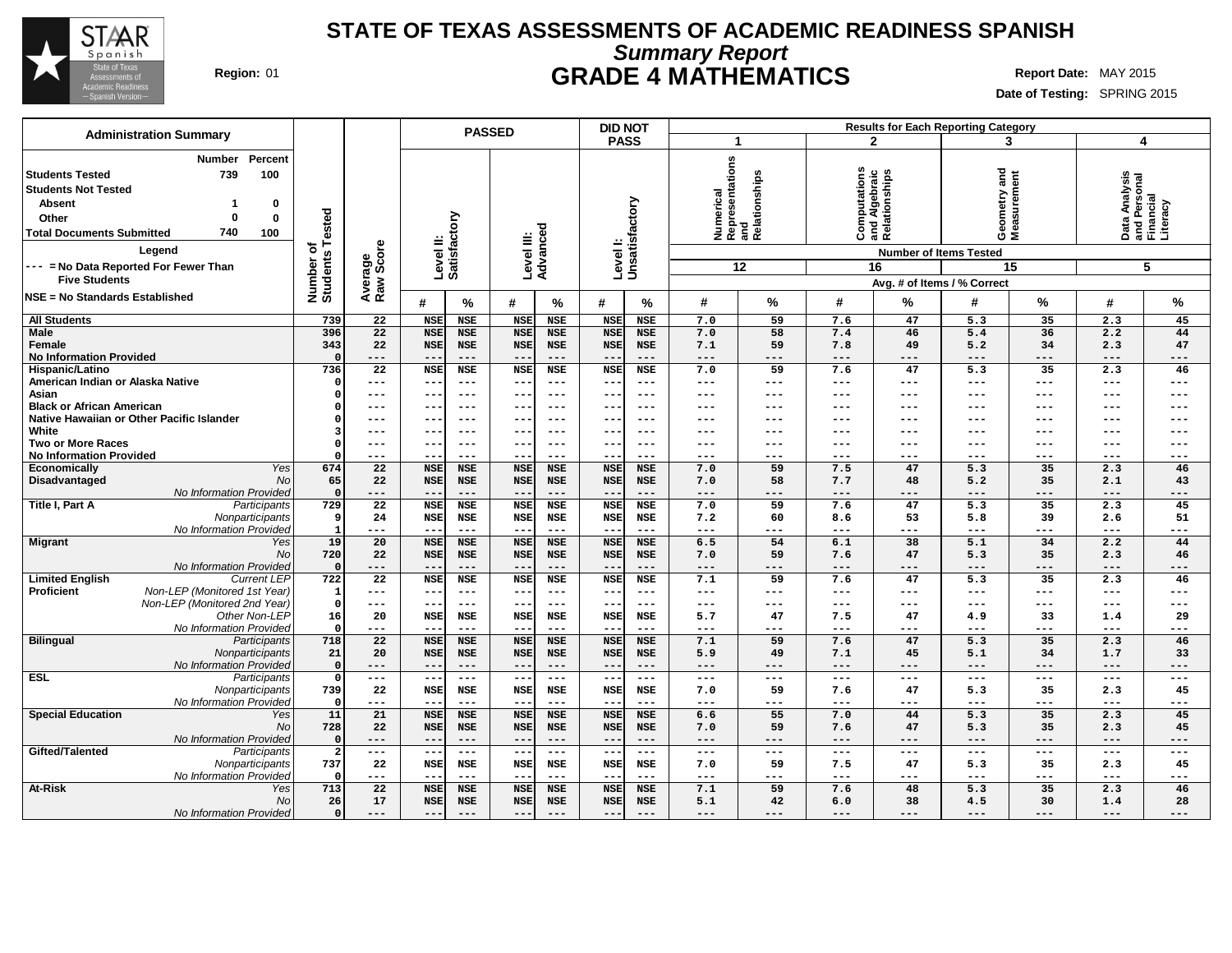

## **STATE OF TEXAS ASSESSMENTS OF ACADEMIC READINESS SPANISH Summary Report Region:** 01 **GRADE 4 WRITING Report Date:** MAY 2015

| <b>Administration Summary</b>                              |                              |                        |               | <b>PASSED</b>       |                |                         | <b>DID NOT</b>           |                           |                            |                          |                                  |                     |              | <b>Results for Each Reporting Category</b> |                               |            |
|------------------------------------------------------------|------------------------------|------------------------|---------------|---------------------|----------------|-------------------------|--------------------------|---------------------------|----------------------------|--------------------------|----------------------------------|---------------------|--------------|--------------------------------------------|-------------------------------|------------|
|                                                            |                              |                        |               |                     |                |                         | <b>PASS</b>              |                           |                            | $\mathbf{1}$             |                                  |                     |              | $\mathfrak{p}$                             |                               | 3          |
| Percent<br><b>Number</b>                                   |                              |                        |               |                     |                |                         |                          |                           |                            |                          | <b>Composition</b>               |                     |              |                                            |                               |            |
| 3025<br>100<br><b>Students Tested</b>                      |                              |                        |               |                     |                |                         |                          |                           |                            |                          |                                  |                     |              |                                            |                               |            |
| <b>Students Not Tested</b>                                 |                              |                        |               |                     |                |                         |                          |                           |                            |                          |                                  |                     |              |                                            |                               |            |
|                                                            |                              |                        |               |                     |                |                         |                          |                           |                            |                          |                                  |                     |              |                                            |                               |            |
| <b>Absent</b><br>0<br>O                                    |                              |                        |               |                     |                |                         |                          |                           |                            |                          |                                  |                     |              |                                            |                               |            |
| $\mathbf 0$<br>Other                                       |                              |                        |               |                     |                |                         |                          |                           |                            |                          |                                  | Expository          |              |                                            |                               |            |
| 3026<br>100<br><b>Total Documents Submitted</b>            |                              |                        |               |                     |                |                         |                          |                           | Personal<br>Narrative      |                          |                                  |                     | Revision     |                                            | Editing                       |            |
| Legend                                                     | Number of<br>Students Tested | Average<br>Scale Score | Level II:     | Satisfactory        |                | Level III:<br>Advanced  |                          | Levell:<br>Unsatisfactory |                            |                          | <b>Number of Points Possible</b> |                     |              |                                            | <b>Number of Items Tested</b> |            |
| --- = No Data Reported For Fewer Than                      |                              |                        |               |                     |                |                         |                          |                           |                            | 8                        |                                  | 8                   |              | 9                                          |                               | 19         |
| <b>Five Students</b>                                       |                              |                        |               |                     |                |                         |                          |                           |                            |                          |                                  |                     |              |                                            |                               |            |
|                                                            |                              |                        |               |                     |                |                         |                          |                           |                            |                          | Avg. # of Points / % Scored      |                     |              |                                            | Avg. # of Items / % Correct   |            |
|                                                            |                              |                        | #             | %                   | #              | %                       | #                        | %                         | #                          | %                        | #                                | %                   | #            | %                                          | #                             | %          |
| <b>All Students</b>                                        | 3025                         | 3636                   | 1913          | 63                  | 200            | 7                       | 1112                     | 37                        | 4.0                        | 50                       | 3.4                              | 42                  | 5.4          | 60                                         | 12.9                          | 68         |
| <b>Male</b>                                                | 1567                         | 3500                   | 852           | 54                  | 63             | $\overline{\mathbf{4}}$ | 715                      | 46                        | 3.7                        | 46                       | 3.1                              | 39                  | 5.1          | 57                                         | 12.1                          | 64         |
| Female                                                     | 1458                         | 3782                   | 1061          | 73                  | 137            | 9                       | 397                      | 27                        | 4.3                        | 54                       | 3.7                              | 46                  | 5.7          | 64                                         | 13.8                          | 73         |
| <b>No Information Provided</b>                             | $\Omega$                     | $- - -$                | $- -$         | ---                 | $- -$          | $- - -$                 |                          | ---                       | $- - -$                    | ---                      | $- - -$                          | $- - -$             | $- - -$      | $- - -$                                    | $---$                         | ---        |
| <b>Hispanic/Latino</b>                                     | 3019                         | 3636                   | 1909          | 63                  | 199            | $\overline{7}$          | 1110                     | $\overline{37}$           | 4.0                        | 50                       | 3.4                              | 42                  | 5.4          | 60                                         | 12.9                          | 68         |
| American Indian or Alaska Native                           |                              | $\qquad \qquad - -$    | $- -$         | $- - -$             | $--$           | $---$                   | $- -$                    | $---$                     | $\qquad \qquad - -$        | $---$                    | $---$                            | $---$               | $---$        | ---                                        | $\qquad \qquad - -$           | ---        |
| Asian                                                      |                              | $\qquad \qquad - -$    | $- -$         | $---$               | $- -$          | $- - -$                 | $- -$                    | $- - -$                   | $---$                      | $- - -$                  | ---                              | $- - -$             | ---          | ---                                        | $---$                         | ---        |
| <b>Black or African American</b>                           |                              | ---                    | $- -$         | $---$               | --             | ---                     |                          | $--$                      | $\qquad \qquad - -$        | $---$                    | ---                              | $--$                | ---          | ---                                        | ---                           |            |
| Native Hawaiian or Other Pacific Islander                  |                              | $---$                  | $- -$         | $---$               | $- -$          | ---                     | $- -$                    | $---$                     | $\qquad \qquad - -$        | $---$                    | $---$                            | $---$               | $---$        | ---                                        | $---$                         | ---        |
| White                                                      |                              | 3585                   |               | 67                  |                | 17                      | $\overline{\mathbf{2}}$  | 33                        | 3.5                        | 44                       | 3.3                              | 42                  | 6.2          | 69                                         | 11.8                          | 62         |
| <b>Two or More Races</b><br><b>No Information Provided</b> |                              | $---$<br>$---$         | ---<br>$-$    | $---$<br>$---$      | $- -$<br>$- -$ | $--$<br>$---$           | $- -$<br>$- -$           | $---$<br>$---$            | $---$<br>$---$             | $- - -$<br>$---$         | ---<br>$---$                     | $---$<br>$---$      | ---<br>$---$ | ---<br>---                                 | $---$<br>$---$                | ---<br>--- |
| Yes<br>Economically                                        | 2891                         | 3637                   | 1831          | 63                  | 194            | $7\phantom{.0}$         | 1060                     | 37                        | 4.0                        | 50                       | 3.4                              | 42                  | 5.4          | 60                                         | 12.9                          | 68         |
| Disadvantaged<br>No                                        | 134                          | 3626                   | 82            | 61                  | 6              | $\overline{\mathbf{4}}$ | 52                       | 39                        | 4.0                        | 50                       | 3.4                              | 43                  | 5.3          | 59                                         | 12.6                          | 66         |
| No Information Provided                                    | $\Omega$                     |                        |               | ---                 | --             | ---                     |                          |                           |                            | ---                      | $---$                            |                     | $---$        | ---                                        | $---$                         | ---        |
| Title I, Part A<br>Participants                            | 3007                         | 3636                   | 1900          | 63                  | 199            | 7                       | 1107                     | 37                        | 4.0                        | 50                       | 3.4                              | 42                  | 5.4          | 60                                         | 12.9                          | 68         |
| Nonparticipants                                            | 18                           | 3670                   | 13            | 72                  | -1             | 6                       | 5                        | 28                        | 4.4                        | 56                       | 3.1                              | 38                  | 5.5          | 61                                         | 13.4                          | 70         |
| No Information Provided                                    | $\mathbf 0$                  | $---$                  | ---           | ---                 | $---$          | $---$                   | $- -$                    | ---                       | $---$                      | ---                      | $---$                            | $---$               | $---$        | ---                                        | $\qquad \qquad - -$           | ---        |
| <b>Migrant</b><br>Yes                                      | 153                          | 3432                   | 76            | 50                  | $\overline{4}$ | 3                       | 77                       | 50                        | 3.7                        | 47                       | 3.0                              | 38                  | 4.8          | 53                                         | 11.5                          | 61         |
| No                                                         | 2872                         | 3647                   | 1837          | 64                  | 196            | $7\phantom{.0}$         | 1035                     | 36                        | 4.0                        | 50                       | 3.4                              | 43                  | 5.4          | 60                                         | 13.0                          | 68         |
| No Information Provided                                    | $\Omega$                     | $---$                  | $- -$         | ---                 | $- -$          | $---$                   | $ -$                     | ---                       | $---$                      | $---$                    | $---$                            | $- - -$             | $---$        | ---                                        | $---$                         | ---        |
| <b>Limited English</b><br><b>Current LEP</b>               | 3006                         | 3636                   | 1903          | 63                  | 198            | 7                       | 1103                     | 37                        | 4.0                        | 50                       | 3.4                              | 42                  | 5.4          | 60                                         | 12.9                          | 68         |
| <b>Proficient</b><br>Non-LEP (Monitored 1st Year)          | $\mathbf{2}$                 | $\frac{1}{2}$          | $---$         | $\frac{1}{2}$       | $---$          | $---$                   | $- -$                    | $- - -$                   | $---$                      | $\frac{1}{2}$<br>$- - -$ | $---$                            | $\frac{1}{2}$       | $---$<br>--- | ---                                        | $\frac{1}{2}$                 | ---        |
| Non-LEP (Monitored 2nd Year)<br>Other Non-LEP              | $\Omega$<br>17               | $---$<br>3591          | $- -$<br>S    | $---$<br>53         | $- -$<br>2     | ---<br>12               | $- -$<br>8               | $---$<br>47               | $\qquad \qquad - -$<br>4.2 | 52                       | ---<br>3.1                       | $---$<br>39         | 5.4          | ---<br>60                                  | $---$<br>11.9                 | ---<br>63  |
| No Information Provided                                    | $\Omega$                     | $---$                  | $- -$         | $---$               | $-$            | ---                     |                          | ---                       | $---$                      | ---                      | $---$                            | $---$               | $---$        | ---                                        | $---$                         | ---        |
| <b>Bilingual</b><br>Participants                           | 3003                         | 3637                   | 1901          | 63                  | 199            | $7\phantom{.0}$         | 1102                     | 37                        | 4.0                        | 50                       | 3.4                              | 42                  | 5.4          | 60                                         | 12.9                          | 68         |
| Nonparticipants                                            | 22                           | 3536                   | 12            | 55                  | -1             | 5                       | 10                       | 45                        | 4.0                        | 50                       | 3.0                              | 37                  | 5.3          | 59                                         | 12.1                          | 64         |
| No Information Provided                                    | $\Omega$                     | $---$                  | ---           | $\qquad \qquad - -$ | $--$           | $---$                   | $---$                    | $---$                     | $---$                      | $---$                    | $---$                            | $---$               | $---$        | ---                                        | $---$                         | ---        |
| <b>ESL</b><br>Participants                                 | $\mathbf{1}$                 | $---$                  | $- -$         | $- - -$             | $\sim$ $\sim$  | ---                     | $\overline{\phantom{m}}$ | $---$                     | $---$                      | $---$                    | $---$                            | $- - -$             | ---          | $--$                                       | $\qquad \qquad - -$           | $---$      |
| Nonparticipants                                            | 3023                         | 3636                   | 1912          | 63                  | 200            | 7                       | 1111                     | 37                        | 4.0                        | 50                       | 3.4                              | 42                  | 5.4          | 60                                         | 12.9                          | 68         |
| No Information Provided                                    |                              | $---$                  | ---           | ---                 | $- -$          | $---$                   | $---$                    | ---                       | $\qquad \qquad - -$        | ---                      | $---$                            | $---$               | $---$        | ---                                        | $---$                         | ---        |
| <b>Special Education</b><br>Yes                            | 113                          | 2964                   | 15            | 13                  | $\Omega$       | $\mathsf{o}\,$          | 98                       | 87                        | 2.7                        | 34                       | 2.3                              | 28                  | 3.4          | 38                                         | 8.2                           | 43         |
| <b>No</b>                                                  | 2912                         | 3662                   | 1898          | 65                  | 200            | $7\phantom{.0}$         | 1014                     | 35                        | 4.1                        | 51                       | 3.4                              | 43                  | 5.5          | 61                                         | 13.1                          | 69         |
| No Information Provided                                    | $\Omega$                     | $---$                  | ---           | $\qquad \qquad - -$ | $- -$          | ---                     | $\qquad \qquad -$        | ---                       | $---$                      | ---                      | $---$                            | $---$               | $---$        | ---                                        | $---$                         | ---        |
| Gifted/Talented<br>Participants                            | 130                          | 4420                   | 130           | 100                 | 50             | 38                      | $\Omega$                 | $\mathbf 0$               | 5.5                        | 68                       | 4.7                              | 59                  | 7.5          | 83                                         | 17.1                          | 90         |
| Nonparticipants                                            | 2895<br>$^{\circ}$           | 3601<br>$---$          | 1783<br>$- -$ | 62<br>$---$         | 150<br>$- -$   | 5<br>$---$              | 1112<br>$- -$            | 38<br>---                 | 3.9<br>$---$               | 49<br>$---$              | 3.3<br>$---$                     | 42<br>$---$         | 5.3<br>$---$ | 59<br>---                                  | 12.7<br>$---$                 | 67<br>---  |
| No Information Provided<br>At-Risk<br>Yes                  | 2995                         | 3638                   | 1899          | 63                  | 198            | $7\phantom{.0}$         | 1096                     | 37                        | 4.0                        | 50                       | 3.4                              | 42                  | 5.4          | 60                                         | 12.9                          | 68         |
| No                                                         | 30                           | 3415                   | 14            | 47                  | 2              | $7\phantom{.0}$         | 16                       | 53                        | 3.7                        | 46                       | 2.9                              | 36                  | 4.7          | 52                                         | 11.3                          | 59         |
| No Information Provided                                    | $\circ$                      | $---$                  | ---           | $- - -$             | $- - -$        | $---$                   | $- -$                    | $- - -$                   | $---$                      | $---$                    | $---$                            | $\qquad \qquad - -$ | ---          | ---                                        | $---$                         | ---        |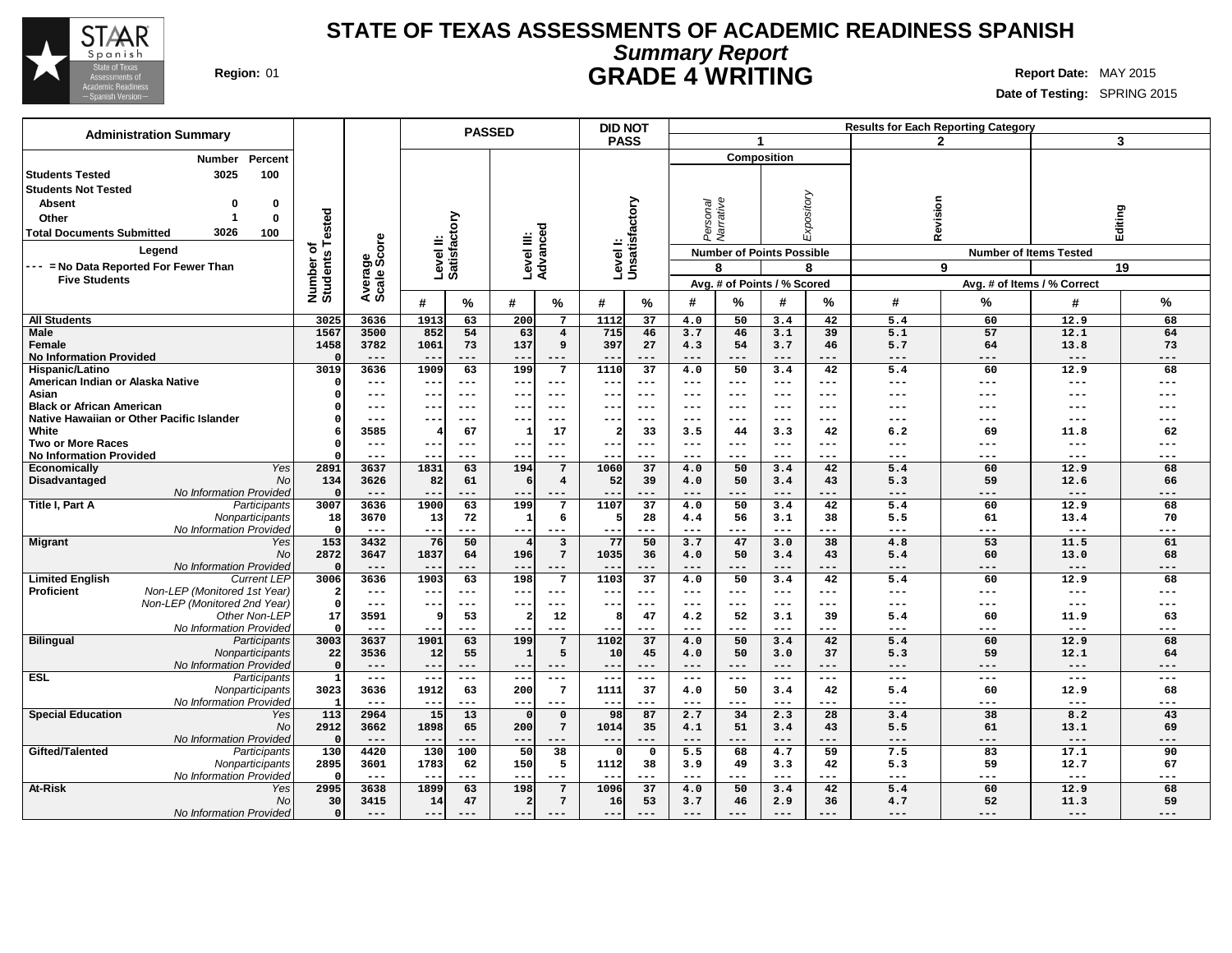

### **STATE OF TEXAS ASSESSMENTS OF ACADEMIC READINESS SPANISH Constructed Responses Summary Report Region:** 01 **GRADE 4 WRITING Report Date:** MAY 2015

**Date of Testing:** SPRING 2015



### **Written Composition Rating Summary**



Each composition has been scored independently by two readers. The written composition rating of 0-8 represents the summation of these scores.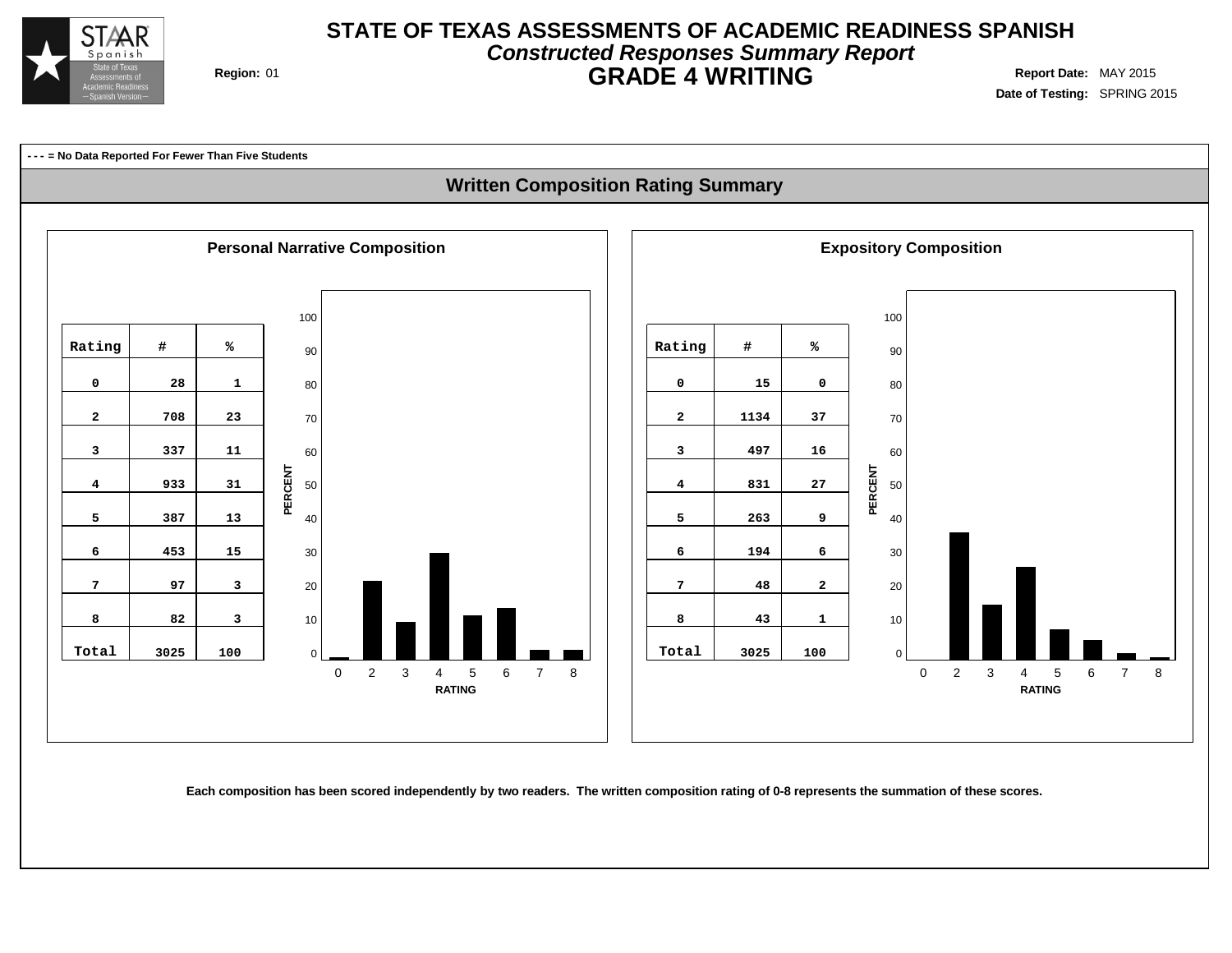

### **STATE OF TEXAS ASSESSMENTS OF ACADEMIC READINESS L Summary Report Region:** 01 **GRADE 4 MATHEMATICS Report Date:** MAY 2015

| <b>Administration Summary</b>                                                                                                                                                                                                            |                                      |                        |                           | <b>PASSED</b>            |                                        |                             |                             | <b>DID NOT</b>                  |            |                                               |              |                                                      | <b>Results for Each Reporting Category</b>                          |                     |                     |                                                             |
|------------------------------------------------------------------------------------------------------------------------------------------------------------------------------------------------------------------------------------------|--------------------------------------|------------------------|---------------------------|--------------------------|----------------------------------------|-----------------------------|-----------------------------|---------------------------------|------------|-----------------------------------------------|--------------|------------------------------------------------------|---------------------------------------------------------------------|---------------------|---------------------|-------------------------------------------------------------|
|                                                                                                                                                                                                                                          |                                      |                        |                           |                          |                                        |                             | <b>PASS</b>                 |                                 |            | 1                                             |              | $\mathbf{2}$                                         |                                                                     | 3                   | $\overline{4}$      |                                                             |
| Percent<br><b>Number</b><br><b>Students Tested</b><br>48<br>100<br><b>Students Not Tested</b><br>Absent<br>0<br>0<br>0<br>Other<br>0<br>48<br>100<br><b>Total Documents Submitted</b><br>Legend<br>--- = No Data Reported For Fewer Than | Tested<br>৳<br>Number o'<br>Students | Average<br>Raw Score   | Level II:<br>Satisfactory |                          | Level III:                             | Advanced                    |                             | factory<br>Levell:<br>Unsatisfa | Numerical  | Representations<br>and<br>Relationships<br>12 |              | Computations<br>and Algebraic<br>Relationships<br>16 | and<br>Geometry and<br>Measurement<br><b>Number of Items Tested</b> | 15                  |                     | Data Analysis<br>and Personal<br>Financial<br>Literacy<br>5 |
| <b>Five Students</b>                                                                                                                                                                                                                     |                                      |                        |                           |                          |                                        |                             |                             |                                 |            |                                               |              |                                                      | Avg. # of Items / % Correct                                         |                     |                     |                                                             |
| <b>NSE = No Standards Established</b>                                                                                                                                                                                                    |                                      |                        | #                         | %                        | #                                      | %                           | #                           | %                               | #          | $\%$                                          | #            | %                                                    | #                                                                   | %                   | #                   | $\%$                                                        |
| <b>All Students</b>                                                                                                                                                                                                                      | 48                                   | 23                     | <b>NSE</b>                | <b>NSE</b>               | <b>NSE</b>                             | <b>NSE</b>                  | <b>NSE</b>                  | <b>NSE</b>                      | 7.3        | 61                                            | 7.6          | 47                                                   | 6.5                                                                 | 43                  | 1.7                 | 34                                                          |
| Male<br>Female                                                                                                                                                                                                                           | 19<br>29                             | 22<br>24               | <b>NSE</b><br><b>NSE</b>  | <b>NSE</b><br><b>NSE</b> | <b>NSE</b><br><b>NSE</b>               | <b>NSE</b><br><b>NSE</b>    | <b>NSE</b><br><b>NSE</b>    | <b>NSE</b><br><b>NSE</b>        | 6.6<br>7.7 | 55<br>64                                      | 7.3<br>7.8   | 45<br>48                                             | 6.3<br>6.7                                                          | 42<br>45            | 1.6<br>1.8          | 33<br>35                                                    |
| <b>No Information Provided</b>                                                                                                                                                                                                           | 44                                   | ---<br>$\overline{22}$ | $- -$<br><b>NSE</b>       | $---$<br><b>NSE</b>      | $--$<br><b>NSE</b>                     | $---$<br><b>NSE</b>         | <b>NSE</b>                  | $---$<br><b>NSE</b>             | ---<br>7.1 | $---$<br>59                                   | ---<br>7.3   | ---<br>46                                            | $---$<br>6.1                                                        | $---$<br>41         | $---$<br>1.7        | $---$<br>33                                                 |
| Hispanic/Latino<br>American Indian or Alaska Native                                                                                                                                                                                      |                                      | ---                    | $- -$                     | $---$                    | $---$                                  | $--$                        | $- -$                       | ---                             | ---        | ---                                           | ---          | ---                                                  | ---                                                                 | $---$               | $---$               | $---$                                                       |
| Asian                                                                                                                                                                                                                                    |                                      | ---                    | --                        | $---$                    | $--$                                   | $--$                        |                             | ---                             | ---        |                                               | ---          | ---                                                  | ---                                                                 | $---$               | ---                 | ---                                                         |
| <b>Black or African American</b>                                                                                                                                                                                                         |                                      | ---                    | ---                       | $---$                    | $--$                                   | $--$                        | --                          | $--$                            | ---        | ---                                           | ---          | ---                                                  | $---$                                                               | $---$               | $---$               | ---                                                         |
| Native Hawaiian or Other Pacific Islander                                                                                                                                                                                                |                                      | ---                    | ---                       | $---$                    | $- -$                                  | $- - -$                     | --                          | $---$                           | ---        | ---                                           | ---          | ---                                                  | ---                                                                 | $--$                | $---$               | ---                                                         |
| White                                                                                                                                                                                                                                    |                                      | ---                    | $- -$                     | $---$                    | $- -$                                  | $- - -$                     | $- -$                       | ---                             | ---        | ---                                           | ---          | ---                                                  | ---                                                                 | $---$               | $---$               | $---$                                                       |
| <b>Two or More Races</b>                                                                                                                                                                                                                 |                                      | ---                    | --                        | $---$                    | $--$                                   | ---                         |                             | ---                             | ---        | ---                                           | ---          | ---                                                  | ---                                                                 | $---$               | $---$               | $---$                                                       |
| <b>No Information Provided</b>                                                                                                                                                                                                           |                                      | ---                    | --                        | $--$                     | $- -$                                  | ---                         | --                          | $--$                            | ---        | $---$                                         | ---          | ---                                                  | $---$                                                               | $-- -$              | $---$               | $---$                                                       |
| Yes<br><b>Economically</b>                                                                                                                                                                                                               | 40                                   | 23                     | <b>NSE</b>                | <b>NSE</b>               | <b>NSE</b>                             | <b>NSE</b>                  | <b>NSE</b>                  | <b>NSE</b>                      | 7.1        | 59                                            | 7.5          | 47                                                   | 6.6                                                                 | 44                  | 1.8                 | 37                                                          |
| Disadvantaged<br>No<br>No Information Provided                                                                                                                                                                                           | 8                                    | 23<br>---              | <b>NSE</b><br>--          | <b>NSE</b><br>$---$      | <b>NSE</b><br>$\qquad \qquad -$        | <b>NSE</b><br>$---$         | <b>NSE</b>                  | <b>NSE</b><br>$---$             | 8.0<br>--- | 67<br>$---$                                   | 7.9<br>---   | 49<br>---                                            | 6.1<br>$---$                                                        | 41<br>$---$         | 1.1<br>$---$        | 23<br>$---$                                                 |
| Title I, Part A<br>Participants                                                                                                                                                                                                          | 48                                   | 23                     | <b>NSE</b>                | <b>NSE</b>               | <b>NSE</b>                             | NSE                         | <b>NSE</b>                  | NSE                             | 7.3        | 61                                            | 7.6          | 47                                                   | 6.5                                                                 | 43                  | 1.7                 | 34                                                          |
| Nonparticipants                                                                                                                                                                                                                          | $\Omega$                             | ---                    | --                        | $---$                    | $--$                                   | $---$                       | $ -$                        | $---$                           | ---        | $---$                                         | $---$        | $---$                                                | $---$                                                               | $- -$               | $---$               | $---$                                                       |
| No Information Provided                                                                                                                                                                                                                  | O                                    | ---                    | --                        | $---$                    | $---$                                  | $---$                       | --                          | $---$                           | ---        | $---$                                         | ---          | ---                                                  | $---$                                                               | $---$               | $\qquad \qquad - -$ | $---$                                                       |
| <b>Migrant</b><br>Yes                                                                                                                                                                                                                    |                                      | $---$                  | $---$                     | $---$                    | $---$                                  | $---$                       | $\sim$ $-$                  | $---$                           | ---        | $---$                                         | $---$        | $---$                                                | $---$                                                               | $---$               | $\qquad \qquad - -$ | $---$                                                       |
| No                                                                                                                                                                                                                                       | 47                                   | 23                     | <b>NSE</b>                | <b>NSE</b>               | <b>NSE</b>                             | NSE                         | <b>NSE</b>                  | NSE                             | 7.3        | 61                                            | 7.5          | 47                                                   | 6.4                                                                 | 43                  | 1.7                 | 33                                                          |
| No Information Provided                                                                                                                                                                                                                  | $\Omega$                             | ---                    | $- -$                     | $\qquad \qquad - -$      | $- -$                                  | $---$                       |                             | $---$                           | ---        | $---$                                         | ---          | $---$                                                | $---$                                                               | $---$               | $- - -$             | $---$                                                       |
| <b>Limited English</b><br><b>Current LEP</b><br>Non-LEP (Monitored 1st Year)<br><b>Proficient</b>                                                                                                                                        | 48<br>$\Omega$                       | 23<br>---              | <b>NSE</b><br>--          | <b>NSE</b><br>$---$      | <b>NSE</b><br>$\overline{\phantom{m}}$ | <b>NSE</b><br>$--$          | <b>NSE</b><br>$ -$          | <b>NSE</b><br>---               | 7.3<br>--- | 61<br>$---$                                   | 7.6<br>---   | 47<br>---                                            | 6.5<br>$---$                                                        | 43<br>$---$         | 1.7<br>$---$        | 34<br>$--$                                                  |
| Non-LEP (Monitored 2nd Year)                                                                                                                                                                                                             | $\Omega$                             | ---                    | --                        | $--$                     | $---$                                  | $- - -$                     | $- -$                       | $-- -$                          | ---        | ---                                           | ---          | $---$                                                | $---$                                                               | $---$               | $---$               | $--$                                                        |
| Other Non-LEP                                                                                                                                                                                                                            | 0                                    | ---                    | --                        | $---$                    | $---$                                  | $--$                        | --                          | $---$                           | ---        | $---$                                         | ---          | ---                                                  | ---                                                                 | $---$               | $---$               | $---$                                                       |
| No Information Provided                                                                                                                                                                                                                  |                                      | ---                    |                           | $--$                     | $- -$                                  | ---                         |                             | $--$                            | ---        | ---                                           | ---          | ---                                                  | $---$                                                               | $- -$               | $--$                | $---$                                                       |
| <b>Bilingual</b><br>Participants                                                                                                                                                                                                         | 43                                   | 22                     | <b>NSE</b>                | <b>NSE</b>               | <b>NSE</b>                             | <b>NSE</b>                  | <b>NSE</b>                  | <b>NSE</b>                      | 7.1        | 59                                            | 7.4          | 46                                                   | 6.1                                                                 | 41                  | 1.7                 | 33                                                          |
| Nonparticipants                                                                                                                                                                                                                          |                                      | 30                     | <b>NSE</b>                | NSE                      | <b>NSE</b>                             | <b>NSE</b>                  | <b>NSE</b>                  | <b>NSE</b>                      | 8.8        | 73                                            | 9.2          | 58                                                   | 10.0                                                                | 67                  | 2.0                 | 40                                                          |
| No Information Provided                                                                                                                                                                                                                  | O                                    | ---                    | --                        | $---$                    | $---$                                  | $---$                       | $- -$                       | ---                             | ---        | $---$                                         | ---          | ---                                                  | $---$                                                               | $---$               | $---$               | $---$                                                       |
| <b>ESL</b><br>Participants                                                                                                                                                                                                               |                                      | $\frac{1}{2}$          | $- -$<br><b>NSE</b>       | $  -$<br><b>NSE</b>      | $- -$<br><b>NSE</b>                    | $\frac{1}{2}$<br><b>NSE</b> | $\sim$ $\sim$<br><b>NSE</b> | $  -$<br><b>NSE</b>             | $---$      | $---$<br>59                                   | $---$<br>7.3 | $---$                                                | $\frac{1}{2}$                                                       | $\qquad \qquad - -$ | $\qquad \qquad - -$ | $---$                                                       |
| Nonparticipants<br>No Information Provided                                                                                                                                                                                               | 44<br>$\Omega$                       | 22<br>---              | $- -$                     | $---$                    | $---$                                  | $---$                       | $ -$                        | $---$                           | 7.1<br>--- | $---$                                         | ---          | 46<br>---                                            | 6.1<br>$---$                                                        | 41<br>$---$         | 1.7<br>$- - -$      | 33<br>$---$                                                 |
| <b>Special Education</b><br>Yes                                                                                                                                                                                                          | $\Omega$                             | ---                    | $\equiv$ $\equiv$         | $- -$                    | $  \cdot$                              | $---$                       | $- -$                       | $---$                           | $-- -$     | $---$                                         | $---$        | $---$                                                | $---$                                                               | $---$               | $---$               | $---$                                                       |
| N <sub>O</sub>                                                                                                                                                                                                                           | 48                                   | 23                     | <b>NSE</b>                | NSE                      | <b>NSE</b>                             | NSE                         | <b>NSE</b>                  | NSE                             | 7.3        | 61                                            | 7.6          | 47                                                   | 6.5                                                                 | 43                  | 1.7                 | 34                                                          |
| No Information Provided                                                                                                                                                                                                                  | $\Omega$                             | ---                    | $- -$                     | $---$                    | $--$                                   | $---$                       | $- -$                       | $---$                           | ---        | $---$                                         | ---          | $---$                                                | $---$                                                               | $\qquad \qquad - -$ | $---$               | $---$                                                       |
| Gifted/Talented<br>Participants                                                                                                                                                                                                          | $\Omega$                             | ---                    | $--$                      | $- -$                    | $--$                                   | $---$                       | $\sim$ $-$                  | $---$                           | ---        | $---$                                         | $---$        | $---$                                                | $\qquad \qquad - -$                                                 | $- -$               | $\qquad \qquad - -$ | $---$                                                       |
| Nonparticipants                                                                                                                                                                                                                          | 48                                   | 23                     | NSE                       | NSE                      | <b>NSE</b>                             | NSE                         | <b>NSE</b>                  | <b>NSE</b>                      | 7.3        | 61                                            | 7.6          | 47                                                   | 6.5                                                                 | 43                  | 1.7                 | 34                                                          |
| No Information Provided                                                                                                                                                                                                                  |                                      | ---                    | --                        | $---$                    | $- -$                                  | $---$                       | $- -$                       | $--$                            | ---        | $---$                                         | ---          | ---                                                  | $---$                                                               | $\qquad \qquad -$   | $- - -$             | $---$                                                       |
| <b>At-Risk</b><br>Yes                                                                                                                                                                                                                    | 43                                   | 23                     | <b>NSE</b>                | <b>NSE</b>               | <b>NSE</b>                             | <b>NSE</b>                  | <b>NSE</b>                  | <b>NSE</b>                      | 7.2        | 60                                            | 7.4          | 47                                                   | 6.4                                                                 | 42                  | 1.7                 | 34                                                          |
| No                                                                                                                                                                                                                                       | 5<br>O                               | 26                     | <b>NSE</b><br>$--$        | NSE                      | <b>NSE</b><br>$--$                     | <b>NSE</b><br>$---$         | <b>NSE</b>                  | <b>NSE</b>                      | 8.0        | 67                                            | 8.6          | 54                                                   | 7.8<br>$---$                                                        | 52                  | 1.8                 | 36                                                          |
| No Information Provided                                                                                                                                                                                                                  |                                      | ---                    |                           | $---$                    |                                        |                             | $- -$                       | ---                             | $---$      | $---$                                         | ---          | ---                                                  |                                                                     | $---$               | $---$               | ---                                                         |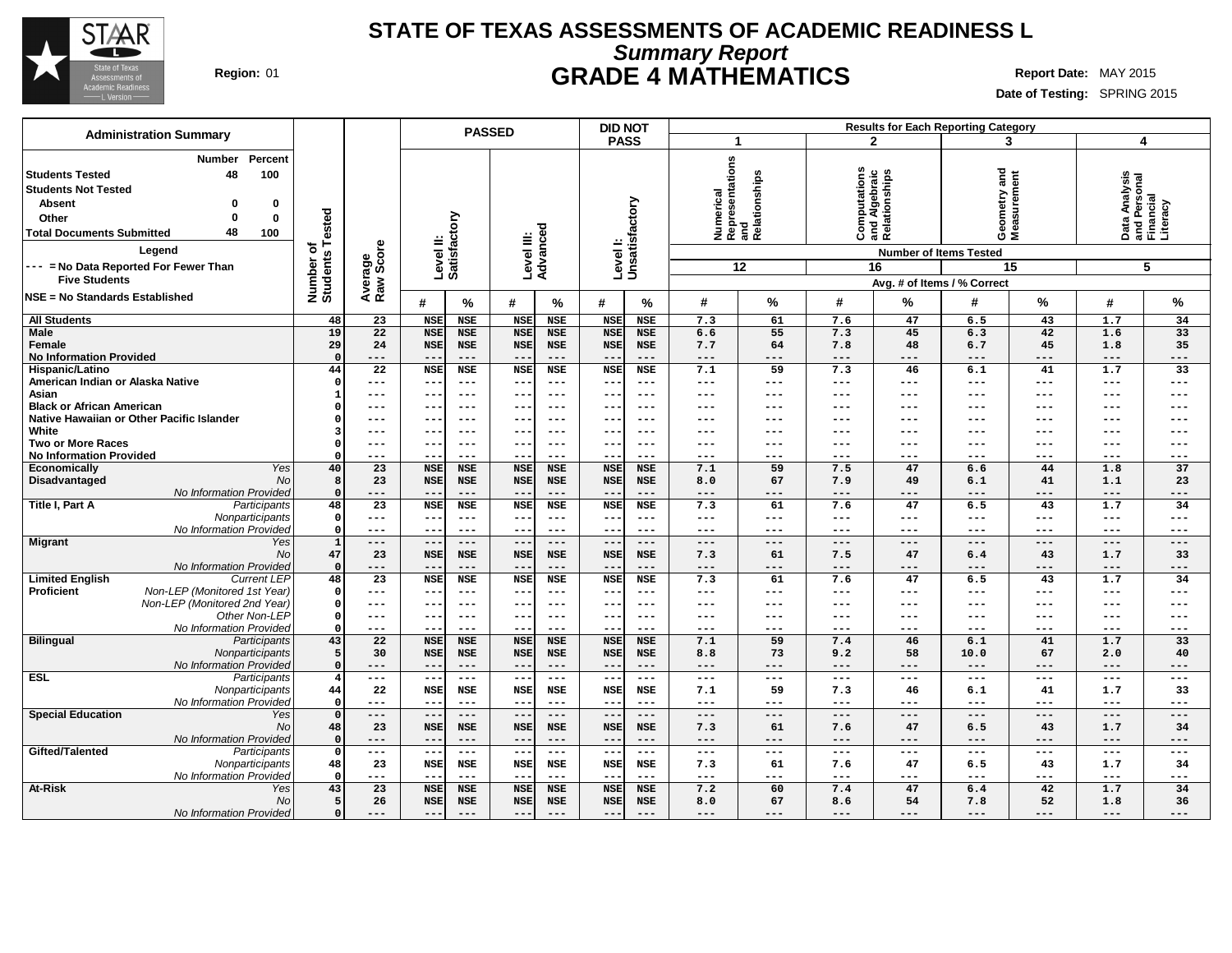

### **STATE OF TEXAS ASSESSMENTS OF ACADEMIC READINESS A Summary Report Region:** 01 **GRADE 4 READING Report** Date: MAY 2015

**Date of Testing:** SPRING 2015

| <b>Administration Summary</b>                                                                                                                                                                                                |                                |                        |                                              | <b>PASSED</b>                    |                             | <b>DID NOT</b> |                       |                                                       |                 |                                                                                  | Results for Each Reporting Category* |                                                            |           |
|------------------------------------------------------------------------------------------------------------------------------------------------------------------------------------------------------------------------------|--------------------------------|------------------------|----------------------------------------------|----------------------------------|-----------------------------|----------------|-----------------------|-------------------------------------------------------|-----------------|----------------------------------------------------------------------------------|--------------------------------------|------------------------------------------------------------|-----------|
|                                                                                                                                                                                                                              |                                |                        |                                              |                                  |                             | <b>PASS</b>    |                       |                                                       | 1               |                                                                                  | $\mathbf{2}$                         | 3                                                          |           |
| Percent<br><b>Number</b><br><b>Students Tested</b><br>1626<br>100<br><b>Students Not Tested</b><br><b>Absent</b><br>0<br>1<br>$\mathbf{2}$<br>$\bf{0}$<br>Other<br>1629<br><b>Total Documents Submitted</b><br>100<br>Legend | <b>Tested</b><br>৳<br>S        | Average<br>Scale Score | Level II:<br>Satisfactory                    |                                  | Level III:<br>Advanced      | Level I:       | Unsatisfactory        | Across<br>Understanding/<br>Analysis Across<br>Genres |                 | Understanding/<br>Analysis of<br>Literary Texts<br><b>Number of Items Tested</b> |                                      | Understanding/<br> Analysis of<br> Informational<br> Texts |           |
| --- = No Data Reported For Fewer Than                                                                                                                                                                                        |                                |                        |                                              |                                  |                             |                |                       |                                                       | 10              |                                                                                  | 18                                   |                                                            | 16        |
| <b>Five Students</b>                                                                                                                                                                                                         |                                |                        |                                              |                                  |                             |                |                       |                                                       |                 | Avg. # of Items / % Correct                                                      |                                      |                                                            |           |
|                                                                                                                                                                                                                              | Number<br>Students             |                        | #                                            |                                  |                             | #              |                       | #                                                     | %               | #                                                                                | %                                    | #                                                          | %         |
|                                                                                                                                                                                                                              |                                |                        | %                                            | #                                | $\%$                        |                | %                     |                                                       |                 |                                                                                  |                                      |                                                            |           |
| <b>All Students</b>                                                                                                                                                                                                          | 1626                           | 1343                   | 282<br>17                                    | 6 <sup>1</sup>                   | $\mathsf{o}$                | 1344           | 83                    | 3.7                                                   | 37              | 7.2                                                                              | 40                                   | 5.8                                                        | 36        |
| <b>Male</b><br>Female                                                                                                                                                                                                        | 1056<br>570                    | 1340<br>1351           | 161<br>15<br>121<br>21                       | 2 <sup>1</sup><br>$\overline{4}$ | $\mathbf 0$<br>$\mathbf{1}$ | 895<br>449     | 85<br>79              | 3.6<br>3.8                                            | 36<br>38        | 7.0<br>7.4                                                                       | 39<br>41                             | 5.7<br>6.0                                                 | 36<br>37  |
| <b>No Information Provided</b>                                                                                                                                                                                               | $\Omega$                       | $---$                  | $--$<br>---                                  | $- -$                            | $---$                       | $- -$          | ---                   | $---$                                                 | $---$           | $---$                                                                            | ---                                  | $---$                                                      | ---       |
| Hispanic/Latino                                                                                                                                                                                                              | 1604                           | 1343                   | $\overline{276}$<br>$\overline{17}$          | 6                                | $\mathbf 0$                 | 1328           | $\overline{83}$       | 3.7                                                   | $\overline{37}$ | 7.2                                                                              | 40                                   | $\overline{5.8}$                                           | 36        |
| American Indian or Alaska Native                                                                                                                                                                                             | $\Omega$                       | $---$                  | $- -$<br>---                                 | ---                              | $\qquad \qquad - -$         | $- -$          | $---$                 | $- - -$                                               | $---$           | $---$                                                                            | ---                                  | $- - -$                                                    | ---       |
| Asian                                                                                                                                                                                                                        | O                              | $---$                  | $---$                                        |                                  |                             | --             | ---                   | ---                                                   | ---             | ---                                                                              | ---                                  | ---                                                        |           |
| <b>Black or African American</b>                                                                                                                                                                                             |                                | $---$                  | $---$<br>$- -$                               | ---                              | $- - -$                     | ---            | $---$                 | ---                                                   | ---             | ---                                                                              | ---                                  | $-- -$                                                     | ---       |
| Native Hawaiian or Other Pacific Islander                                                                                                                                                                                    | $\Omega$                       | $---$                  | $- -$<br>$--$                                | ---                              | $- - -$                     | $- -$          | $---$                 | ---                                                   | $- - -$         | $---$                                                                            | ---                                  | $- - -$                                                    | ---       |
| White                                                                                                                                                                                                                        | 16                             | 1368                   | 31                                           | n                                | $\mathbf{0}$                | 11             | 69                    | 4.3                                                   | 43              | 8.1                                                                              | 45                                   | 6.4                                                        | 40        |
| <b>Two or More Races</b>                                                                                                                                                                                                     | $\Omega$                       | $---$                  | $---$<br>$- -$                               | $--$                             | $---$                       | ---            | $---$                 | ---                                                   | ---             | ---                                                                              | ---                                  | $---$                                                      | ---       |
| <b>No Information Provided</b>                                                                                                                                                                                               |                                | $---$                  | $- -$<br>---                                 |                                  |                             |                | ---                   | ---                                                   | ---             | ---                                                                              | ---                                  | $---$                                                      | ---       |
| Economically<br>Yes                                                                                                                                                                                                          | 1474                           | 1341                   | 243<br>16                                    | $\overline{\mathbf{4}}$          | $\mathbf 0$                 | 1231           | 84                    | 3.7                                                   | 37              | 7.1                                                                              | 39                                   | 5.7                                                        | 36        |
| Disadvantaged<br>No<br>No Information Provided                                                                                                                                                                               | 150<br>$\overline{\mathbf{c}}$ | 1365<br>$---$          | 39<br>26<br>$\qquad \qquad -$<br>---         | $\overline{a}$<br>$- -$          | $\mathbf{1}$<br>$---$       | 111<br>--      | 74<br>---             | 4.0<br>---                                            | 40<br>---       | 7.9<br>$---$                                                                     | 44<br>---                            | 6.4<br>$---$                                               | 40<br>--- |
| Title I, Part A<br>Participants                                                                                                                                                                                              | 1604                           | 1343                   | 275<br>17                                    | 6                                | $\mathsf{o}$                | 1329           | 83                    | 3.7                                                   | 37              | 7.2                                                                              | 40                                   | 5.8                                                        | 36        |
| Nonparticipants                                                                                                                                                                                                              | 20                             | 1367                   | 35                                           | $\Omega$                         | $\mathbf 0$                 | 13             | 65                    | 4.5                                                   | 45              | 7.9                                                                              | 44                                   | 6.4                                                        | 40        |
| No Information Provideo                                                                                                                                                                                                      | $\overline{2}$                 | $---$                  | ---<br>$\qquad \qquad -$                     | ---                              | $---$                       | ---            | ---                   | $---$                                                 | ---             | $---$                                                                            | ---                                  | $---$                                                      | ---       |
| <b>Migrant</b><br>Yes                                                                                                                                                                                                        | 114                            | 1329                   | 14<br>12                                     | $\Omega$                         | $\mathbf 0$                 | 100            | 88                    | 3.4                                                   | 34              | 6.9                                                                              | 38                                   | 5.2                                                        | 32        |
| No                                                                                                                                                                                                                           | 1510                           | 1345                   | 268<br>18                                    | 6                                | $\mathbf 0$                 | 1242           | 82                    | 3.7                                                   | 37              | 7.2                                                                              | 40                                   | 5.8                                                        | 36        |
| No Information Provideo                                                                                                                                                                                                      | $\overline{2}$                 | $---$                  | ---<br>$- -$                                 | ---                              | $---$                       | $---$          | ---                   | $---$                                                 | $---$           | $---$                                                                            | ---                                  | $---$                                                      | $---$     |
| <b>Limited English</b><br><b>Current LEP</b>                                                                                                                                                                                 | 904                            | 1338                   | 138<br>15                                    | 1                                | $\mathbf 0$                 | 766            | 85                    | 3.6                                                   | 36              | 6.9                                                                              | 39                                   | 5.7                                                        | 35        |
| <b>Proficient</b><br>Non-LEP (Monitored 1st Year)                                                                                                                                                                            | 59                             | 1352                   | 12<br>20                                     | $\Omega$                         | $\mathbf 0$                 | 47             | 80                    | 3.6                                                   | 36              | 7.6                                                                              | 42                                   | 6.0                                                        | 38        |
| Non-LEP (Monitored 2nd Year)                                                                                                                                                                                                 | 8                              | 1338                   | $\mathbf 0$<br>$\Omega$                      | $\Omega$<br>5 <sup>1</sup>       | $\Omega$<br>$\mathbf{1}$    | 8              | 100                   | 3.5                                                   | 35              | 6.3                                                                              | 35                                   | 6.3                                                        | 39        |
| Other Non-LEP<br>No Information Provideo                                                                                                                                                                                     | 652<br>3                       | 1351<br>$---$          | 132<br>20<br>---<br>$\overline{\phantom{m}}$ |                                  | $---$                       | 520<br>--      | 80<br>---             | 3.8<br>$---$                                          | 38<br>---       | 7.5<br>$\qquad \qquad - -$                                                       | 41<br>---                            | 6.0<br>$---$                                               | 37<br>--- |
| <b>Bilingual</b><br>Participants                                                                                                                                                                                             | 861                            | 1337                   | 127<br>15                                    | $\mathbf{1}$                     | $\mathbf 0$                 | 734            | 85                    | 3.6                                                   | 36              | 6.9                                                                              | 38                                   | 5.6                                                        | 35        |
| Nonparticipants                                                                                                                                                                                                              | 762                            | 1352                   | 155<br>20                                    | 5                                | $\mathbf{1}$                | 607            | 80                    | 3.8                                                   | 38              | 7.4                                                                              | 41                                   | 6.0                                                        | 37        |
| No Information Provideo                                                                                                                                                                                                      | -3                             | $---$                  | $\overline{\phantom{m}}$<br>---              | $--$                             | $---$                       | $--$           | ---                   | $---$                                                 | $---$           | $---$                                                                            | ---                                  | $---$                                                      | $---$     |
| <b>ESL</b><br>Participants                                                                                                                                                                                                   | 11                             | 1353                   | 18                                           | 0                                | $\mathsf{o}$                | 9              | 82                    | 4.1                                                   | 41              | 6.7                                                                              | $\overline{37}$                      | 6.4                                                        | 40        |
| Nonparticipants                                                                                                                                                                                                              | 1612                           | 1344                   | 280<br>17                                    | 6                                | $\mathbf 0$                 | 1332           | 83                    | 3.7                                                   | 37              | 7.2                                                                              | 40                                   | 5.8                                                        | 36        |
| No Information Provided                                                                                                                                                                                                      |                                | $---$                  | ---<br>$- -$                                 | ---                              | $\qquad \qquad - -$         | $- -$          | ---                   | $- - -$                                               | $---$           | $---$                                                                            | ---                                  | $---$                                                      | ---       |
| <b>Special Education</b><br>Yes                                                                                                                                                                                              | 1219                           | 1330                   | 150<br>12                                    | $\mathbf{1}$                     | $\mathbf 0$                 | 1069           | 88                    | 3.5                                                   | 35              | 6.7                                                                              | 37                                   | 5.4                                                        | 34        |
| No                                                                                                                                                                                                                           | 405                            | 1383                   | 132<br>33                                    | 5                                | $\mathbf{1}$                | 273            | 67                    | 4.4                                                   | 44              | 8.5                                                                              | 47                                   | 6.8                                                        | 43        |
| No Information Provided                                                                                                                                                                                                      | 2                              | $---$                  | ---<br>$- -$                                 | $--$                             | $---$                       | $---$          | ---                   | $---$                                                 | $---$           | $---$                                                                            | ---                                  | $---$                                                      | $---$     |
| Gifted/Talented<br>Participants                                                                                                                                                                                              | 9<br>1614                      | 1467                   | 67<br>276<br>17                              | 5                                | 11<br>$\mathbf 0$           | 1338           | $\overline{33}$<br>83 | 5.9<br>3.7                                            | 59<br>37        | 11.6<br>7.1                                                                      | 64<br>40                             | 8.8<br>5.8                                                 | 55<br>36  |
| Nonparticipants<br>No Information Provideo                                                                                                                                                                                   |                                | 1343<br>$---$          | $- -$<br>---                                 | $--$                             | $- - -$                     | $- -$          | ---                   | $---$                                                 | ---             | $\qquad \qquad - -$                                                              | ---                                  | $\qquad \qquad - -$                                        | ---       |
| <b>At-Risk</b><br>Yes                                                                                                                                                                                                        | 1441                           | 1342                   | 240<br>17                                    | $\overline{\mathbf{4}}$          | $\mathbf 0$                 | 1201           | 83                    | 3.7                                                   | 37              | 7.1                                                                              | 40                                   | 5.7                                                        | 36        |
| <b>No</b>                                                                                                                                                                                                                    | 183                            | 1357                   | 42<br>23                                     | $\overline{2}$                   | $\mathbf{1}$                | 141            | 77                    | 3.9                                                   | 39              | 7.6                                                                              | 42                                   | 6.1                                                        | 38        |
| No Information Provided                                                                                                                                                                                                      | $\overline{2}$                 | $---$                  | $- -$<br>---                                 | $---$                            |                             | $- -$          | ---                   | ---                                                   | ---             | $---$                                                                            | ---                                  | $---$                                                      | ---       |
|                                                                                                                                                                                                                              |                                |                        |                                              |                                  |                             |                |                       |                                                       |                 |                                                                                  |                                      |                                                            |           |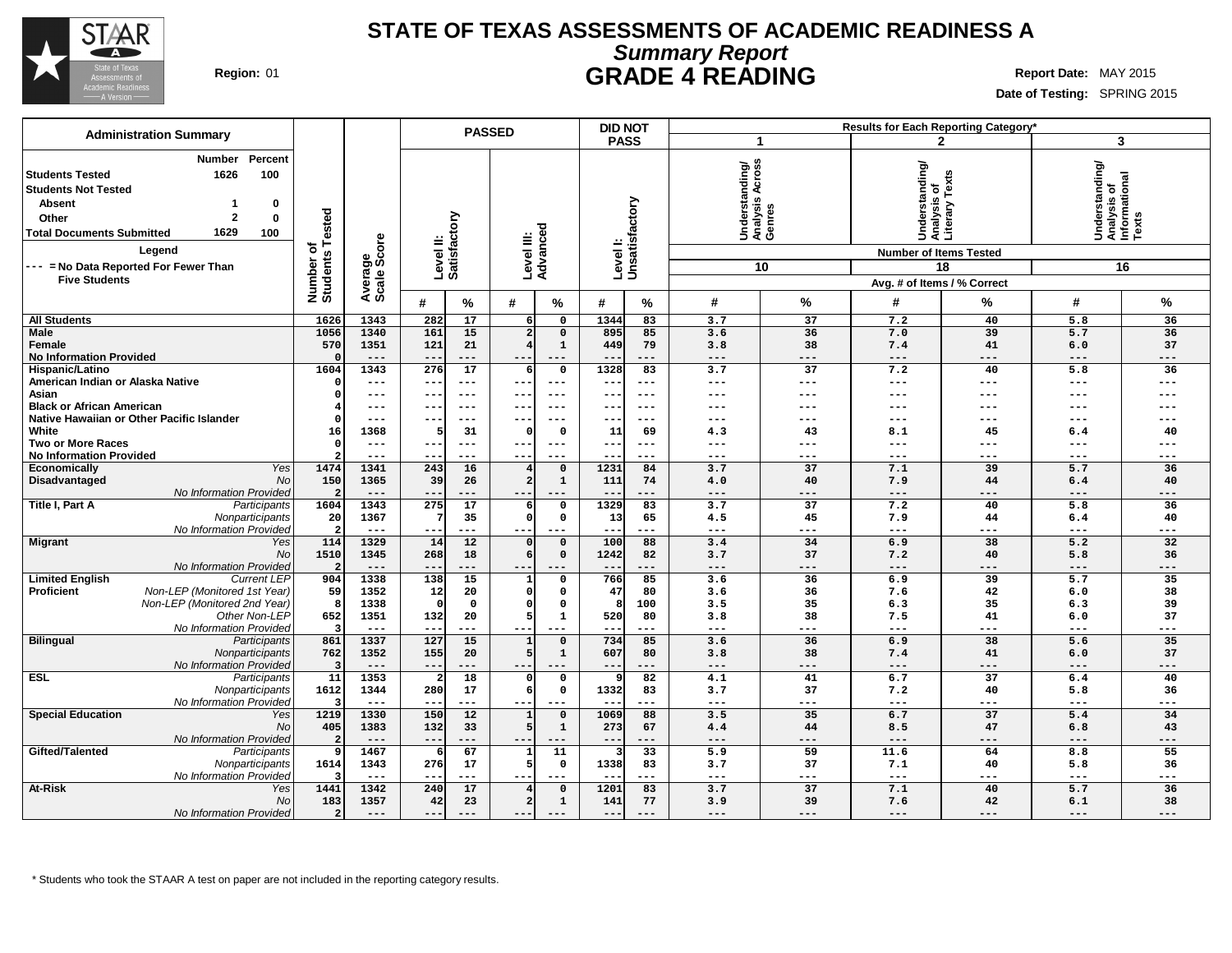

### **STATE OF TEXAS ASSESSMENTS OF ACADEMIC READINESS A Summary Report Region:** 01 **GRADE 4 MATHEMATICS Report Date:** MAY 2015

**Date of Testing:** SPRING 2015

| <b>Administration Summary</b>                                                                                                                                                                                                                                                 |                                     |                      | <b>PASSED</b>       |                     |                     |                     |                            | <b>DID NOT</b>      |            |                                                                            |              | Results for Each Reporting Category*                                                                                 |                                    |                           |                            |                                                             |
|-------------------------------------------------------------------------------------------------------------------------------------------------------------------------------------------------------------------------------------------------------------------------------|-------------------------------------|----------------------|---------------------|---------------------|---------------------|---------------------|----------------------------|---------------------|------------|----------------------------------------------------------------------------|--------------|----------------------------------------------------------------------------------------------------------------------|------------------------------------|---------------------------|----------------------------|-------------------------------------------------------------|
|                                                                                                                                                                                                                                                                               |                                     |                      |                     |                     |                     |                     | <b>PASS</b>                |                     | -1         |                                                                            |              | $\mathbf{2}$                                                                                                         | 3                                  |                           | 4                          |                                                             |
| Percent<br><b>Number</b><br><b>Students Tested</b><br>1583<br>100<br><b>Students Not Tested</b><br><b>Absent</b><br>0<br>$\bf{0}$<br>0<br>Other<br>1584<br>100<br><b>Total Documents Submitted</b><br>Legend<br>--- = No Data Reported For Fewer Than<br><b>Five Students</b> | Tested<br>৳<br>Number o<br>Students | Average<br>Raw Score | Level II:           | Satisfactory        | Level III:          | Advanced            | Level I:<br>Unsatisfactory |                     | Numerical  | i <sup>co</sup><br>Representations<br>Aelationships<br>Relationships<br>12 |              | Computations<br>and Algebraic<br>Relationships<br><b>Number of Items Tested</b><br>16<br>Avg. # of Items / % Correct | and<br>Geometry and<br>Measurement | 15                        |                            | Data Analysis<br>and Personal<br>Financial<br>Literacy<br>5 |
| <b>NSE = No Standards Established</b>                                                                                                                                                                                                                                         |                                     |                      | #                   | $\%$                | #                   | %                   | #                          | %                   | #          | %                                                                          | #            | %                                                                                                                    | #                                  | %                         | #                          | $\%$                                                        |
| <b>All Students</b>                                                                                                                                                                                                                                                           | 1583                                | 16                   | <b>NSE</b>          | NSE                 | <b>NSE</b>          | <b>NSE</b>          | <b>NSE</b>                 | <b>NSE</b>          | 5.3        | 44                                                                         | 5.1          | 32                                                                                                                   | 4.0                                | 27                        | 1.8                        | 37                                                          |
| Male                                                                                                                                                                                                                                                                          | 1021                                | 16                   | <b>NSE</b>          | <b>NSE</b>          | <b>NSE</b>          | <b>NSE</b>          | <b>NSE</b>                 | <b>NSE</b>          | 5.3        | 44                                                                         | 5.2          | 32                                                                                                                   | 4.2                                | 28                        | 1.8                        | 36                                                          |
| Female                                                                                                                                                                                                                                                                        | 562                                 | 16                   | <b>NSE</b>          | <b>NSE</b>          | <b>NSE</b>          | <b>NSE</b>          | <b>NSE</b>                 | <b>NSE</b>          | 5.3        | 44                                                                         | 5.1          | 32                                                                                                                   | 3.8                                | 25                        | 1.9                        | 39                                                          |
| <b>No Information Provided</b>                                                                                                                                                                                                                                                |                                     | ---                  | $- -$               | $---$               | $\sim$ $\sim$       | $---$               |                            | $---$               | ---        | ---                                                                        | ---          | ---                                                                                                                  | $---$                              | $---$                     | $---$                      | $---$                                                       |
| Hispanic/Latino                                                                                                                                                                                                                                                               | 1563                                | 16                   | <b>NSE</b>          | <b>NSE</b>          | <b>NSE</b>          | <b>NSE</b>          | <b>NSE</b>                 | <b>NSE</b>          | 5.3        | 44                                                                         | 5.1          | 32                                                                                                                   | 4.0                                | $\overline{27}$           | 1.8                        | $\overline{37}$                                             |
| American Indian or Alaska Native                                                                                                                                                                                                                                              |                                     | ---                  | $---$               | $---$               | $--$                | $---$               | $\overline{\phantom{m}}$   | $--$                | ---        | ---                                                                        | ---          | ---                                                                                                                  | $---$                              | $\frac{1}{2}$             | $---$                      | $---$                                                       |
| Asian                                                                                                                                                                                                                                                                         |                                     | ---                  | --                  | $---$               | $--$                | $- - -$             |                            | ---                 | ---        | ---                                                                        | ---          | ---                                                                                                                  | ---                                | $---$                     | ---                        | $---$                                                       |
| <b>Black or African American</b>                                                                                                                                                                                                                                              |                                     | ---                  | $- -$               | $---$               | $- -$               | $---$               | $\qquad \qquad -$          | $--$                | ---        | ---                                                                        | ---          | $---$                                                                                                                | ---                                | $---$                     | $--$                       | $---$                                                       |
| Native Hawaiian or Other Pacific Islander                                                                                                                                                                                                                                     |                                     | ---                  | --                  | $---$               | $\sim$ $\sim$       | $- - -$             | $- -$                      | $- - -$             | ---        | ---                                                                        | ---          | ---                                                                                                                  | ---                                | $---$                     | $---$                      | $---$                                                       |
| White                                                                                                                                                                                                                                                                         | 14                                  | 17                   | <b>NSE</b>          | <b>NSE</b>          | <b>NSE</b>          | <b>NSE</b>          | <b>NSE</b>                 | <b>NSE</b>          | 5.4        | 45                                                                         | 5.1          | 32                                                                                                                   | 4.7                                | 31                        | 1.8                        | 36                                                          |
| <b>Two or More Races</b>                                                                                                                                                                                                                                                      |                                     | ---                  | --                  | $---$               | $--$                | $---$               |                            | $---$               | ---        | ---                                                                        | ---          | ---                                                                                                                  | ---                                | $---$                     | $---$                      | $---$                                                       |
| <b>No Information Provided</b>                                                                                                                                                                                                                                                |                                     | ---                  | $- -$               | $---$               | $---$               | $---$               | $\overline{\phantom{a}}$ . | $---$               | ---        | ---                                                                        | ---          | ---                                                                                                                  | ---                                | $---$                     | $- - -$                    | $---$                                                       |
| Yes<br>Economically                                                                                                                                                                                                                                                           | 1435                                | 16                   | <b>NSE</b>          | <b>NSE</b>          | <b>NSE</b>          | <b>NSE</b>          | <b>NSE</b>                 | <b>NSE</b>          | 5.3        | 44                                                                         | 5.1          | $\overline{32}$                                                                                                      | 4.0                                | $\overline{27}$           | 1.8                        | 37                                                          |
| Disadvantaged<br>No                                                                                                                                                                                                                                                           | 146                                 | 18                   | <b>NSE</b>          | <b>NSE</b>          | <b>NSE</b>          | <b>NSE</b>          | <b>NSE</b>                 | <b>NSE</b>          | 5.6        | 47                                                                         | 5.6          | 35                                                                                                                   | 4.5                                | 30                        | 1.9                        | 38                                                          |
| No Information Provided                                                                                                                                                                                                                                                       |                                     | ---                  | $- -$               | $---$               | $---$               | $---$               |                            | $---$               | ---        | ---                                                                        | ---          | ---                                                                                                                  | ---                                | ---                       | $- - -$                    | ---                                                         |
| Title I, Part A<br>Participants                                                                                                                                                                                                                                               | 1561                                | 16                   | <b>NSE</b>          | <b>NSE</b>          | <b>NSE</b>          | <b>NSE</b>          | <b>NSE</b>                 | <b>NSE</b>          | 5.3        | 44                                                                         | 5.1          | 32                                                                                                                   | 4.1                                | 27                        | 1.8                        | 37                                                          |
| Nonparticipants                                                                                                                                                                                                                                                               | 20                                  | 16                   | <b>NSE</b>          | NSE                 | <b>NSE</b>          | <b>NSE</b>          | <b>NSE</b>                 | NSE                 | 5.9        | 49                                                                         | 5.1          | 32                                                                                                                   | 3.3                                | 22                        | 2.0                        | 40                                                          |
| No Information Provided                                                                                                                                                                                                                                                       |                                     | ---                  | --                  | $\qquad \qquad - -$ | $--$                | $---$               | $-$                        | $---$               | ---        | ---<br>41                                                                  | $---$        | ---<br>30                                                                                                            | $---$<br>3.9                       | $\qquad \qquad - -$<br>26 | $- - -$                    | $---$<br>33                                                 |
| <b>Migrant</b><br>Yes                                                                                                                                                                                                                                                         | 116                                 | 15                   | <b>NSE</b>          | <b>NSE</b>          | <b>NSE</b>          | <b>NSE</b>          | <b>NSE</b>                 | <b>NSE</b>          | 4.9        | 44                                                                         | 4.8          | 32                                                                                                                   |                                    |                           | 1.7                        |                                                             |
| <b>No</b>                                                                                                                                                                                                                                                                     | 1465                                | 16<br>---            | <b>NSE</b><br>$- -$ | <b>NSE</b><br>$---$ | <b>NSE</b><br>$---$ | <b>NSE</b><br>$---$ | <b>NSE</b><br>$-$          | <b>NSE</b><br>$---$ | 5.3<br>--- | ---                                                                        | 5.2<br>$---$ | ---                                                                                                                  | 4.1<br>$---$                       | 27<br>$---$               | 1.9<br>$\qquad \qquad - -$ | 37<br>$---$                                                 |
| No Information Provided<br><b>Current LEP</b><br><b>Limited English</b>                                                                                                                                                                                                       | 906                                 | 16                   | <b>NSE</b>          | <b>NSE</b>          | <b>NSE</b>          | <b>NSE</b>          | <b>NSE</b>                 | <b>NSE</b>          | 5.3        | 44                                                                         | 5.2          | $\overline{33}$                                                                                                      | 4.1                                | $\overline{27}$           | 1.9                        | 37                                                          |
| <b>Proficient</b><br>Non-LEP (Monitored 1st Year)                                                                                                                                                                                                                             | 54                                  | 17                   | <b>NSE</b>          | NSE                 | <b>NSE</b>          | <b>NSE</b>          | <b>NSE</b>                 | <b>NSE</b>          | 5.4        | 45                                                                         | 5.1          | 32                                                                                                                   | 4.2                                | 28                        | 1.8                        | 36                                                          |
| Non-LEP (Monitored 2nd Year)                                                                                                                                                                                                                                                  | 5                                   | 16                   | <b>NSE</b>          | <b>NSE</b>          | <b>NSE</b>          | <b>NSE</b>          | <b>NSE</b>                 | <b>NSE</b>          | 5.8        | 48                                                                         | 4.6          | 29                                                                                                                   | 3.2                                | 21                        | 2.0                        | 40                                                          |
| Other Non-LEP                                                                                                                                                                                                                                                                 | 615                                 | 16                   | <b>NSE</b>          | <b>NSE</b>          | <b>NSE</b>          | <b>NSE</b>          | <b>NSE</b>                 | <b>NSE</b>          | 5.2        | 44                                                                         | 5.0          | 31                                                                                                                   | 4.0                                | 27                        | 1.8                        | 36                                                          |
| No Information Provideo                                                                                                                                                                                                                                                       |                                     | ---                  | $-$                 | $\qquad \qquad - -$ | $--$                | $---$               |                            | $---$               | ---        | ---                                                                        | $---$        | ---                                                                                                                  | $---$                              | ---                       | $- - -$                    | $---$                                                       |
| <b>Bilingual</b><br>Participants                                                                                                                                                                                                                                              | 863                                 | 16                   | <b>NSE</b>          | <b>NSE</b>          | <b>NSE</b>          | <b>NSE</b>          | <b>NSE</b>                 | <b>NSE</b>          | 5.3        | 44                                                                         | 5.2          | $\overline{32}$                                                                                                      | 4.1                                | $\overline{27}$           | 1.9                        | $\overline{37}$                                             |
| Nonparticipants                                                                                                                                                                                                                                                               | 717                                 | 16                   | <b>NSE</b>          | <b>NSE</b>          | <b>NSE</b>          | <b>NSE</b>          | <b>NSE</b>                 | <b>NSE</b>          | 5.3        | 44                                                                         | 5.1          | 32                                                                                                                   | 4.0                                | 27                        | 1.8                        | 36                                                          |
| No Information Provideo                                                                                                                                                                                                                                                       |                                     | ---                  | $ -$                | $- - -$             | $- -$               | $---$               | $ -$                       | $- - -$             | ---        | ---                                                                        | $---$        | $- - -$                                                                                                              | $---$                              | $---$                     | $---$                      | $---$                                                       |
| <b>ESL</b><br>Participants                                                                                                                                                                                                                                                    | 11                                  | 18                   | <b>NSE</b>          | <b>NSE</b>          | <b>NSE</b>          | <b>NSE</b>          | <b>NSE</b>                 | <b>NSE</b>          | 6.3        | 52                                                                         | 5.1          | 32                                                                                                                   | 4.1                                | $\overline{27}$           | 2.2                        | 44                                                          |
| Nonparticipants                                                                                                                                                                                                                                                               | 1569                                | 16                   | <b>NSE</b>          | <b>NSE</b>          | <b>NSE</b>          | <b>NSE</b>          | <b>NSE</b>                 | <b>NSE</b>          | 5.3        | 44                                                                         | 5.1          | 32                                                                                                                   | 4.0                                | 27                        | 1.8                        | 37                                                          |
| No Information Provideo                                                                                                                                                                                                                                                       |                                     | $---$                | $ -$                | $- - -$             | $- -$               | $---$               | $-$                        | $- - -$             | $---$      | ---                                                                        | $---$        | $- - -$                                                                                                              | $---$                              | $---$                     | $\frac{1}{2}$              | $---$                                                       |
| <b>Special Education</b><br>Yes                                                                                                                                                                                                                                               | 1180                                | 15                   | <b>NSE</b>          | <b>NSE</b>          | <b>NSE</b>          | <b>NSE</b>          | <b>NSE</b>                 | <b>NSE</b>          | 4.9        | 41                                                                         | 4.8          | 30                                                                                                                   | 3.8                                | 25                        | 1.7                        | 35                                                          |
| <b>No</b>                                                                                                                                                                                                                                                                     | 401                                 | 20                   | <b>NSE</b>          | <b>NSE</b>          | <b>NSE</b>          | <b>NSE</b>          | <b>NSE</b>                 | <b>NSE</b>          | 6.5        | 54                                                                         | 6.2          | 39                                                                                                                   | 4.8                                | 32                        | 2.1                        | 43                                                          |
| No Information Provided                                                                                                                                                                                                                                                       |                                     | ---                  | $- -$               | $- - -$             | $- -$               | $---$               | $ -$                       | $---$               | ---        | ---                                                                        | $---$        | ---                                                                                                                  | $---$                              | $---$                     | $\cdots$                   | $---$                                                       |
| Gifted/Talented<br>Participants                                                                                                                                                                                                                                               |                                     | 24                   | <b>NSE</b>          | <b>NSE</b>          | <b>NSE</b>          | <b>NSE</b>          | <b>NSE</b>                 | <b>NSE</b>          | 7.3        | 61                                                                         | 8.9          | 55                                                                                                                   | 5.7                                | 38                        | 2.6                        | 51                                                          |
| Nonparticipants                                                                                                                                                                                                                                                               | 1573                                | 16                   | <b>NSE</b>          | <b>NSE</b>          | <b>NSE</b>          | <b>NSE</b>          | <b>NSE</b>                 | <b>NSE</b>          | 5.3        | 44                                                                         | 5.1          | 32                                                                                                                   | 4.0                                | 27                        | 1.8                        | 37                                                          |
| No Information Provided                                                                                                                                                                                                                                                       |                                     | ---                  | $- -$               | $---$               | $- -$               | $---$               | $-$                        | $---$               | ---        | ---                                                                        | ---          | ---                                                                                                                  | $---$                              | $---$                     | $\qquad \qquad - -$        | $---$                                                       |
| At-Risk<br>Yes                                                                                                                                                                                                                                                                | 1409                                | 16                   | <b>NSE</b>          | <b>NSE</b>          | <b>NSE</b>          | <b>NSE</b>          | <b>NSE</b>                 | <b>NSE</b>          | 5.3        | 44                                                                         | 5.1          | 32                                                                                                                   | 4.0                                | $\overline{27}$           | 1.8                        | 36                                                          |
| <b>No</b>                                                                                                                                                                                                                                                                     | 172                                 | 17                   | <b>NSE</b>          | <b>NSE</b>          | <b>NSE</b>          | <b>NSE</b>          | <b>NSE</b>                 | <b>NSE</b>          | 5.6        | 47                                                                         | 5.5          | 34                                                                                                                   | 4.1                                | 28                        | 2.0                        | 39                                                          |
| No Information Provided                                                                                                                                                                                                                                                       |                                     | ---                  | $- -$               | $---$               | $---$               | $---$               |                            | $---$               | ---        | ---                                                                        | ---          | ---                                                                                                                  | ---                                | $---$                     | $---$                      | ---                                                         |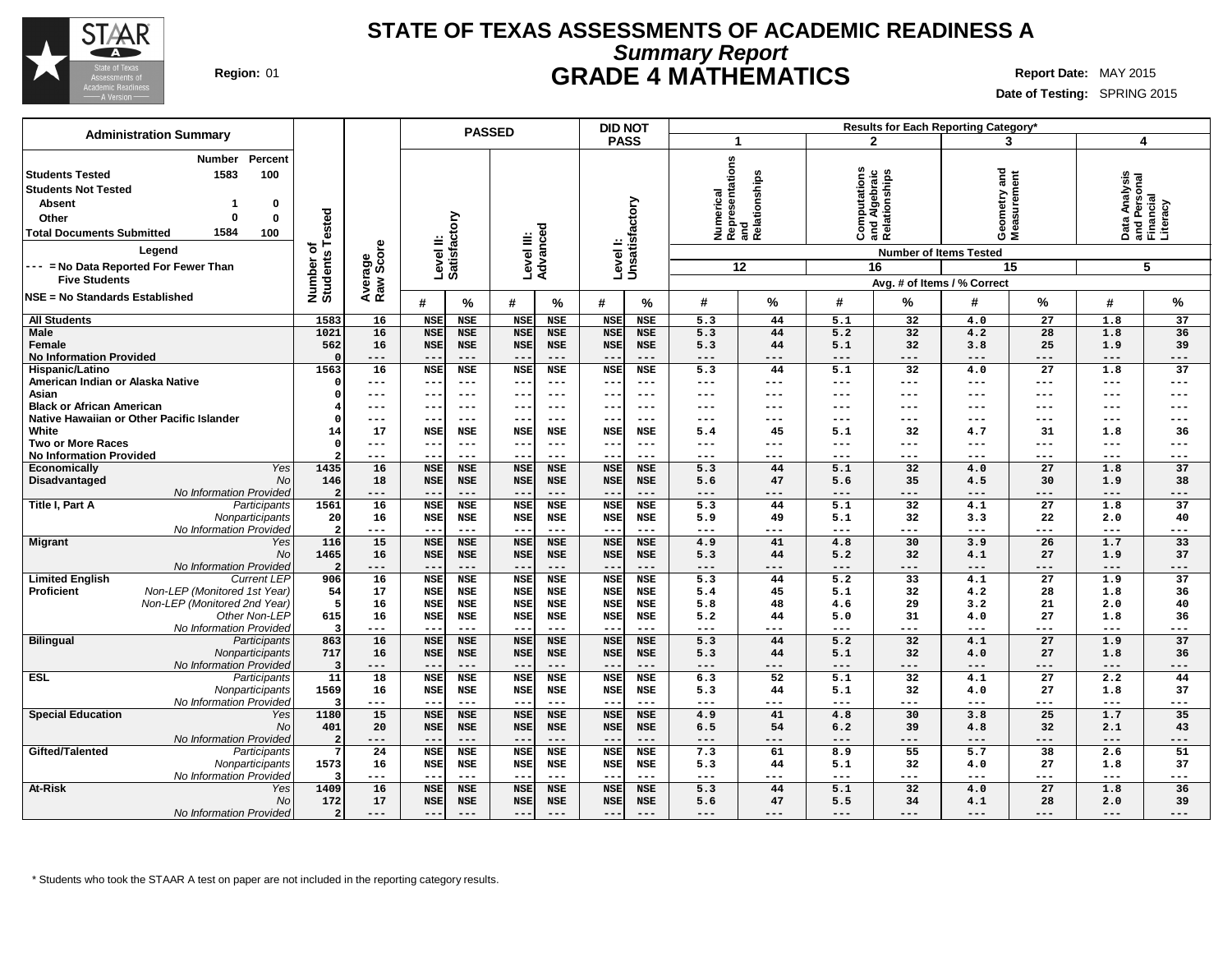

### **STATE OF TEXAS ASSESSMENTS OF ACADEMIC READINESS A Summary Report Region:** 01 **GRADE 4 WRITING Report Date:** MAY 2015

**Date of Testing:** SPRING 2015

| <b>Administration Summary</b>                              |                       |                |              |                        | <b>PASSED</b>            |                                |                   | <b>DID NOT</b>            |                     |                       |                                  |             |              | <b>Results for Each Reporting Category</b> |                               |                 |
|------------------------------------------------------------|-----------------------|----------------|--------------|------------------------|--------------------------|--------------------------------|-------------------|---------------------------|---------------------|-----------------------|----------------------------------|-------------|--------------|--------------------------------------------|-------------------------------|-----------------|
|                                                            |                       |                |              |                        |                          |                                |                   | <b>PASS</b>               |                     |                       | -1                               |             |              | $\mathbf{2}$                               |                               | 3               |
| Percent<br>Number                                          |                       |                |              |                        |                          |                                |                   |                           |                     |                       | <b>Composition</b>               |             |              |                                            |                               |                 |
| 1321<br>100<br><b>Students Tested</b>                      |                       |                |              |                        |                          |                                |                   |                           |                     |                       |                                  |             |              |                                            |                               |                 |
| <b>Students Not Tested</b>                                 |                       |                |              |                        |                          |                                |                   |                           |                     |                       |                                  |             |              |                                            |                               |                 |
| <b>Absent</b><br>$\mathbf{2}$                              |                       |                |              |                        |                          |                                |                   |                           |                     |                       |                                  |             |              |                                            |                               |                 |
| 0                                                          |                       |                |              |                        |                          |                                |                   |                           |                     | Personal<br>Narrative |                                  | Expository  |              | Revision                                   |                               |                 |
| 3<br>0<br>Other                                            | ested                 |                |              |                        |                          |                                |                   |                           |                     |                       |                                  |             |              |                                            |                               |                 |
| 1326<br>100<br><b>Total Documents Submitted</b>            |                       |                |              | actory                 |                          |                                |                   |                           |                     |                       |                                  |             |              |                                            | Editing                       |                 |
| Legend                                                     | ⊢<br>৳                | ge<br>Score    |              |                        |                          |                                |                   |                           |                     |                       | <b>Number of Points Possible</b> |             |              |                                            | <b>Number of Items Tested</b> |                 |
| --- = No Data Reported For Fewer Than                      |                       |                |              | Level II:<br>Satisfact |                          | Level III:<br>Advanced         |                   | Levell:<br>Unsatisfactory |                     | 8                     |                                  | 8           |              | 9                                          |                               | 19              |
| <b>Five Students</b>                                       |                       |                |              |                        |                          |                                |                   |                           |                     |                       | Avg. # of Points / % Scored      |             |              |                                            | Avg. # of Items / % Correct   |                 |
|                                                            | Number o'<br>Students | Avera<br>Scale |              |                        |                          |                                |                   |                           |                     |                       |                                  |             |              |                                            |                               |                 |
|                                                            |                       |                | #            | $\%$                   | #                        | %                              | #                 | $\frac{9}{6}$             | #                   | $\frac{9}{6}$         | #                                | %           | #            | %                                          | #                             | %               |
| <b>All Students</b>                                        | 1321                  | 3026           | 152          | 12                     |                          | $\mathbf{o}$                   | 1169              | 88                        | 2.5                 | 31                    | 2.3                              | 29          | 3.5          | 39                                         | 7.3                           | 38              |
| <b>Male</b>                                                | 855                   | 2997           | 90           | 11                     | $\mathbf{1}$             | $\mathbf 0$                    | 765               | 89                        | 2.4                 | 29                    | 2.2                              | 28          | 3.4          | $\overline{38}$                            | 7.1                           | $\overline{37}$ |
| <b>Female</b>                                              | 466                   | 3080           | 62           | 13                     | $\Omega$                 | $\mathbf 0$                    | 404               | 87                        | 2.7                 | 34                    | 2.5<br>$---$                     | 31          | 3.6          | 40                                         | 7.6                           | 40              |
| <b>No Information Provided</b>                             | C<br>1304             | $---$<br>3027  | $- -$<br>150 | $---$<br>12            | $- -$<br>1               | ---<br>$\mathbf 0$             | --<br>1154        | $---$<br>88               | $---$<br>2.5        | $---$<br>31           | 2.3                              | $---$<br>29 | $---$<br>3.5 | $---$<br>39                                | $---$<br>7.3                  | ---<br>38       |
| Hispanic/Latino<br>American Indian or Alaska Native        | O                     | $--$           |              | $---$                  |                          | $--$                           | --                | $--$                      | $---$               | $---$                 | ---                              | $--$        | ---          | $--$                                       | $---$                         | ---             |
| Asian                                                      | 0                     | $---$          | $- -$        | $---$                  | $- -$                    | $- - -$                        | --                | $- - -$                   | $---$               | $\frac{1}{2}$         | $---$                            | $---$       | ---          | $---$                                      | $- - -$                       | ---             |
| <b>Black or African American</b>                           |                       | ---            |              | $---$                  | ---                      | ---                            | --                | ---                       | $---$               | $---$                 | ---                              | ---         | ---          |                                            | ---                           | ---             |
| Native Hawaiian or Other Pacific Islander                  | O                     | ---            |              | $---$                  |                          |                                | --                | $- - -$                   | $---$               | $---$                 | ---                              | ---         | ---          |                                            |                               | ---             |
| White                                                      | 12                    | 3052           |              | 17                     | $\Omega$                 | $\mathbf 0$                    | 10                | 83                        | 2.5                 | 31                    | 2.3                              | 28          | 4.3          | 47                                         | 7.0                           | 37              |
| <b>Two or More Races</b>                                   | $\Omega$              | $---$          | $- -$        | $---$                  | $--$                     | $---$                          | ---               | $---$                     | $\qquad \qquad - -$ | $\qquad \qquad - -$   | $---$                            | $---$       | ---          | $---$                                      | $---$                         | ---             |
| <b>No Information Provided</b>                             |                       | $- - -$        | --           | $---$                  | $- -$                    | ---                            | $- -$             | $- - -$                   | $---$               | $---$                 | $---$                            | $---$       | $---$        | $---$                                      | $---$                         | ---             |
| Yes<br>Economically                                        | 1195                  | 3012           | 121          | 10                     | 1                        | $\mathbf 0$                    | 1074              | 90                        | 2.4                 | 30                    | 2.3                              | 29          | 3.4          | 38                                         | 7.2                           | 38              |
| <b>No</b><br>Disadvantaged                                 | 124                   | 3167           | 31           | 25                     | $\Omega$                 | $\mathbf 0$                    | 93                | 75                        | 2.9                 | 36                    | 2.5                              | 31          | 4.3          | 48                                         | 7.9                           | 41              |
| No Information Provided<br>Title I, Part A<br>Participants | 1299                  | $---$<br>3023  | $- -$<br>145 | ---<br>11              | $--$<br>1                | ---<br>$\mathbf 0$             | --<br>1154        | $---$<br>89               | $---$<br>2.5        | $---$<br>31           | $---$<br>2.3                     | $---$<br>29 | $---$<br>3.5 | $---$<br>39                                | $---$<br>7.2                  | ---<br>38       |
| Nonparticipants                                            | 20                    | 3276           |              | 35                     | $\Omega$                 | 0                              | 13                | 65                        | 3.4                 | 42                    | 2.9                              | 36          | 4.7          | 52                                         | 8.4                           | 44              |
| No Information Provided                                    |                       | $\frac{1}{2}$  | $- -$        | $---$                  | $- - -$                  | ---                            | $---$             | $---$                     | $---$               | $---$                 | $---$                            | $---$       | $---$        | $---$                                      | $---$                         | ---             |
| <b>Migrant</b><br>Yes                                      | 96                    | 2950           |              | $7\phantom{.0}$        | $\Omega$                 | $\mathbf 0$                    | 89                | 93                        | 2.2                 | 27                    | 2.2                              | 28          | 3.3          | 37                                         | 6.7                           | 35              |
| <b>No</b>                                                  | 1223                  | 3033           | 145          | 12                     | $\mathbf{1}$             | $\mathsf{o}\,$                 | 1078              | 88                        | 2.5                 | 31                    | 2.3                              | 29          | 3.5          | 39                                         | 7.3                           | 38              |
| No Information Provided                                    |                       | ---            | $- -$        | ---                    | $- -$                    | ---                            | --                | $---$                     | ---                 | $---$                 | $---$                            | ---         | $---$        | ---                                        | $---$                         | ---             |
| <b>Limited English</b><br><b>Current LEP</b>               | 737                   | 3005           | 79           | 11                     | $\Omega$                 | $\mathsf{o}\,$                 | 658               | 89                        | 2.4                 | 30                    | 2.2                              | 28          | 3.4          | 38                                         | 7.2                           | 38              |
| Proficient<br>Non-LEP (Monitored 1st Year)                 | 50                    | 3063           |              | 10                     | $\mathbf 0$              | $\mathsf{o}\,$                 | 45                | 90                        | 2.4                 | 31                    | 2.3                              | 28          | 3.5          | 38                                         | 7.9                           | 42              |
| Non-LEP (Monitored 2nd Year)                               | 6                     | 3103           |              | $\mathbf 0$            | $\Omega$                 | $\mathbf{o}$                   |                   | 100                       | 2.8                 | 35                    | 2.3                              | 29          | 3.8          | 43                                         | 7.7                           | 40              |
| Other Non-LEP<br>No Information Provided                   | 526                   | 3054<br>$---$  | 68<br>--     | 13<br>$---$            | $\mathbf{1}$<br>$- -$    | $\mathbf 0$<br>---             | 458<br>$- -$      | 87<br>$- - -$             | 2.6<br>$---$        | 33<br>$---$           | 2.4<br>$---$                     | 30<br>$---$ | 3.6<br>$---$ | 40<br>$---$                                | 7.3<br>$---$                  | 38<br>---       |
| <b>Bilingual</b><br>Participants                           | 699                   | 3002           | 72           | 10                     |                          | $\mathbf 0$                    | 627               | 90                        | 2.4                 | 30                    | 2.2                              | 28          | 3.4          | 37                                         | 7.2                           | 38              |
| Nonparticipants                                            | 620                   | 3055           | 80           | 13                     | $\mathbf{1}$             | $\mathbf 0$                    | 540               | 87                        | 2.6                 | 32                    | 2.4                              | 30          | 3.7          | 41                                         | 7.3                           | 38              |
| No Information Provided                                    | 2                     | $---$          | $- -$        | $---$                  | $--$                     | ---                            | $\qquad \qquad -$ | $---$                     | $---$               | $---$                 | $---$                            | $---$       | $---$        | $---$                                      | $\qquad \qquad - -$           | ---             |
| <b>ESL</b><br>Participants                                 | 10                    | 2864           | $\Omega$     | 0                      | $\Omega$                 | $\mathbf 0$                    | 10                | 100                       | 2.1                 | 26                    | 1.9                              | 24          | 3.6          | 40                                         | 5.5                           | 29              |
| Nonparticipants                                            | 1309                  | 3028           | 152          | 12                     | $\mathbf{1}$             | $\mathbf{o}$                   | 1157              | 88                        | 2.5                 | 31                    | 2.3                              | 29          | 3.5          | 39                                         | 7.3                           | 38              |
| No Information Provided                                    |                       | $---$          | $-$          | ---                    | $- - -$                  | ---                            | $- -$             | $---$                     | $---$               | $---$                 | $---$                            | $---$       | $---$        | $---$                                      | $\frac{1}{2}$                 | ---             |
| <b>Special Education</b><br>Yes                            | 1028                  | 2970           | 81           | 8                      | $\Omega$                 | $\mathbf 0$                    | 947               | 92                        | 2.3                 | 29                    | 2.2                              | 27          | 3.2          | 36                                         | 7.0                           | 37              |
| No                                                         | 291                   | 3228           | 71           | 24                     | $\mathbf{1}$             | $\mathbf 0$                    | 220               | 76                        | 3.0                 | 38                    | 2.7                              | 34          | 4.4          | 49                                         | 8.4                           | 44              |
| No Information Provided                                    |                       | ---            |              |                        |                          |                                | $- -$             | $---$                     | ---                 | $---$                 | $---$                            | ---         | ---          | ---                                        | $---$                         | ---             |
| Gifted/Talented<br>Participants                            | 1312                  | 3450<br>3025   | 149          | 43<br>11               | $\Omega$<br>$\mathbf{1}$ | $\mathsf{o}\,$<br>$\mathbf{o}$ | 4<br>1163         | 57<br>89                  | 3.1<br>2.5          | 39<br>31              | 3.3<br>2.3                       | 41<br>29    | 5.0<br>3.5   | 56<br>39                                   | 10.3<br>7.3                   | 54<br>38        |
| Nonparticipants<br>No Information Provided                 |                       | $- - -$        | $ -$         | ---                    |                          |                                | $- -$             | $- - -$                   | $- - -$             | $- - -$               | $- - -$                          | $- - -$     | ---          | $- - -$                                    | $- - -$                       | ---             |
| At-Risk<br>Yes                                             | 1166                  | 3015           | 126          | 11                     | $\Omega$                 | $\mathbf 0$                    | 1040              | 89                        | 2.4                 | 30                    | 2.3                              | 28          | 3.4          | 38                                         | 7.2                           | 38              |
| <b>No</b>                                                  | 153                   | 3118           | 26           | 17                     | $\mathbf{1}$             | $\mathbf{1}$                   | 127               | 83                        | 2.7                 | 34                    | 2.5                              | 31          | 3.9          | 44                                         | 7.7                           | 40              |
| No Information Provided                                    | 2 <sup>1</sup>        | $---$          | $---$        | $- - -$                | $- -$                    | $- - -$                        | $---$             | $- - -$                   | $---$               | $---$                 | $---$                            | $- - -$     | $- - -$      | $- - -$                                    | $---$                         | ---             |
|                                                            |                       |                |              |                        |                          |                                |                   |                           |                     |                       |                                  |             |              |                                            |                               |                 |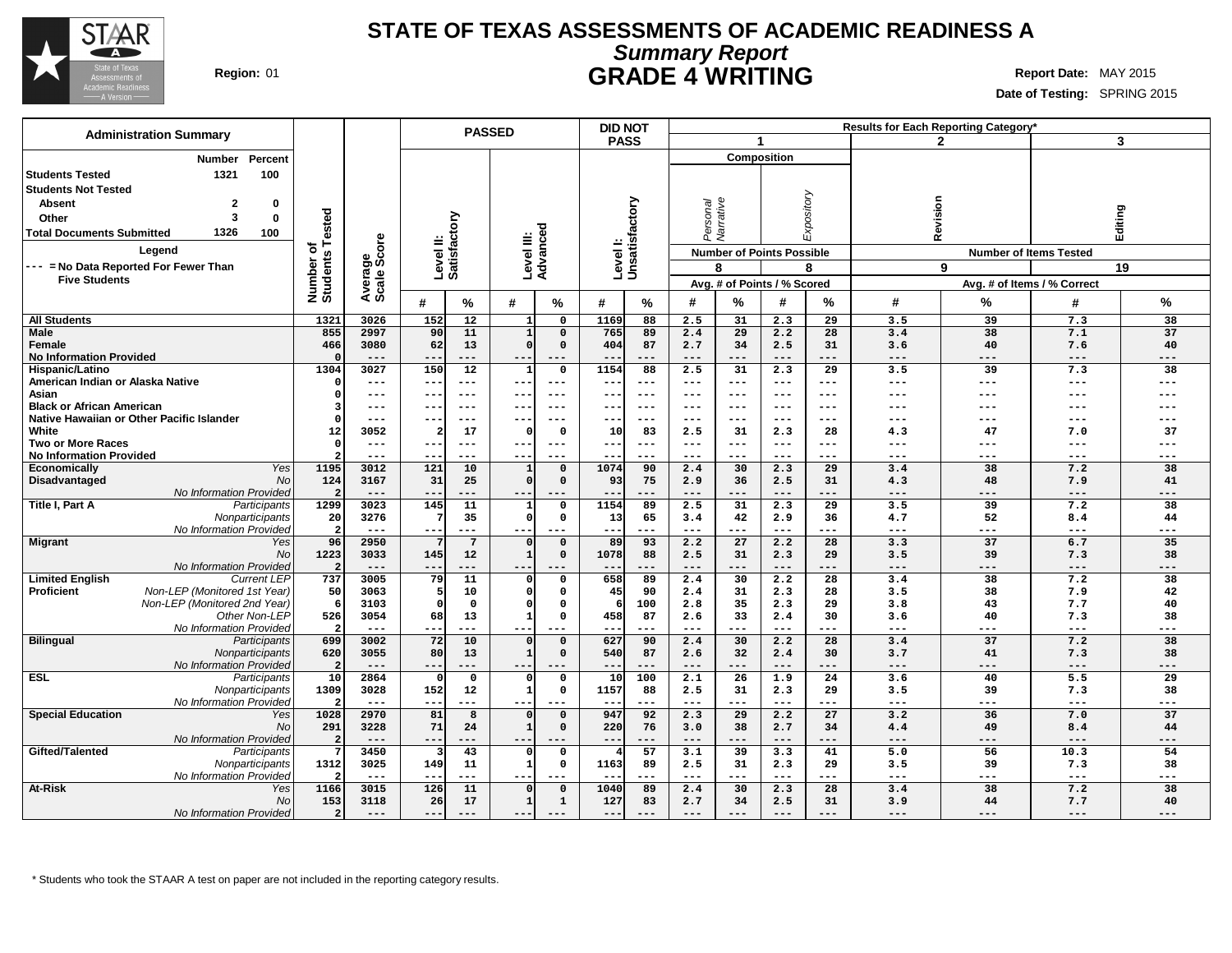

## **STATE OF TEXAS ASSESSMENTS OF ACADEMIC READINESS A Constructed Responses Summary Report Region:** 01 **GRADE 4 WRITING Report Date:** MAY 2015

**Date of Testing:** SPRING 2015

**--- = No Data Reported For Fewer Than Five Students Written Composition Rating Summary\* Personal Narrative Composition Exposition Expository Composition**   $\Omega$  2 3 4 5 6 7 8 **RATING**  $\Omega$  2 3 4 5 6 7 8 **RATING PERCENT PERCENT Rating # % 102 8 729 55 226 17 208 16 41 3 11 1 0 0 2 0 Total 1319 100 Rating # % 84 6 876 66 172 13 168 13 17 1 1 0 0 0 1 0 Total 1319 100**

Each composition has been scored independently by two readers. The written composition rating of 0-8 represents the summation of these scores.

\* Students who took the STAAR A test on paper are not included in this report.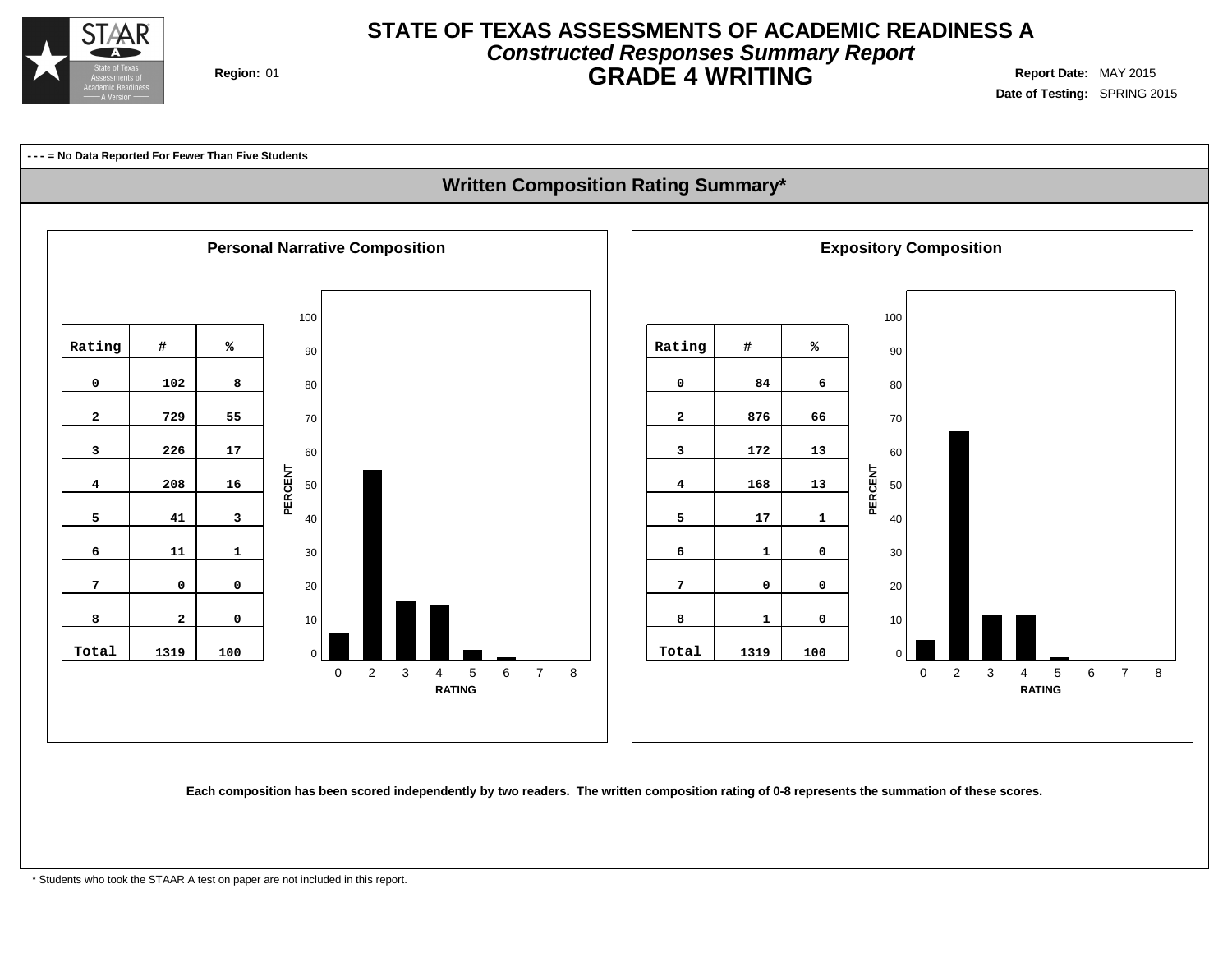

### **STATE OF TEXAS ASSESSMENTS OF ACADEMIC READINESS Summary Report Region:** 01 **GRADE 5 SCIENCE Report Date:** MAY 2015

**Date of Testing:** APRIL 2015

| <b>Administration Summary</b>                     |                              |                             |                           | <b>PASSED</b> |                        |                         | <b>DID NOT</b> |                           |                            |           |                        |                               | Results for Each Reporting Category* |                     |                             |                               |
|---------------------------------------------------|------------------------------|-----------------------------|---------------------------|---------------|------------------------|-------------------------|----------------|---------------------------|----------------------------|-----------|------------------------|-------------------------------|--------------------------------------|---------------------|-----------------------------|-------------------------------|
|                                                   |                              |                             |                           |               |                        |                         | <b>PASS</b>    |                           | 1                          |           |                        | $\mathbf{2}$                  | 3                                    |                     | 4                           |                               |
| Percent<br>Number                                 |                              |                             |                           |               |                        |                         |                |                           |                            |           |                        |                               |                                      |                     |                             |                               |
| 27346<br>100<br><b>Students Tested</b>            |                              |                             |                           |               |                        |                         |                |                           |                            |           |                        |                               |                                      |                     |                             |                               |
|                                                   |                              |                             |                           |               |                        |                         |                |                           |                            |           | Motior                 |                               |                                      |                     |                             |                               |
| <b>Students Not Tested</b>                        |                              |                             |                           |               |                        |                         |                |                           | and                        |           |                        | nergy                         | and                                  |                     |                             |                               |
| 34<br><b>Absent</b><br>0                          |                              |                             |                           |               |                        |                         |                |                           |                            |           |                        | ல் யி                         |                                      |                     |                             |                               |
| 3<br>$\bf{0}$<br>Other                            |                              |                             |                           |               |                        |                         |                |                           |                            |           |                        |                               |                                      |                     |                             |                               |
| 27383<br>100<br><b>Total Documents Submitted</b>  |                              |                             |                           |               |                        |                         |                |                           | Matter a<br>Energy         |           | $F$ org $\overline{a}$ |                               | Earth <sub>e</sub>                   |                     |                             | Organisms and<br>Environments |
| Legend                                            | Number of<br>Students Tested | ge<br>Score                 | Level II:<br>Satisfactory |               | Level III:<br>Advanced |                         |                | Levell:<br>Unsatisfactory |                            |           |                        | <b>Number of Items Tested</b> |                                      |                     |                             |                               |
| --- = No Data Reported For Fewer Than             |                              |                             |                           |               |                        |                         |                |                           |                            | 8         |                        | 10                            |                                      | 12                  |                             | 14                            |
| <b>Five Students</b>                              |                              | Average:                    |                           |               |                        |                         |                |                           |                            |           |                        |                               | Avg. # of Items / % Correct          |                     |                             |                               |
|                                                   |                              |                             |                           |               |                        |                         |                |                           |                            |           |                        |                               |                                      |                     |                             |                               |
|                                                   |                              |                             | #                         | %             | #                      | %                       | #              | %                         | #                          | %         | #                      | %                             | #                                    | %                   | #                           | %                             |
| <b>All Students</b>                               | 27346                        | 3735                        | 19195                     | 70            | 2390                   | 9                       | 8151           | 30                        | 5.6                        | 70        | 6.9                    | 69                            | 7.7                                  | 64                  | 9.3                         | 67                            |
| <b>Male</b>                                       | 13581                        | 3754                        | 9692                      | 71            | 1279                   | 9                       | 3889           | 29                        | 5.6                        | 70        | 7.1                    | 71                            | 7.8                                  | 65                  | 9.4                         | 67                            |
| Female                                            | 13765                        | 3716                        | 9503                      | 69            | 1111                   | 8                       | 4262           | 31                        | 5.7                        | 71        | 6.7                    | 67                            | 7.6                                  | 63                  | 9.2                         | 66                            |
| <b>No Information Provided</b>                    |                              | $---$                       | $- -$                     | $---$         | $---$                  | $---$                   | $- -$          | ---                       | $---$                      | ---       | $---$                  | $---$                         | $\qquad \qquad - -$                  | $---$               | $\qquad \qquad - -$         | ---                           |
| <b>Hispanic/Latino</b>                            | 26781                        | 3728                        | 18711                     | 70            | 2245                   | 8                       | 8070           | $\overline{30}$           | $\overline{5.6}$           | 70        | 6.9                    | 69                            | 7.7                                  | 64                  | 9.3                         | 66                            |
| American Indian or Alaska Native                  | 11                           | 3535                        |                           | 45            | $\mathsf{C}$           | $\Omega$                |                | 55                        | 5.4                        | 67        | 5.7                    | 57                            | 6.6                                  | 55                  | 8.3                         | 59                            |
| Asian                                             | 109                          | 4321                        | 105                       | 96            | 48                     | 44                      |                | $\overline{4}$            | 7.1                        | 88        | 8.6                    | 86                            | 10.0                                 | 83                  | 11.8                        | 85                            |
| <b>Black or African American</b>                  | 59                           | 3807                        | 40                        | 68            | 10                     | 17                      | 19             | 32                        | 5.7                        | 72        | 7.1                    | 71                            | 7.7                                  | 64                  | 9.8                         | 70                            |
| Native Hawaiian or Other Pacific Islander         | - 2                          | $---$                       | --                        | ---           | ---                    | $---$                   | $--$           | ---                       | ---                        | ---       | $---$                  | $---$                         | $---$                                | $---$               | $- - -$                     | ---                           |
| White                                             | 369                          | 4025                        | 322                       | 87            | 81                     | 22                      | 47             | 13                        | 6.4                        | 80        | 7.7                    | 77                            | 8.8                                  | 74                  | 10.9                        | 78                            |
| <b>Two or More Races</b>                          | 14                           | 4060                        | 11                        | 79            | -6                     | 43                      |                | 21                        | 6.9                        | 86        | 7.6                    | 76                            | 8.9                                  | 74                  | 10.9                        | 78                            |
| <b>No Information Provided</b>                    |                              | $---$                       | --                        | ---           | --                     | $---$                   |                | ---                       | ---                        | ---       | ---                    | $---$                         | $\qquad \qquad - -$                  | $\qquad \qquad - -$ | $\qquad \qquad - -$         | ---                           |
| <b>Yes</b><br>Economically                        | 23088                        | 3697                        | 15615                     | 68            | 1651                   | $\overline{7}$          | 7473           | $\overline{32}$           | 5.5                        | 69        | 6.8                    | 68                            | 7.5                                  | 63                  | 9.1                         | 65                            |
| Disadvantaged<br>No                               | 4257                         | 3941                        | 3580                      | 84            | 739                    | 17                      | 677            | 16                        | 6.2                        | 78        | 7.6                    | 76                            | 8.6                                  | 71                  | 10.4                        | 74                            |
| No Information Provided                           |                              | $---$                       | $- -$                     | ---           | ---                    | $---$                   | $- -$          | ---                       | ---                        | ---       | ---                    | ---                           | $---$                                | $---$               | ---                         | ---                           |
| Title I, Part A<br>Participants                   | 26877                        | 3731                        | 18785                     | 70            | 2319                   | 9                       | 8092           | 30                        | 5.6                        | 70        | 6.9                    | 69                            | 7.7                                  | 64                  | 9.3                         | 66                            |
| Nonparticipants<br>No Information Provided        | 469<br>$\mathsf{r}$          | 3947<br>$\qquad \qquad - -$ | 410<br>$- - -$            | 87<br>---     | 71<br>$---$            | 15<br>$---$             | 59<br>$- -$    | 13<br>---                 | 6.3<br>$\qquad \qquad - -$ | 78<br>--- | 7.6<br>$---$           | 76<br>$---$                   | 8.7<br>$- -$                         | 73<br>$---$         | 10.4<br>$\qquad \qquad - -$ | 74<br>---                     |
| <b>Migrant</b><br>Yes                             | 1153                         | 3578                        | 665                       | 58            | 37                     | $\overline{\mathbf{3}}$ | 488            | 42                        | 5.1                        | 64        | 6.3                    | 63                            | 6.9                                  | 58                  | 8.4                         | 60                            |
| <b>No</b>                                         | 26193                        | 3742                        | 18530                     | 71            | 2353                   | 9                       | 7663           | 29                        | 5.6                        | 70        | 6.9                    | 69                            | 7.7                                  | 64                  | 9.4                         | 67                            |
| No Information Provided                           | $\mathsf{C}$                 | $---$                       | $---$                     | ---           | $---$                  | $---$                   | $- -$          | ---                       | $---$                      | ---       | ---                    | ---                           | $\qquad \qquad - -$                  | $---$               | $---$                       | ---                           |
| <b>Limited English</b><br><b>Current LEP</b>      | 10712                        | 3549                        | 5910                      | 55            | 326                    | $\overline{\mathbf{3}}$ | 4802           | 45                        | 4.9                        | 61        | 6.3                    | 63                            | 6.9                                  | 57                  | 8.3                         | 59                            |
| <b>Proficient</b><br>Non-LEP (Monitored 1st Year) | 1122                         | 3875                        | 959                       | 85            | 127                    | 11                      | 163            | 15                        | 6.2                        | 77        | 7.5                    | 75                            | 8.4                                  | 70                  | 10.1                        | 72                            |
| Non-LEP (Monitored 2nd Year)                      | 2485                         | 3915                        | 2176                      | 88            | 307                    | 12                      | 309            | $12 \overline{ }$         | 6.4                        | 80        | 7.5                    | 75                            | 8.5                                  | 71                  | 10.4                        | 74                            |
| Other Non-LEP                                     | 13027                        | 3841                        | 10150                     | 78            | 1630                   | 13                      | 2877           | 22                        | 6.0                        | 75        | 7.2                    | 72                            | 8.1                                  | 68                  | 9.9                         | 71                            |
| No Information Provided                           |                              | $---$                       | $- -$                     | ---           | $--$                   | $---$                   |                | ---                       | ---                        | ---       | $\qquad \qquad - -$    | ---                           | $---$                                | ---                 | $---$                       | ---                           |
| <b>Bilingual</b><br>Participants                  | 10535                        | 3558                        | 5911                      | 56            | 344                    | $\overline{\mathbf{3}}$ | 4624           | 44                        | 4.9                        | 62        | 6.3                    | 63                            | 6.9                                  | 58                  | 8.3                         | 59                            |
| Nonparticipants                                   | 16808                        | 3845                        | 13281                     | 79            | 2045                   | 12                      | 3527           | 21                        | 6.0                        | 75        | 7.3                    | 73                            | 8.2                                  | 68                  | 9.9                         | 71                            |
| No Information Provided                           |                              | $---$                       | $- -$                     | ---           | $- -$                  | $---$                   | $- -$          | ---                       | $---$                      | ---       | $---$                  | $---$                         | $---$                                | $---$               | $---$                       | ---                           |
| <b>ESL</b><br>Participants                        | 136                          | 3642                        | 81                        | 60            | S                      | $\overline{7}$          | 55             | 40                        | 5.3                        | 66        | 6.7                    | 67                            | 7.3                                  | 61                  | 8.7                         | 62                            |
| Nonparticipants                                   | 27207                        | 3735                        | 19111                     | 70            | 2380                   | 9                       | 8096           | 30                        | 5.6                        | 70        | 6.9                    | 69                            | 7.7                                  | 64                  | 9.3                         | 67                            |
| No Information Provided                           |                              | $---$                       | $- -$                     | ---           | $--$                   | $\qquad \qquad - -$     | $- -$          | ---                       | $---$                      | ---       | $---$                  | $---$                         | $- -$                                | $---$               | $\qquad \qquad - -$         | ---                           |
| <b>Special Education</b><br>Yes                   | 1014                         | 3412                        | 415                       | 41            | 32                     | $\overline{\mathbf{3}}$ | 599            | 59                        | 4.3                        | 54        | 5.6                    | 56                            | 6.2                                  | 52                  | 7.5                         | 53                            |
| <b>No</b>                                         | 26332                        | 3747                        | 18780                     | 71            | 2358                   | 9                       | 7552           | 29                        | 5.7                        | 71        | 6.9                    | 69                            | 7.7                                  | 64                  | 9.4                         | 67                            |
| No Information Provided                           |                              | $---$                       | $-$                       | ---           | $-$                    | $---$                   |                | ---                       | ---                        | ---       | ---                    | ---                           | $---$                                | ---                 | ---                         | ---                           |
| Gifted/Talented<br>Participants                   | 3460                         | 4197                        | 3363                      | 97            | 1083                   | 31                      | 97             | $\overline{\mathbf{3}}$   | 7.0                        | 87        | 8.3                    | 83                            | 9.6                                  | 80                  | 11.7                        | 84                            |
| Nonparticipants                                   | 23886                        | 3668                        | 15832                     | 66            | 1307                   | 5                       | 8054           | 34                        | 5.4                        | 68        | 6.7                    | 67                            | 7.4                                  | 62                  | 9.0                         | 64                            |
| No Information Provided                           | - C                          | $---$                       | $- -$                     | ---           | $--$                   | $---$                   |                | ---                       | ---                        | ---       | $---$                  | ---                           | $---$                                | $---$               | $---$                       | ---                           |
| At-Risk<br>Yes                                    | 16862                        | 3567                        | 9630                      | 57            | 514                    | $\overline{\mathbf{3}}$ | 7232           | 43                        | 5.0                        | 63        | 6.4                    | 64                            | 6.9                                  | 58                  | 8.4                         | 60                            |
| <b>No</b>                                         | 10484                        | 4004                        | 9565                      | 91            | 1876                   | 18                      | 919            | 9                         | 6.6                        | 82        | 7.8                    | 78                            | 8.9                                  | 74                  | 10.8                        | 77                            |
| <b>No Information Provided</b>                    | $\mathsf{C}$                 | $---$                       | $---$                     | ---           | $---$                  | $---$                   | $---$          | $---$                     | ---                        | ---       | $---$                  | $---$                         | $---$                                | $\qquad \qquad - -$ | ---                         |                               |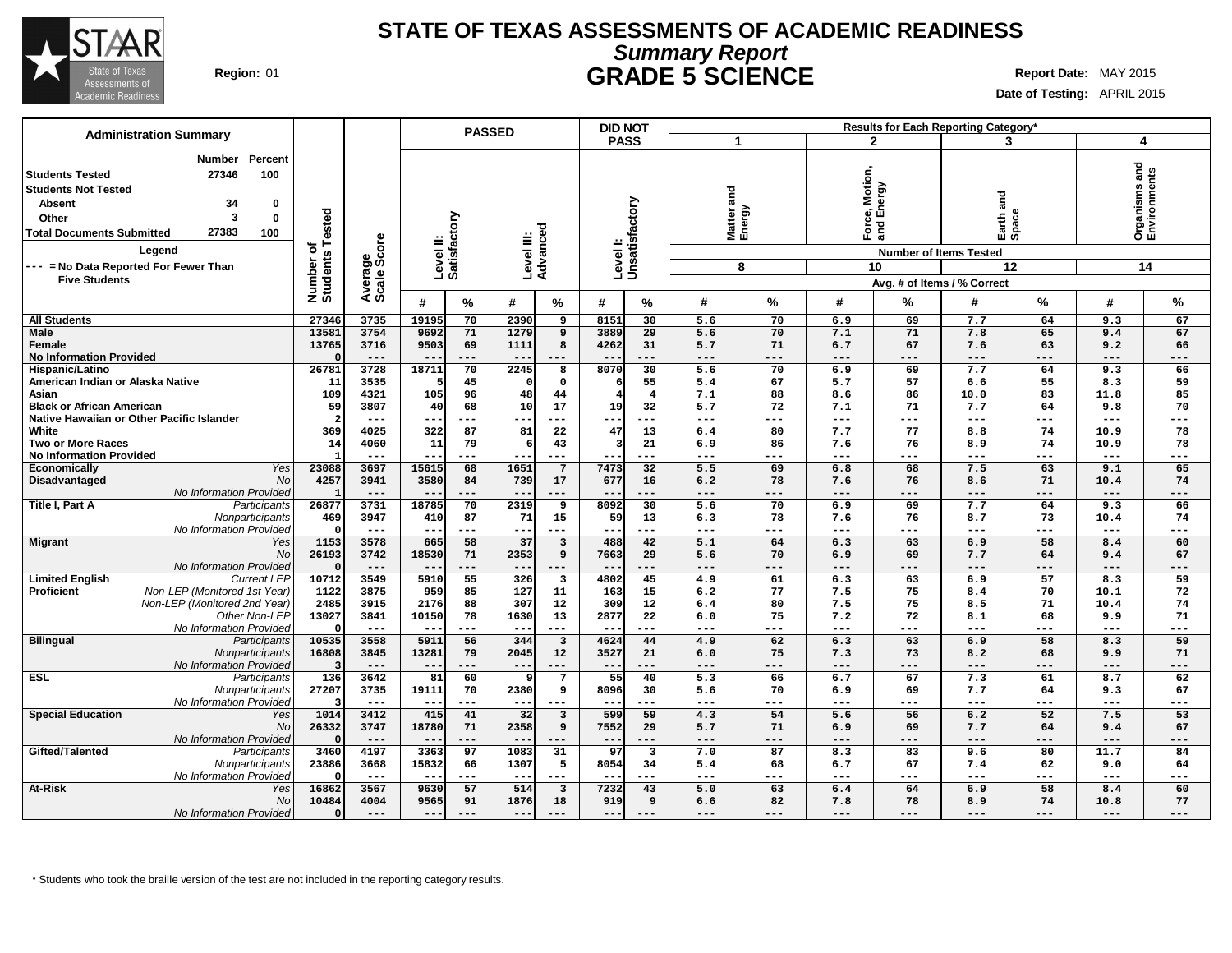

## **STATE OF TEXAS ASSESSMENTS OF ACADEMIC READINESS SPANISH Summary Report Region:** 01 **GRADE 5 SCIENCE Report Date:** MAY 2015

**Date of Testing:** APRIL 2015

| <b>Administration Summary</b>                     |                              |                        |                                      | <b>PASSED</b>                           | <b>DID NOT</b>            |                    |           |                  |                               | <b>Results for Each Reporting Category</b> |                     |                     |                               |
|---------------------------------------------------|------------------------------|------------------------|--------------------------------------|-----------------------------------------|---------------------------|--------------------|-----------|------------------|-------------------------------|--------------------------------------------|---------------------|---------------------|-------------------------------|
|                                                   |                              |                        |                                      |                                         | <b>PASS</b>               | -1                 |           | $\mathbf{2}$     |                               | 3                                          |                     | 4                   |                               |
| Percent<br><b>Number</b>                          |                              |                        |                                      |                                         |                           |                    |           |                  |                               |                                            |                     |                     |                               |
| 1182<br>100<br><b>Students Tested</b>             |                              |                        |                                      |                                         |                           |                    |           |                  |                               |                                            |                     |                     | Organisms and<br>Environments |
| <b>Students Not Tested</b>                        |                              |                        |                                      |                                         |                           |                    |           | Motion,<br>ergy  |                               |                                            |                     |                     |                               |
|                                                   |                              |                        |                                      |                                         |                           | and                |           |                  |                               | and                                        |                     |                     |                               |
| <b>Absent</b><br>0<br>-1                          |                              |                        |                                      |                                         |                           |                    |           | ல் யி            |                               |                                            |                     |                     |                               |
| $\bf{0}$<br>Other<br>$\Omega$                     |                              |                        |                                      |                                         |                           |                    |           |                  |                               |                                            |                     |                     |                               |
| 1183<br>100<br><b>Total Documents Submitted</b>   |                              |                        |                                      |                                         |                           | Matter a<br>Energy |           | Ford<br>and      |                               | Earth <sup>z</sup>                         |                     |                     |                               |
| Legend                                            | Number of<br>Students Tested | Average<br>Scale Score | Level II:<br>Satisfactory            | Level III:<br>Advanced                  | Levell:<br>Unsatisfactory |                    |           |                  | <b>Number of Items Tested</b> |                                            |                     |                     |                               |
| --- = No Data Reported For Fewer Than             |                              |                        |                                      |                                         |                           | 8                  |           | 10               |                               |                                            | 12                  |                     | 14                            |
| <b>Five Students</b>                              |                              |                        |                                      |                                         |                           |                    |           |                  |                               | Avg. # of Items / % Correct                |                     |                     |                               |
|                                                   |                              |                        |                                      |                                         |                           |                    |           |                  |                               |                                            |                     |                     |                               |
|                                                   |                              |                        | #<br>%                               | #<br>%                                  | #<br>%                    | #                  | %         | #                | %                             | #                                          | %                   | #                   | $\%$                          |
| <b>All Students</b>                               | 1182                         | 3424                   | 500<br>42                            | 23<br>$\overline{a}$                    | 682<br>58                 | 4.4                | 55        | 5.4              | 54                            | 6.1                                        | 50                  | 8.0                 | 57                            |
| <b>Male</b>                                       | 612                          | 3423                   | 253<br>41                            | 15<br>$\overline{2}$                    | 359<br>59                 | 4.3                | 54        | 5.6              | 56                            | 6.0                                        | 50                  | 7.9                 | 57                            |
| Female                                            | 570                          | 3424                   | 247<br>43                            | $\mathbf 1$<br>8                        | 323<br>57                 | 4.5                | 56        | 5.2              | 52                            | 6.1                                        | 51                  | 8.2                 | 58                            |
| <b>No Information Provided</b>                    |                              | $---$                  | $-$<br>---                           | $---$<br>$- -$                          | ---<br>$- -$              | $---$              | ---       | ---              | $---$                         | $---$                                      | $---$               | ---                 | $---$                         |
| Hispanic/Latino                                   | 1175                         | 3425                   | 499<br>42                            | $\overline{2}$<br>23                    | 676<br>58                 | 4.4                | 55        | 5.4              | 54                            | 6.1                                        | 51                  | 8.0                 | 57                            |
| American Indian or Alaska Native                  | 1                            | $\qquad \qquad - -$    | ---<br>$---$                         | $---$<br>$---$                          | $- -$<br>---              | $---$              | ---       | $---$            | $\qquad \qquad - -$           | $\qquad \qquad - -$                        | $---$               | $\qquad \qquad - -$ | $---$                         |
| Asian                                             | $\Omega$                     | $---$                  | --<br>$--$                           | $---$<br>$---$                          | $\sim$ $\sim$<br>---      | ---                | ---       | ---              | ---                           | ---                                        | $---$               | ---                 | $---$                         |
| <b>Black or African American</b>                  |                              | $\qquad \qquad - -$    | $- -$<br>$---$                       | $- -$<br>$---$                          | $- -$<br>---              | ---                | ---       | ---              | $---$                         | $\qquad \qquad - -$                        | $---$               | ---                 | $---$                         |
| Native Hawaiian or Other Pacific Islander         |                              | $---$                  | --<br>$--$                           | $---$<br>$- - -$                        | $- -$<br>---              | ---                | ---       | ---              | $---$                         | $---$                                      | $---$               | $--$                | $---$                         |
| White                                             |                              | 3221                   | 17<br>$\mathbf{1}$                   | $\mathbf 0$<br>$\mathsf{C}$             | 83<br>5                   | 4.0                | 50        | 3.2              | 32                            | 4.5                                        | 38                  | 8.0                 | 57                            |
| <b>Two or More Races</b>                          | $\Omega$                     | $---$                  | $---$<br>--                          | $---$<br>$--$                           | ---<br>$- -$              | ---                | ---       | ---              | $---$                         | $---$                                      | $---$               | ---                 | $---$                         |
| <b>No Information Provided</b>                    |                              | $\qquad \qquad - -$    | $- -$<br>$---$                       | $---$                                   | $- -$<br>---              | ---                | ---       | ---              | $---$                         | $\qquad \qquad - -$                        | $---$               | ---                 | $---$                         |
| <b>Yes</b><br>Economically                        | 1114                         | 3420                   | 468<br>42                            | 21<br>$\overline{a}$                    | 646<br>58                 | 4.3                | 54        | $\overline{5.4}$ | 54                            | 6.0                                        | 50                  | 8.0                 | 57                            |
| Disadvantaged<br>No<br>No Information Provided    | 68<br>$\mathbf{0}$           | 3486                   | 32<br>47                             | 3<br>-2                                 | 36<br>53                  | 4.6                | 58        | 5.4              | 54                            | 6.5                                        | 54                  | 8.5                 | 61                            |
| Title I, Part A<br>Participants                   | 1169                         | $---$<br>3422          | --<br>490<br>42                      | $--$<br>23<br>$\overline{2}$            | ---<br>58<br>679          | ---<br>4.4         | ---<br>54 | ---<br>5.4       | ---<br>54                     | $---$<br>6.0                               | ---<br>50           | $---$<br>8.0        | $---$<br>57                   |
| Nonparticipants                                   | 13                           | 3566                   | 77<br>10                             | $\mathfrak{g}$<br>$\mathsf{o}\,$        | 23                        | 5.2                | 64        | 5.7              | 57                            | 6.5                                        | 54                  | 9.8                 | 70                            |
| No Information Provided                           | $\Omega$                     | $\qquad \qquad - -$    | $- -$<br>---                         | $--$<br>$---$                           | ---<br>---                | $---$              | ---       | $---$            | $---$                         | $\qquad \qquad - -$                        | $\qquad \qquad - -$ | ---                 | $---$                         |
| <b>Migrant</b><br>Yes                             | 40                           | 3375                   | 17<br>43                             | $\overline{\mathbf{3}}$<br>$\mathbf{1}$ | 23<br>58                  | 4.3                | 53        | 5.0              | 50                            | 5.8                                        | 48                  | 7.8                 | 56                            |
| No                                                | 1142                         | 3426                   | 483<br>42                            | 22<br>$\overline{a}$                    | 659<br>58                 | 4.4                | 55        | 5.4              | 54                            | 6.1                                        | 51                  | 8.0                 | 57                            |
| No Information Provided                           | $\Omega$                     | $---$                  | $- -$<br>$---$                       | $- -$<br>$---$                          | $---$<br>---              | $---$              | ---       | ---              | $---$                         | $---$                                      | $---$               | $\qquad \qquad - -$ | $---$                         |
| <b>Current LEP</b><br><b>Limited English</b>      | 1161                         | 3429                   | 496<br>43                            | $\overline{23}$<br>$\overline{2}$       | 665<br>57                 | 4.4                | 55        | 5.4              | 54                            | 6.1                                        | 51                  | 8.1                 | 58                            |
| Non-LEP (Monitored 1st Year)<br><b>Proficient</b> | $^{\circ}$                   | $\qquad \qquad - -$    | $---$<br>--                          | $--$<br>$--$                            | ---<br>$\sim$ $\sim$      | ---                | ---       | ---              | $\qquad \qquad - -$           | $\qquad \qquad - -$                        | $- - -$             | $\qquad \qquad - -$ | $---$                         |
| Non-LEP (Monitored 2nd Year)                      | $\Omega$                     | $\frac{1}{2}$          | ---<br>$---$                         | $---$<br>$---$                          | $- -$<br>$---$            | $---$              | $---$     | $---$            | $\qquad \qquad -$             | $\frac{1}{2}$                              | $\frac{1}{2}$       | $\frac{1}{2}$       | $---$                         |
| Other Non-LEP                                     | 21                           | 3155                   | 19                                   | $\mathbf 0$<br>$\mathfrak{g}$           | 17<br>81                  | 3.2                | 40        | 3.8              | 38                            | 4.4                                        | 37                  | 7.0                 | 50                            |
| No Information Provideo                           | $\Omega$                     | $\qquad \qquad - -$    | $-1$<br>---                          | --<br>$---$                             | ---                       | ---                | ---       | ---              | ---                           | $---$                                      | ---                 | ---                 | $---$                         |
| <b>Bilingual</b><br>Participants                  | 1161                         | 3428                   | 495<br>43                            | 23<br>$\overline{2}$                    | 666<br>57                 | 4.4                | 55        | 5.4              | 54                            | 6.1                                        | 51                  | 8.1                 | 58                            |
| Nonparticipants                                   | 21                           | 3191                   | 24                                   | $\mathsf{C}$<br>$\mathbf 0$             | 76<br>16                  | 3.5                | 43        | 3.9              | 39                            | 4.6                                        | 38                  | 7.2                 | 52                            |
| No Information Provideo                           | $\Omega$                     | $---$                  | $- -$<br>$- - -$                     | $---$<br>$- -$                          | ---<br>$- -$              | $---$              | ---       | $---$            | $- - -$                       | $---$                                      | $- - -$             | $\frac{1}{2}$       | $---$                         |
| <b>ESL</b><br>Participants                        | $\Omega$                     | $- - -$                | $\sim$ $\sim$<br>$\qquad \qquad - -$ | $\frac{1}{2}$<br>$---$                  | ---<br>$---$              | $---$              | $---$     | $\frac{1}{2}$    | $\frac{1}{2}$                 | $\frac{1}{2}$                              | $\qquad \qquad - -$ | $\frac{1}{2}$       | $---$                         |
| Nonparticipants                                   | 1182                         | 3424                   | 500<br>42                            | 23<br>$\overline{\mathbf{2}}$           | 682<br>58                 | 4.4                | 55        | 5.4              | 54                            | 6.1                                        | 50                  | 8.0                 | 57                            |
| No Information Provided                           | $\Omega$                     | $- - -$                | $- -$<br>$- - -$                     | $- -$<br>$- - -$                        | ---<br>$- -$              | $---$              | ---       | $---$            | $---$                         | $---$                                      | $---$               | $---$               | $---$                         |
| <b>Special Education</b><br>Yes                   | 30                           | 3149                   | 17                                   | $\Omega$                                | 25<br>83                  | 3.1                | 39        | 4.3              | 43                            | 4.6                                        | 38                  | 6.3                 | 45                            |
| <b>No</b>                                         | 1152                         | 3431                   | 495<br>43                            | 23<br>$\overline{a}$                    | 657<br>57                 | 4.4                | 55        | 5.4              | 54                            | 6.1                                        | 51                  | 8.1                 | 58                            |
| No Information Provided                           | $\Omega$                     | $---$                  | $-$<br>$- - -$                       | $- -$<br>$---$                          | ---<br>$---$              | $---$              | ---       | ---              | $---$                         | $---$                                      | $---$               | $- - -$             | $---$                         |
| Gifted/Talented<br>Participants                   | $\overline{13}$              | 3872                   | $\overline{12}$<br>92                | $\mathbf 0$<br>$\mathsf{C}$             | 8                         | 6.5                | 82        | 6.8              | 68                            | 9.0                                        | 75                  | 10.3                | 74                            |
| Nonparticipants                                   | 1169                         | 3419                   | 488<br>42                            | 23<br>$\overline{a}$                    | 681<br>58                 | 4.3                | 54        | 5.4              | 54                            | 6.0                                        | 50                  | 8.0                 | 57                            |
| No Information Provided                           | $\Omega$                     | $---$                  | $-$<br>---                           | $- -$<br>$---$                          | ---<br>--                 | ---                | ---       | ---              | ---                           | $---$                                      | $---$               | $\qquad \qquad - -$ | $---$                         |
| At-Risk<br>Yes                                    | 1151                         | 3428                   | 43<br>491                            | 23<br>$\overline{a}$                    | 660<br>57                 | 4.4                | 55        | 5.4              | 54                            | 6.1                                        | 51                  | 8.1                 | 58                            |
| <b>No</b>                                         | 31                           | 3257                   | <sup>9</sup><br>29                   | $\mathfrak{g}$<br>$\mathbf 0$           | 71<br>22                  | 4.0                | 50        | 4.0              | 40                            | 5.1                                        | 43                  | 7.5                 | 53                            |
| No Information Provided                           | $\Omega$                     | $---$                  | ---                                  | $- -$<br>$---$                          | ---<br>---                | ---                | ---       | ---              | ---                           | $---$                                      | $---$               | ---                 | ---                           |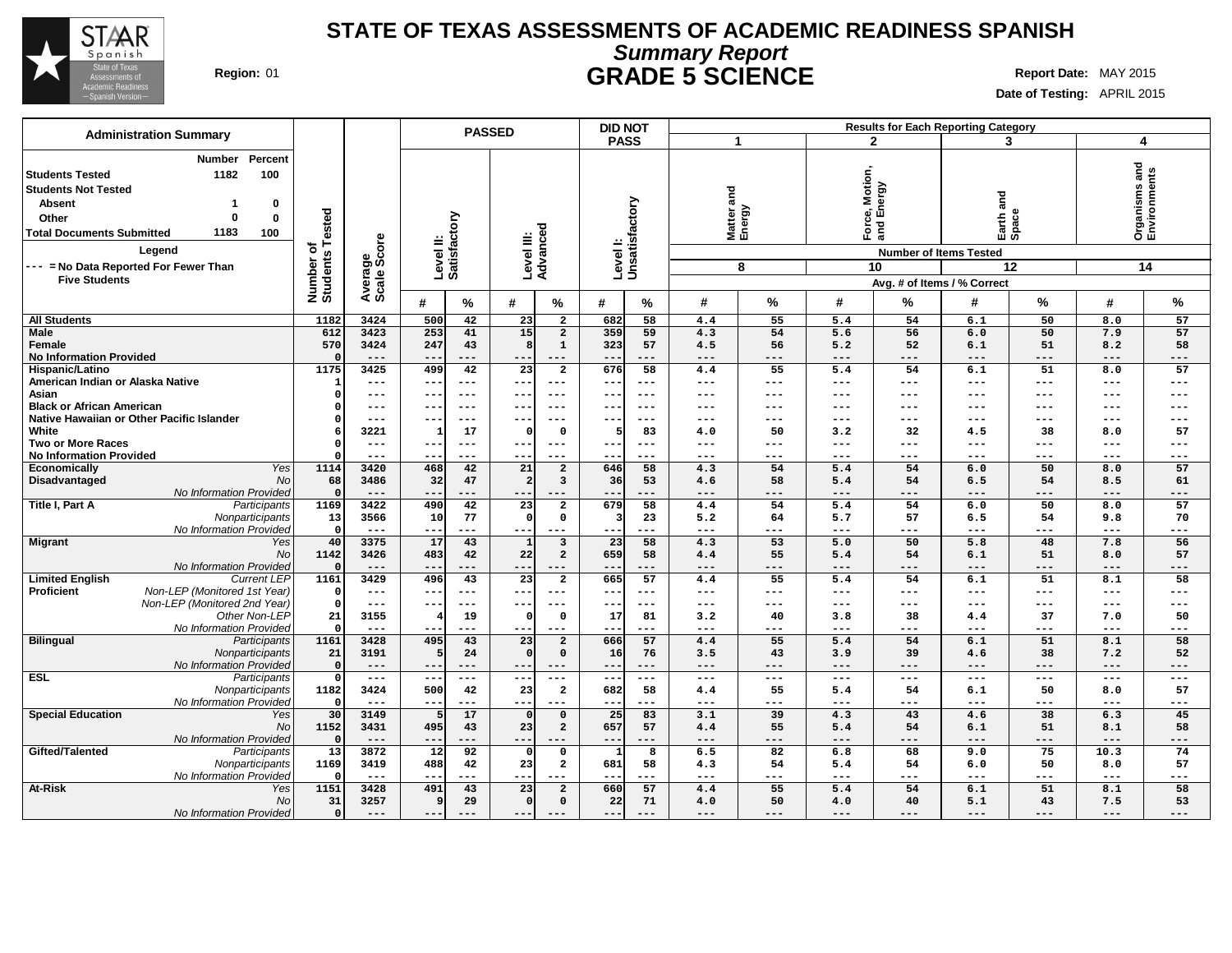

### **STATE OF TEXAS ASSESSMENTS OF ACADEMIC READINESS L Summary Report Region:** 01 **GRADE 5 SCIENCE Report Date:** MAY 2015

**Date of Testing:** APRIL 2015

| <b>Administration Summary</b>                       |                              |                              |                           | <b>PASSED</b>       |                        |                      |                   | <b>DID NOT</b>            |                     |                    |                     |                     | <b>Results for Each Reporting Category</b> |                     |                            |                               |
|-----------------------------------------------------|------------------------------|------------------------------|---------------------------|---------------------|------------------------|----------------------|-------------------|---------------------------|---------------------|--------------------|---------------------|---------------------|--------------------------------------------|---------------------|----------------------------|-------------------------------|
|                                                     |                              |                              |                           |                     |                        |                      | <b>PASS</b>       |                           | -1                  |                    |                     | $\mathbf{2}$        | 3                                          |                     | 4                          |                               |
| Percent<br><b>Number</b>                            |                              |                              |                           |                     |                        |                      |                   |                           |                     |                    |                     |                     |                                            |                     |                            |                               |
| 57<br>100<br><b>Students Tested</b>                 |                              |                              |                           |                     |                        |                      |                   |                           |                     |                    |                     |                     |                                            |                     |                            |                               |
| <b>Students Not Tested</b>                          |                              |                              |                           |                     |                        |                      |                   |                           |                     |                    |                     | Motion,<br>1ergy    |                                            |                     |                            |                               |
|                                                     |                              |                              |                           |                     |                        |                      |                   |                           | and                 |                    |                     |                     | na<br>and                                  |                     |                            |                               |
| <b>Absent</b><br>$\Omega$<br>0                      |                              |                              |                           |                     |                        |                      |                   |                           |                     |                    |                     | ல் யி               |                                            |                     |                            |                               |
| $\bf{0}$<br>Other<br>$\Omega$                       |                              |                              |                           |                     |                        |                      |                   |                           |                     |                    |                     |                     |                                            |                     |                            |                               |
| 57<br>100<br><b>Total Documents Submitted</b>       |                              |                              |                           |                     |                        |                      |                   |                           |                     | Matter a<br>Energy |                     | Force<br>and F      | Earth <sub>e</sub>                         |                     |                            | Organisms and<br>Environments |
| Legend                                              | Number of<br>Students Tested | Average<br>Scale Score       | Level II:<br>Satisfactory |                     | Level III:<br>Advanced |                      |                   | Levell:<br>Unsatisfactory |                     |                    |                     |                     | <b>Number of Items Tested</b>              |                     |                            |                               |
| --- = No Data Reported For Fewer Than               |                              |                              |                           |                     |                        |                      |                   |                           |                     | 8                  |                     | 10                  |                                            | 12                  |                            | 14                            |
| <b>Five Students</b>                                |                              |                              |                           |                     |                        |                      |                   |                           |                     |                    |                     |                     | Avg. # of Items / % Correct                |                     |                            |                               |
|                                                     |                              |                              |                           |                     |                        |                      |                   |                           | #                   | %                  | #                   |                     | #                                          |                     |                            | $\%$                          |
|                                                     |                              |                              | #                         | ℅                   | #                      | $\%$                 | #                 | %                         |                     |                    |                     | %                   |                                            | %                   | #                          |                               |
| <b>All Students</b>                                 | 57                           | 3204                         | 17                        | 30                  | $\Omega$               | $\mathbf 0$          | 40                | 70                        | 3.7                 | 47                 | 4.3                 | 43                  | 4.9                                        | 41                  | 5.7                        | 41                            |
| <b>Male</b>                                         | 24                           | 3215                         | 6                         | 25                  | $\mathbf{0}$           | $\mathbf 0$          | 18                | 75                        | 3.6                 | 45                 | 4.5                 | 45                  | 4.9                                        | 41                  | 5.9                        | 42                            |
| Female                                              | 33                           | 3195                         | 11                        | 33                  | $\mathbf{0}$           | $\mathbf 0$          | 22                | 67                        | 3.8                 | 48                 | 4.2                 | 42                  | 4.9                                        | 41                  | 5.5                        | 39                            |
| <b>No Information Provided</b>                      | $\mathbf{o}$                 | $---$                        | ---                       | $---$               | $---$                  | $---$                | ---               | ---                       | $---$               | ---                | ---                 | $---$               | $---$                                      | $---$               | $---$                      | $---$                         |
| Hispanic/Latino<br>American Indian or Alaska Native | 52<br>$\Omega$               | 3209<br>$\qquad \qquad - -$  | 16<br>---                 | 31<br>$---$         | C<br>$--$              | $\mathbf 0$<br>$---$ | 36<br>$- - -$     | 69<br>---                 | 3.8<br>$---$        | 47<br>---          | 4.3<br>$---$        | 43<br>$---$         | 5.1<br>$\qquad \qquad - -$                 | 42<br>$\frac{1}{2}$ | 5.7<br>$\qquad \qquad - -$ | 40<br>$---$                   |
|                                                     |                              |                              |                           |                     |                        |                      |                   |                           |                     |                    |                     |                     |                                            |                     |                            |                               |
| Asian<br><b>Black or African American</b>           |                              | $---$<br>$\qquad \qquad - -$ | $- -$<br>$- -$            | $---$<br>$---$      | $---$<br>$- -$         | $---$<br>$---$       | $\sim$ $\sim$     | ---<br>---                | ---<br>---          | ---<br>---         | ---<br>---          | ---<br>$---$        | $---$<br>$---$                             | $---$<br>$---$      | $---$<br>$--$              | $---$<br>$---$                |
| Native Hawaiian or Other Pacific Islander           |                              | $\qquad \qquad -$            |                           |                     | $- -$                  |                      | $- -$             |                           | ---                 | ---                |                     |                     |                                            |                     |                            |                               |
| White                                               | 1                            | $\qquad \qquad -$            | --<br>--                  | ---<br>$--$         | $- -$                  | $-- -$<br>$--$       | $- -$<br>$- -$    | $--$<br>---               | ---                 | ---                | ---<br>---          | ---<br>$---$        | $-- -$<br>---                              | $-- -$<br>$---$     | $-- -$<br>$--$             | ---<br>$---$                  |
| <b>Two or More Races</b>                            | $\Omega$                     | $---$                        | --                        | $---$               | $---$                  | $---$                | $\qquad \qquad -$ | ---                       | ---                 | ---                | ---                 | $---$               | $---$                                      | $---$               | $---$                      | $---$                         |
| <b>No Information Provided</b>                      |                              | $---$                        |                           |                     | $---$                  |                      | --                |                           | ---                 | ---                | ---                 | $--$                | $---$                                      | $--$                | ---                        | $---$                         |
| <b>Economically</b><br>Yes                          | 47                           | 3183                         | 13                        | 28                  | $\Omega$               | $\mathbf 0$          | 34                | 72                        | 3.6                 | 45                 | 4.4                 | 44                  | 4.7                                        | 39                  | 5.6                        | 40                            |
| Disadvantaged<br>No                                 | 10                           | 3298                         |                           | 40                  | $\mathfrak{g}$         | $\mathbf 0$          | 6                 | 60                        | 4.2                 | 53                 | 4.1                 | 41                  | 6.0                                        | 50                  | 6.3                        | 45                            |
| No Information Provided                             | $\circ$                      | $---$                        | --                        |                     | $--$                   | $---$                | $- -$             | ---                       | ---                 | ---                | ---                 | $---$               | $---$                                      | $---$               | ---                        | $---$                         |
| Title I, Part A<br>Participants                     | 55                           | 3200                         | 16                        | 29                  | $\Omega$               | 0                    | 39                | 71                        | 3.7                 | 46                 | 4.3                 | 43                  | 4.9                                        | 41                  | 5.7                        | 41                            |
| Nonparticipants                                     | $\mathbf{2}$                 | $---$                        | $- -$                     | $---$               | $---$                  | $---$                | $--$              | $---$                     | $---$               | $---$              | $\qquad \qquad - -$ | $---$               | $\qquad \qquad - -$                        | $\frac{1}{2}$       | $\qquad \qquad - -$        | $\qquad \qquad - -$           |
| No Information Provided                             | $\mathbf{0}$                 | $---$                        | $- -$                     | $---$               | $---$                  | $---$                | $- -$             | $---$                     | $---$               | ---                | $---$               | $---$               | $---$                                      | $\frac{1}{2}$       | $- - -$                    | $---$                         |
| Migrant<br>Yes                                      | $\circ$                      | $---$                        | --                        | $\qquad \qquad - -$ | $---$                  | $---$                | $--$              | $---$                     | ---                 | ---                | $---$               | $---$               | $---$                                      | $\qquad \qquad - -$ | $\qquad \qquad - -$        | $---$                         |
| No                                                  | 57                           | 3204                         | 17                        | 30                  | $\mathfrak{g}$         | $\mathbf 0$          | 40                | 70                        | 3.7                 | 47                 | 4.3                 | 43                  | 4.9                                        | 41                  | 5.7                        | 41                            |
| No Information Provideo                             | $\Omega$                     | $---$                        | $- -$                     | $---$               | $- -$                  | $---$                | $- -$             | ---                       | $---$               | $---$              | $---$               | $---$               | $---$                                      | $\qquad \qquad - -$ | $---$                      | $---$                         |
| <b>Limited English</b><br><b>Current LEP</b>        | 57                           | 3204                         | 17                        | 30                  |                        | 0                    | 40                | 70                        | 3.7                 | 47                 | 4.3                 | 43                  | 4.9                                        | 41                  | 5.7                        | 41                            |
| Proficient<br>Non-LEP (Monitored 1st Year)          | $\mathbf{o}$                 | $\qquad \qquad -$            | $- -$                     | $---$               | $- -$                  | $---$                | $- -$             | $---$                     | $---$               | ---                | $---$               | $---$               | $---$                                      | $---$               | $\qquad \qquad - -$        | $---$                         |
| Non-LEP (Monitored 2nd Year)                        | $\Omega$                     | $\qquad \qquad -$            | --                        | $---$               | $- -$                  | $- - -$              | $- -$             | $- - -$                   | $---$               | ---                | $---$               | $---$               | $\qquad \qquad -$                          | $---$               | $---$                      | $---$                         |
| Other Non-LEP                                       | $\mathbf{0}$                 | $---$                        | --                        | $---$               | ---                    | $---$                | ---               | ---                       | ---                 | ---                | ---                 | ---                 | $---$                                      | $---$               | $---$                      | $---$                         |
| No Information Provideo                             | $\Omega$                     | $---$                        | $- -$                     | $--$                | $--$                   | $- - -$              | $- -$             | ---                       | ---                 | ---                | ---                 | $--$                | $---$                                      | $---$               | ---                        | $---$                         |
| <b>Bilingual</b><br>Participants                    | 50                           | 3220                         | 16                        | 32                  | $\mathbf{0}$           | $\mathbf 0$          | 34                | 68                        | 3.8                 | 48                 | 4.3                 | 43                  | 5.1                                        | 43                  | 5.8                        | 41                            |
| Nonparticipants                                     | 7                            | 3083                         | $\mathbf{1}$              | 14                  | $\sqrt{2}$             | $\mathbf 0$          | 6                 | 86                        | 3.1                 | 39                 | 4.6                 | 46                  | 3.3                                        | 27                  | 5.1                        | 37                            |
| No Information Provided                             | $\Omega$                     | $---$                        | --                        | ---                 | $---$                  | $---$                | $--$              | ---                       | $---$               | ---                | ---                 | $---$               | $---$                                      | $---$               | ---                        | $---$                         |
| <b>ESL</b><br>Participants                          | 5                            | 3145                         |                           | 20                  |                        | $\mathbf 0$          | 4                 | 80                        | 3.4                 | 43                 | 4.8                 | 48                  | 3.2                                        | 27                  | 6.0                        | 43                            |
| Nonparticipants                                     | 52                           | 3209                         | 16                        | 31                  | C                      | $\mathbf 0$          | 36                | 69                        | 3.8                 | 47                 | 4.3                 | 43                  | 5.1                                        | 42                  | 5.7                        | 40                            |
| No Information Provideo                             | $\mathbf 0$                  | $---$                        | $- -$                     | $---$               | $--$                   | $---$                | $---$             | ---                       | $---$               | ---                | $---$               | $---$               | $\qquad \qquad - -$                        | $---$               | $---$                      | $---$                         |
| <b>Special Education</b><br>Yes                     | $\mathbf 0$                  | $\qquad \qquad - -$          | $-$                       | $---$               | $---$                  | $---$                | $---$             | $-- -$                    | $---$               | $---$              | $---$               | $---$               | $- - -$                                    | $\qquad \qquad - -$ | $---$                      | $---$                         |
| No                                                  | 57                           | 3204                         | 17                        | 30                  | $\mathfrak{g}$         | $\mathbf 0$          | 40                | 70                        | 3.7                 | 47                 | 4.3                 | 43                  | 4.9                                        | 41                  | 5.7                        | 41                            |
| No Information Provided<br>Gifted/Talented          | $\mathbf{o}$                 | $---$                        | $\qquad \qquad -$         | $---$               | $--$                   | $---$                | $---$             | ---                       | $---$               | $---$              | $---$               | $---$               | $---$                                      | $---$               | $- - -$                    | $---$                         |
| Participants                                        | $\circ$<br>57                | $\!--$                       | --                        | $---$<br>30         | $--$<br>$\epsilon$     | $\qquad \qquad - -$  | $---$             | $\qquad \qquad - -$<br>70 | $\qquad \qquad - -$ | $---$<br>47        | $\qquad \qquad - -$ | $\qquad \qquad - -$ | $---$                                      | $- -$<br>41         | $\qquad \qquad - -$        | $---$                         |
| Nonparticipants<br>No Information Provided          | $\Omega$                     | 3204<br>$---$                | 17<br>$- -$               | $--$                | $--$                   | $\mathbf 0$<br>$---$ | 40<br>$- - -$     | ---                       | 3.7<br>$---$        | ---                | 4.3<br>---          | 43<br>$---$         | 4.9<br>$\qquad \qquad -$                   | $\frac{1}{2}$       | 5.7<br>$---$               | 41<br>$---$                   |
| At-Risk<br>Yes                                      | 52                           | 3223                         | 17                        | 33                  |                        | $\mathbf 0$          | 35                | 67                        | 3.8                 | 48                 | 4.4                 | 44                  | 5.0                                        | 42                  | 5.9                        | 42                            |
| No                                                  | 5                            | 2997                         | $\Omega$                  | $\mathbf 0$         | C                      | $\mathbf 0$          | 5                 | 100                       | 2.8                 | 35                 | 4.0                 | 40                  |                                            | 33                  | 3.4                        | 24                            |
| No Information Provided                             | $\circ$                      | $---$                        | $---$                     | $---$               | $---$                  | $---$                |                   | $---$                     | $---$               | ---                | $---$               | $---$               | 4.0<br>$---$                               | $---$               | $- - -$                    | $---$                         |
|                                                     |                              |                              |                           |                     |                        |                      | $--$              |                           |                     |                    |                     |                     |                                            |                     |                            |                               |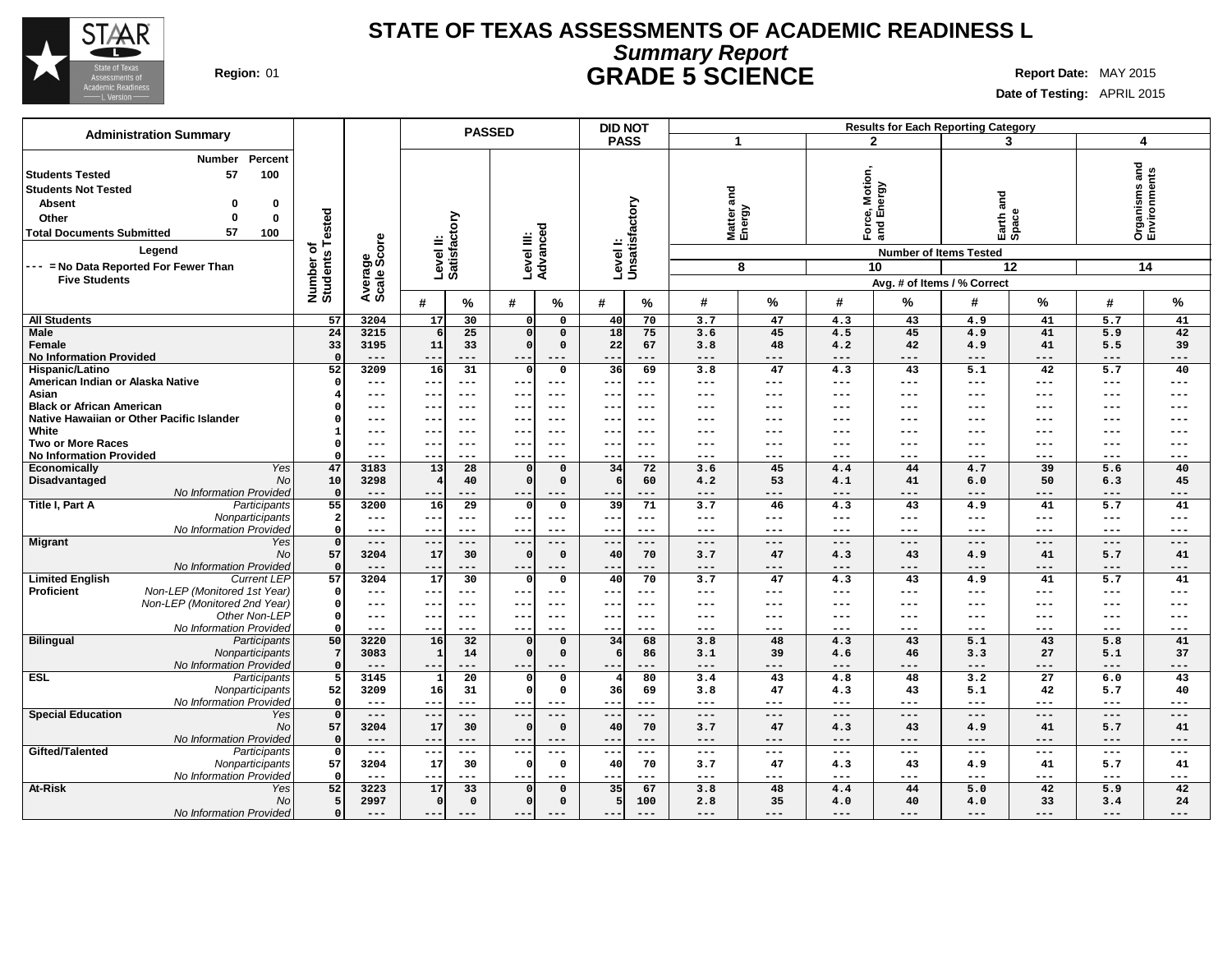

### **STATE OF TEXAS ASSESSMENTS OF ACADEMIC READINESS A Summary Report Region:** 01 **GRADE 5 SCIENCE Report Date:** MAY 2015

**Date of Testing:** APRIL 2015

| <b>Administration Summary</b>                     |                              |                        |                           | <b>PASSED</b>   |                                            | <b>DID NOT</b>            |                 |                    |           |                  |                               | Results for Each Reporting Category* |                     |                     |                               |
|---------------------------------------------------|------------------------------|------------------------|---------------------------|-----------------|--------------------------------------------|---------------------------|-----------------|--------------------|-----------|------------------|-------------------------------|--------------------------------------|---------------------|---------------------|-------------------------------|
|                                                   |                              |                        |                           |                 |                                            | <b>PASS</b>               |                 | -1                 |           | $\mathbf{2}$     |                               | 3                                    |                     | 4                   |                               |
| Percent<br><b>Number</b>                          |                              |                        |                           |                 |                                            |                           |                 |                    |           |                  |                               |                                      |                     |                     |                               |
| 1665<br>100<br><b>Students Tested</b>             |                              |                        |                           |                 |                                            |                           |                 |                    |           |                  |                               |                                      |                     |                     | Organisms and<br>Environments |
|                                                   |                              |                        |                           |                 |                                            |                           |                 |                    |           | Motion,<br>1ergy |                               |                                      |                     |                     |                               |
| <b>Students Not Tested</b>                        |                              |                        |                           |                 |                                            |                           |                 | and                |           |                  |                               |                                      |                     |                     |                               |
| <b>Absent</b><br>0<br>-1                          |                              |                        |                           |                 |                                            |                           |                 |                    |           |                  |                               | and                                  |                     |                     |                               |
| 0<br>Other<br>$\Omega$                            |                              |                        |                           |                 |                                            |                           |                 |                    |           |                  | ல் யி                         |                                      |                     |                     |                               |
| 1666<br>100<br><b>Total Documents Submitted</b>   |                              |                        |                           |                 |                                            |                           |                 | Matter a<br>Energy |           | Ford<br>and      |                               | Earth <sup>z</sup>                   |                     |                     |                               |
| Legend                                            | Number of<br>Students Tested | Average<br>Scale Score | Level II:<br>Satisfactory |                 | Level III:<br>Advanced                     | Levell:<br>Unsatisfactory |                 |                    |           |                  |                               |                                      |                     |                     |                               |
|                                                   |                              |                        |                           |                 |                                            |                           |                 |                    |           |                  | <b>Number of Items Tested</b> |                                      |                     |                     |                               |
| --- = No Data Reported For Fewer Than             |                              |                        |                           |                 |                                            |                           |                 |                    | 8         |                  | 10                            |                                      | 12                  |                     | 14                            |
| <b>Five Students</b>                              |                              |                        |                           |                 |                                            |                           |                 |                    |           |                  |                               | Avg. # of Items / % Correct          |                     |                     |                               |
|                                                   |                              |                        | #                         | %               | #<br>%                                     | #                         | %               | #                  | %         | #                | %                             | #                                    | %                   | #                   | %                             |
|                                                   |                              |                        |                           |                 |                                            |                           |                 |                    |           |                  |                               |                                      |                     |                     |                               |
| <b>All Students</b>                               | 1665                         | 3147                   | 330                       | 20              | 0<br>7                                     | 1335                      | 80              | 4.1                | 51        | 5.6              | 56                            | 5.9                                  | 49                  | 5.9                 | 42                            |
| <b>Male</b>                                       | 1111                         | 3170                   | 243                       | 22              | $\mathbf 0$<br>З                           | 868                       | 78              | 4.2                | 52        | 5.8              | 58<br>53                      | 6.0                                  | 50                  | 6.1                 | 43                            |
| Female<br><b>No Information Provided</b>          | 554                          | 3100<br>$---$          | 87<br>$- -$<br>---        | 16              | $\mathbf{1}$<br>$---$<br>$\qquad \qquad -$ | 467<br>$\qquad \qquad -$  | 84<br>---       | 4.0                | 50<br>--- | 5.3              | $---$                         | 5.7                                  | 48<br>$---$         | 5.7                 | 40                            |
| Hispanic/Latino                                   | 1641                         | 3145                   | 322                       | $\overline{20}$ | $\mathbf 0$<br>6                           | 1319                      | 80              | $---$<br>4.1       | 51        | ---<br>5.6       | 56                            | $---$<br>5.9                         | 49                  | ---<br>5.9          | $---$<br>42                   |
| American Indian or Alaska Native                  | $\Omega$                     | $\qquad \qquad - -$    | ---<br>$---$              |                 | $\qquad \qquad - -$<br>$--$                | $\sim$ $\sim$             | ---             | ---                | ---       | ---              | $\qquad \qquad - -$           | $\qquad \qquad - -$                  | $---$               | $\qquad \qquad - -$ | $---$                         |
| Asian                                             |                              | $---$                  | --<br>$--$                |                 | $--$<br>$--$                               | $- -$                     | ---             | ---                | ---       | ---              | ---                           | ---                                  | $---$               | ---                 | $---$                         |
| <b>Black or African American</b>                  |                              | $\qquad \qquad - -$    | $- -$<br>$--$             |                 | $- -$<br>$--$                              | $- -$                     | ---             | ---                | ---       | ---              | $---$                         | $\qquad \qquad - -$                  | $\qquad \qquad - -$ | ---                 | $---$                         |
| Native Hawaiian or Other Pacific Islander         |                              | $\qquad \qquad - -$    | --<br>$--$                |                 | $---$<br>$- - -$                           | $- -$                     | ---             | ---                | ---       | ---              | $-- -$                        | $---$                                | $---$               | $- - -$             | $---$                         |
| White                                             | 18                           | 3320                   |                           | 39              | $\mathbf{1}$<br>6                          | 11                        | 61              | 4.7                | 59        | 6.8              | 68                            | 6.1                                  | 51                  | 6.8                 | 48                            |
| <b>Two or More Races</b>                          | $\Omega$                     | $---$                  | --                        | $---$           | $---$<br>$--$                              | $---$                     | ---             | ---                | ---       | ---              | $---$                         | ---                                  | $---$               | ---                 | $---$                         |
| <b>No Information Provided</b>                    |                              | $\qquad \qquad - -$    | $- -$<br>$---$            |                 | $---$                                      | $\qquad \qquad -$         | ---             | ---                | ---       | ---              | $---$                         | $\qquad \qquad - -$                  | $---$               | ---                 | $---$                         |
| <b>Yes</b><br>Economically                        | 1495                         | 3130                   | $\overline{275}$          | 18              | 5<br>$\mathbf 0$                           | 1220                      | 82              | 4.1                | 51        | $\overline{5.6}$ | 56                            | 5.8                                  | 48                  | 5.8                 | 41                            |
| Disadvantaged<br>No                               | 168                          | 3299                   | 55                        | 33              | 2<br>$\mathbf{1}$                          | 113                       | 67              | 4.6                | 58        | 6.2              | 62                            | 6.7                                  | 56                  | 7.0                 | 50                            |
| No Information Provided                           | $\overline{2}$               | $---$                  | --                        |                 | $---$                                      |                           | ---             | ---                | ---       | ---              | ---                           | $---$                                | ---                 | $---$               | ---                           |
| Title I, Part A<br>Participants                   | 1644                         | 3145                   | 325                       | 20              | $\mathsf{o}$                               | 1319                      | 80              | 4.1                | 51        | 5.6              | 56                            | 5.9                                  | 49                  | 5.9                 | 42                            |
| Nonparticipants                                   | 19                           | 3305                   |                           | 26              | $\mathsf{C}$<br>$\mathbf 0$                | 14                        | 74              | 4.4                | 55        | 6.3              | 63                            | 7.0                                  | 58                  | 7.2                 | 52                            |
| No Information Provided                           | ່າ                           | $\qquad \qquad - -$    | $- -$                     | ---             | $--$<br>$---$                              | $- -$                     | ---             | $---$              | ---       | ---              | $---$                         | $\qquad \qquad - -$                  | $\qquad \qquad - -$ | ---                 | $---$                         |
| <b>Migrant</b><br>Yes                             | 111                          | 3041                   | $\overline{12}$           | 11              | $\mathbf{1}$<br>-1                         | 99                        | 89              | 3.7                | 47        | 5.1              | 51                            | 5.2                                  | 43                  | 5.4                 | 38                            |
| No                                                | 1552                         | 3155                   | 318                       | 20              | $\mathbf 0$<br>6                           | 1234                      | 80              | 4.1                | 52        | 5.7              | 57                            | 6.0                                  | 50                  | 6.0                 | 43                            |
| No Information Provided                           | $\overline{2}$               | $---$                  | $- -$                     | $---$           | $---$<br>$---$                             | $---$                     | ---             | $---$              | ---       | ---              | $---$                         | $---$                                | $---$               | $\qquad \qquad - -$ | $---$                         |
| <b>Current LEP</b><br><b>Limited English</b>      | 875                          | 3103                   | 150                       | $\overline{17}$ | $\mathbf 0$                                | 725                       | 83              | 3.9                | 49        | 5.4              | 54                            | $\overline{5.7}$                     | 48                  | 5.6                 | 40                            |
| Non-LEP (Monitored 1st Year)<br><b>Proficient</b> | 48                           | 3102                   |                           | 13              | $\mathbf 0$                                | 42                        | 88              | 3.9                | 49        | 5.7              | 57                            | 5.3                                  | 44                  | 5.7                 | 41                            |
| Non-LEP (Monitored 2nd Year)<br>Other Non-LEP     | 57<br>683                    | 3150<br>3207           | 12<br>162                 | 21<br>24        | $\mathbf{0}$<br>C<br>$\mathbf{1}$          | 45<br>521                 | 79<br>76        | 4.3<br>4.3         | 53<br>54  | 5.9<br>5.8       | 59<br>58                      | 5.8<br>6.2                           | 48<br>51            | 5.8<br>6.4          | 41<br>46                      |
| No Information Provideo                           | $\overline{\mathbf{2}}$      | $\qquad \qquad - -$    | $-1$                      | ---             | $---$<br>$--$                              |                           | ---             | $---$              | ---       | $---$            | ---                           | $\qquad \qquad - -$                  | ---                 | ---                 | $---$                         |
| <b>Bilingual</b><br>Participants                  | 829                          | 3104                   | 147                       | 18              | $\overline{0}$                             | 682                       | $\overline{82}$ | 3.9                | 49        | 5.4              | 54                            | 5.8                                  | 48                  | 5.6                 | 40                            |
| Nonparticipants                                   | 834                          | 3189                   | 183                       | 22              | $\mathbf 1$                                | 651                       | 78              | 4.3                | 53        | 5.8              | 58                            | 6.0                                  | 50                  | 6.2                 | 45                            |
| No Information Provideo                           | $\overline{2}$               | $---$                  | $-$                       | ---             | $- -$<br>$- - -$                           | $- -$                     | ---             | $---$              | ---       | $---$            | $---$                         | $---$                                | $- - -$             | ---                 | $---$                         |
| <b>ESL</b><br>Participants                        | $\overline{12}$              | 3006                   |                           | $\mathbf 0$     | $\mathsf{o}$                               | $\overline{12}$           | 100             | 3.8                | 47        | $\overline{5.0}$ | 50                            | 4.8                                  | 40                  | $\overline{5.2}$    | $\overline{37}$               |
| Nonparticipants                                   | 1651                         | 3148                   | 330                       | 20              | $\mathbf 0$                                | 1321                      | 80              | 4.1                | 51        | 5.6              | 56                            | 5.9                                  | 49                  | 5.9                 | 42                            |
| No Information Provided                           |                              | $- - -$                | $-$<br>$- - -$            |                 | $- -$<br>$- - -$                           | $ -$                      | ---             | $---$              | ---       | $---$            | $---$                         | $\frac{1}{2}$                        | $---$               | $\frac{1}{2}$       | $---$                         |
| <b>Special Education</b><br>Yes                   | 1342                         | 3090                   | 192                       | 14              | $\Omega$                                   | 1150                      | 86              | 3.9                | 49        | 5.4              | 54                            | 5.7                                  | 47                  | 5.5                 | 40                            |
| <b>No</b>                                         | 321                          | 3385                   | 138                       | 43              | $\mathbf{1}$                               | 183                       | 57              | 5.0                | 62        | 6.8              | 68                            | 6.9                                  | 58                  | 7.6                 | 54                            |
| No Information Provided                           |                              | $---$                  | $-$<br>---                |                 | $- -$<br>$---$                             | $- -$                     | ---             | $---$              | ---       | ---              | $---$                         | $---$                                | $---$               | $\frac{1}{2}$       | $---$                         |
| Gifted/Talented<br>Participants                   | 8                            | 3610                   |                           | 63              | 13<br>$\mathbf{1}$                         | 3                         | 38              | 6.1                | 77        | 6.6              | 66                            | 8.0                                  | 67                  | 9.0                 | 64                            |
| Nonparticipants                                   | 1655                         | 3145                   | 325                       | 20              | $\mathbf 0$                                | 1330                      | 80              | 4.1                | 51        | 5.6              | 56                            | 5.9                                  | 49                  | 5.9                 | 42                            |
| No Information Provided                           |                              | $---$                  | $-$<br>---                |                 | $- -$<br>$---$                             | $- -$                     | ---             | ---                | ---       | ---              | ---                           | $\frac{1}{2}$                        | $---$               | $\qquad \qquad - -$ | $---$                         |
| At-Risk<br>Yes                                    | 1472                         | 3131                   | 267                       | 18              | $\overline{4}$<br>$\Omega$                 | 1205                      | 82              | 4.1                | 51        | 5.6              | 56                            | 5.8                                  | 48                  | 5.8                 | 42                            |
| <b>No</b>                                         | 191                          | 3271                   | 63                        | 33              | $\overline{a}$<br>3                        | 128                       | 67              | 4.6                | 57        | 6.1              | 61                            | 6.6                                  | 55                  | 6.8                 | 48                            |
| No Information Provided                           | 2 <sup>1</sup>               | $---$                  | $-$                       |                 |                                            | $- -$                     |                 | ---                | ---       | ---              | ---                           | $---$                                | ---                 | ---                 | ---                           |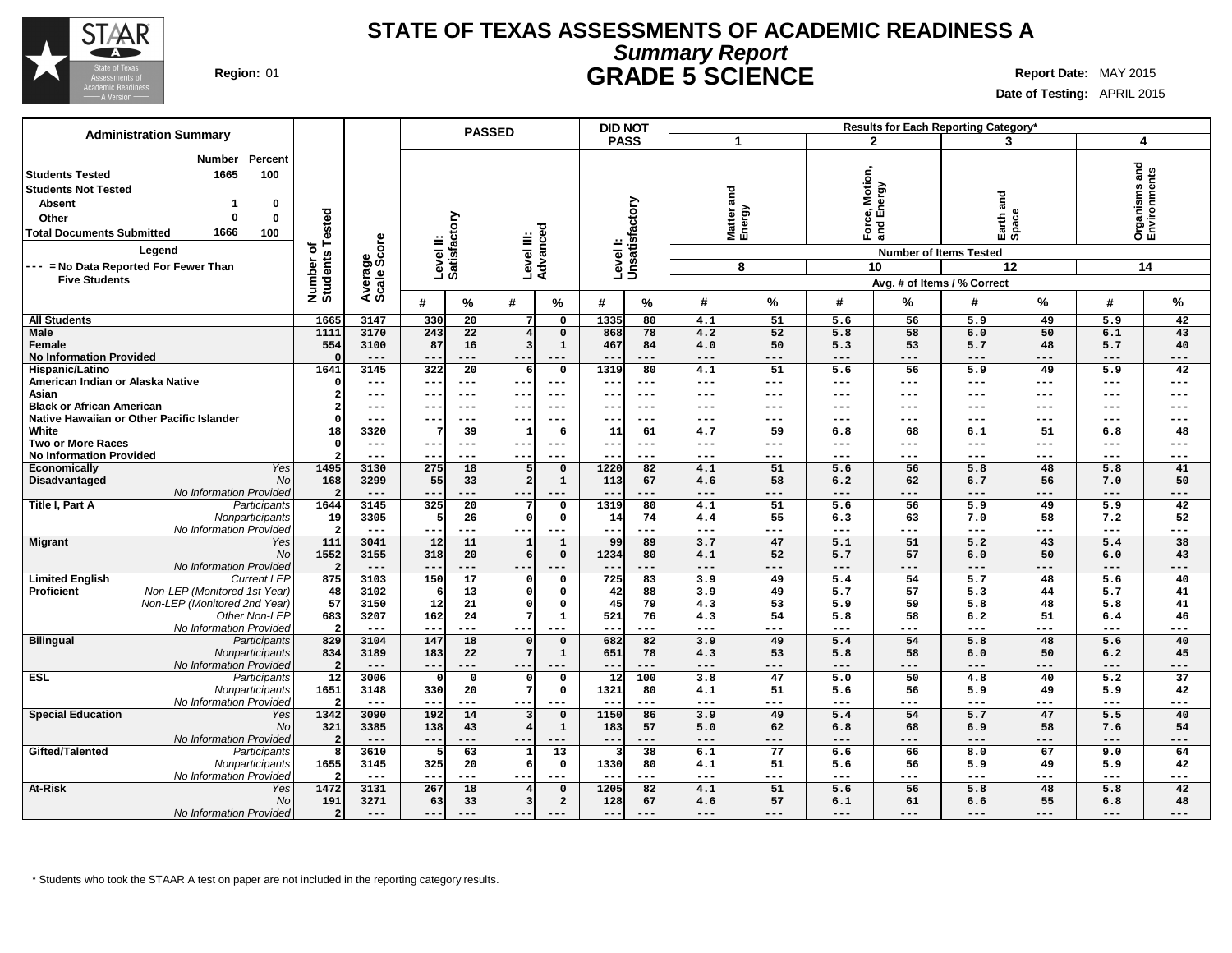

### **STATE OF TEXAS ASSESSMENTS OF ACADEMIC READINESS Summary Report Region:** 01 **GRADE 6 READING Report Date:** MAY 2015

**Date of Testing:** SPRING 2015

|                                                                                                                                                                                                                                                                                 |                                      |                        |                           |           | <b>PASSED</b>          |                         |              | <b>DID NOT</b>          |                                             |           |                                                                                                                            | Results for Each Reporting Category' |                                                                  |           |
|---------------------------------------------------------------------------------------------------------------------------------------------------------------------------------------------------------------------------------------------------------------------------------|--------------------------------------|------------------------|---------------------------|-----------|------------------------|-------------------------|--------------|-------------------------|---------------------------------------------|-----------|----------------------------------------------------------------------------------------------------------------------------|--------------------------------------|------------------------------------------------------------------|-----------|
| <b>Administration Summary</b>                                                                                                                                                                                                                                                   |                                      |                        |                           |           |                        |                         |              | <b>PASS</b>             | 1                                           |           |                                                                                                                            | 2                                    | 3                                                                |           |
| Percent<br>Number<br><b>Students Tested</b><br>28993<br>100<br><b>Students Not Tested</b><br>62<br><b>Absent</b><br>0<br>12<br>$\bf{0}$<br>Other<br>29067<br>100<br><b>Total Documents Submitted</b><br>Legend<br>--- = No Data Reported For Fewer Than<br><b>Five Students</b> | Tested<br>৳<br>Number o'<br>Students | Average<br>Scale Score | Level II:<br>Satisfactory |           | Level III:<br>Advancec | ठ                       | Level I:     | Unsatisfactory          | Understanding/<br>Analysis Across<br>Genres | 10        | standing<br>Understanding<br>Analysis of<br>Literary Texts<br><b>Number of Items Tested</b><br>Avg. # of Items / % Correct | 20                                   | Understanding/<br> Analysis of<br> Informational<br> Texts<br>18 |           |
|                                                                                                                                                                                                                                                                                 |                                      |                        | #                         | $\%$      | #                      | %                       | #            | $\%$                    | #                                           | %         | #                                                                                                                          | ℅                                    | #                                                                | %         |
| <b>All Students</b>                                                                                                                                                                                                                                                             | 28993                                | 1556                   | 19550                     | 67        | 3371                   | 12                      | 9443         | 33                      | 6.2                                         | 62        | 13.0                                                                                                                       | 65                                   | 10.7                                                             | 60        |
| <b>Male</b>                                                                                                                                                                                                                                                                     | 14655                                | 1550                   | 9577                      | 65        | 1676                   | 11                      | 5078         | 35                      | 6.2                                         | 62        | 12.5                                                                                                                       | 63                                   | 10.7                                                             | 60        |
| Female                                                                                                                                                                                                                                                                          | 14336                                | 1562                   | 9971                      | 70        | 1694                   | 12                      | 4365         | 30                      | 6.2                                         | 62        | 13.5                                                                                                                       | 67                                   | 10.8                                                             | 60        |
| <b>No Information Provided</b>                                                                                                                                                                                                                                                  |                                      | $---$                  |                           | ---       | $- -$                  | $---$                   |              | $---$                   | $---$                                       | ---       | $---$                                                                                                                      | $---$                                | $---$                                                            | ---       |
| Hispanic/Latino                                                                                                                                                                                                                                                                 | 28301                                | 1554                   | 18959                     | 67        | 3137                   | 11                      | 9342         | 33                      | 6.1                                         | 61        | 12.9                                                                                                                       | 65                                   | 10.7                                                             | 59        |
| American Indian or Alaska Native                                                                                                                                                                                                                                                | 13                                   | 1565                   | 10                        | 77        | $\overline{2}$         | 15                      |              | 23                      | 5.5                                         | 55        | 13.4                                                                                                                       | 67                                   | 11.2                                                             | 62        |
| Asian<br><b>Black or African American</b>                                                                                                                                                                                                                                       | 128<br>89                            | 1698<br>1606           | 120<br>71                 | 94<br>80  | 63<br>20               | 49<br>22                | 8<br>18      | 6<br>20                 | 8.4<br>7.1                                  | 84<br>71  | 16.6<br>14.8                                                                                                               | 83<br>74                             | 14.3<br>11.8                                                     | 79<br>65  |
| Native Hawaiian or Other Pacific Islander                                                                                                                                                                                                                                       |                                      | 1659                   |                           | 100       | $\overline{a}$         | 40                      | - 0          | $\mathbf 0$             | 7.4                                         | 74        | 16.4                                                                                                                       | 82                                   | 13.6                                                             | 76        |
| White                                                                                                                                                                                                                                                                           | 429                                  | 1639                   | 361                       | 84        | 136                    | 32                      | 68           | 16                      | 7.5                                         | 75        | 15.3                                                                                                                       | 76                                   | 12.7                                                             | 71        |
| <b>Two or More Races</b>                                                                                                                                                                                                                                                        | 21                                   | 1676                   | 20                        | 95        | 10 <sup>1</sup>        | 48                      | $\mathbf{1}$ | 5                       | 8.0                                         | 80        | 16.5                                                                                                                       | 83                                   | 14.1                                                             | 78        |
| <b>No Information Provided</b>                                                                                                                                                                                                                                                  |                                      | 1537                   |                           | 57        |                        | 14                      | 3            | 43                      | 7.6                                         | 76        | 11.9                                                                                                                       | 59                                   | 9.3                                                              | 52        |
| Economically<br>Yes                                                                                                                                                                                                                                                             | 23927                                | 1544                   | 15398                     | 64        | 2226                   | 9                       | 8529         | 36                      | 6.0                                         | 60        | 12.6                                                                                                                       | 63                                   | 10.4                                                             | 58        |
| Disadvantaged<br>No                                                                                                                                                                                                                                                             | 5062                                 | 1613                   | 4150                      | 82        | 1144                   | 23                      | 912          | 18                      | 7.1                                         | 71        | 14.7                                                                                                                       | 73                                   | 12.2                                                             | 68        |
| No Information Provided                                                                                                                                                                                                                                                         |                                      | $---$                  |                           |           | $- -$                  |                         |              | ---                     | $---$                                       | ---       | $---$                                                                                                                      | ---                                  | $- -$                                                            | ---       |
| Title I, Part A<br>Participants                                                                                                                                                                                                                                                 | 28818                                | 1556                   | 19425                     | 67        | 3323                   | $\overline{12}$         | 9393         | 33                      | 6.2                                         | 62        | 13.0                                                                                                                       | 65                                   | 10.7                                                             | 60        |
| Nonparticipants                                                                                                                                                                                                                                                                 | 171                                  | 1601                   | 123<br>$- -$              | 72<br>--- | 47                     | 27<br>$---$             | 48<br>--     | 28<br>---               | 6.7                                         | 67<br>--- | 14.0<br>$---$                                                                                                              | 70<br>$---$                          | 12.0<br>$---$                                                    | 67<br>--- |
| No Information Provided<br><b>Migrant</b><br>Yes                                                                                                                                                                                                                                | 1203                                 | $---$<br>1512          | 645                       | 54        | ---<br>62              | 5                       | 558          | 46                      | $---$<br>5.5                                | 55        | 11.6                                                                                                                       | 58                                   | 9.5                                                              | 53        |
| <b>No</b>                                                                                                                                                                                                                                                                       | 27784                                | 1558                   | 18902                     | 68        | 3308                   | 12                      | 8882         | 32                      | 6.2                                         | 62        | 13.1                                                                                                                       | 65                                   | 10.8                                                             | 60        |
| No Information Provideo                                                                                                                                                                                                                                                         | 6                                    | 1506                   |                           | 50        | $\mathbf{1}$           | 17                      |              | 50                      | 6.5                                         | 65        | 11.0                                                                                                                       | 55                                   | 8.3                                                              | 46        |
| <b>Limited English</b><br><b>Current LEP</b>                                                                                                                                                                                                                                    | 9591                                 | 1479                   | 4004                      | 42        | 201                    | $\overline{\mathbf{2}}$ | 5587         | 58                      | 4.9                                         | 49        | 10.3                                                                                                                       | 51                                   | 8.7                                                              | 48        |
| Non-LEP (Monitored 1st Year)<br><b>Proficient</b>                                                                                                                                                                                                                               | 1271                                 | 1568                   | 998                       | 79        | 106                    | 8                       | 273          | 21                      | 6.4                                         | 64        | 13.7                                                                                                                       | 68                                   | 11.3                                                             | 63        |
| Non-LEP (Monitored 2nd Year)                                                                                                                                                                                                                                                    | 2157                                 | 1595                   | 1859                      | 86        | 266                    | 12                      | 298          | 14                      | 6.9                                         | 69        | 14.6                                                                                                                       | 73                                   | 12.0                                                             | 67        |
| Other Non-LEP                                                                                                                                                                                                                                                                   | 15970                                | 1596                   | 12687                     | 79        | 2797                   | 18                      | 3283         | 21                      | 6.9                                         | 69        | 14.4                                                                                                                       | 72                                   | 11.8                                                             | 65        |
| No Information Provided                                                                                                                                                                                                                                                         |                                      | $---$                  | $- -$                     | ---       | $--$                   | $---$                   | $- -$        | ---                     | ---                                         | ---       | $---$                                                                                                                      | ---                                  | $---$                                                            | ---       |
| <b>Bilingual</b><br>Participants                                                                                                                                                                                                                                                | 432<br>28552                         | 1562                   | 302                       | 70        | 58                     | 13                      | 130          | 30                      | 6.2<br>6.2                                  | 62<br>62  | 13.2<br>13.0                                                                                                               | 66<br>65                             | 11.0                                                             | 61        |
| Nonparticipants<br>No Information Provided                                                                                                                                                                                                                                      |                                      | 1556<br>1494           | 19244                     | 67<br>44  | 3312<br>$\mathbf{1}$   | 12<br>11                | 9308         | 33<br>56                | 6.1                                         | 61        | 10.1                                                                                                                       | 51                                   | 10.7<br>8.8                                                      | 60<br>49  |
| <b>ESL</b><br>Participants                                                                                                                                                                                                                                                      | 9015                                 | 1478                   | 3720                      | 41        | 182                    | $\overline{\mathbf{2}}$ | 5295         | 59                      | 4.8                                         | 48        | 10.2                                                                                                                       | 51                                   | 8.7                                                              | 48        |
| Nonparticipants                                                                                                                                                                                                                                                                 | 19970                                | 1591                   | 15828                     | 79        | 3188                   | 16                      | 4142         | 21                      | 6.8                                         | 68        | 14.3                                                                                                                       | 71                                   | 11.7                                                             | 65        |
| No Information Provided                                                                                                                                                                                                                                                         |                                      | 1464                   |                           | 25        |                        | 13                      |              | 75                      | 6.1                                         | 61        | 8.4                                                                                                                        | 42                                   | 7.8                                                              | 43        |
| <b>Special Education</b><br>Yes                                                                                                                                                                                                                                                 | 1054                                 | 1446                   | 288                       | 27        | 29                     | $\overline{\mathbf{3}}$ | 766          | 73                      | 4.3                                         | 43        | 9.0                                                                                                                        | 45                                   | 7.5                                                              | 42        |
| No                                                                                                                                                                                                                                                                              | 27933                                | 1560                   | 19259                     | 69        | 3341                   | 12                      | 8674         | 31                      | 6.3                                         | 63        | 13.2                                                                                                                       | 66                                   | 10.9                                                             | 60        |
| No Information Provided                                                                                                                                                                                                                                                         |                                      | 1504                   |                           | 50        |                        | 17                      |              | 50                      | 6.3                                         | 63        | 10.7                                                                                                                       | 53                                   | 8.7                                                              | 48        |
| Gifted/Talented<br>Participants                                                                                                                                                                                                                                                 | 3535                                 | 1688                   | 3445                      | 97        | 1446                   | 41                      | 90           | $\overline{\mathbf{3}}$ | 8.2                                         | 82        | 16.8                                                                                                                       | 84                                   | 14.2                                                             | 79        |
| Nonparticipants                                                                                                                                                                                                                                                                 | 25453                                | 1537                   | 16102                     | 63        | 1924                   | 8                       | 9351         | 37                      | 5.9                                         | 59        | 12.5                                                                                                                       | 62                                   | 10.3                                                             | 57        |
| No Information Provided<br><b>At-Risk</b>                                                                                                                                                                                                                                       | 16153                                | 1516<br>1495           | 7876                      | 60<br>49  | $\mathbf{1}$<br>400    | 20<br>$\overline{2}$    | 8277         | 40<br>51                | 6.8<br>5.1                                  | 68<br>51  | 11.2<br>11.0                                                                                                               | 56<br>$\overline{55}$                | 8.6<br>9.1                                                       | 48<br>50  |
| Yes<br>No                                                                                                                                                                                                                                                                       | 12836                                | 1633                   | 11672                     | 91        | 2970                   | 23                      | 1164         | 9                       | 7.5                                         | 75        | 15.6                                                                                                                       | 78                                   | 12.8                                                             | 71        |
| No Information Provided                                                                                                                                                                                                                                                         |                                      | $---$                  | $ -$                      | ---       | $ -$                   | $---$                   | $- -$        | $---$                   | $---$                                       | ---       | $---$                                                                                                                      | $---$                                | $---$                                                            | ---       |
| Career/Technical<br>Participants                                                                                                                                                                                                                                                | 1207                                 | 1605                   | 1022                      | 85        | 202                    | 17                      | 185          | 15                      | 7.0                                         | 70        | 14.7                                                                                                                       | 73                                   | 12.3                                                             | 68        |
| <b>Education</b><br>Nonparticipants                                                                                                                                                                                                                                             | 27775                                | 1554                   | 18523                     | 67        | 3168                   | 11                      | 9252         | 33                      | 6.1                                         | 61        | 12.9                                                                                                                       | 65                                   | 10.7                                                             | 59        |
| No Information Provided                                                                                                                                                                                                                                                         | 11                                   | 1487                   |                           | 45        | $\mathbf{1}$           | 9                       | 6            | 55                      | 6.3                                         | 63        | 10.4                                                                                                                       | 52                                   | 7.7                                                              | 43        |
|                                                                                                                                                                                                                                                                                 |                                      |                        |                           |           |                        |                         |              |                         |                                             |           |                                                                                                                            |                                      |                                                                  |           |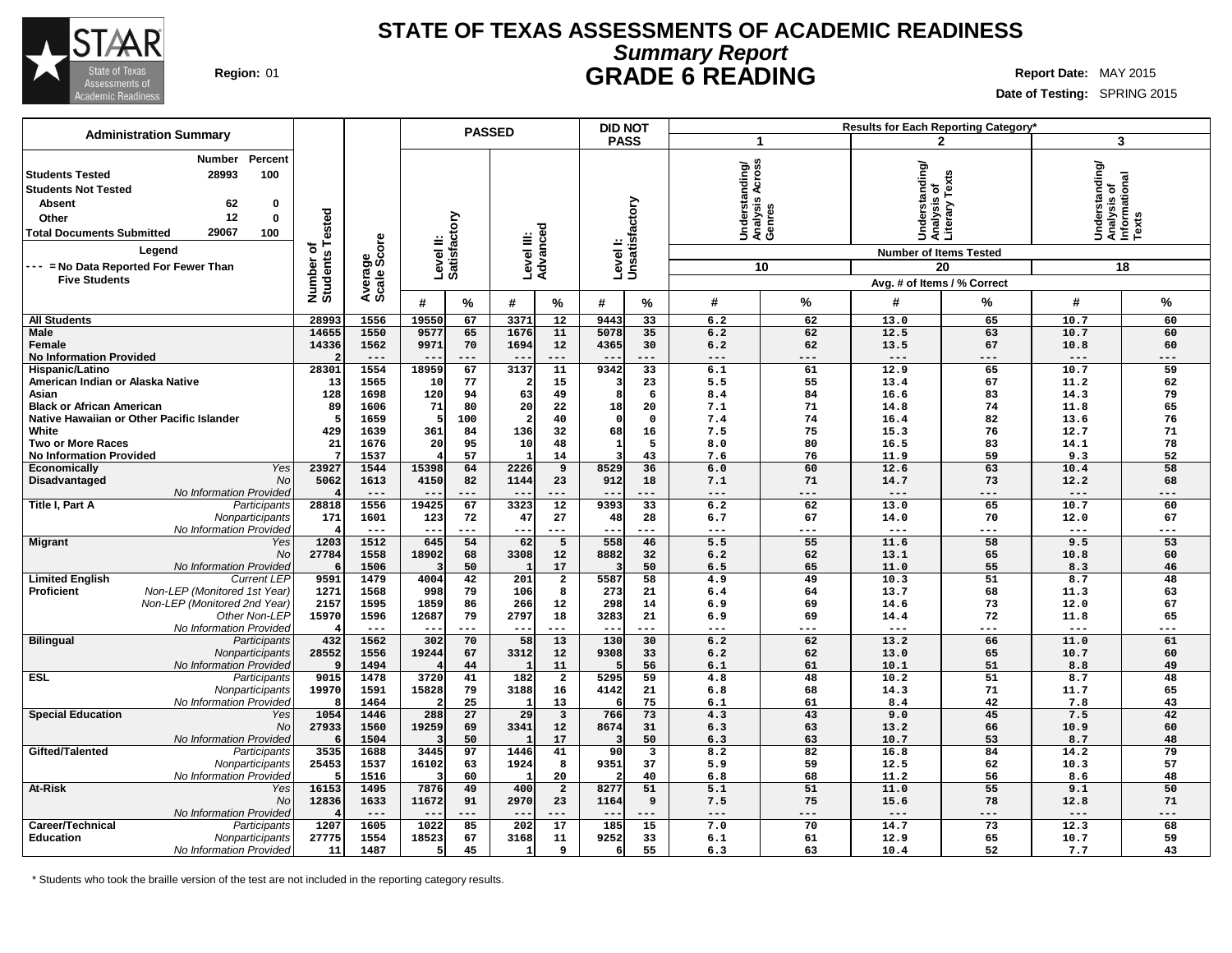

### **STATE OF TEXAS ASSESSMENTS OF ACADEMIC READINESS Summary Report Region:** 01 **GRADE 6 MATHEMATICS Report Date:** MAY 2015

**Date of Testing:** SPRING 2015

|                                                                                                                    | <b>Administration Summary</b>                                                            |                                      |                 |                          | <b>PASSED</b>            |                          |                          | <b>DID NOT</b>                                       |                  |                                         |              |                                                                                | Results for Each Reporting Category* |           |                                            |           |
|--------------------------------------------------------------------------------------------------------------------|------------------------------------------------------------------------------------------|--------------------------------------|-----------------|--------------------------|--------------------------|--------------------------|--------------------------|------------------------------------------------------|------------------|-----------------------------------------|--------------|--------------------------------------------------------------------------------|--------------------------------------|-----------|--------------------------------------------|-----------|
|                                                                                                                    |                                                                                          |                                      |                 |                          |                          |                          |                          | <b>PASS</b>                                          |                  | 1                                       |              | $\mathbf{2}$                                                                   | 3                                    |           | 4                                          |           |
| <b>Students Tested</b><br><b>Students Not Tested</b><br><b>Absent</b><br>Other<br><b>Total Documents Submitted</b> | <b>Number</b><br>Percent<br>27498<br>97<br>53<br>0<br>825<br>3<br>28376<br>100<br>Legend | Tested<br>ত<br>Number o'<br>Students | Raw Score       | Level II:                | Satisfactory             | Level III:<br>Advanced   |                          | Level I:<br>Unsatisfactory                           | Numerical        | Representations<br>and<br>Relationships | putations    | Computaruna<br>and Algebraic<br>Relationships<br><b>Number of Items Tested</b> | 겯<br>Geometry and<br>Measurement     |           | Data Analysis<br>and Personal<br>Financial | Literacy  |
| --- = No Data Reported For Fewer Than                                                                              |                                                                                          |                                      | Average         |                          |                          |                          |                          |                                                      |                  | 14                                      |              | 20                                                                             |                                      | 8         |                                            | 10        |
| <b>Five Students</b>                                                                                               |                                                                                          |                                      |                 |                          |                          |                          |                          |                                                      |                  |                                         |              |                                                                                | Avg. # of Items / % Correct          |           |                                            |           |
| NSE = No Standards Established                                                                                     |                                                                                          |                                      |                 | #                        | %                        | #                        | $\frac{0}{0}$            | #<br>%                                               | #                | $\%$                                    | #            | %                                                                              | #                                    | %         | #                                          | %         |
| <b>All Students</b>                                                                                                |                                                                                          | 27498                                | 25              | <b>NSE</b>               | <b>NSE</b>               | <b>NSE</b>               | <b>NSE</b>               | <b>NSE</b><br>NSE                                    | 6.7              | 48                                      | 9.6          | 48                                                                             | 3.5                                  | 44        | 4.8                                        | 48        |
| <b>Male</b>                                                                                                        |                                                                                          | 13898                                | 25<br>25        | <b>NSE</b>               | <b>NSE</b>               | <b>NSE</b>               | <b>NSE</b>               | <b>NSE</b><br><b>NSE</b><br><b>NSE</b>               | 6.8              | 48<br>47                                | 9.6          | 48<br>48                                                                       | 3.5<br>3.5                           | 43<br>44  | 4.8                                        | 48<br>48  |
| Female<br><b>No Information Provided</b>                                                                           |                                                                                          | 13598                                | ---             | <b>NSE</b><br>$- -$      | <b>NSE</b>               | <b>NSE</b><br>$- -$      | <b>NSE</b><br>$- - -$    | <b>NSE</b><br>$- - -$                                | 6.6<br>---       | ---                                     | 9.6<br>---   | ---                                                                            | $- - -$                              |           | 4.8<br>$- - -$                             | ---       |
| Hispanic/Latino                                                                                                    |                                                                                          | 26853                                | 25              | <b>NSE</b>               | <b>NSE</b>               | <b>NSE</b>               | <b>NSE</b>               | <b>NSE</b><br>NSE                                    | 6.7              | 48                                      | 9.6          | 48                                                                             | 3.5                                  | 43        | 4.8                                        | 48        |
| American Indian or Alaska Native                                                                                   |                                                                                          | 12                                   | 24              | <b>NSE</b>               | <b>NSE</b>               | <b>NSE</b>               | <b>NSE</b>               | <b>NSE</b><br><b>NSE</b>                             | 6.0              | 43                                      | 10.1         | 50                                                                             | 3.4                                  | 43        | 4.4                                        | 44        |
| Asian                                                                                                              |                                                                                          | 117                                  | 40              | <b>NSE</b>               | <b>NSE</b>               | <b>NSE</b>               | <b>NSE</b>               | <b>NSE</b><br><b>NSE</b>                             | 11.1             | 79                                      | 15.5         | 78                                                                             | 6.2                                  | 78        | 7.5                                        | 75        |
| <b>Black or African American</b>                                                                                   |                                                                                          | 89                                   | 25              | <b>NSE</b>               | <b>NSE</b>               | <b>NSE</b>               | <b>NSE</b>               | <b>NSE</b><br><b>NSE</b>                             | 6.9              | 49                                      | 9.9          | 49                                                                             | 3.6                                  | 45        | 5.1                                        | 51        |
|                                                                                                                    | Native Hawaiian or Other Pacific Islander                                                |                                      | 32              | <b>NSE</b>               | <b>NSE</b>               | <b>NSE</b>               | <b>NSE</b>               | <b>NSE</b><br><b>NSE</b>                             | 9.8              | 70                                      | 11.6         | 58                                                                             | 4.8                                  | 60        | 6.2                                        | 62        |
| White                                                                                                              |                                                                                          | 394                                  | 30              | <b>NSE</b>               | <b>NSE</b>               | <b>NSE</b>               | <b>NSE</b>               | <b>NSE</b><br><b>NSE</b>                             | 8.0              | 57                                      | 11.7         | 59                                                                             | 4.3                                  | 53        | 5.9                                        | 59        |
| <b>Two or More Races</b>                                                                                           |                                                                                          | 21                                   | 32<br>18        | <b>NSE</b>               | <b>NSE</b>               | <b>NSE</b>               | <b>NSE</b>               | <b>NSE</b><br><b>NSE</b><br><b>NSE</b>               | 8.8              | 63<br>36                                | 12.5<br>8.1  | 63<br>41                                                                       | 4.3                                  | 54<br>23  | 6.3                                        | 63<br>34  |
| <b>No Information Provided</b><br>Economically                                                                     | Yes                                                                                      | 22787                                | 24              | <b>NSE</b><br><b>NSE</b> | <b>NSE</b><br><b>NSE</b> | <b>NSE</b><br><b>NSE</b> | <b>NSE</b><br><b>NSE</b> | <b>NSE</b><br><b>NSE</b><br><b>NSE</b>               | 5.0<br>6.5       | 46                                      | 9.3          | 47                                                                             | 1.9<br>3.4                           | 42        | 3.4<br>4.7                                 | 47        |
| Disadvantaged                                                                                                      | No                                                                                       | 4708                                 | 28              | <b>NSE</b>               | <b>NSE</b>               | <b>NSE</b>               | <b>NSE</b>               | <b>NSE</b><br><b>NSE</b>                             | 7.7              | 55                                      | 11.1         | 56                                                                             | 4.1                                  | 51        | 5.6                                        | 56        |
|                                                                                                                    | No Information Provided                                                                  |                                      | ---             | --                       | $---$                    | $---$                    | $---$                    | ---                                                  | ---              | ---                                     | $---$        | ---                                                                            | ---                                  | ---       | ---                                        | ---       |
| Title I, Part A                                                                                                    | Participants                                                                             | 27369                                | 25              | <b>NSE</b>               | <b>NSE</b>               | <b>NSE</b>               | <b>NSE</b>               | <b>NSE</b><br><b>NSE</b>                             | 6.7              | 48                                      | 9.6          | 48                                                                             | 3.5                                  | 43        | 4.8                                        | 48        |
|                                                                                                                    | Nonparticipants                                                                          | 126                                  | 28              | <b>NSE</b>               | <b>NSE</b>               | <b>NSE</b>               | <b>NSE</b>               | <b>NSE</b><br>NSE                                    | 7.3              | 52                                      | 10.9         | 55                                                                             | 4.1                                  | 51        | 5.4                                        | 54        |
|                                                                                                                    | No Information Provided                                                                  |                                      | ---             | --                       | $\qquad \qquad - -$      | $--$                     | $---$                    | ---                                                  | ---              | ---                                     | $---$        | ---                                                                            | ---                                  | ---       | $---$                                      | ---       |
| <b>Migrant</b>                                                                                                     | Yes                                                                                      | 1161                                 | 22              | <b>NSE</b>               | <b>NSE</b>               | <b>NSE</b>               | <b>NSE</b>               | <b>NSE</b><br><b>NSE</b>                             | 5.9              | 42                                      | 8.4          | 42                                                                             | 3.0                                  | 37        | 4.2                                        | 42        |
|                                                                                                                    | No<br>No Information Provided                                                            | 26332                                | 25<br>21        | <b>NSE</b><br><b>NSE</b> | <b>NSE</b><br><b>NSE</b> | <b>NSE</b><br><b>NSE</b> | <b>NSE</b><br><b>NSE</b> | <b>NSE</b><br><b>NSE</b><br><b>NSE</b><br><b>NSE</b> | 6.7<br>4.8       | 48<br>34                                | 9.7<br>9.4   | 48<br>47                                                                       | 3.5<br>2.2                           | 44<br>28  | 4.9<br>4.4                                 | 49<br>44  |
| <b>Limited English</b>                                                                                             | <b>Current LEP</b>                                                                       | 8746                                 | $\overline{20}$ | <b>NSE</b>               | <b>NSE</b>               | <b>NSE</b>               | <b>NSE</b>               | <b>NSE</b><br><b>NSE</b>                             | $\overline{5.6}$ | 40                                      | 8.0          | 40                                                                             | 2.8                                  | 35        | 4.0                                        | 40        |
| <b>Proficient</b>                                                                                                  | Non-LEP (Monitored 1st Year)                                                             | 1215                                 | 25              | <b>NSE</b>               | <b>NSE</b>               | <b>NSE</b>               | <b>NSE</b>               | <b>NSE</b><br><b>NSE</b>                             | 6.8              | 49                                      | 9.9          | 49                                                                             | 3.5                                  | 44        | 5.0                                        | 50        |
|                                                                                                                    | Non-LEP (Monitored 2nd Year)                                                             | 2127                                 | 27              | <b>NSE</b>               | <b>NSE</b>               | <b>NSE</b>               | <b>NSE</b>               | <b>NSE</b><br><b>NSE</b>                             | 7.3              | 52                                      | 10.6         | 53                                                                             | 3.9                                  | 49        | 5.3                                        | 53        |
|                                                                                                                    | Other Non-LEP                                                                            | 15406                                | 27              | <b>NSE</b>               | <b>NSE</b>               | <b>NSE</b>               | <b>NSE</b>               | <b>NSE</b><br><b>NSE</b>                             | 7.2              | 51                                      | 10.4         | 52                                                                             | 3.8                                  | 47        | 5.2                                        | 52        |
|                                                                                                                    | No Information Provided                                                                  |                                      | ---             | $-$                      | $---$                    | $- -$                    | $- - -$                  | ---                                                  | ---              | ---                                     | $---$        |                                                                                | ---                                  | ---       | $---$                                      | $---$     |
| <b>Bilingual</b>                                                                                                   | Participants                                                                             | 398                                  | 27              | <b>NSE</b>               | <b>NSE</b>               | <b>NSE</b>               | <b>NSE</b>               | <b>NSE</b><br><b>NSE</b>                             | 7.3              | 52                                      | 10.7         | 53                                                                             | 4.0                                  | 50        | 5.3                                        | 53        |
|                                                                                                                    | Nonparticipants                                                                          | 27092                                | 25<br>19        | <b>NSE</b><br><b>NSE</b> | <b>NSE</b>               | <b>NSE</b>               | <b>NSE</b><br><b>NSE</b> | <b>NSE</b><br><b>NSE</b><br><b>NSE</b>               | 6.7              | 48                                      | 9.6          | 48<br>42                                                                       | 3.5<br>2.3                           | 43<br>28  | 4.8                                        | 48<br>40  |
| <b>ESL</b>                                                                                                         | No Information Provided<br>Participants                                                  | 8216                                 | $\overline{20}$ | <b>NSE</b>               | <b>NSE</b><br><b>NSE</b> | <b>NSE</b><br><b>NSE</b> | <b>NSE</b>               | <b>NSE</b><br><b>NSE</b><br><b>NSE</b>               | 4.6<br>5.6       | 33<br>40                                | 8.4<br>7.9   | 40                                                                             | 2.8                                  | 35        | 4.0<br>4.0                                 | 40        |
|                                                                                                                    | Nonparticipants                                                                          | 19276                                | 27              | <b>NSE</b>               | <b>NSE</b>               | <b>NSE</b>               | <b>NSE</b>               | <b>NSE</b><br>NSE                                    | 7.2              | 51                                      | 10.4         | 52                                                                             | 3.8                                  | 47        | 5.2                                        | 52        |
|                                                                                                                    | No Information Provided                                                                  |                                      | 19              | <b>NSE</b>               | <b>NSE</b>               | <b>NSE</b>               | <b>NSE</b>               | <b>NSE</b><br><b>NSE</b>                             | 5.0              | 36                                      | 8.0          | 40                                                                             | 1.8                                  | 23        | 3.7                                        | 37        |
| <b>Special Education</b>                                                                                           | Yes                                                                                      | 1081                                 | 18              | <b>NSE</b>               | <b>NSE</b>               | <b>NSE</b>               | <b>NSE</b>               | <b>NSE</b><br><b>NSE</b>                             | 4.9              | 35                                      | 6.9          | 35                                                                             | 2.5                                  | 31        | 3.3                                        | 33        |
|                                                                                                                    | No                                                                                       | 26412                                | 25              | <b>NSE</b>               | <b>NSE</b>               | <b>NSE</b>               | <b>NSE</b>               | <b>NSE</b><br><b>NSE</b>                             | 6.8              | 48                                      | 9.7          | 49                                                                             | 3.5                                  | 44        | 4.9                                        | 49        |
|                                                                                                                    | No Information Provided                                                                  |                                      | 19              | <b>NSE</b>               | <b>NSE</b>               | <b>NSE</b>               | <b>NSE</b>               | <b>NSE</b><br><b>NSE</b>                             | 4.6              | 33                                      | 8.8          | 44                                                                             | 1.8                                  | 23        | 4.2                                        | 42        |
| Gifted/Talented                                                                                                    | Participants                                                                             | 3228                                 | $\overline{35}$ | <b>NSE</b>               | <b>NSE</b>               | <b>NSE</b>               | <b>NSE</b>               | <b>NSE</b><br><b>NSE</b>                             | 9.5              | 68                                      | 13.8         | 69                                                                             | 5.3                                  | 66        | 6.8                                        | 68        |
|                                                                                                                    | Nonparticipants<br>No Information Provided                                               | 24266                                | 23<br>---       | <b>NSE</b><br>--         | <b>NSE</b><br>$- - -$    | <b>NSE</b><br>$--$       | <b>NSE</b><br>$---$      | <b>NSE</b><br><b>NSE</b><br>$\qquad \qquad -$<br>--- | 6.3<br>---       | 45<br>---                               | 9.1<br>$---$ | 45<br>---                                                                      | 3.2<br>---                           | 40<br>--- | 4.6<br>$--$                                | 46<br>--- |
| <b>At-Risk</b>                                                                                                     | Yes                                                                                      | 15302                                | 20              | <b>NSE</b>               | <b>NSE</b>               | <b>NSE</b>               | <b>NSE</b>               | <b>NSE</b><br><b>NSE</b>                             | 5.6              | 40                                      | 7.9          | 40                                                                             | 2.8                                  | 35        | 4.0                                        | 40        |
|                                                                                                                    | No                                                                                       | 12193                                | 30              | <b>NSE</b>               | <b>NSE</b>               | <b>NSE</b>               | <b>NSE</b>               | <b>NSE</b><br><b>NSE</b>                             | 8.1              | 58                                      | 11.8         | 59                                                                             | 4.4                                  | 54        | 5.9                                        | 59        |
|                                                                                                                    | No Information Provided                                                                  |                                      | ---             | $-$                      | $---$                    | $- -$                    | $---$                    | ---<br>$ -$                                          | ---              | ---                                     | $- - -$      | ---                                                                            | $---$                                | ---       | $---$                                      | ---       |
| Career/Technical                                                                                                   | Participants                                                                             | 1073                                 | 28              | <b>NSE</b>               | <b>NSE</b>               | <b>NSE</b>               | <b>NSE</b>               | <b>NSE</b><br><b>NSE</b>                             | 7.6              | 55                                      | 10.9         | 55                                                                             | 4.1                                  | 51        | 5.6                                        | 56        |
| <b>Education</b>                                                                                                   | Nonparticipants                                                                          | 26417                                | 25              | <b>NSE</b>               | <b>NSE</b>               | <b>NSE</b>               | <b>NSE</b>               | <b>NSE</b><br><b>NSE</b>                             | 6.7              | 48                                      | 9.6          | 48                                                                             | 3.5                                  | 43        | 4.8                                        | 48        |
|                                                                                                                    | No Information Provided                                                                  | 8                                    | 22              | <b>NSE</b>               | <b>NSE</b>               | <b>NSE</b>               | <b>NSE</b>               | <b>NSE</b><br><b>NSE</b>                             | 6.0              | 43                                      | 8.8          | 44                                                                             | 2.8                                  | 34        | 4.0                                        | 40        |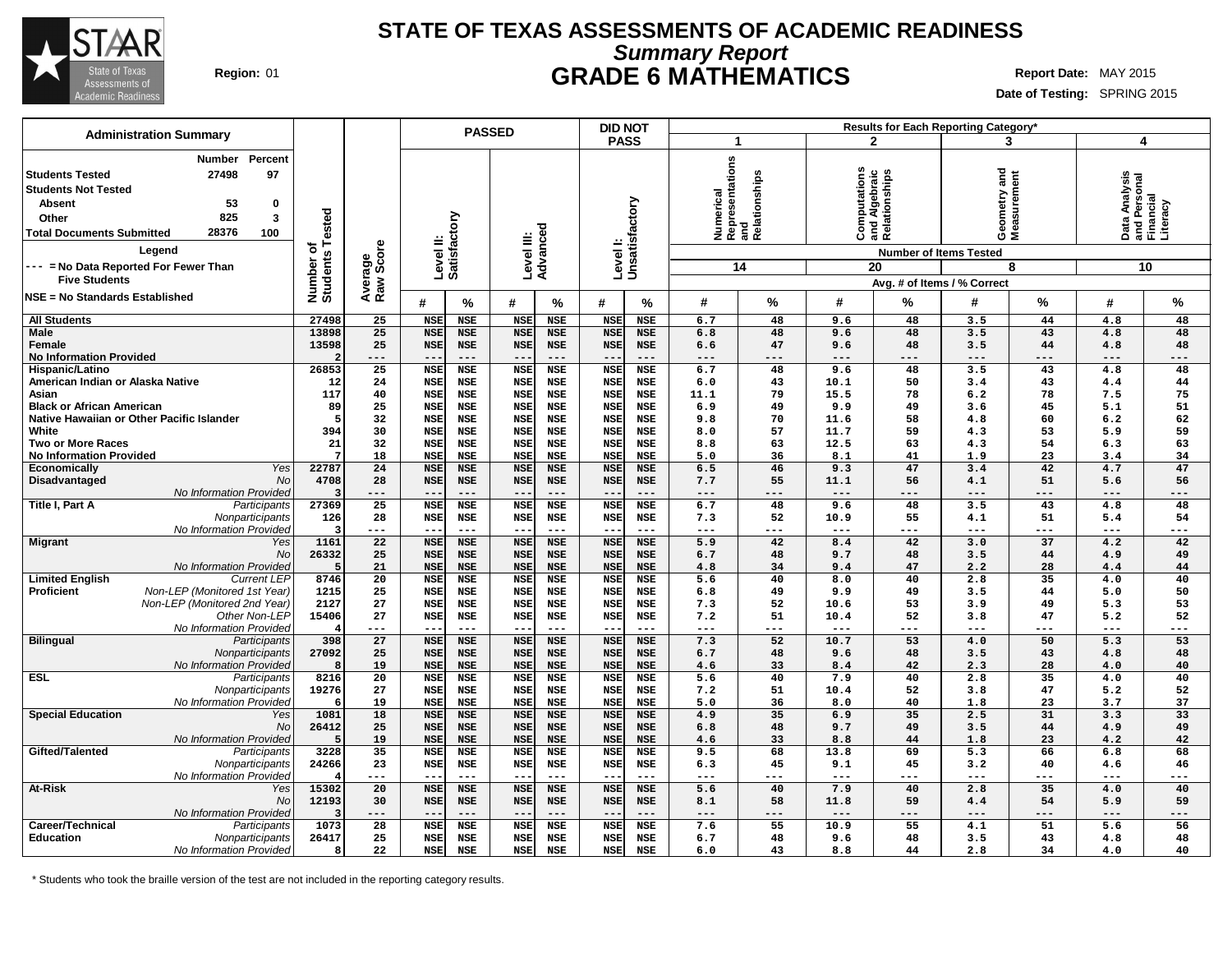

### **STATE OF TEXAS ASSESSMENTS OF ACADEMIC READINESS L Summary Report Region:** 01 **GRADE 6 MATHEMATICS Report Date:** MAY 2015

| <b>Administration Summary</b>                                                                                                                                                                                                                                             |                                      |                      |                           | <b>PASSED</b>                     |                                 |                       | <b>DID NOT</b>            |                       |              |                                               |                                                |                                     | <b>Results for Each Reporting Category</b>                        |                     |                                            |                |
|---------------------------------------------------------------------------------------------------------------------------------------------------------------------------------------------------------------------------------------------------------------------------|--------------------------------------|----------------------|---------------------------|-----------------------------------|---------------------------------|-----------------------|---------------------------|-----------------------|--------------|-----------------------------------------------|------------------------------------------------|-------------------------------------|-------------------------------------------------------------------|---------------------|--------------------------------------------|----------------|
|                                                                                                                                                                                                                                                                           |                                      |                      |                           |                                   |                                 |                       | <b>PASS</b>               |                       | $\mathbf{1}$ |                                               |                                                | $\mathbf{2}$                        | 3                                                                 |                     | $\overline{\mathbf{4}}$                    |                |
| Percent<br>Number<br>739<br>100<br><b>Students Tested</b><br><b>Students Not Tested</b><br>0<br><b>Absent</b><br>2<br>$\Omega$<br>0<br>Other<br>741<br>100<br><b>Total Documents Submitted</b><br>Legend<br>--- = No Data Reported For Fewer Than<br><b>Five Students</b> | Tested<br>ō<br>Number o'<br>Students | Average<br>Raw Score | Satisfactory<br>Level II: |                                   | Level III:<br>Advanced          |                       | Levell:<br>Unsatisfactory |                       | Numerical    | Representations<br>and<br>Relationships<br>14 | Computations<br>and Algebraic<br>Relationships | <b>Number of Items Tested</b><br>20 | and<br>Geometry and<br>Measurement<br>Avg. # of Items / % Correct | 8                   | Data Analysis<br>and Personal<br>Financial | Literacy<br>10 |
| <b>NSE = No Standards Established</b>                                                                                                                                                                                                                                     |                                      |                      | #                         | %                                 | #                               | $\frac{9}{6}$         | #                         | $\%$                  | #            | %                                             | #                                              | %                                   | #                                                                 | %                   | #                                          | $\%$           |
| <b>All Students</b>                                                                                                                                                                                                                                                       | 739                                  | 17                   | <b>NSE</b>                | <b>NSE</b>                        | <b>NSE</b>                      | <b>NSE</b>            | <b>NSE</b>                | <b>NSE</b>            | 4.5          | 32                                            | 6.8                                            | 34                                  | 2.4                                                               | 30                  | 3.2                                        | 32             |
| <b>Male</b>                                                                                                                                                                                                                                                               | 396                                  | 17                   | <b>NSE</b>                | <b>NSE</b>                        | <b>NSE</b>                      | <b>NSE</b>            | <b>NSE</b>                | <b>NSE</b>            | 4.4          | 32                                            | 6.7                                            | 34                                  | 2.3                                                               | 28                  | 3.1                                        | 31             |
| Female                                                                                                                                                                                                                                                                    | 343                                  | 17                   | <b>NSE</b>                | <b>NSE</b>                        | <b>NSE</b>                      | <b>NSE</b>            | <b>NSE</b>                | <b>NSE</b>            | 4.6          | 33                                            | 6.8                                            | 34                                  | 2.5                                                               | 32                  | 3.3                                        | 33             |
| <b>No Information Provided</b>                                                                                                                                                                                                                                            |                                      | $- - -$              | $- -$                     | $- - -$                           | $- -$                           | $- - -$               | $ -$                      | $- - -$               | ---          | $---$                                         | ---                                            | ---                                 | $---$                                                             | $- - -$             | $- - -$                                    | $---$          |
| Hispanic/Latino                                                                                                                                                                                                                                                           | 728                                  | $\overline{17}$      | <b>NSE</b>                | <b>NSE</b>                        | <b>NSE</b>                      | <b>NSE</b>            | <b>NSE</b>                | <b>NSE</b>            | 4.5          | $\overline{32}$                               | 6.7                                            | 34                                  | 2.4                                                               | 30                  | 3.2                                        | 32             |
| American Indian or Alaska Native                                                                                                                                                                                                                                          |                                      | ---                  | --                        | $\qquad \qquad -$                 | $\overline{\phantom{m}}$        | $- - -$               | $- -$                     | $---$                 | ---          | $---$                                         | ---                                            | ---                                 | $---$                                                             | $---$               | $---$                                      | $---$          |
| Asian                                                                                                                                                                                                                                                                     |                                      | ---                  | $- -$                     | $--$                              | $--$                            | $- - -$               | --                        | $---$                 | ---          | $---$                                         | ---                                            | $---$                               | $---$                                                             | $---$               | $---$                                      | $---$          |
| <b>Black or African American</b>                                                                                                                                                                                                                                          |                                      | ---                  | --                        | $\qquad \qquad - -$               | $--$                            | $--$                  | --                        | ---                   | ---          | $- - -$                                       | ---                                            | ---                                 | ---                                                               | $\frac{1}{2}$       | $---$                                      | $---$          |
| Native Hawaiian or Other Pacific Islander<br>White                                                                                                                                                                                                                        |                                      | ---<br>17            | $- -$<br><b>NSE</b>       | $\qquad \qquad -$<br><b>NSE</b>   | $- -$<br><b>NSE</b>             | $- - -$<br><b>NSE</b> | $- -$<br><b>NSE</b>       | $---$<br>NSE          | ---<br>3.9   | $---$<br>28                                   | ---<br>8.3                                     | ---<br>42                           | $---$<br>2.3                                                      | $---$<br>29         | $---$<br>2.9                               | $---$<br>29    |
| <b>Two or More Races</b>                                                                                                                                                                                                                                                  |                                      | ---                  | $- -$                     | $---$                             | $- -$                           | $- - -$               | $- -$                     | $---$                 | ---          | $---$                                         | ---                                            | ---                                 | $---$                                                             | $---$               | $---$                                      | $---$          |
| <b>No Information Provided</b>                                                                                                                                                                                                                                            |                                      | ---                  | --                        | $---$                             | $- -$                           | $- - -$               | $- -$                     | ---                   | ---          | $---$                                         | ---                                            | ---                                 | $---$                                                             | $---$               | $---$                                      | $---$          |
| Yes<br>Economically                                                                                                                                                                                                                                                       | 644                                  | 17                   | <b>NSE</b>                | <b>NSE</b>                        | <b>NSE</b>                      | <b>NSE</b>            | <b>NSE</b>                | <b>NSE</b>            | 4.5          | $\overline{32}$                               | 6.7                                            | 34                                  | 2.4                                                               | 30                  | 3.1                                        | 31             |
| Disadvantaged<br><b>No</b>                                                                                                                                                                                                                                                | 94                                   | 17                   | <b>NSE</b>                | <b>NSE</b>                        | <b>NSE</b>                      | <b>NSE</b>            | <b>NSE</b>                | <b>NSE</b>            | 4.7          | 33                                            | 7.1                                            | 36                                  | 2.4                                                               | 30                  | 3.3                                        | 33             |
| No Information Provided                                                                                                                                                                                                                                                   | -1                                   | ---                  | $- -$                     | $---$                             | $--$                            | $- - -$               | $ -$                      | $- - -$               | ---          | $---$                                         | ---                                            | $---$                               | $---$                                                             | $- - -$             | $---$                                      | $---$          |
| Title I, Part A<br>Participants                                                                                                                                                                                                                                           | 726                                  | 17                   | <b>NSE</b>                | <b>NSE</b>                        | <b>NSE</b>                      | <b>NSE</b>            | <b>NSE</b>                | <b>NSE</b>            | 4.5          | 32                                            | 6.8                                            | 34                                  | 2.4                                                               | 30                  | 3.2                                        | 32             |
| Nonparticipants                                                                                                                                                                                                                                                           | 12                                   | 14                   | <b>NSE</b>                | <b>NSE</b>                        | <b>NSE</b>                      | NSE                   | <b>NSE</b>                | NSE                   | 3.8          | 27                                            | 5.8                                            | 29                                  | 1.6                                                               | 20                  | 2.4                                        | 24             |
| No Information Provided                                                                                                                                                                                                                                                   | $\mathbf{1}$                         | ---                  | $- -$                     | $---$                             | $- -$                           | $---$                 |                           | $---$                 | ---          | ---                                           | ---                                            | ---                                 | $---$                                                             | ---                 | $---$                                      | $---$          |
| <b>Migrant</b><br>Yes                                                                                                                                                                                                                                                     | 19                                   | 20                   | <b>NSE</b>                | <b>NSE</b>                        | <b>NSE</b>                      | <b>NSE</b>            | <b>NSE</b>                | <b>NSE</b>            | 5.6          | 40                                            | 7.8                                            | 39                                  | 2.8                                                               | 35                  | 4.1                                        | 41             |
| No<br>No Information Provided                                                                                                                                                                                                                                             | 719                                  | 17<br>---            | <b>NSE</b><br>$- -$       | <b>NSE</b><br>$\qquad \qquad - -$ | <b>NSE</b><br>$- -$             | <b>NSE</b><br>$---$   | <b>NSE</b><br>$ -$        | <b>NSE</b><br>$---$   | 4.5<br>---   | 32<br>$---$                                   | 6.8<br>---                                     | 34<br>---                           | 2.4<br>$---$                                                      | 30<br>$---$         | 3.1<br>$---$                               | 31<br>$---$    |
| <b>Limited English</b><br><b>Current LEP</b>                                                                                                                                                                                                                              | 739                                  | 17                   | <b>NSE</b>                | <b>NSE</b>                        | <b>NSE</b>                      | <b>NSE</b>            | <b>NSE</b>                | <b>NSE</b>            | 4.5          | $\overline{32}$                               | 6.8                                            | 34                                  | 2.4                                                               | 30                  | 3.2                                        | 32             |
| Proficient<br>Non-LEP (Monitored 1st Year)                                                                                                                                                                                                                                | $\Omega$                             | ---                  | $- -$                     | $\qquad \qquad -$                 | $\qquad \qquad -$               | $- - -$               | $ -$                      | $- - -$               | ---          | $---$                                         | ---                                            | ---                                 | $---$                                                             | $\frac{1}{2}$       | $---$                                      | $---$          |
| Non-LEP (Monitored 2nd Year)                                                                                                                                                                                                                                              | $\Omega$                             | ---                  | --                        | $- - -$                           | $--$                            | $- - -$               | $- -$                     | $--$                  | ---          | $---$                                         | ---                                            | ---                                 | ---                                                               | $\frac{1}{2}$       | $---$                                      | $---$          |
| Other Non-LEP                                                                                                                                                                                                                                                             | $\Omega$                             | ---                  | $- -$                     | $---$                             | $--$                            | $---$                 | $\qquad \qquad -$         | $- - -$               | ---          | $- - -$                                       | ---                                            | ---                                 | $- - -$                                                           | $- - -$             | $---$                                      | $---$          |
| No Information Provided                                                                                                                                                                                                                                                   | $\Omega$                             | ---                  | $- -$                     | $- - -$                           | $- -$                           | $---$                 | --                        | $---$                 | ---          | $---$                                         | ---                                            | ---                                 | $---$                                                             | $---$               | $---$                                      | $---$          |
| <b>Bilingual</b><br>Participants                                                                                                                                                                                                                                          | 29                                   | 22                   | <b>NSE</b>                | <b>NSE</b>                        | <b>NSE</b>                      | <b>NSE</b>            | <b>NSE</b>                | <b>NSE</b>            | 6.2          | 45                                            | 8.8                                            | 44                                  | 3.0                                                               | 38                  | 4.1                                        | 41             |
| Nonparticipants                                                                                                                                                                                                                                                           | 709                                  | 17                   | <b>NSE</b>                | <b>NSE</b>                        | <b>NSE</b>                      | <b>NSE</b>            | <b>NSE</b>                | <b>NSE</b>            | 4.5          | 32                                            | 6.7                                            | 34                                  | 2.4                                                               | 30                  | 3.1                                        | 31             |
| No Information Provided<br><b>ESL</b><br>Participants                                                                                                                                                                                                                     | 694                                  | ---<br>17            | $- -$<br><b>NSE</b>       | $---$<br><b>NSE</b>               | $\qquad \qquad -$<br><b>NSE</b> | $---$<br><b>NSE</b>   | $ -$<br><b>NSE</b>        | $---$<br><b>NSE</b>   | ---<br>4.5   | $---$<br>$\overline{32}$                      | $---$<br>6.7                                   | $---$<br>34                         | $---$<br>2.4                                                      | $---$<br>30         | $- - -$<br>3.1                             | $---$<br>31    |
| Nonparticipants                                                                                                                                                                                                                                                           | 43                                   | 20                   | <b>NSE</b>                | <b>NSE</b>                        | <b>NSE</b>                      | NSE                   | <b>NSE</b>                | <b>NSE</b>            | 5.4          | 38                                            | 7.8                                            | 39                                  | 2.7                                                               | 34                  | 3.8                                        | 38             |
| No Information Provided                                                                                                                                                                                                                                                   | $\overline{2}$                       | ---                  | $- -$                     | $- - -$                           | $-1$                            | $- - -$               | $ -$                      | $- - -$               | ---          | $- - -$                                       | ---                                            | ---                                 | $- - -$                                                           | $- - -$             | $- - -$                                    | $- - -$        |
| <b>Special Education</b><br>Yes                                                                                                                                                                                                                                           | $\mathbf{1}$                         | ---                  | $-$                       | $---$                             | $\qquad \qquad -$               | $---$                 | $ -$                      | $---$                 | ---          | ---                                           | ---                                            | $---$                               | $---$                                                             | $---$               | $---$                                      | $---$          |
| No                                                                                                                                                                                                                                                                        | 737                                  | 17                   | <b>NSE</b>                | <b>NSE</b>                        | <b>NSE</b>                      | <b>NSE</b>            | <b>NSE</b>                | <b>NSE</b>            | 4.5          | 32                                            | 6.8                                            | 34                                  | 2.4                                                               | 30                  | 3.2                                        | 32             |
| No Information Provided                                                                                                                                                                                                                                                   | $\mathbf{1}$                         | ---                  | $- -$                     | $\qquad \qquad - -$               | $--$                            | $---$                 | $-$                       | $---$                 | ---          | $---$                                         | ---                                            | $---$                               | $---$                                                             | $\qquad \qquad - -$ | $- - -$                                    | $---$          |
| Gifted/Talented<br>Participants                                                                                                                                                                                                                                           | $\Omega$                             | $---$                | $- -$                     | $- -$                             | $- -$                           | $---$                 | $\qquad \qquad -$         | $---$                 | $---$        | $---$                                         | $---$                                          | $---$                               | $---$                                                             | $---$               | $---$                                      | $---$          |
| Nonparticipants                                                                                                                                                                                                                                                           | 738                                  | 17                   | <b>NSE</b>                | <b>NSE</b>                        | <b>NSE</b>                      | <b>NSE</b>            | <b>NSE</b>                | NSE                   | 4.5          | 32                                            | 6.8                                            | 34                                  | 2.4                                                               | 30                  | 3.2                                        | 32             |
| No Information Provided                                                                                                                                                                                                                                                   |                                      | ---                  | --                        | $---$                             | $- -$                           | $- - -$               |                           | ---                   | ---          | $---$                                         | ---                                            | ---                                 | $---$                                                             | $---$               | $---$                                      | $---$          |
| At-Risk<br>Yes                                                                                                                                                                                                                                                            | 696                                  | 17                   | <b>NSE</b>                | <b>NSE</b>                        | <b>NSE</b>                      | <b>NSE</b>            | <b>NSE</b>                | <b>NSE</b>            | 4.5          | 32                                            | 6.8                                            | 34                                  | 2.4                                                               | 30                  | 3.2                                        | 32             |
| No<br>No Information Provided                                                                                                                                                                                                                                             | 42<br>-1                             | 15<br>---            | <b>NSE</b><br>--          | <b>NSE</b><br>$- - -$             | <b>NSE</b><br>$- -$             | <b>NSE</b><br>$---$   | <b>NSE</b>                | <b>NSE</b><br>$- - -$ | 4.1<br>---   | 30<br>$---$                                   | 6.3<br>---                                     | 31<br>$---$                         | 2.0<br>$---$                                                      | 25<br>---           | 2.8<br>$---$                               | 28<br>$---$    |
| Career/Technical<br>Participants                                                                                                                                                                                                                                          | 14                                   | 20                   | <b>NSE</b>                | <b>NSE</b>                        | <b>NSE</b>                      | <b>NSE</b>            | <b>NSE</b>                | <b>NSE</b>            | 6.2          | 44                                            | 7.9                                            | 39                                  | 2.4                                                               | 30                  | 3.1                                        | 31             |
| <b>Education</b><br>Nonparticipants                                                                                                                                                                                                                                       | 722                                  | 17                   | <b>NSE</b>                | <b>NSE</b>                        | <b>NSE</b>                      | NSE                   | <b>NSE</b>                | NSE                   | 4.5          | 32                                            | 6.8                                            | 34                                  | 2.4                                                               | 30                  | 3.2                                        | 32             |
| No Information Provided                                                                                                                                                                                                                                                   | $\overline{\mathbf{3}}$              | ---                  | ---                       | $---$                             | $- -$                           | $---$                 | $- -$                     | $---$                 | ---          | $---$                                         | ---                                            | ---                                 | $---$                                                             | $---$               | $---$                                      | ---            |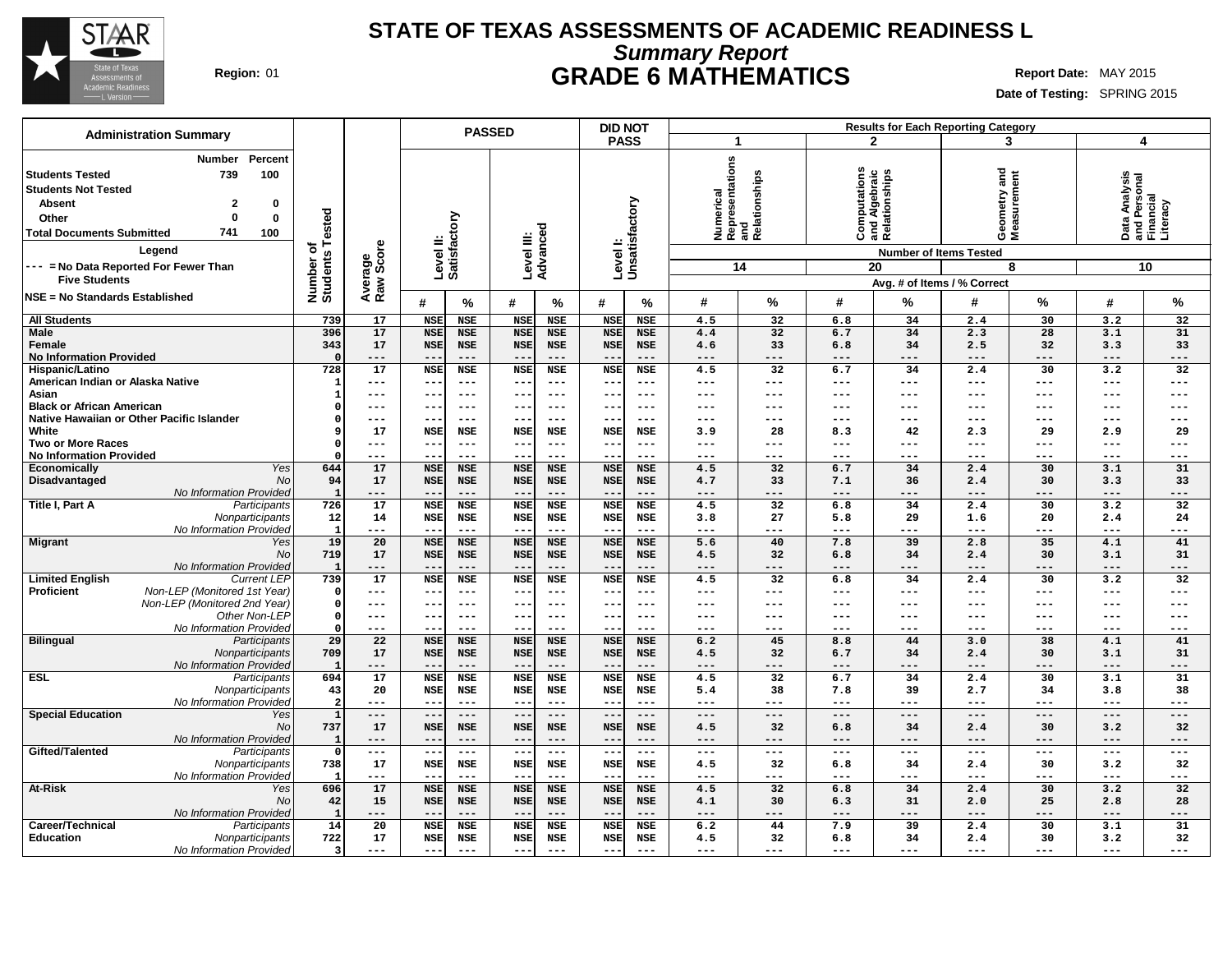

### **STATE OF TEXAS ASSESSMENTS OF ACADEMIC READINESS A Summary Report Region:** 01 **GRADE 6 READING Report Date:** MAY 2015

**Date of Testing:** SPRING 2015

|                                                                                                                                                                                                                                                                                                  |                                          |                                  |                        | <b>PASSED</b>      |                                  |                              |                          | <b>DID NOT</b>             |                                               |                 |                                                                                                                             | Results for Each Reporting Category* |                                                         |                     |
|--------------------------------------------------------------------------------------------------------------------------------------------------------------------------------------------------------------------------------------------------------------------------------------------------|------------------------------------------|----------------------------------|------------------------|--------------------|----------------------------------|------------------------------|--------------------------|----------------------------|-----------------------------------------------|-----------------|-----------------------------------------------------------------------------------------------------------------------------|--------------------------------------|---------------------------------------------------------|---------------------|
| <b>Administration Summary</b>                                                                                                                                                                                                                                                                    |                                          |                                  |                        |                    |                                  |                              |                          | <b>PASS</b>                |                                               | 1               |                                                                                                                             | $\mathbf{2}$                         |                                                         | 3                   |
| Percent<br><b>Number</b><br>100<br><b>Students Tested</b><br>1616<br><b>Students Not Tested</b><br><b>Absent</b><br>$\bf{0}$<br>$\bf{0}$<br>0<br>$\bf{0}$<br>Other<br>1616<br><b>Total Documents Submitted</b><br>100<br>Legend<br>--- = No Data Reported For Fewer Than<br><b>Five Students</b> | ested<br>⊢<br>৳<br>Number of<br>Students | ige<br>Score<br>Averare<br>Scale | Level II:<br>Satisfact | ξā                 | Level III:<br>Advanced           |                              |                          | Level I:<br>Unsatisfactory | Understanding/<br> Analysis Across<br> Genres | 10              | standing/<br>Understanding<br>Analysis of<br>Literary Texts<br><b>Number of Items Tested</b><br>Avg. # of Items / % Correct | 20                                   | Understanding/<br>Analysis of<br>Informational<br>Texts | 18                  |
|                                                                                                                                                                                                                                                                                                  |                                          |                                  | #                      | %                  | #                                | %                            | #                        | %                          | #                                             | $\%$            | #                                                                                                                           | %                                    | $\#$                                                    | %                   |
| <b>All Students</b>                                                                                                                                                                                                                                                                              | 1616                                     | 1407                             | 183                    | 11                 | 4                                | $\mathbf 0$                  | 1433                     | 89                         | 4.1                                           | 41              | 7.9                                                                                                                         | 39                                   | 6.1                                                     | 34                  |
| <b>Male</b>                                                                                                                                                                                                                                                                                      | 1061                                     | 1401                             | 112                    | 11                 | 3                                | $\mathbf 0$                  | 949                      | 89                         | 4.0                                           | 40              | 7.6                                                                                                                         | 38                                   | 5.9                                                     | 33                  |
| Female                                                                                                                                                                                                                                                                                           | 555                                      | 1418                             | 71                     | 13                 | $\mathbf{1}$                     | $\mathbf 0$                  | 484                      | 87                         | 4.4                                           | 44              | 8.2                                                                                                                         | 41                                   | 6.3                                                     | 35                  |
| <b>No Information Provided</b><br>Hispanic/Latino                                                                                                                                                                                                                                                | $\Omega$<br>1587                         | $---$<br>1407                    | $-$<br>177             | ---<br>11          | $- -$<br>$\overline{\mathbf{4}}$ | $---$<br>$\mathsf{o}$        | $ -$<br>1410             | ---<br>89                  | $---$<br>4.1                                  | ---<br>41       | $---$<br>7.8                                                                                                                | $---$<br>39                          | $---$<br>6.1                                            | ---<br>34           |
| American Indian or Alaska Native                                                                                                                                                                                                                                                                 | $\Omega$                                 | $---$                            | $-$                    | $---$              | $- -$                            | $---$                        | $ -$                     | $- - -$                    | ---                                           | ---             | $---$                                                                                                                       | $---$                                | $---$                                                   | $---$               |
| Asian                                                                                                                                                                                                                                                                                            | -1                                       | $---$                            | $- -$                  | ---                | --                               | $---$                        | $- -$                    | $--$                       | ---                                           | ---             | $\qquad \qquad - -$                                                                                                         | $-- -$                               | ---                                                     | $---$               |
| <b>Black or African American</b>                                                                                                                                                                                                                                                                 | 5                                        | 1418                             |                        | 20                 | C                                | $\mathbf 0$                  |                          | 80                         | 4.6                                           | 46              | 8.0                                                                                                                         | 40                                   | 6.4                                                     | 36                  |
| Native Hawaiian or Other Pacific Islander                                                                                                                                                                                                                                                        |                                          | $\frac{1}{2}$                    |                        | $---$              | $- -$                            | $---$                        | --                       | $---$                      | ---                                           | ---             | ---                                                                                                                         | $---$                                | ---                                                     | ---                 |
| White<br><b>Two or More Races</b>                                                                                                                                                                                                                                                                | 19                                       | 1432<br>$---$                    |                        | 21<br>$---$        | 0<br>---                         | $\Omega$<br>$---$            | 15<br>$- -$              | 79<br>$---$                | 4.7<br>$---$                                  | 47<br>---       | 8.7<br>$---$                                                                                                                | 43<br>$---$                          | 6.8<br>$---$                                            | 38<br>$---$         |
| <b>No Information Provided</b>                                                                                                                                                                                                                                                                   |                                          | $---$                            |                        | ---                | --                               |                              |                          | $---$                      | $---$                                         | ---             | $---$                                                                                                                       | $---$                                | ---                                                     | ---                 |
| Yes<br>Economically                                                                                                                                                                                                                                                                              | 1436                                     | 1404                             | 150                    | 10                 | 3                                | $\mathbf 0$                  | 1286                     | 90                         | 4.1                                           | 41              | 7.8                                                                                                                         | 39                                   | 6.0                                                     | 33                  |
| No<br>Disadvantaged                                                                                                                                                                                                                                                                              | 176                                      | 1428                             | 33                     | 19                 | $\mathbf{1}$                     | $\mathbf 1$                  | 143                      | 81                         | 4.7                                           | 47              | 8.5                                                                                                                         | 42                                   | 6.7                                                     | 37                  |
| No Information Provided                                                                                                                                                                                                                                                                          | $\overline{4}$                           | $---$                            |                        |                    | ---                              |                              |                          | $---$                      | ---                                           | ---             | $---$                                                                                                                       | ---                                  | ---                                                     | ---                 |
| Title I, Part A<br>Participants<br>Nonparticipants                                                                                                                                                                                                                                               | 1601<br>11                               | 1406<br>1508                     | 176                    | 11<br>64           | 4<br>$\Omega$                    | $\mathsf{o}$<br>$\mathbf 0$  | 1425                     | 89<br>36                   | 4.1<br>6.0                                    | 41<br>60        | 7.8<br>12.0                                                                                                                 | 39<br>60                             | 6.0<br>8.8                                              | 34<br>49            |
| No Information Provided                                                                                                                                                                                                                                                                          | $\overline{\bf 4}$                       | $\frac{1}{2}$                    | $- -$                  | $---$              | $- -$                            | $---$                        | $\sim$ $\sim$            | ---                        | $---$                                         | $---$           | $- -$                                                                                                                       | $---$                                | $---$                                                   | $---$               |
| <b>Migrant</b><br>Yes                                                                                                                                                                                                                                                                            | 107                                      | 1400                             | 12                     | 11                 |                                  | $\mathbf 0$                  | 95                       | 89                         | 3.8                                           | 38              | 7.8                                                                                                                         | 39                                   | 5.8                                                     | 32                  |
| No                                                                                                                                                                                                                                                                                               | 1505                                     | 1407                             | 171                    | 11                 | 4                                | $\mathbf 0$                  | 1334                     | 89                         | 4.2                                           | 42              | 7.9                                                                                                                         | 39                                   | 6.1                                                     | 34                  |
| No Information Provided                                                                                                                                                                                                                                                                          | $\overline{\mathbf{4}}$                  | $---$                            | $- -$                  | ---                | $ -$                             | $- - -$                      | $ -$                     | $---$                      | $---$                                         | ---             | $---$                                                                                                                       | $- - -$                              | $---$                                                   | ---                 |
| <b>Limited English</b><br><b>Current LEP</b><br>Non-LEP (Monitored 1st Year)<br><b>Proficient</b>                                                                                                                                                                                                | 775<br>81                                | 1395<br>1403                     | 66                     | 9<br>10            | $\mathbf{1}$<br>$\Omega$         | $\mathsf{o}$<br>$\mathsf{o}$ | 709<br>73                | 91<br>90                   | 3.9<br>4.0                                    | 39<br>40        | 7.5<br>7.6                                                                                                                  | 37<br>38                             | 5.7<br>6.2                                              | 32<br>35            |
| Non-LEP (Monitored 2nd Year)                                                                                                                                                                                                                                                                     | 69                                       | 1403                             |                        | 13                 | 0                                | $\mathbf 0$                  | 60                       | 87                         | 4.1                                           | 41              | 7.7                                                                                                                         | 39                                   | 6.0                                                     | 33                  |
| Other Non-LEP                                                                                                                                                                                                                                                                                    | 686                                      | 1421                             | 100                    | 15                 | 3                                | $\mathsf{o}$                 | 586                      | 85                         | 4.4                                           | 44              | 8.3                                                                                                                         | 42                                   | 6.5                                                     | 36                  |
| No Information Provided                                                                                                                                                                                                                                                                          | 5                                        | 1389                             |                        | $\Omega$           | $\Omega$                         | $\Omega$                     | 5                        | 100                        | 4.0                                           | 40              | 6.6                                                                                                                         | 33                                   | 5.8                                                     | 32                  |
| <b>Bilingual</b><br>Participants                                                                                                                                                                                                                                                                 | 28                                       | 1459                             | 10                     | 36                 | $\Omega$                         | $\mathbf 0$                  | 18                       | 64                         | 5.2                                           | 52              | 10.1                                                                                                                        | 50                                   | 7.3                                                     | 40                  |
| Nonparticipants<br>No Information Provided                                                                                                                                                                                                                                                       | 1583<br>5                                | 1406<br>1389                     | 173<br>$\Omega$        | 11<br>$\mathbf{o}$ | 4<br>$\Omega$                    | $\mathbf 0$<br>$\mathbf 0$   | 1410<br>-5               | 89<br>100                  | 4.1<br>4.0                                    | 41<br>40        | 7.8<br>6.6                                                                                                                  | 39<br>33                             | 6.0<br>5.8                                              | 34<br>32            |
| <b>ESL</b><br>Participants                                                                                                                                                                                                                                                                       | 694                                      | 1393                             | 50                     | $\overline{7}$     | $\mathbf{1}$                     | $\mathbf 0$                  | 644                      | 93                         | 3.8                                           | $\overline{38}$ | 7.4                                                                                                                         | $\overline{37}$                      | $\overline{5.6}$                                        | $\overline{31}$     |
| Nonparticipants                                                                                                                                                                                                                                                                                  | 917                                      | 1418                             | 133                    | 15                 | 3                                | $\mathsf{o}\,$               | 784                      | 85                         | 4.4                                           | 44              | 8.2                                                                                                                         | 41                                   | 6.4                                                     | 35                  |
| No Information Provided                                                                                                                                                                                                                                                                          | 5                                        | 1389                             | $\Omega$               | 0                  | $\Omega$                         | $\mathbf 0$                  |                          | 100                        | 4.0                                           | 40              | 6.6                                                                                                                         | 33                                   | 5.8                                                     | 32                  |
| <b>Special Education</b><br>Yes                                                                                                                                                                                                                                                                  | 1342                                     | 1396                             | 92                     | $7\overline{ }$    | $\overline{a}$                   | $\mathbf 0$                  | 1250                     | 93                         | 3.9                                           | 39              | 7.4                                                                                                                         | 37                                   | 5.8                                                     | 32                  |
| No<br>No Information Provided                                                                                                                                                                                                                                                                    | 270<br>4                                 | 1464<br>$---$                    | 91<br>$---$            | 34<br>---          | $\overline{a}$<br>---            | $\mathbf 1$<br>$---$         | 179<br>$- -$             | 66<br>$---$                | 5.4<br>$---$                                  | 54<br>---       | 10.1<br>$---$                                                                                                               | 50<br>$---$                          | 7.5<br>$---$                                            | 42<br>---           |
| Gifted/Talented<br>Participants                                                                                                                                                                                                                                                                  | 4                                        | $\qquad \qquad - -$              | $--$                   | $---$              | --                               | $\qquad \qquad - -$          | $\overline{\phantom{m}}$ | $---$                      | $\qquad \qquad - -$                           | $---$           | $\sim$ $\sim$ $\sim$                                                                                                        | $\qquad \qquad - -$                  | $---$                                                   | $\qquad \qquad - -$ |
| Nonparticipants                                                                                                                                                                                                                                                                                  | 1608                                     | 1407                             | 182                    | 11                 |                                  | $\mathbf 0$                  | 1426                     | 89                         | 4.1                                           | 41              | 7.8                                                                                                                         | 39                                   | 6.1                                                     | 34                  |
| No Information Provideo                                                                                                                                                                                                                                                                          |                                          | $---$                            |                        | $---$              | $- -$                            | $- - -$                      | $- -$                    | ---                        | $---$                                         | ---             | $---$                                                                                                                       | $- - -$                              | $---$                                                   | ---                 |
| At-Risk<br>Yes                                                                                                                                                                                                                                                                                   | 1408                                     | 1404                             | 147                    | 10                 | $\overline{a}$                   | $\mathbf 0$                  | 1261                     | 90                         | 4.1                                           | 41              | 7.8                                                                                                                         | 39                                   | 6.0                                                     | 33                  |
| No<br>No Information Provided                                                                                                                                                                                                                                                                    | 204                                      | 1425<br>$---$                    | 36<br>$- -$            | 18<br>---          | $\overline{a}$<br>$- -$          | $\mathbf 1$                  | 168<br>$\qquad \qquad -$ | 82<br>$---$                | 4.6<br>$---$                                  | 46<br>$---$     | 8.5<br>$---$                                                                                                                | 43<br>$---$                          | 6.5<br>$---$                                            | 36<br>---           |
| Career/Technical<br>Participants                                                                                                                                                                                                                                                                 | 62                                       | 1398                             | 6                      | 10                 | $\mathfrak{c}$                   | $\mathbf 0$                  | 56                       | 90                         | 4.0                                           | 40              | 7.4                                                                                                                         | 37                                   | 5.9                                                     | 33                  |
| <b>Education</b><br>Nonparticipants                                                                                                                                                                                                                                                              | 1547                                     | 1407                             | 177                    | 11                 | 4                                | $\mathsf{o}\,$               | 1370                     | 89                         | 4.1                                           | 41              | 7.9                                                                                                                         | 39                                   | 6.1                                                     | 34                  |
| No Information Provided                                                                                                                                                                                                                                                                          | $7\overline{ }$                          | 1390                             | οl                     | 0                  | 0                                | $\mathbf 0$                  |                          | 100                        | 4.1                                           | 41              | 6.7                                                                                                                         | 34                                   | 5.6                                                     | 31                  |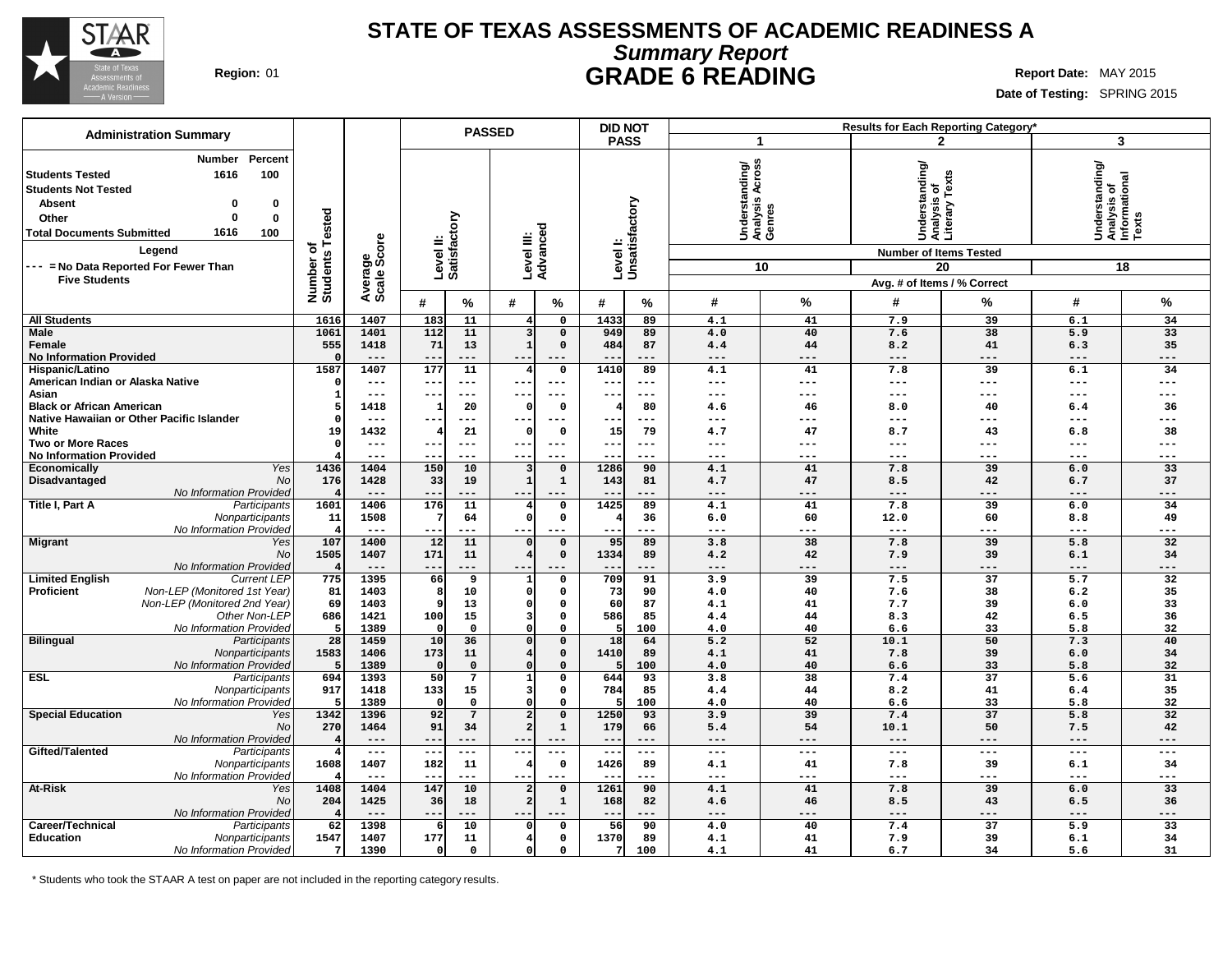

### **STATE OF TEXAS ASSESSMENTS OF ACADEMIC READINESS A Summary Report Region:** 01 **GRADE 6 MATHEMATICS Report Date:** MAY 2015

**Date of Testing:** SPRING 2015

| <b>Administration Summary</b>                                                                                                                                                                                                                                     |                                         |                      | <b>PASSED</b>            |                          |                          |                          | Results for Each Reporting Category*<br><b>DID NOT</b> |                          |                 |                                         |                         |                                                                                       |                                    |                        |                                            |                |
|-------------------------------------------------------------------------------------------------------------------------------------------------------------------------------------------------------------------------------------------------------------------|-----------------------------------------|----------------------|--------------------------|--------------------------|--------------------------|--------------------------|--------------------------------------------------------|--------------------------|-----------------|-----------------------------------------|-------------------------|---------------------------------------------------------------------------------------|------------------------------------|------------------------|--------------------------------------------|----------------|
|                                                                                                                                                                                                                                                                   |                                         |                      |                          |                          |                          |                          | <b>PASS</b>                                            |                          | 1               |                                         |                         | $\mathbf{2}$                                                                          | 3                                  |                        | 4                                          |                |
| Percent<br><b>Number</b><br>1562<br>100<br><b>Students Tested</b><br><b>Students Not Tested</b><br><b>Absent</b><br>0<br>Other<br>0<br>1564<br>100<br><b>Total Documents Submitted</b><br>Legend<br>--- = No Data Reported For Fewer Than<br><b>Five Students</b> | ested<br>⊢<br>ত<br>Number o<br>Students | Average<br>Raw Score | Level II:                | <b>Satisfactory</b>      | Level III:<br>Advanced   |                          | Levell:<br>Unsatisfactory                              |                          | Numerical<br>14 | Representations<br>and<br>Relationships |                         | Computations<br>and Algebraic<br>Relationships<br><b>Number of Items Tested</b><br>20 | and<br>Geometry and<br>Measurement | 8                      | Data Analysis<br>and Personal<br>Financial | Literacy<br>10 |
|                                                                                                                                                                                                                                                                   |                                         |                      |                          |                          |                          |                          |                                                        |                          |                 |                                         |                         |                                                                                       | Avg. # of Items / % Correct        |                        |                                            |                |
| <b>NSE = No Standards Established</b>                                                                                                                                                                                                                             |                                         |                      | #                        | $\%$                     | #                        | $\%$                     | #                                                      | %                        | #               | $\%$                                    | #                       | %                                                                                     | #                                  | ℅                      | #                                          | %              |
| <b>All Students</b>                                                                                                                                                                                                                                               | 1562                                    | 14                   | NSE                      | <b>NSE</b>               | <b>NSE</b>               | <b>NSE</b>               | <b>NSE</b>                                             | <b>NSE</b>               | 4.0             | 28                                      | 5.6                     | 28                                                                                    | 2.0                                | 25                     | 2.5                                        | 25             |
| <b>Male</b>                                                                                                                                                                                                                                                       | 1015                                    | 14                   | <b>NSE</b>               | <b>NSE</b>               | <b>NSE</b>               | <b>NSE</b>               | <b>NSE</b>                                             | <b>NSE</b>               | 4.0             | 29                                      | 5.5                     | 28                                                                                    | 1.9                                | 24                     | 2.5                                        | 25             |
| Female<br><b>No Information Provided</b>                                                                                                                                                                                                                          | 547                                     | 14<br>---            | <b>NSE</b><br>--         | <b>NSE</b><br>$- - -$    | <b>NSE</b><br>$ -$       | NSE<br>$- - -$           | <b>NSE</b>                                             | <b>NSE</b><br>$- - -$    | 3.9<br>---      | 28<br>---                               | 5.8<br>---              | 29                                                                                    | 2.1<br>$- - -$                     | 27                     | 2.5<br>$- - -$                             | 25<br>$- - -$  |
| Hispanic/Latino                                                                                                                                                                                                                                                   | 1532                                    | 14                   | <b>NSE</b>               | NSE                      | <b>NSE</b>               | NSE                      | <b>NSE</b>                                             | <b>NSE</b>               | 4.0             | 28                                      | 5.6                     | 28                                                                                    | 2.0                                | 25                     | 2.5                                        | 25             |
| American Indian or Alaska Native                                                                                                                                                                                                                                  |                                         | ---                  | ---                      | $\qquad \qquad - -$      | $--$                     | $---$                    | $ -$                                                   | $---$                    | ---             | $---$                                   | ---                     | ---                                                                                   | $---$                              | $\qquad \qquad -$      | $---$                                      | $---$          |
| Asian                                                                                                                                                                                                                                                             |                                         | ---                  | --                       | $---$                    | $--$                     | $- - -$                  |                                                        | $--$                     | ---             | ---                                     | ---                     | ---                                                                                   | ---                                | $---$                  | $---$                                      | $---$          |
| <b>Black or African American</b>                                                                                                                                                                                                                                  |                                         | 15                   | <b>NSE</b>               | <b>NSE</b>               | <b>NSE</b>               | <b>NSE</b>               | <b>NSE</b>                                             | <b>NSE</b>               | 4.2             | 30                                      | 6.0                     | 30                                                                                    | 2.2                                | 28                     | 2.8                                        | 28             |
| Native Hawaiian or Other Pacific Islander                                                                                                                                                                                                                         |                                         | ---                  | $- -$                    | $---$                    | $\qquad \qquad -$        | $---$                    |                                                        | $---$                    | ---             | ---                                     | ---                     | ---                                                                                   | ---                                | ---                    | $---$                                      | $---$          |
| White                                                                                                                                                                                                                                                             | 20                                      | 16                   | <b>NSE</b>               | <b>NSE</b>               | <b>NSE</b>               | <b>NSE</b>               | <b>NSE</b>                                             | <b>NSE</b>               | 4.2             | 30                                      | 6.3                     | 31                                                                                    | 2.5                                | 31                     | 2.8                                        | 28             |
| <b>Two or More Races</b>                                                                                                                                                                                                                                          |                                         | ---                  | --                       | $---$                    | $---$                    | $- - -$                  |                                                        | $---$                    | ---             | ---                                     | ---                     | ---                                                                                   | ---                                | $---$                  | $---$                                      | $---$          |
| <b>No Information Provided</b><br>Yes<br><b>Economically</b>                                                                                                                                                                                                      | 1387                                    | ---<br>14            | --<br><b>NSE</b>         | $---$<br><b>NSE</b>      | $- -$<br><b>NSE</b>      | $---$<br><b>NSE</b>      | --<br><b>NSE</b>                                       | $- - -$<br><b>NSE</b>    | ---<br>4.0      | ---<br>28                               | ---<br>5.6              | ---<br>28                                                                             | ---<br>2.0                         | $---$<br>25            | $---$<br>2.5                               | ---<br>25      |
| Disadvantaged<br><b>No</b>                                                                                                                                                                                                                                        | 171                                     | 15                   | <b>NSE</b>               | <b>NSE</b>               | <b>NSE</b>               | <b>NSE</b>               | <b>NSE</b>                                             | NSE                      | 4.1             | 30                                      | 6.0                     | 30                                                                                    | 2.1                                | 26                     | 2.7                                        | 27             |
| No Information Provided                                                                                                                                                                                                                                           |                                         | ---                  | --                       | $---$                    | $\qquad \qquad -$        | $---$                    |                                                        | $---$                    | ---             | ---                                     | ---                     | ---                                                                                   | $---$                              | ---                    | ---                                        | ---            |
| Title I, Part A<br>Participants                                                                                                                                                                                                                                   | 1546                                    | 14                   | <b>NSE</b>               | <b>NSE</b>               | <b>NSE</b>               | <b>NSE</b>               | <b>NSE</b>                                             | <b>NSE</b>               | 4.0             | 28                                      | 5.6                     | 28                                                                                    | 2.0                                | 25                     | 2.5                                        | 25             |
| Nonparticipants                                                                                                                                                                                                                                                   | 12                                      | 21                   | <b>NSE</b>               | <b>NSE</b>               | <b>NSE</b>               | <b>NSE</b>               | <b>NSE</b>                                             | NSE                      | 5.3             | 38                                      | 8.1                     | 40                                                                                    | 3.3                                | 42                     | 3.8                                        | 38             |
| No Information Provided                                                                                                                                                                                                                                           |                                         | ---                  | --                       | $\qquad \qquad - -$      | $- -$                    | $---$                    |                                                        | $- - -$                  | ---             | ---                                     | ---                     | ---                                                                                   | $---$                              | ---                    | $---$                                      | ---            |
| <b>Migrant</b><br>Yes                                                                                                                                                                                                                                             | 102                                     | 13                   | <b>NSE</b>               | <b>NSE</b>               | <b>NSE</b>               | <b>NSE</b>               | <b>NSE</b>                                             | <b>NSE</b>               | 3.5             | 25                                      | 5.3                     | 26                                                                                    | 1.8                                | 22                     | 2.4                                        | 24             |
| No                                                                                                                                                                                                                                                                | 1456                                    | 14                   | <b>NSE</b>               | <b>NSE</b>               | <b>NSE</b>               | <b>NSE</b>               | <b>NSE</b>                                             | <b>NSE</b><br>$---$      | 4.0             | 29<br>---                               | 5.6                     | 28<br>$---$                                                                           | 2.0                                | 25                     | 2.5                                        | 25             |
| No Information Provided<br><b>Current LEP</b><br><b>Limited English</b>                                                                                                                                                                                           | 745                                     | ---<br>14            | --<br><b>NSE</b>         | $---$<br><b>NSE</b>      | $- -$<br><b>NSE</b>      | $---$<br><b>NSE</b>      | <b>NSE</b>                                             | <b>NSE</b>               | ---<br>3.9      | $\overline{28}$                         | ---<br>5.4              | $\overline{27}$                                                                       | $---$<br>2.0                       | ---<br>$\overline{25}$ | $---$<br>2.4                               | $---$<br>24    |
| Non-LEP (Monitored 1st Year)<br><b>Proficient</b>                                                                                                                                                                                                                 | 75                                      | 14                   | <b>NSE</b>               | <b>NSE</b>               | <b>NSE</b>               | <b>NSE</b>               | <b>NSE</b>                                             | <b>NSE</b>               | 4.3             | 31                                      | 5.5                     | 28                                                                                    | 2.2                                | 27                     | 2.3                                        | 23             |
| Non-LEP (Monitored 2nd Year)                                                                                                                                                                                                                                      | 70                                      | 14                   | <b>NSE</b>               | <b>NSE</b>               | <b>NSE</b>               | <b>NSE</b>               | <b>NSE</b>                                             | <b>NSE</b>               | 4.1             | 29                                      | 5.6                     | 28                                                                                    | 1.9                                | 24                     | 2.4                                        | 24             |
| Other Non-LEP                                                                                                                                                                                                                                                     | 667                                     | 15                   | <b>NSE</b>               | <b>NSE</b>               | <b>NSE</b>               | <b>NSE</b>               | <b>NSE</b>                                             | <b>NSE</b>               | 4.1             | 29                                      | 5.9                     | 29                                                                                    | 2.0                                | 26                     | 2.6                                        | 26             |
| No Information Provided                                                                                                                                                                                                                                           |                                         | 13                   | <b>NSE</b>               | <b>NSE</b>               | <b>NSE</b>               | <b>NSE</b>               | <b>NSE</b>                                             | <b>NSE</b>               | 4.4             | 31                                      | 4.6                     | 23                                                                                    | 1.0                                | 13                     | 2.8                                        | 28             |
| <b>Bilingual</b><br>Participants                                                                                                                                                                                                                                  | 27                                      | 16                   | <b>NSE</b>               | <b>NSE</b>               | <b>NSE</b>               | <b>NSE</b>               | <b>NSE</b>                                             | <b>NSE</b>               | 4.3             | 31                                      | 6.5                     | 33                                                                                    | 2.6                                | 33                     | 3.0                                        | 30             |
| Nonparticipants                                                                                                                                                                                                                                                   | 1530                                    | 14                   | <b>NSE</b>               | <b>NSE</b>               | <b>NSE</b>               | <b>NSE</b>               | <b>NSE</b>                                             | <b>NSE</b>               | 4.0             | 28                                      | 5.6                     | 28                                                                                    | 2.0                                | 25                     | 2.5                                        | 25             |
| No Information Provided<br><b>ESL</b><br>Participants                                                                                                                                                                                                             | 671                                     | 13<br>14             | <b>NSE</b><br><b>NSE</b> | <b>NSE</b><br><b>NSE</b> | <b>NSE</b><br><b>NSE</b> | <b>NSE</b><br><b>NSE</b> | <b>NSE</b><br><b>NSE</b>                               | <b>NSE</b><br><b>NSE</b> | 4.4<br>3.8      | 31<br>$\overline{27}$                   | 4.6<br>$\overline{5.3}$ | 23<br>$\overline{27}$                                                                 | 1.0<br>2.0                         | 13<br>$\overline{24}$  | 2.8<br>2.4                                 | 28<br>24       |
| Nonparticipants                                                                                                                                                                                                                                                   | 886                                     | 15                   | <b>NSE</b>               | <b>NSE</b>               | <b>NSE</b>               | <b>NSE</b>               | <b>NSE</b>                                             | <b>NSE</b>               | 4.1             | 29                                      | 5.8                     | 29                                                                                    | 2.1                                | 26                     | 2.5                                        | 25             |
| No Information Provided                                                                                                                                                                                                                                           |                                         | 13                   | <b>NSE</b>               | <b>NSE</b>               | <b>NSE</b>               | <b>NSE</b>               | <b>NSE</b>                                             | <b>NSE</b>               | 4.4             | 31                                      | 4.6                     | 23                                                                                    | 1.0                                | 13                     | 2.8                                        | 28             |
| <b>Special Education</b><br>Yes                                                                                                                                                                                                                                   | 1307                                    | 14                   | <b>NSE</b>               | <b>NSE</b>               | <b>NSE</b>               | <b>NSE</b>               | <b>NSE</b>                                             | <b>NSE</b>               | 3.9             | 28                                      | 5.4                     | 27                                                                                    | 2.0                                | 24                     | 2.3                                        | 23             |
| No                                                                                                                                                                                                                                                                | 251                                     | 17                   | <b>NSE</b>               | <b>NSE</b>               | <b>NSE</b>               | <b>NSE</b>               | <b>NSE</b>                                             | <b>NSE</b>               | 4.5             | 32                                      | 6.8                     | 34                                                                                    | 2.3                                | 29                     | 3.3                                        | 33             |
| No Information Provided                                                                                                                                                                                                                                           |                                         | ---                  | --                       | $---$                    | $--$                     | $---$                    | $ -$                                                   | $---$                    | ---             | $---$                                   | ---                     | ---                                                                                   | $---$                              | ---                    | $---$                                      | $---$          |
| Gifted/Talented<br>Participants                                                                                                                                                                                                                                   |                                         | $\frac{1}{2}$        | $\sim$ $\sim$            | $\qquad \qquad - -$      | $- -$                    | $\frac{1}{2}$            | $\sim$ $-$                                             | $\frac{1}{2}$            | ---             | $---$                                   | $---$                   | $\frac{1}{2}$                                                                         | $\qquad \qquad - -$                | $\qquad \qquad - -$    | $\frac{1}{2}$                              | $---$          |
| Nonparticipants<br>No Information Provided                                                                                                                                                                                                                        | 1555                                    | 14<br>---            | <b>NSE</b><br>$- -$      | <b>NSE</b><br>$---$      | <b>NSE</b><br>$- -$      | NSE<br>$---$             | <b>NSE</b>                                             | <b>NSE</b><br>$--$       | 4.0<br>---      | 28<br>$---$                             | 5.6<br>---              | 28<br>---                                                                             | 2.0<br>$---$                       | 25<br>---              | 2.5<br>$---$                               | 25<br>$---$    |
| <b>At-Risk</b><br>Yes                                                                                                                                                                                                                                             | 1357                                    | 14                   | <b>NSE</b>               | <b>NSE</b>               | <b>NSE</b>               | <b>NSE</b>               | <b>NSE</b>                                             | <b>NSE</b>               | 4.0             | 28                                      | 5.5                     | 28                                                                                    | 2.0                                | 25                     | 2.5                                        | 25             |
| No                                                                                                                                                                                                                                                                | 201                                     | 15                   | <b>NSE</b>               | NSE                      | <b>NSE</b>               | NSE                      | <b>NSE</b>                                             | <b>NSE</b>               | 4.2             | 30                                      | 6.3                     | 31                                                                                    | 2.1                                | 26                     | 2.6                                        | 26             |
| No Information Provided                                                                                                                                                                                                                                           |                                         | ---                  | --                       | $---$                    | $- -$                    | $---$                    |                                                        | $---$                    | ---             | ---                                     | ---                     | ---                                                                                   | $---$                              | ---                    | $---$                                      | ---            |
| Career/Technical<br>Participants                                                                                                                                                                                                                                  | 61                                      | 14                   | <b>NSE</b>               | <b>NSE</b>               | <b>NSE</b>               | NSE                      | <b>NSE</b>                                             | <b>NSE</b>               | 4.5             | 32                                      | 5.4                     | 27                                                                                    | 2.0                                | 25                     | 2.6                                        | 26             |
| <b>Education</b><br>Nonparticipants                                                                                                                                                                                                                               | 1494                                    | 14                   | <b>NSE</b>               | <b>NSE</b>               | <b>NSE</b>               | <b>NSE</b>               | <b>NSE</b>                                             | <b>NSE</b>               | 4.0             | 28                                      | 5.6                     | 28                                                                                    | 2.0                                | 25                     | 2.5                                        | 25             |
| No Information Provided                                                                                                                                                                                                                                           |                                         | 12                   | <b>NSE</b>               | <b>NSE</b>               | <b>NSE</b>               | <b>NSE</b>               | <b>NSE</b>                                             | <b>NSE</b>               | 4.1             | 30                                      | 4.0                     | 20                                                                                    | 1.3                                | 16                     | 2.4                                        | 24             |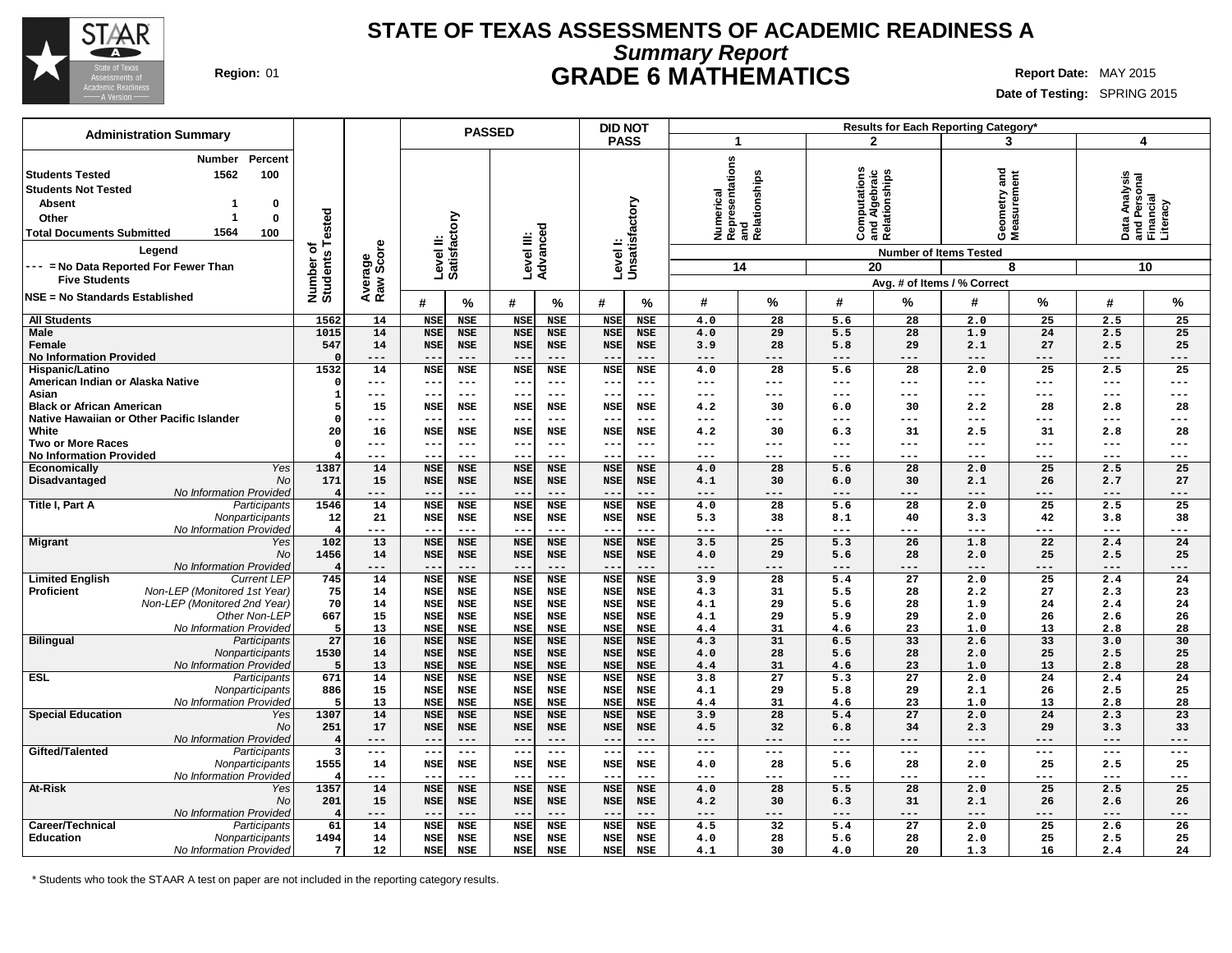

### **STATE OF TEXAS ASSESSMENTS OF ACADEMIC READINESS Summary Report Region:** 01 **GRADE 7 READING Report Date:** MAY 2015

**Date of Testing:** SPRING 2015

|                                                                                                                                                                                                                                                                          |                                    |                        |                               | <b>PASSED</b>        |                                    |                         | <b>DID NOT</b> |                                               |             |                                                                                                                               | Results for Each Reporting Category' |                                                                       |           |
|--------------------------------------------------------------------------------------------------------------------------------------------------------------------------------------------------------------------------------------------------------------------------|------------------------------------|------------------------|-------------------------------|----------------------|------------------------------------|-------------------------|----------------|-----------------------------------------------|-------------|-------------------------------------------------------------------------------------------------------------------------------|--------------------------------------|-----------------------------------------------------------------------|-----------|
| <b>Administration Summary</b>                                                                                                                                                                                                                                            |                                    |                        |                               |                      |                                    |                         | <b>PASS</b>    |                                               | $\mathbf 1$ |                                                                                                                               | $\mathbf{2}$                         |                                                                       | 3         |
| Percent<br>Number<br>97<br>29519<br><b>Students Tested</b><br><b>Students Not Tested</b><br>78<br><b>Absent</b><br>0<br>813<br>3<br>Other<br>30410<br>100<br><b>Total Documents Submitted</b><br>Legend<br>--- = No Data Reported For Fewer Than<br><b>Five Students</b> | ested<br>৳<br>Number o<br>Students | Average<br>Scale Score | ζiο<br>Level II:<br>Satisfact |                      | Level III:<br>Advanced             | Level I:                | Unsatisfactory | Understanding/<br> Analysis Across<br> Genres | 10          | standing<br> Understanding<br> Analysis of<br> Literary Texts<br><b>Number of Items Tested</b><br>Avg. # of Items / % Correct | 21                                   | erstanding/<br>Understanding<br>Analysis of<br>Informational<br>Texts | 19        |
|                                                                                                                                                                                                                                                                          |                                    |                        | #<br>%                        | #                    | $\%$                               | #                       | %              | #                                             | %           | #                                                                                                                             | ℅                                    | #                                                                     | %         |
| <b>All Students</b>                                                                                                                                                                                                                                                      | 29519                              | 1605                   | 19529<br>66                   | 3299                 | 11                                 | 9990                    | 34             | 5.9                                           | 59          | 12.7                                                                                                                          | 61                                   | 11.8                                                                  | 62        |
| Male                                                                                                                                                                                                                                                                     | 14871                              | 1596                   | 9313<br>63                    | 1641                 | 11                                 | 5558                    | 37             | 5.8                                           | 58          | 12.3                                                                                                                          | 59                                   | 11.6                                                                  | 61        |
| Female                                                                                                                                                                                                                                                                   | 14648                              | 1613                   | 10216<br>70                   | 1658                 | 11                                 | 4432                    | 30             | 6.0                                           | 60          | 13.2                                                                                                                          | 63                                   | 12.0                                                                  | 63        |
| <b>No Information Provided</b>                                                                                                                                                                                                                                           |                                    | $---$                  | ---<br>$ -$                   | $\sim$ $\sim$        | $---$                              | $- -$                   | $---$          | $---$                                         | $---$       | $---$                                                                                                                         | $---$                                | $---$                                                                 | $---$     |
| Hispanic/Latino                                                                                                                                                                                                                                                          | 28823                              | 1602                   | 18934<br>66                   | 3075                 | 11                                 | 9889                    | 34             | 5.9                                           | 59          | 12.7                                                                                                                          | 60                                   | 11.8                                                                  | 62        |
| American Indian or Alaska Native<br>Asian                                                                                                                                                                                                                                | 22                                 | 1613                   | 16<br>73                      | 2                    | 9                                  |                         | 27             | 6.4                                           | 64          | 12.9                                                                                                                          | 61                                   | 12.3                                                                  | 65        |
| <b>Black or African American</b>                                                                                                                                                                                                                                         | 125<br>54                          | 1749<br>1645           | 115<br>92<br>43<br>80         | 63<br>7              | 50<br>13                           | 10<br>11                | 8<br>20        | 8.3<br>6.7                                    | 83<br>67    | 16.3<br>14.4                                                                                                                  | 78<br>68                             | 15.8<br>13.0                                                          | 83<br>68  |
| Native Hawaiian or Other Pacific Islander                                                                                                                                                                                                                                | -1                                 | $- - -$                | ---<br>$- -$                  | ---                  | $---$                              | ---                     | ---            | $---$                                         | ---         | $---$                                                                                                                         | $---$                                | $---$                                                                 | ---       |
| White                                                                                                                                                                                                                                                                    | 469                                | 1684                   | 402<br>86                     | 143                  | 30                                 | 67                      | 14             | 7.2                                           | 72          | 15.1                                                                                                                          | 72                                   | 14.1                                                                  | 74        |
| Two or More Races                                                                                                                                                                                                                                                        | 23                                 | 1685                   | 18<br>78                      | 9                    | 39                                 |                         | 22             | 6.7                                           | 67          | 13.7                                                                                                                          | 65                                   | 14.4                                                                  | 76        |
| <b>No Information Provided</b>                                                                                                                                                                                                                                           |                                    | $---$                  | ---<br>$- -$                  | --                   | $---$                              |                         | ---            | $---$                                         | ---         | $- -$                                                                                                                         | $---$                                | $---$                                                                 | ---       |
| Yes<br><b>Economically</b>                                                                                                                                                                                                                                               | 24737                              | 1593                   | 15633<br>63                   | 2158                 | 9                                  | 9104                    | 37             | 5.8                                           | 58          | 12.4                                                                                                                          | 59                                   | 11.5                                                                  | 60        |
| Disadvantaged<br>No                                                                                                                                                                                                                                                      | 4780                               | 1663                   | 3895<br>81                    | 1141                 | 24                                 | 885                     | 19             | 6.9                                           | 69          | 14.5                                                                                                                          | 69                                   | 13.5                                                                  | 71        |
| No Information Provided                                                                                                                                                                                                                                                  | $\overline{2}$                     | $---$                  | ---                           | $- -$                | $---$                              | $ -$                    | $---$          | $---$                                         | ---         | $---$                                                                                                                         | $---$                                | $---$                                                                 | ---       |
| Title I, Part A<br>Participants                                                                                                                                                                                                                                          | 29450                              | 1605<br>1538           | 19499<br>66                   | 3298<br>$\mathbf{1}$ | 11                                 | 9951<br>39              | 34<br>57       | 5.9                                           | 59<br>50    | 12.7<br>10.5                                                                                                                  | 61<br>50                             | 11.8                                                                  | 62        |
| Nonparticipants<br>No Information Provided                                                                                                                                                                                                                               | 68                                 | $---$                  | 29<br>43<br>---<br>$- -$      | $--$                 | $\mathbf 1$<br>$\qquad \qquad - -$ | $---$                   | $---$          | 5.0<br>$---$                                  | ---         | $\qquad \qquad - -$                                                                                                           | $---$                                | 9.4<br>$---$                                                          | 49<br>--- |
| <b>Migrant</b><br>Yes                                                                                                                                                                                                                                                    | 1259                               | 1564                   | 674<br>54                     | 63                   | 5                                  | 585                     | 46             | 5.3                                           | 53          | 11.4                                                                                                                          | 54                                   | 10.5                                                                  | 55        |
| No                                                                                                                                                                                                                                                                       | 28259                              | 1606                   | 18854<br>67                   | 3236                 | 11                                 | 9405                    | 33             | 6.0                                           | 60          | 12.8                                                                                                                          | 61                                   | 11.9                                                                  | 63        |
| No Information Provided                                                                                                                                                                                                                                                  |                                    | $---$                  | ---                           | $- -$                | ---                                |                         | ---            | $---$                                         | ---         | $---$                                                                                                                         | $---$                                | $---$                                                                 | ---       |
| <b>Limited English</b><br><b>Current LEP</b>                                                                                                                                                                                                                             | 7431                               | 1514                   | 2273<br>$\overline{31}$       | 68                   | ${\bf 1}$                          | 5158                    | 69             | 4.4                                           | 44          | 9.6                                                                                                                           | 46                                   | 8.7                                                                   | 46        |
| Non-LEP (Monitored 1st Year)<br><b>Proficient</b>                                                                                                                                                                                                                        | 1032                               | 1601                   | 738<br>72                     | 61                   | 6                                  | 294                     | 28             | 6.0                                           | 60          | 12.7                                                                                                                          | 61                                   | 12.0                                                                  | 63        |
| Non-LEP (Monitored 2nd Year)                                                                                                                                                                                                                                             | 2401                               | 1603                   | 73<br>1749                    | 143                  | 6                                  | 652                     | 27             | 6.0                                           | 60          | 12.8                                                                                                                          | 61                                   | 12.0                                                                  | 63        |
| Other Non-LEP                                                                                                                                                                                                                                                            | 18654                              | 1641                   | 79<br>14768<br>---            | 3027                 | 16<br>$---$                        | 3886                    | 21             | 6.5<br>---                                    | 65<br>---   | 14.0                                                                                                                          | 67                                   | 13.0<br>---                                                           | 69<br>--- |
| No Information Provided<br><b>Bilingual</b><br>Participants                                                                                                                                                                                                              | 152                                | $---$<br>1617          | 112<br>74                     | $--$<br>17           | 11                                 | $\qquad \qquad -$<br>40 | ---<br>26      | 6.1                                           | 61          | $---$<br>13.4                                                                                                                 | ---<br>64                            | 12.3                                                                  | 65        |
| Nonparticipants                                                                                                                                                                                                                                                          | 29362                              | 1604                   | 19416<br>66                   | 3282                 | 11                                 | 9946                    | 34             | 5.9                                           | 59          | 12.7                                                                                                                          | 61                                   | 11.8                                                                  | 62        |
| No Information Provided                                                                                                                                                                                                                                                  |                                    | 1457                   | 20                            | $\Omega$             | $\mathbf 0$                        |                         | 80             | 3.2                                           | 32          | 7.0                                                                                                                           | 33                                   | 7.2                                                                   | 38        |
| <b>ESL</b><br>Participants                                                                                                                                                                                                                                               | 7210                               | 1514                   | 2210<br>31                    | 64                   | $\mathbf{1}$                       | 5000                    | 69             | 4.4                                           | 44          | 9.6                                                                                                                           | 46                                   | 8.7                                                                   | 46        |
| Nonparticipants                                                                                                                                                                                                                                                          | 22304                              | 1634                   | 17318<br>78                   | 3235                 | 15                                 | 4986                    | 22             | 6.4                                           | 64          | 13.7                                                                                                                          | 65                                   | 12.8                                                                  | 67        |
| No Information Provided                                                                                                                                                                                                                                                  | 5                                  | 1457                   | 20                            | $\Omega$             | $\mathbf 0$                        |                         | 80             | 3.2                                           | 32          | 7.0                                                                                                                           | 33                                   | 7.2                                                                   | 38        |
| <b>Special Education</b><br>Yes                                                                                                                                                                                                                                          | 932                                | 1492                   | 211<br>23                     | 15 <sup>1</sup>      | $\overline{a}$                     | 721                     | 77             | 4.0                                           | 40          | 8.7                                                                                                                           | 42                                   | 7.9                                                                   | 42        |
| No                                                                                                                                                                                                                                                                       | 28586                              | 1608                   | 19317<br>68                   | 3284                 | 11                                 | 9269                    | 32             | 6.0                                           | 60          | 12.9                                                                                                                          | 61                                   | 11.9                                                                  | 63        |
| No Information Provided                                                                                                                                                                                                                                                  | 3413                               | $---$<br>1739          | ---<br>$- -$<br>3321<br>97    | $- -$<br>1457        | $---$                              | $- -$<br>92             | $---$<br>3     | $---$<br>8.0                                  | ---<br>80   | $---$<br>16.7                                                                                                                 | $---$<br>79                          | $---$<br>15.7                                                         | ---<br>83 |
| Gifted/Talented<br>Participants<br>Nonparticipants                                                                                                                                                                                                                       | 26105                              | 1587                   | 16207<br>62                   | 1842                 | 43<br>$7\phantom{.0}$              | 9898                    | 38             | 5.7                                           | 57          | 12.2                                                                                                                          | 58                                   | 11.3                                                                  | 60        |
| No Information Provided                                                                                                                                                                                                                                                  |                                    | $- - -$                | ---<br>$- -$                  | $- - -$              | $---$                              | $ -$                    | ---            | $---$                                         | ---         | $---$                                                                                                                         | $---$                                | $---$                                                                 | ---       |
| <b>At-Risk</b><br>Yes                                                                                                                                                                                                                                                    | 15660                              | 1542                   | 7017<br>45                    | 275                  | $\overline{a}$                     | 8643                    | 55             | 4.9                                           | 49          | 10.7                                                                                                                          | 51                                   | 9.8                                                                   | 51        |
| No                                                                                                                                                                                                                                                                       | 13858                              | 1675                   | 12511<br>90                   | 3024                 | 22                                 | 1347                    | 10             | 7.1                                           | 71          | 15.0                                                                                                                          | 72                                   | 14.2                                                                  | 75        |
| No Information Provided                                                                                                                                                                                                                                                  |                                    | $---$                  | ---<br>$ -$                   | $- -$                | $---$                              |                         | $---$          | $---$                                         | ---         | $---$                                                                                                                         | $---$                                | $---$                                                                 | ---       |
| Career/Technical<br>Participants                                                                                                                                                                                                                                         | 5750                               | 1614                   | 4052<br>70                    | 693                  | 12                                 | 1698                    | 30             | 6.1                                           | 61          | 13.0                                                                                                                          | 62                                   | 12.2                                                                  | 64        |
| Education<br>Nonparticipants                                                                                                                                                                                                                                             | 23767                              | 1602                   | 15476<br>65                   | 2606                 | 11                                 | 8291                    | 35             | 5.9                                           | 59          | 12.7                                                                                                                          | 60                                   | 11.7                                                                  | 62        |
| No Information Provided                                                                                                                                                                                                                                                  | $\overline{2}$                     | $---$                  | $---$<br>$--$                 | $- - -$              | $---$                              | $- -$                   | $---$          | $--$                                          | $---$       | $---$                                                                                                                         | $---$                                | $---$                                                                 | ---       |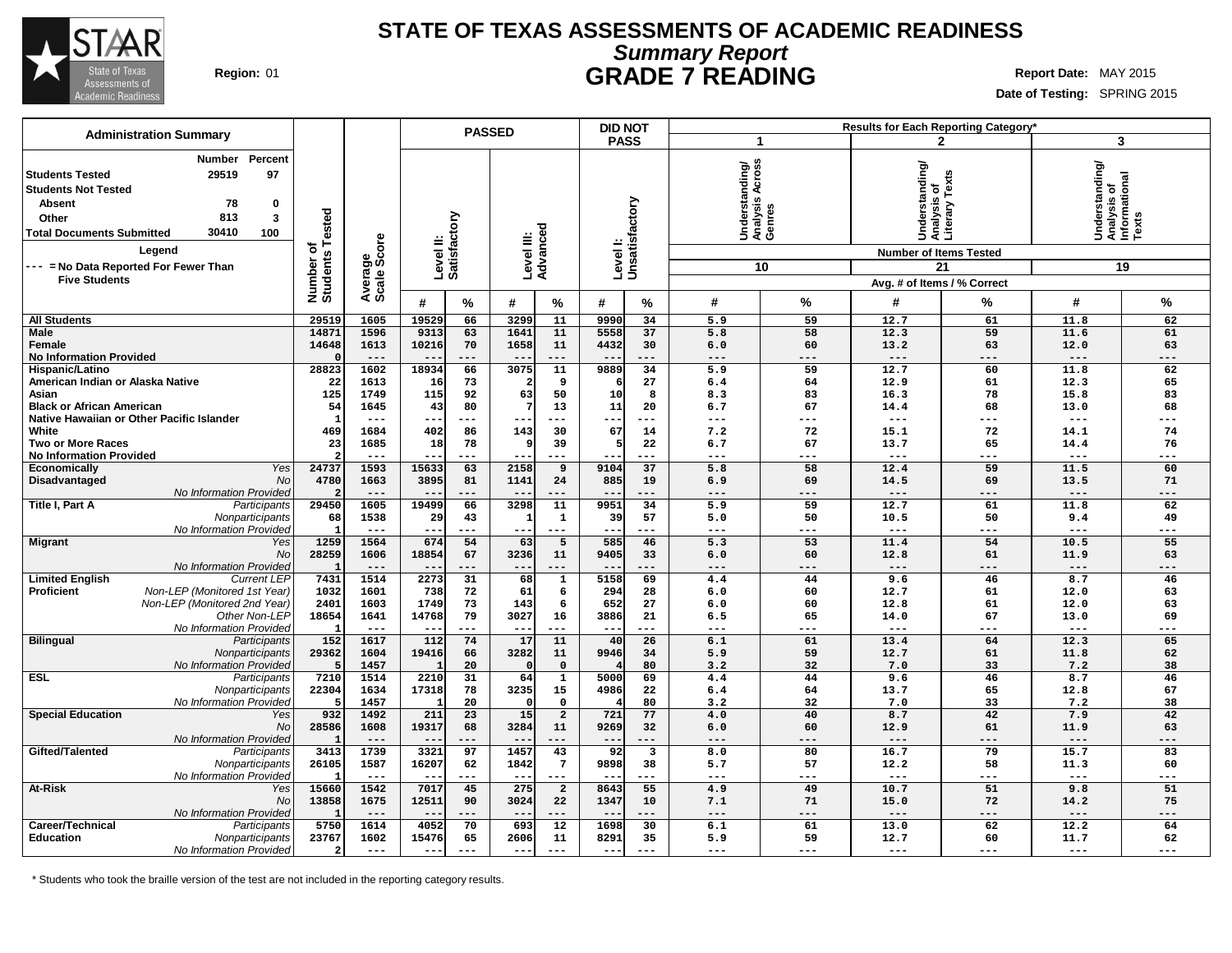

### **STATE OF TEXAS ASSESSMENTS OF ACADEMIC READINESS Summary Report Region:** 01 **GRADE 7 MATHEMATICS Report Date:** MAY 2015

**Date of Testing:** SPRING 2015

|                                                                                                                                                                                     | <b>Administration Summary</b>                                                             |                                      |                             |                          | <b>PASSED</b>             |                                 |                          | <b>DID NOT</b>            |                          | Results for Each Reporting Category*            |                 |               |                                                                                       |                                    |                          |                                                             |             |
|-------------------------------------------------------------------------------------------------------------------------------------------------------------------------------------|-------------------------------------------------------------------------------------------|--------------------------------------|-----------------------------|--------------------------|---------------------------|---------------------------------|--------------------------|---------------------------|--------------------------|-------------------------------------------------|-----------------|---------------|---------------------------------------------------------------------------------------|------------------------------------|--------------------------|-------------------------------------------------------------|-------------|
|                                                                                                                                                                                     |                                                                                           |                                      |                             |                          |                           |                                 |                          | <b>PASS</b>               |                          | 1                                               |                 |               | $\mathbf{2}$                                                                          | 3                                  |                          | 4                                                           |             |
| <b>Students Tested</b><br><b>Students Not Tested</b><br><b>Absent</b><br>Other<br><b>Total Documents Submitted</b><br>--- = No Data Reported For Fewer Than<br><b>Five Students</b> | <b>Number</b><br>Percent<br>28034<br>95<br>61<br>0<br>5<br>1427<br>29522<br>100<br>Legend | Tested<br>৳<br>Number of<br>Students | Score<br>Average<br>Raw Sco |                          | Level II:<br>Satisfactory |                                 | Level III:<br>Advanced   | Levell:<br>Unsatisfactory |                          | Probability and<br>Numerical<br>Representations | 9               |               | Computations<br>and Algebraic<br>Relationships<br><b>Number of Items Tested</b><br>20 | and<br>Geometry and<br>Measurement | 16                       | Data Analysis<br>and Personal<br>Financial<br>Literacy<br>9 |             |
| NSE = No Standards Established                                                                                                                                                      |                                                                                           |                                      |                             |                          |                           |                                 |                          |                           |                          |                                                 |                 |               | Avg. # of Items / % Correct                                                           |                                    |                          |                                                             |             |
|                                                                                                                                                                                     |                                                                                           |                                      |                             | #                        | $\%$                      | #                               | $\frac{0}{0}$            | #                         | %                        | #                                               | %               | #             | %                                                                                     | #                                  | %                        | #                                                           | %           |
| <b>All Students</b>                                                                                                                                                                 |                                                                                           | 28034                                | 26                          | <b>NSE</b>               | <b>NSE</b>                | <b>NSE</b>                      | <b>NSE</b>               | <b>NSE</b>                | <b>NSE</b>               | 4.4                                             | 48              | 10.7          | 53                                                                                    | 7.4                                | 46                       | 3.7                                                         | 41          |
| Male<br>Female                                                                                                                                                                      |                                                                                           | 14119<br>13915                       | 26<br>26                    | <b>NSE</b><br><b>NSE</b> | <b>NSE</b><br><b>NSE</b>  | <b>NSE</b><br><b>NSE</b>        | <b>NSE</b><br>NSE        | <b>NSE</b><br><b>NSE</b>  | <b>NSE</b><br><b>NSE</b> | 4.3<br>4.4                                      | 48<br>49        | 10.7<br>10.7  | 53<br>53                                                                              | 7.3<br>7.5                         | 46<br>47                 | 3.7<br>3.6                                                  | 41<br>41    |
| <b>No Information Provided</b>                                                                                                                                                      |                                                                                           |                                      | ---                         | $- -$                    |                           | $- -$                           | $- - -$                  |                           | $- - -$                  | ---                                             | ---             | $  -$         | ---                                                                                   | $- - -$                            |                          | $- - -$                                                     | ---         |
| Hispanic/Latino                                                                                                                                                                     |                                                                                           | 27445                                | 26                          | <b>NSE</b>               | <b>NSE</b>                | <b>NSE</b>                      | <b>NSE</b>               | <b>NSE</b>                | <b>NSE</b>               | 4.3                                             | 48              | 10.7          | 53                                                                                    | 7.4                                | 46                       | 3.7                                                         | 41          |
| American Indian or Alaska Native                                                                                                                                                    |                                                                                           | 20                                   | 25                          | <b>NSE</b>               | NSE                       | <b>NSE</b>                      | <b>NSE</b>               | <b>NSE</b>                | <b>NSE</b>               | 4.1                                             | 46              | 10.3          | 51                                                                                    | 6.8                                | 42                       | 3.8                                                         | 42          |
| Asian                                                                                                                                                                               |                                                                                           | 75                                   | 39                          | <b>NSE</b>               | <b>NSE</b>                | <b>NSE</b>                      | <b>NSE</b>               | <b>NSE</b>                | <b>NSE</b>               | 6.7                                             | 74              | 14.7          | 74                                                                                    | 11.6                               | 73                       | 5.9                                                         | 66          |
| <b>Black or African American</b>                                                                                                                                                    |                                                                                           | 50                                   | 28                          | <b>NSE</b>               | <b>NSE</b>                | <b>NSE</b>                      | <b>NSE</b>               | <b>NSE</b>                | <b>NSE</b>               | 4.7                                             | 52              | 11.4          | 57                                                                                    | 7.7                                | 48                       | 3.8                                                         | 42          |
|                                                                                                                                                                                     | Native Hawaiian or Other Pacific Islander                                                 | -1                                   | ---                         | --                       | $---$                     | $\sim$ $\sim$                   | $---$                    | $ -$                      | $---$                    | ---                                             | ---             | $---$         | ---                                                                                   | ---                                | ---                      | $---$                                                       | $---$       |
| White                                                                                                                                                                               |                                                                                           | 426                                  | 32                          | <b>NSE</b>               | <b>NSE</b>                | <b>NSE</b>                      | <b>NSE</b>               | <b>NSE</b>                | <b>NSE</b>               | 5.7                                             | 63              | 12.6          | 63                                                                                    | 9.2                                | 57                       | 4.7                                                         | 53          |
| <b>Two or More Races</b>                                                                                                                                                            |                                                                                           | 15                                   | 26                          | <b>NSE</b>               | <b>NSE</b>                | <b>NSE</b>                      | <b>NSE</b>               | <b>NSE</b>                | <b>NSE</b>               | 4.5                                             | 50              | 10.1          | 50                                                                                    | 7.3                                | 46                       | 4.1                                                         | 45          |
| <b>No Information Provided</b>                                                                                                                                                      |                                                                                           |                                      | ---                         | --                       | $---$                     | $\sim$ $\sim$                   | $- - -$                  |                           | $---$                    | ---                                             | ---             | ---           | ---                                                                                   | ---                                | ---                      | $---$                                                       | $---$       |
| <b>Economically</b>                                                                                                                                                                 | Yes                                                                                       | 23657                                | 25                          | <b>NSE</b>               | <b>NSE</b>                | <b>NSE</b>                      | <b>NSE</b>               | <b>NSE</b>                | <b>NSE</b>               | 4.2                                             | 47              | 10.4          | 52                                                                                    | 7.2                                | 45                       | 3.5                                                         | 39          |
| Disadvantaged                                                                                                                                                                       | No                                                                                        | 4375                                 | 30                          | <b>NSE</b>               | <b>NSE</b>                | <b>NSE</b>                      | <b>NSE</b>               | <b>NSE</b>                | <b>NSE</b>               | 5.2                                             | 58              | 12.1          | 60                                                                                    | 8.6                                | 54                       | 4.5                                                         | 50          |
| Title I, Part A                                                                                                                                                                     | No Information Provided                                                                   | 27939                                | ---<br>26                   | $- -$<br><b>NSE</b>      | $---$<br><b>NSE</b>       | $- -$<br><b>NSE</b>             | $---$<br><b>NSE</b>      | <b>NSE</b>                | $---$<br><b>NSE</b>      | ---<br>4.4                                      | ---<br>48       | $---$<br>10.7 | ---<br>53                                                                             | ---<br>7.4                         | ---<br>46                | ---<br>3.7                                                  | ---<br>41   |
|                                                                                                                                                                                     | Participants<br>Nonparticipants                                                           | 94                                   | 28                          | <b>NSE</b>               | <b>NSE</b>                | <b>NSE</b>                      | <b>NSE</b>               | <b>NSE</b>                | NSE                      | 4.6                                             | 51              | 11.0          | 55                                                                                    | 8.3                                | 52                       | 4.3                                                         | 48          |
|                                                                                                                                                                                     | No Information Provideo                                                                   |                                      | ---                         | --                       | $---$                     | ---                             | $---$                    |                           | $- - -$                  | ---                                             | ---             | $---$         | ---                                                                                   | ---                                | ---                      | $---$                                                       | $---$       |
| <b>Migrant</b>                                                                                                                                                                      | Yes                                                                                       | 1213                                 | 23                          | <b>NSE</b>               | <b>NSE</b>                | <b>NSE</b>                      | <b>NSE</b>               | <b>NSE</b>                | <b>NSE</b>               | 3.8                                             | 42              | 9.7           | 49                                                                                    | 6.6                                | 41                       | 3.1                                                         | 35          |
|                                                                                                                                                                                     | No                                                                                        | 26820                                | 26                          | <b>NSE</b>               | <b>NSE</b>                | <b>NSE</b>                      | <b>NSE</b>               | <b>NSE</b>                | <b>NSE</b>               | 4.4                                             | 49              | 10.7          | 54                                                                                    | 7.5                                | 47                       | 3.7                                                         | 41          |
|                                                                                                                                                                                     | No Information Provideo                                                                   |                                      | ---                         | --                       | $---$                     | $\qquad \qquad -$               | $---$                    |                           | $---$                    | ---                                             | ---             | $---$         | ---                                                                                   | $---$                              | ---                      | $---$                                                       | $---$       |
| <b>Limited English</b>                                                                                                                                                              | <b>Current LEP</b>                                                                        | 6583                                 | $\overline{20}$             | <b>NSE</b>               | <b>NSE</b>                | <b>NSE</b>                      | <b>NSE</b>               | <b>NSE</b>                | <b>NSE</b>               | 3.1                                             | 35              | 8.5           | 42                                                                                    | $\overline{5.9}$                   | $\overline{37}$          | 2.8                                                         | 31          |
| <b>Proficient</b>                                                                                                                                                                   | Non-LEP (Monitored 1st Year)                                                              | 1068                                 | 27                          | <b>NSE</b>               | <b>NSE</b>                | <b>NSE</b>                      | <b>NSE</b>               | <b>NSE</b>                | <b>NSE</b>               | 4.4                                             | 49              | 10.9          | 55                                                                                    | 7.6                                | 47                       | 3.8                                                         | 43          |
|                                                                                                                                                                                     | Non-LEP (Monitored 2nd Year)                                                              | 2367                                 | 26                          | <b>NSE</b>               | <b>NSE</b>                | <b>NSE</b>                      | <b>NSE</b>               | <b>NSE</b>                | <b>NSE</b>               | 4.3                                             | 48              | 10.8          | 54                                                                                    | 7.2                                | 45                       | 3.7                                                         | 41          |
|                                                                                                                                                                                     | Other Non-LEP                                                                             | 18015                                | 28                          | <b>NSE</b>               | <b>NSE</b>                | <b>NSE</b>                      | <b>NSE</b>               | <b>NSE</b>                | <b>NSE</b>               | 4.8                                             | 53              | 11.5          | 57                                                                                    | 8.0                                | 50                       | 4.0                                                         | 45          |
|                                                                                                                                                                                     | No Information Provideo                                                                   |                                      | ---                         | $-$                      | $---$                     | $- -$                           | $- - -$                  |                           | $---$                    | ---                                             | ---             | ---           | ---                                                                                   | ---                                | ---                      | $- - -$                                                     | ---         |
| <b>Bilingual</b>                                                                                                                                                                    | Participants                                                                              | 153                                  | 28                          | <b>NSE</b>               | <b>NSE</b>                | <b>NSE</b>                      | <b>NSE</b>               | <b>NSE</b>                | <b>NSE</b>               | 4.8                                             | 54              | 11.2          | 56                                                                                    | 8.1                                | 50                       | 4.0                                                         | 45          |
|                                                                                                                                                                                     | Nonparticipants                                                                           | 27878                                | 26                          | <b>NSE</b>               | <b>NSE</b>                | <b>NSE</b>                      | <b>NSE</b>               | <b>NSE</b>                | <b>NSE</b>               | 4.4                                             | 48              | 10.7          | 53                                                                                    | 7.4                                | 46                       | 3.7                                                         | 41          |
|                                                                                                                                                                                     | No Information Provideo                                                                   | 6374                                 | ---<br>$\overline{20}$      | $- -$<br><b>NSE</b>      | $---$                     | $\qquad \qquad -$<br><b>NSE</b> | $---$                    |                           | $---$<br><b>NSE</b>      | ---<br>3.1                                      | ---<br>35       | $---$<br>8.5  | ---<br>43                                                                             | $---$<br>5.9                       | $---$<br>$\overline{37}$ | $---$<br>2.8                                                | $---$<br>31 |
| <b>ESL</b>                                                                                                                                                                          | Participants<br>Nonparticipants                                                           | 21657                                | 28                          | <b>NSE</b>               | <b>NSE</b><br><b>NSE</b>  | <b>NSE</b>                      | <b>NSE</b><br><b>NSE</b> | <b>NSE</b><br><b>NSE</b>  | <b>NSE</b>               | 4.7                                             | 52              | 11.3          | 57                                                                                    | 7.9                                | 49                       | 4.0                                                         | 44          |
|                                                                                                                                                                                     | No Information Provided                                                                   |                                      | ---                         | $-1$                     |                           | $- -$                           | $---$                    |                           | $---$                    | ---                                             | ---             | $---$         | ---                                                                                   | $---$                              | ---                      | $---$                                                       | ---         |
| <b>Special Education</b>                                                                                                                                                            | Yes                                                                                       | 933                                  | 18                          | <b>NSE</b>               | <b>NSE</b>                | <b>NSE</b>                      | <b>NSE</b>               | <b>NSE</b>                | <b>NSE</b>               | 2.8                                             | 31              | 7.1           | 35                                                                                    | 5.2                                | 33                       | 2.4                                                         | 27          |
|                                                                                                                                                                                     | No                                                                                        | 27100                                | 26                          | <b>NSE</b>               | <b>NSE</b>                | <b>NSE</b>                      | <b>NSE</b>               | <b>NSE</b>                | <b>NSE</b>               | 4.4                                             | 49              | 10.8          | 54                                                                                    | 7.5                                | 47                       | 3.7                                                         | 41          |
|                                                                                                                                                                                     | No Information Provideo                                                                   |                                      | ---                         | $- -$                    | $---$                     | $---$                           | $---$                    | $ -$                      | $---$                    | ---                                             | ---             | ---           | ---                                                                                   | ---                                | ---                      | $---$                                                       | ---         |
| Gifted/Talented                                                                                                                                                                     | Participants                                                                              | 3127                                 | $\overline{38}$             | <b>NSE</b>               | <b>NSE</b>                | <b>NSE</b>                      | <b>NSE</b>               | <b>NSE</b>                | <b>NSE</b>               | 6.4                                             | $\overline{71}$ | 14.7          | $\overline{74}$                                                                       | 10.9                               | 68                       | $\overline{5.7}$                                            | 64          |
|                                                                                                                                                                                     | Nonparticipants                                                                           | 24906                                | 25                          | <b>NSE</b>               | <b>NSE</b>                | <b>NSE</b>                      | NSE                      | <b>NSE</b>                | <b>NSE</b>               | 4.1                                             | 46              | 10.2          | 51                                                                                    | 7.0                                | 44                       | 3.4                                                         | 38          |
|                                                                                                                                                                                     | No Information Provideo                                                                   |                                      | ---                         | --                       | $---$                     | $--$                            | $---$                    | $\qquad \qquad -$         | $---$                    | ---                                             | ---             | ---           | ---                                                                                   | ---                                | ---                      | $--$                                                        | $---$       |
| At-Risk                                                                                                                                                                             | Yes                                                                                       | 14859                                | 21                          | <b>NSE</b>               | <b>NSE</b>                | <b>NSE</b>                      | <b>NSE</b>               | <b>NSE</b>                | <b>NSE</b>               | 3.3                                             | 37              | 8.7           | 44                                                                                    | 5.9                                | 37                       | 2.8                                                         | 31          |
|                                                                                                                                                                                     | No                                                                                        | 13174                                | 32                          | <b>NSE</b>               | <b>NSE</b>                | <b>NSE</b>                      | <b>NSE</b>               | <b>NSE</b>                | <b>NSE</b>               | 5.5                                             | 61              | 12.9          | 65                                                                                    | 9.1                                | 57                       | 4.7                                                         | 52          |
|                                                                                                                                                                                     | No Information Provideo                                                                   |                                      | ---                         | $-$                      | $---$                     | $- -$                           | $---$                    |                           | $---$                    | ---                                             | ---             | $-- -$        | ---                                                                                   | $---$                              | ---                      | $---$                                                       | ---         |
| Career/Technical                                                                                                                                                                    | Participants                                                                              | 5591                                 | 27                          | <b>NSE</b>               | <b>NSE</b>                | <b>NSE</b>                      | <b>NSE</b>               | <b>NSE</b>                | <b>NSE</b>               | 4.6                                             | 51              | 11.2          | 56                                                                                    | 7.8                                | 49                       | 3.8                                                         | 42          |
| <b>Education</b>                                                                                                                                                                    | Nonparticipants                                                                           | 22441                                | 26                          | <b>NSE</b>               | <b>NSE</b>                | <b>NSE</b>                      | <b>NSE</b>               | <b>NSE</b>                | <b>NSE</b>               | 4.3                                             | 48              | 10.6          | 53                                                                                    | 7.3                                | 46                       | 3.7                                                         | 41          |
|                                                                                                                                                                                     | No Information Provided                                                                   |                                      | $---$                       | $-$                      | $---$                     | $--$                            | $---$                    |                           | $---$                    | ---                                             | ---             | $---$         | ---                                                                                   | ---                                | $---$                    | $---$                                                       | ---         |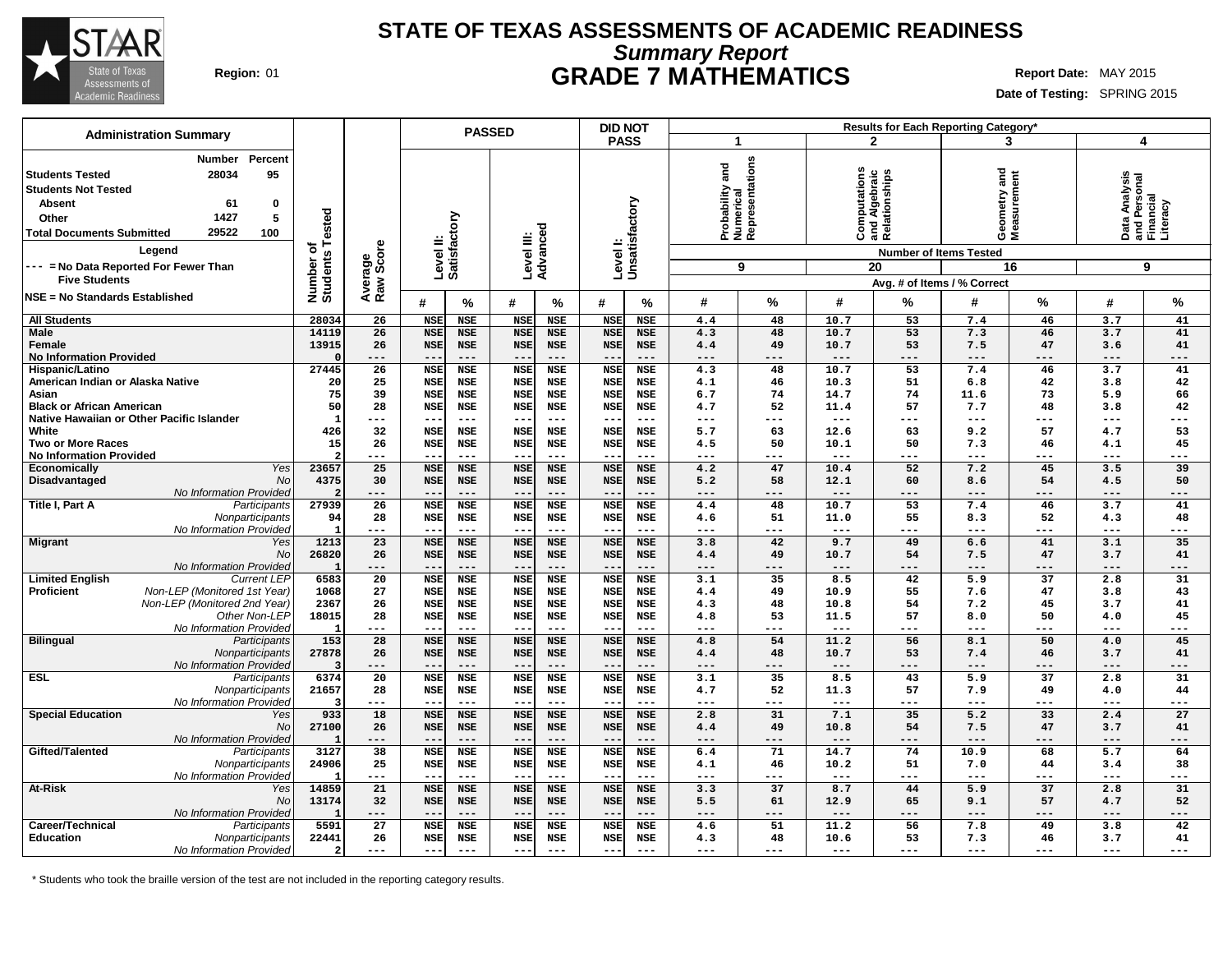

### **STATE OF TEXAS ASSESSMENTS OF ACADEMIC READINESS Summary Report Region:** 01 **GRADE 7 WRITING Report Date:** MAY 2015

**Date of Testing:** SPRING 2015

| <b>Administration Summary</b>                                           |                      |                       |                |                        | <b>PASSED</b>   |                           | <b>DID NOT</b> |                           |              |            |                                  |                       |               | Results for Each Reporting Category |                               |           |
|-------------------------------------------------------------------------|----------------------|-----------------------|----------------|------------------------|-----------------|---------------------------|----------------|---------------------------|--------------|------------|----------------------------------|-----------------------|---------------|-------------------------------------|-------------------------------|-----------|
|                                                                         |                      |                       |                |                        |                 |                           | <b>PASS</b>    |                           |              |            | $\mathbf{1}$                     |                       |               | $\mathbf{2}$                        |                               | 3         |
| Percent<br>Number                                                       |                      |                       |                |                        |                 |                           |                |                           |              |            | <b>Composition</b>               |                       |               |                                     |                               |           |
| 29722<br>100<br><b>Students Tested</b>                                  |                      |                       |                |                        |                 |                           |                |                           |              |            |                                  |                       |               |                                     |                               |           |
| <b>Students Not Tested</b>                                              |                      |                       |                |                        |                 |                           |                |                           |              |            |                                  |                       |               |                                     |                               |           |
| 74<br>0<br><b>Absent</b>                                                |                      |                       |                |                        |                 |                           |                |                           |              |            |                                  |                       |               |                                     |                               |           |
| 30<br>$\mathbf{0}$                                                      |                      |                       |                |                        |                 |                           |                |                           |              |            |                                  |                       |               |                                     |                               |           |
| Other                                                                   | ested                |                       |                | ζã                     |                 |                           |                |                           |              | Expository |                                  | Personal<br>Narrative | Revision      |                                     | Editing                       |           |
| 29826<br>100<br><b>Total Documents Submitted</b>                        | ⊢                    |                       |                | ូម                     |                 |                           |                |                           |              |            |                                  |                       |               |                                     |                               |           |
| Legend                                                                  | ö                    | ige<br>Score          |                | Level II:<br>Satisfact |                 | Level III:<br>Advanced    |                | Levell:<br>Unsatisfactory |              |            | <b>Number of Points Possible</b> |                       |               |                                     | <b>Number of Items Tested</b> |           |
| -- = No Data Reported For Fewer Than                                    |                      |                       |                |                        |                 |                           |                |                           |              | 16         |                                  | 16                    |               | 16                                  |                               | 24        |
| <b>Five Students</b>                                                    | Number o<br>Students | Avera<br>Scale        |                |                        |                 |                           |                |                           |              |            | Avg. # of Points / % Scored      |                       |               |                                     | Avg. # of Items / % Correct   |           |
|                                                                         |                      |                       |                |                        |                 |                           |                |                           |              |            |                                  |                       |               |                                     |                               |           |
|                                                                         |                      |                       | #              | $\%$                   | #               | %                         | #              | $\frac{9}{6}$             | #            | %          | #                                | %                     | #             | %                                   | #                             | %         |
| <b>All Students</b>                                                     | 29722                | 3717                  | 19948          | 67                     | 1822            | $6\overline{6}$           | 9774           | 33                        | 8.4          | 52         | 7.9                              | 50                    | 10.3          | 64                                  | 16.4                          | 68        |
| <b>Male</b>                                                             | 14978                | 3613                  | 8935           | 60                     | 585             | $\overline{4}$            | 6043           | 40                        | 7.9          | 49         | 7.4                              | 46                    | 10.0          | 62                                  | 15.5                          | 65        |
| Female                                                                  | 14744                | 3822                  | 11013          | 75                     | 1237            | 8                         | 3731           | 25                        | 8.9          | 55         | 8.5                              | 53                    | 10.6          | 66                                  | 17.2                          | 72        |
| <b>No Information Provided</b>                                          |                      | $---$                 | $ -$           | $---$                  | $-$             | .                         |                | $- - -$                   | $---$        | ---        | $---$                            | ---                   | $---$         | $---$                               | $---$                         | ---       |
| Hispanic/Latino                                                         | 29021                | 3708                  | 19378          | 67                     | 1662            | $\overline{6}$            | 9643           | 33                        | 8.3          | 52         | 7.9                              | 49                    | 10.3          | 64                                  | 16.3                          | 68        |
| American Indian or Alaska Native                                        | 22                   | 3715                  | 13             | 59                     |                 | 9                         |                | 41                        | 8.5          | 53         | 7.9                              | 49                    | 10.4          | 65                                  | 15.9                          | 66        |
| Asian<br><b>Black or African American</b>                               | 126<br>54            | 4573<br>3886          | 117<br>42      | 93<br>78               | 66<br>8         | 52<br>15                  | q<br>12        | $7\phantom{.0}$<br>22     | 11.5<br>9.4  | 72<br>59   | 10.7<br>8.7                      | 67<br>54              | 13.7<br>11.2  | 86<br>70                            | 21.3<br>17.2                  | 89<br>72  |
| Native Hawaiian or Other Pacific Islander                               | -1                   | $---$                 | --             | ---                    |                 | ---                       | --             | $- - -$                   | $---$        | ---        | $---$                            | $---$                 | $  -$         | $---$                               | $---$                         | ---       |
| White                                                                   | 474                  | 3986                  | 380            | 80                     | 76              | 16                        | 94             | 20                        | 9.5          | 59         | 8.7                              | 55                    | 11.9          | 74                                  | 17.9                          | 75        |
| <b>Two or More Races</b>                                                | 23                   | 4199                  | 18             | 78                     | 8               | 35                        | 5              | 22                        | 10.0         | 63         | 9.2                              | 58                    | 11.7          | 73                                  | 18.4                          | 77        |
| <b>No Information Provided</b>                                          |                      | $- - -$               |                | $---$                  |                 | ---                       |                | $- - -$                   | $---$        | ---        | $---$                            | ---                   | $---$         | $---$                               | $--$                          | ---       |
| <b>Yes</b><br><b>Economically</b>                                       | 24924                | 3668                  | 16051          | 64                     | 1135            | $\overline{5}$            | 8873           | 36                        | 8.1          | 51         | 7.8                              | 49                    | 10.0          | 63                                  | 16.1                          | 67        |
| Disadvantaged<br>No                                                     | 4798                 | 3971                  | 3897           | 81                     | 687             | 14                        | 901            | 19                        | 9.5          | 59         | 8.7                              | 55                    | 11.7          | 73                                  | 18.0                          | 75        |
| No Information Provided                                                 | n                    | $---$                 | $ -$           | $---$                  | $- -$           | ---                       | --             | $- - -$                   | $---$        | ---        | $---$                            | ---                   | $---$         | $---$                               | $---$                         | ---       |
| Title I, Part A<br>Participants                                         | 29652                | 3718                  | 19916          | 67                     | 1821            | 6                         | 9736           | 33                        | 8.4          | 52         | 7.9                              | 50                    | 10.3          | 64                                  | 16.4                          | 68        |
| Nonparticipants                                                         | 70                   | 3369                  | 32             | 46                     | 1               | $\mathbf{1}$              | 38             | 54                        | 6.7          | 42         | 6.4                              | 40                    | 8.5           | 53                                  | 13.6                          | 57        |
| No Information Provided                                                 |                      | $---$                 | $- -$          | $---$                  | $- -$           | $- - -$                   | --             | ---                       | $---$        | ---        | $---$                            | $---$                 | $---$         | $---$                               | $---$                         | ---       |
| <b>Migrant</b><br>Yes                                                   | 1297                 | 3531                  | 686            | 53                     | 29              | $\overline{2}$            | 611            | 47                        | 7.6          | 47         | 7.3                              | 45                    | 9.2           | 58                                  | 14.8                          | 62        |
| No                                                                      | 28425                | 3725<br>$\frac{1}{2}$ | 19262<br>$- -$ | 68<br>$---$            | 1793<br>$- -$   | 6<br>---                  | 9163           | 32                        | 8.4<br>$---$ | 52<br>---  | 8.0<br>$---$                     | 50                    | 10.3<br>$---$ | 65<br>$---$                         | 16.4<br>$---$                 | 68<br>--- |
| No Information Provided<br><b>Limited English</b><br><b>Current LEP</b> | 7510                 | 3302                  | 2462           | $\overline{33}$        | $\overline{21}$ | $\overline{\mathbf{0}}$   | --<br>5048     | $---$<br>67               | 6.4          | 40         | 6.4                              | $---$<br>40           | 7.9           | 49                                  | 13.1                          | 54        |
| Proficient<br>Non-LEP (Monitored 1st Year)                              | 1030                 | 3717                  | 766            | 74                     | 29              | 3                         | 264            | 26                        | 8.4          | 52         | 8.1                              | 50                    | 10.4          | 65                                  | 16.7                          | 70        |
| Non-LEP (Monitored 2nd Year)                                            | 2426                 | 3705                  | 1779           | 73                     | 64              | $\overline{\mathbf{3}}$   | 647            | 27                        | 8.3          | 52         | 7.9                              | 49                    | 10.3          | 64                                  | 16.8                          | 70        |
| Other Non-LEP                                                           | 18756                | 3884                  | 14941          | 80                     | 1708            | 9                         | 3815           | 20                        | 9.1          | 57         | 8.5                              | 53                    | 11.3          | 70                                  | 17.6                          | 73        |
| No Information Provideo                                                 | $\Omega$             | $---$                 |                | $---$                  | $-$             |                           | $ -$           |                           | $---$        | ---        | $---$                            | ---                   | $---$         | ---                                 | $--$                          | ---       |
| <b>Bilingual</b><br>Participants                                        | 151                  | 3738                  | 107            | 71                     | 9               | 6                         | 44             | 29                        | 8.2          | 51         | 7.8                              | 49                    | 10.6          | 67                                  | 17.0                          | 71        |
| Nonparticipants                                                         | 29567                | 3717                  | 19841          | 67                     | 1813            | 6                         | 9726           | 33                        | 8.4          | 52         | 7.9                              | 50                    | 10.3          | 64                                  | 16.4                          | 68        |
| No Information Provideo                                                 |                      | $---$                 | $ -$           | $---$                  | $- -$           | ---                       |                | $--$                      | $---$        | ---        | $---$                            | $---$                 | $---$         | $---$                               | $---$                         | ---       |
| <b>ESL</b><br>Participants                                              | 7291                 | 3302                  | 2378           | $\overline{33}$        | $\overline{22}$ | $\overline{\mathfrak{o}}$ | 4913           | 67                        | 6.4          | 40         | 6.4                              | 40                    | 7.8           | 49                                  | 13.1                          | 54        |
| Nonparticipants                                                         | 22427                | 3852                  | 17570          | 78                     | 1800            | 8                         | 4857           | 22                        | 9.0          | 56         | 8.4                              | 53                    | 11.1          | 69                                  | 17.4                          | 73        |
| No Information Provideo                                                 | 4                    | $---$                 |                | ---                    | $- -$           |                           |                | $- - -$                   | $- - -$      | ---        | $- - -$                          | ---                   | $---$         | $- - -$                             | $- - -$                       | ---       |
| <b>Special Education</b><br>Yes                                         | 1108                 | 3128                  | 197            | 18                     |                 | $\mathsf{o}$              | 911            | 82                        | 5.7          | 35         | 5.7                              | 36                    | 6.8           | 43                                  | 11.0                          | 46        |
| No                                                                      | 28614<br>$\Omega$    | 3740<br>$---$         | 19751<br>$- -$ | 69<br>$---$            | 1818<br>$-$     | 6<br>---                  | 8863           | 31                        | 8.5<br>$---$ | 53         | 8.0<br>$---$                     | 50<br>$---$           | 10.4<br>$---$ | 65<br>$---$                         | 16.6<br>$---$                 | 69        |
| No Information Provided<br>Gifted/Talented<br>Participants              | 3412                 | 4326                  | 3333           | 98                     | 943             | 28                        | ---<br>79      | $\overline{\mathbf{2}}$   | 10.7         | ---<br>67  | 9.8                              | 61                    | 13.5          | 84                                  | 20.8                          | ---<br>86 |
| Nonparticipants                                                         | 26310                | 3638                  | 16615          | 63                     | 879             | $\mathbf{3}$              | 9695           | 37                        | 8.0          | 50         | 7.7                              | 48                    | 9.9           | 62                                  | 15.8                          | 66        |
| No Information Provideo                                                 |                      | $---$                 |                | $---$                  | $ -$            | $---$                     |                | $- - -$                   | $---$        | ---        | $---$                            | $---$                 | $- - -$       | $---$                               | $---$                         | ---       |
| At-Risk<br>Yes                                                          | 15864                | 3432                  | 7318           | 46                     | 101             | $\overline{1}$            | 8546           | 54                        | 7.2          | 45         | 7.0                              | 44                    | 8.7           | 54                                  | 14.1                          | 59        |
| No                                                                      | 13858                | 4042                  | 12630          | 91                     | 1721            | 12                        | 1228           | 9                         | 9.7          | 61         | 9.0                              | 56                    | 12.2          | 76                                  | 18.9                          | 79        |
| No Information Provided                                                 |                      | $---$                 | $ -$           | $---$                  | $ -$            | $- - -$                   | $- -$          | $---$                     | $---$        | ---        | $- - -$                          | $- - -$               | $---$         | $- - -$                             | $---$                         | ---       |
| Career/Technical<br>Participants                                        | 5787                 | 3765                  | 409            | 71                     | 406             | $\overline{7}$            | 1690           | 29                        | 8.4          | 53         | 8.0                              | 50                    | 10.6          | 66                                  | 16.9                          | 70        |
| <b>Education</b><br>Nonparticipants                                     | 23935                | 3705                  | 15851          | 66                     | 1416            | 6                         | 8084           | 34                        | 8.3          | 52         | 7.9                              | 49                    | 10.2          | 64                                  | 16.2                          | 68        |
| No Information Provided                                                 | 0                    | $---$                 | $- -$          | $---$                  | $- - -$         |                           | $- -$          | $---$                     | $---$        | ---        | $---$                            | $---$                 | $---$         | $---$                               | $---$                         | ---       |
|                                                                         |                      |                       |                |                        |                 |                           |                |                           |              |            |                                  |                       |               |                                     |                               |           |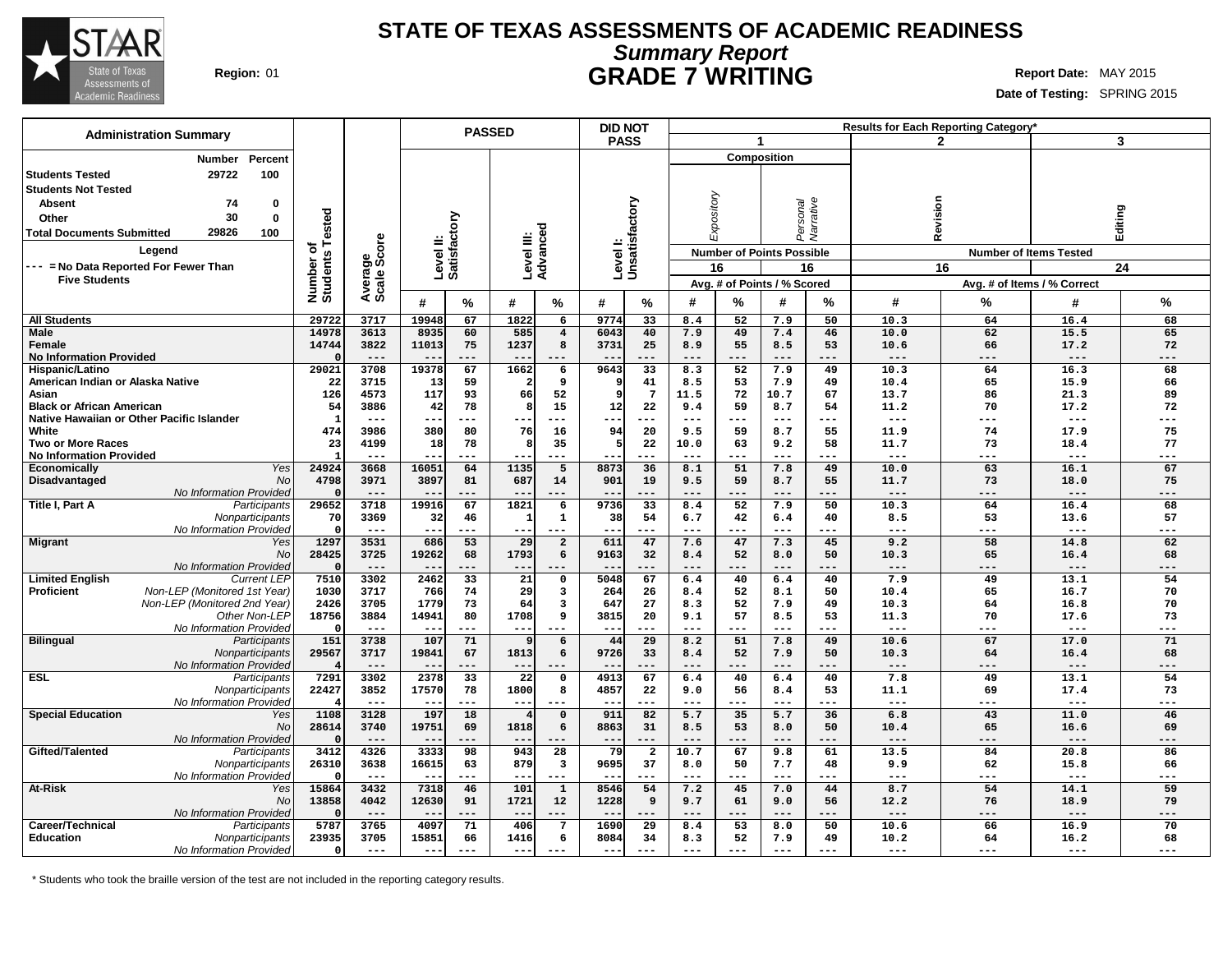

## **STATE OF TEXAS ASSESSMENTS OF ACADEMIC READINESS Constructed Responses Summary Report Region:** 01 **GRADE 7 WRITING Report Date:** MAY 2015

**Date of Testing:** SPRING 2015

**--- = No Data Reported For Fewer Than Five Students**

### **Written Composition Rating Summary\***



Each composition has been scored independently by two readers. The written composition rating of 0-8 represents the summation of these scores.

\* Students who took the braille version of the test are not included in this report.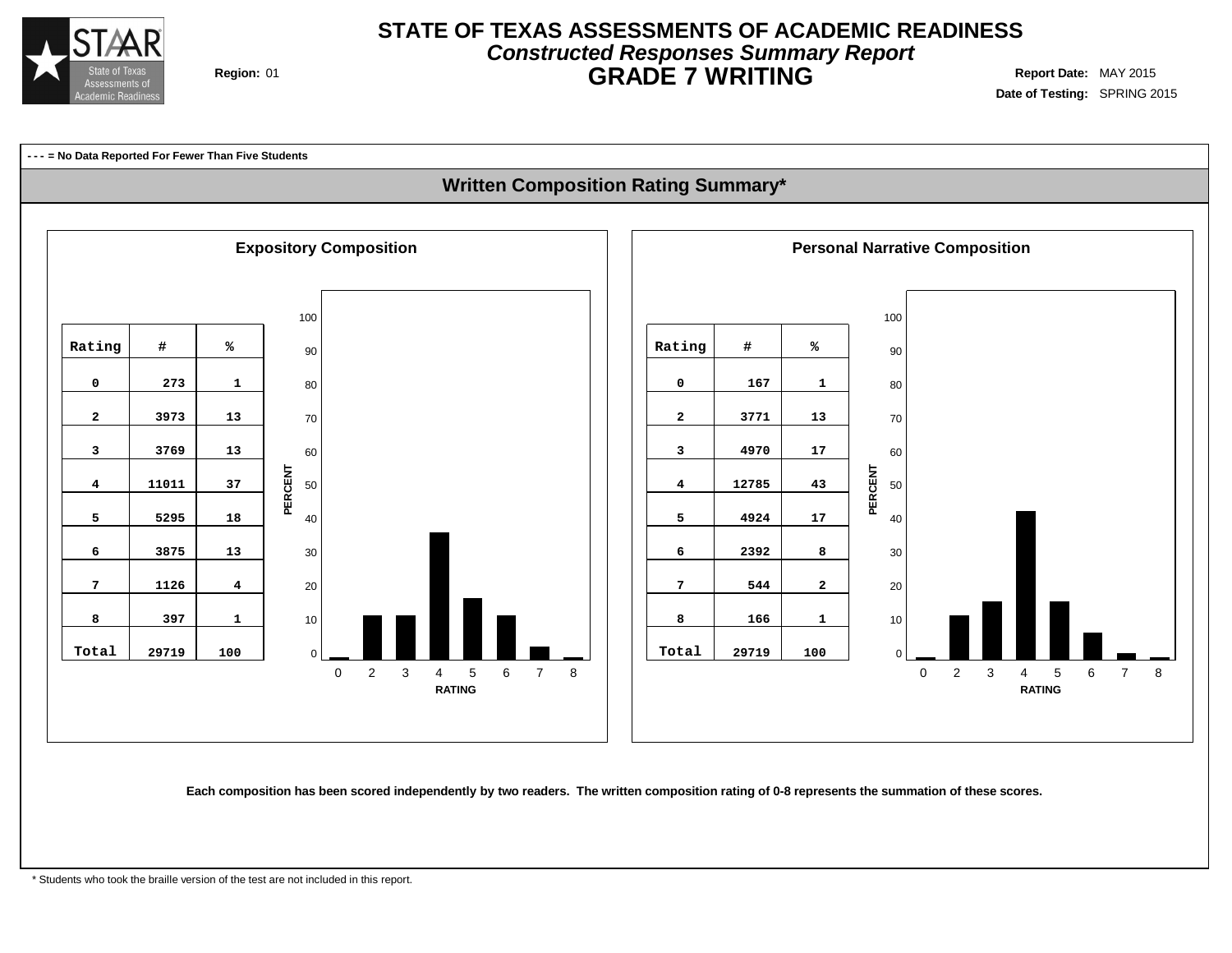

### **STATE OF TEXAS ASSESSMENTS OF ACADEMIC READINESS L Summary Report Region:** 01 **GRADE 7 MATHEMATICS Report Date:** MAY 2015

| <b>Administration Summary</b>                                                                                                                                                                                                          |                                      |                                 |                      |                          | <b>PASSED</b>                     |                                 |                          | <b>DID NOT</b>                         |                          | <b>Results for Each Reporting Category</b>      |                  |                                                                    |                                     |                                                                   |                           |                                                             |                |
|----------------------------------------------------------------------------------------------------------------------------------------------------------------------------------------------------------------------------------------|--------------------------------------|---------------------------------|----------------------|--------------------------|-----------------------------------|---------------------------------|--------------------------|----------------------------------------|--------------------------|-------------------------------------------------|------------------|--------------------------------------------------------------------|-------------------------------------|-------------------------------------------------------------------|---------------------------|-------------------------------------------------------------|----------------|
|                                                                                                                                                                                                                                        |                                      |                                 |                      |                          |                                   |                                 |                          | <b>PASS</b>                            |                          | 1                                               |                  |                                                                    | $\mathbf{2}$                        | 3                                                                 |                           | $\overline{4}$                                              |                |
| Number<br>908<br><b>Students Tested</b><br><b>Students Not Tested</b><br><b>Absent</b><br>0<br>$\Omega$<br>Other<br>908<br><b>Total Documents Submitted</b><br>Legend<br>--- = No Data Reported For Fewer Than<br><b>Five Students</b> | Percent<br>100<br>0<br>0<br>100<br>ō | Tested<br>Number o'<br>Students | Average<br>Raw Score | Level II:                | Satisfactory                      |                                 | Level III:<br>Advanced   | Levell:<br>Unsatisfactory              |                          | Probability and<br>Numerical<br>Representations | 9                | putations<br><b>Computations</b><br>and Algebraic<br>Relationships | <b>Number of Items Tested</b><br>20 | and<br>Geometry and<br>Measurement<br>Avg. # of Items / % Correct | 16                        | Data Analysis<br>and Personal<br>Financial<br>Literacy<br>9 |                |
| <b>NSE = No Standards Established</b>                                                                                                                                                                                                  |                                      |                                 |                      |                          |                                   |                                 |                          |                                        |                          |                                                 |                  |                                                                    |                                     |                                                                   |                           |                                                             |                |
|                                                                                                                                                                                                                                        |                                      |                                 |                      | #                        | %                                 | #                               | $\frac{9}{6}$            | #                                      | $\%$                     | #                                               | %                | #                                                                  | %                                   | #                                                                 | %                         | #                                                           | $\%$           |
| <b>All Students</b>                                                                                                                                                                                                                    |                                      | 908<br>473                      | 18<br>18             | <b>NSE</b>               | <b>NSE</b>                        | <b>NSE</b>                      | <b>NSE</b>               | <b>NSE</b>                             | <b>NSE</b>               | 2.6                                             | 28               | 7.2                                                                | 36                                  | 5.5                                                               | 34<br>34                  | 2.8                                                         | 31<br>32       |
| <b>Male</b><br>Female                                                                                                                                                                                                                  |                                      | 435                             | 18                   | <b>NSE</b><br><b>NSE</b> | <b>NSE</b><br><b>NSE</b>          | <b>NSE</b><br><b>NSE</b>        | <b>NSE</b><br><b>NSE</b> | <b>NSE</b><br><b>NSE</b>               | <b>NSE</b><br><b>NSE</b> | 2.6<br>2.5                                      | 29<br>28         | 7.2<br>7.3                                                         | 36<br>36                            | 5.4<br>5.6                                                        | 35                        | 2.9<br>2.7                                                  | 30             |
| <b>No Information Provided</b>                                                                                                                                                                                                         |                                      |                                 | $- - -$              | $- -$                    | $- - -$                           | $- -$                           | $- - -$                  |                                        | $- - -$                  | ---                                             | $- - -$          | ---                                                                | $- - -$                             | $---$                                                             | $- - -$                   | $- - -$                                                     | $---$          |
| Hispanic/Latino                                                                                                                                                                                                                        |                                      | 888                             | 18                   | <b>NSE</b>               | <b>NSE</b>                        | <b>NSE</b>                      | <b>NSE</b>               | <b>NSE</b>                             | <b>NSE</b>               | 2.5                                             | $\overline{28}$  | 7.2                                                                | 36                                  | 5.5                                                               | 34                        | 2.8                                                         | 31             |
| American Indian or Alaska Native                                                                                                                                                                                                       |                                      |                                 | ---                  | --                       | $---$                             | $- -$                           | $- - -$                  | $-$ -                                  | $---$                    | ---                                             | $---$            | $---$                                                              | ---                                 | $---$                                                             | $- - -$                   | $---$                                                       | $---$          |
| Asian                                                                                                                                                                                                                                  |                                      |                                 | 37                   | <b>NSE</b>               | <b>NSE</b>                        | <b>NSE</b>                      | NSE                      | <b>NSE</b>                             | NSE                      | 5.8                                             | 64               | 15.0                                                               | 75                                  | 11.0                                                              | 69                        | 4.8                                                         | 53             |
| <b>Black or African American</b><br>Native Hawaiian or Other Pacific Islander                                                                                                                                                          |                                      | $\Omega$                        | ---<br>---           | --<br>$- -$              | $---$<br>$\qquad \qquad -$        | $--$<br>$- -$                   | $---$<br>$- - -$         | $ -$<br>$- -$                          | $---$<br>$---$           | ---<br>---                                      | $- - -$<br>$---$ | ---<br>---                                                         | ---<br>---                          | $---$<br>$---$                                                    | $- - -$<br>$---$          | $---$<br>$---$                                              | $---$<br>$---$ |
| White                                                                                                                                                                                                                                  |                                      | 13                              | 18                   | <b>NSE</b>               | <b>NSE</b>                        | <b>NSE</b>                      | <b>NSE</b>               | <b>NSE</b>                             | NSE                      | 2.2                                             | 25               | 7.8                                                                | 39                                  | 5.2                                                               | 32                        | 2.7                                                         | 30             |
| <b>Two or More Races</b>                                                                                                                                                                                                               |                                      | 2                               | ---                  | $- -$                    | $---$                             | $- -$                           | $- - -$                  | $- -$                                  | $---$                    | ---                                             | $---$            | ---                                                                | $---$                               | $---$                                                             | $\qquad \qquad - -$       | $---$                                                       | $---$          |
| <b>No Information Provided</b>                                                                                                                                                                                                         |                                      | $\Omega$                        | ---                  | --                       | $---$                             | $- -$                           | $- - -$                  | $- -$                                  | ---                      | ---                                             | $---$            | ---                                                                | ---                                 | $---$                                                             | $---$                     | $---$                                                       | $--$           |
| Economically                                                                                                                                                                                                                           | Yes                                  | 804                             | $\overline{18}$      | <b>NSE</b>               | <b>NSE</b>                        | <b>NSE</b>                      | <b>NSE</b>               | <b>NSE</b>                             | <b>NSE</b>               | 2.5                                             | $\overline{28}$  | 7.1                                                                | 36                                  | 5.4                                                               | 34                        | 2.7                                                         | 30             |
| Disadvantaged                                                                                                                                                                                                                          | <b>No</b>                            | 104                             | 20                   | <b>NSE</b><br>$- -$      | <b>NSE</b><br>$---$               | <b>NSE</b>                      | <b>NSE</b><br>$- - -$    | <b>NSE</b><br>$ -$                     | <b>NSE</b><br>$- - -$    | 2.9                                             | 32<br>$---$      | 8.0                                                                | 40<br>$---$                         | 5.8                                                               | 36                        | 3.1                                                         | 35             |
| No Information Provided<br>Title I, Part A                                                                                                                                                                                             | Participants                         | 903                             | ---<br>18            | <b>NSE</b>               | <b>NSE</b>                        | $--$<br><b>NSE</b>              | <b>NSE</b>               | <b>NSE</b>                             | <b>NSE</b>               | ---<br>2.6                                      | 28               | ---<br>7.2                                                         | 36                                  | $---$<br>5.5                                                      | $\qquad \qquad - -$<br>34 | $---$<br>2.8                                                | $---$<br>31    |
|                                                                                                                                                                                                                                        | Nonparticipants                      | .5                              | 14                   | <b>NSE</b>               | <b>NSE</b>                        | <b>NSE</b>                      | NSE                      | <b>NSE</b>                             | NSE                      | 2.4                                             | 27               | 5.2                                                                | 26                                  | 4.8                                                               | 30                        | 1.4                                                         | 16             |
| No Information Provided                                                                                                                                                                                                                |                                      | $\Omega$                        | ---                  | $- -$                    | $---$                             | $- -$                           | $---$                    |                                        | $---$                    | ---                                             | $---$            | ---                                                                | $---$                               | $---$                                                             | ---                       | $---$                                                       | $---$          |
| <b>Migrant</b>                                                                                                                                                                                                                         | Yes                                  | 27                              | 18                   | <b>NSE</b>               | <b>NSE</b>                        | <b>NSE</b>                      | <b>NSE</b>               | <b>NSE</b>                             | <b>NSE</b>               | 3.0                                             | 33               | 7.0                                                                | 35                                  | 5.4                                                               | 34                        | 2.8                                                         | 31             |
|                                                                                                                                                                                                                                        | No                                   | 881                             | 18<br>---            | <b>NSE</b>               | <b>NSE</b><br>$\qquad \qquad - -$ | <b>NSE</b>                      | <b>NSE</b><br>$---$      | <b>NSE</b>                             | <b>NSE</b><br>$---$      | 2.6<br>---                                      | 28<br>$---$      | 7.2                                                                | 36                                  | 5.5<br>$---$                                                      | 34                        | 2.8                                                         | 31             |
| No Information Provided<br><b>Limited English</b>                                                                                                                                                                                      | <b>Current LEP</b>                   | 908                             | 18                   | $- -$<br><b>NSE</b>      | <b>NSE</b>                        | $- -$<br><b>NSE</b>             | <b>NSE</b>               | $\overline{\phantom{a}}$<br><b>NSE</b> | <b>NSE</b>               | 2.6                                             | $\overline{28}$  | ---<br>7.2                                                         | ---<br>36                           | 5.5                                                               | $---$<br>34               | $---$<br>2.8                                                | $---$<br>31    |
| Proficient<br>Non-LEP (Monitored 1st Year)                                                                                                                                                                                             |                                      | $\Omega$                        | ---                  | $- -$                    | $\qquad \qquad -$                 | $\qquad \qquad -$               | $- - -$                  | $ -$                                   | $- - -$                  | ---                                             | $---$            | ---                                                                | ---                                 | $---$                                                             | $---$                     | $---$                                                       | $---$          |
| Non-LEP (Monitored 2nd Year)                                                                                                                                                                                                           |                                      | $\Omega$                        | ---                  | $- -$                    | $- - -$                           | $--$                            | $- - -$                  | --                                     | $--$                     | ---                                             | $---$            | ---                                                                | ---                                 | ---                                                               | $\frac{1}{2}$             | $---$                                                       | $---$          |
|                                                                                                                                                                                                                                        | Other Non-LEP                        | $\Omega$                        | ---                  | $- -$                    | $- - -$                           | $--$                            | $- - -$                  | $ -$                                   | $- - -$                  | ---                                             | $- - -$          | ---                                                                | ---                                 | $- - -$                                                           | $- - -$                   | $---$                                                       | $---$          |
| No Information Provided                                                                                                                                                                                                                |                                      | $\Omega$                        | ---                  | $- -$                    | $- - -$                           | $- -$                           | ---                      | $- -$                                  | $---$                    | ---                                             | $---$            | ---                                                                | ---                                 | $---$                                                             | $---$                     | $---$                                                       | $---$          |
| <b>Bilingual</b>                                                                                                                                                                                                                       | Participants<br>Nonparticipants      | $\overline{2}$<br>904           | $---$<br>18          | $- -$<br><b>NSE</b>      | $---$<br><b>NSE</b>               | $--$<br><b>NSE</b>              | $---$<br><b>NSE</b>      | $ -$<br><b>NSE</b>                     | $---$<br><b>NSE</b>      | ---<br>2.6                                      | $---$<br>29      | ---<br>7.2                                                         | $---$<br>36                         | $---$<br>5.5                                                      | $\qquad \qquad - -$<br>34 | $- - -$<br>2.8                                              | $---$<br>31    |
| No Information Provided                                                                                                                                                                                                                |                                      |                                 | $---$                | $- -$                    | $---$                             | $- -$                           | $---$                    | $-$ -                                  | $---$                    | ---                                             | $---$            | $---$                                                              | $---$                               | $---$                                                             | $---$                     | $---$                                                       | $---$          |
| <b>ESL</b>                                                                                                                                                                                                                             | Participants                         | 893                             | 18                   | <b>NSE</b>               | <b>NSE</b>                        | <b>NSE</b>                      | <b>NSE</b>               | <b>NSE</b>                             | <b>NSE</b>               | 2.5                                             | $\overline{28}$  | 7.2                                                                | 36                                  | $\overline{5.5}$                                                  | 34                        | 2.8                                                         | 31             |
|                                                                                                                                                                                                                                        | Nonparticipants                      | 13                              | 21                   | <b>NSE</b>               | <b>NSE</b>                        | <b>NSE</b>                      | NSE                      | <b>NSE</b>                             | <b>NSE</b>               | 3.8                                             | 42               | 7.9                                                                | 40                                  | 6.2                                                               | 38                        | 3.5                                                         | 39             |
| No Information Provided                                                                                                                                                                                                                |                                      | $\overline{2}$                  | ---                  | ---                      | $- - -$                           | $ -$                            | $- - -$                  | $ -$                                   | $- - -$                  | ---                                             | $- - -$          | ---                                                                | ---                                 | $- - -$                                                           | $- - -$                   | $- - -$                                                     | $- - -$        |
| <b>Special Education</b>                                                                                                                                                                                                               | Yes<br>No                            | $\overline{2}$<br>906           | ---<br>18            | $-$<br><b>NSE</b>        | $---$<br><b>NSE</b>               | $\qquad \qquad -$<br><b>NSE</b> | $---$<br><b>NSE</b>      | $\overline{\phantom{a}}$<br><b>NSE</b> | $---$<br><b>NSE</b>      | ---<br>2.6                                      | ---<br>29        | ---<br>7.2                                                         | $---$<br>36                         | $---$<br>5.5                                                      | $---$<br>34               | $---$<br>2.8                                                | $---$<br>31    |
| No Information Provided                                                                                                                                                                                                                |                                      |                                 | ---                  | $- -$                    | $- - -$                           | $--$                            | $---$                    | $-$                                    | $---$                    | ---                                             | $---$            | ---                                                                | $---$                               | $---$                                                             | $\qquad \qquad - -$       | $- - -$                                                     | $---$          |
| Gifted/Talented                                                                                                                                                                                                                        | Participants                         | $\Omega$                        | $---$                | $- -$                    | $- -$                             | $- -$                           | $---$                    | $\qquad \qquad -$                      | $---$                    | $---$                                           | $---$            | $---$                                                              | $---$                               | $---$                                                             | $---$                     | $---$                                                       | $---$          |
|                                                                                                                                                                                                                                        | Nonparticipants                      | 908                             | 18                   | <b>NSE</b>               | <b>NSE</b>                        | <b>NSE</b>                      | <b>NSE</b>               | <b>NSE</b>                             | NSE                      | 2.6                                             | 28               | 7.2                                                                | 36                                  | 5.5                                                               | 34                        | 2.8                                                         | 31             |
| No Information Provided                                                                                                                                                                                                                |                                      |                                 | ---                  | --                       | $---$                             | $- -$                           | $- - -$                  |                                        | ---                      | ---                                             | $---$            | ---                                                                | ---                                 | $---$                                                             | $---$                     | $---$                                                       | $---$          |
| At-Risk                                                                                                                                                                                                                                | Yes                                  | 850                             | 18                   | <b>NSE</b>               | <b>NSE</b>                        | <b>NSE</b>                      | <b>NSE</b>               | <b>NSE</b>                             | <b>NSE</b>               | 2.6                                             | 28               | 7.3                                                                | 36                                  | 5.5                                                               | 34                        | 2.7                                                         | 30             |
| No Information Provided                                                                                                                                                                                                                | No                                   | 58                              | 18<br>---            | <b>NSE</b><br>--         | <b>NSE</b><br>$- - -$             | <b>NSE</b><br>$- -$             | <b>NSE</b><br>$---$      | <b>NSE</b>                             | <b>NSE</b><br>$- - -$    | 2.7<br>---                                      | 30<br>---        | 6.9<br>---                                                         | 35<br>$---$                         | 5.2<br>$---$                                                      | 32<br>---                 | 3.2<br>$---$                                                | 36<br>$---$    |
| Career/Technical                                                                                                                                                                                                                       | Participants                         | 192                             | 17                   | <b>NSE</b>               | <b>NSE</b>                        | <b>NSE</b>                      | <b>NSE</b>               | <b>NSE</b>                             | <b>NSE</b>               | 2.4                                             | 26               | 7.0                                                                | 35                                  | 5.1                                                               | 32                        | 2.5                                                         | 28             |
| <b>Education</b>                                                                                                                                                                                                                       | Nonparticipants                      | 716                             | 18                   | <b>NSE</b>               | <b>NSE</b>                        | <b>NSE</b>                      | NSE                      | <b>NSE</b>                             | NSE                      | 2.6                                             | 29               | 7.3                                                                | 37                                  | 5.6                                                               | 35                        | 2.8                                                         | 32             |
| No Information Provided                                                                                                                                                                                                                |                                      | $\mathbf 0$                     | ---                  | ---                      | $---$                             | $- -$                           | $---$                    | $- -$                                  | $---$                    | ---                                             | $---$            | $---$                                                              | ---                                 | $---$                                                             | $---$                     | $---$                                                       | ---            |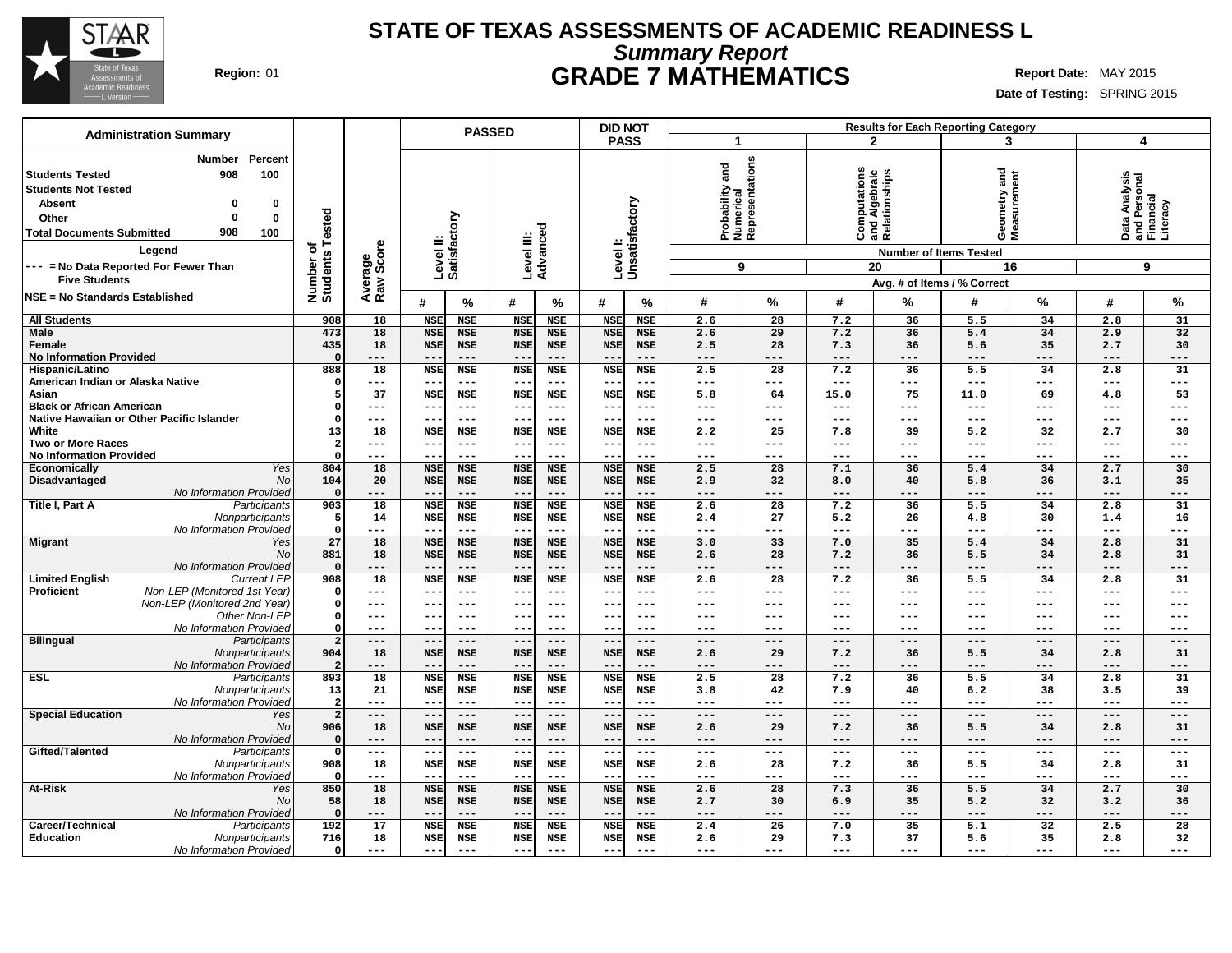

### **STATE OF TEXAS ASSESSMENTS OF ACADEMIC READINESS A Summary Report Region:** 01 **GRADE 7 READING Report Date:** MAY 2015

|                                                                                                                                                                                                                                                                                      |                                          |                                |                             | <b>PASSED</b>                  |                        |               | <b>DID NOT</b>    |                                             |                | <b>Results for Each Reporting Category</b>               |                                                                    |                                                            |                 |
|--------------------------------------------------------------------------------------------------------------------------------------------------------------------------------------------------------------------------------------------------------------------------------------|------------------------------------------|--------------------------------|-----------------------------|--------------------------------|------------------------|---------------|-------------------|---------------------------------------------|----------------|----------------------------------------------------------|--------------------------------------------------------------------|------------------------------------------------------------|-----------------|
| <b>Administration Summary</b>                                                                                                                                                                                                                                                        |                                          |                                |                             |                                |                        |               | <b>PASS</b>       |                                             | $\overline{1}$ |                                                          | 2                                                                  |                                                            | 3               |
| <b>Number</b><br>Percent<br><b>Students Tested</b><br>1596<br>99<br><b>Students Not Tested</b><br><b>Absent</b><br>10<br>-1<br>-1<br>$\bf{0}$<br>Other<br>1607<br>100<br><b>Total Documents Submitted</b><br>Legend<br>--- = No Data Reported For Fewer Than<br><b>Five Students</b> | ested<br>۴<br>৳<br>Number o'<br>Students | ige<br>Score<br>Avera<br>Scale | ξ<br>Level II:<br>Satisfact |                                | Level III:<br>Advanced | Level I:      | Unsatisfactory    | Understanding/<br>Analysis Across<br>Genres | 10             | tanding/<br>ত<br>ō<br>Š<br><b>Number of Items Tested</b> | Analysis of<br>Literary Texts<br>21<br>Avg. # of Items / % Correct | Understanding/<br> Analysis of<br> Informational<br> Texts | 19              |
|                                                                                                                                                                                                                                                                                      |                                          |                                | #<br>%                      | #                              | %                      | #             | %                 | #                                           | $\%$           | #                                                        | %                                                                  | #                                                          | %               |
| <b>All Students</b>                                                                                                                                                                                                                                                                  | 1596                                     | 1453                           | 145<br>9                    | 4                              | 0                      | 1451          | 91                | 3.8                                         | 38             | 7.1                                                      | 34                                                                 | 6.0                                                        | 32              |
| Male                                                                                                                                                                                                                                                                                 | 1029                                     | 1451                           | 82<br>$\overline{8}$        | $\overline{a}$                 | $\mathbf 0$            | 947           | 92                | 3.7                                         | 37             | 7.0                                                      | $\overline{33}$                                                    | 6.0                                                        | 32              |
| Female                                                                                                                                                                                                                                                                               | 567                                      | 1458                           | 63<br>11                    | $\overline{2}$                 | $\Omega$               | 504           | 89                | 4.0                                         | 40             | 7.4                                                      | 35                                                                 | 6.0                                                        | 32              |
| <b>No Information Provided</b>                                                                                                                                                                                                                                                       |                                          | $---$                          | $- -$<br>$---$              |                                | ---                    | --            | ---               | $---$                                       | $---$          | $---$                                                    | ---                                                                | $---$                                                      | ---             |
| <b>Hispanic/Latino</b>                                                                                                                                                                                                                                                               | 1569                                     | 1453                           | 144<br>9                    |                                | $\mathbf 0$            | 1425          | 91                | 3.8                                         | 38             | 7.1                                                      | 34                                                                 | 6.0                                                        | $\overline{32}$ |
| American Indian or Alaska Native                                                                                                                                                                                                                                                     | 1                                        | $---$                          | $---$<br>--                 | ---                            | ---                    | ---           | $---$             | $--$                                        | $---$          | ---                                                      | $---$                                                              | $---$                                                      | ---             |
| Asian                                                                                                                                                                                                                                                                                | 1                                        | $\qquad \qquad - -$            | $\qquad \qquad - -$         |                                | $---$                  | --            | $\qquad \qquad -$ | ---                                         | ---            | ---                                                      | ---                                                                | ---                                                        | ---             |
| <b>Black or African American</b>                                                                                                                                                                                                                                                     | $\mathbf{2}$                             | $---$                          | $---$                       |                                | $---$                  | --            | $---$             | $--$                                        | ---            | ---                                                      | ---                                                                | ---                                                        | ---             |
| Native Hawaiian or Other Pacific Islander                                                                                                                                                                                                                                            | $\Omega$                                 | $---$                          | $---$                       | $- -$                          | $---$                  | ---           | $- - -$           | $---$                                       | $---$          | $---$                                                    | $---$                                                              | ---                                                        | ---             |
| White<br><b>Two or More Races</b>                                                                                                                                                                                                                                                    | 21<br>$\overline{\mathbf{2}}$            | 1459<br>$\qquad \qquad - -$    | 5<br>$---$<br>--            | $\Omega$                       | $\Omega$<br>$---$      | 20            | 95<br>$---$       | 3.7<br>$--$                                 | 37<br>$---$    | 7.7<br>$---$                                             | 37<br>$- - -$                                                      | 6.0<br>$---$                                               | 32<br>---       |
| <b>No Information Provided</b>                                                                                                                                                                                                                                                       | $\Omega$                                 | $---$                          | $---$<br>--                 | ---<br>$- -$                   | $---$                  | ---<br>$- -$  | $---$             | $---$                                       | $---$          | $---$                                                    | $---$                                                              | $\qquad \qquad - -$                                        | ---             |
| Yes<br>Economically                                                                                                                                                                                                                                                                  | 1415                                     | 1452                           | 120<br>8                    |                                | $\mathbf 0$            | 1295          | 92                | 3.8                                         | 38             | 7.1                                                      | 34                                                                 | 6.0                                                        | 31              |
| Disadvantaged<br>No                                                                                                                                                                                                                                                                  | 181                                      | 1468                           | 25<br>14                    | $\Omega$                       | $\mathbf 0$            | 156           | 86                | 4.1                                         | 41             | 7.8                                                      | 37                                                                 | 6.4                                                        | 34              |
| No Information Provided                                                                                                                                                                                                                                                              | $\Omega$                                 | $---$                          |                             |                                |                        | --            | $---$             | $---$                                       | $---$          | $---$                                                    | ---                                                                | ---                                                        | ---             |
| Title I, Part A<br>Participants                                                                                                                                                                                                                                                      | 1585                                     | 1453                           | 145<br>9                    | 4                              | $\mathbf 0$            | 1440          | 91                | 3.8                                         | 38             | 7.1                                                      | 34                                                                 | 6.0                                                        | 32              |
| Nonparticipants                                                                                                                                                                                                                                                                      | 11                                       | 1443                           | 0<br>n                      | $\Omega$                       | 0                      | 11            | 100               | 4.0                                         | 40             | 7.5                                                      | 35                                                                 | 4.6                                                        | 24              |
| No Information Provided                                                                                                                                                                                                                                                              | $\Omega$                                 | $\frac{1}{2}$                  | $---$<br>--                 | ---                            | ---                    | ---           | $---$             | $---$                                       | $---$          | $---$                                                    | ---                                                                | $\qquad \qquad - -$                                        | ---             |
| <b>Migrant</b><br>Yes                                                                                                                                                                                                                                                                | 116                                      | 1459                           | 12<br>10                    | $\Omega$                       | $\mathbf 0$            | 104           | 90                | 4.0                                         | 40             | 7.4                                                      | 35                                                                 | 6.1                                                        | 32              |
| No                                                                                                                                                                                                                                                                                   | 1480                                     | 1453                           | 133<br>9                    | $\overline{4}$                 | $\mathbf 0$            | 1347          | 91                | 3.8                                         | 38             | 7.1                                                      | 34                                                                 | 6.0                                                        | 32              |
| No Information Provided                                                                                                                                                                                                                                                              | $\Omega$                                 | $---$                          | ---                         |                                |                        | $- -$         | $---$             | $---$                                       | $---$          | $---$                                                    | ---                                                                | $---$                                                      | ---             |
| <b>Limited English</b><br><b>Current LEP</b>                                                                                                                                                                                                                                         | 726                                      | 1441                           | 40<br>6                     | 0                              | 0                      | 686           | 94                | 3.6                                         | 36             | 6.6                                                      | $\overline{32}$                                                    | 5.6                                                        | 30              |
| Non-LEP (Monitored 1st Year)<br><b>Proficient</b>                                                                                                                                                                                                                                    | 51                                       | 1465                           | 12<br>6                     | $\mathbf 0$                    | 0                      | 45            | 88                | 4.0                                         | 40             | 7.2                                                      | 34                                                                 | 6.6                                                        | 35              |
| Non-LEP (Monitored 2nd Year)                                                                                                                                                                                                                                                         | 115                                      | 1472                           | 19<br>17                    | $\Omega$                       | $\mathbf 0$            | 96            | 83                | 4.1                                         | 41             | 8.0                                                      | 38                                                                 | 6.5                                                        | 34              |
| Other Non-LEP                                                                                                                                                                                                                                                                        | 704                                      | 1463                           | 80<br>11                    | $\overline{\bf{4}}$            | $\mathbf{1}$           | 624           | 89                | 4.0                                         | 40             | 7.5                                                      | 36                                                                 | 6.3                                                        | 33              |
| No Information Provideo<br><b>Bilingual</b><br>Participants                                                                                                                                                                                                                          | $\Omega$<br>$\overline{\mathbf{3}}$      | $\frac{1}{2}$<br>$---$         | --<br>$---$<br>$-$<br>$---$ | $- -$                          | $---$<br>$---$         | $-$<br>$---$  | $---$<br>$---$    | $---$<br>$---$                              | ---<br>$---$   | ---<br>$---$                                             | ---<br>$---$                                                       | ---<br>$---$                                               | ---<br>---      |
| Nonparticipants                                                                                                                                                                                                                                                                      | 1593                                     | 1453                           | 145<br>9                    | $\overline{a}$                 | $\mathbf 0$            | 1448          | 91                | 3.8                                         | 38             | 7.1                                                      | 34                                                                 | 6.0                                                        | 32              |
| No Information Provideo                                                                                                                                                                                                                                                              |                                          | $---$                          | ---                         |                                |                        |               | $---$             | $---$                                       | $---$          | $---$                                                    | ---                                                                | $---$                                                      | ---             |
| <b>ESL</b><br>Participants                                                                                                                                                                                                                                                           | 680                                      | 1441                           | 40<br>6                     |                                | 0                      | 640           | 94                | 3.5                                         | 35             | 6.6                                                      | 31                                                                 | 5.7                                                        | 30              |
| Nonparticipants                                                                                                                                                                                                                                                                      | 916                                      | 1463                           | 105<br>11                   | $\overline{4}$                 | $\mathbf 0$            | 811           | 89                | 4.0                                         | 40             | 7.5                                                      | 36                                                                 | 6.3                                                        | 33              |
| No Information Provided                                                                                                                                                                                                                                                              |                                          | $---$                          | $---$                       | $- -$                          |                        | $- -$         | $---$             | $--$                                        | $---$          | ---                                                      | ---                                                                | $---$                                                      | ---             |
| <b>Special Education</b><br>Yes                                                                                                                                                                                                                                                      | 1336                                     | 1441                           | 59<br>$\overline{4}$        | 0                              | $\mathsf{o}\,$         | 1277          | 96                | 3.5                                         | 35             | 6.6                                                      | 32                                                                 | 5.6                                                        | 30              |
| No                                                                                                                                                                                                                                                                                   | 260                                      | 1518                           | 86<br>33                    |                                | $\overline{a}$         | 174           | 67                | 5.3                                         | 53             | 9.7                                                      | 46                                                                 | 8.0                                                        | 42              |
| No Information Provided                                                                                                                                                                                                                                                              | $\Omega$                                 | $---$                          | --<br>$---$                 | $- - -$                        | ---                    | ---           | $---$             | $---$                                       | $---$          | $---$                                                    | $---$                                                              | $---$                                                      | ---             |
| Gifted/Talented<br>Participants                                                                                                                                                                                                                                                      | 4                                        | $\qquad \qquad - -$            | $\qquad \qquad - -$<br>--   | $ -$                           | $---$                  | $---$         | $---$             | $- - -$                                     | $---$          | $---$                                                    | $---$                                                              | $- - -$                                                    | ---             |
| Nonparticipants                                                                                                                                                                                                                                                                      | 1592                                     | 1453                           | 9<br>142                    |                                | $\mathbf 0$            | 1450          | 91                | 3.8                                         | 38             | 7.1                                                      | 34                                                                 | 6.0                                                        | 32              |
| No Information Provided                                                                                                                                                                                                                                                              | $\Omega$                                 | $---$                          | $---$                       | $- -$                          | $---$                  | $- -$         | $---$             | $---$                                       | $---$          | $---$                                                    | $---$                                                              | $---$                                                      | ---             |
| At-Risk<br>Yes                                                                                                                                                                                                                                                                       | 1438                                     | 1451                           | 124<br>9                    | 3                              | $\mathsf{o}\,$         | 1314          | 91                | 3.8                                         | 38             | 7.1                                                      | 34                                                                 | 5.9                                                        | 31              |
| No                                                                                                                                                                                                                                                                                   | 158                                      | 1472                           | 21<br>13                    | 1                              | $\mathbf{1}$           | 137           | 87                | 4.1                                         | 41             | 7.7                                                      | 37                                                                 | 6.8                                                        | 36              |
| No Information Provided                                                                                                                                                                                                                                                              | $\Omega$                                 | $---$                          | --<br>$---$                 |                                | ---                    | $- -$         | $---$             | $---$                                       | $---$          | $---$                                                    | ---                                                                | $---$                                                      | ---             |
| Career/Technical<br>Participants                                                                                                                                                                                                                                                     | 207                                      | 1462                           | 24<br>12<br>121             |                                | $\mathbf 1$            | 183           | 88                | 4.0                                         | 40             | 7.3                                                      | 35                                                                 | 6.4                                                        | 34              |
| <b>Education</b><br>Nonparticipants<br>No Information Provided                                                                                                                                                                                                                       | 1388<br>1                                | 1452<br>$\frac{1}{2}$          | 9<br>---<br>$- - -$         | $\overline{\mathbf{2}}$<br>--- | $\mathbf 0$<br>$---$   | 1267<br>$---$ | 91<br>$- - -$     | 3.8<br>$--$                                 | 38<br>$---$    | 7.1<br>$---$                                             | 34<br>$---$                                                        | 5.9<br>$- - -$                                             | 31<br>---       |
|                                                                                                                                                                                                                                                                                      |                                          |                                |                             |                                |                        |               |                   |                                             |                |                                                          |                                                                    |                                                            |                 |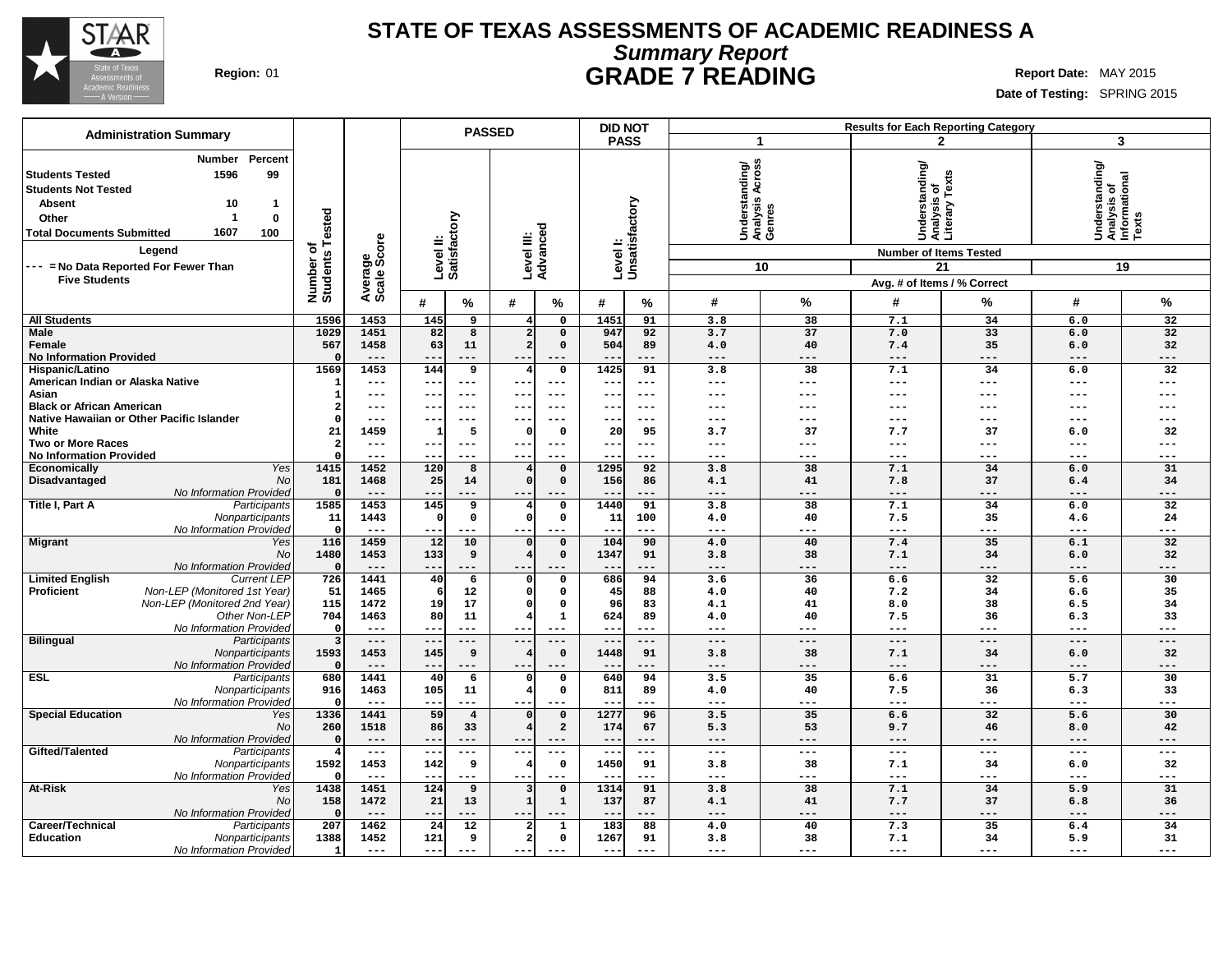

### **STATE OF TEXAS ASSESSMENTS OF ACADEMIC READINESS A Summary Report Region:** 01 **GRADE 7 MATHEMATICS Report Date:** MAY 2015

| <b>Administration Summary</b>                                                                                                                                                                                                                                                                |                                     |                      | <b>PASSED</b>             |                          |                          |                          | DID NOT                         |                          | <b>Results for Each Reporting Category</b>      |              |                                                |                                     |                                                                   |                              |                                                             |                 |
|----------------------------------------------------------------------------------------------------------------------------------------------------------------------------------------------------------------------------------------------------------------------------------------------|-------------------------------------|----------------------|---------------------------|--------------------------|--------------------------|--------------------------|---------------------------------|--------------------------|-------------------------------------------------|--------------|------------------------------------------------|-------------------------------------|-------------------------------------------------------------------|------------------------------|-------------------------------------------------------------|-----------------|
|                                                                                                                                                                                                                                                                                              |                                     |                      |                           |                          |                          |                          | <b>PASS</b>                     |                          | $\mathbf 1$                                     |              | $\mathbf{2}$                                   |                                     | 3                                                                 |                              | $\overline{4}$                                              |                 |
| <b>Number</b><br>Percent<br>1586<br>99<br><b>Students Tested</b><br><b>Students Not Tested</b><br><b>Absent</b><br>0<br>6<br>$\mathbf{2}$<br>Other<br>$\bf{0}$<br>1594<br><b>Total Documents Submitted</b><br>100<br>Legend<br>--- = No Data Reported For Fewer Than<br><b>Five Students</b> | Tested<br>৳<br>Number o<br>Students | Average<br>Raw Score | Level II:<br>Satisfactory |                          |                          | Level III:<br>Advanced   | Levell:<br>Unsatisfactory       |                          | Probability and<br>Numerical<br>Representations | 9            | Computations<br>and Algebraic<br>Relationships | <b>Number of Items Tested</b><br>20 | and<br>Geometry and<br>Measurement<br>Avg. # of Items / % Correct | 16                           | Data Analysis<br>and Personal<br>Financial<br>Literacy<br>9 |                 |
| NSE = No Standards Established                                                                                                                                                                                                                                                               |                                     |                      |                           |                          |                          |                          |                                 |                          |                                                 |              |                                                |                                     |                                                                   |                              |                                                             |                 |
|                                                                                                                                                                                                                                                                                              |                                     |                      | #                         | %                        | #                        | %                        | #                               | %                        | #                                               | %            | #                                              | %                                   | #                                                                 | $\%$                         | #                                                           | $\%$            |
| <b>All Students</b><br><b>Male</b>                                                                                                                                                                                                                                                           | 1586<br>1018                        | 15<br>15             | <b>NSE</b><br><b>NSE</b>  | <b>NSE</b><br><b>NSE</b> | <b>NSE</b><br><b>NSE</b> | <b>NSE</b><br><b>NSE</b> | <b>NSE</b><br><b>NSE</b>        | <b>NSE</b><br><b>NSE</b> | 2.2<br>2.2                                      | 25<br>24     | 5.7<br>5.7                                     | 28<br>28                            | 4.7<br>4.7                                                        | 30<br>29                     | 2.0<br>2.1                                                  | 23<br>23        |
| Female                                                                                                                                                                                                                                                                                       | 568                                 | 15                   | <b>NSE</b>                | <b>NSE</b>               | <b>NSE</b>               | <b>NSE</b>               | <b>NSE</b>                      | <b>NSE</b>               | 2.2                                             | 25           | 5.6                                            | 28                                  | 4.8                                                               | 30                           | 1.9                                                         | 21              |
| <b>No Information Provided</b>                                                                                                                                                                                                                                                               | $\Omega$                            | ---                  | $- -$                     | $- - -$                  | $- -$                    | $- - -$                  | $ -$                            | $- - -$                  | $---$                                           | $- - -$      | ---                                            | ---                                 | $---$                                                             | $---$                        | $- - -$                                                     | $---$           |
| Hispanic/Latino                                                                                                                                                                                                                                                                              | 1559                                | 15                   | <b>NSE</b>                | <b>NSE</b>               | <b>NSE</b>               | <b>NSE</b>               | <b>NSE</b>                      | <b>NSE</b>               | 2.2                                             | 25           | 5.7                                            | 28                                  | 4.7                                                               | 30                           | 2.0                                                         | 23              |
| American Indian or Alaska Native                                                                                                                                                                                                                                                             |                                     | ---                  | $- -$                     | $---$                    | $- -$                    | $-- -$                   |                                 | $---$                    | $--$                                            | $---$        | ---                                            | ---                                 | $---$                                                             | $- - -$                      | $---$                                                       | $---$           |
| Asian                                                                                                                                                                                                                                                                                        |                                     | $---$                | $- -$                     | $---$                    | $- -$                    | $- - -$                  | $- -$                           | $---$                    | $---$                                           | $---$        | $---$                                          | $---$                               | $---$                                                             | $\qquad \qquad - -$          | $- - -$                                                     | $---$           |
| <b>Black or African American</b><br>Native Hawaiian or Other Pacific Islander                                                                                                                                                                                                                | 2<br>$\Omega$                       | $---$<br>$---$       | $-$<br>$- -$              | $---$<br>$---$           | $--$<br>$- -$            | $---$<br>$- - -$         | $- -$<br>$ -$                   | $---$<br>$---$           | $---$<br>$---$                                  | $---$<br>--- | ---<br>---                                     | ---<br>---                          | $---$<br>---                                                      | $\qquad \qquad - -$<br>$---$ | $- - -$<br>$- - -$                                          | $---$<br>$---$  |
| White                                                                                                                                                                                                                                                                                        | 21                                  | 15                   | <b>NSE</b>                | <b>NSE</b>               | <b>NSE</b>               | NSE                      | <b>NSE</b>                      | <b>NSE</b>               | 2.3                                             | 26           | 6.2                                            | 31                                  | 4.9                                                               | 30                           | 2.0                                                         | 22              |
| <b>Two or More Races</b>                                                                                                                                                                                                                                                                     | $\overline{2}$                      | $---$                | $- -$                     | $---$                    | $- -$                    | $- - -$                  | $- -$                           | $- - -$                  | $---$                                           | ---          | ---                                            | $---$                               | $---$                                                             | $---$                        | $- - -$                                                     | $---$           |
| <b>No Information Provided</b>                                                                                                                                                                                                                                                               | $\Omega$                            | $---$                | $ -$                      | $---$                    | $- -$                    | $- - -$                  |                                 | $- - -$                  | $- - -$                                         | ---          | ---                                            | ---                                 | $---$                                                             | $---$                        | $- - -$                                                     | $---$           |
| Yes<br>Economically                                                                                                                                                                                                                                                                          | 1406                                | 15                   | <b>NSE</b>                | <b>NSE</b>               | <b>NSE</b>               | NSE                      | <b>NSE</b>                      | <b>NSE</b>               | 2.2                                             | 24           | 5.6                                            | 28                                  | 4.7                                                               | 30                           | 2.0                                                         | 23              |
| Disadvantaged<br>No<br>No Information Provideo                                                                                                                                                                                                                                               | 180<br>$\Omega$                     | 15                   | <b>NSE</b><br>$-$         | <b>NSE</b><br>$---$      | <b>NSE</b><br>$--$       | NSE<br>$---$             | <b>NSE</b>                      | <b>NSE</b><br>$---$      | 2.3                                             | 25<br>---    | 6.0                                            | 30<br>---                           | 4.7<br>$---$                                                      | 29<br>---                    | 2.1<br>$---$                                                | 23<br>$---$     |
| Title I, Part A<br>Participants                                                                                                                                                                                                                                                              | 1575                                | ---<br>15            | <b>NSE</b>                | <b>NSE</b>               | <b>NSE</b>               | NSE                      | <b>NSE</b>                      | <b>NSE</b>               | $---$<br>2.2                                    | 25           | ---<br>5.7                                     | 28                                  | 4.7                                                               | 30                           | 2.0                                                         | 23              |
| Nonparticipants                                                                                                                                                                                                                                                                              | 11                                  | 12                   | <b>NSE</b>                | <b>NSE</b>               | <b>NSE</b>               | NSE                      | <b>NSE</b>                      | NSE                      | 1.6                                             | 18           | 4.3                                            | 21                                  | 4.8                                                               | 30                           | 1.2                                                         | 13              |
| No Information Provided                                                                                                                                                                                                                                                                      | $\Omega$                            | ---                  | $-$                       | $- - -$                  | $ -$                     | $- - -$                  |                                 | $- - -$                  | $---$                                           | ---          | ---                                            | ---                                 | $- - -$                                                           | ---                          | $- - -$                                                     | $---$           |
| <b>Migrant</b><br>Yes                                                                                                                                                                                                                                                                        | 117                                 | 15                   | <b>NSE</b>                | <b>NSE</b>               | <b>NSE</b>               | NSE                      | <b>NSE</b>                      | <b>NSE</b>               | 2.2                                             | 25           | 6.0                                            | 30                                  | 5.0                                                               | 31                           | 2.1                                                         | 23              |
| No                                                                                                                                                                                                                                                                                           | 1469<br>$\Omega$                    | 15<br>$---$          | <b>NSE</b><br>$- -$       | <b>NSE</b><br>$---$      | <b>NSE</b><br>$--$       | NSE<br>$---$             | <b>NSE</b><br>$\qquad \qquad -$ | <b>NSE</b><br>$---$      | 2.2<br>$---$                                    | 25<br>$---$  | 5.6<br>$---$                                   | 28<br>$-- -$                        | 4.7<br>$---$                                                      | 29<br>$\qquad \qquad - -$    | 2.0<br>$---$                                                | 23<br>$---$     |
| No Information Provided<br><b>Limited English</b><br><b>Current LEP</b>                                                                                                                                                                                                                      | 718                                 | 15                   | <b>NSE</b>                | <b>NSE</b>               | <b>NSE</b>               | <b>NSE</b>               | <b>NSE</b>                      | <b>NSE</b>               | 2.2                                             | 25           | 5.6                                            | 28                                  | 4.7                                                               | $\overline{29}$              | 2.0                                                         | $\overline{22}$ |
| Non-LEP (Monitored 1st Year)<br>Proficient                                                                                                                                                                                                                                                   | 53                                  | 15                   | <b>NSE</b>                | <b>NSE</b>               | <b>NSE</b>               | <b>NSE</b>               | <b>NSE</b>                      | <b>NSE</b>               | 2.1                                             | 23           | 5.7                                            | 29                                  | 5.2                                                               | 33                           | 2.0                                                         | 22              |
| Non-LEP (Monitored 2nd Year)                                                                                                                                                                                                                                                                 | 114                                 | 16                   | <b>NSE</b>                | <b>NSE</b>               | <b>NSE</b>               | NSE                      | <b>NSE</b>                      | <b>NSE</b>               | 2.4                                             | 27           | 6.1                                            | 30                                  | 5.1                                                               | 32                           | 2.1                                                         | 24              |
| Other Non-LEF                                                                                                                                                                                                                                                                                | 701                                 | 15                   | <b>NSE</b>                | <b>NSE</b>               | <b>NSE</b>               | NSE                      | <b>NSE</b>                      | <b>NSE</b>               | 2.2                                             | 24           | 5.6                                            | 28                                  | 4.7                                                               | 29                           | 2.1                                                         | 23              |
| No Information Provided                                                                                                                                                                                                                                                                      | $\Omega$                            | $---$                | $- -$                     | $---$                    | $- -$                    | $---$                    | $ -$                            | $- - -$                  | $---$                                           | $---$        | ---                                            | ---                                 | $---$                                                             | ---                          | $- - -$                                                     | $---$           |
| <b>Bilingual</b><br>Participants<br>Nonparticipants                                                                                                                                                                                                                                          | $\overline{3}$<br>1583              | $---$<br>15          | $- -$<br><b>NSE</b>       | $---$<br><b>NSE</b>      | $---$<br><b>NSE</b>      | $---$<br>NSE             | $- -$<br><b>NSE</b>             | $---$<br><b>NSE</b>      | $---$<br>2.2                                    | $---$<br>25  | $---$<br>5.7                                   | $---$<br>28                         | $---$<br>4.7                                                      | $---$<br>30                  | $\cdots$<br>2.0                                             | $---$<br>23     |
| No Information Provided                                                                                                                                                                                                                                                                      | $\Omega$                            | $---$                | $- -$                     | $---$                    | $\qquad \qquad -$        | $---$                    | $ -$                            | $---$                    | $---$                                           | $---$        | ---                                            | ---                                 | $---$                                                             | $---$                        | $- - -$                                                     | $---$           |
| <b>ESL</b><br>Participants                                                                                                                                                                                                                                                                   | 674                                 | 15                   | <b>NSE</b>                | <b>NSE</b>               | <b>NSE</b>               | <b>NSE</b>               | <b>NSE</b>                      | <b>NSE</b>               | 2.2                                             | 25           | 5.6                                            | 28                                  | 4.7                                                               | 30                           | 2.0                                                         | 22              |
| Nonparticipants                                                                                                                                                                                                                                                                              | 912                                 | 15                   | <b>NSE</b>                | <b>NSE</b>               | <b>NSE</b>               | <b>NSE</b>               | <b>NSE</b>                      | <b>NSE</b>               | 2.2                                             | 24           | 5.7                                            | 28                                  | 4.7                                                               | 30                           | 2.1                                                         | 23              |
| No Information Provideo                                                                                                                                                                                                                                                                      | $\Omega$                            | ---                  | $ -$                      | $---$                    | $- -$                    | $---$                    |                                 | $- - -$                  | $---$                                           | ---          | ---                                            | ---                                 | $- - -$                                                           | $---$                        | $---$                                                       | $---$           |
| <b>Special Education</b><br>Yes<br>No                                                                                                                                                                                                                                                        | 1330<br>256                         | 14<br>19             | <b>NSE</b><br><b>NSE</b>  | <b>NSE</b><br><b>NSE</b> | <b>NSE</b><br><b>NSE</b> | <b>NSE</b><br>NSE        | <b>NSE</b><br><b>NSE</b>        | <b>NSE</b><br>NSE        | 2.1<br>2.8                                      | 23<br>32     | 5.2<br>7.9                                     | 26<br>39                            | 4.6<br>5.3                                                        | 29<br>33                     | 2.0<br>2.5                                                  | 22<br>28        |
| No Information Provideo                                                                                                                                                                                                                                                                      | $\Omega$                            | $---$                | $-$                       | $---$                    | $- -$                    | $---$                    | $- -$                           | $---$                    | $---$                                           | $---$        | $---$                                          | $---$                               | $---$                                                             | $---$                        | $\qquad \qquad - -$                                         | $---$           |
| Gifted/Talented<br>Participants                                                                                                                                                                                                                                                              | $\overline{4}$                      | $---$                | $-$                       | $\qquad \qquad - -$      | $- -$                    | $---$                    | $- -$                           | $---$                    | $---$                                           | $---$        | $---$                                          | $---$                               | $---$                                                             | $- - -$                      | $---$                                                       | $---$           |
| Nonparticipants                                                                                                                                                                                                                                                                              | 1582                                | 15                   | <b>NSE</b>                | <b>NSE</b>               | <b>NSE</b>               | NSE                      | <b>NSE</b>                      | <b>NSE</b>               | 2.2                                             | 25           | 5.6                                            | 28                                  | 4.7                                                               | 30                           | 2.0                                                         | 23              |
| No Information Provided                                                                                                                                                                                                                                                                      | $\Omega$                            | ---                  | $-$                       | $---$                    | $- -$                    | $---$                    | $- -$                           | $---$                    | $--$                                            | $---$        | $---$                                          | ---                                 | $---$                                                             | $---$                        | $---$                                                       | $---$           |
| At-Risk<br>Yes                                                                                                                                                                                                                                                                               | 1422                                | 15                   | <b>NSE</b>                | <b>NSE</b>               | <b>NSE</b>               | <b>NSE</b>               | <b>NSE</b>                      | <b>NSE</b>               | 2.2                                             | 24           | 5.6                                            | $\overline{28}$                     | 4.7                                                               | $\overline{29}$              | 2.0                                                         | $\overline{22}$ |
| No<br>No Information Provideo                                                                                                                                                                                                                                                                | 164<br>$\Omega$                     | 16<br>---            | <b>NSE</b><br>$- -$       | <b>NSE</b><br>$---$      | <b>NSE</b><br>$- -$      | <b>NSE</b><br>$---$      | <b>NSE</b><br>$ -$              | <b>NSE</b><br>$- - -$    | 2.4<br>$--$                                     | 27<br>$---$  | 6.2<br>---                                     | 31<br>---                           | 4.9<br>$---$                                                      | 30<br>$---$                  | 2.3<br>$---$                                                | 26<br>$---$     |
| Career/Technical<br>Participants                                                                                                                                                                                                                                                             | 204                                 | 14                   | <b>NSE</b>                | <b>NSE</b>               | <b>NSE</b>               | <b>NSE</b>               | <b>NSE</b>                      | <b>NSE</b>               | 2.2                                             | 25           | 5.4                                            | 27                                  | 4.6                                                               | 28                           | 2.0                                                         | 22              |
| Education<br>Nonparticipants                                                                                                                                                                                                                                                                 | 1381                                | 15                   | <b>NSE</b>                | <b>NSE</b>               | <b>NSE</b>               | NSE                      | <b>NSE</b>                      | NSE                      | 2.2                                             | 25           | 5.7                                            | 28                                  | 4.8                                                               | 30                           | 2.1                                                         | 23              |
| No Information Provided                                                                                                                                                                                                                                                                      | 1                                   | ---                  | $--$                      | $---$                    | $- -$                    | $---$                    | $- -$                           | $---$                    | $---$                                           | $---$        | $---$                                          | ---                                 | $---$                                                             | $---$                        | $---$                                                       | $---$           |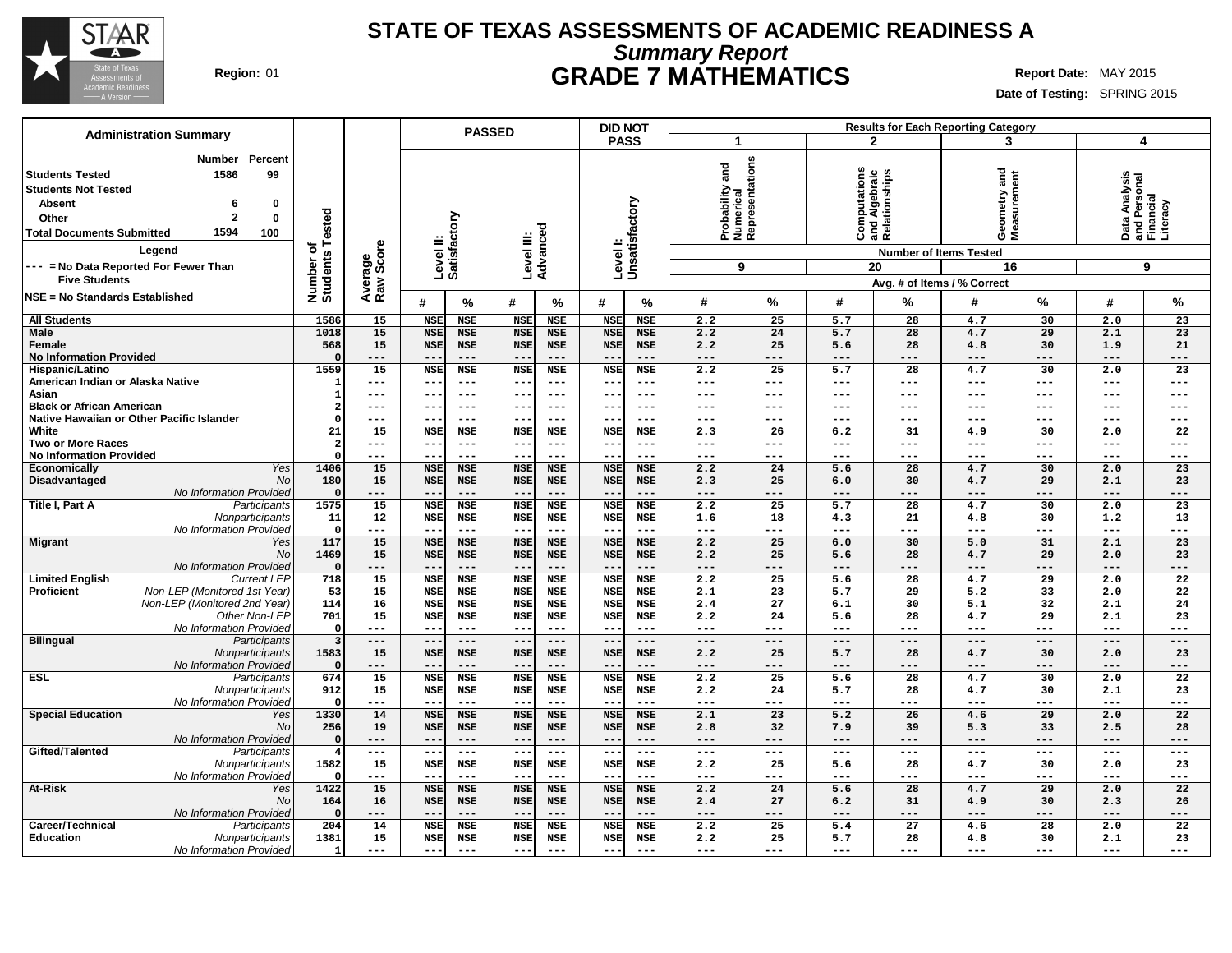

### **STATE OF TEXAS ASSESSMENTS OF ACADEMIC READINESS A Summary Report Region:** 01 **GRADE 7 WRITING Report Date:** MAY 2015

**Date of Testing:** SPRING 2015

|                                           | <b>Administration Summary</b>              |                            |                   |           |                        | <b>PASSED</b>        |                            | <b>DID NOT</b>            |                    |                |                                  |                    |                       |            | <b>Results for Each Reporting Category</b> |                               |                       |
|-------------------------------------------|--------------------------------------------|----------------------------|-------------------|-----------|------------------------|----------------------|----------------------------|---------------------------|--------------------|----------------|----------------------------------|--------------------|-----------------------|------------|--------------------------------------------|-------------------------------|-----------------------|
|                                           |                                            |                            |                   |           |                        |                      |                            | <b>PASS</b>               |                    |                | $\blacktriangleleft$             |                    |                       |            | $\mathbf{2}$                               |                               | $\mathbf{3}$          |
|                                           | <b>Number</b><br>Percent                   |                            |                   |           |                        |                      |                            |                           |                    |                |                                  | <b>Composition</b> |                       |            |                                            |                               |                       |
| <b>Students Tested</b>                    | 1383<br>99                                 |                            |                   |           |                        |                      |                            |                           |                    |                |                                  |                    |                       |            |                                            |                               |                       |
| <b>Students Not Tested</b>                |                                            |                            |                   |           |                        |                      |                            |                           |                    |                |                                  |                    |                       |            |                                            |                               |                       |
| <b>Absent</b>                             | $\bf{0}$                                   |                            |                   |           |                        |                      |                            |                           |                    |                | Expository                       |                    |                       |            |                                            |                               |                       |
| Other                                     | 5<br>$\mathbf 0$                           |                            |                   |           |                        |                      |                            |                           |                    |                |                                  |                    | Personal<br>Narrative | Revision   |                                            | Editing                       |                       |
|                                           |                                            |                            |                   |           | ζq                     |                      |                            |                           |                    |                |                                  |                    |                       |            |                                            |                               |                       |
| <b>Total Documents Submitted</b>          | 1392<br>100                                | Tested                     |                   |           |                        |                      |                            |                           |                    |                |                                  |                    |                       |            |                                            |                               |                       |
|                                           | Legend                                     | ত<br>Number of<br>Students | ge<br>Score       |           | Level II:<br>Satisfact |                      | Level III:<br>Advanced     | Levell:<br>Unsatisfactory |                    |                | <b>Number of Points Possible</b> |                    |                       |            |                                            | <b>Number of Items Tested</b> |                       |
|                                           | --- = No Data Reported For Fewer Than      |                            |                   |           |                        |                      |                            |                           |                    |                | 16                               |                    | 16                    |            | 16                                         |                               | 24                    |
| <b>Five Students</b>                      |                                            |                            | Average:          |           |                        |                      |                            |                           |                    |                | Avg. # of Points / % Scored      |                    |                       |            | Avg. # of Items / % Correct                |                               |                       |
|                                           |                                            |                            |                   |           |                        |                      |                            |                           |                    |                |                                  |                    |                       |            |                                            |                               |                       |
|                                           |                                            |                            |                   | #         | %                      | #                    | ℅                          | #                         | %                  | #              | ℅                                | #                  | %                     | #          | ℅                                          | #                             | %                     |
| <b>All Students</b>                       |                                            | 1383                       | 3046              | 157       | 11                     | $\mathbf{0}$         | $\mathbf 0$                | 1226                      | 89                 | 5.4            | 34                               | 5.3                | 33                    | 6.4        | 40                                         | 9.5                           | 39                    |
| <b>Male</b>                               |                                            | 907                        | 3006              | 83        | 9                      | $\Omega$             | $\mathbf 0$                | 824                       | 91                 | 5.0            | 31                               | 5.1                | 32                    | 6.3        | 39                                         | 9.2                           | 38                    |
| <b>Female</b>                             |                                            | 476                        | 3122              | 74        | 16                     | $\Omega$             | $\mathbf 0$                | 402                       | 84                 | 6.1            | 38                               | 5.9                | 37                    | 6.5        | 41                                         | 10.0                          | 42                    |
| <b>No Information Provided</b>            |                                            | $\Omega$                   | $- - -$           | $- -$     | ---                    | $ -$                 |                            | $- -$                     | $- -$              | $- - -$        | $- - -$                          | ---                | $- - -$               | ---        | $- - -$                                    |                               | ---                   |
| Hispanic/Latino                           |                                            | 1360                       | 3049              | 157       | 12                     | $\mathbf{0}$         | $\mathbf 0$                | 1203                      | 88                 | 5.4            | 34                               | 5.4                | 34                    | 6.4        | 40                                         | 9.5                           | 40                    |
| American Indian or Alaska Native<br>Asian |                                            | $\Omega$<br>$\Omega$       | $---$<br>$---$    | $- -$     | $---$<br>$---$         | $--$<br>$- -$        | $---$<br>$--$              | $\qquad \qquad -$         | $- - -$<br>$- - -$ | $---$<br>$---$ | $---$<br>$- - -$                 | ---<br>---         | $---$<br>$---$        | ---        | $---$<br>---                               | ---<br>---                    | ---<br>---            |
| <b>Black or African American</b>          |                                            | $\overline{2}$             | ---               | --        | $---$                  | --                   | ---                        | ---<br>$- -$              | $- - -$            | $---$          | $---$                            | ---                | $---$                 | ---<br>--- | ---                                        | ---                           |                       |
|                                           | Native Hawaiian or Other Pacific Islander  | $\Omega$                   | ---               |           | $---$                  | $ -$                 | ---                        | $- -$                     | $- - -$            | $---$          | ---                              | ---                | $--$                  | ---        | ---                                        | ---                           | ---                   |
| White                                     |                                            | 19                         | 2874              |           | $\Omega$               | $\Omega$             | $\mathbf 0$                | 19                        | 100                | 4.4            | 28                               | 4.5                | 28                    | 5.2        | 32                                         | 8.1                           | 34                    |
| <b>Two or More Races</b>                  |                                            | $\overline{2}$             | $---$             |           | $---$                  | $- -$                | $---$                      | $---$                     | $--$               | $---$          | $---$                            | ---                | $---$                 | ---        | ---                                        | ---                           | ---                   |
| <b>No Information Provided</b>            |                                            | $\Omega$                   | $- - -$           | --        | $---$                  | $- -$                | ---                        | $- -$                     | $- - -$            | $- - -$        | $- - -$                          | ---                | $---$                 | ---        | $---$                                      | ---                           | ---                   |
| <b>Economically</b>                       | Yes                                        | 1228                       | 3039              | 135       | 11                     | $\Omega$             | $\mathbf 0$                | 1093                      | 89                 | 5.3            | 33                               | 5.3                | 33                    | 6.3        | 39                                         | 9.5                           | 39                    |
| Disadvantaged                             | No                                         | 155                        | 3099              | 22        | 14                     | $\Omega$             | $\mathbf 0$                | 133                       | 86                 | 5.5            | 34                               | 5.7                | 36                    | 7.1        | 44                                         | 9.6                           | 40                    |
|                                           | No Information Provided                    | $\Omega$                   | ---               |           | ---                    |                      | ---                        | $- -$                     |                    | $---$          | ---                              | ---                | ---                   | ---        | ---                                        | ---                           | ---                   |
| Title I, Part A                           | Participants                               | 1377                       | 3046              | 157       | 11                     | $\mathbf 0$          | $\mathbf{o}$               | 1220                      | 89                 | 5.4            | 34                               | 5.4                | 33                    | 6.4        | 40                                         | 9.5                           | 39                    |
|                                           | Nonparticipants                            | 6                          | 2975              | 0         | 0                      | $\Omega$             | 0                          | -6                        | 100                | 5.0            | 31                               | 4.3                | 27                    | 6.3        | 40                                         | 9.2                           | 38                    |
|                                           | No Information Provided                    | $\mathbf 0$                | $---$             | ÷÷        | ---                    | ---                  |                            | $- -$                     | $--$               | $---$          |                                  | ---                | ---                   | ---        | ---                                        | ---                           | ---                   |
| <b>Migrant</b>                            | Yes<br><b>No</b>                           | 98<br>1285                 | 3064<br>3045      | 14<br>143 | 14<br>11               | $\Omega$<br>$\Omega$ | $\mathbf 0$<br>$\mathbf 0$ | 84<br>1142                | 86<br>89           | 5.6<br>5.4     | 35<br>33                         | 5.4<br>5.3         | 34<br>33              | 6.6<br>6.4 | 41<br>40                                   | 9.4<br>9.5                    | 39<br>39              |
|                                           | No Information Provided                    | $\Omega$                   | $---$             | --        | ---                    | ---                  | ---                        | $- -$                     | $---$              | $---$          | ---                              | ---                | ---                   | ---        | ---                                        | $---$                         | ---                   |
| <b>Limited English</b>                    | <b>Current LEP</b>                         | 644                        | 2986              | 47        | $\overline{7}$         | $\Omega$             | 0                          | 597                       | 93                 | 5.0            | $\overline{32}$                  | 5.1                | 32                    | 5.9        | 37                                         | 9.1                           | 38                    |
| <b>Proficient</b>                         | Non-LEP (Monitored 1st Year)               | 49                         | 3003              | 5         | 10                     | $\Omega$             | $\Omega$                   | 44                        | 90                 | 5.1            | 32                               | 5.1                | 32                    | 5.8        | 36                                         | 9.4                           | 39                    |
|                                           | Non-LEP (Monitored 2nd Year                | 96                         | 3140              | 17        | 18                     | $\Omega$             | $\Omega$                   | 79                        | 82                 | 5.8            | 36                               | 5.9                | 37                    | 7.0        | 44                                         | 10.2                          | 42                    |
|                                           | Other Non-LEP                              | 594                        | 3099              | 88        | 15                     | $\Omega$             | $\mathbf 0$                | 506                       | 85                 | 5.7            | 36                               | 5.6                | 35                    | 6.8        | 43                                         | 9.8                           | 41                    |
|                                           | No Information Provided                    | $\Omega$                   | $---$             | $- -$     | $---$                  |                      | $---$                      | $- -$                     | $- - -$            | $---$          | $- - -$                          | ---                | $---$                 | ---        | ---                                        | ---                           | ---                   |
| <b>Bilingual</b>                          | Participants                               | $\overline{\mathbf{3}}$    | $---$             | $- -$     | $\qquad \qquad - -$    | $- -$                | $---$                      | $- -$                     | ---                | $---$          | $---$                            | ---                | $---$                 | ---        | $---$                                      | $\qquad \qquad - -$           | ---                   |
|                                           | Nonparticipants                            | 1380                       | 3046              | 156       | 11                     | $\Omega$             | $\mathsf{o}\,$             | 1224                      | 89                 | 5.4            | 34                               | 5.3                | 33                    | 6.4        | 40                                         | 9.5                           | 39                    |
|                                           | No Information Provided                    | $\Omega$                   | $---$             | $- -$     | ---                    | $- -$                | ---                        | $\qquad \qquad -$         | $---$              | $---$          | ---                              | ---                | $---$                 | ---        | ---                                        | $---$                         | ---                   |
| <b>ESL</b>                                | Participants                               | 597                        | 2980<br>3096      | 39<br>118 | 7<br>15                | 0<br>$\mathbf{0}$    | $\mathbf 0$<br>0           | 558<br>668                | 93<br>85           | 5.0<br>5.6     | 31<br>35                         | 5.0<br>5.6         | 31<br>35              | 5.9<br>6.7 | $\overline{37}$<br>42                      | 9.0<br>9.9                    | $\overline{37}$<br>41 |
|                                           | Nonparticipants<br>No Information Provided | 786<br>$\Omega$            | ---               | $- -$     | ---                    | $--$                 |                            |                           | ---                | $---$          |                                  | ---                | ---                   | ---        | ---                                        | ---                           | ---                   |
| <b>Special Education</b>                  | Yes                                        | 1162                       | 2987              | 73        | 6                      | $\Omega$             | $\mathbf 0$                | 1089                      | 94                 | 5.1            | 32                               | 5.1                | 32                    | 6.0        | 37                                         | 9.0                           | 37                    |
|                                           | No                                         | 221                        | 3357              | 84        | 38                     | $\Omega$             | $\mathbf 0$                | 137                       | 62                 | 6.9            | 43                               | 6.9                | 43                    | 8.5        | 53                                         | 12.1                          | 50                    |
|                                           | No Information Provided                    | $\Omega$                   | $---$             | --        | ---                    |                      | ---                        | $\qquad \qquad -$         | ---                | $---$          | ---                              | ---                | $---$                 | ---        | $---$                                      | $---$                         | ---                   |
| Gifted/Talented                           | Participants                               | $\overline{4}$             | $\qquad \qquad -$ | $- -$     | $\frac{1}{2}$          | $\sim$ $\sim$        | $\qquad \qquad - -$        | $---$                     | $---$              | $---$          | $\frac{1}{2}$                    | $\frac{1}{2}$      | $\sim$ $\sim$ $\sim$  | $---$      | $\frac{1}{2}$                              | $\qquad \qquad - -$           | ---                   |
|                                           | Nonparticipants                            | 1379                       | 3044              | 154       | 11                     | $\Omega$             | $\mathbf 0$                | 1225                      | 89                 | 5.4            | 33                               | 5.3                | 33                    | 6.4        | 40                                         | 9.5                           | 39                    |
|                                           | No Information Provided                    | $\Omega$                   | $---$             | $- -$     | $---$                  | ---                  | ---                        | $--$                      | $--$               | $---$          | $---$                            | ---                | $\qquad \qquad - -$   | ---        | ---                                        | ---                           | ---                   |
| At-Risk                                   | Yes                                        | 1244                       | 3038              | 136       | 11                     | $\Omega$             | $\mathbf 0$                | 1108                      | 89                 | 5.3            | 33                               | 5.3                | 33                    | 6.3        | 39                                         | 9.4                           | 39                    |
|                                           | No                                         | 139                        | 3121              | 21        | 15                     |                      | $\mathbf 0$                | 118                       | 85                 | 5.6            | 35                               | 5.7                | 35                    | 7.1        | 44                                         | 10.1                          | 42                    |
|                                           | No Information Provided                    | $\Omega$                   | $---$             |           | ---                    |                      |                            | $- -$                     | $ -$               | $---$          |                                  | ---                | ---                   | ---        | ---                                        | $---$                         | ---                   |
| Career/Technical                          | Participants                               | 185                        | 3116              | 32        | 17                     | $\Omega$             | $\Omega$                   | 153                       | 83                 | 5.8            | 36                               | 5.8                | 36                    | 6.6        | 41                                         | 10.1                          | 42                    |
| <b>Education</b>                          | Nonparticipants                            | 1197                       | 3035              | 125       | 10                     | $\Omega$             | $\mathbf 0$                | 1072                      | 90                 | 5.3            | 33                               | 5.3                | 33                    | 6.3        | 40                                         | 9.4                           | 39                    |
|                                           | No Information Provided                    | 1                          | $---$             | ---       |                        | $---$                | $---$                      | $--$                      | $---$              | $---$          | $- - -$                          | ---                | $---$                 | ---        | ---                                        | $- - -$                       | ---                   |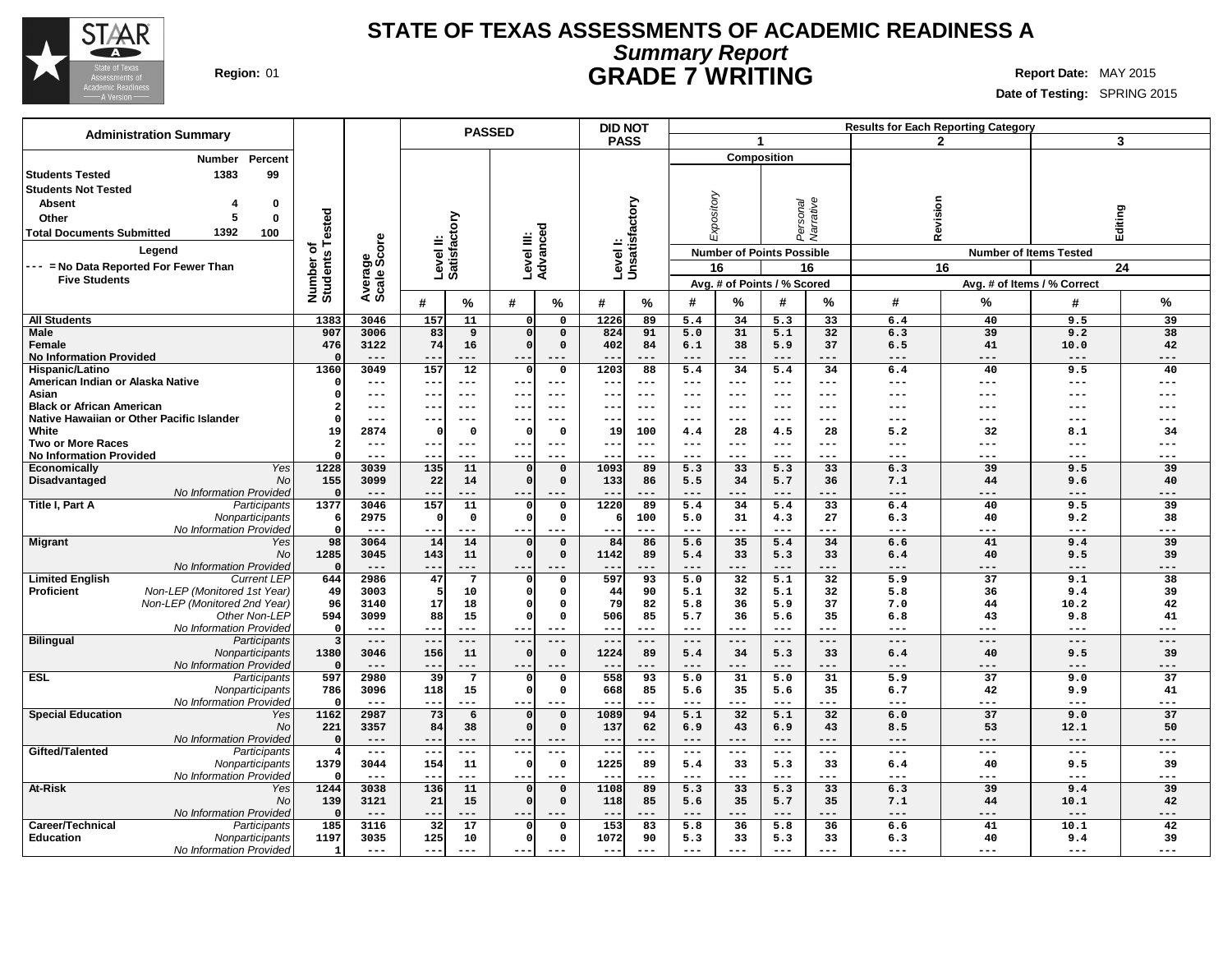

## **STATE OF TEXAS ASSESSMENTS OF ACADEMIC READINESS A Constructed Responses Summary Report Region:** 01 **GRADE 7 WRITING Report Date:** MAY 2015

**Date of Testing:** SPRING 2015

**--- = No Data Reported For Fewer Than Five Students**

### **Written Composition Rating Summary**



Each composition has been scored independently by two readers. The written composition rating of 0-8 represents the summation of these scores.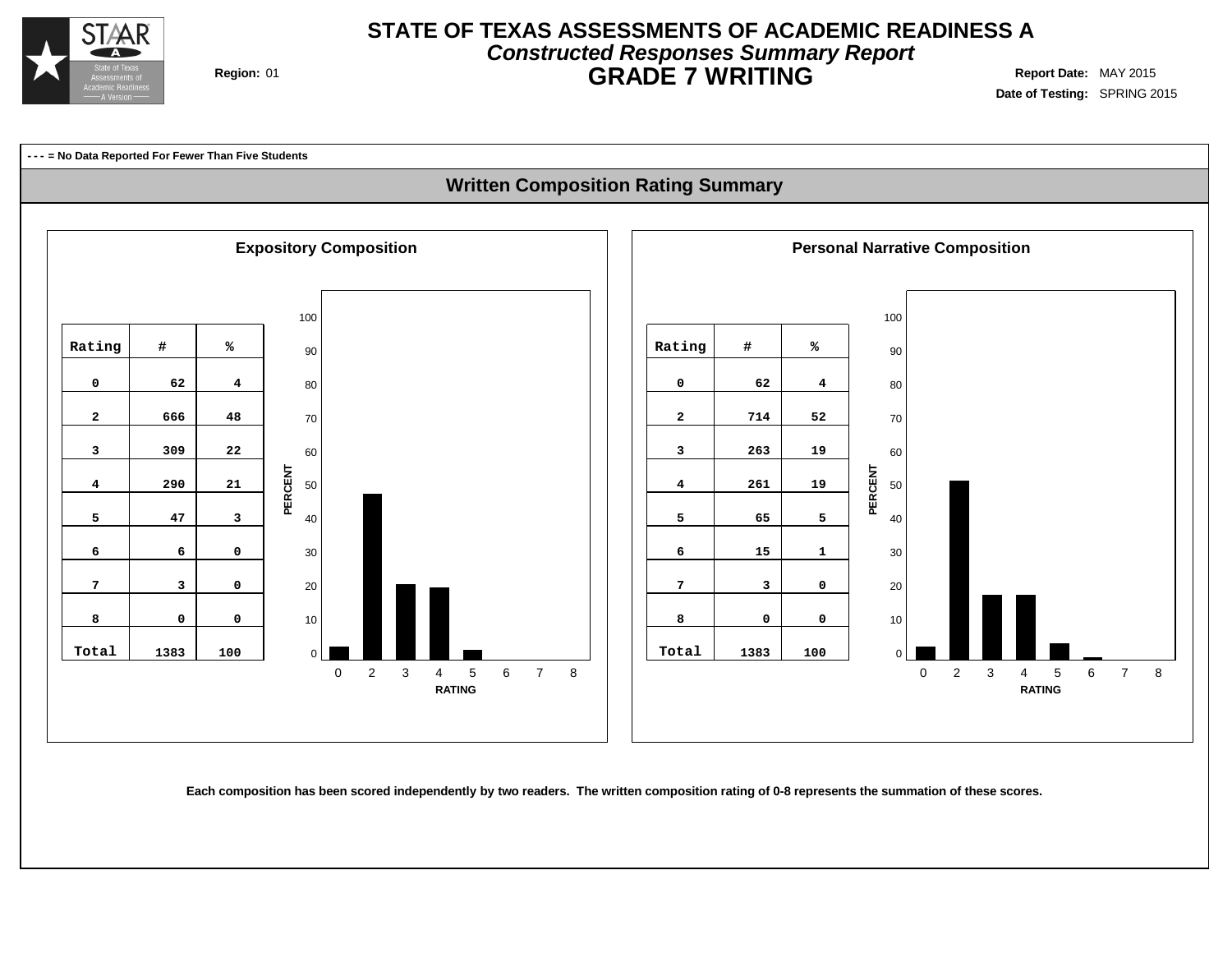

## **STATE OF TEXAS ASSESSMENTS OF ACADEMIC READINESS Summary Report Region:** 01 **GRADE 8 SOCIAL STUDIES Report Date:** MAY 2015

**Date of Testing:** APRIL 2015

| <b>Administration Summary</b>                                                                                                                                                                                             |                       |                        |                                 | <b>PASSED</b>            |                         |                         | <b>DID NOT</b>                  |                |                 |           |                  |                                                                    | Results for Each Reporting Category*   |             |                |                                                      |
|---------------------------------------------------------------------------------------------------------------------------------------------------------------------------------------------------------------------------|-----------------------|------------------------|---------------------------------|--------------------------|-------------------------|-------------------------|---------------------------------|----------------|-----------------|-----------|------------------|--------------------------------------------------------------------|----------------------------------------|-------------|----------------|------------------------------------------------------|
|                                                                                                                                                                                                                           |                       |                        |                                 |                          |                         |                         | <b>PASS</b>                     |                |                 | 1         |                  | $\mathbf{2}$                                                       | 3                                      |             | 4              |                                                      |
| <b>Number</b><br>Percent<br>29113<br>99<br><b>Students Tested</b><br><b>Students Not Tested</b><br><b>Absent</b><br>98<br>0<br>320<br>$\mathbf{1}$<br>Other<br>29531<br><b>Total Documents Submitted</b><br>100<br>Legend | <b>Tested</b><br>৳    | Average<br>Scale Score | Level II:<br>Satisfactory       |                          | Level III:<br>Advanced  |                         | Levell:<br>Unsatisfactory       |                |                 | History   |                  | graphy<br>Culture<br>Georg<br>ang<br><b>Number of Items Tested</b> | rernment<br>Citizenship<br>ဝီ ဒွ<br>am |             |                | Economics,<br>Science,<br>Technology,<br>and Society |
| --- = No Data Reported For Fewer Than                                                                                                                                                                                     | Number of<br>Students |                        |                                 |                          |                         |                         |                                 |                |                 | 20        |                  | 12                                                                 |                                        | 12          |                | 8                                                    |
| <b>Five Students</b>                                                                                                                                                                                                      |                       |                        |                                 |                          |                         |                         |                                 |                |                 |           |                  |                                                                    | Avg. # of Items / % Correct            |             |                |                                                      |
|                                                                                                                                                                                                                           |                       |                        | #                               | %                        | #                       | $\%$                    | #                               | $\%$           | #               | $\%$      | #                | %                                                                  | #                                      | %           | #              | $\%$                                                 |
| <b>All Students</b>                                                                                                                                                                                                       | 29113                 | 3597                   | 17036                           | 59                       | 2107                    | $\overline{7}$          | 12077                           | 41             | 11.1            | 55        | 6.4              | 53                                                                 | 7.1                                    | 59          | 3.5            | 44                                                   |
| Male                                                                                                                                                                                                                      | 14516                 | 3629                   | 8867                            | 61                       | 1280                    | 9                       | 5649                            | 39             | 11.3            | 57        | 6.5              | 54                                                                 | 7.2                                    | 60          | 3.8            | 47                                                   |
| <b>Female</b>                                                                                                                                                                                                             | 14596                 | 3566<br>$---$          | 8169                            | 56<br>$---$              | 827<br>$- -$            | 6<br>---                | 6427                            | 44<br>$- - -$  | 10.9<br>$- - -$ | 54<br>--- | 6.3<br>---       | 52<br>---                                                          | 7.0<br>$---$                           | 58<br>---   | 3.3<br>$- - -$ | 41<br>$---$                                          |
| <b>No Information Provided</b><br>Hispanic/Latino                                                                                                                                                                         | 28427                 | 3589                   | 16470                           | 58                       | 1941                    | $7\phantom{.0}$         | 11957                           | 42             | 11.0            | 55        | 6.4              | 53                                                                 | 7.0                                    | 59          | 3.5            | 44                                                   |
| American Indian or Alaska Native                                                                                                                                                                                          | 15                    | 3744                   |                                 | 60                       |                         | 20                      |                                 | 40             | 12.1            | 60        | 7.5              | 62                                                                 | 8.0                                    | 67          | 4.1            | 51                                                   |
| Asian                                                                                                                                                                                                                     | 147                   | 4154                   | 136                             | 93                       | 60                      | 41                      | 11                              | $\overline{7}$ | 15.0            | 75        | 9.1              | 76                                                                 | 9.7                                    | 81          | 5.7            | 71                                                   |
| <b>Black or African American</b>                                                                                                                                                                                          | 61                    | 3703                   | 43                              | 70                       | -6                      | 10                      | 18                              | 30             | 11.8            | 59        | 6.8              | 57                                                                 | 7.9                                    | 66          | 4.1            | 51                                                   |
| Native Hawaiian or Other Pacific Islander                                                                                                                                                                                 |                       | 3863                   |                                 | 100                      | $\mathbf{1}$            | 14                      | - 0                             | $\mathbf 0$    | 12.9            | 64        | 7.7              | 64                                                                 | 8.4                                    | 70          | 5.4            | 68                                                   |
| White                                                                                                                                                                                                                     | 429                   | 3903                   | 351                             | 82                       | 89                      | 21                      | 78                              | 18             | 13.3            | 67        | 8.0              | 67                                                                 | 8.5                                    | 71          | 4.7            | 59                                                   |
| <b>Two or More Races</b>                                                                                                                                                                                                  | 26                    | 3881                   | 20                              | 77                       | 7                       | 27                      |                                 | 23             | 12.7            | 63        | 7.9              | 66                                                                 | 8.8                                    | 73          | 4.6            | 58                                                   |
| <b>No Information Provided</b>                                                                                                                                                                                            |                       | $---$                  |                                 | $---$                    |                         | ---                     |                                 | $---$          | $- - -$         | ---       | $---$            | ---                                                                | ---                                    | $---$       | $---$          | $---$                                                |
| Yes<br><b>Economically</b>                                                                                                                                                                                                | 24206                 | 3558                   | 13343                           | 55                       | 1384                    | 6                       | 10863                           | 45             | 10.8            | 54        | 6.2              | $\overline{52}$                                                    | 6.9                                    | 57          | 3.4            | 42                                                   |
| Disadvantaged<br>No                                                                                                                                                                                                       | 4906                  | 3791                   | 3693                            | 75                       | 723                     | 15                      | 1213                            | 25             | 12.6            | 63        | 7.4              | 62                                                                 | 8.1                                    | 67          | 4.3            | 53                                                   |
| No Information Provided                                                                                                                                                                                                   |                       | $---$                  | $- -$                           | $---$                    | $- -$                   | $- - -$                 | $- -$                           | $---$          | $---$           | ---       | $---$            | ---                                                                | $---$                                  | $---$       | $---$          | $---$                                                |
| Title I, Part A<br>Participants                                                                                                                                                                                           | 28879                 | 3598                   | 16918                           | 59                       | 2088                    | 7                       | 11961                           | 41             | 11.1            | 56        | 6.4              | 53                                                                 | 7.1                                    | 59          | 3.5            | 44                                                   |
| Nonparticipants                                                                                                                                                                                                           | 233                   | 3502<br>$---$          | 118                             | 51<br>$---$              | 19                      | 8<br>$---$              | 115<br>$\overline{\phantom{m}}$ | 49<br>$---$    | 10.0<br>$---$   | 50<br>--- | 5.8<br>$---$     | 49<br>---                                                          | 6.7<br>$---$                           | 56<br>---   | 3.4<br>$---$   | 43<br>$---$                                          |
| No Information Provideo<br><b>Migrant</b><br>Yes                                                                                                                                                                          | 1268                  | 3438                   | $\overline{\phantom{m}}$<br>542 | 43                       | ---<br>35               | $\overline{\mathbf{3}}$ | 726                             | 57             | 9.8             | 49        | 5.5              | 46                                                                 | 6.2                                    | 52          | 3.0            | 38                                                   |
| No                                                                                                                                                                                                                        | 27844                 | 3605                   | 16494                           | 59                       | 2072                    | $7\phantom{.0}$         | 11350                           | 41             | 11.2            | 56        | 6.4              | 54                                                                 | 7.1                                    | 59          | 3.6            | 44                                                   |
| No Information Provideo                                                                                                                                                                                                   |                       | $---$                  | $- -$                           | ---                      | $- -$                   | $---$                   | $ -$                            | $---$          | $---$           | ---       | ---              | $---$                                                              | $---$                                  | $---$       | $---$          | $---$                                                |
| <b>Limited English</b><br><b>Current LEP</b>                                                                                                                                                                              | 5870                  | 3302                   | 1625                            | $\overline{28}$          | 57                      | 1                       | 4245                            | 72             | 8.8             | 44        | 4.7              | 39                                                                 | 5.4                                    | 45          | 2.5            | 32                                                   |
| Proficient<br>Non-LEP (Monitored 1st Year)                                                                                                                                                                                | 545                   | 3620                   | 348                             | 64                       | 29                      | 5                       | 197                             | 36             | 11.4            | 57        | 6.5              | 55                                                                 | 7.3                                    | 61          | 3.5            | 44                                                   |
| Non-LEP (Monitored 2nd Year)                                                                                                                                                                                              | 605                   | 3656                   | 396                             | 65                       | 43                      | $\overline{7}$          | 209                             | 35             | 11.5            | 58        | 6.8              | 56                                                                 | 7.4                                    | 62          | 3.7            | 47                                                   |
| Other Non-LEF                                                                                                                                                                                                             | 22092                 | 3674                   | 14667                           | 66                       | 1978                    | 9                       | 7425                            | 34             | 11.7            | 58        | 6.8              | 57                                                                 | 7.5                                    | 63          | 3.8            | 47                                                   |
| No Information Provideo                                                                                                                                                                                                   |                       | $---$                  | $- -$                           | $---$                    | $- -$                   |                         | $- -$                           | $---$          | $---$           | ---       | $---$            | ---                                                                | $---$                                  | $---$       | $---$          | $---$                                                |
| <b>Bilingual</b><br>Participants                                                                                                                                                                                          | 107                   | 3723                   | 76                              | 71                       | 12                      | 11                      | 31                              | 29             | 12.3            | 62        | 6.9              | 57                                                                 | 7.7                                    | 64          | 3.9            | 49                                                   |
| Nonparticipants                                                                                                                                                                                                           | 29004                 | 3597                   | 16959                           | 58                       | 2095                    | $7\phantom{.0}$         | 12045                           | 42             | 11.1            | 55        | 6.4              | 53                                                                 | 7.1                                    | 59          | 3.5            | 44                                                   |
| No Information Provideo                                                                                                                                                                                                   | 5702                  | $---$<br>3302          | $- -$<br>1580                   | $---$<br>$\overline{28}$ | $--$<br>$\overline{56}$ | $---$                   | $ -$<br>4122                    | $---$<br>72    | $---$           | ---<br>44 | $-- -$           | $---$<br>39                                                        | $---$<br>5.4                           | $---$<br>45 | $- - -$        | $---$<br>32                                          |
| <b>ESL</b><br>Participants<br>Nonparticipants                                                                                                                                                                             | 23409                 | 3669                   | 15455                           | 66                       | 2051                    | $\mathbf 1$<br>9        | 7954                            | 34             | 8.8<br>11.7     | 58        | 4.7<br>6.8       | 57                                                                 | 7.5                                    | 63          | 2.5<br>3.8     | 47                                                   |
| No Information Provideo                                                                                                                                                                                                   |                       | $---$                  | $\overline{\phantom{m}}$        | $- - -$                  | $---$                   | $- - -$                 | $ -$                            | $- - -$        | $---$           | ---       | $---$            | ---                                                                | $---$                                  | $- - -$     | $---$          | $- - -$                                              |
| <b>Special Education</b><br>Yes                                                                                                                                                                                           | 908                   | 3256                   | 225                             | 25                       | 15                      | $\overline{a}$          | 683                             | 75             | 8.3             | 41        | 4.5              | 37                                                                 | 5.0                                    | 42          | 2.6            | 33                                                   |
| No                                                                                                                                                                                                                        | 28204                 | 3608                   | 16811                           | 60                       | 2092                    | $\overline{7}$          | 11393                           | 40             | 11.2            | 56        | 6.5              | 54                                                                 | 7.2                                    | 60          | 3.6            | 45                                                   |
| No Information Provided                                                                                                                                                                                                   |                       | $---$                  | $- -$                           | ---                      | $- -$                   | $---$                   | $- -$                           | $---$          | $---$           | ---       | ---              | ---                                                                | $---$                                  | $---$       | $---$          | $---$                                                |
| Gifted/Talented<br>Participants                                                                                                                                                                                           | 3470                  | 4002                   | 3194                            | 92                       | 847                     | 24                      | 276                             | 8              | 14.2            | 71        | 8.6              | 71                                                                 | 9.2                                    | 77          | 4.9            | 62                                                   |
| Nonparticipants                                                                                                                                                                                                           | 25642                 | 3543                   | 13842                           | 54                       | 1260                    | 5                       | 11800                           | 46             | 10.7            | 53        | 6.1              | 51                                                                 | 6.8                                    | 57          | 3.3            | 42                                                   |
| No Information Provideo                                                                                                                                                                                                   |                       | $- - -$                | $\overline{\phantom{m}}$        | $---$                    | $- -$                   | $---$                   |                                 | $---$          | $- - -$         | ---       | $---$            | ---                                                                | $---$                                  | $---$       | $---$          | $---$                                                |
| At-Risk<br>Yes                                                                                                                                                                                                            | 16605                 | 3401                   | 6503                            | 39                       | 244                     | $\mathbf{1}$            | 10102                           | 61             | 9.6             | 48        | $\overline{5.3}$ | 44                                                                 | 6.0                                    | 50          | 2.9            | 36                                                   |
| No                                                                                                                                                                                                                        | 12507                 | 3858                   | 10533                           | 84                       | 1863                    | 15                      | 1974                            | 16             | 13.1            | 66        | 7.9              | 66                                                                 | 8.6                                    | 71          | 4.4            | 55                                                   |
| No Information Provideo                                                                                                                                                                                                   |                       | $---$                  | $- -$                           | ---                      | $- -$                   | ---                     |                                 | $---$          | $---$           | ---       | ---              | ---                                                                | $---$                                  | ---         | $---$          | $---$                                                |
| Career/Technical<br>Participants                                                                                                                                                                                          | 9622                  | 3628                   | 5932                            | 62                       | 723                     | 8                       | 3690                            | 38             | 11.4            | 57        | 6.6              | 55                                                                 | 7.3                                    | 61          | 3.6            | 45                                                   |
| <b>Education</b><br>Nonparticipants<br>No Information Provided                                                                                                                                                            | 19490<br>$\mathbf{1}$ | 3582<br>$\frac{1}{2}$  | 11104<br>$---$                  | 57<br>$---$              | 1384<br>$- -$           | $\overline{7}$          | 8386<br>$- -$                   | 43<br>$---$    | 11.0<br>$---$   | 55<br>--- | 6.3<br>$---$     | 53<br>---                                                          | 7.0<br>$---$                           | 58<br>$---$ | 3.5<br>$---$   | 44<br>---                                            |

\* Students who took the braille version of the test are not included in the reporting category results.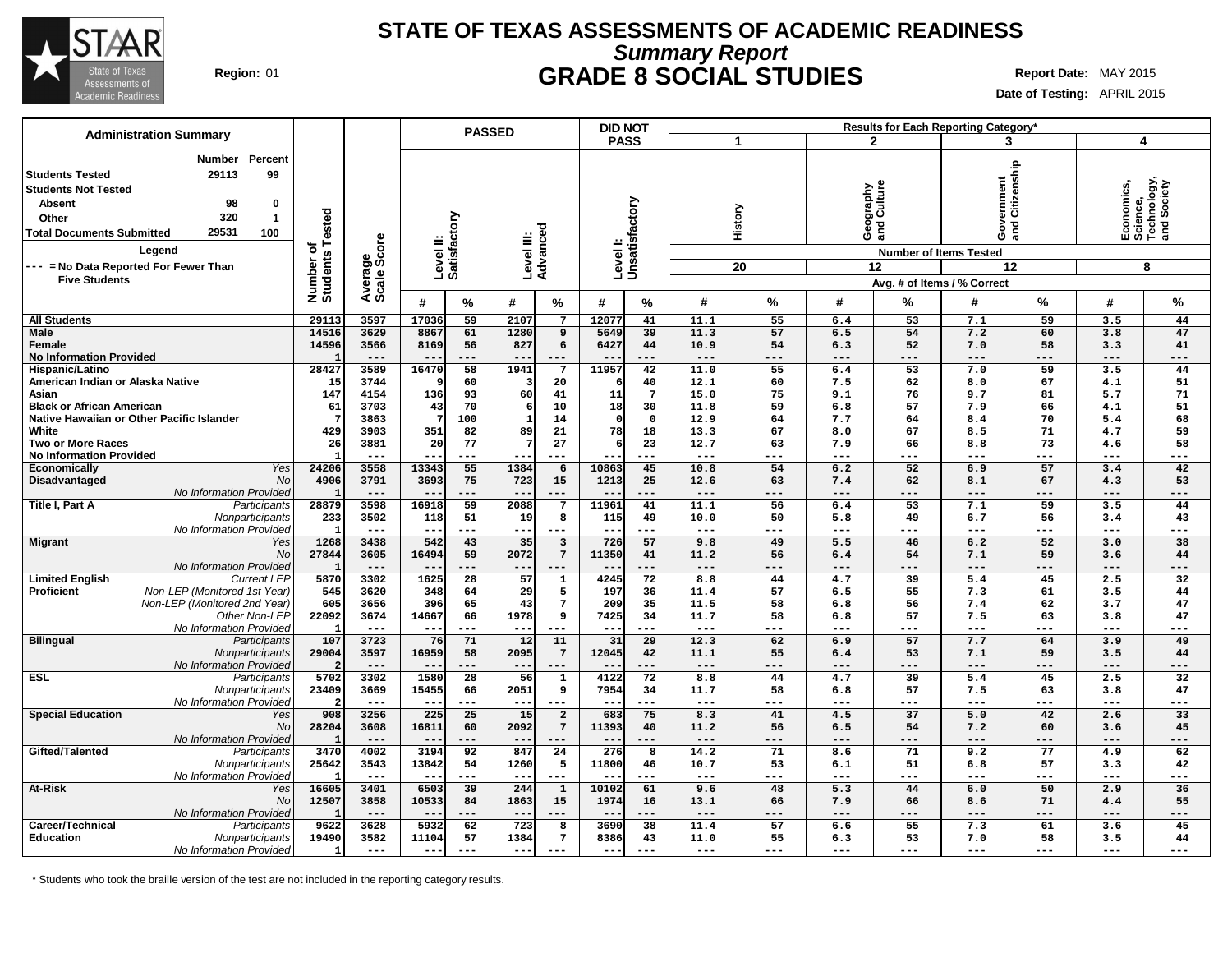

### **STATE OF TEXAS ASSESSMENTS OF ACADEMIC READINESS Summary Report Region:** 01 **GRADE 8 SCIENCE Report Date:** MAY 2015

**Date of Testing:** APRIL 2015

|                                                                                                                                                                                                                     |                                             |                                       |                                      | <b>PASSED</b>               |                                  |                                         | <b>DID NOT</b>                      |                             |                                   |                             |                                       |                                            | Results for Each Reporting Category* |                               |                                   |                                       |
|---------------------------------------------------------------------------------------------------------------------------------------------------------------------------------------------------------------------|---------------------------------------------|---------------------------------------|--------------------------------------|-----------------------------|----------------------------------|-----------------------------------------|-------------------------------------|-----------------------------|-----------------------------------|-----------------------------|---------------------------------------|--------------------------------------------|--------------------------------------|-------------------------------|-----------------------------------|---------------------------------------|
| <b>Administration Summary</b>                                                                                                                                                                                       |                                             |                                       |                                      |                             |                                  |                                         | <b>PASS</b>                         |                             | 1                                 |                             | $\mathbf{2}$                          |                                            | 3                                    |                               | $\overline{\mathbf{4}}$           |                                       |
| Percent<br>Number<br>29108<br>99<br><b>Students Tested</b><br><b>Students Not Tested</b><br><b>Absent</b><br>108<br>0<br>301<br>Other<br>$\mathbf{1}$<br>29517<br>100<br><b>Total Documents Submitted</b><br>Legend | Tested<br>৳                                 | Average<br>Scale Score                | Level II:<br>Satisfactory            |                             | Level III:                       | Advanced                                | Level I:<br>Unsatisfactory          |                             | ಕ<br>ā<br>Matter a<br>Energy      |                             | lotion,<br>Motic<br>Pergy<br>ீ ய<br>ō | and<br><b>Number of Items Tested</b>       | and<br>Earth a<br>Space              |                               | and                               | <b>Organisms and<br/>Environments</b> |
| --- = No Data Reported For Fewer Than<br><b>Five Students</b>                                                                                                                                                       |                                             |                                       |                                      |                             |                                  |                                         |                                     |                             |                                   | 14                          |                                       | 12                                         | Avg. # of Items / % Correct          | 14                            |                                   | 14                                    |
|                                                                                                                                                                                                                     | Number of<br>Students                       |                                       | #                                    | %                           | #                                | $\%$                                    | #                                   | %                           | #                                 | %                           | #                                     | %                                          | #                                    | %                             | #                                 | %                                     |
| <b>All Students</b>                                                                                                                                                                                                 | 29108                                       | 3755                                  | 19105                                | 66                          | 3710                             | 13                                      | 10003                               | 34                          | 9.3                               | 66                          | 7.7                                   | 64                                         | 8.9                                  | 63                            | 8.7                               | 62                                    |
| <b>Male</b><br>Female<br><b>No Information Provided</b>                                                                                                                                                             | 14510<br>14597<br>- 1                       | 3778<br>3732<br>$---$                 | 9656<br>9448                         | 67<br>65<br>---             | 2092<br>1618<br>$- -$            | 14<br>11<br>---                         | 4854<br>5149                        | 33<br>35<br>---             | 9.1<br>9.5<br>$---$               | 65<br>68<br>---             | 7.9<br>7.5<br>$---$                   | 66<br>63<br>$---$                          | 9.1<br>8.6<br>$---$                  | 65<br>62<br>---               | 8.8<br>8.6<br>---                 | 63<br>62<br>---                       |
| Hispanic/Latino<br>American Indian or Alaska Native<br>Asian                                                                                                                                                        | 28415<br>16<br>154                          | 3744<br>3842<br>4555                  | 18513<br>11<br>145                   | 65<br>69<br>94              | 3453<br>90                       | $\overline{12}$<br>13<br>58             | 9902<br>-9                          | 35<br>31<br>6               | 9.2<br>10.1<br>12.4               | 66<br>72<br>89              | 7.7<br>7.6<br>10.1                    | 64<br>64<br>84                             | 8.8<br>9.6<br>11.5                   | 63<br>68<br>82                | 8.7<br>9.6<br>11.5                | 62<br>68<br>82                        |
| <b>Black or African American</b><br>Native Hawaiian or Other Pacific Islander                                                                                                                                       | 61<br>-7                                    | 3704<br>4328                          | 38                                   | 62<br>100                   | -8<br>3                          | 13<br>43                                | 23<br>$\Omega$                      | 38<br>$\mathbf{o}$          | 9.1<br>11.9                       | 65<br>85                    | 7.2<br>10.0                           | 60<br>83                                   | 8.4<br>12.0                          | 60<br>86                      | 9.0<br>11.0                       | 64<br>79                              |
| White<br><b>Two or More Races</b><br><b>No Information Provided</b>                                                                                                                                                 | 426<br>28<br>$\mathbf{I}$                   | 4166<br>4102<br>$---$                 | 366<br>24                            | 86<br>86<br>---             | 145<br>-9                        | 34<br>32<br>---                         | 60                                  | 14<br>14<br>---             | 10.9<br>10.4<br>$---$             | 78<br>74<br>---             | 9.1<br>8.7<br>---                     | 76<br>72<br>---                            | 10.5<br>10.0<br>$---$                | 75<br>72<br>---               | 10.6<br>10.3<br>$--$              | 76<br>74<br>---                       |
| Yes<br><b>Economically</b><br>Disadvantaged<br><b>No</b>                                                                                                                                                            | 24178<br>4929                               | 3708<br>3987                          | 15202<br>3902                        | 63<br>79                    | 2575<br>1135                     | 11<br>23                                | 8976<br>1027                        | $\overline{37}$<br>21       | 9.1<br>10.3                       | 65<br>74                    | 7.5<br>8.5                            | 63<br>71                                   | 8.6<br>9.9                           | 62<br>71                      | 8.5<br>9.8                        | 61<br>70                              |
| No Information Provided<br>Title I, Part A<br>Participants<br>Nonparticipants                                                                                                                                       | 28991<br>116                                | $---$<br>3758<br>3148                 | 19084<br>20                          | ---<br>66<br>17             | 3706                             | ---<br>13<br>$\overline{\mathbf{3}}$    | 9907<br>96                          | ---<br>34<br>83             | ---<br>9.3<br>5.6                 | 66<br>40                    | ---<br>7.7<br>5.3                     | ---<br>64<br>44                            | $---$<br>8.9<br>5.8                  | ---<br>63<br>42               | ---<br>8.7<br>5.6                 | ---<br>62<br>40                       |
| No Information Provided<br><b>Migrant</b><br>Yes                                                                                                                                                                    | - 1<br>1260                                 | $---$<br>3580                         | $- -$<br>672                         | ---<br>53                   | --<br>82                         | $---$<br>$7\overline{ }$                | $- -$<br>588                        | ---<br>47                   | ---<br>8.4                        | ---<br>60                   | ---<br>7.0                            | ---<br>59                                  | $---$<br>8.1                         | $---$<br>58                   | ---<br>7.9                        | ---<br>56                             |
| <b>No</b><br>No Information Provided                                                                                                                                                                                | 27847<br>- 1                                | 3763<br>$---$                         | 18432                                | 66<br>---                   | 3628<br>--                       | 13<br>---                               | 9415                                | 34<br>---                   | 9.3<br>---                        | 67<br>---                   | 7.7<br>---                            | 65<br>---                                  | 8.9<br>$---$                         | 63<br>---                     | 8.8<br>---                        | 63<br>---                             |
| <b>Limited English</b><br><b>Current LEP</b><br>Non-LEP (Monitored 1st Year)<br><b>Proficient</b><br>Non-LEP (Monitored 2nd Year)<br>Other Non-LEP<br>No Information Provided                                       | 5876<br>543<br>606<br>22082<br>$\mathbf{I}$ | 3370<br>3792<br>3832<br>3854<br>$---$ | 2102<br>402<br>437<br>16163<br>$- -$ | 36<br>74<br>72<br>73<br>--- | 122<br>65<br>83<br>3440<br>$---$ | $\overline{a}$<br>12<br>14<br>16<br>--- | 3774<br>141<br>169<br>5919<br>$- -$ | 64<br>26<br>28<br>27<br>--- | 7.3<br>9.8<br>9.7<br>9.8<br>$---$ | 52<br>70<br>69<br>70<br>--- | 6.3<br>7.9<br>8.1<br>8.1<br>---       | $\overline{53}$<br>66<br>68<br>67<br>$---$ | 7.0<br>9.2<br>9.1<br>9.3<br>$---$    | 50<br>65<br>65<br>67<br>$---$ | 6.6<br>8.9<br>9.1<br>9.3<br>$---$ | 47<br>64<br>65<br>66<br>---           |
| <b>Bilingual</b><br>Participants<br>Nonparticipants<br>No Information Provided                                                                                                                                      | 107<br>28999                                | 3955<br>3754<br>$---$                 | 89<br>19014<br>$- -$                 | 83<br>66<br>---             | 22<br>3688<br>$- -$              | 21<br>13<br>---                         | 18<br>9985                          | 17<br>34<br>---             | 10.6<br>9.3<br>$---$              | 76<br>66<br>---             | 8.5<br>7.7<br>$---$                   | 71<br>64<br>$---$                          | 9.8<br>8.8<br>$---$                  | 70<br>63                      | 9.6<br>8.7<br>$---$               | 68<br>62<br>---                       |
| <b>ESL</b><br>Participants<br>Nonparticipants<br>No Information Provided                                                                                                                                            | 5708<br>23398                               | 3370<br>3849<br>$- - -$               | 2044<br>17059<br>$- -$               | 36<br>73<br>---             | 120<br>3590<br>$- -$             | $\overline{\mathbf{2}}$<br>15<br>$---$  | 3664<br>6339                        | 64<br>27<br>---             | 7.3<br>9.8<br>$---$               | 52<br>70<br>---             | 6.3<br>8.1<br>---                     | $\overline{53}$<br>67<br>$--$              | 7.0<br>9.3<br>$---$                  | 50<br>66<br>$---$             | 6.6<br>9.3<br>$---$               | 47<br>66<br>---                       |
| <b>Special Education</b><br>Yes<br>No<br>No Information Provided                                                                                                                                                    | 904<br>28203<br>$\overline{\phantom{a}}$    | 3257<br>3771<br>$---$                 | 236<br>18868<br>$- -$                | 26<br>67<br>---             | 23<br>3687<br>$- -$              | 3<br>13<br>$- - -$                      | 668<br>9335                         | 74<br>33<br>---             | 6.3<br>9.4<br>$- - -$             | 45<br>67                    | 5.8<br>7.8<br>$---$                   | 48<br>65<br>$---$                          | 6.4<br>8.9<br>$- - -$                | 46<br>64                      | 6.2<br>8.8                        | 44<br>63<br>---                       |
| Gifted/Talented<br>Participants<br>Nonparticipants<br>No Information Provided                                                                                                                                       | 3463<br>25644<br>- 1                        | 4339<br>3676<br>$\qquad \qquad - -$   | 3318<br>15786<br>$---$               | 96<br>62<br>---             | 1482<br>2228<br>$--$             | 43<br>9<br>$- - -$                      | 145<br>9858<br>$- -$                | $\overline{4}$<br>38<br>--- | 12.0<br>8.9<br>$\frac{1}{2}$      | 85<br>64<br>---             | 9.7<br>7.5<br>$- - -$                 | 81<br>62<br>$---$                          | 11.2<br>8.5<br>$- - -$               | 80<br>61<br>$- - -$           | 11.3<br>8.4<br>$--$               | 80<br>60<br>---                       |
| At-Risk<br>Yes<br><b>No</b><br>No Information Provided                                                                                                                                                              | 16552<br>12555                              | 3484<br>4113<br>$- -$                 | 7779<br>11325                        | 47<br>90                    | 400<br>3310                      | $\overline{a}$<br>26                    | 8773<br>1230                        | 53<br>10                    | 7.9<br>11.2<br>$---$              | 56<br>80                    | 6.7<br>9.0<br>---                     | 56<br>75<br>---                            | 7.7<br>10.4<br>$---$                 | 55<br>74                      | 7.4<br>10.4<br>---                | 53<br>75<br>---                       |
| Career/Technical<br>Participants<br><b>Education</b><br>Nonparticipants<br>No Information Provided                                                                                                                  | 9477<br>19630<br>- 1                        | 3791<br>3738<br>$\qquad \qquad - -$   | 6523<br>12581<br>$\frac{1}{2}$       | 69<br>64<br>---             | 1269<br>2441<br>$---$            | 13<br>12<br>$---$                       | 2954<br>7049<br>$- - -$             | 31<br>36<br>---             | 9.5<br>9.2<br>$---$               | 68<br>66<br>---             | 7.9<br>7.6<br>$---$                   | 66<br>64<br>$---$                          | 9.0<br>8.8<br>$---$                  | 65<br>63<br>$---$             | 8.9<br>8.6<br>$---$               | 64<br>62<br>---                       |

\* Students who took the braille version of the test are not included in the reporting category results.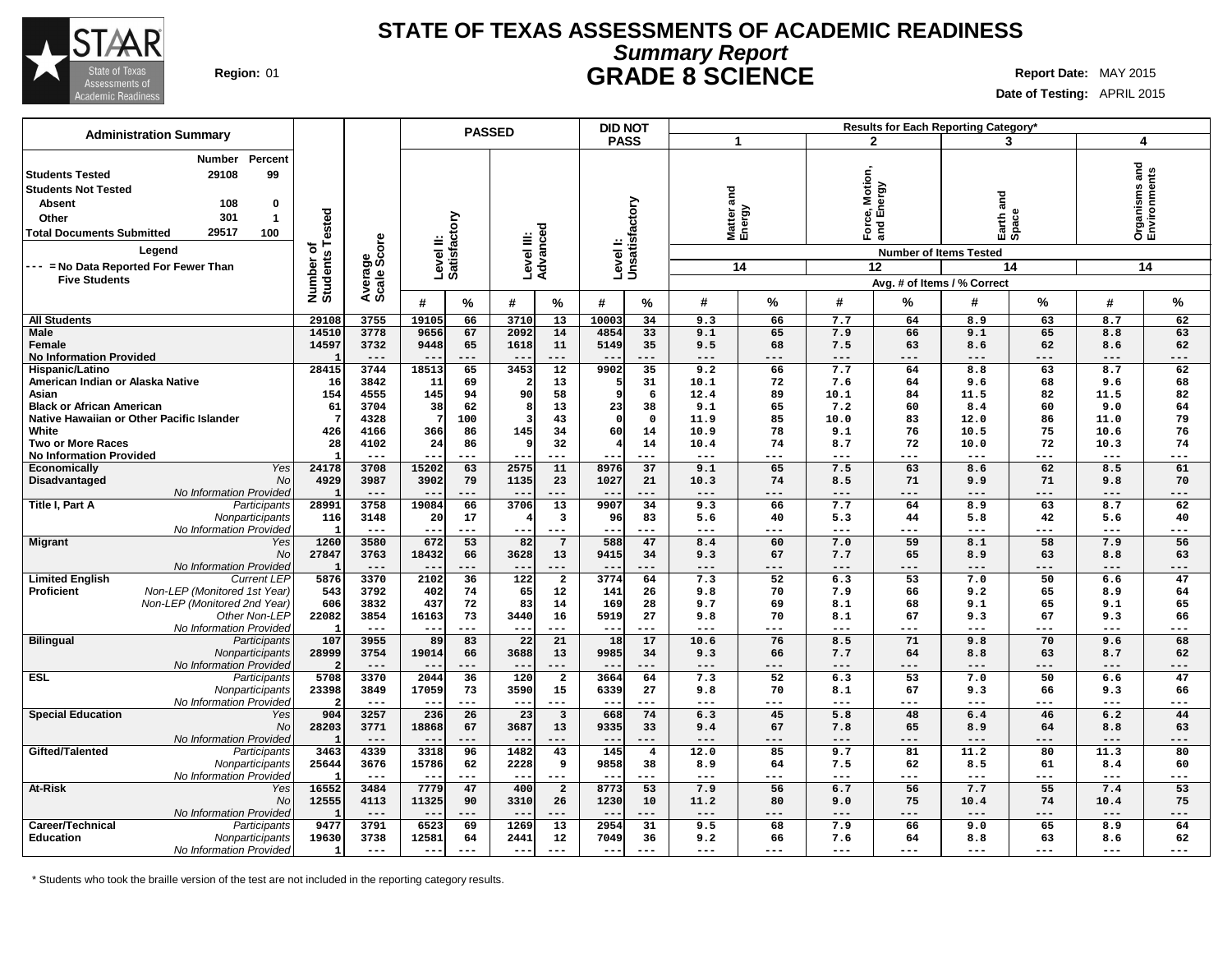

### **STATE OF TEXAS ASSESSMENTS OF ACADEMIC READINESS L Summary Report Region:** 01 **GRADE 8 SOCIAL STUDIES Report Date:** MAY 2015

**Date of Testing:** APRIL 2015

|                                                                                                                                            | <b>Administration Summary</b>                                                                                          |                                      |                        |                             | <b>PASSED</b>                   | <b>DID NOT</b>                    |            |             |                                   |                                     | <b>Results for Each Reporting Category</b>                            |                           |                     |                                                           |
|--------------------------------------------------------------------------------------------------------------------------------------------|------------------------------------------------------------------------------------------------------------------------|--------------------------------------|------------------------|-----------------------------|---------------------------------|-----------------------------------|------------|-------------|-----------------------------------|-------------------------------------|-----------------------------------------------------------------------|---------------------------|---------------------|-----------------------------------------------------------|
|                                                                                                                                            |                                                                                                                        |                                      |                        |                             |                                 | <b>PASS</b>                       | 1          |             | $\mathbf{2}$                      |                                     | 3                                                                     |                           |                     | 4                                                         |
| <b>Students Tested</b><br><b>Students Not Tested</b><br><b>Absent</b><br>Other<br><b>Total Documents Submitted</b><br><b>Five Students</b> | Percent<br><b>Number</b><br>934<br>100<br>0<br>0<br>0<br>935<br>100<br>Legend<br>--- = No Data Reported For Fewer Than | Tested<br>ठ<br>Number o'<br>Students | Average<br>Scale Score | Level II:<br>Satisfactory   | Level III:<br>Advanced          | Levell:<br>Unsatisfactory         | History    | 20          | graphy<br>Culture<br>Georg<br>ang | <b>Number of Items Tested</b><br>12 | rernment<br>Citizenship<br>$rac{8}{3}$<br>Avg. # of Items / % Correct | 12                        |                     | Economics,<br>Science,<br>Technology,<br>and Society<br>8 |
|                                                                                                                                            |                                                                                                                        |                                      |                        | #<br>$\%$                   | %<br>#                          | %<br>#                            | #          | %           | #                                 | %                                   | #                                                                     | %                         | #                   | %                                                         |
|                                                                                                                                            |                                                                                                                        |                                      |                        |                             |                                 |                                   |            |             |                                   |                                     |                                                                       |                           |                     |                                                           |
| <b>All Students</b><br><b>Male</b>                                                                                                         |                                                                                                                        | 934<br>511                           | 3209<br>3240           | 17<br>163<br>105<br>21      | 1<br>$\mathbf{1}$               | 771<br>83<br>406<br>79            | 7.1<br>7.5 | 36<br>37    | 4.5<br>4.7                        | 38<br>39                            | 4.3<br>4.3                                                            | 36<br>36                  | 2.4<br>2.6          | 30<br>32                                                  |
| Female                                                                                                                                     |                                                                                                                        | 423                                  | 3171                   | 58<br>14                    | $\mathbf 0$                     | 365<br>86                         | 6.7        | 33          | 4.3                               | 36                                  | 4.2                                                                   | 35                        | 2.3                 | 29                                                        |
| <b>No Information Provided</b>                                                                                                             |                                                                                                                        |                                      | $- - -$                | ---<br>---                  | $- - -$<br>$- -$                | $ -$<br>$- - -$                   | ---        | ---         | ---                               | $- - -$                             | $- - -$                                                               | ---                       | $- - -$             | $- - -$                                                   |
| Hispanic/Latino                                                                                                                            |                                                                                                                        | 912                                  | 3212                   | 160<br>18                   | $\mathbf{1}$<br>8               | 752<br>82                         | 7.2        | 36          | 4.5                               | 38                                  | 4.3                                                                   | 36                        | 2.4                 | 31                                                        |
| American Indian or Alaska Native                                                                                                           |                                                                                                                        |                                      | $---$                  | ---<br>$\qquad \qquad -$    | $--$<br>---                     | $---$                             | ---        | $---$       | ---                               | ---                                 | $\qquad \qquad - -$                                                   | $\qquad \qquad -$         | $---$               | $---$                                                     |
| Asian                                                                                                                                      |                                                                                                                        |                                      | 3135                   | 13                          | $\mathbf 0$                     | 88                                | 5.8        | 29          | 5.1                               | 43                                  | 3.6                                                                   | 30                        | 2.1                 | 27                                                        |
| <b>Black or African American</b>                                                                                                           |                                                                                                                        |                                      | ---                    | $\qquad \qquad - -$<br>--   | $---$<br>$--$                   | $---$<br>--                       | ---        | $---$       | ---                               | ---                                 | $---$                                                                 | $\qquad \qquad -$         | $\qquad \qquad - -$ | $---$                                                     |
|                                                                                                                                            | Native Hawaiian or Other Pacific Islander                                                                              |                                      | ---                    | $-$<br>$---$                | $- -$<br>---                    | $---$                             | ---        | ---         | ---                               | ---                                 | ---                                                                   | $---$                     | $---$               | $---$                                                     |
| White<br><b>Two or More Races</b>                                                                                                          |                                                                                                                        | 11<br>$\Omega$                       | 3060<br>$---$          | 18<br>2<br>$---$<br>--      | $\mathbf 0$<br>$---$<br>$- - -$ | 82<br>$---$                       | 4.9<br>--- | 25<br>---   | 4.4<br>---                        | 36<br>---                           | 4.3<br>$---$                                                          | 36<br>$---$               | 1.9<br>$---$        | 24<br>$---$                                               |
| <b>No Information Provided</b>                                                                                                             |                                                                                                                        |                                      | ---                    | $---$                       | $--$<br>---                     | $---$                             | ---        | ---         | ---                               | ---                                 | ---                                                                   | $---$                     | $---$               | $---$                                                     |
| <b>Economically</b>                                                                                                                        | Yes                                                                                                                    | 834                                  | 3203                   | 140<br>17                   | $\mathbf{1}$                    | 694<br>83                         | 7.1        | 35          | 4.5                               | 38                                  | 4.3                                                                   | 35                        | 2.4                 | 30                                                        |
| Disadvantaged                                                                                                                              | <b>No</b>                                                                                                              | 99                                   | 3258                   | 23<br>23                    | $\mathbf{1}$<br>$\mathbf{1}$    | 76<br>77                          | 7.6        | 38          | 4.9                               | 41                                  | 4.5                                                                   | 38                        | 2.6                 | 32                                                        |
|                                                                                                                                            | No Information Provided                                                                                                | -1                                   | ---                    | ---<br>$- -$                | $--$                            | ---                               | ---        | ---         | ---                               | ---                                 | $---$                                                                 | ---                       | ---                 | ---                                                       |
| Title I, Part A                                                                                                                            | Participants                                                                                                           | 927                                  | 3210                   | 163<br>18                   | $\mathbf{1}$                    | 764<br>82                         | 7.1        | 36          | 4.5                               | 38                                  | 4.3                                                                   | 36                        | 2.4                 | 30                                                        |
|                                                                                                                                            | Nonparticipants                                                                                                        |                                      | 3113                   | 0<br>0                      | $\mathbf 0$                     | 100                               | 6.2        | 31          | 4.5                               | 38                                  | 3.3                                                                   | 28                        | 2.0                 | 25                                                        |
|                                                                                                                                            | No Information Provided                                                                                                |                                      | $---$                  | ---<br>---                  | $- -$<br>---                    | $--$                              | ---        | $---$       | ---                               | $---$                               | $---$                                                                 | ---                       | $---$               | ---                                                       |
| <b>Migrant</b>                                                                                                                             | Yes<br><b>No</b>                                                                                                       | 26<br>907                            | 3112<br>3212           | 12<br>160<br>18             | $\overline{0}$<br>$\mathbf{1}$  | 23<br>88<br>747<br>82             | 5.7<br>7.2 | 29<br>36    | 4.3<br>4.6                        | 36<br>38                            | 4.0<br>4.3                                                            | 33<br>36                  | 2.1<br>2.4          | 26<br>31                                                  |
|                                                                                                                                            | No Information Provided                                                                                                |                                      | $---$                  | $---$<br>--                 | ---                             | ---                               | ---        | ---         | ---                               | $---$                               | $---$                                                                 | ---                       | $---$               | $---$                                                     |
| <b>Limited English</b>                                                                                                                     | <b>Current LEP</b>                                                                                                     | 934                                  | 3209                   | 163<br>17                   | $\mathbf{1}$                    | 771<br>83                         | 7.1        | 36          | 4.5                               | 38                                  | 4.3                                                                   | 36                        | 2.4                 | 30                                                        |
| <b>Proficient</b>                                                                                                                          | Non-LEP (Monitored 1st Year)                                                                                           |                                      | ---                    | --<br>$---$                 | $- -$<br>$--$                   | $--$                              | ---        | $---$       | ---                               | ---                                 | ---                                                                   | $--$                      | $--$                | $---$                                                     |
|                                                                                                                                            | Non-LEP (Monitored 2nd Year)                                                                                           |                                      | ---                    | $- -$<br>$---$              | $- -$<br>$--$                   | $---$<br>$-$                      | ---        | $---$       | ---                               | ---                                 | ---                                                                   | $---$                     | $--$                | $---$                                                     |
|                                                                                                                                            | Other Non-LEP                                                                                                          |                                      | ---                    | --<br>$--$                  | $- -$<br>$- - -$                | $--$                              | ---        | $---$       | ---                               | ---                                 | ---                                                                   | $---$                     | $--$                | $---$                                                     |
|                                                                                                                                            | No Information Provided                                                                                                | O                                    | ---                    | $---$                       | $- -$<br>$- - -$                | $- - -$<br>--                     | ---        | $- - -$     | ---                               | ---                                 | ---                                                                   | $- - -$                   | $---$               | $---$                                                     |
| <b>Bilingual</b>                                                                                                                           | Participants                                                                                                           | $\mathbf{1}$                         | $---$                  | $- -$<br>$---$              | $--$<br>---                     | $---$<br>$\overline{\phantom{a}}$ | ---        | $---$       | $---$                             | $---$                               | $---$                                                                 | $---$                     | $\qquad \qquad - -$ | $---$                                                     |
|                                                                                                                                            | Nonparticipants<br>No Information Provided                                                                             | 930                                  | 3209<br>$---$          | 163<br>18<br>$---$<br>--    | $\mathbf 1$<br>$--$<br>---      | 767<br>82<br>---                  | 7.1<br>--- | 36<br>$---$ | 4.5<br>---                        | 38<br>$---$                         | 4.3<br>$---$                                                          | 36<br>$---$               | 2.4<br>$---$        | 30<br>$---$                                               |
| <b>ESL</b>                                                                                                                                 | Participants                                                                                                           | 919                                  | 3211                   | 163<br>$\overline{18}$      | $\mathbf{1}$                    | 756<br>82                         | 7.2        | 36          | 4.6                               | 38                                  | 4.3                                                                   | 36                        | 2.4                 | 30                                                        |
|                                                                                                                                            | Nonparticipants                                                                                                        | 12                                   | 3026                   | $\mathbf 0$<br>0            | $\mathbf 0$                     | 12<br>100                         | 4.7        | 23          | 3.7                               | 31                                  | 3.9                                                                   | 33                        | 1.8                 | 23                                                        |
|                                                                                                                                            | No Information Provided                                                                                                | 3                                    | ---                    | $- -$<br>$---$              | $- -$                           | $---$                             | ---        | $---$       | ---                               | ---                                 | $---$                                                                 | $---$                     | $--$                | $---$                                                     |
| <b>Special Education</b>                                                                                                                   | Yes                                                                                                                    | $\overline{2}$                       | $---$                  | $-$<br>$---$                | $- -$                           | $---$                             | ---        | $---$       | ---                               | $---$                               | $---$                                                                 | $---$                     | $---$               | $---$                                                     |
|                                                                                                                                            | No                                                                                                                     | 931                                  | 3209                   | 163<br>18                   | $\mathbf 1$                     | 768<br>82                         | 7.1        | 36          | 4.5                               | 38                                  | 4.3                                                                   | 36                        | 2.4                 | 30                                                        |
|                                                                                                                                            | No Information Provided                                                                                                | -1                                   | $---$                  | --<br>$---$                 | $--$                            | --<br>---                         | ---        | $---$       | ---                               | ---                                 | $---$                                                                 | $---$                     | $---$               | $---$                                                     |
| Gifted/Talented                                                                                                                            | Participants                                                                                                           | 932                                  | $---$<br>3209          | $- -$<br>$- -$<br>163<br>17 | $- -$<br>$---$                  | $---$<br>$\sim$ $-$<br>769<br>83  | ---<br>7.1 | $---$<br>36 | $---$<br>4.5                      | $\frac{1}{2}$<br>38                 | $\qquad \qquad - -$<br>4.3                                            | $\qquad \qquad - -$<br>36 | $\frac{1}{2}$       | $---$<br>30                                               |
|                                                                                                                                            | Nonparticipants<br>No Information Provided                                                                             |                                      | $---$                  | $\qquad \qquad - -$<br>---  | $\mathbf{1}$<br>$- -$<br>---    | --<br>$--$                        | ---        | $---$       | ---                               | $---$                               | $---$                                                                 | $--$                      | 2.4<br>$--$         | $---$                                                     |
| At-Risk                                                                                                                                    | Yes                                                                                                                    | 886                                  | 3212                   | 156<br>18                   | $\mathbf{1}$                    | 730<br>82                         | 7.2        | 36          | 4.5                               | 38                                  | 4.3                                                                   | 36                        | 2.4                 | 31                                                        |
|                                                                                                                                            | No                                                                                                                     | 47                                   | 3157                   | 15                          | $\mathbf 0$                     | 85<br>40                          | 6.1        | 31          | 4.6                               | 38                                  | 4.4                                                                   | 37                        | 2.2                 | 27                                                        |
|                                                                                                                                            | No Information Provided                                                                                                |                                      | $---$                  | --<br>---                   | $\qquad \qquad -$<br>---        | ---                               | ---        | ---         | ---                               | ---                                 | $---$                                                                 | ---                       | $---$               | $---$                                                     |
| Career/Technical                                                                                                                           | Participants                                                                                                           | 196                                  | 3255                   | 20<br>40                    | $\mathsf{o}\,$                  | 156<br>80                         | 7.7        | 39          | 4.8                               | 40                                  | 4.4                                                                   | 36                        | 2.6                 | 32                                                        |
| <b>Education</b>                                                                                                                           | Nonparticipants                                                                                                        | 737                                  | 3197                   | 17<br>123                   | $\mathbf{1}$                    | 614<br>83                         | 7.0        | 35          | 4.5                               | 37                                  | 4.3                                                                   | 35                        | 2.4                 | 30                                                        |
|                                                                                                                                            | No Information Provided                                                                                                | $\mathbf{1}$                         | $---$                  | ---<br>$---$                | $--$<br>$---$                   | $-$<br>$---$                      | ---        | $---$       | ---                               | ---                                 | $---$                                                                 | $- - -$                   | $---$               | $---$                                                     |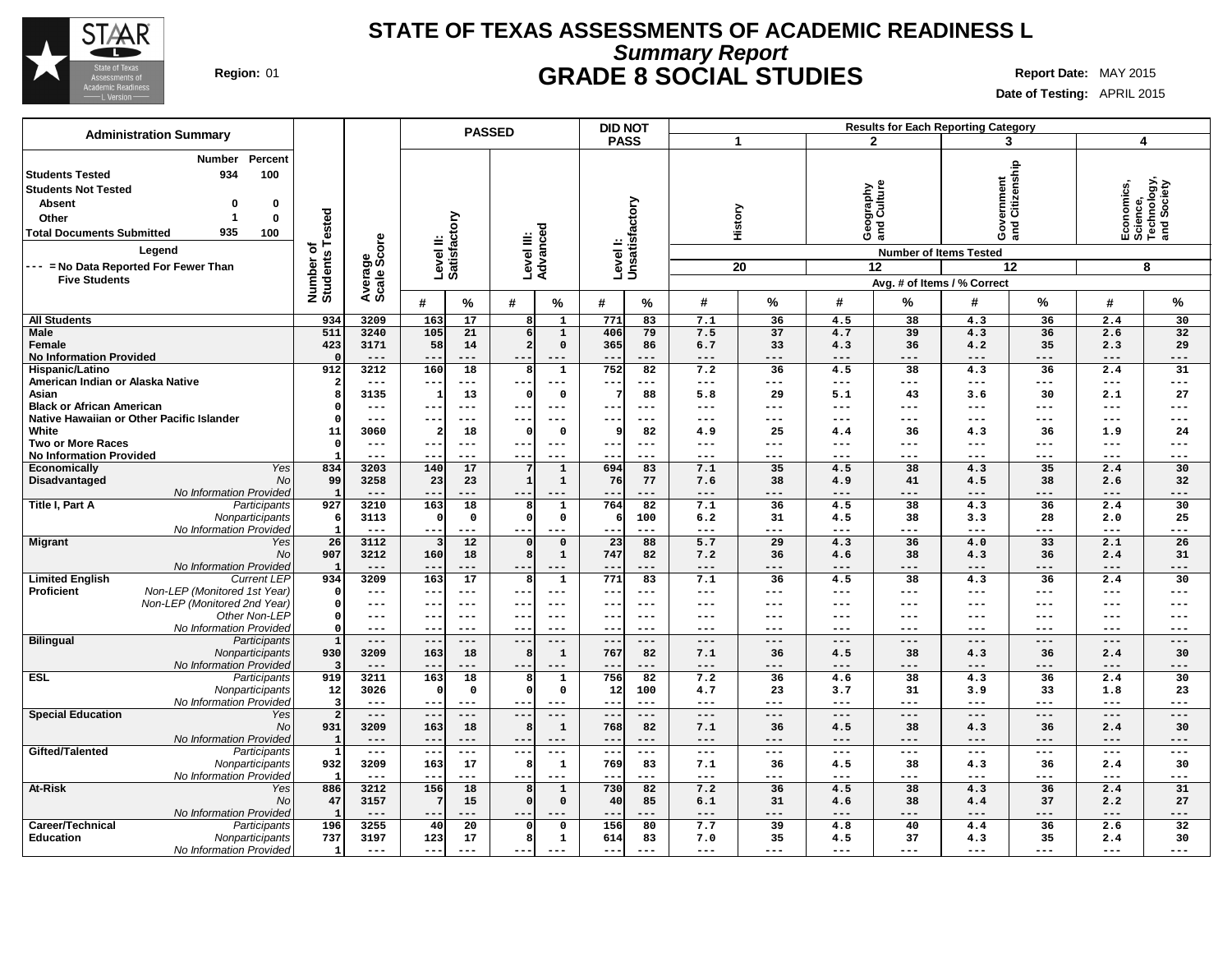

### **STATE OF TEXAS ASSESSMENTS OF ACADEMIC READINESS L Summary Report Region:** 01 **GRADE 8 SCIENCE Report Date:** MAY 2015

**Date of Testing:** APRIL 2015

|                                                                                                                                            |                                                                                                                                     |                              |                        |                           | <b>PASSED</b>        |                                 |                            | <b>DID NOT</b>           |                           |                           |           |                                   |                                                       | <b>Results for Each Reporting Category</b>                   |                     |                                      |             |
|--------------------------------------------------------------------------------------------------------------------------------------------|-------------------------------------------------------------------------------------------------------------------------------------|------------------------------|------------------------|---------------------------|----------------------|---------------------------------|----------------------------|--------------------------|---------------------------|---------------------------|-----------|-----------------------------------|-------------------------------------------------------|--------------------------------------------------------------|---------------------|--------------------------------------|-------------|
|                                                                                                                                            | <b>Administration Summary</b>                                                                                                       |                              |                        |                           |                      |                                 |                            | <b>PASS</b>              |                           | 1                         |           | $\overline{2}$                    |                                                       | 3                                                            |                     | 4                                    |             |
| <b>Students Tested</b><br><b>Students Not Tested</b><br><b>Absent</b><br>Other<br><b>Total Documents Submitted</b><br><b>Five Students</b> | <b>Number</b><br>Percent<br>938<br>100<br>$\Omega$<br>0<br>0<br>-1<br>939<br>100<br>Legend<br>--- = No Data Reported For Fewer Than | Number of<br>Students Tested | Average<br>Scale Score | Level II:<br>Satisfactory |                      | Level III:                      | Advanced                   |                          | Levell:<br>Unsatisfactory | and<br>Matter a<br>Energy | 14        | Motion,<br>$F$ org $\overline{a}$ | vergy<br>ல் யி<br><b>Number of Items Tested</b><br>12 | na<br>ana<br>Earth a<br>Space<br>Avg. # of Items / % Correct | 14                  | and<br>Organisms and<br>Environments | 14          |
|                                                                                                                                            |                                                                                                                                     |                              |                        | #                         | %                    | #                               | %                          | #                        | %                         | #                         | %         | #                                 | %                                                     | #                                                            | %                   | #                                    | %           |
| <b>All Students</b>                                                                                                                        |                                                                                                                                     | 938                          | 3248                   | 272                       | 29                   | 3                               | $\mathbf 0$                | 666                      | 71                        | 6.1                       | 43        | 4.9                               | 41                                                    | 6.0                                                          | 43                  | 5.8                                  | 41          |
| <b>Male</b>                                                                                                                                |                                                                                                                                     | 511                          | 3267                   | 160                       | 31                   | $\mathbf{1}$                    | $\mathsf{o}\,$             | 351                      | 69                        | 6.0                       | 43        | 5.1                               | 43                                                    | 6.2                                                          | 44                  | 5.9                                  | 42          |
| Female                                                                                                                                     |                                                                                                                                     | 427                          | 3226                   | 112                       | 26                   | 2                               | $\mathbf 0$                | 315                      | 74                        | 6.1                       | 44        | 4.7                               | 39                                                    | 5.8                                                          | 42                  | 5.7                                  | 40          |
| <b>No Information Provided</b>                                                                                                             |                                                                                                                                     | $\Omega$                     | $---$                  | --                        | ---                  | $---$                           | $---$                      | $- -$                    | ---                       | $---$                     | ---       | ---                               | ---                                                   | $---$                                                        | $---$               | $---$                                | $---$       |
| Hispanic/Latino                                                                                                                            |                                                                                                                                     | 915                          | 3250                   | 265                       | $\overline{29}$      | 3                               | $\mathsf{o}$               | 650                      | 71                        | 6.1                       | 43        | 4.9                               | 41                                                    | 6.0                                                          | 43                  | 5.8                                  | 41          |
| American Indian or Alaska Native                                                                                                           |                                                                                                                                     | 2                            | $\qquad \qquad -$      | $- -$                     | ---                  | $- -$                           | $- - -$                    | $- -$                    | ---                       | ---                       | ---       | ---                               | $---$                                                 | $---$                                                        | $---$               | $---$                                | $---$       |
| Asian<br><b>Black or African American</b>                                                                                                  |                                                                                                                                     | 8<br>$\Omega$                | 3480<br>$---$          | 6<br>$- -$                | 75<br>$---$          | C<br>$--$                       | $\mathsf{o}$<br>$---$      | 2                        | 25<br>---                 | 8.1<br>---                | 58<br>--- | 6.9<br>---                        | 57<br>---                                             | 6.1<br>---                                                   | 44<br>$---$         | 6.8<br>---                           | 48<br>---   |
|                                                                                                                                            | Native Hawaiian or Other Pacific Islander                                                                                           | $\Omega$                     | $\qquad \qquad - -$    | --                        | $---$                | $--$                            | ---                        | $\sim$ $\sim$            | ---                       | ---                       | ---       | ---                               | ---                                                   | $---$                                                        | $\qquad \qquad - -$ | $\qquad \qquad - -$                  | $---$       |
| White                                                                                                                                      |                                                                                                                                     | 12                           | 3068                   | -1                        | 8                    | -C                              | $\mathbf 0$                | 11                       | 92                        | 4.9                       | 35        | 4.5                               | 38                                                    | 5.1                                                          | 36                  | 4.4                                  | 32          |
| <b>Two or More Races</b>                                                                                                                   |                                                                                                                                     | $\mathbf 0$                  | $- - -$                | $- -$                     | $- - -$              | $--$                            | $- - -$                    | $- -$                    | ---                       | ---                       | ---       | $- - -$                           | $- - -$                                               | $---$                                                        | $- - -$             | $- - -$                              | $- - -$     |
| <b>No Information Provided</b>                                                                                                             |                                                                                                                                     |                              | $---$                  | $-$                       | $- - -$              | $- -$                           | $- - -$                    | $- -$                    | ---                       | ---                       | ---       | $---$                             | $- - -$                                               | $---$                                                        | $---$               | $---$                                | $---$       |
| Economically                                                                                                                               | Yes                                                                                                                                 | 837                          | 3237                   | 235                       | 28                   |                                 | $\mathbf 0$                | 602                      | 72                        | 6.0                       | 43        | 4.9                               | 41                                                    | 6.0                                                          | 43                  | 5.7                                  | 41          |
| Disadvantaged                                                                                                                              | No                                                                                                                                  | 100                          | 3346                   | 37                        | 37                   | $\sqrt{2}$                      | $\mathbf 0$                | 63                       | 63                        | 6.7                       | 48        | 5.2                               | 44                                                    | 6.6                                                          | 47                  | 6.3                                  | 45          |
| Title I, Part A                                                                                                                            | No Information Provided<br>Participants                                                                                             | $\mathbf{1}$<br>931          | $---$<br>3249          | $-$<br>269                | ---<br>29            | $--$<br>$\overline{\mathbf{3}}$ | $---$<br>$\mathsf{o}\,$    | $- -$<br>662             | ---<br>71                 | ---<br>6.1                | ---<br>43 | $---$<br>4.9                      | ---<br>41                                             | $---$<br>6.0                                                 | $---$<br>43         | $---$<br>5.8                         | $---$<br>41 |
|                                                                                                                                            | Nonparticipants                                                                                                                     | 6                            | 3261                   |                           | 50                   | $\Omega$                        | $\mathbf 0$                | 3                        | 50                        | 5.0                       | 36        | 5.7                               | 47                                                    | 6.7                                                          | 48                  | 6.0                                  | 43          |
|                                                                                                                                            | No Information Provided                                                                                                             | -1                           | $---$                  | --                        | $---$                | $- -$                           | $---$                      | ---                      | ---                       | $---$                     | ---       | ---                               | ---                                                   | $---$                                                        | $---$               | $---$                                | $---$       |
| <b>Migrant</b>                                                                                                                             | Yes                                                                                                                                 | 25                           | 3188                   |                           | 24                   | $\mathfrak{g}$                  | $\mathbf 0$                | 19                       | 76                        | 4.9                       | 35        | 4.8                               | 40                                                    | 5.8                                                          | 41                  | 5.9                                  | 42          |
|                                                                                                                                            | No                                                                                                                                  | 912                          | 3250                   | 266                       | 29                   | 3                               | $\mathbf 0$                | 646                      | 71                        | 6.1                       | 44        | 4.9                               | 41                                                    | 6.0                                                          | 43                  | 5.8                                  | 41          |
|                                                                                                                                            | No Information Provided                                                                                                             | $\mathbf{1}$                 | $---$                  | $-$                       | ---                  |                                 | $---$                      |                          | ---                       | $---$                     | ---       | ---                               | ---                                                   | $---$                                                        | $---$               | ---                                  | $---$       |
| <b>Limited English</b><br><b>Proficient</b>                                                                                                | <b>Current LEP</b><br>Non-LEP (Monitored 1st Year)                                                                                  | 938<br>$\circ$               | 3248<br>$- - -$        | 272<br>--                 | 29<br>$---$          | 3<br>$- -$                      | $\mathbf 0$<br>$- - -$     | 666<br>$\qquad \qquad -$ | 71<br>---                 | 6.1<br>---                | 43<br>--- | 4.9<br>---                        | 41<br>$---$                                           | 6.0<br>$---$                                                 | 43<br>$---$         | 5.8<br>$---$                         | 41<br>$---$ |
|                                                                                                                                            | Non-LEP (Monitored 2nd Year)                                                                                                        | $\Omega$                     | $- - -$                | --                        | $---$                | $--$                            | $---$                      | $- -$                    | $---$                     | ---                       | ---       | ---                               | $---$                                                 | ---                                                          | $---$               | $---$                                | $---$       |
|                                                                                                                                            | Other Non-LEP                                                                                                                       | $\Omega$                     | $---$                  | $- -$                     | $---$                | $- -$                           | $---$                      | $- -$                    | $- - -$                   | ---                       | ---       | ---                               | $---$                                                 | $---$                                                        | $- - -$             | $---$                                | $---$       |
|                                                                                                                                            | No Information Provideo                                                                                                             | $\Omega$                     | $---$                  | --                        | $---$                | $- -$                           | ---                        | $- -$                    | ---                       | ---                       | ---       | ---                               | $---$                                                 | $---$                                                        | $---$               | ---                                  | $---$       |
| <b>Bilingual</b>                                                                                                                           | Participants                                                                                                                        | $\mathbf{1}$                 | $---$                  | $-$                       | $---$                | $- -$                           | ---                        | $- -$                    | ---                       | ---                       | ---       | ---                               | $---$                                                 | $---$                                                        | $---$               | $---$                                | $---$       |
|                                                                                                                                            | Nonparticipants                                                                                                                     | 934                          | 3250                   | 272                       | 29                   | 3                               | $\Omega$                   | 662                      | 71                        | 6.1                       | 43        | 4.9                               | 41                                                    | 6.0                                                          | 43                  | 5.8                                  | 41          |
|                                                                                                                                            | No Information Provideo                                                                                                             | $\overline{\mathbf{3}}$      | $---$                  | $-$                       | ---                  | $--$                            | $---$                      | $ -$                     | ---                       | ---                       | ---       | ---                               | $---$                                                 | $---$                                                        | $---$               | ---                                  | $---$       |
| <b>ESL</b>                                                                                                                                 | Participants<br>Nonparticipants                                                                                                     | 923<br>12                    | 3253<br>2960           | 271<br>1                  | $\overline{29}$<br>8 | $\mathfrak{c}$                  | $\mathbf 0$<br>$\mathbf 0$ | 652<br>11                | 71<br>92                  | 6.1<br>3.8                | 44<br>27  | $\overline{5.0}$<br>4.2           | 41<br>35                                              | 6.0<br>4.6                                                   | 43<br>33            | 5.8<br>4.2                           | 41<br>30    |
|                                                                                                                                            | No Information Provided                                                                                                             | 3                            | $---$                  |                           |                      |                                 |                            |                          | ---                       | ---                       | ---       | ---                               | ---                                                   | ---                                                          | ---                 | ---                                  | ---         |
| <b>Special Education</b>                                                                                                                   | Yes                                                                                                                                 | $\overline{a}$               | $---$                  | $-$                       | $---$                | $--$                            | ---                        |                          | ---                       | ---                       | ---       | ---                               | $---$                                                 | $---$                                                        | $---$               | $---$                                | $---$       |
|                                                                                                                                            | No                                                                                                                                  | 935                          | 3250                   | 272                       | 29                   | -3                              | $\mathbf 0$                | 663                      | 71                        | 6.1                       | 43        | 4.9                               | 41                                                    | 6.0                                                          | 43                  | 5.8                                  | 41          |
|                                                                                                                                            | No Information Provided                                                                                                             | $\blacksquare$               | $---$                  | $- -$                     | $---$                | $--$                            | $---$                      | $- -$                    | ---                       | ---                       | ---       | ---                               | $---$                                                 | $---$                                                        | $---$               | $---$                                | $---$       |
| Gifted/Talented                                                                                                                            | Participants                                                                                                                        | 1                            | $\frac{1}{2}$          | $- -$                     | $---$                | $---$                           | $---$                      | $- -$                    | ---                       | $---$                     | $---$     | $---$                             | $\qquad \qquad -$                                     | $---$                                                        | $---$               | $---$                                | $---$       |
|                                                                                                                                            | Nonparticipants<br>No Information Provided                                                                                          | 936<br>-1                    | 3248<br>$---$          | 271<br>$-$                | 29<br>$- - -$        | -3<br>$- -$                     | $\mathbf 0$<br>$---$       | 665<br>$- -$             | 71<br>---                 | 6.1<br>$---$              | 43<br>--- | 4.9<br>$---$                      | 41<br>$---$                                           | 6.0<br>$---$                                                 | 43<br>$---$         | 5.8<br>$---$                         | 41<br>$---$ |
| At-Risk                                                                                                                                    | Yes                                                                                                                                 | 890                          | 3255                   | 262                       | $\overline{29}$      | 3                               | $\mathbf 0$                | 628                      | 71                        | 6.1                       | 44        | 5.0                               | 41                                                    | 6.1                                                          | 43                  | 5.8                                  | 41          |
|                                                                                                                                            | No                                                                                                                                  | 47                           | 3130                   | 10                        | 21                   | $\sqrt{2}$                      | $\mathbf 0$                | 37                       | 79                        | 5.0                       | 35        | 4.6                               | 39                                                    | 5.3                                                          | 38                  | 5.5                                  | 39          |
|                                                                                                                                            | No Information Provided                                                                                                             | $\mathbf{1}$                 | $---$                  | $- -$                     | ---                  | $- -$                           | $---$                      | $- -$                    | ---                       | $---$                     | ---       | $---$                             | $---$                                                 | $---$                                                        | $---$               | $---$                                | $---$       |
| Career/Technical                                                                                                                           | Participants                                                                                                                        | 199                          | 3337                   | 72                        | 36                   |                                 | $\mathsf{o}$               | 127                      | 64                        | 6.5                       | 47        | 5.3                               | 44                                                    | 6.7                                                          | 48                  | 6.2                                  | 44          |
| <b>Education</b>                                                                                                                           | Nonparticipants                                                                                                                     | 738                          | 3225                   | 200                       | 27                   | 3                               | $\mathbf 0$                | 538                      | 73                        | 5.9                       | 42        | 4.8                               | 40                                                    | 5.8                                                          | 42                  | 5.7                                  | 41          |
|                                                                                                                                            | No Information Provided                                                                                                             | $\mathbf{1}$                 | $\frac{1}{2}$          | ---                       | $---$                | $--$                            | $---$                      | $- - -$                  | ---                       | $---$                     | $---$     | $---$                             | $---$                                                 | $- - -$                                                      | $\frac{1}{2}$       | $---$                                | $---$       |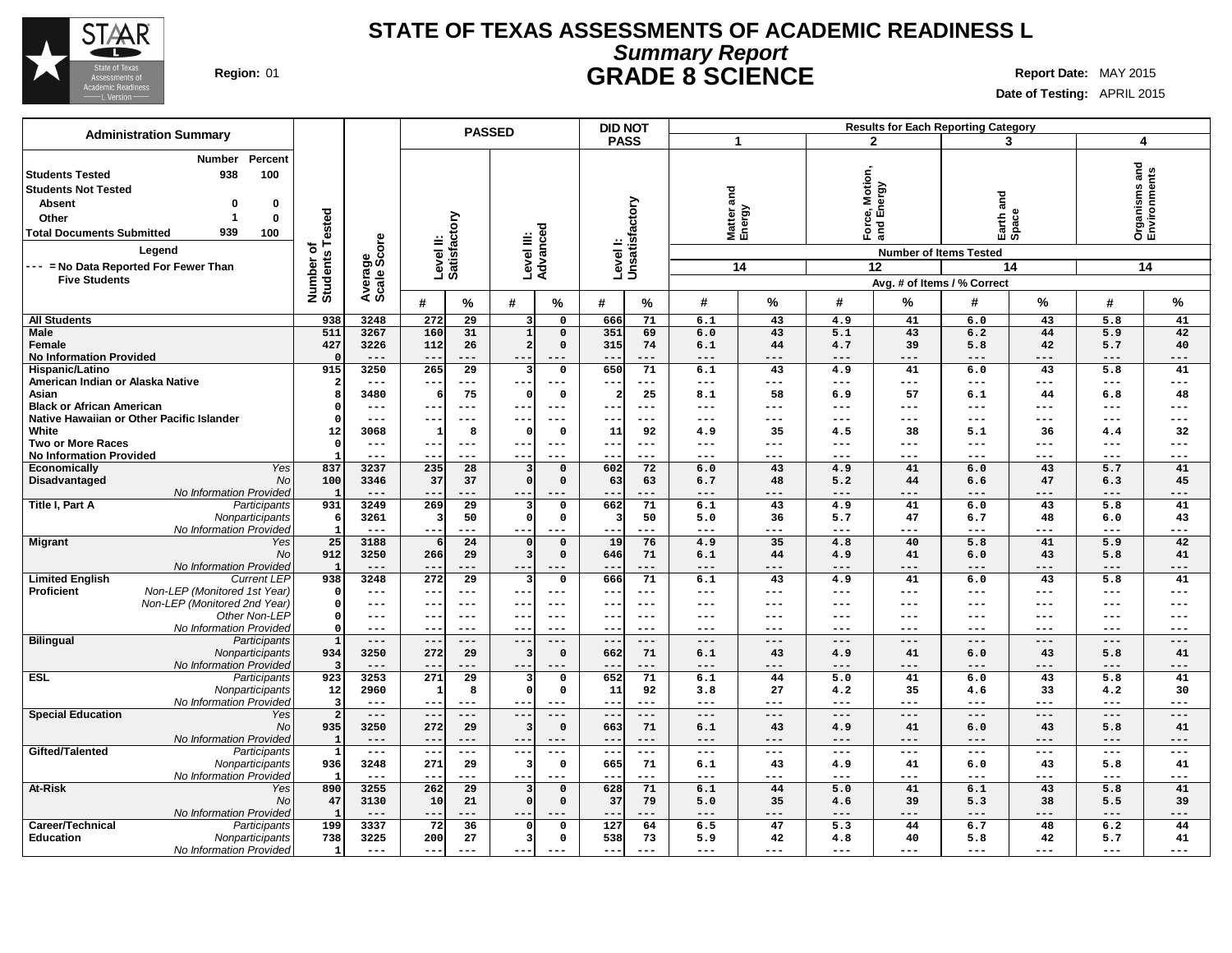

### **STATE OF TEXAS ASSESSMENTS OF ACADEMIC READINESS A Summary Report Region:** 01 **GRADE 8 SOCIAL STUDIES Report Date:** MAY 2015

**Date of Testing:** APRIL 2015

| <b>Administration Summary</b>                                                                                                                                                                                                  |                                     |                                      |                        |                           | <b>PASSED</b>       |                        |                               | <b>DID NOT</b>            |             |            |               |            |                                | Results for Each Reporting Category*                                                                   |               |              |                                                           |
|--------------------------------------------------------------------------------------------------------------------------------------------------------------------------------------------------------------------------------|-------------------------------------|--------------------------------------|------------------------|---------------------------|---------------------|------------------------|-------------------------------|---------------------------|-------------|------------|---------------|------------|--------------------------------|--------------------------------------------------------------------------------------------------------|---------------|--------------|-----------------------------------------------------------|
|                                                                                                                                                                                                                                |                                     |                                      |                        |                           |                     |                        |                               | <b>PASS</b>               |             |            | 1             |            | $\mathbf{2}$                   |                                                                                                        | 3             |              | $\overline{\mathbf{A}}$                                   |
| <b>Number</b><br>1382<br><b>Students Tested</b><br><b>Students Not Tested</b><br><b>Absent</b><br>Other<br>1391<br><b>Total Documents Submitted</b><br>Legend<br>--- = No Data Reported For Fewer Than<br><b>Five Students</b> | Percent<br>99<br>8<br>1<br>0<br>100 | Tested<br>৳<br>Number o'<br>Students | Average<br>Scale Score | Level II:<br>Satisfactory |                     | Level III:<br>Advanced |                               | Levell:<br>Unsatisfactory |             |            | History<br>20 |            | Geography<br>and Culture<br>12 | /ernment<br>Citizenship<br>$rac{8}{3}$<br><b>Number of Items Tested</b><br>Avg. # of Items / % Correct | 12            |              | Economics,<br>Science,<br>Technology,<br>and Society<br>8 |
|                                                                                                                                                                                                                                |                                     |                                      |                        | #                         | %                   | #                      | %                             | #                         | $\%$        | #          | %             | #          | %                              | #                                                                                                      | %             | #            | %                                                         |
| <b>All Students</b>                                                                                                                                                                                                            |                                     | 1382                                 | 3172                   | 169                       | 12                  |                        | $\mathbf 0$                   | 1213                      | 88          | 6.5        | 32            | 4.6        | 39                             | 4.0                                                                                                    | 33            | 2.4          | 30                                                        |
| <b>Male</b>                                                                                                                                                                                                                    |                                     | 937                                  | 3191                   | 136                       | 15                  |                        | $\mathbf{1}$                  | 801                       | 85          | 6.7        | 34            | 4.7        | 39                             | 4.0                                                                                                    | 33            | 2.5          | 31                                                        |
| Female                                                                                                                                                                                                                         |                                     | 445                                  | 3134                   | 33                        | $7\overline{ }$     |                        | $\mathbf 0$                   | 412                       | 93          | 5.9        | 30            | 4.4        | 37                             | 3.9                                                                                                    | 33            | 2.3          | 28                                                        |
| <b>No Information Provided</b>                                                                                                                                                                                                 |                                     |                                      | ---                    | $- -$                     | $---$               | $\qquad \qquad -$      | $---$                         |                           | ---         | ---        | $---$         | ---        | ---                            | $---$                                                                                                  | $---$         | $---$        | $---$                                                     |
| Hispanic/Latino                                                                                                                                                                                                                |                                     | 1359                                 | 3170                   | 162                       | 12                  |                        | $\mathbf 0$                   | 1197                      | 88          | 6.4        | 32            | 4.6        | 39                             | 3.9                                                                                                    | 33            | 2.4          | 30                                                        |
| American Indian or Alaska Native                                                                                                                                                                                               |                                     |                                      | $---$                  | $- -$                     | $- - -$             | $- -$                  | $---$                         | $ -$                      | $---$       | ---        | $---$         | ---        | ---                            | $---$                                                                                                  | $\frac{1}{2}$ | $---$        | $---$                                                     |
| Asian                                                                                                                                                                                                                          |                                     |                                      | ---                    | $- -$                     | $---$               | $- -$                  | $- - -$                       | $-$                       | $- - -$     | ---        | $---$         | ---        | $---$                          | $---$                                                                                                  | $---$         | $---$        | $---$                                                     |
| <b>Black or African American</b>                                                                                                                                                                                               |                                     |                                      | ---                    | --                        | $\qquad \qquad - -$ | $--$                   | $---$                         | $-$                       | $---$       | ---        | $---$         | ---        | $---$                          | $---$                                                                                                  | $- -$         | $---$        | $---$                                                     |
| Native Hawaiian or Other Pacific Islander                                                                                                                                                                                      |                                     |                                      | ---                    |                           | $---$               | $- -$                  |                               |                           |             | ---        |               | ---        |                                | ---                                                                                                    | $---$         | ---          | ---                                                       |
| White<br><b>Two or More Races</b>                                                                                                                                                                                              |                                     | 20                                   | 3337<br>$---$          | ---                       | 35<br>$---$         | $---$                  | $\mathbf 0$<br>$---$          | 13<br>$- -$               | 65<br>$---$ | 8.3<br>--- | 41<br>---     | 5.0<br>--- | 42<br>$---$                    | 5.2<br>$---$                                                                                           | 43<br>$---$   | 3.0<br>$---$ | 38<br>$---$                                               |
| <b>No Information Provided</b>                                                                                                                                                                                                 |                                     |                                      | ---                    |                           | $---$               | $- -$                  | $- - -$                       | --                        | $- - -$     | ---        | ---           | ---        | ---                            | $---$                                                                                                  | $---$         | $---$        | $---$                                                     |
| <b>Economically</b>                                                                                                                                                                                                            | Yes                                 | 1224                                 | 3163                   | 140                       | 11                  |                        | $\mathbf 0$                   | 1084                      | 89          | 6.3        | 32            | 4.6        | 38                             | 3.9                                                                                                    | 33            | 2.4          | 30                                                        |
| Disadvantaged                                                                                                                                                                                                                  | <b>No</b>                           | 156                                  | 3245                   | 29                        | 19                  |                        | $\mathbf{1}$                  | 127                       | 81          | 7.3        | 37            | 5.0        | 42                             | 4.2                                                                                                    | 35            | 2.6          | 32                                                        |
| No Information Provided                                                                                                                                                                                                        |                                     |                                      | ---                    | --                        | ---                 | $--$                   |                               |                           | .           | ---        | ---           | ---        | ---                            | ---                                                                                                    | ---           | ---          | ---                                                       |
| Title I, Part A                                                                                                                                                                                                                | Participants                        | 1373                                 | 3172                   | 168                       | 12                  |                        | $\mathbf 0$                   | 1205                      | 88          | 6.5        | 32            | 4.6        | 39                             | 4.0                                                                                                    | 33            | 2.4          | 30                                                        |
|                                                                                                                                                                                                                                | Nonparticipants                     |                                      | 3221                   | 1                         | 14                  |                        | $\mathbf 0$                   |                           | 86          | 6.6        | 33            | 4.7        | 39                             | 4.3                                                                                                    | 36            | 2.9          | 36                                                        |
| No Information Provided                                                                                                                                                                                                        |                                     |                                      | $---$                  | --                        | $\qquad \qquad - -$ |                        | ---                           |                           | ---         | ---        | $---$         | ---        | ---                            | $---$                                                                                                  | ---           | $---$        | ---                                                       |
| <b>Migrant</b>                                                                                                                                                                                                                 | Yes                                 | 115                                  | 3100                   | 10                        | 9                   |                        | $\mathsf{o}\,$                | 105                       | 91          | 6.1        | 30            | 4.1        | 34                             | 3.7                                                                                                    | 30            | 2.0          | 25                                                        |
|                                                                                                                                                                                                                                | <b>No</b>                           | 1265                                 | 3179                   | 159                       | 13                  |                        | $\mathbf 0$                   | 1106                      | 87          | 6.5        | 32            | 4.7        | 39                             | 4.0                                                                                                    | 33            | 2.5          | 31                                                        |
| No Information Provided                                                                                                                                                                                                        |                                     |                                      | $---$                  | ---                       | ---                 | $--$                   | $---$                         |                           | ---         | ---        | $---$         | ---        | ---                            | $---$                                                                                                  | $---$         | $---$        | $---$                                                     |
| <b>Limited English</b><br>Non-LEP (Monitored 1st Year)<br><b>Proficient</b>                                                                                                                                                    | <b>Current LEP</b>                  | 578                                  | 3128<br>3160           | 54<br>4                   | 9<br>9              |                        | $\Omega$<br>$\Omega$          | 524<br>41                 | 91<br>91    | 6.1<br>6.8 | 30<br>34      | 4.4<br>4.3 | 37<br>36                       | 3.7<br>3.7                                                                                             | 31<br>31      | 2.3<br>2.4   | 29<br>30                                                  |
| Non-LEP (Monitored 2nd Year)                                                                                                                                                                                                   |                                     | 45<br>57                             | 3109                   |                           | 4                   |                        | $\mathbf 0$                   | 55                        | 96          | 5.6        | 28            | 4.8        | 40                             | 3.5                                                                                                    | 29            | 2.0          | 25                                                        |
|                                                                                                                                                                                                                                | Other Non-LEP                       | 700                                  | 3215                   | 109                       | 16                  |                        | 1                             | 591                       | 84          | 6.8        | 34            | 4.8        | 40                             | 4.2                                                                                                    | 35            | 2.6          | 32                                                        |
| No Information Provided                                                                                                                                                                                                        |                                     |                                      | $---$                  | --                        | $\qquad \qquad - -$ |                        | ---                           | --                        | $--$        | ---        | $---$         | ---        | ---                            | ---                                                                                                    | $---$         | ---          | ---                                                       |
| <b>Bilingual</b>                                                                                                                                                                                                               | Participants                        | $\overline{2}$                       | $---$                  | $---$                     | $---$               | $--$                   | $---$                         | $\overline{\phantom{a}}$  | $---$       | ---        | $---$         | ---        | $---$                          | $---$                                                                                                  | $---$         | $- - -$      | $---$                                                     |
|                                                                                                                                                                                                                                | Nonparticipants                     | 1377                                 | 3173                   | 169                       | 12                  |                        | $\mathbf 0$                   | 1208                      | 88          | 6.5        | 32            | 4.6        | 39                             | 4.0                                                                                                    | 33            | 2.4          | 30                                                        |
| No Information Provided                                                                                                                                                                                                        |                                     |                                      | $---$                  | --                        | ---                 | $- -$                  | $---$                         |                           | ---         | ---        | ---           | ---        | ---                            | $---$                                                                                                  | ---           | $---$        | $---$                                                     |
| <b>ESL</b>                                                                                                                                                                                                                     | Participants                        | 556                                  | 3129                   | $\overline{52}$           | 9                   |                        | $\mathbf 0$                   | 504                       | 91          | 6.1        | 30            | 4.5        | $\overline{37}$                | 3.7                                                                                                    | 31            | 2.3          | $\overline{28}$                                           |
|                                                                                                                                                                                                                                | Nonparticipants                     | 824                                  | 3202                   | 117                       | 14                  |                        | $\mathbf{o}$                  | 707                       | 86          | 6.7        | 34            | 4.8        | 40                             | 4.2                                                                                                    | 35            | 2.5          | 32                                                        |
| No Information Provided                                                                                                                                                                                                        |                                     |                                      |                        | --                        | ---                 | --                     |                               |                           | ---         | ---        | ---           | ---        |                                | ---                                                                                                    | ---           | $- - -$      | ---                                                       |
| <b>Special Education</b>                                                                                                                                                                                                       | Yes<br>No                           | 1145<br>235                          | 3138<br>3340           | 97<br>72                  | 8<br>31             |                        | $\mathsf{o}\,$<br>$\mathbf 1$ | 1048<br>163               | 92<br>69    | 6.2<br>7.9 | 31<br>40      | 4.4<br>5.6 | 37<br>47                       | 3.8<br>4.7                                                                                             | 32<br>40      | 2.3          | 29<br>39                                                  |
| <b>No Information Provided</b>                                                                                                                                                                                                 |                                     |                                      | ---                    | --                        | .                   | $--$                   |                               | $ -$                      | ---         | ---        | ---           | ---        | ---                            | $---$                                                                                                  | ---           | 3.1<br>---   | ---                                                       |
| Gifted/Talented                                                                                                                                                                                                                | Participants                        | 11                                   | 3755                   |                           | 73                  |                        | 9                             |                           | 27          | 11.8       | 59            | 7.4        | 61                             | 7.4                                                                                                    | 61            | 4.2          | 52                                                        |
|                                                                                                                                                                                                                                | Nonparticipants                     | 1369                                 | 3168                   | 161                       | 12                  |                        | $\mathbf 0$                   | 1208                      | 88          | 6.4        | 32            | 4.6        | 38                             | 3.9                                                                                                    | 33            | 2.4          | 30                                                        |
| No Information Provided                                                                                                                                                                                                        |                                     |                                      | $---$                  | $- -$                     | $---$               | $- -$                  | ---                           |                           | $- - -$     | ---        | $---$         | ---        | ---                            | $\qquad \qquad - -$                                                                                    | ---           | $---$        | $---$                                                     |
| At-Risk                                                                                                                                                                                                                        | Yes                                 | 1245                                 | 3159                   | 138                       | 11                  |                        | $\mathbf 0$                   | 1107                      | 89          | 6.3        | 32            | 4.6        | 38                             | 3.9                                                                                                    | 32            | 2.4          | 30                                                        |
|                                                                                                                                                                                                                                | <b>No</b>                           | 135                                  | 3293                   | 31                        | 23                  |                        | $\overline{a}$                | 104                       | 77          | 7.6        | 38            | 5.2        | 44                             | 4.5                                                                                                    | 38            | 2.9          | 36                                                        |
| No Information Provided                                                                                                                                                                                                        |                                     |                                      | $---$                  | --                        | $- -$               | $- -$                  |                               |                           | ---         | ---        | ---           | ---        | ---                            | $---$                                                                                                  | ---           | $---$        | ---                                                       |
| Career/Technical                                                                                                                                                                                                               | Participants                        | 409                                  | 3162                   | 37                        | 9                   |                        | $\mathbf 0$                   | 372                       | 91          | 6.3        | 32            | 4.6        | 38                             | 3.9                                                                                                    | 33            | 2.3          | 29                                                        |
| <b>Education</b>                                                                                                                                                                                                               | Nonparticipants                     | 971                                  | 3177                   | 132                       | 14                  |                        | 1                             | 839                       | 86          | 6.5        | 33            | 4.7        | 39                             | 4.0                                                                                                    | 33            | 2.5          | 31                                                        |
| No Information Provided                                                                                                                                                                                                        |                                     | $\overline{2}$                       | $---$                  | ---                       | $- - -$             | ---                    | $---$                         | $- -$                     | $---$       | ---        | $---$         | ---        | $---$                          | $---$                                                                                                  | $- - -$       | $---$        | ---                                                       |

\* Students who took the STAAR A test on paper are not included in the reporting category results.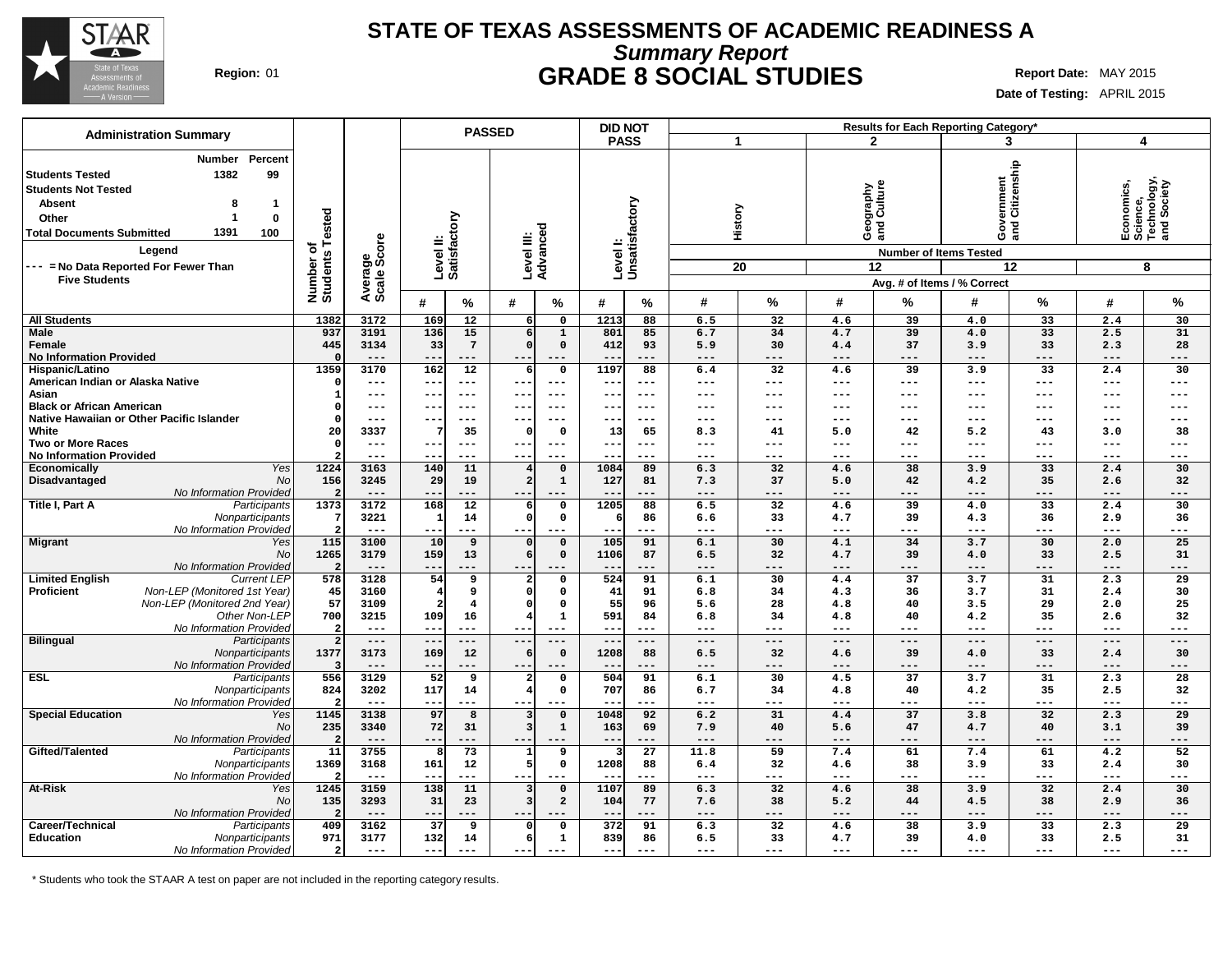

### **STATE OF TEXAS ASSESSMENTS OF ACADEMIC READINESS A Summary Report Region:** 01 **GRADE 8 SCIENCE Report Date:** MAY 2015

**Date of Testing:** APRIL 2015

|                                                                                                                                                                                     | <b>Administration Summary</b>                                                   |                                      |                        |                           |                     | <b>PASSED</b>           |                | <b>DID NOT</b>            |                  |              |                        |                |                                                                         | Results for Each Reporting Category* |                              |                              |                                     |
|-------------------------------------------------------------------------------------------------------------------------------------------------------------------------------------|---------------------------------------------------------------------------------|--------------------------------------|------------------------|---------------------------|---------------------|-------------------------|----------------|---------------------------|------------------|--------------|------------------------|----------------|-------------------------------------------------------------------------|--------------------------------------|------------------------------|------------------------------|-------------------------------------|
|                                                                                                                                                                                     |                                                                                 |                                      |                        |                           |                     |                         |                | <b>PASS</b>               |                  | $\mathbf{1}$ |                        |                | $\mathbf{2}$                                                            |                                      | 3                            | $\overline{\mathbf{4}}$      |                                     |
| <b>Students Tested</b><br><b>Students Not Tested</b><br><b>Absent</b><br>Other<br><b>Total Documents Submitted</b><br>--- = No Data Reported For Fewer Than<br><b>Five Students</b> | <b>Number</b><br>Percent<br>1391<br>99<br>7<br>-1<br>0<br>1399<br>100<br>Legend | Tested<br>৳<br>Number of<br>Students | Average<br>Scale Score | Level II:<br>Satisfactory |                     | Level III:<br>Advanced  |                | Levell:<br>Unsatisfactory |                  | and          | Matter<br>Energy<br>14 | Motion,        | ි<br>₫<br>ல் ந<br>Force<br>and E<br><b>Number of Items Tested</b><br>12 | and<br>Avg. # of Items / % Correct   | Earth a<br>Space<br>14       |                              | Organisms and<br>Environments<br>14 |
|                                                                                                                                                                                     |                                                                                 |                                      |                        | #                         | $\%$                | #                       | $\frac{0}{0}$  | #                         | $\%$             | #            | $\%$                   | #              | %                                                                       | #                                    | %                            | #                            | %                                   |
| <b>All Students</b>                                                                                                                                                                 |                                                                                 | 1391                                 | 3141                   | 221                       | 16                  |                         | $\mathbf 0$    | 1170                      | 84               | 4.7          | 34                     | 4.3            | 36                                                                      | 5.6                                  | 40                           | 5.8                          | 41                                  |
| <b>Male</b>                                                                                                                                                                         |                                                                                 | 944                                  | 3167                   | 172                       | 18                  | $\overline{2}$          | $\Omega$       | 772                       | 82               | 4.8          | 34                     | 4.5            | 38                                                                      | 5.8                                  | 41                           | 5.9                          | 42                                  |
| Female                                                                                                                                                                              |                                                                                 | 447                                  | 3085                   | 49                        | 11                  | οI                      | $\mathbf 0$    | 398                       | 89               | 4.6          | 33                     | 3.9            | 33                                                                      | 5.2                                  | 37                           | 5.5                          | 39                                  |
| <b>No Information Provided</b>                                                                                                                                                      |                                                                                 |                                      | $- - -$                | $- -$                     | $---$               | $- -$                   | $- - -$        | $ -$                      | $- - -$          | ---          | $---$                  | $- - -$        | $- - -$                                                                 | $- - -$                              | ---                          | $- - -$                      | ---                                 |
| Hispanic/Latino                                                                                                                                                                     |                                                                                 | 1367                                 | 3138                   | 214                       | 16                  | $\overline{a}$          | $\mathsf{o}$   | 1153                      | 84               | 4.7          | 34                     | 4.3            | 36                                                                      | 5.6                                  | 40                           | 5.7                          | 41                                  |
| American Indian or Alaska Native                                                                                                                                                    |                                                                                 |                                      | $---$                  | ---                       | ---                 | ---                     | $- - -$        | $\overline{\phantom{m}}$  | $---$            | ---          | ---                    | $---$          | $---$                                                                   | $\qquad \qquad - -$                  | $\qquad \qquad -$            | $---$                        | $---$                               |
| Asian                                                                                                                                                                               |                                                                                 |                                      | ---                    | --                        | $---$               | ---                     |                | --                        | ---              | ---          | ---                    | ---            | ---                                                                     | ---                                  | $---$                        | $---$                        | $---$                               |
| <b>Black or African American</b>                                                                                                                                                    |                                                                                 |                                      | ---                    | --                        | $\qquad \qquad - -$ | $--$                    | $--$           | $- -$                     | $---$            | ---          | ---                    | ---            | ---                                                                     | ---                                  | $\qquad \qquad -$            | $---$                        | $---$                               |
|                                                                                                                                                                                     | Native Hawaiian or Other Pacific Islander                                       |                                      | $---$                  | --                        | $---$               | $- -$                   | $- -$          |                           | ---              | ---          | ---                    | ---            | ---                                                                     | ---                                  | $---$                        | $---$                        | $---$                               |
| White                                                                                                                                                                               |                                                                                 | 20                                   | 3356                   |                           | 35                  | $\Omega$                | $\mathbf 0$    | 13                        | 65               | 6.2          | 44                     | 5.3            | 44                                                                      | 7.0                                  | 50                           | 6.8                          | 48                                  |
| <b>Two or More Races</b>                                                                                                                                                            |                                                                                 |                                      | $---$<br>$---$         | --                        | $---$               | $---$                   | $--$<br>$---$  | $\qquad \qquad -$         | $--$<br>$---$    | ---          | ---                    | ---            | ---<br>---                                                              | ---                                  | $---$                        | $---$                        | $---$<br>---                        |
| <b>No Information Provided</b><br><b>Economically</b>                                                                                                                               | Yes                                                                             | 1229                                 | 3128                   | --<br>185                 | ---<br>15           | $- -$<br>1              | $\mathbf 0$    | 1044                      | 85               | ---<br>4.6   | ---<br>33              | ---<br>4.3     | 36                                                                      | ---<br>5.5                           | $---$<br>39                  | $---$<br>5.7                 | 41                                  |
| Disadvantaged                                                                                                                                                                       | No                                                                              | 159                                  | 3241                   | 36                        | 23                  | $\vert$ 1               | $\mathbf{1}$   | 123                       | 77               | 5.3          | 38                     | 4.6            | 38                                                                      | 6.4                                  | 45                           | 6.2                          | 44                                  |
|                                                                                                                                                                                     | No Information Provided                                                         |                                      | $---$                  | $- -$                     | ---                 | $- -$                   |                | $- -$                     | ---              | ---          | ---                    | ---            | ---                                                                     | ---                                  | ---                          | ---                          | ---                                 |
| Title I, Part A                                                                                                                                                                     | Participants                                                                    | 1383                                 | 3141                   | 220                       | 16                  |                         | $\mathbf{o}$   | 1163                      | 84               | 4.7          | 34                     | 4.3            | 36                                                                      | 5.6                                  | 40                           | 5.8                          | 41                                  |
|                                                                                                                                                                                     | Nonparticipants                                                                 |                                      | 3193                   | $\mathbf{1}$              | 20                  | $\Omega$                | 0              |                           | 80               | 5.8          | 41                     | 4.4            | 37                                                                      | 5.8                                  | 41                           | 5.4                          | 39                                  |
|                                                                                                                                                                                     | No Information Provided                                                         |                                      | $---$                  | --                        | ---                 | ---                     | ---            |                           | $---$            | ---          | ---                    | ---            | ---                                                                     | ---                                  | ---                          | $---$                        | ---                                 |
| <b>Migrant</b>                                                                                                                                                                      | Yes                                                                             | 116                                  | 3062                   | 12                        | 10                  | $\Omega$                | $\mathsf{o}\,$ | 104                       | 90               | 4.1          | 29                     | 3.9            | 33                                                                      | 5.2                                  | 37                           | 5.5                          | 39                                  |
|                                                                                                                                                                                     | No                                                                              | 1271                                 | 3149                   | 209                       | 16                  | $\overline{2}$          | $\mathbf 0$    | 1062                      | 84               | 4.8          | 34                     | 4.4            | 36                                                                      | 5.6                                  | 40                           | 5.8                          | 41                                  |
|                                                                                                                                                                                     | No Information Provided                                                         |                                      | $---$                  | $- -$                     | ---                 | $--$                    |                |                           | ---              | ---          | ---                    | ---            | ---                                                                     | $---$                                | ---                          | $---$                        | $---$                               |
| <b>Limited English</b>                                                                                                                                                              | <b>Current LEP</b>                                                              | 573                                  | 3095                   | 68                        | $\overline{12}$     |                         | $\mathbf 0$    | 505                       | 88               | 4.5          | 32                     | 4.1            | 34                                                                      | $\overline{5.3}$                     | 38                           | 5.5                          | 40                                  |
| <b>Proficient</b>                                                                                                                                                                   | Non-LEP (Monitored 1st Year)                                                    | 44                                   | 3115                   |                           | 9                   | $\Omega$                | $\Omega$       | 40                        | 91               | 4.9          | 35                     | 4.2            | 35                                                                      | 5.0                                  | 36                           | 5.7                          | 40                                  |
|                                                                                                                                                                                     | Non-LEP (Monitored 2nd Year)                                                    | 56                                   | 3093                   |                           | 13                  | οI                      | $\Omega$       | 49                        | 88               | 4.2          | 30                     | 4.3            | 35                                                                      | 5.5                                  | 39                           | 5.5                          | 39                                  |
|                                                                                                                                                                                     | Other Non-LEP                                                                   | 714                                  | 3184                   | 142                       | 20                  | 21                      | $\Omega$       | 572                       | 80               | 5.0          | 35                     | 4.5            | 38                                                                      | 5.9                                  | 42                           | 6.0                          | 43                                  |
| <b>Bilingual</b>                                                                                                                                                                    | No Information Provideo<br>Participants                                         | $\overline{2}$                       | $---$<br>$---$         | $- -$<br>$-$              | $---$<br>$---$      | $- -$                   |                | $- -$<br>$-$              | $- - -$<br>$---$ | ---<br>$---$ | ---<br>$---$           | $---$<br>$---$ | ---<br>$---$                                                            | ---<br>$\qquad \qquad - -$           | $---$<br>$\qquad \qquad - -$ | $---$<br>$\qquad \qquad - -$ | $---$<br>$---$                      |
|                                                                                                                                                                                     | Nonparticipants                                                                 | 1384                                 | 3142                   | 221                       | 16                  | $\overline{2}$          | $\mathsf{o}$   | 1163                      | 84               | 4.7          | 34                     | 4.3            | 36                                                                      | 5.6                                  | 40                           | 5.8                          | 41                                  |
|                                                                                                                                                                                     | No Information Provideo                                                         |                                      | 2832                   | $\mathsf{C}$              | $\mathbf 0$         |                         | $\Omega$       |                           | 100              | 2.4          | 17                     | 3.0            | 25                                                                      | 3.4                                  | 24                           | 5.0                          | 36                                  |
| <b>ESL</b>                                                                                                                                                                          | Participants                                                                    | 551                                  | 3096                   | 66                        | $\overline{12}$     | οI                      | $\mathbf 0$    | 485                       | 88               | 4.5          | 32                     | 4.1            | 34                                                                      | $\overline{5.3}$                     | 38                           | 5.5                          | 40                                  |
|                                                                                                                                                                                     | Nonparticipants                                                                 | 836                                  | 3171                   | 155                       | 19                  | $\overline{2}$          | $\Omega$       | 681                       | 81               | 4.9          | 35                     | 4.5            | 37                                                                      | 5.8                                  | 41                           | 5.9                          | 42                                  |
|                                                                                                                                                                                     | No Information Provided                                                         |                                      | $---$                  | $- -$                     | ---                 | $--$                    |                |                           | $---$            | ---          | ---                    | $---$          | ---                                                                     | $---$                                | $---$                        | $\frac{1}{2}$                | $---$                               |
| <b>Special Education</b>                                                                                                                                                            | Yes                                                                             | 1153                                 | 3085                   | 126                       | 11                  | $\mathbf{1}$            | $\mathbf 0$    | 1027                      | 89               | 4.4          | 31                     | 4.0            | 33                                                                      | 5.3                                  | 38                           | 5.5                          | 39                                  |
|                                                                                                                                                                                     | No                                                                              | 235                                  | 3419                   | 95                        | 40                  | $\mathbf{1}$            | $\mathbf 0$    | 140                       | 60               | 6.5          | 46                     | 5.8            | 49                                                                      | 6.9                                  | 49                           | 7.2                          | 51                                  |
|                                                                                                                                                                                     | No Information Provided                                                         |                                      | $---$                  | $- -$                     | ---                 | $--$                    |                | $ -$                      | ---              | ---          | ---                    | ---            | ---                                                                     | ---                                  | ---                          | $---$                        | $---$                               |
| Gifted/Talented                                                                                                                                                                     | Participants                                                                    | 11                                   | 3951                   | $\overline{10}$           | 91                  | 1                       | 9              |                           | 9                | 9.9          | $\overline{71}$        | 8.5            | $\overline{71}$                                                         | 9.9                                  | $\overline{71}$              | 9.0                          | 64                                  |
|                                                                                                                                                                                     | Nonparticipants                                                                 | 1377                                 | 3135                   | 211                       | 15                  | $\mathbf{1}$            | $\Omega$       | 1166                      | 85               | 4.7          | 33                     | 4.3            | 36                                                                      | 5.6                                  | 40                           | 5.7                          | 41                                  |
|                                                                                                                                                                                     | No Information Provideo                                                         |                                      | $---$                  | $- -$                     | ---                 | $--$                    |                |                           | $--$             | ---          | ---                    | $---$          | ---                                                                     | ---                                  | $---$                        | $---$                        | $---$                               |
| At-Risk                                                                                                                                                                             | Yes                                                                             | 1253                                 | 3127                   | 188                       | 15                  | $\Omega$                | $\mathsf{o}$   | 1065                      | 85               | 4.6          | 33                     | 4.2            | 35                                                                      | $\overline{5.5}$                     | 39                           | 5.7                          | 41                                  |
|                                                                                                                                                                                     | No<br>No Information Provided                                                   | 135                                  | 3269<br>$---$          | 33<br>$- -$               | 24<br>$-- -$        |                         | $\mathbf{1}$   | 102                       | 76<br>---        | 5.5<br>---   | 39<br>---              | 5.1<br>---     | 43<br>---                                                               | 6.4<br>$---$                         | 46<br>---                    | 6.1<br>$---$                 | 43<br>$---$                         |
| Career/Technical                                                                                                                                                                    | Participants                                                                    | 412                                  | 3117                   | 51                        | 12                  | $\Omega$                | $\Omega$       | 361                       | 88               | 4.6          | 33                     | 4.2            | 35                                                                      | 5.6                                  | 40                           | 5.6                          | 40                                  |
| <b>Education</b>                                                                                                                                                                    | Nonparticipants                                                                 | 975                                  | 3152                   | 170                       | 17                  | $\overline{\mathbf{2}}$ | $\Omega$       | 805                       | 83               | 4.8          | 34                     | 4.4            | 36                                                                      | 5.6                                  | 40                           | 5.8                          | 42                                  |
|                                                                                                                                                                                     | No Information Provided                                                         | 4                                    | $\frac{1}{2}$          | $-$                       | $---$               | $--$                    | $---$          |                           | $---$            | ---          | ---                    | ---            | ---                                                                     | $---$                                | $---$                        | $---$                        | $---$                               |

\* Students who took the STAAR A test on paper are not included in the reporting category results.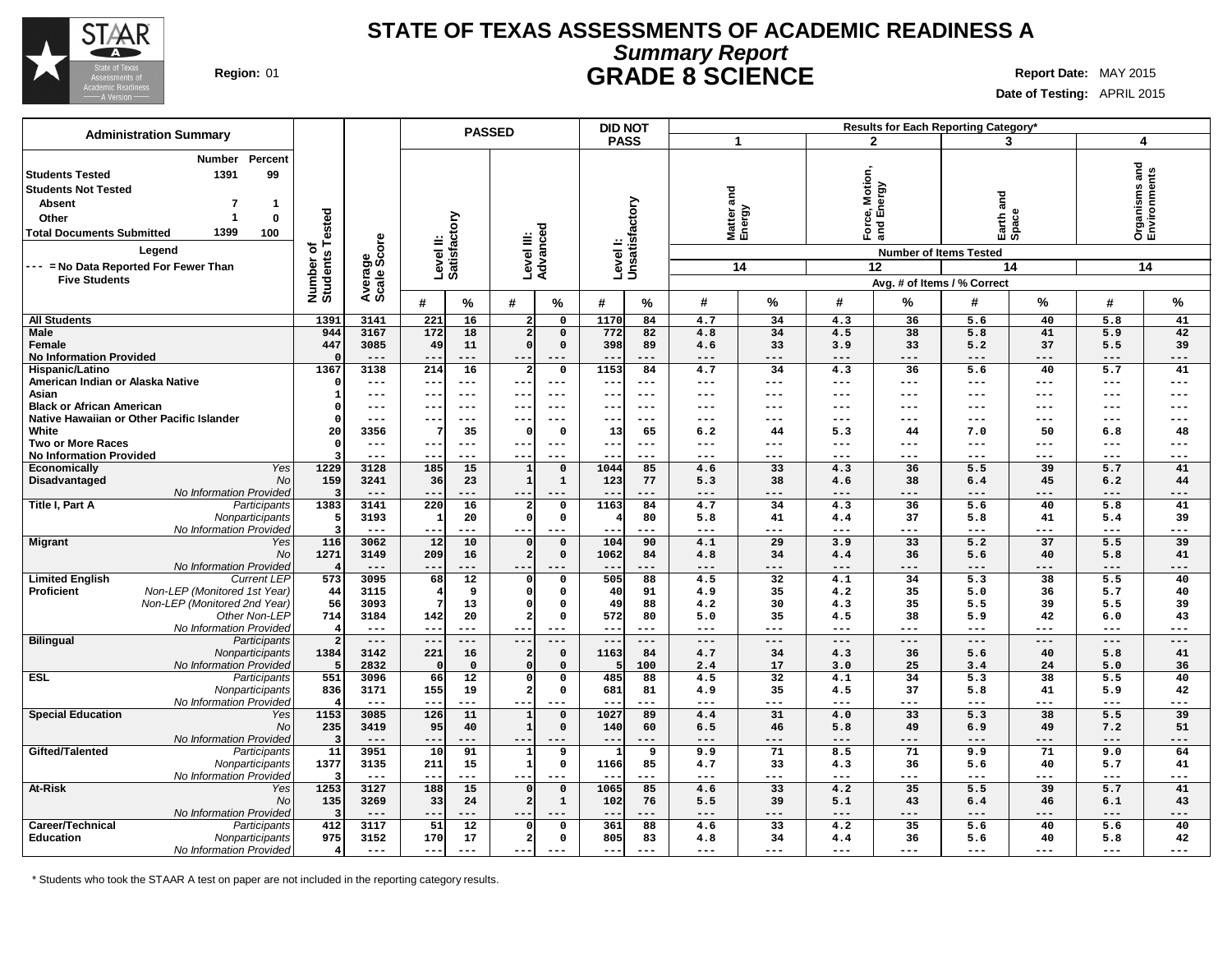

### **STATE OF TEXAS ASSESSMENTS OF ACADEMIC READINESS ALTERNATE 2 Summary Report Region:** 01 **Region:** 01 **Region:** 01 **Report Date:** MAY 2015

**Date of Testing:** SPRING 2015

| <b>GRADE 3</b>     |
|--------------------|
| <b>MATHEMATICS</b> |

|                                           | <b>Administration Summary</b>             |                              |                           |           | <b>READING</b>             |               |                               |            |                              |                           |               | <b>MATHEMATICS</b>         |               |                               |                 |
|-------------------------------------------|-------------------------------------------|------------------------------|---------------------------|-----------|----------------------------|---------------|-------------------------------|------------|------------------------------|---------------------------|---------------|----------------------------|---------------|-------------------------------|-----------------|
| Reading<br><b>Students Tested</b>         | Percent<br><b>Number</b><br>388<br>94     |                              |                           |           | <b>PASSED</b>              |               | <b>DID NOT</b><br><b>PASS</b> |            |                              |                           | <b>PASSED</b> |                            |               | <b>DID NOT</b><br><b>PASS</b> |                 |
| <b>Students Not Tested</b>                | 25<br>6                                   |                              |                           |           |                            |               |                               |            |                              |                           |               |                            |               |                               |                 |
| <b>Total Students</b>                     | 413<br>100                                |                              |                           |           |                            |               |                               |            |                              |                           |               |                            |               |                               |                 |
|                                           |                                           |                              |                           |           |                            |               |                               |            |                              |                           |               |                            |               |                               |                 |
| <b>Mathematics</b>                        |                                           |                              |                           |           |                            |               |                               |            |                              |                           |               |                            |               |                               |                 |
| <b>Students Tested</b>                    | 94<br>388                                 |                              |                           |           |                            |               |                               |            |                              |                           |               |                            |               |                               |                 |
| <b>Students Not Tested</b>                | 25<br>6                                   |                              |                           |           |                            |               |                               |            |                              |                           |               |                            |               |                               |                 |
| <b>Total Students</b>                     | 413<br>100                                |                              |                           |           |                            |               |                               |            |                              |                           |               |                            |               |                               |                 |
|                                           |                                           | Number of<br>Students Tested | Satisfactory<br>Level II: |           | Accomplished<br>Level III: |               | Developing<br>Level I:        |            | Number of<br>Students Tested | Level II:<br>Satisfactory |               | Accomplished<br>Level III: |               | Developing<br>Level I:        |                 |
|                                           |                                           |                              | #                         | $\%$      | #                          | $\frac{9}{6}$ | #                             | %          |                              | #                         | $\frac{9}{6}$ | #                          | $\frac{9}{6}$ | #                             | $\%$            |
| <b>All Students</b>                       |                                           | 388                          | 323                       | 83        | 75                         | 19            | 65                            | 17         | 388                          | 342                       | 88            | 117                        | 30            | 46                            | 12              |
| Male                                      |                                           | 266                          | 221                       | 83        | 49                         | 18            | 45                            | 17         | 266                          | 236                       | 89            | 78                         | 29            | 30                            | 11              |
| Female                                    |                                           | 122                          | 102                       | 84        | 26                         | 21            | 20                            | 16         | 122                          | 106                       | 87            | 39                         | 32            | 16                            | 13              |
| <b>No Information Provided</b>            |                                           | $\mathbf 0$                  |                           | ---       | $- -$                      |               |                               |            | $\mathbf 0$                  | $---$                     |               | $---$                      |               |                               |                 |
| Hispanic/Latino                           |                                           | 382                          | 319                       | 84        | 74                         | 19            | 63                            | 16         | 382                          | 339                       | 89            | 115                        | 30            | 43                            | 11              |
| American Indian or Alaska Native<br>Asian |                                           | 0<br>2                       |                           | ---       |                            | ---           | ---                           | ---<br>--- | $\Omega$<br>$\overline{a}$   | $--$                      | ---<br>---    | ---                        | ---           | ---<br>--                     | ---             |
| <b>Black or African American</b>          |                                           | $\mathbf{1}$                 |                           | ---       |                            | ---           |                               | ---        | 1                            |                           | ---           |                            | ---           |                               | ---             |
|                                           | Native Hawaiian or Other Pacific Islander | 0                            |                           | ---       | --                         | $---$         | --                            | ---        | 0                            |                           | ---           |                            | $- - -$       | --                            | ---             |
| White                                     |                                           | 3                            |                           | ---       |                            | ---           | ---                           | ---        | 3                            |                           | ---           | ---                        | $- - -$       | ---                           | ---             |
| <b>Two or More Races</b>                  |                                           | 0                            | $- - -$                   | $- - -$   | ---                        | $- - -$       | ---                           | $- - -$    | $\mathbf 0$                  | $- - -$                   | ---           | ---                        | $- - -$       | $- - -$                       | ---             |
| <b>No Information Provided</b>            |                                           | 0                            | $--$                      | ---       | ---                        | ---           | ---                           | ---        | $\Omega$                     | $--$                      | ---           | ---                        | ---           | ---                           | ---             |
| Economically                              | Yes                                       | 342                          | 286                       | 84        | 66                         | 19            | 56                            | 16         | 342                          | 306                       | 89            | 108                        | 32            | 36                            | 11              |
| Disadvantaged                             | No                                        | 45                           | 36                        | 80        | 9                          | 20            | 9                             | 20         | 45                           | 35                        | 78            | 9                          | 20            | 10                            | 22              |
|                                           | No Information Provided                   | $\mathbf{1}$                 | $---$                     | ---       | ---                        |               | ---                           | $---$      | $\mathbf{1}$                 | $---$                     | ---           | $---$                      | ---           | ---                           |                 |
| <b>Title I, Part A</b>                    | Participants                              | 377                          | 314                       | 83        | 70                         | 19            | 63                            | 17         | 377                          | 332                       | 88            | 113                        | 30            | 45                            | $\overline{12}$ |
|                                           | Nonparticipants                           | 11                           | 9                         | 82        | 5                          | 45            | 2                             | 18         | 11                           | 10                        | 91            | $\overline{4}$             | 36            | ${\bf 1}$                     | 9               |
|                                           | No Information Provided                   | $\mathbf 0$                  | $--$                      | ---<br>91 | ---                        | ---<br>36     | ---                           | ---<br>9   | $\Omega$                     | $---$                     | ---<br>91     | ---<br>7                   | ---           | ---                           | 9               |
| <b>Migrant</b>                            | Yes<br><b>No</b>                          | 11<br>376                    | 10<br>312                 | 83        | $\overline{4}$<br>71       | 19            | $\mathbf{1}$<br>64            | 17         | 11<br>376                    | 10<br>331                 | 88            | 110                        | 64<br>29      | $\mathbf{1}$<br>45            | 12              |
|                                           | No Information Provided                   | $\mathbf{1}$                 | ---                       | ---       | ---                        |               | ---                           | $---$      | $\mathbf{1}$                 | $---$                     | ---           | ---                        | ---           | ---                           |                 |
| <b>Limited English</b>                    | <b>Current LEP</b>                        | 167                          | 145                       | 87        | 32                         | 19            | 22                            | 13         | 167                          | 155                       | 93            | 53                         | 32            | 12                            | 7               |
| <b>Proficient</b>                         | Non-LEP (Monitored 1st Year)              | 19                           | 17                        | 89        | 7                          | 37            | 2                             | 11         | 19                           | 18                        | 95            | 9                          | 47            | $\mathbf 1$                   | 5               |
|                                           | Non-LEP (Monitored 2nd Year)              | 3                            | ---                       | ---       | $---$                      |               |                               | ---        | 3                            | $---$                     |               | $---$                      |               |                               |                 |
|                                           | Other Non-LEP                             | 198                          | 158                       | 80        | 35                         | 18            | 40                            | 20         | 198                          | 165                       | 83            | 54                         | 27            | 33                            | 17              |
|                                           | No Information Provided                   | $\mathbf{1}$                 | $---$                     | ---       | $---$                      | ---           | ---                           | ---        | $\mathbf{1}$                 | $---$                     | ---           | $---$                      | ---           | ---                           |                 |
| <b>Bilingual</b>                          | Participants                              | 152                          | 130                       | 86        | 28                         | 18            | 22                            | 14         | 152                          | 140                       | 92            | 48                         | 32            | 12                            | 8               |
|                                           | Nonparticipants                           | 235                          | 192                       | 82        | 47                         | 20            | 43                            | 18         | 235                          | 201                       | 86            | 69                         | 29            | 34                            | 14              |
|                                           | No Information Provided                   | $\mathbf 1$                  | $---$                     | $---$     | $---$                      | ---           | ---                           | $---$      | $\mathbf{1}$                 | $---$                     | $-- -$        | $---$                      | ---           | ---                           |                 |
| <b>ESL</b>                                | Participants                              | 3                            | $---$                     | $---$     | $---$                      | $---$         | ---                           | $---$      | 3                            | $---$                     | $---$         | $---$                      | $- - -$       | ---                           | ---             |
|                                           | Nonparticipants                           | 384                          | 319                       | 83        | 75                         | 20            | 65                            | 17         | 384                          | 338                       | 88            | 117                        | 30            | 46                            | 12              |
|                                           | No Information Provided                   | 1                            | ---                       | ---       | ---                        | ---           | ---                           | $-- -$     | $\mathbf{1}$                 | ---                       | ---           | ---                        | ---           | ---                           | ---             |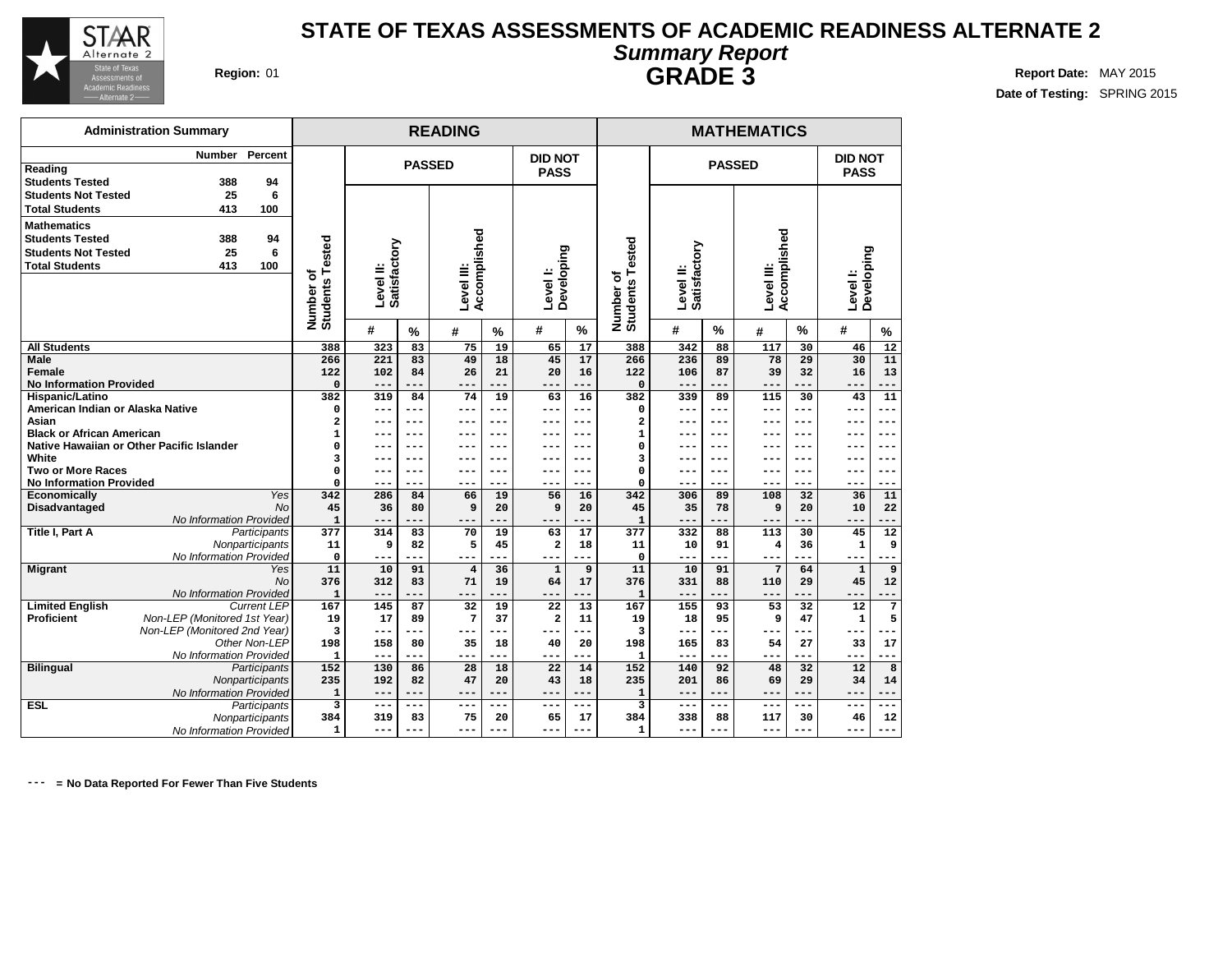

**Reading**

**Administration Summary**

### **STATE OF TEXAS ASSESSMENTS OF ACADEMIC READINESS ALTERNATE 2 Summary Report Region:** 01 **Report Date:** MAY 2015

**Date of Testing:** SPRING 2015

 **201 83 62 26 40 17 --- --- --- --- --- --- 110 87 42 33 17 13 244 83 74 25 50 17 --- --- --- --- --- --- 4 80 0 0 1 20 350 84 116 28 66 16 --- --- --- --- --- ---**

**DID NOT PASS**

**PASSED**

**Number Percent**

| <b>GRADE 4</b> |  |  |
|----------------|--|--|
|                |  |  |
|                |  |  |

**READING MATHEMATICS WRITING**

 **217 90 59 24 24 10 --- --- --- --- --- --- 116 91 37 29 11 9 268 91 67 23 26 9 --- --- --- --- --- --- 5 100 1 20 0 0 379 91 103 25 37 9 --- --- --- --- --- ---**

**DID NOT**

**PASSED**

| Reading<br><b>Students Tested</b>                                                                   |                              | 422              | 92                      |                         |                        |         |                         |          | <b>PASS</b>                  |        |                           |                  | . שטשר  |                         |         | <b>PASS</b>            |     |                           |                        |       |                        |       | <b>PASS</b>             |         |
|-----------------------------------------------------------------------------------------------------|------------------------------|------------------|-------------------------|-------------------------|------------------------|---------|-------------------------|----------|------------------------------|--------|---------------------------|------------------|---------|-------------------------|---------|------------------------|-----|---------------------------|------------------------|-------|------------------------|-------|-------------------------|---------|
| <b>Students Not Tested</b><br><b>Total Students</b>                                                 |                              | 39<br>461        | 8<br>100                |                         |                        |         |                         |          |                              |        |                           |                  |         |                         |         |                        |     |                           |                        |       |                        |       |                         |         |
| <b>Mathematics</b><br><b>Students Tested</b><br><b>Students Not Tested</b><br><b>Total Students</b> |                              | 422<br>39<br>461 | 92<br>8<br>100          | ested                   | ⋋<br>$\circ$           |         | shed                    |          |                              |        | ested<br>۴                | tory<br>ã<br>=   |         | shed                    |         |                        |     | ested                     | ⋋<br>৯                 |       | shed                   |       | ဥ<br>ᄒ                  |         |
| Writing<br><b>Students Tested</b><br><b>Students Not Tested</b>                                     |                              | 422<br>39        | 92<br>8                 | ৳<br>Number<br>Student: | Level II:<br>Satisfact |         | Level III:<br>Accomplis |          | Developing<br><b>Levell:</b> |        | ৳<br>Number o<br>Students | Level<br>Satisfa |         | Accomplis<br>Level III: |         | Developing<br>Level I: |     | ৳<br>Number o<br>Students | Level II:<br>Satisfact |       | Accompli<br>Level III: |       | ≕<br>Levell:<br>Develop |         |
| <b>Total Students</b>                                                                               |                              | 461              | 100                     |                         | #                      | %       | #                       | %        | #                            | %      |                           | #                | %       | #                       | $\%$    | #                      | %   |                           | #                      | %     | #                      | %     | #                       | $\%$    |
| <b>All Students</b>                                                                                 |                              |                  |                         | 422                     | 349                    | 83      | 81                      | 19       | 73                           | 17     | 422                       | 385              | 91      | 104                     | 25      | 37                     | 9   | 422                       | 355                    | 84    | 116                    | 27    | 67                      | 16      |
| <b>Male</b>                                                                                         |                              |                  |                         | 282                     | 232                    | 82      | 56                      | 20       | 50                           | 18     | 282                       | 259              | 92      | 70                      | 25      | 23                     | 8   | 282                       | 235                    | 83    | 81                     | 29    | 47                      | 17      |
| Female                                                                                              |                              |                  |                         | 140                     | 117                    | 84      | 25                      | 18       | 23                           | 16     | 140                       | 126              | 90      | 34                      | 24      | 14                     | 10  | 140                       | 120                    | 86    | 35                     | 25    | 20                      | 14      |
| <b>No Information Provided</b>                                                                      |                              |                  |                         | $\Omega$                | $--$                   | ---     | $---$                   |          | ---                          | $---$  | $\Omega$                  | ---              | $---$   | ---                     | $---$   | ---                    | --- |                           | $---$                  | ---   | ---                    | ---   | $---$                   | ---     |
| Hispanic/Latino                                                                                     |                              |                  |                         | 412                     | 341                    | 83      | 79                      | 19       | 71                           | 17     | 412                       | 376              | 91      | 100                     | 24      | 36                     | 9   | 412                       | 347                    | 84    | 113                    | 27    | 65                      | 16      |
| American Indian or Alaska Native                                                                    |                              |                  |                         | $\Omega$                | $- - -$                | ---     | ---                     | ---      | ---                          | $---$  | O                         | ---              | $- - -$ | ---                     | $--$    | ---                    | --- |                           | ---                    | ---   | ---                    | ---   | ---                     | ---     |
| Asian                                                                                               |                              |                  |                         |                         | $- -$                  | ---     | $- - -$                 | ---      | ---                          | $-- -$ |                           | ---              | $- - -$ | ---                     | $- - -$ | ---                    | --- |                           | ---                    | ---   | ---                    | ---   | ---                     | ---     |
| <b>Black or African American</b>                                                                    |                              |                  |                         |                         | $- - -$                | $- - -$ | $- - -$                 | ---      | ---                          | ---    | <sup>0</sup>              | ---              | $- - -$ | ---                     | ---     | ---                    | --- |                           | $- - -$                | ---   | ---                    | ---   | $- - -$                 | $- - -$ |
| Native Hawaiian or Other Pacific Islander                                                           |                              |                  |                         |                         | $--$                   | $-- -$  | $- - -$                 | ---      | ---                          | $---$  | O                         | ---              | ---     | ---                     | $--$    | ---                    | --- |                           | ---                    | ---   | ---                    | ---   | $---$                   | ---     |
| White                                                                                               |                              |                  |                         |                         |                        | 88      | 2                       | 25       |                              | 13     |                           | 7                | 88      |                         | 50      |                        | 13  |                           |                        | 88    | -3                     | 38    |                         | 13      |
| <b>Two or More Races</b>                                                                            |                              |                  |                         |                         | $- - -$                | $-- -$  | $- - -$                 | $-- -$   | $--$                         | $---$  |                           | ---              | $- - -$ | $- - -$                 | $--$    | $- - -$                | --- |                           | $- - -$                | ---   | ---                    | ---   | $- - -$                 | ---     |
| <b>No Information Provided</b>                                                                      |                              |                  |                         |                         | $- - -$                | ---     | $--$                    | ---      | $- - -$                      | ---    | -1                        | ---              | ---     | $--$                    | $- - -$ | ---                    | --- |                           | $- - -$                | ---   | ---                    | ---   | $- - -$                 | ---     |
| Economically                                                                                        |                              |                  | <b>Yes</b>              | 379                     | 312                    | 82      | 74                      | 20       | 67                           | 18     | 379                       | 344              | 91      | 98                      | 26      | 35                     | 9   | 379                       | 318                    | 84    | 107                    | 28    | 61                      | 16      |
| Disadvantaged                                                                                       |                              |                  | <b>No</b>               | 42                      | 36                     | 86      | 7                       | 17       | -6                           | 14     | 42                        | 40               | 95      | 6                       | 14      | $\overline{2}$         |     | 42                        | 36                     | 86    | -9                     | 21    | 6                       | 14      |
|                                                                                                     |                              |                  | No Information Provided |                         | $---$                  | ---     | $---$                   | ---      | $---$                        | ---    | $\overline{1}$            | ---              | ---     | $---$                   | $---$   | $---$                  |     |                           | $---$                  | ---   | ---                    | ---   | $---$                   | ---     |
| Title I, Part A                                                                                     |                              |                  | Participants            | 414                     | 343                    | 83      | 79                      | 19       | 71                           | 17     | 414                       | 379              | 92      | 103                     | 25      | 35                     | 8   | 414                       | 349                    | 84    | 113                    | 27    | 65                      | 16      |
|                                                                                                     |                              |                  | Nonparticipants         | $7\phantom{.0}$         |                        | 71      | $\overline{\mathbf{2}}$ | 29       | $\overline{2}$               | 29     |                           | 5                | 71      | 1                       | 14      | -2                     | 29  |                           | .5                     | 71    | -3                     | 43    | $\overline{a}$          | 29      |
|                                                                                                     |                              |                  | No Information Provided | $\mathbf{1}$            | $--$                   | ---     | $--$                    | ---      | ---                          | $---$  | -1                        | ---              | ---     | $---$                   | ---     | ---                    |     | -1                        | $---$                  | ---   | ---                    | ---   | $--$                    | ---     |
| <b>Migrant</b>                                                                                      |                              |                  | Yes                     | 20                      | 19                     | 95      | 8                       | 40       | $\mathbf{1}$                 | 5      | 20                        | 19               | 95      | 6                       | 30      | $\mathbf{1}$           | 5   | 20                        | 18                     | 90    | 7                      | 35    | $\overline{a}$          | 10      |
|                                                                                                     |                              |                  | <b>No</b>               | 401                     | 329                    | 82      | 73                      | 18       | 72                           | 18     | 401                       | 365              | 91      | 98                      | 24      | 36                     | - 9 | 401                       | 336                    | 84    | 109                    | 27    | 65                      | 16      |
|                                                                                                     |                              |                  | No Information Provided |                         | $- - -$                | ---     | ---                     | ---      | $---$                        | $---$  | $\overline{1}$            | ---              | $---$   | $---$                   | ---     | $---$                  | --- |                           | $---$                  | $---$ | ---                    | $---$ | $---$                   | $---$   |
| <b>Limited English</b>                                                                              |                              |                  | <b>Current LEP</b>      | 134                     | 114                    | 85      | 34                      | 25       | 20                           | 15     | 134                       | 123              | 92      | 37                      | 28      | 11                     | 8   | 134                       | 115                    | 86    | 41                     | 31    | 19                      | 14      |
| Proficient                                                                                          | Non-LEP (Monitored 1st Year) |                  |                         | 37                      | 32                     | 86      | 5                       | 14       | 5                            | 14     | 37                        | 35               | 95      | 5                       | 14      | $\overline{2}$         |     | 37                        | 30                     | 81    | 11                     | 30    |                         | 19      |
|                                                                                                     | Non-LEP (Monitored 2nd Year) |                  |                         | 9                       |                        | 78      | 0                       | $\Omega$ | $\overline{2}$               | 22     | 9                         | 9                | 100     | $\overline{\mathbf{3}}$ | 33      |                        |     |                           |                        | 89    | $\overline{2}$         | 22    |                         | 11      |
|                                                                                                     |                              |                  | Other Non-LEP           | 241                     | 195                    | 81      | 42                      | 17       | 46                           | 19     | 241                       | 217              | 90      | 59                      | 24      | 24                     | 10  | 241                       | 201                    | 83    | 62                     | 26    | 40                      | 17      |

**DID NOT**

**PASSED**

 **195 81 42 17 46 19 --- --- --- --- --- --- 107 84 35 28 20 16 241 82 46 16 53 18 --- --- --- --- --- --- 5 100 0 0 0 0 343 82 81 19 73 18 --- --- --- --- --- ---**

**--- = No Data Reported For Fewer Than Five Students**

**Bilingual** Participants

**ESL** Participants

Other Non-LEP No Information Provided

**Nonparticipants** No Information Provided

**Nonparticipants** No Information Provided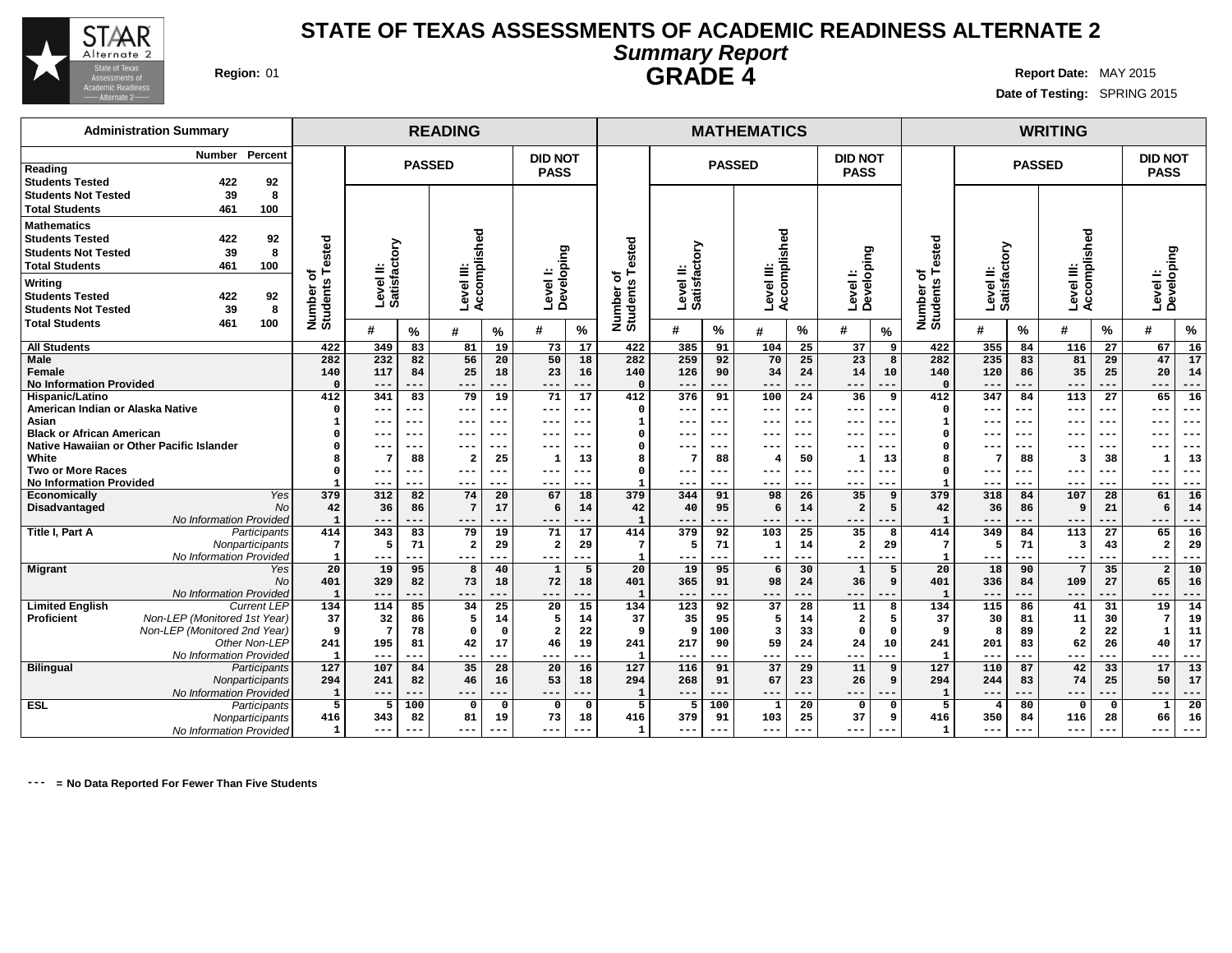

### **STATE OF TEXAS ASSESSMENTS OF ACADEMIC READINESS ALTERNATE 2 Summary Report Region:** 01 **Report Date:** MAY 2015

**Date of Testing:** SPRING 2015

# **GRADE 5**

**Administration Summary Number Percent Reading Students Tested 464 95 Students Not Tested 23 5 Total Students 487 100 Mathematics Students Tested 465 95 Students Not Tested 22 5 Total Students 487 100 Science Students Tested 465 95 Students Not Tested 22 5 Total Students 487 100 READING MATHEMATICS SCIENCE PASSED DID NOT PASS PASSED DID NOT PASS PASSED DID NOT PASS Number of Students Tested Level II: Satisfactory Level III: Accomplished Level I: Developing Number of Students Tested Level II: Satisfactory Level III: Accomplished Level I: Developing Number of Students Tested Level II: Satisfactory Level III: Accomplished Level I: Developing # % # % # % # % # % # % # % # % # % All Students Male Female No Information Provided Hispanic/Latino American Indian or Alaska Native Asian Black or African American Native Hawaiian or Other Pacific Islander White Two or More Races No Information Provided Economically** Yes **Disadvantaged** No No Information Provided **Title I, Part A** Participants **Nonparticipants** No Information Provided **Migrant** Yes **No No Information Provided**<br>Current LEP Limited **English**<br>Proficient **Proficient** Non-LEP (Monitored 1st Year) Non-LEP (Monitored 2nd Year) Other Non-LEP No Information Provided **Bilingual** Participants **Nonparticipants** No Information Provided **ESL** Participants **Nonparticipants** No Information Provided **464 387 83 83 18 77 17 301 256 85 46 15 45 15 163 131 80 37 23 32 20 0 --- --- --- --- --- --- 457 381 83 80 18 76 17 0 --- --- --- --- --- --- 2 --- --- --- --- --- --- 0 --- --- --- --- --- --- 0 --- --- --- --- --- --- 4 --- --- --- --- --- --- 0 --- --- --- --- --- --- 1 --- --- --- --- --- --- 395 331 84 70 18 64 16 67 54 81 13 19 13 19 2 --- --- --- --- --- --- 453 377 83 82 18 76 17 9 8 89 1 11 1 11 2 --- --- --- --- --- --- 17 16 94 5 29 1 6 446 370 83 78 17 76 17 1 --- --- --- --- --- --- 137 110 80 25 18 27 20 35 26 74 7 20 9 26 35 33 94 8 23 2 6 255 216 85 43 17 39 15 2 --- --- --- --- --- --- 127 103 81 23 18 24 19 335 282 84 60 18 53 16 2 --- --- --- --- --- --- 3 --- --- --- --- --- --- 460 384 83 81 18 76 17 1 --- --- --- --- --- --- 465 404 87 133 29 61 13 301 269 89 90 30 32 11 164 135 82 43 26 29 18 0 --- --- --- --- --- --- 458 398 87 129 28 60 13 0 --- --- --- --- --- --- 2 --- --- --- --- --- --- 0 --- --- --- --- --- --- 0 --- --- --- --- --- --- 4 --- --- --- --- --- --- 0 --- --- --- --- --- --- 1 --- --- --- --- --- --- 396 345 87 114 29 51 13 67 57 85 19 28 10 15 2 --- --- --- --- --- --- 454 394 87 131 29 60 13 9 8 89 2 22 1 11 2 --- --- --- --- --- --- 17 14 82 7 41 3 18 447 389 87 126 28 58 13 1 --- --- --- --- --- --- 137 119 87 40 29 18 13 35 28 80 11 31 7 20 35 35 100 13 37 0 0 256 220 86 69 27 36 14 2 --- --- --- --- --- --- 127 112 88 39 31 15 12 336 290 86 94 28 46 14 2 --- --- --- --- --- --- 3 --- --- --- --- --- --- 461 400 87 131 28 61 13 1 --- --- --- --- --- --- 465 419 90 146 31 46 10 301 273 91 94 31 28 9 164 146 89 52 32 18 11 0 --- --- --- --- --- --- 458 412 90 142 31 46 10 0 --- --- --- --- --- --- 2 --- --- --- --- --- --- 0 --- --- --- --- --- --- 0 --- --- --- --- --- --- 4 --- --- --- --- --- --- 0 --- --- --- --- --- --- 1 --- --- --- --- --- --- 396 358 90 126 32 38 10 67 59 88 20 30 8 12 2 --- --- --- --- --- --- 454 408 90 145 32 46 10 9 9 100 1 11 0 0 2 --- --- --- --- --- --- 17 16 94 8 47 1 6 447 402 90 138 31 45 10 1 --- --- --- --- --- --- 137 125 91 43 31 12 9 35 33 94 13 37 2 6 35 34 97 10 29 1 3 256 225 88 80 31 31 12 2 --- --- --- --- --- --- 127 118 93 42 33 9 7 336 299 89 104 31 37 11 2 --- --- --- --- --- --- 3 --- --- --- --- --- --- 461 415 90 144 31 46 10 1 --- --- --- --- --- ---**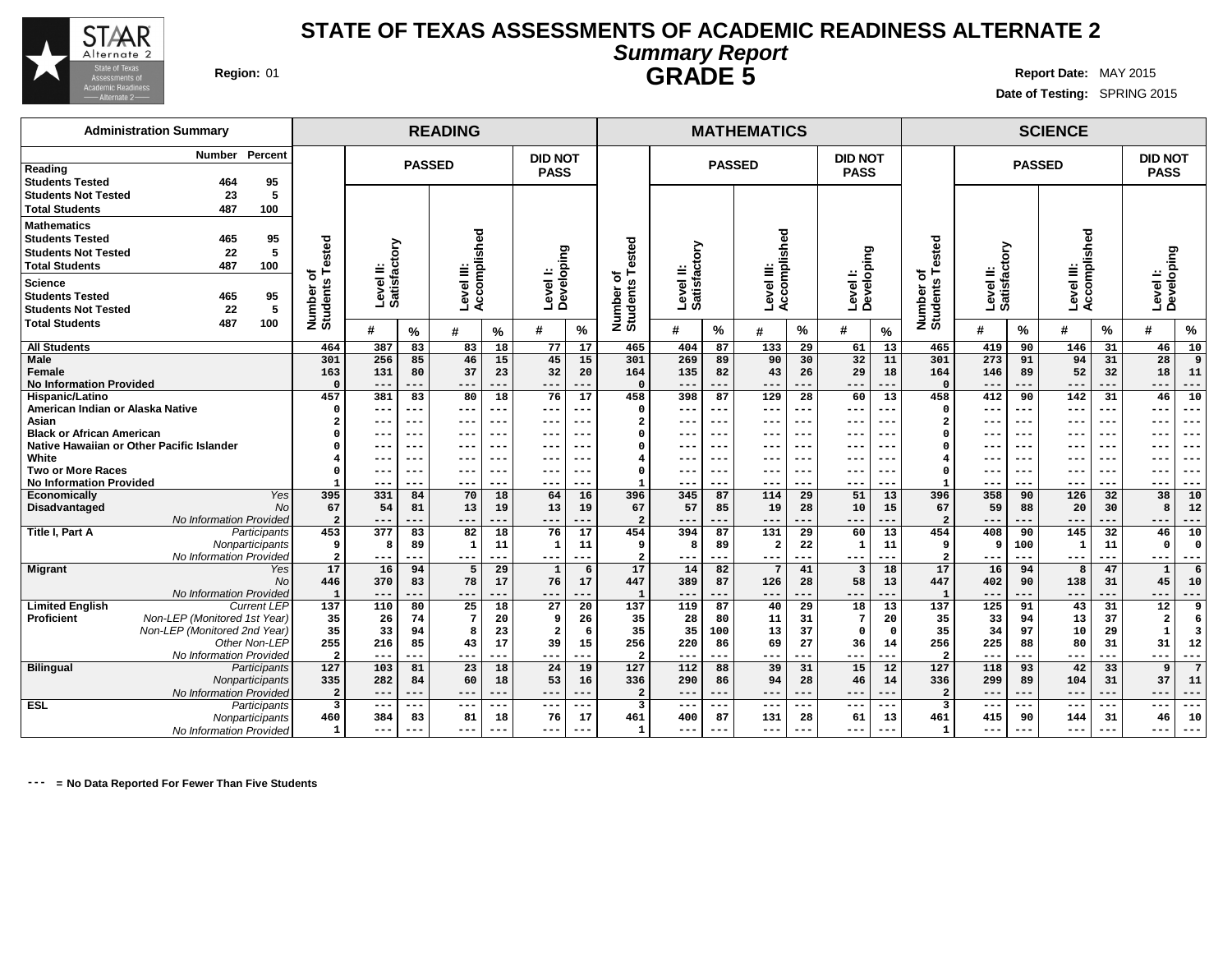

**Reading**

**Mathematics**

**All Students Male Female**

**Asian**

**White**

**No Information Provided Hispanic/Latino**

**Black or African American**

**Two or More Races No Information Provided**

Limited **English**<br>Proficient

**Career/Technical**<br>Education

**American Indian or Alaska Native**

**Native Hawaiian or Other Pacific Islander**

**Economically** Yes **Disadvantaged** No

**Title I, Part A** Participants

**Migrant** Yes

**Bilingual** Participants

**ESL** Participants

No Information Provided

**No Information Provided**<br>Current LEP

**Non-LEP** (Monitored 1st Year) Non-LEP (Monitored 2nd Year)

**Nonparticipants** No Information Provided

Other Non-LEP No Information Provided

**Nonparticipants** No Information Provided

**Nonparticipants** No Information Provided<br>Participants

**Education** Nonparticipants No Information Provided

No

**Administration Summary**

**Students Tested 371 94 Students Not Tested 22 6 Total Students 393 100**

**Students Tested 371 94 Students Not Tested 22 6 Total Students 393 100**

### **STATE OF TEXAS ASSESSMENTS OF ACADEMIC READINESS ALTERNATE 2 Summary Report GRADE 6 Region:** 01 **Report Date:** MAY 2015

**# % # % # % # % # % # %**

**DID NOT PASS**

**Level I: Developing**

**Date of Testing:** SPRING 2015

**Number Percent**

|                                         |                        |               |                            |               |                               |                           |                                          | <b>GRADE 6</b> |                           |                    |                           |  |
|-----------------------------------------|------------------------|---------------|----------------------------|---------------|-------------------------------|---------------------------|------------------------------------------|----------------|---------------------------|--------------------|---------------------------|--|
|                                         |                        |               | <b>READING</b>             |               |                               |                           |                                          |                |                           | <b>MATHEMATICS</b> |                           |  |
|                                         |                        | <b>PASSED</b> |                            |               | <b>DID NOT</b><br><b>PASS</b> |                           |                                          |                |                           | <b>PASSED</b>      |                           |  |
| ested<br>৳<br><b>Students</b><br>Number | Satisfactory<br>‼evel. |               | Accomplished<br>Level III: |               | Developing<br>Level I:        |                           | Tested<br>৳<br><b>Students</b><br>Number | ≐<br>level     | Satisfactory              | Level III:         | Accomplished              |  |
|                                         | #                      | $\mathbf{0}$  | 44                         | $\mathbf{0}I$ | #                             | $\mathbf{O}_{\mathbf{A}}$ |                                          | #              | $\mathbf{O}_{\mathbf{A}}$ | 44                 | $\mathbf{O}_{\mathbf{A}}$ |  |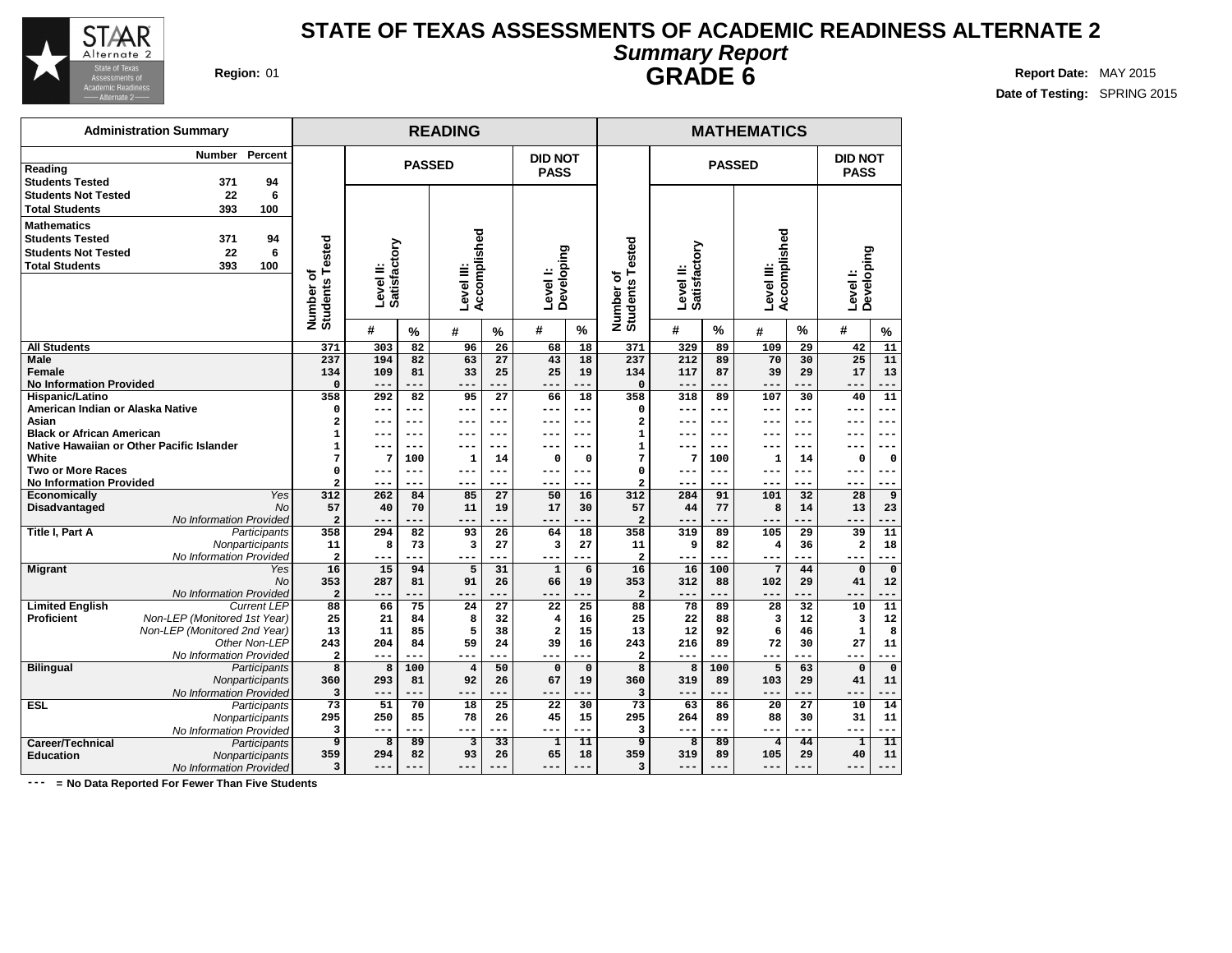

## **STATE OF TEXAS ASSESSMENTS OF ACADEMIC READINESS ALTERNATE 2 Summary Report GRADE 7 Region:** 01 **Report** Date: MAY 2015

**Date of Testing:** SPRING 2015

| <b>Administration Summary</b>                                                                                       |                       | <b>READING</b>            |                 |                      |                 |                               |                 |                                        |                           |                 | <b>MATHEMATICS</b>      |                 |                               |                       |                                         |                           |               | <b>WRITING</b>             |             |                                   |                 |
|---------------------------------------------------------------------------------------------------------------------|-----------------------|---------------------------|-----------------|----------------------|-----------------|-------------------------------|-----------------|----------------------------------------|---------------------------|-----------------|-------------------------|-----------------|-------------------------------|-----------------------|-----------------------------------------|---------------------------|---------------|----------------------------|-------------|-----------------------------------|-----------------|
| Number Percent<br>Reading                                                                                           |                       |                           |                 | <b>PASSED</b>        |                 | <b>DID NOT</b><br><b>PASS</b> |                 |                                        |                           | <b>PASSED</b>   |                         |                 | <b>DID NOT</b><br><b>PASS</b> |                       |                                         |                           | <b>PASSED</b> |                            |             | <b>DID NOT</b><br><b>PASS</b>     |                 |
| <b>Students Tested</b><br>315<br>92<br>26<br>8<br><b>Students Not Tested</b><br><b>Total Students</b><br>341<br>100 |                       |                           |                 |                      |                 |                               |                 |                                        |                           |                 |                         |                 |                               |                       |                                         |                           |               |                            |             |                                   |                 |
| <b>Mathematics</b>                                                                                                  |                       |                           |                 |                      |                 |                               |                 |                                        |                           |                 |                         |                 |                               |                       |                                         |                           |               |                            |             |                                   |                 |
| 315<br>93<br><b>Students Tested</b>                                                                                 |                       |                           |                 | Accomplished         |                 |                               |                 |                                        |                           |                 | Accomplished            |                 |                               |                       |                                         |                           |               | Level III:<br>Accomplished |             |                                   |                 |
| 25<br>$\overline{7}$<br><b>Students Not Tested</b>                                                                  |                       |                           |                 |                      |                 |                               |                 | ested                                  |                           |                 |                         |                 |                               |                       | ested                                   |                           |               |                            |             |                                   |                 |
| <b>Total Students</b><br>340<br>100                                                                                 | Tested                |                           |                 |                      |                 |                               |                 |                                        |                           |                 |                         |                 |                               |                       | ⊢                                       |                           |               |                            |             |                                   |                 |
| Writing                                                                                                             | ৳                     | Level II:<br>Satisfactory |                 | Level III:           |                 | Level I:<br>Developing        |                 | ⊢<br>ъ                                 | Level II:<br>Satisfactory |                 | Level III:              |                 | Level I:<br>Developing        |                       | ৳                                       | Level II:<br>Satisfactory |               |                            |             | Levell:<br>Developing             |                 |
| <b>Students Tested</b><br>315<br>92                                                                                 |                       |                           |                 |                      |                 |                               |                 |                                        |                           |                 |                         |                 |                               |                       |                                         |                           |               |                            |             |                                   |                 |
| <b>Students Not Tested</b><br>26<br>8                                                                               |                       |                           |                 |                      |                 |                               |                 |                                        |                           |                 |                         |                 |                               |                       |                                         |                           |               |                            |             |                                   |                 |
| 100<br><b>Total Students</b><br>341                                                                                 | Number of<br>Students | #                         | %               | $\boldsymbol{\#}$    | %               | #                             | $\%$            | Number o<br>Students                   | #                         | %               | #                       | %               | #                             | $\%$                  | Number of<br>Students                   | #                         | %             | #                          | %           | #                                 | $\%$            |
| <b>All Students</b>                                                                                                 | 315                   | 249                       | 79              | 62                   | 20              | 66                            | 21              | 315                                    | 268                       | 85              | 86                      | 27              | 47                            | 15                    | 315                                     | 238                       | 76            | 64                         | 20          | 77                                | 24              |
| <b>Male</b>                                                                                                         | 198                   | 149                       | 75              | 39                   | 20              | 49                            | 25              | 198                                    | 166                       | 84              | 49                      | 25              | 32                            | 16                    | 198                                     | 143                       | 72            | 35                         | 18          | 55                                | 28              |
| <b>Female</b>                                                                                                       | 117                   | 100                       | 85              | 23                   | 20              | 17                            | 15              | 117                                    | 102                       | 87              | 37                      | 32              | 15                            | 13                    | 117                                     | 95                        | 81            | 29                         | 25          | 22                                | 19              |
| <b>No Information Provided</b>                                                                                      | $\Omega$              | $---$                     | ---             | ---                  | ---             | ---                           | $- -$           | $\mathbf{0}$                           | ---                       | ---             | ---                     | ---             | $---$                         | $---$                 | $\Omega$                                |                           | ---           | $---$                      | ---         | $---$                             | ---             |
| Hispanic/Latino<br>American Indian or Alaska Native                                                                 | 305                   | 242                       | 79              | 60                   | 20              | 63                            | 21              | 305                                    | 260                       | 85              | 86                      | 28              | 45                            | 15                    | 305                                     | 231                       | 76            | 62                         | 20          | 74                                | 24              |
| Asian                                                                                                               | $\mathbf{1}$          | ---<br>---                | ---<br>---      | ---<br>---           | ---<br>---      | ---<br>---                    | $---$<br>$- -$  | $\mathbf 1$<br>$\overline{\mathbf{3}}$ | ---<br>---                | ---<br>---      | ---<br>---              | ---<br>---      | ---<br>$--$                   | $---$<br>$---$        | $\mathbf{1}$<br>$\overline{\mathbf{3}}$ | $- - -$                   | ---<br>$--$   | $---$<br>$---$             | ---<br>---  | $---$<br>$--$                     | ---<br>---      |
| <b>Black or African American</b>                                                                                    |                       | ---                       | ---             | ---                  | ---             | ---                           | $- -$           | $\overline{2}$                         | ---                       | ---             | ---                     | $- - -$         | $- -$                         | $- -$                 | $\overline{a}$                          |                           | $- - -$       | $- - -$                    | ---         | $- - -$                           | ---             |
| Native Hawaiian or Other Pacific Islander                                                                           |                       |                           |                 | ---                  | -- <b>-</b>     |                               |                 | $\Omega$                               |                           |                 |                         | $--$            |                               | $- -$                 | $\Omega$                                |                           | ---           |                            |             |                                   | ---             |
| White                                                                                                               |                       |                           |                 | ---                  |                 |                               |                 | 3                                      |                           |                 | ---                     |                 |                               | $- -$                 | 3                                       |                           | $- - -$       |                            |             | $- -$                             | ---             |
| <b>Two or More Races</b>                                                                                            | n                     | ---                       | ---             | ---                  | ---             | ---                           | $- -$           | $\Omega$                               | ---                       | ---             | ---                     | $--$            | $- - -$                       | $- - -$               | $\Omega$                                | $- - -$                   | $- - -$       | $--$                       | ---         | $- - -$                           | ---             |
| <b>No Information Provided</b>                                                                                      |                       | ---                       | ---             | $- -$                | ---             | ---                           | --              |                                        | ---                       | ---             | ---                     | ---             | $- -$                         | $--$                  |                                         | $- - -$                   | ---           | $--$                       | ---         | $- -$                             | ---             |
| Yes<br>Economically                                                                                                 | 261                   | 210                       | 80              | 55                   | 21              | 51                            | 20              | 261                                    | 224                       | 86              | 79                      | 30              | 37                            | 14                    | 261                                     | 201                       | 77            | 59                         | 23          | 60                                | 23              |
| Disadvantaged<br><b>No</b>                                                                                          | 53                    | 39                        | 74              | -7                   | 13              | 14                            | 26              | 53                                     | 43                        | 81              | 7                       | 13              | 10                            | 19                    | 53                                      | 37                        | 70            | 5                          | 9           | 16                                | 30              |
| No Information Provided                                                                                             | $\mathbf{1}$          | $---$                     | ---             | $- -$                | ---             | $- -$                         | --              | $\mathbf{1}$                           | ---                       | ---             | ---                     | ---             | $---$                         | $- - -$               | $\mathbf{1}$                            | $- -$                     | ---           | $---$                      |             | $---$                             | ---             |
| <b>Title I, Part A</b><br>Participants<br>Nonparticipants                                                           | 306<br>8              | 243<br>6                  | 79<br>75        | 60<br>$\overline{2}$ | 20<br>25        | 63<br>$\mathbf{2}$            | 21<br>25        | 306<br>8                               | 260<br>7                  | 85<br>88        | 84<br>$\overline{a}$    | 27<br>25        | 46<br>$\mathbf{1}$            | $\overline{15}$<br>13 | 306<br>8                                | 234                       | 76<br>50      | 62<br>$\overline{a}$       | 20<br>25    | $\overline{72}$<br>$\overline{4}$ | 24<br>50        |
| No Information Provided                                                                                             | $\mathbf{1}$          | $---$                     | ---             | $---$                | ---             | $- - -$                       | $- -$           | $\mathbf{1}$                           | $---$                     | ---             | $---$                   | ---             | $\frac{1}{2}$                 | $---$                 | $\mathbf{1}$                            | $- - -$                   | ---           | $---$                      | ---         | $---$                             | ---             |
| <b>Migrant</b><br>Yes                                                                                               | 5                     | $\overline{4}$            | 80              | $\Omega$             | $\mathbf 0$     | $\mathbf{1}$                  | 20              | 5                                      | 5                         | 100             | $\overline{2}$          | 40              |                               | $\mathbf 0$           | 5                                       |                           | 80            | $\overline{\mathbf{2}}$    | 40          | $\mathbf{1}$                      | 20              |
| <b>No</b>                                                                                                           | 309                   | 245                       | 79              | 62                   | 20              | 64                            | 21              | 309                                    | 262                       | 85              | 84                      | 27              | 47                            | 15                    | 309                                     | 234                       | 76            | 62                         | 20          | 75                                | 24              |
| No Information Provided                                                                                             | $\mathbf{1}$          |                           | ---             | $- -$                | ---             | $- -$                         | ---             | $\mathbf{1}$                           | ---                       | ---             | ---                     | ---             | $- -$                         | $- -$                 | $\mathbf{1}$                            |                           | ---           | ---                        | ---         | $- -$                             | ---             |
| <b>Limited English</b><br><b>Current LEP</b>                                                                        | 63                    | 47                        | 75              | 11                   | 17              | 16                            | 25              | 63                                     | 52                        | 83              | 16                      | 25              | 11                            | 17                    | 63                                      | 44                        | 70            | 14                         | 22          | 19                                | 30              |
| <b>Proficient</b><br>Non-LEP (Monitored 1st Year)                                                                   | 21                    | 18                        | 86              | $\overline{2}$       | 10              | 3                             | 14              | 21                                     | 18                        | 86              | $\overline{\mathbf{3}}$ | 14              | $\overline{\mathbf{3}}$       | 14                    | 21                                      | 16                        | 76            | $\overline{\mathbf{2}}$    | 10          | 5                                 | 24              |
| Non-LEP (Monitored 2nd Year)                                                                                        | 27                    | 22                        | 81              |                      | 19              | 5                             | 19              | 27                                     | 20                        | 74              | 8                       | 30              | 7                             | 26                    | 27                                      | 18                        | 67            | $\overline{\mathbf{3}}$    | 11          | 9                                 | 33              |
| Other Non-LEP<br>No Information Provided                                                                            | 203<br>$\mathbf{1}$   | 162<br>$---$              | 80<br>$---$     | 44<br>$--$           | 22<br>---       | 41<br>---                     | 20<br>$--$      | 203<br>$\mathbf{1}$                    | 177<br>$---$              | 87<br>---       | 59<br>---               | 29<br>$---$     | 26<br>$---$                   | 13<br>$---$           | 203<br>$\mathbf{1}$                     | 160<br>$- - -$            | 79<br>$---$   | 45<br>$---$                | 22<br>$---$ | 43<br>$---$                       | 21<br>---       |
| <b>Bilingual</b><br>Participants                                                                                    | $\overline{a}$        | $---$                     | ---             | $---$                | ---             | ---                           | $- -$           | $\overline{a}$                         | $---$                     | ---             | ---                     | $---$           | $---$                         | $---$                 | $\overline{a}$                          | $--$                      | ---           | $---$                      |             | $---$                             | ---             |
| Nonparticipants                                                                                                     | 312                   | 248                       | 79              | 62                   | 20              | 64                            | 21              | 312                                    | 266                       | 85              | 86                      | 28              | 46                            | 15                    | 312                                     | 237                       | 76            | 63                         | 20          | 75                                | 24              |
| No Information Provided                                                                                             | $\mathbf{1}$          | $- -$                     | .               | $- -$                | ---             | $- -$                         |                 | $\mathbf 1$                            | ---                       |                 | ---                     | ---             | $- -$                         | ---                   | $\mathbf{1}$                            | $- -$                     | $- -$         | ---                        |             | $- -$                             | ---             |
| <b>ESL</b><br>Participants                                                                                          | $\overline{56}$       | 41                        | 73              | 8                    | 14              | 15                            | $\overline{27}$ | 56                                     | 46                        | 82              | 14                      | $\overline{25}$ | 10                            | 18                    | 56                                      | 38                        | 68            | 10                         | 18          | $\overline{18}$                   | 32              |
| Nonparticipants                                                                                                     | 258                   | 208                       | 81              | 54                   | 21              | 50                            | 19              | 258                                    | 221                       | 86              | 72                      | 28              | 37                            | 14                    | 258                                     | 200                       | 78            | 54                         | 21          | 58                                | 22              |
| No Information Provided                                                                                             | 1                     | $---$                     | ---             | ---                  | ---             | $---$                         | $---$           | $\mathbf{1}$                           | $---$                     | ---             | ---                     | ---             | $---$                         | $---$                 | 1                                       | $- - -$                   | ---           | $---$                      | ---         | $---$                             | ---             |
| Career/Technical<br>Participants                                                                                    | $\overline{18}$       | $\overline{16}$           | $\overline{89}$ | 9                    | $\overline{50}$ | $\overline{2}$                | 11              | $\overline{18}$                        | $\overline{15}$           | $\overline{83}$ | $\overline{10}$         | $\overline{56}$ | 3                             | $\overline{17}$       | 18                                      | 15                        | 83            | $\overline{8}$             | 44          | $\overline{\mathbf{3}}$           | $\overline{17}$ |
| <b>Education</b><br>Nonparticipants                                                                                 | 296                   | 233                       | 79              | 53                   | 18              | 63                            | 21              | 296                                    | 252                       | 85              | 76                      | 26              | 44                            | 15                    | 296                                     | 223                       | 75            | 56                         | 19          | 73                                | 25              |
| No Information Provided                                                                                             | $\mathbf{1}$          | $---$                     | ---             | ---                  | ---             | ---                           | $---$           | $\mathbf 1$                            | ---                       |                 | ---                     | $---$           | $- - -$                       | $---$                 | $\mathbf{1}$                            | $- - -$                   | ---           | $---$                      | ---         | $---$                             | ---             |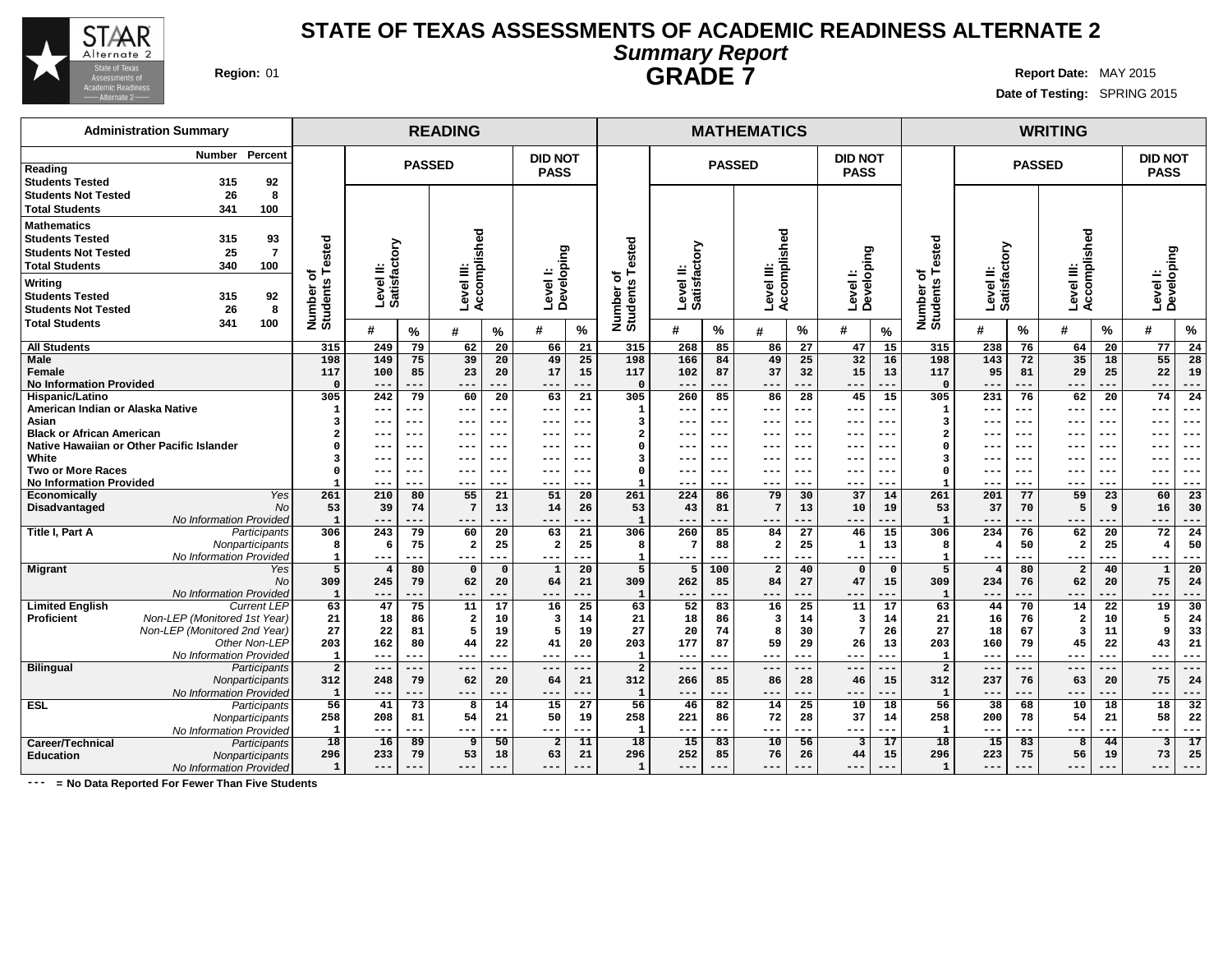

### **STATE OF TEXAS ASSESSMENTS OF ACADEMIC READINESS ALTERNATE 2 Summary Report Region:** 01 **Report Date:** MAY 2015

**Date of Testing:** SPRING 2015

| OMIIIIMI Į INDIOIN |  |
|--------------------|--|
| <b>GRADE 8</b>     |  |

|                                | <b>Administration Summary</b>             |                    |                              |                           |                | <b>READING</b>             |                |                        |              |                          |                           |                | <b>MATHEMATICS</b>         |                    |                                  |                      |  |
|--------------------------------|-------------------------------------------|--------------------|------------------------------|---------------------------|----------------|----------------------------|----------------|------------------------|--------------|--------------------------|---------------------------|----------------|----------------------------|--------------------|----------------------------------|----------------------|--|
|                                | Number                                    | Percent            |                              |                           |                |                            |                | <b>DID NOT</b>         |              |                          |                           |                |                            |                    | <b>DID NOT</b>                   |                      |  |
| Reading                        |                                           |                    |                              |                           | <b>PASSED</b>  |                            |                | <b>PASS</b>            |              |                          |                           | <b>PASSED</b>  |                            |                    | <b>PASS</b>                      |                      |  |
| <b>Students Tested</b>         | 346                                       | 92                 |                              |                           |                |                            |                |                        |              |                          |                           |                |                            |                    |                                  |                      |  |
| <b>Students Not Tested</b>     | 31                                        | 8                  |                              |                           |                |                            |                |                        |              |                          |                           |                |                            |                    |                                  |                      |  |
| <b>Total Students</b>          | 377                                       | 100                |                              |                           |                |                            |                |                        |              |                          |                           |                |                            |                    |                                  |                      |  |
| <b>Mathematics</b>             |                                           |                    |                              |                           |                |                            |                |                        |              |                          |                           |                |                            |                    |                                  |                      |  |
| <b>Students Tested</b>         | 346                                       | 92                 |                              |                           |                |                            |                |                        |              |                          |                           |                |                            |                    |                                  |                      |  |
| <b>Students Not Tested</b>     | 31                                        | 8                  |                              |                           |                |                            |                |                        |              | ested                    |                           |                |                            |                    |                                  |                      |  |
| <b>Total Students</b>          | 377                                       | 100                |                              |                           |                |                            |                |                        |              |                          |                           |                |                            |                    |                                  |                      |  |
|                                |                                           |                    |                              | Level II:<br>Satisfactory |                | Accomplished<br>Level III: |                | Level I:<br>Developing |              |                          | Satisfactory<br>Level II: |                | Accomplished<br>Level III: |                    | Developing<br>Level I:           |                      |  |
|                                |                                           |                    |                              |                           |                |                            |                |                        |              |                          |                           |                |                            |                    |                                  |                      |  |
|                                |                                           |                    |                              |                           |                |                            |                |                        |              |                          |                           |                |                            |                    |                                  |                      |  |
|                                |                                           |                    | Number of<br>Students Tested | #                         | $\frac{9}{6}$  | #                          | $\frac{9}{6}$  | #                      | %            | Number of<br>Students Te | #                         | $\frac{0}{0}$  | #                          | %                  | #                                | $\frac{9}{6}$        |  |
| <b>All Students</b>            |                                           |                    | 346                          | 285                       | 82             | 70                         | 20             | 61                     | 18           | 346                      | 277                       | 80             | 95                         | 27                 | 69                               | 20                   |  |
| Male                           |                                           |                    | 228                          | 188                       | 82             | 54                         | 24             | 40                     | 18           | 228                      | 190                       | 83             | 70                         | 31                 | 38                               | 17                   |  |
| <b>Female</b>                  |                                           |                    | 118                          | 97                        | 82             | 16                         | 14             | 21                     | 18           | 118                      | 87                        | 74             | 25                         | 21                 | 31                               | 26                   |  |
| <b>No Information Provided</b> |                                           |                    | 0                            | ---                       | ---            |                            |                | $-$                    | ---          | $\mathbf 0$              | $- -$                     |                | ---                        |                    | ---                              |                      |  |
| Hispanic/Latino                |                                           |                    | 337<br>1                     | 276                       | 82             | 68                         | 20             | 61                     | 18           | 337                      | 269                       | 80             | 94                         | 28                 | 68                               | 20                   |  |
|                                | American Indian or Alaska Native          |                    |                              | ---                       | ---            | $---$                      | ---            | ---                    | ---          | $\mathbf{1}$             | ---                       | $---$          | ---                        | $--$               | ---                              | $---$                |  |
| Asian                          | <b>Black or African American</b>          |                    |                              | ---                       | ---            | ---                        | $---$          | ---                    | ---          | 2                        | ---                       | $---$          | ---                        | $--$               | ---                              | $---$                |  |
|                                | Native Hawaiian or Other Pacific Islander |                    | 0                            | --                        | $- - -$<br>--- | ---<br>$- -$               | $---$<br>$---$ | ---<br>---             | $---$<br>--- | $\Omega$<br>0            | $--$<br>$- -$             | $---$<br>$---$ | ---                        | $- - -$<br>$- - -$ | ---<br>--                        | $---$                |  |
| White                          |                                           |                    | 0<br>5                       | 5                         | 100            | 1                          | 20             | O                      | 0            | 5                        | 4                         | 80             | 1                          | 20                 | 1                                | 20                   |  |
| <b>Two or More Races</b>       |                                           |                    | 0                            | $---$                     | $--$           | ---                        | $---$          | ---                    | $---$        | 0                        | ---                       | $---$          | ---                        | $--$               | $--$                             | ---                  |  |
| <b>No Information Provided</b> |                                           |                    | $\mathbf{1}$                 | $- - -$                   | ---            | ---                        | ---            | ---                    | ---          | -1                       | $- - -$                   | ---            | $- - -$                    | ---                | ---                              | ---                  |  |
| Economically                   |                                           | Yes                | 294                          | 245                       | 83             | 63                         | 21             | 49                     | 17           | 294                      | 239                       | 81             | 87                         | 30                 | 55                               | 19                   |  |
| <b>Disadvantaged</b>           |                                           | <b>No</b>          | 51                           | 39                        | 76             | 7                          | 14             | 12                     | 24           | 51                       | 37                        | 73             | 8                          | 16                 | 14                               | 27                   |  |
|                                | No Information Provided                   |                    | $\mathbf{1}$                 | $- -$                     |                | $- -$                      |                | ---                    |              | $\mathbf{1}$             | $---$                     |                | ---                        |                    | ---                              |                      |  |
| Title I, Part A                |                                           | Participants       | 335                          | 279                       | 83             | 68                         | 20             | 56                     | 17           | 335                      | 271                       | 81             | 93                         | 28                 | 64                               | 19                   |  |
|                                |                                           | Nonparticipants    | 10                           | 5                         | 50             | $\overline{\mathbf{2}}$    | 20             | 5                      | 50           | 10                       | 5                         | 50             | $\overline{\mathbf{2}}$    | 20                 | 5                                | 50                   |  |
| <b>Migrant</b>                 | No Information Provided                   | Yes                | $\mathbf{1}$<br>10           | $---$<br>8                | ---<br>80      | $---$<br>$\Omega$          | $\Omega$       | ---<br>$\overline{a}$  | ---<br>20    | 1<br>10                  | $---$<br>$\overline{7}$   | ---<br>70      | $---$<br>$\overline{3}$    | 30                 | $---$<br>$\overline{\mathbf{3}}$ | 30                   |  |
|                                |                                           | <b>No</b>          | 335                          | 276                       | 82             | 70                         | 21             | 59                     | 18           | 335                      | 269                       | 80             | 92                         | 27                 | 66                               | 20                   |  |
|                                | No Information Provided                   |                    | $\mathbf{1}$                 |                           |                | $- - -$                    |                |                        | ---          | $\mathbf{1}$             | $- - -$                   | ---            |                            |                    |                                  |                      |  |
| <b>Limited English</b>         |                                           | <b>Current LEP</b> | 53                           | 50                        | 94             | 12                         | 23             | 3                      | 6            | 53                       | 49                        | 92             | 15                         | 28                 | 4                                | 8                    |  |
| <b>Proficient</b>              | Non-LEP (Monitored 1st Year)              |                    | 21                           | 16                        | 76             | $\mathbf{1}$               | 5              | 5                      | 24           | 21                       | 12                        | 57             | 3                          | 14                 | 9                                | 43                   |  |
|                                | Non-LEP (Monitored 2nd Year)              |                    | 31                           | 23                        | 74             | 11                         | 35             | 8                      | 26           | 31                       | 24                        | 77             | 11                         | 35                 | 7                                | 23                   |  |
|                                |                                           | Other Non-LEP      | 240                          | 195                       | 81             | 46                         | 19             | 45                     | 19           | 240                      | 191                       | 80             | 66                         | 28                 | 49                               | 20                   |  |
|                                | No Information Provided                   |                    | $\mathbf{1}$                 | ---                       | ---            | $---$                      | $- - -$        | ---                    | $---$        | $\mathbf{1}$             | $---$                     | ---            | ---                        |                    | ---                              |                      |  |
| <b>Bilingual</b>               |                                           | Participants       | $\overline{\mathbf{4}}$      | $---$                     | ---            | $---$                      | ---            | ---                    | $---$        | $\overline{4}$           | $---$                     | $---$          | ---                        |                    | $---$                            |                      |  |
|                                |                                           | Nonparticipants    | 341<br>$\mathbf 1$           | 281                       | 82             | 70                         | 21             | 60                     | 18           | 341                      | 273                       | 80             | 94                         | 28                 | 68                               | 20                   |  |
|                                | No Information Provided                   |                    |                              |                           |                | $- -$                      |                | ---                    |              | $\mathbf{1}$             | $---$                     |                | ---                        |                    | $- -$                            |                      |  |
| <b>ESL</b>                     |                                           | Participants       | 47<br>298                    | 45<br>239                 | 96<br>80       | 12<br>58                   | 26<br>19       | $\overline{a}$<br>59   | 4<br>20      | 47<br>298                | 44<br>232                 | 94<br>78       | 13<br>82                   | 28<br>28           | 3<br>66                          | $\overline{6}$<br>22 |  |
|                                | No Information Provided                   | Nonparticipants    | $\mathbf 1$                  | ---                       | ---            | ---                        | ---            | ---                    | ---          | $\mathbf{1}$             | $---$                     | $---$          | ---                        |                    | ---                              |                      |  |
| Career/Technical               |                                           | Participants       | 46                           | 41                        | 89             | 18                         | 39             | 5                      | 11           | 46                       | 42                        | 91             | 17                         | $\overline{37}$    | $\overline{4}$                   | $\overline{9}$       |  |
| <b>Education</b>               |                                           | Nonparticipants    | 299                          | 243                       | 81             | 52                         | 17             | 56                     | 19           | 299                      | 234                       | 78             | 78                         | 26                 | 65                               | 22                   |  |
|                                | No Information Provided                   |                    | $\mathbf{1}$                 | --                        | ---            | $--$                       | ---            | $- -$                  | $---$        | $\mathbf{1}$             | $---$                     |                | ---                        |                    | ---                              |                      |  |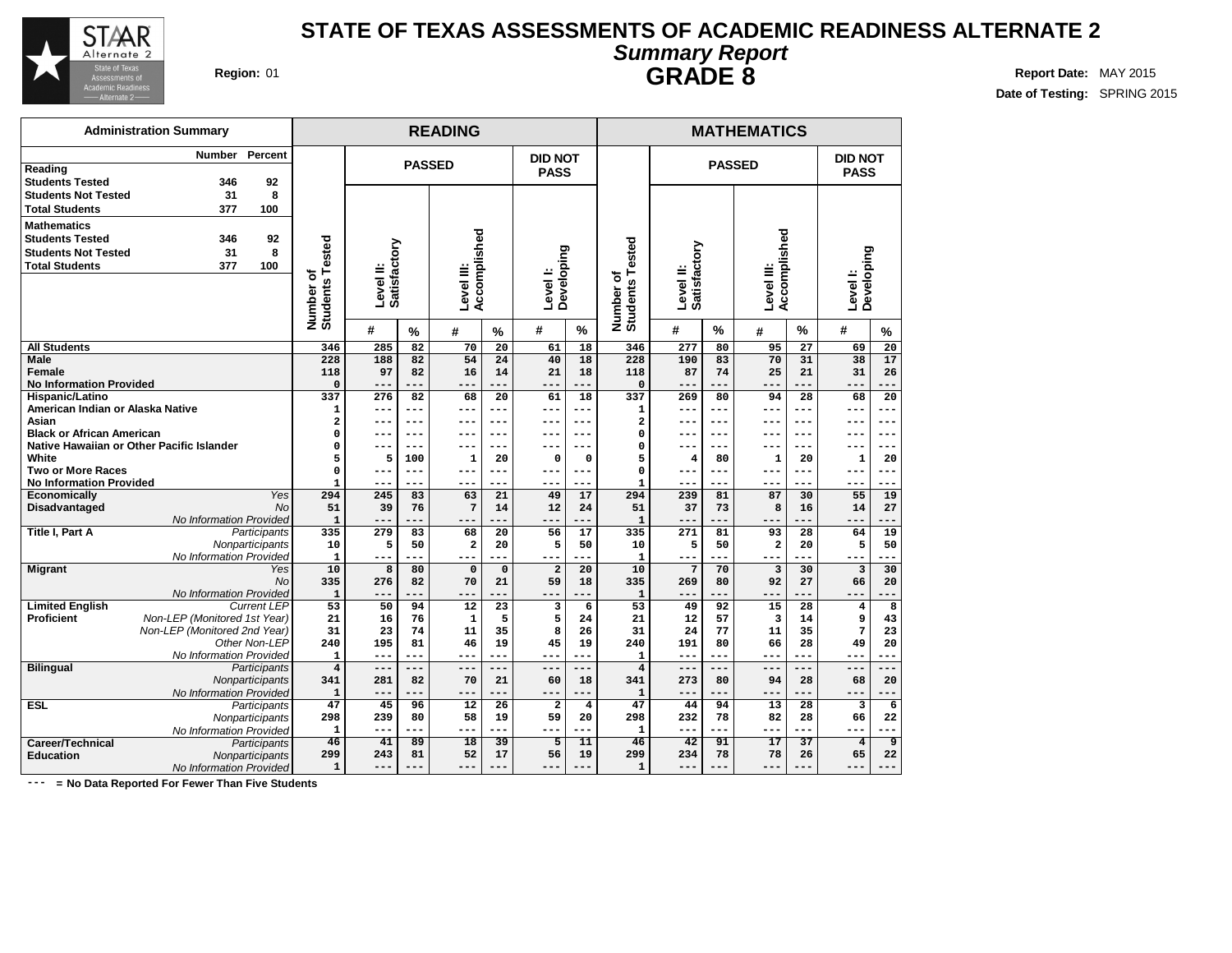

## **STATE OF TEXAS ASSESSMENTS OF ACADEMIC READINESS ALTERNATE 2 Summary Report GRADE 8 Region:** 01 **Report** Date: MAY 2015

**Date of Testing:** SPRING 2015

|                                                                                                 | <b>Administration Summary</b>      |                                |                           |             | <b>SOCIAL STUDIES</b>      |                 |                               |                         |                          |                           |                | <b>SCIENCE</b>             |                 |                         |                         |  |
|-------------------------------------------------------------------------------------------------|------------------------------------|--------------------------------|---------------------------|-------------|----------------------------|-----------------|-------------------------------|-------------------------|--------------------------|---------------------------|----------------|----------------------------|-----------------|-------------------------|-------------------------|--|
| Social Studies<br><b>Students Tested</b>                                                        | Percent<br>Number<br>345<br>92     |                                |                           |             | <b>PASSED</b>              |                 | <b>DID NOT</b><br><b>PASS</b> |                         |                          |                           | <b>PASSED</b>  |                            |                 | DID NOT<br><b>PASS</b>  |                         |  |
| <b>Students Not Tested</b><br><b>Total Students</b>                                             | 8<br>32<br>377<br>100              |                                |                           |             |                            |                 |                               |                         |                          |                           |                |                            |                 |                         |                         |  |
| <b>Science</b><br><b>Students Tested</b><br><b>Students Not Tested</b><br><b>Total Students</b> | 345<br>92<br>8<br>32<br>100<br>377 | Number of<br>Students Tested   | Level II:<br>Satisfactory |             | Accomplished<br>Level III: |                 | Level I:<br>Developing        |                         | ested                    | Level II:<br>Satisfactory |                | Accomplished<br>Level III: |                 | Developing              |                         |  |
|                                                                                                 |                                    |                                |                           |             |                            |                 |                               |                         | Number of<br>Students Te |                           |                |                            |                 | Level I:                |                         |  |
|                                                                                                 |                                    |                                | #                         | $\%$        | #                          | $\frac{9}{6}$   | #                             | %                       |                          | #                         | $\frac{0}{0}$  | #                          | %               | #                       | $\%$                    |  |
| <b>All Students</b>                                                                             |                                    | 345                            | 297                       | 86          | 101                        | 29              | 48                            | 14                      | 345                      | 318                       | 92             | 104                        | 30              | 27                      | 8                       |  |
| <b>Male</b>                                                                                     |                                    | 228                            | 199                       | 87          | 73                         | 32              | 29                            | 13                      | 228                      | 212                       | 93             | 76                         | 33              | 16                      | $\overline{7}$          |  |
| Female                                                                                          |                                    | 117                            | 98                        | 84          | 28                         | 24              | 19                            | 16                      | 117                      | 106                       | 91             | 28                         | 24              | 11                      | 9                       |  |
| <b>No Information Provided</b>                                                                  |                                    | $\mathbf 0$                    |                           |             | --                         |                 | --                            | ---                     | $\mathbf 0$              | ---                       | ---            | ---                        |                 | ---                     |                         |  |
| Hispanic/Latino                                                                                 |                                    | 336                            | 289                       | 86          | 98                         | 29              | 47                            | 14                      | 336                      | 310                       | 92             | 102                        | 30              | 26                      | 8                       |  |
| American Indian or Alaska Native                                                                |                                    | 1                              | ---                       | ---         | ---                        | ---             | ---                           | ---                     | $\mathbf{1}$             | ---                       | ---            | $- - -$                    | $- - -$         | ---                     | ---                     |  |
| Asian                                                                                           |                                    | 2                              | $---$                     | ---         | ---                        | $---$           | ---                           | $---$                   | 2                        | ---                       | $---$          | ---                        | $- - -$         | ---                     | $---$                   |  |
| <b>Black or African American</b>                                                                |                                    | 0                              | --                        | $---$       | ---                        | ---             | ---                           | ---                     | $\Omega$                 |                           | $- - -$<br>--- | ---                        | $- - -$         | ---                     | ---                     |  |
| Native Hawaiian or Other Pacific Islander<br>White                                              |                                    | 0<br>5                         | --                        | ---<br>80   | 2                          | ---             |                               | ---                     | 0<br>5                   | ---                       | 80             |                            |                 | --                      | 20                      |  |
| <b>Two or More Races</b>                                                                        |                                    | 0                              | 4<br>---                  | ---         | ---                        | 40<br>---       | 1<br>---                      | 20<br>---               | 0                        | 4<br>---                  | ---            | 2<br>---                   | 40<br>$- - -$   | 1<br>---                | ---                     |  |
| <b>No Information Provided</b>                                                                  |                                    | 1                              | ---                       | ---         | ---                        | ---             | ---                           | ---                     | -1                       | ---                       | ---            | $- - -$                    | ---             | ---                     | ---                     |  |
| Economically                                                                                    | Yes                                | 293                            | 256                       | 87          | 91                         | 31              | 37                            | 13                      | 293                      | 273                       | 93             | 89                         | 30              | 20                      | 7                       |  |
| <b>Disadvantaged</b>                                                                            |                                    | <b>No</b><br>51                | 40                        | 78          | 10                         | 20              | 11                            | 22                      | 51                       | 44                        | 86             | 15                         | 29              | $7\phantom{.0}$         | 14                      |  |
|                                                                                                 | No Information Provided            | $\mathbf{1}$                   | $- -$                     |             | ---                        |                 | --                            |                         | $\mathbf{1}$             | ---                       |                | ---                        |                 | ---                     |                         |  |
| <b>Title I, Part A</b>                                                                          | Participants                       | 335                            | 290                       | 87          | 98                         | 29              | 45                            | 13                      | 335                      | 311                       | 93             | 102                        | 30              | 24                      | 7                       |  |
|                                                                                                 | Nonparticipants                    | 9                              | 6                         | 67          | 3                          | 33              | 3                             | 33                      | 9                        | 6                         | 67             | 2                          | 22              | 3                       | 33                      |  |
|                                                                                                 | No Information Provided            | $\mathbf{1}$                   | $---$                     | ---         | ---                        | ---             | ---                           | ---                     | $\mathbf{1}$             | ---                       | $---$          | $--$                       |                 | ---                     |                         |  |
| <b>Migrant</b>                                                                                  | Yes                                | 10                             | 8                         | 80          | $\overline{3}$             | 30              | $\overline{a}$                | 20                      | 10                       | 10                        | 100            | $\overline{3}$             | 30              | $\mathbf 0$             | $\mathbf 0$             |  |
|                                                                                                 |                                    | <b>No</b><br>334               | 288                       | 86          | 98                         | 29              | 46                            | 14                      | 334                      | 307                       | 92             | 101                        | 30              | 27                      | 8                       |  |
|                                                                                                 | No Information Provided            | $\mathbf{1}$                   |                           |             | ---                        |                 |                               | ---                     | 1                        | ---                       | ---            | ---                        |                 | ---                     |                         |  |
| <b>Limited English</b>                                                                          | <b>Current LEP</b>                 | 53                             | 50                        | 94          | $\overline{17}$            | 32              | $\overline{3}$                | 6                       | 53                       | 52                        | 98             | 17                         | 32              | $\mathbf 1$             | $\overline{2}$          |  |
| <b>Proficient</b>                                                                               | Non-LEP (Monitored 1st Year)       | 21                             | 16                        | 76          | $\mathbf{1}$               | 5               | 5                             | 24                      | 21                       | 18                        | 86             | 3                          | 14              | 3                       | 14                      |  |
|                                                                                                 | Non-LEP (Monitored 2nd Year)       | 31                             | 26                        | 84          | 12                         | 39              | 5                             | 16                      | 31                       | 28                        | 90             | 11                         | 35              | 3                       | 10                      |  |
|                                                                                                 | Other Non-LEP                      | 239                            | 204                       | 85          | 71                         | 30              | 35                            | 15                      | 239                      | 219                       | 92             | 73                         | 31              | 20                      | 8                       |  |
|                                                                                                 | No Information Provided            | $\mathbf{1}$                   | $---$                     | ---         | ---                        | ---             | $- -$                         | ---                     | $\mathbf{1}$             | ---                       | ---            | ---                        | $- - -$         | ---                     |                         |  |
| <b>Bilingual</b>                                                                                | Participants<br>Nonparticipants    | $\overline{\mathbf{4}}$<br>340 | $---$<br>293              | $---$<br>86 | $- -$<br>101               | $-- -$<br>30    | ---<br>47                     | ---<br>14               | 4<br>340                 | ---<br>314                | $---$<br>92    | ---<br>103                 | 30              | ---<br>26               | 8                       |  |
|                                                                                                 | No Information Provided            | 1                              | $- -$                     |             | $- -$                      | ---             | $- -$                         | ---                     | 1                        | ---                       | ---            | ---                        | $- - -$         | $---$                   |                         |  |
| <b>ESL</b>                                                                                      | Participants                       | 47                             | 45                        | 96          | $\overline{17}$            | $\overline{36}$ | $\overline{2}$                | $\overline{\mathbf{4}}$ | 47                       | 47                        | 100            | $\overline{15}$            | $\overline{32}$ | $\mathbf 0$             | $\overline{\mathbf{0}}$ |  |
|                                                                                                 | Nonparticipants                    | 297                            | 251                       | 85          | 84                         | 28              | 46                            | 15                      | 297                      | 270                       | 91             | 89                         | 30              | 27                      | 9                       |  |
|                                                                                                 | No Information Provided            | $\mathbf{1}$                   | $- -$                     | ---         | ---                        |                 | ---                           | ---                     | $\mathbf{1}$             | ---                       | $---$          | ---                        |                 | ---                     |                         |  |
| Career/Technical                                                                                | Participants                       | $\overline{46}$                | 43                        | 93          | $\overline{20}$            | 43              | 3                             | 7                       | 46                       | 43                        | 93             | $\overline{21}$            | 46              | $\overline{\mathbf{3}}$ | 7                       |  |
| <b>Education</b>                                                                                | Nonparticipants                    | 298                            | 253                       | 85          | 81                         | 27              | 45                            | 15                      | 298                      | 274                       | 92             | 83                         | 28              | 24                      | 8                       |  |
|                                                                                                 | No Information Provided            | $\mathbf{1}$                   | $---$                     | $- - -$     | ---                        | $---$           | ---                           | ---                     | $\mathbf{1}$             | ---                       | $- - -$        | ---                        | ---             | ---                     | $- - -$                 |  |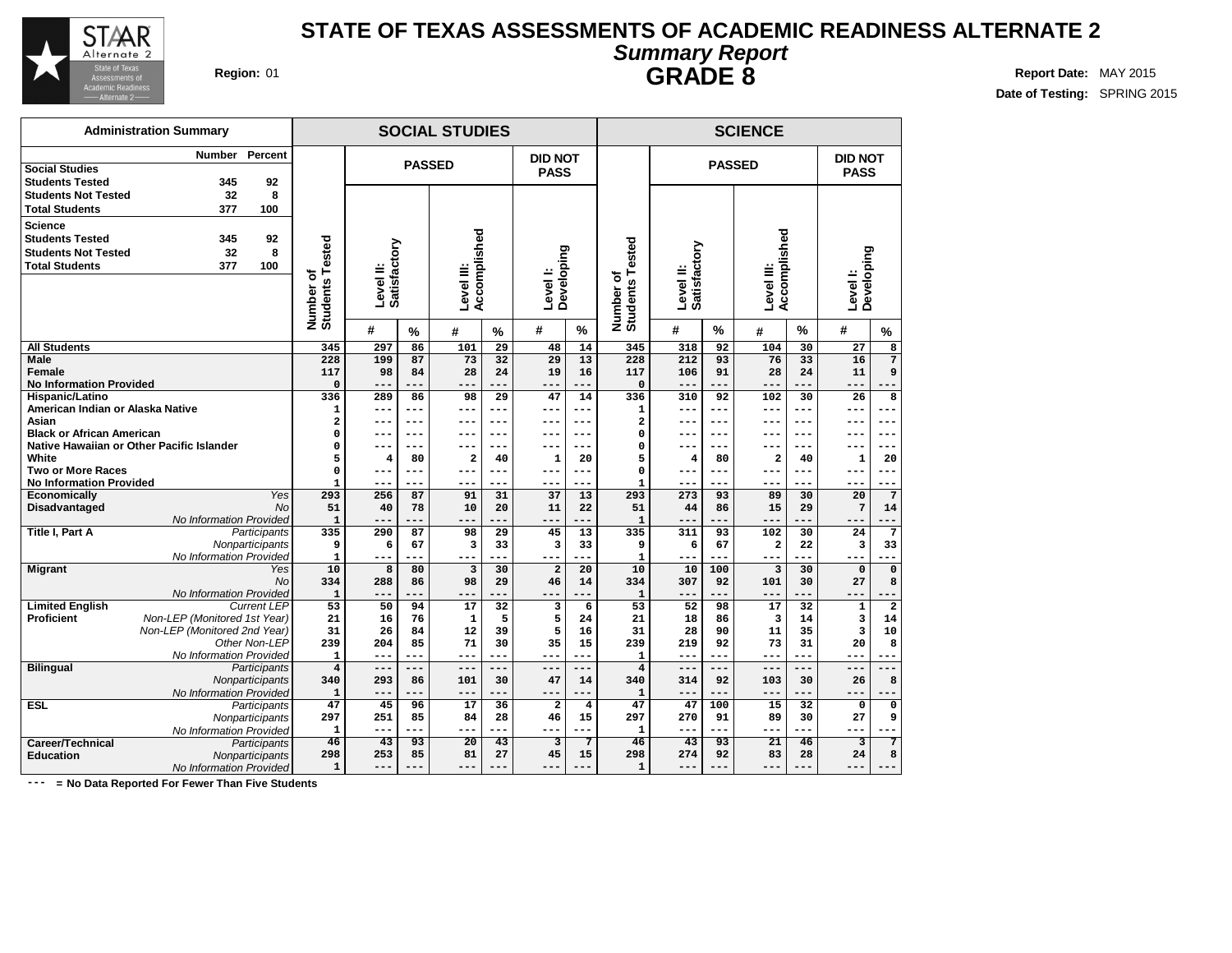

### **STATE OF TEXAS ASSESSMENTS OF ACADEMIC READINESS Level II Phase-In Summary Report GRADE 3 Region:** 01 **Report** Date: MAY 2015

**Date of Testing:** SPRING 2015

| Legend                                         |                    |                              |                     |           | <b>READING</b>                                |                           |                         |                 |                              |                     |      | <b>MATHEMATICS</b>                         |                                                           |                         |   |
|------------------------------------------------|--------------------|------------------------------|---------------------|-----------|-----------------------------------------------|---------------------------|-------------------------|-----------------|------------------------------|---------------------|------|--------------------------------------------|-----------------------------------------------------------|-------------------------|---|
| --- = No Data Reported For Fewer Than          |                    |                              |                     |           |                                               |                           |                         |                 |                              |                     |      |                                            |                                                           |                         |   |
| <b>Five Students</b>                           |                    | Number of<br>Students Tested | Phase-In 1 Standard |           | Standard*<br>$\mathbf{\tilde{c}}$<br>Phase-In | Standard<br>w<br>Phase-In | Recommended<br>Standard |                 | Number of<br>Students Tested | Phase-In 1 Standard |      | Standard*<br>$\mathbf{\Omega}$<br>Phase-In | <b>Standard</b><br>$\sim$<br>Phase-In                     | Recommended<br>Standard |   |
|                                                |                    |                              | #                   | %         | %                                             | $\%$                      | #                       | $\%$            |                              | #                   | $\%$ | %                                          | $\frac{9}{6}$                                             | #                       | % |
| All Students                                   |                    | 26113                        | 19921               | 76        | 66                                            | 50                        | 9484                    | 36              |                              |                     |      |                                            |                                                           |                         |   |
| Male                                           |                    | 13084                        | 9657                | 74        | 63                                            | 47                        | 4481                    | 34              |                              |                     |      |                                            |                                                           |                         |   |
| Female                                         |                    | 13029                        | 10264               | 79        | 69                                            | 52                        | 5003                    | 38              |                              |                     |      |                                            | No Standards Established<br>Data Available September 2015 |                         |   |
| <b>No Information Provided</b>                 |                    | 0                            | $---$               | ---       | ---                                           | ---                       | $---$                   | .               |                              |                     |      |                                            |                                                           |                         |   |
| Hispanic/Latino                                |                    | 25440                        | 19350               | 76        | 66                                            | 49                        | 9135                    | 36              |                              |                     |      |                                            |                                                           |                         |   |
| American Indian or Alaska Native               |                    | 17                           | 11                  | 65        | 47                                            | 18                        | $\mathbf{2}$            | 12              |                              |                     |      |                                            |                                                           |                         |   |
| Asian                                          |                    | 117                          | 109                 | 93        | 91                                            | 83                        | 90                      | 77              |                              |                     |      |                                            |                                                           |                         |   |
| <b>Black or African American</b>               |                    | 52                           | 42                  | 81        | 71                                            | 63                        | 22                      | 42              |                              |                     |      |                                            |                                                           |                         |   |
| Native Hawaiian or Other Pacific Islander      |                    | 6                            | 4                   | 67        | 50                                            | 50                        | 3                       | 50              |                              |                     |      |                                            |                                                           |                         |   |
| White                                          |                    | 460<br>21                    | 385                 | 84<br>95  | 75<br>86                                      | 62<br>76                  | 219                     | 48              |                              |                     |      |                                            |                                                           |                         |   |
| Two or More Races                              |                    | 0                            | 20                  | ---       | ---                                           | ---                       | 13<br>$---$             | 62<br>$-$       |                              |                     |      |                                            |                                                           |                         |   |
| <b>No Information Provided</b><br>Economically | Yes                | 22274                        | 16586               | 74        | 64                                            | 47                        | 7368                    | 33              |                              |                     |      |                                            |                                                           |                         |   |
| Disadvantaged                                  | <b>No</b>          | 3838                         | 3334                | 87        | 81                                            | 68                        | 2116                    | 55              |                              |                     |      |                                            |                                                           |                         |   |
| No Information Provided                        |                    | $\mathbf{1}$                 | $- -$               |           | ---                                           | ---                       | $---$                   |                 |                              |                     |      |                                            |                                                           |                         |   |
| Title I, Part A                                | Participants       | 25684                        | 19549               | 76        | 66                                            | 50                        | 9241                    | 36              |                              |                     |      |                                            |                                                           |                         |   |
| Nonparticipants                                |                    | 428                          | 371                 | 87        | 81                                            | 69                        | 242                     | 57              |                              |                     |      |                                            |                                                           |                         |   |
| No Information Provided                        |                    | $\mathbf{1}$                 | $---$               | ---       | ---                                           | ---                       | $---$                   | ---             |                              |                     |      |                                            |                                                           |                         |   |
| <b>Migrant</b>                                 | Yes                | 972                          | 637                 | 66        | $\overline{52}$                               | 36                        | 241                     | 25              |                              |                     |      |                                            |                                                           |                         |   |
|                                                | <b>No</b>          | 25141                        | 19284               | 77        | 67                                            | 50                        | 9243                    | 37              |                              |                     |      |                                            |                                                           |                         |   |
| No Information Provided                        |                    | 0                            | $---$               | ---       | ---                                           | ---                       | $---$                   | ---             |                              |                     |      |                                            |                                                           |                         |   |
| <b>Limited English</b>                         | <b>Current LEP</b> | 12493                        | 8767                | 70        | 58                                            | 40                        | 3311                    | $\overline{27}$ |                              |                     |      |                                            |                                                           |                         |   |
| Proficient<br>Non-LEP (Monitored 1st Year)     |                    | 579                          | 561                 | 97        | 95                                            | 83                        | 406                     | 70              |                              |                     |      |                                            |                                                           |                         |   |
| Non-LEP (Monitored 2nd Year)                   |                    | 656                          | 640                 | 98        | 94                                            | 87                        | 515                     | 79              |                              |                     |      |                                            |                                                           |                         |   |
|                                                | Other Non-LEP      | 12385                        | 9953                | 80        | 71                                            | 56                        | 5252                    | 42              |                              |                     |      |                                            |                                                           |                         |   |
| No Information Provided                        |                    | 0                            | $---$               | ---       | ---                                           | ---                       | $---$                   | ---             |                              |                     |      |                                            |                                                           |                         |   |
| <b>Bilingual</b>                               | Participants       | 12211                        | 8598                | 70        | 58                                            | 41                        | 3305                    | $\overline{27}$ |                              |                     |      |                                            |                                                           |                         |   |
| Nonparticipants                                |                    | 13900                        | 11323               | 81<br>--- | 73<br>---                                     | 58<br>---                 | 6179<br>---             | 44<br>---       |                              |                     |      |                                            |                                                           |                         |   |
| No Information Provided                        |                    | 2<br>122                     | 94                  | 77        | 65                                            | 50                        | 42                      | 34              |                              |                     |      |                                            |                                                           |                         |   |
| ESL                                            | Participants       | 25989                        | 19827               | 76        | 66                                            | 50                        | 9442                    | 36              |                              |                     |      |                                            |                                                           |                         |   |
| Nonparticipants<br>No Information Provided     |                    | 2                            | --                  | ---       | ---                                           | ---                       | $---$                   | ---             |                              |                     |      |                                            |                                                           |                         |   |
| <b>Special Education</b>                       | Yes                | 860                          | 430                 | 50        | 37                                            | 25                        | 135                     | 16              |                              |                     |      |                                            |                                                           |                         |   |
|                                                | <b>No</b>          | 25252                        | 19491               | 77        | 67                                            | 51                        | 9349                    | 37              |                              |                     |      |                                            |                                                           |                         |   |
| No Information Provided                        |                    | $\mathbf{1}$                 | $---$               | ---       | $---$                                         | $---$                     | $---$                   | ---             |                              |                     |      |                                            |                                                           |                         |   |
| Gifted/Talented                                | Participants       | 2616                         | 2552                | 98        | 95                                            | 88                        | 2038                    | 78              |                              |                     |      |                                            |                                                           |                         |   |
| Nonparticipants                                |                    | 23497                        | 17369               | 74        | 63                                            | 46                        | 7446                    | 32              |                              |                     |      |                                            |                                                           |                         |   |
| No Information Provided                        |                    | 0                            | $---$               | ---       | $---$                                         | $---$                     | $---$                   | ---             |                              |                     |      |                                            |                                                           |                         |   |
| At-Risk                                        | Yes                | 18438                        | 13003               | 71        | 59                                            | 41                        | 4973                    | $\overline{27}$ |                              |                     |      |                                            |                                                           |                         |   |
|                                                | No                 | 7674                         | 6917                | 90        | 84                                            | 72                        | 4511                    | 59              |                              |                     |      |                                            |                                                           |                         |   |
| No Information Provided                        |                    | $\mathbf{1}$                 | $---$               | $---$     | $---$                                         | $---$                     | $---$                   | ---             |                              |                     |      |                                            |                                                           |                         |   |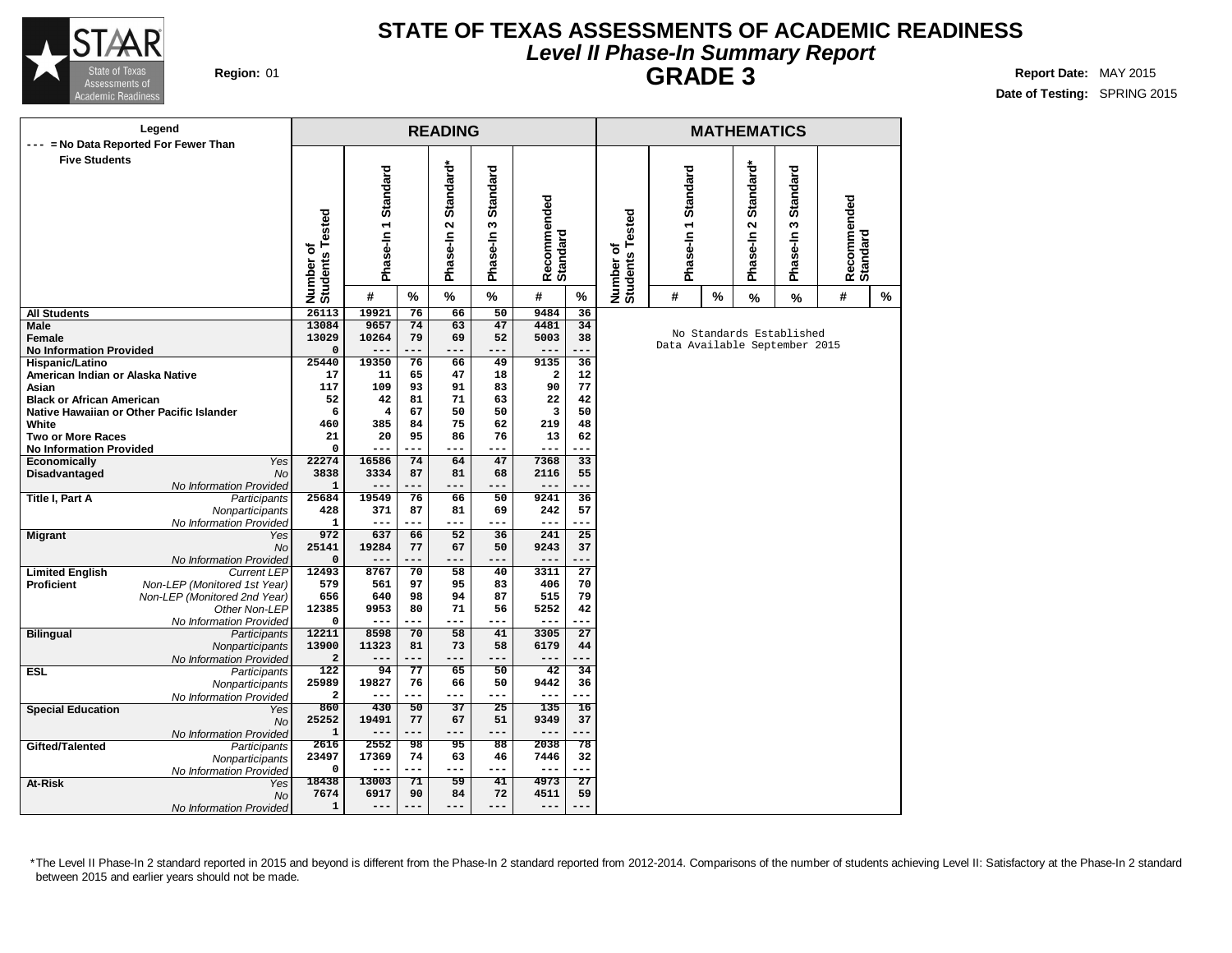

### **STATE OF TEXAS ASSESSMENTS OF ACADEMIC READINESS SPANISH Level II Phase-In Summary Report GRADE 3 Region:** 01 **Report** Date: MAY 2015

**Date of Testing:** SPRING 2015

|                                                     | Legend<br>--- = No Data Reported For Fewer Than |                              |                     |                 | <b>READING</b>                             |                                  |                         |                 |                              |                               |   | <b>MATHEMATICS</b>      |                                  |                         |   |
|-----------------------------------------------------|-------------------------------------------------|------------------------------|---------------------|-----------------|--------------------------------------------|----------------------------------|-------------------------|-----------------|------------------------------|-------------------------------|---|-------------------------|----------------------------------|-------------------------|---|
| <b>Five Students</b>                                |                                                 | Number of<br>Students Tested | Phase-In 1 Standard |                 | Standard*<br>$\mathbf{\Omega}$<br>Phase-In | <b>Standard</b><br>S<br>Phase-In | Recommended<br>Standard |                 | Number of<br>Students Tested | Phase-In 1 Standard           |   | Standard*<br>Phase-In 2 | <b>Standard</b><br>w<br>Phase-In | Recommended<br>Standard |   |
|                                                     |                                                 |                              | #                   | %               | %                                          | %                                | #                       | %               |                              | #                             | % | %                       | %                                | #                       | % |
| <b>All Students</b>                                 |                                                 | 3324                         | 2120                | 64              | 52                                         | 40                               | 991                     | 30              |                              |                               |   |                         |                                  |                         |   |
| Male                                                |                                                 | 1704                         | 1001                | 59              | 47                                         | 36                               | 444                     | 26              |                              |                               |   |                         | No Standards Established         |                         |   |
| Female                                              |                                                 | 1620                         | 1119                | 69              | 56                                         | 45                               | 547                     | 34              |                              | Data Available September 2015 |   |                         |                                  |                         |   |
| <b>No Information Provided</b>                      |                                                 | 0                            | $---$               | ---             | $---$                                      | ---                              | $---$                   | ---             |                              |                               |   |                         |                                  |                         |   |
| Hispanic/Latino<br>American Indian or Alaska Native |                                                 | 3304<br>3                    | 2108<br>---         | 64<br>---       | 52<br>---                                  | 41<br>---                        | 985                     | 30<br>---       |                              |                               |   |                         |                                  |                         |   |
| Asian                                               |                                                 | 0                            | $---$               | $---$           | $---$                                      | $---$                            | ---<br>$---$            | $---$           |                              |                               |   |                         |                                  |                         |   |
| <b>Black or African American</b>                    |                                                 | 0                            | ---                 | $---$           | $---$                                      | $---$                            | $- - -$                 | $---$           |                              |                               |   |                         |                                  |                         |   |
|                                                     | Native Hawaiian or Other Pacific Islander       | $\Omega$                     | $- - -$             | ---             | ---                                        | $- - -$                          | $- - -$                 | ---             |                              |                               |   |                         |                                  |                         |   |
| White                                               |                                                 | 16                           | 9                   | 56              | 50                                         | 38                               | 6                       | 38              |                              |                               |   |                         |                                  |                         |   |
| <b>Two or More Races</b>                            |                                                 | 0                            | $---$               | ---             | $---$                                      | ---                              | $---$                   | ---             |                              |                               |   |                         |                                  |                         |   |
| <b>No Information Provided</b>                      |                                                 | $\mathbf{1}$                 | $---$               | ---             | $- - -$                                    | ---                              | $---$                   | ---             |                              |                               |   |                         |                                  |                         |   |
| <b>Economically</b>                                 | <b>Yes</b>                                      | 3184                         | 2018                | 63              | 51                                         | 40                               | 936                     | $\overline{29}$ |                              |                               |   |                         |                                  |                         |   |
| Disadvantaged                                       | No                                              | 140                          | 102                 | 73              | 61                                         | 52                               | 55                      | 39              |                              |                               |   |                         |                                  |                         |   |
|                                                     | No Information Provided                         | 0                            | $---$               | ---             | ---                                        | ---                              | $---$                   | ---             |                              |                               |   |                         |                                  |                         |   |
| Title I, Part A                                     | Participants                                    | 3300                         | 2102                | 64              | 52                                         | 40                               | 983                     | 30              |                              |                               |   |                         |                                  |                         |   |
|                                                     | Nonparticipants                                 | 23                           | 17                  | 74              | 61                                         | 52                               | 8                       | 35              |                              |                               |   |                         |                                  |                         |   |
|                                                     | No Information Provided                         | $\mathbf{1}$                 | ---                 | ---             | ---                                        | ---                              | ---                     | ---             |                              |                               |   |                         |                                  |                         |   |
| <b>Migrant</b>                                      | Yes                                             | 165                          | 92                  | 56              | 41                                         | 29                               | 34                      | 21              |                              |                               |   |                         |                                  |                         |   |
|                                                     | <b>No</b>                                       | 3158                         | 2027                | 64              | 52                                         | 41                               | 957                     | 30              |                              |                               |   |                         |                                  |                         |   |
|                                                     | No Information Provided                         | $\mathbf{1}$                 |                     | ---             | ---                                        |                                  |                         | ---             |                              |                               |   |                         |                                  |                         |   |
| <b>Limited English</b>                              | <b>Current LEP</b>                              | 3295                         | 2104                | 64              | 52                                         | 41                               | 985                     | 30              |                              |                               |   |                         |                                  |                         |   |
| Proficient                                          | Non-LEP (Monitored 1st Year)                    | 2                            | $---$               | ---             | $---$                                      | ---                              | $---$                   | ---             |                              |                               |   |                         |                                  |                         |   |
|                                                     | Non-LEP (Monitored 2nd Year)                    | 0                            | $---$               | ---             | ---                                        | ---                              | $---$                   | ---             |                              |                               |   |                         |                                  |                         |   |
|                                                     | Other Non-LEP                                   | 26                           | 13                  | 50              | 38                                         | 31                               | 6                       | 23              |                              |                               |   |                         |                                  |                         |   |
|                                                     | No Information Provided                         | $\mathbf{1}$                 | $---$               | ---             | ---                                        | ---                              | $---$                   | ---             |                              |                               |   |                         |                                  |                         |   |
| <b>Bilingual</b>                                    | Participants                                    | 3296                         | 2106                | 64              | 52                                         | 41                               | 985                     | 30              |                              |                               |   |                         |                                  |                         |   |
|                                                     | Nonparticipants                                 | 27                           | 13                  | 48              | 37                                         | 30                               | 6                       | 22              |                              |                               |   |                         |                                  |                         |   |
|                                                     | No Information Provided                         | 1                            | $---$               | ---             | ---                                        | ---                              | $---$                   | ---             |                              |                               |   |                         |                                  |                         |   |
| <b>ESL</b>                                          | Participants                                    | $\mathbf 0$                  | $---$               | ---             | $\qquad \qquad - -$                        | $---$                            | $--$                    | ---             |                              |                               |   |                         |                                  |                         |   |
|                                                     | Nonparticipants                                 | 3323                         | 2119                | 64              | 52                                         | 40                               | 991                     | 30              |                              |                               |   |                         |                                  |                         |   |
|                                                     | No Information Provided                         | 1                            | $---$               | ---             | ---                                        | ---                              | $---$                   | ---             |                              |                               |   |                         |                                  |                         |   |
| <b>Special Education</b>                            | Yes                                             | 99                           | 29                  | 29              | 18                                         | 12                               | $\overline{6}$          | $\overline{6}$  |                              |                               |   |                         |                                  |                         |   |
|                                                     | <b>No</b>                                       | 3224                         | 2090                | 65              | 53                                         | 41                               | 985                     | 31              |                              |                               |   |                         |                                  |                         |   |
|                                                     | No Information Provided                         | $\mathbf 1$                  | $---$               | ---             | ---                                        | ---                              | $---$                   | ---             |                              |                               |   |                         |                                  |                         |   |
| Gifted/Talented                                     | Participants                                    | 142                          | 139                 | $\overline{98}$ | 98                                         | $\overline{89}$                  | 113                     | 80              |                              |                               |   |                         |                                  |                         |   |
|                                                     | Nonparticipants                                 | 3181                         | 1980                | 62              | 50                                         | 38                               | 878                     | 28              |                              |                               |   |                         |                                  |                         |   |
|                                                     | No Information Provided                         | 1                            | $---$               | ---             | ---                                        | ---                              | $---$                   | ---             |                              |                               |   |                         |                                  |                         |   |
| At-Risk                                             | Yes                                             | 3267                         | 2088                | 64              | $\overline{52}$                            | $\overline{41}$                  | 972                     | $\overline{30}$ |                              |                               |   |                         |                                  |                         |   |
|                                                     | <b>No</b>                                       | 56                           | 31                  | 55              | 45                                         | 38                               | 19                      | 34              |                              |                               |   |                         |                                  |                         |   |
|                                                     | No Information Provided                         | $\mathbf{1}$                 | --                  | ---             | ---                                        | ---                              | $---$                   |                 |                              |                               |   |                         |                                  |                         |   |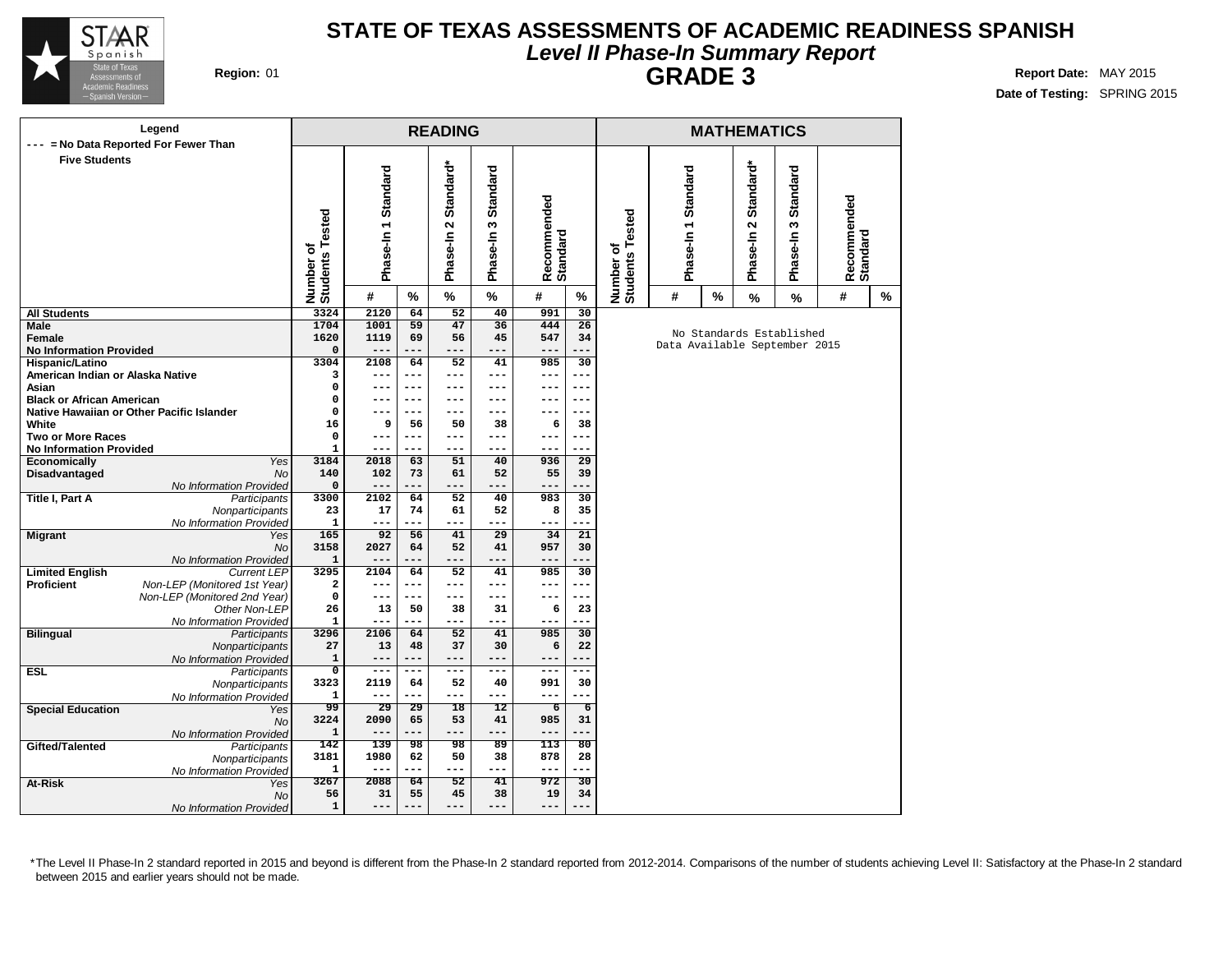

### **STATE OF TEXAS ASSESSMENTS OF ACADEMIC READINESS L Level II Phase-In Summary Report GRADE 3 Region:** 01 **Report** Date: MAY 2015

**Date of Testing:** SPRING 2015

|                                  | Legend                                         |                                     |                               |   | <b>MATHEMATICS</b>       |                        |                         |   |
|----------------------------------|------------------------------------------------|-------------------------------------|-------------------------------|---|--------------------------|------------------------|-------------------------|---|
|                                  | --- = No Data Reported For Fewer Than          |                                     |                               |   |                          |                        |                         |   |
| <b>Five Students</b>             |                                                | <b>Students Tested</b><br>Number of | Phase-In 1 Standard           |   | Phase-In 2 Standard*     | Standard<br>Phase-In 3 | Recommended<br>Standard |   |
|                                  |                                                |                                     | #                             | % | $\%$                     | $\%$                   | #                       | % |
| <b>All Students</b>              |                                                |                                     |                               |   |                          |                        |                         |   |
| Male                             |                                                |                                     |                               |   |                          |                        |                         |   |
| Female                           |                                                |                                     |                               |   | No Standards Established |                        |                         |   |
| <b>No Information Provided</b>   |                                                |                                     | Data Available September 2015 |   |                          |                        |                         |   |
| <b>Hispanic/Latino</b>           |                                                |                                     |                               |   |                          |                        |                         |   |
| American Indian or Alaska Native |                                                |                                     |                               |   |                          |                        |                         |   |
| Asian                            |                                                |                                     |                               |   |                          |                        |                         |   |
| <b>Black or African American</b> |                                                |                                     |                               |   |                          |                        |                         |   |
|                                  | Native Hawaiian or Other Pacific Islander      |                                     |                               |   |                          |                        |                         |   |
| White                            |                                                |                                     |                               |   |                          |                        |                         |   |
| <b>Two or More Races</b>         |                                                |                                     |                               |   |                          |                        |                         |   |
| <b>No Information Provided</b>   |                                                |                                     |                               |   |                          |                        |                         |   |
| Economically                     | Yes                                            |                                     |                               |   |                          |                        |                         |   |
| Disadvantaged                    | <b>No</b>                                      |                                     |                               |   |                          |                        |                         |   |
|                                  | No Information Provided                        |                                     |                               |   |                          |                        |                         |   |
| <b>Title I, Part A</b>           | Participants                                   |                                     |                               |   |                          |                        |                         |   |
|                                  | Nonparticipants                                |                                     |                               |   |                          |                        |                         |   |
|                                  | No Information Provided                        |                                     |                               |   |                          |                        |                         |   |
| <b>Migrant</b>                   | Yes                                            |                                     |                               |   |                          |                        |                         |   |
|                                  | No                                             |                                     |                               |   |                          |                        |                         |   |
|                                  | No Information Provided                        |                                     |                               |   |                          |                        |                         |   |
| <b>Limited English</b>           | <b>Current LEP</b>                             |                                     |                               |   |                          |                        |                         |   |
| <b>Proficient</b>                | Non-LEP (Monitored 1st Year)                   |                                     |                               |   |                          |                        |                         |   |
|                                  | Non-LEP (Monitored 2nd Year)                   |                                     |                               |   |                          |                        |                         |   |
|                                  | Other Non-LEP                                  |                                     |                               |   |                          |                        |                         |   |
| <b>Bilingual</b>                 | No Information Provided<br><b>Participants</b> |                                     |                               |   |                          |                        |                         |   |
|                                  | Nonparticipants                                |                                     |                               |   |                          |                        |                         |   |
|                                  | No Information Provided                        |                                     |                               |   |                          |                        |                         |   |
| <b>ESL</b>                       |                                                |                                     |                               |   |                          |                        |                         |   |
|                                  | Participants<br>Nonparticipants                |                                     |                               |   |                          |                        |                         |   |
|                                  | No Information Provided                        |                                     |                               |   |                          |                        |                         |   |
| <b>Special Education</b>         | Yes                                            |                                     |                               |   |                          |                        |                         |   |
|                                  | <b>No</b>                                      |                                     |                               |   |                          |                        |                         |   |
|                                  | No Information Provided                        |                                     |                               |   |                          |                        |                         |   |
| Gifted/Talented                  | Participants                                   |                                     |                               |   |                          |                        |                         |   |
|                                  | Nonparticipants                                |                                     |                               |   |                          |                        |                         |   |
|                                  | No Information Provided                        |                                     |                               |   |                          |                        |                         |   |
| At-Risk                          | Yes                                            |                                     |                               |   |                          |                        |                         |   |
|                                  | <b>No</b>                                      |                                     |                               |   |                          |                        |                         |   |
|                                  | No Information Provided                        |                                     |                               |   |                          |                        |                         |   |
|                                  |                                                |                                     |                               |   |                          |                        |                         |   |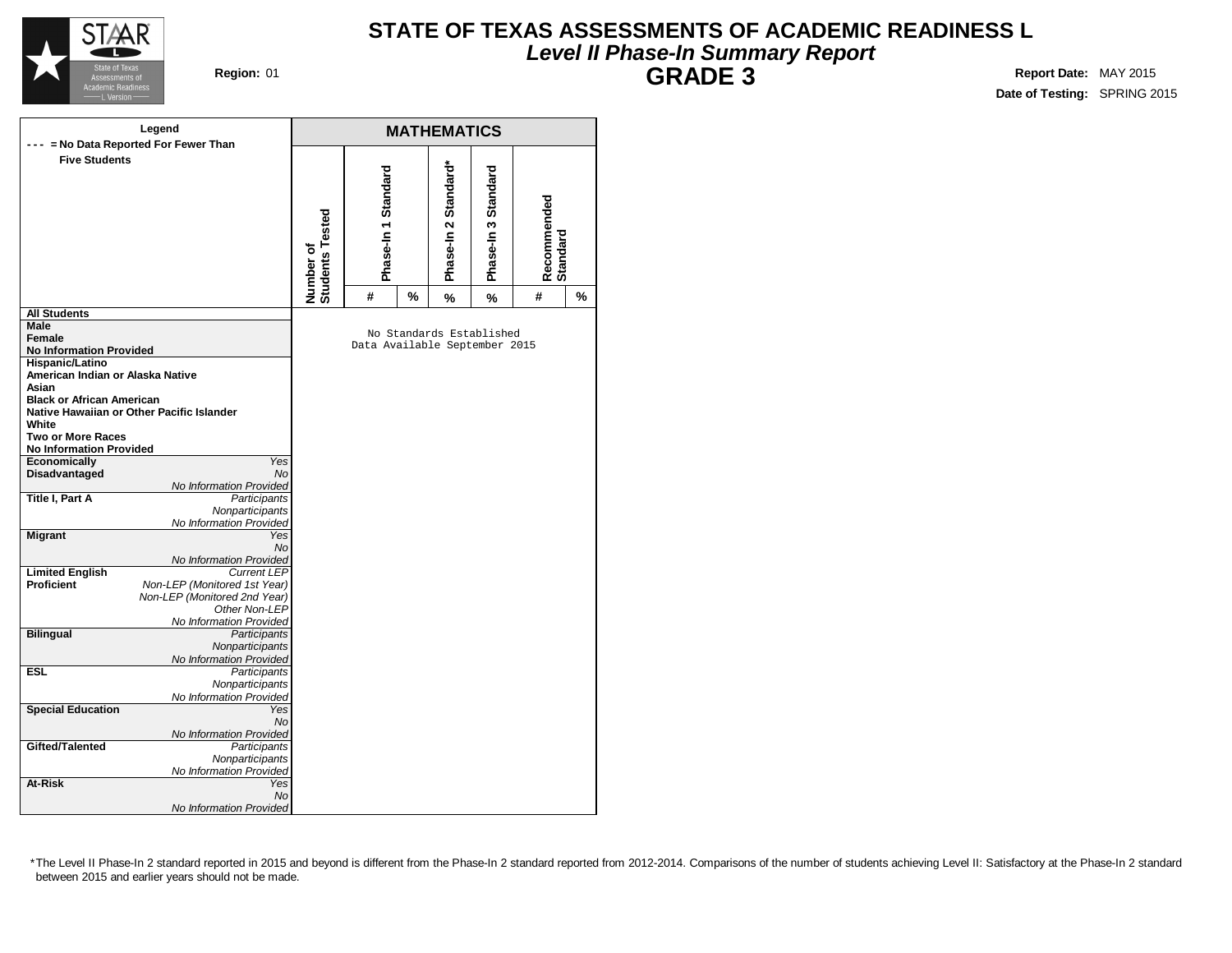

### **STATE OF TEXAS ASSESSMENTS OF ACADEMIC READINESS A Level II Phase-In Summary Report GRADE 3 Region:** 01 **Report** Date: MAY 2015

**Date of Testing:** SPRING 2015

| Legend                                                              |                                        |                         |                 | <b>READING</b>          |                         |                         |                                         |                          |           |      | <b>MATHEMATICS</b>   |                               |                         |               |
|---------------------------------------------------------------------|----------------------------------------|-------------------------|-----------------|-------------------------|-------------------------|-------------------------|-----------------------------------------|--------------------------|-----------|------|----------------------|-------------------------------|-------------------------|---------------|
| = No Data Reported For Fewer Than<br>---                            |                                        |                         |                 |                         |                         |                         |                                         |                          |           |      |                      |                               |                         |               |
| <b>Five Students</b>                                                |                                        |                         |                 |                         |                         |                         |                                         |                          |           |      |                      |                               |                         |               |
|                                                                     |                                        | Phase-In 1 Standard     |                 | Standard*               | Standard                |                         |                                         |                          | Standard  |      | Standard*            | <b>Standard</b>               |                         |               |
|                                                                     |                                        |                         |                 |                         |                         | Recommended<br>Standard |                                         |                          |           |      |                      |                               | Recommended<br>Standard |               |
|                                                                     |                                        |                         |                 | $\mathbf{\Omega}$       | S                       |                         |                                         | ested                    |           |      | $\mathbf{\tilde{z}}$ | $\boldsymbol{\omega}$         |                         |               |
|                                                                     |                                        |                         |                 | Phase-In                | Phase-In                |                         |                                         |                          | Phase-In1 |      | Phase-In             | Phase-In                      |                         |               |
|                                                                     |                                        |                         |                 |                         |                         |                         |                                         |                          |           |      |                      |                               |                         |               |
|                                                                     |                                        |                         |                 |                         |                         |                         |                                         |                          |           |      |                      |                               |                         |               |
|                                                                     | Number of<br>Students Tested           | #                       | $\%$            | %                       | %                       | #                       | $\%$                                    | Number of<br>Students Te | #         | $\%$ | $\%$                 | $\%$                          | #                       | $\frac{9}{6}$ |
| <b>All Students</b>                                                 | 1275                                   | 166                     | 13              | $\overline{7}$          | $\overline{\mathbf{3}}$ | 15                      | 1                                       |                          |           |      |                      |                               |                         |               |
| <b>Male</b>                                                         | 898                                    | 119                     | 13              | $\overline{7}$          | $\overline{\mathbf{3}}$ | $\overline{12}$         | $\overline{1}$                          |                          |           |      |                      | No Standards Established      |                         |               |
| Female                                                              | 377                                    | 47<br>$- -$             | 12<br>---       | 5<br>---                | $\overline{\mathbf{c}}$ | 3                       | $\mathbf{1}$                            |                          |           |      |                      | Data Available September 2015 |                         |               |
| <b>No Information Provided</b><br>Hispanic/Latino                   | $\mathbf 0$<br>1258                    | 161                     | 13              | $\overline{7}$          | $\overline{\mathbf{3}}$ | ---<br>13               | $\mathbf{1}$                            |                          |           |      |                      |                               |                         |               |
| American Indian or Alaska Native                                    | $\mathbf{1}$                           | ---                     | $---$           | ---                     | ---                     | ---                     | $---$                                   |                          |           |      |                      |                               |                         |               |
| Asian                                                               | $\mathbf 1$                            |                         | ---             | ---                     | ---                     | ---                     |                                         |                          |           |      |                      |                               |                         |               |
| <b>Black or African American</b>                                    | $\mathbf 2$                            | ---                     | $--$            | ---                     | ---                     | ---                     | ---                                     |                          |           |      |                      |                               |                         |               |
| Native Hawaiian or Other Pacific Islander                           | 0                                      | ---                     | ---             | ---                     | ---                     | ---                     | ---                                     |                          |           |      |                      |                               |                         |               |
| White                                                               | 11                                     | 4                       | 36              | 27                      | 27                      | 2                       | 18                                      |                          |           |      |                      |                               |                         |               |
| <b>Two or More Races</b>                                            | $\mathbf 0$<br>$\overline{\mathbf{2}}$ | ---<br>$- -$            | $---$<br>---    | ---<br>---              | ---<br>---              | ---<br>---              | $---$<br>---                            |                          |           |      |                      |                               |                         |               |
| <b>No Information Provided</b><br><b>Economically</b><br><b>Yes</b> | 1165                                   | 145                     | 12              | 6                       | $\overline{a}$          | 14                      | $\mathbf 1$                             |                          |           |      |                      |                               |                         |               |
| <b>No</b><br>Disadvantaged                                          | 108                                    | 21                      | 19              | 14                      | 6                       | 1                       | $\mathbf{1}$                            |                          |           |      |                      |                               |                         |               |
| No Information Provided                                             | $\mathbf 2$                            | ---                     | ---             | ---                     | ---                     |                         |                                         |                          |           |      |                      |                               |                         |               |
| Title I, Part A<br>Participants                                     | 1254                                   | 160                     | $\overline{13}$ | $\overline{7}$          | 3                       | 14                      | $\overline{1}$                          |                          |           |      |                      |                               |                         |               |
| Nonparticipants                                                     | 19                                     | 6                       | 32              | 16                      | 11                      | $\mathbf{1}$            | 5                                       |                          |           |      |                      |                               |                         |               |
| No Information Provided                                             | $\mathbf{2}$                           | $---$                   | ---             | $---$                   | $---$                   | ---                     | $- - -$                                 |                          |           |      |                      |                               |                         |               |
| <b>Migrant</b><br>Yes<br>No                                         | 76<br>1197                             | 10<br>156               | 13<br>13        | 11<br>$\sqrt{7}$        | $\overline{4}$<br>3     | $\overline{2}$<br>13    | $\overline{\mathbf{3}}$<br>$\mathbf{1}$ |                          |           |      |                      |                               |                         |               |
| No Information Provided                                             | $\mathbf{2}$                           | ---                     | ---             | ---                     | ---                     | ---                     |                                         |                          |           |      |                      |                               |                         |               |
| <b>Limited English</b><br><b>Current LEP</b>                        | 753                                    | 87                      | $\overline{12}$ | 5                       | $\overline{\mathbf{2}}$ | 7                       | $\overline{1}$                          |                          |           |      |                      |                               |                         |               |
| Non-LEP (Monitored 1st Year)<br><b>Proficient</b>                   | 22                                     | $\mathbf{2}$            | 9               | 9                       | 9                       | 1                       | 5                                       |                          |           |      |                      |                               |                         |               |
| Non-LEP (Monitored 2nd Year)                                        | $7\phantom{.0}$                        | 0                       | $\mathbf 0$     | $\mathbf 0$             | $\mathbf 0$             | 0                       | 0                                       |                          |           |      |                      |                               |                         |               |
| Other Non-LEP                                                       | 491                                    | 77                      | 16              | 10                      | $\overline{\mathbf{4}}$ | 7                       | $\mathbf{1}$                            |                          |           |      |                      |                               |                         |               |
| No Information Provided                                             | $\mathbf{2}$<br>715                    | ---<br>81               | ---<br>11       | ---<br>$\overline{5}$   | $---$<br>$\overline{2}$ | ---                     |                                         |                          |           |      |                      |                               |                         |               |
| <b>Bilingual</b><br>Participants<br>Nonparticipants                 | 558                                    | 85                      | 15              | 9                       | $\overline{\mathbf{4}}$ | $7\phantom{.0}$<br>8    | $\overline{1}$<br>$\mathbf 1$           |                          |           |      |                      |                               |                         |               |
| No Information Provided                                             | $\mathbf 2$                            | ---                     | ---             | ---                     | $---$                   | ---                     |                                         |                          |           |      |                      |                               |                         |               |
| <b>ESL</b><br>Participants                                          | $\overline{6}$                         | $\overline{\mathbf{1}}$ | 17              | $\overline{\mathbf{0}}$ | $\overline{\mathbf{0}}$ | $\overline{\mathbf{0}}$ | $\overline{\mathfrak{o}}$               |                          |           |      |                      |                               |                         |               |
| Nonparticipants                                                     | 1267                                   | 165                     | 13              | $\bf 7$                 | 3                       | 15                      | 1                                       |                          |           |      |                      |                               |                         |               |
| No Information Provided                                             | $\overline{\mathbf{2}}$                | ---                     | ---             | ---                     | $---$                   | ---                     | $---$                                   |                          |           |      |                      |                               |                         |               |
| <b>Special Education</b><br>Yes                                     | 911                                    | 86                      | 9               | $\overline{5}$          | $\overline{2}$          | 8                       | T                                       |                          |           |      |                      |                               |                         |               |
| No                                                                  | 362<br>$\mathbf 2$                     | 80<br>---               | 22<br>---       | 10<br>---               | 5<br>---                | 7<br>---                | $\mathbf{2}$<br>---                     |                          |           |      |                      |                               |                         |               |
| No Information Provided<br>Gifted/Talented<br>Participants          | $\overline{6}$                         | $\overline{2}$          | $\overline{33}$ | $\overline{33}$         | $\overline{33}$         | $\overline{2}$          | $\overline{33}$                         |                          |           |      |                      |                               |                         |               |
| Nonparticipants                                                     | 1267                                   | 164                     | 13              | $\mathbf{7}$            | 3                       | 13                      | $\mathbf 1$                             |                          |           |      |                      |                               |                         |               |
| No Information Provided                                             | $\mathbf{2}$                           | ---                     | $---$           | ---                     | $---$                   | ---                     | ---                                     |                          |           |      |                      |                               |                         |               |
| At-Risk<br>Yes                                                      | 1175                                   | 146                     | $\overline{12}$ | $\overline{6}$          | 3                       | $\overline{14}$         | T                                       |                          |           |      |                      |                               |                         |               |
| <b>No</b>                                                           | 98                                     | 20                      | 20              | 13                      | $\overline{\mathbf{4}}$ | $\mathbf 1$             | $\mathbf 1$                             |                          |           |      |                      |                               |                         |               |
| No Information Provided                                             | $\mathbf 2$                            | ---                     | ---             | ---                     | ---                     | ---                     |                                         |                          |           |      |                      |                               |                         |               |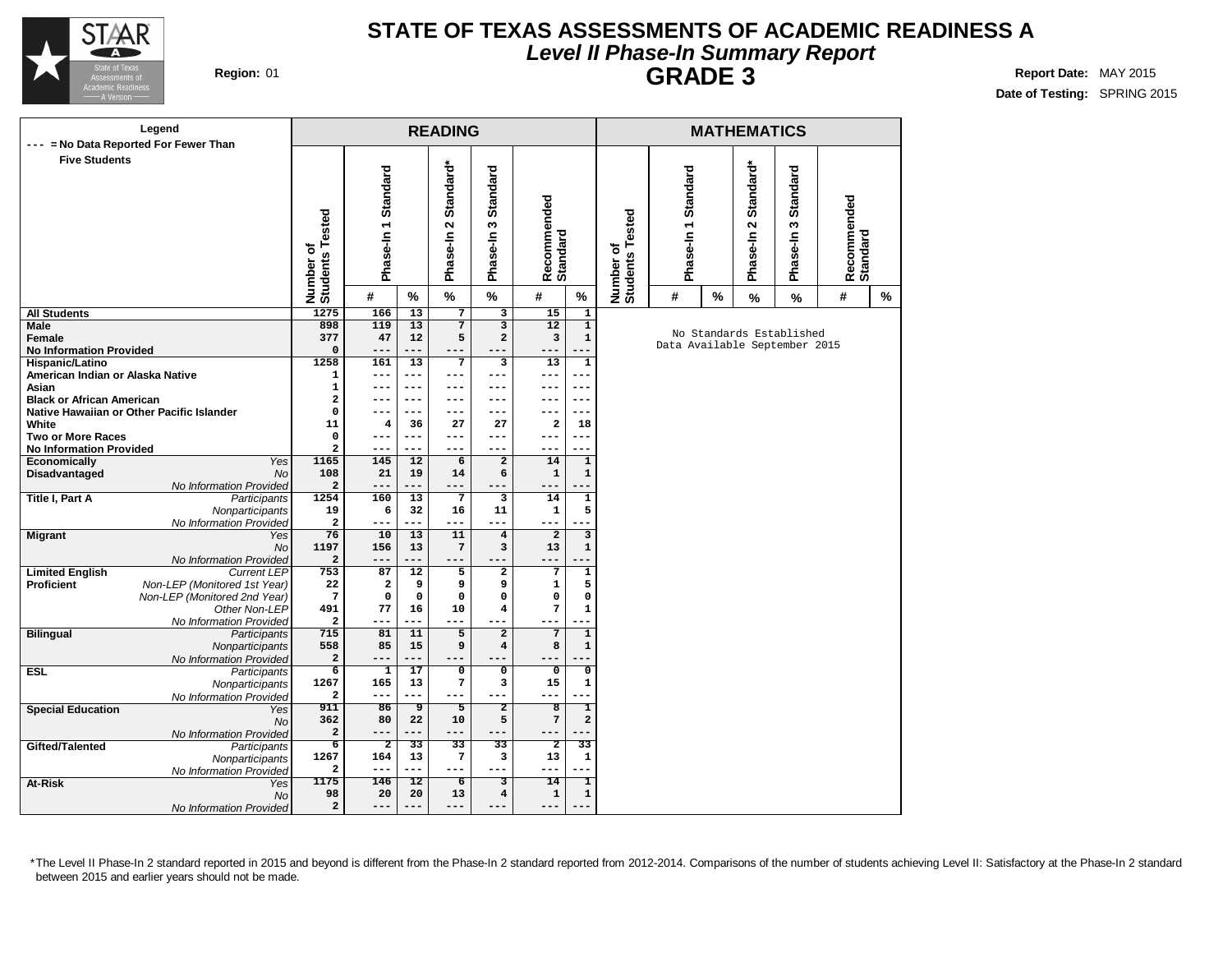

### **STATE OF TEXAS ASSESSMENTS OF ACADEMIC READINESS Level II Phase-In Summary Report GRADE 4 Region:** 01 **Report** Date: MAY 2015

**Date of Testing:** SPRING 2015

| Legend                                              |                       |                          |                 | <b>READING</b>  |                 |                         |                 |                      |         |      | <b>MATHEMATICS</b> |                               |                     |   |                              |                          |           | <b>WRITING</b> |                |                         |                 |
|-----------------------------------------------------|-----------------------|--------------------------|-----------------|-----------------|-----------------|-------------------------|-----------------|----------------------|---------|------|--------------------|-------------------------------|---------------------|---|------------------------------|--------------------------|-----------|----------------|----------------|-------------------------|-----------------|
| --- = No Data Reported For Fewer Than               |                       |                          |                 |                 |                 |                         |                 |                      |         |      |                    |                               |                     |   |                              |                          |           |                |                |                         |                 |
| <b>Five Students</b>                                |                       |                          |                 |                 |                 |                         |                 |                      |         |      |                    |                               |                     |   |                              |                          |           |                |                |                         |                 |
|                                                     |                       | Standard                 |                 | Standard*       | <b>Standard</b> |                         |                 |                      | ਠ       |      | Standard*          | ਰ                             |                     |   |                              | Standard                 |           | Standard*      | ರ              |                         |                 |
|                                                     |                       |                          |                 |                 |                 |                         |                 |                      | Standar |      |                    | Standar                       |                     |   |                              |                          |           |                | <b>Standar</b> |                         |                 |
|                                                     |                       |                          |                 |                 |                 | Recommended<br>Standard |                 |                      |         |      |                    |                               | ommended            |   |                              |                          |           |                |                | Recommended<br>Standard |                 |
|                                                     | Tested                |                          |                 |                 | 5               |                         |                 | ested                |         |      | $\mathbf{\Omega}$  |                               |                     |   |                              | $\overline{ }$           |           |                |                |                         |                 |
|                                                     |                       | $\overline{\phantom{0}}$ |                 | $\sim$          |                 |                         |                 |                      |         |      |                    | S                             |                     |   |                              |                          |           | $\sim$         | S              |                         |                 |
|                                                     | ৳                     |                          |                 |                 |                 |                         |                 | ۴<br>৳               |         |      |                    |                               |                     |   |                              |                          |           |                |                |                         |                 |
|                                                     | S,                    |                          |                 | Phase-In        |                 |                         |                 |                      |         |      |                    |                               |                     |   |                              | Phase-In                 |           |                |                |                         |                 |
|                                                     |                       | Phase-In                 |                 |                 | Phase-In        |                         |                 |                      | Pha     |      | Phase-In           | Phase-In                      | Recomme<br>Standard |   |                              |                          |           | Phase-In       | Phase-In       |                         |                 |
|                                                     | Number<br>Students    | #                        | %               | %               | %               | #                       | $\%$            | Number o<br>Students | #       | $\%$ | $\%$               | %                             | #                   | % | Number of<br>Students Tested | #                        | %         | %              | %              | #                       | $\%$            |
| <b>All Students</b>                                 | 25918                 | 18638                    | $\overline{72}$ | 63              | 45              | 9537                    | $\overline{37}$ |                      |         |      |                    |                               |                     |   | 26163                        | 19309                    | 74        | 59             | 47             | 7721                    | 30              |
| Male                                                | 12987                 | 8856                     | 68              | 59              | 41              | 4329                    | 33              |                      |         |      |                    |                               |                     |   | 13164                        | 8881                     | 67        | 52             | 40             | 3126                    | 24              |
| Female                                              | 12931                 | 9782                     | 76              | 67              | 49              | 5208                    | 40              |                      |         |      |                    | No Standards Established      |                     |   | 12999                        | 10428                    | 80        | 66             | 54             | 4595                    | 35              |
| <b>No Information Provided</b>                      |                       |                          |                 | ---             | ---             | $---$                   |                 |                      |         |      |                    | Data Available September 2015 |                     |   |                              |                          | .         | ---            | $---$          | $---$                   | ---             |
| Hispanic/Latino                                     | 25314                 | 18120                    | 72              | 62              | 44              | 9178                    | 36              |                      |         |      |                    |                               |                     |   | 25556                        | 18809                    | 74        | 59             | 47             | 7432                    | 29              |
| American Indian or Alaska Native                    | 12                    | 7                        | 58              | 58              | 50              | 5                       | 42              |                      |         |      |                    |                               |                     |   | 12                           | 8                        | 67        | 58             | 42             | 3                       | 25              |
| Asian                                               | 130                   | 122                      | 94              | 92              | 84              | 99                      | 76              |                      |         |      |                    |                               |                     |   | 130                          | 124                      | 95        | 91             | 86             | 106                     | 82              |
| <b>Black or African American</b>                    | 57                    | 39                       | 68              | 61              | 42              | 22                      | 39              |                      |         |      |                    |                               |                     |   | 58                           | 39                       | 67        | 53             | 45             | 18                      | 31              |
| Native Hawaiian or Other Pacific Islander           | $\overline{a}$<br>379 | ---<br>327               | ---<br>86       | ---<br>78       | $---$<br>65     | $---$<br>217            | 57              |                      |         |      |                    |                               |                     |   | $\overline{2}$<br>382        | $- - -$                  | ---<br>81 | ---            | $---$<br>57    | $---$<br>145            | ---<br>38       |
| White<br><b>Two or More Races</b>                   | 23                    | 21                       | 91              | 87              | 61              | 14                      | 61              |                      |         |      |                    |                               |                     |   | 23                           | 309<br>18                | 78        | 68<br>74       | 74             | 15                      | 65              |
| <b>No Information Provided</b>                      |                       | ---                      | ---             | ---             | ---             | $---$                   | ---             |                      |         |      |                    |                               |                     |   | $\Omega$                     | $- -$                    | ---       | ---            | $--$           | $---$                   | ---             |
| <b>Economically</b><br>Yes                          | 21850                 | 15168                    | 69              | 60              | 41              | 7227                    | 33              |                      |         |      |                    |                               |                     |   | 22079                        | 15853                    | 72        | 56             | 44             | 5822                    | 26              |
| Disadvantaged<br><b>No</b>                          | 4067                  | 3470                     | 85              | 79              | 64              | 2310                    | 57              |                      |         |      |                    |                               |                     |   | 4084                         | 3456                     | 85        | 74             | 64             | 1899                    | 46              |
| No Information Provided                             | 1                     | $---$                    | ---             | ---             | $---$           | $---$                   | ---             |                      |         |      |                    |                               |                     |   | $\Omega$                     | $- -$                    | ---       | ---            | $---$          | $---$                   | ---             |
| Title I, Part A<br>Participants                     | 25508                 | 18277                    | 72              | 63              | 44              | 9277                    | 36              |                      |         |      |                    |                               |                     |   | 25756                        | 18946                    | 74        | 59             | 47             | 7496                    | 29              |
| Nonparticipants                                     | 409                   | 361                      | 88              | 85              | 70              | 260                     | 64              |                      |         |      |                    |                               |                     |   | 407                          | 363                      | 89        | 81             | 73             | 225                     | 55              |
| No Information Provided                             | -1                    | $---$                    | ---             | ---             | $---$           | $---$                   | ---             |                      |         |      |                    |                               |                     |   | $\Omega$                     | $--$                     | ---       | ---            | $---$<br>33    | $---$<br>177            | ---<br>17       |
| <b>Migrant</b><br>Yes<br><b>No</b>                  | 992<br>24924          | 569<br>18069             | 57<br>72        | 48<br>63        | 31<br>45        | 244<br>9293             | 25<br>37        |                      |         |      |                    |                               |                     |   | 1022<br>25141                | 615<br>18694             | 60<br>74  | 45<br>60       | 48             | 7544                    | 30              |
| No Information Provided                             |                       | $---$                    | $- -$           | ---             | ---             | $---$                   | ---             |                      |         |      |                    |                               |                     |   |                              | $- -$                    | ---       | ---            | $---$          | $---$                   | ---             |
| <b>Limited English</b><br><b>Current LEP</b>        | 11265                 | 7001                     | 62              | 51              | 31              | 2614                    | $\overline{23}$ |                      |         |      |                    |                               |                     |   | 11367                        | 7541                     | 66        | 49             | 36             | 2138                    | 19              |
| Non-LEP (Monitored 1st Year)<br><b>Proficient</b>   | 1461                  | 1349                     | 92              | 87              | 66              | 824                     | 56              |                      |         |      |                    |                               |                     |   | 1469                         | 1349                     | 92        | 83             | 73             | 714                     | 49              |
| Non-LEP (Monitored 2nd Year)                        | 612                   | 590                      | 96              | 92              | 81              | 458                     | 75              |                      |         |      |                    |                               |                     |   | 613                          | 600                      | 98        | 91             | 84             | 399                     | 65              |
| Other Non-LEP                                       | 12578                 | 9698                     | 77              | 69              | 53              | 5641                    | 45              |                      |         |      |                    |                               |                     |   | 12714                        | 9819                     | 77        | 64             | 53             | 4470                    | 35              |
| No Information Provided                             | 2                     | $--$                     | ---             | ---             | $---$           | $--$                    | ---             |                      |         |      |                    |                               |                     |   | $\Omega$                     | $- -$                    | ---       | ---            | $---$          | $--$                    | ---             |
| <b>Bilingual</b><br>Participants<br>Nonparticipants | 11158<br>14756        | 7024<br>11612            | 63<br>79        | 52<br>71        | 32<br>54        | 2703<br>6832            | 24<br>46        |                      |         |      |                    |                               |                     |   | 11256<br>14905               | 7564<br>11743            | 67<br>79  | 50<br>66       | 37<br>55       | 2194<br>5526            | 19<br>37        |
| No Information Provided                             | 4                     | $---$                    |                 | ---             | ---             | $---$                   |                 |                      |         |      |                    |                               |                     |   |                              |                          |           | ---            | ---            | $---$                   | ---             |
| <b>ESL</b><br>Participants                          | 87                    | 53                       | 61              | 55              | 36              | 25                      | 29              |                      |         |      |                    |                               |                     |   | 86                           | 57                       | 66        | 51             | 34             | 18                      | 21              |
| Nonparticipants                                     | 25827                 | 18583                    | 72              | 63              | 45              | 9510                    | 37              |                      |         |      |                    |                               |                     |   | 26075                        | 19250                    | 74        | 59             | 47             | 7702                    | 30              |
| No Information Provided                             | 4                     | $---$                    | ---             | $---$           | $---$           | $---$                   |                 |                      |         |      |                    |                               |                     |   | $\overline{2}$               | $\overline{\phantom{m}}$ | ---       | ---            | ---            | $---$                   | ---             |
| <b>Special Education</b><br>Yes                     | 930                   | 369                      | 40              | 31              | 18              | 131                     | 14              |                      |         |      |                    |                               |                     |   | 1108                         | 299                      | 27        | 18             | 12             | 68                      | 6               |
| <b>No</b>                                           | 24986                 | 18269                    | 73              | 64              | 46              | 9406                    | 38              |                      |         |      |                    |                               |                     |   | 25055                        | 19010                    | 76        | 61             | 49             | 7653                    | 31              |
| No Information Provided                             | $\overline{2}$        | $---$                    | $- -$           | $- - -$         | $---$           | $---$                   |                 |                      |         |      |                    |                               |                     |   | $\Omega$                     | $ -$                     | ---       | ---            | $---$          | $---$                   | ---             |
| Gifted/Talented<br>Participants                     | 3141                  | 3023                     | 96              | $\overline{93}$ | 84              | 2423                    | 77              |                      |         |      |                    |                               |                     |   | 3135                         | 3014                     | 96        | 91             | 84             | 2115                    | 67              |
| Nonparticipants                                     | 22775<br>2            | 15615<br>$--$            | 69<br>---       | 59<br>$---$     | 39<br>$---$     | 7114<br>$---$           | 31<br>---       |                      |         |      |                    |                               |                     |   | 23028<br>$\Omega$            | 16295<br>$- -$           | 71<br>--- | 55<br>---      | 42<br>$--$     | 5606<br>$--$            | 24<br>$--$      |
| No Information Provideo<br>At-Risk<br>Yes           | 16163                 | 9758                     | 60              | $\overline{49}$ | $\overline{30}$ | 3598                    | $\overline{22}$ |                      |         |      |                    |                               |                     |   | 16371                        | 10471                    | 64        | 46             | 34             | 2878                    | $\overline{18}$ |
| No                                                  | 9753                  | 8880                     | 91              | 85              | 70              | 5939                    | 61              |                      |         |      |                    |                               |                     |   | 9792                         | 8838                     | 90        | 80             | 70             | 4843                    | 49              |
| No Information Provided                             | $\overline{a}$        | $---$                    | ---             | $---$           | $---$           | $---$                   |                 |                      |         |      |                    |                               |                     |   | $\mathbf 0$                  | $- -$                    | ---       | $---$          | $---$          | $---$                   | ---             |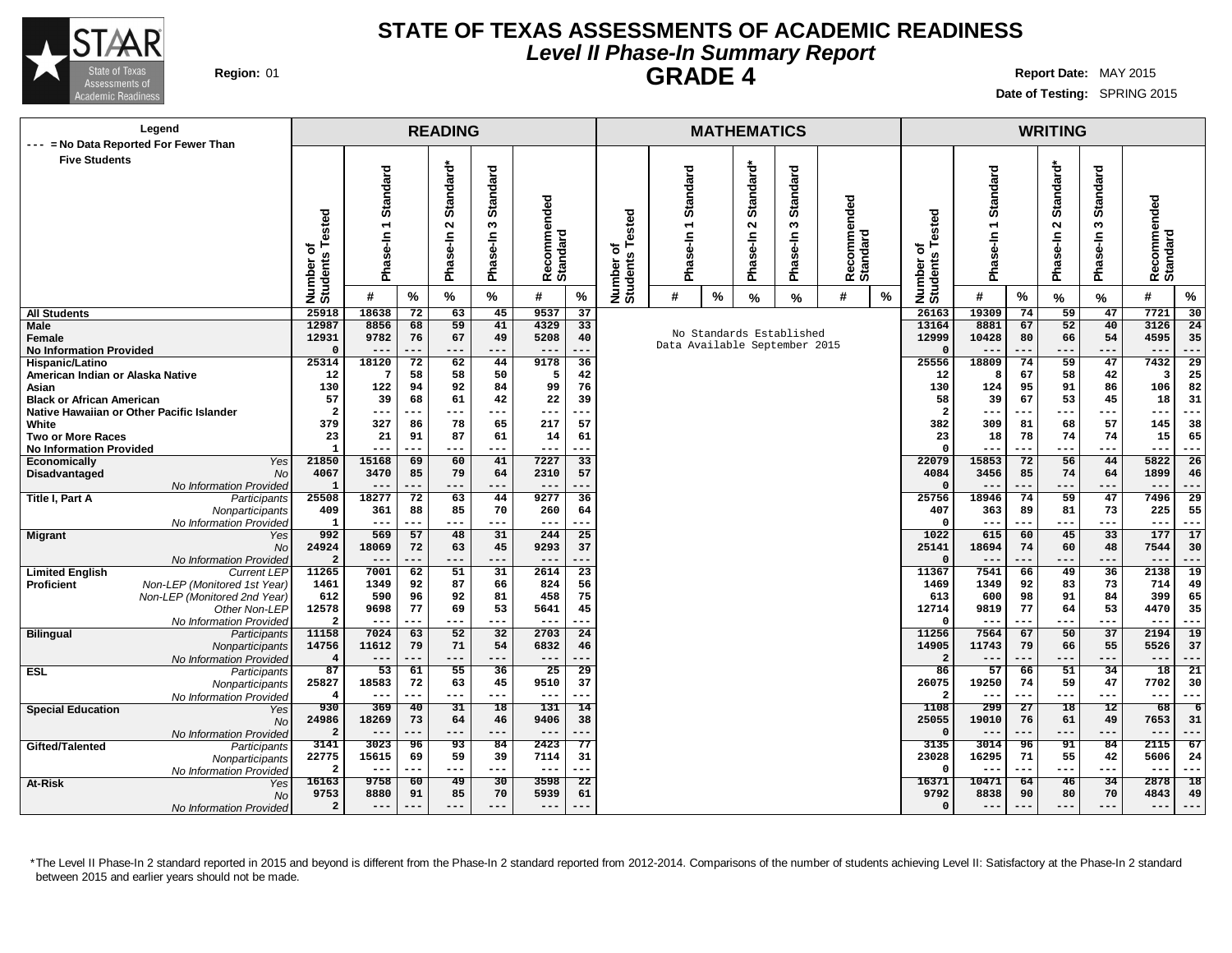

### **STATE OF TEXAS ASSESSMENTS OF ACADEMIC READINESS SPANISH Level II Phase-In Summary Report GRADE 4 Region:** 01 **Report** Date: MAY 2015

**Date of Testing:** SPRING 2015

| Legend                                                                                     |                      |                |                 | <b>READING</b>  |                        |                            |                |                       |                 |   | <b>MATHEMATICS</b> |                               |                         |                  |                              |                |           | <b>WRITING</b>    |                        |                            |                         |
|--------------------------------------------------------------------------------------------|----------------------|----------------|-----------------|-----------------|------------------------|----------------------------|----------------|-----------------------|-----------------|---|--------------------|-------------------------------|-------------------------|------------------|------------------------------|----------------|-----------|-------------------|------------------------|----------------------------|-------------------------|
| --- = No Data Reported For Fewer Than<br><b>Five Students</b>                              |                      |                |                 |                 |                        |                            |                |                       |                 |   |                    |                               |                         |                  |                              |                |           |                   |                        |                            |                         |
|                                                                                            |                      |                |                 |                 |                        |                            |                |                       |                 |   |                    |                               |                         |                  |                              |                |           |                   |                        |                            |                         |
|                                                                                            |                      | Standard       |                 | Standard*       | <b>Standard</b>        |                            |                |                       | <b>Standard</b> |   | Standard*          | <b>Standard</b>               |                         |                  |                              | Standard       |           | Standard*         | <b>Standard</b>        |                            |                         |
|                                                                                            |                      |                |                 |                 |                        |                            |                |                       |                 |   |                    |                               |                         |                  |                              |                |           |                   |                        |                            |                         |
|                                                                                            |                      |                |                 |                 |                        |                            |                |                       |                 |   |                    |                               |                         |                  |                              |                |           |                   |                        |                            |                         |
|                                                                                            | ested                | $\overline{ }$ |                 | $\sim$          | S                      |                            |                | ested                 |                 |   | $\sim$             | ო                             |                         |                  |                              | $\overline{ }$ |           | $\mathbf{\Omega}$ | S                      |                            |                         |
|                                                                                            | ৳                    |                |                 |                 |                        |                            |                | ৳                     |                 |   |                    |                               |                         |                  |                              |                |           |                   |                        |                            |                         |
|                                                                                            |                      | Phase-In       |                 | Phase-In        | Phase-In               | ecommended                 |                |                       |                 |   | Phase-In           | Phase-In                      |                         |                  |                              | Phase-In       |           | Phase-In          | Phase-In               | Recommended<br>Standard    |                         |
|                                                                                            |                      |                |                 |                 |                        | Recomme<br>Standard        |                |                       | Pha             |   |                    |                               | Recommended<br>Standard |                  |                              |                |           |                   |                        |                            |                         |
|                                                                                            | Number o<br>Students | #              | $\%$            | %               | $\%$                   | #                          | $\%$           | Number o'<br>Students | #               | % | $\frac{9}{6}$      | %                             | #                       | $\%$             | Number of<br>Students Tested | #              | %         | $\%$              | %                      | $\%$<br>#                  |                         |
| <b>All Students</b>                                                                        | 2972                 | 1627           | 55              | 45              | 32                     | 674                        | 23             |                       |                 |   |                    |                               |                         |                  | 3025                         | 1913           | 63        | 49                | 39                     | 919<br>30                  |                         |
| Male                                                                                       | 1546                 | 752            | 49              | 39              | 27                     | 277                        | 18             |                       |                 |   |                    | No Standards Established      |                         |                  | 1567                         | 852            | 54        | 40                | 31                     | 351<br>22                  |                         |
| Female                                                                                     | 1426<br>$\Omega$     | 875            | 61              | 52              | 38                     | 397                        | 28             |                       |                 |   |                    | Data Available September 2015 |                         |                  | 1458                         | 1061           | 73        | 59                | 49                     | 568<br>39                  |                         |
| <b>No Information Provided</b><br>Hispanic/Latino                                          | 2966                 | ---<br>1624    | ---<br>55       | ---<br>45       | ---<br>$\overline{32}$ | $\qquad \qquad - -$<br>673 | ---<br>23      |                       |                 |   |                    |                               |                         |                  | 3019                         | 1909           | ---<br>63 | ---<br>49         | ---<br>39              | $---$<br>---<br>917<br>30  |                         |
| American Indian or Alaska Native                                                           | 0                    | ---            | ---             | $---$           | $---$                  | $\qquad \qquad - -$        | ---            |                       |                 |   |                    |                               |                         |                  | $\Omega$                     | ---            | ---       | ---               | $--$                   | $---$<br>---               |                         |
| Asian                                                                                      | 0                    | ---            | ---             | ---             | $--$                   | $---$                      |                |                       |                 |   |                    |                               |                         |                  | $\Omega$                     | $- -$          | ---       | ---               | ---                    | $--$<br>---                |                         |
| <b>Black or African American</b>                                                           | 0                    | ---            | ---             |                 | $--$                   | ---                        |                |                       |                 |   |                    |                               |                         |                  | $\Omega$                     |                |           | -- <u>-</u>       |                        | $--$<br>---                |                         |
| Native Hawaiian or Other Pacific Islander                                                  | ٥                    | ---            | ---             | ---             | $---$                  | $---$                      | ---            |                       |                 |   |                    |                               |                         |                  |                              | ---            | ---       | $---$             | ---                    | $--$<br>---                |                         |
| White<br><b>Two or More Races</b>                                                          | 6<br>0               | 3<br>---       | 50<br>---       | 33<br>---       | 17<br>$---$            | 1<br>$---$                 | 17             |                       |                 |   |                    |                               |                         |                  | 6<br>$\Omega$                | 4              | 67<br>--- | 33<br>--          | 33<br>---              | 33<br>2<br>$---$<br>---    |                         |
| <b>No Information Provided</b>                                                             | 0                    | ---            | ---             | ---             | ---                    | $---$                      | ---            |                       |                 |   |                    |                               |                         |                  | ---                          | ---            | ---       | $--$              | $---$<br>---           |                            |                         |
| Economically<br>Yes                                                                        | 2845                 | 1564           | 55              | 45              | 32                     | 645                        | 23             |                       |                 |   |                    |                               | 2891                    | 1831             | 63                           | 49             | 39        | 879<br>30         |                        |                            |                         |
| Disadvantaged<br><b>No</b>                                                                 | 127                  | 63             | 50              | 43              | 32                     | 29                         | 23             |                       |                 |   |                    |                               |                         |                  | 134                          | 82             | 61        | 44                | 37                     | 40<br>30                   |                         |
| No Information Provided                                                                    | $\Omega$<br>2954     | ---<br>1615    | $\overline{55}$ | ---<br>45       | ---                    | $---$<br>671               |                |                       |                 |   |                    |                               |                         |                  | 3007                         | 1900           | ---       | ---               | ---<br>39              | $---$<br>---<br>915        |                         |
| <b>Title I, Part A</b><br>Participants<br>Nonparticipants                                  | 17                   | 12             | 71              | 65              | 32<br>29               | 3                          | 23<br>18       |                       |                 |   |                    |                               |                         |                  | 18                           | 13             | 63<br>72  | 49<br>50          | 28                     | 30<br>22<br>$\overline{4}$ |                         |
| No Information Provided                                                                    | $\mathbf{1}$         | ---            | ---             | ---             | $---$                  | $---$                      | ---            |                       |                 |   |                    |                               |                         |                  | $\Omega$                     | ---            | ---       | ---               | ---                    | $---$<br>---               |                         |
| <b>Migrant</b><br>Yes                                                                      | 149                  | 60             | 40              | $\overline{30}$ | 20                     | 21                         | 14             |                       |                 |   |                    |                               |                         |                  | 153                          | 76             | 50        | 37                | 27                     | 34<br>$\overline{22}$      |                         |
| <b>No</b>                                                                                  | 2823                 | 1567           | 56              | 46              | 33                     | 653                        | 23             |                       |                 |   |                    |                               |                         |                  | 2872                         | 1837           | 64        | 50                | 40                     | 885<br>31                  |                         |
| No Information Provided                                                                    | $\mathbf{0}$         |                |                 | ---             |                        | $---$                      |                |                       |                 |   |                    |                               |                         |                  |                              |                |           | ---               | ---                    | $---$                      |                         |
| <b>Limited English</b><br><b>Current LEP</b><br>Proficient<br>Non-LEP (Monitored 1st Year) | 2952<br>$\mathbf{1}$ | 1618<br>---    | 55<br>---       | 45<br>---       | 32<br>$---$            | 671<br>$---$               | 23             |                       |                 |   |                    |                               |                         |                  | 3006<br>-2                   | 1903<br>---    | 63<br>--- | 49<br>---         | 39<br>$--$             | 914<br>30<br>$---$<br>---  |                         |
| Non-LEP (Monitored 2nd Year)                                                               | $\mathsf{o}\,$       | ---            | ---             | ---             | $---$                  | $--$                       |                |                       |                 |   |                    |                               |                         |                  | $\Omega$                     |                | ---       | ---               | $--$                   | $- -$<br>---               |                         |
| Other Non-LEP                                                                              | 19                   | 9              | 47              | 42              | 26                     | 3                          | 16             |                       |                 |   |                    |                               |                         |                  | 17                           | 9              | 53        | 41                | 29                     | 24                         |                         |
| No Information Provided                                                                    | $\mathbf{o}$         | ---            | ---             | ---             | ---                    | $---$                      | ---            |                       |                 |   |                    |                               |                         |                  |                              | ---            | ---       | ---               | $--$                   | ---<br>$---$               |                         |
| <b>Bilingual</b><br>Participants                                                           | 2948                 | 1616           | 55              | 45              | 32                     | 670                        | 23             |                       |                 |   |                    |                               |                         |                  | 3003                         | 1901           | 63        | 49                | 39                     | 915<br>30                  |                         |
| Nonparticipants                                                                            | 24<br>$\Omega$       | 11<br>---      | 46<br>---       | 42<br>---       | 21<br>$---$            | $\overline{4}$             | 17             |                       |                 |   |                    |                               |                         |                  | 22<br>$\Omega$               | 12<br>---      | 55<br>--- | 45                | 27<br>---              | 18<br>---                  |                         |
| No Information Provided<br><b>ESL</b><br>Participants                                      | $\mathbf{1}$         | $--$           | ---             | $---$           | $---$                  | $---$<br>$---$             | ---            |                       |                 |   |                    |                               |                         |                  | $\mathbf{1}$                 | $--$           | ---       | ---<br>---        | $--$                   | $---$<br>$---$<br>---      |                         |
| Nonparticipants                                                                            | 2971                 | 1626           | 55              | 45              | 32                     | 673                        | 23             |                       |                 |   |                    |                               |                         |                  | 3023                         | 1912           | 63        | 49                | 39                     | 919<br>30                  |                         |
| No Information Provided                                                                    | $\mathbf{o}$         | ---            | ---             | ---             | $---$                  | $- - -$                    | ---            |                       |                 |   |                    |                               |                         |                  | -1                           | ---            | ---       | ---               | ---                    | $---$<br>---               |                         |
| <b>Special Education</b><br>Yes                                                            | 99                   | 18             | 18              | 11              | -7                     | $\overline{\mathbf{2}}$    | $\overline{2}$ |                       |                 |   |                    |                               |                         |                  | 113                          | 15             | 13        |                   | $\overline{4}$         | 3                          | $\overline{\mathbf{3}}$ |
| No                                                                                         | 2873                 | 1609           | 56              | 46              | 33                     | 672                        |                | 23                    |                 |   |                    |                               |                         | 2912<br>$\Omega$ | 1898                         | 65             | 51        | 41                | 916<br>31              |                            |                         |
| No Information Provided<br>Gifted/Talented                                                 | $\mathbf 0$<br>123   | $---$<br>118   | ---<br>96       | ---<br>94       | $---$<br>83            | $---$<br>86                |                |                       |                 |   |                    |                               |                         |                  | 130                          | 130            | 100       | ---<br>95         | ---<br>89              | $---$<br>---<br>102<br>78  |                         |
| Participants<br>Nonparticipants                                                            | 2849                 | 1509           | 53              | 43              | 30                     | 588                        |                | 70<br>21              |                 |   |                    |                               |                         | 2895             | 1783                         | 62             | 47        | 37                | 817<br>28              |                            |                         |
| No Information Provided                                                                    | $\Omega$             | ---            | ---             | ---             | $---$                  | $--$                       |                |                       |                 |   |                    |                               |                         | $\Omega$         |                              | ---            | ---       | ---               | $--$<br>---            |                            |                         |
| At-Risk<br>Yes                                                                             | 2939                 | 1615           | 55              | 45              | 32                     | 671                        | 23             |                       |                 |   |                    |                               |                         | 2995             | 1899                         | 63             | 49        | $\overline{39}$   | 912<br>$\overline{30}$ |                            |                         |
| No                                                                                         | 33                   | 12             | 36              | 33              | 18                     | 3                          | 9              |                       |                 |   |                    |                               |                         |                  | 30                           | 14             | 47        | 37                | 27                     | 7<br>23                    |                         |
| No Information Provided                                                                    | $\mathbf 0$          | ---            |                 | ---             | $---$                  | $---$                      |                |                       |                 |   |                    |                               |                         |                  | $\Omega$                     | ---            |           | ---               | ---                    | ---<br>$--$                |                         |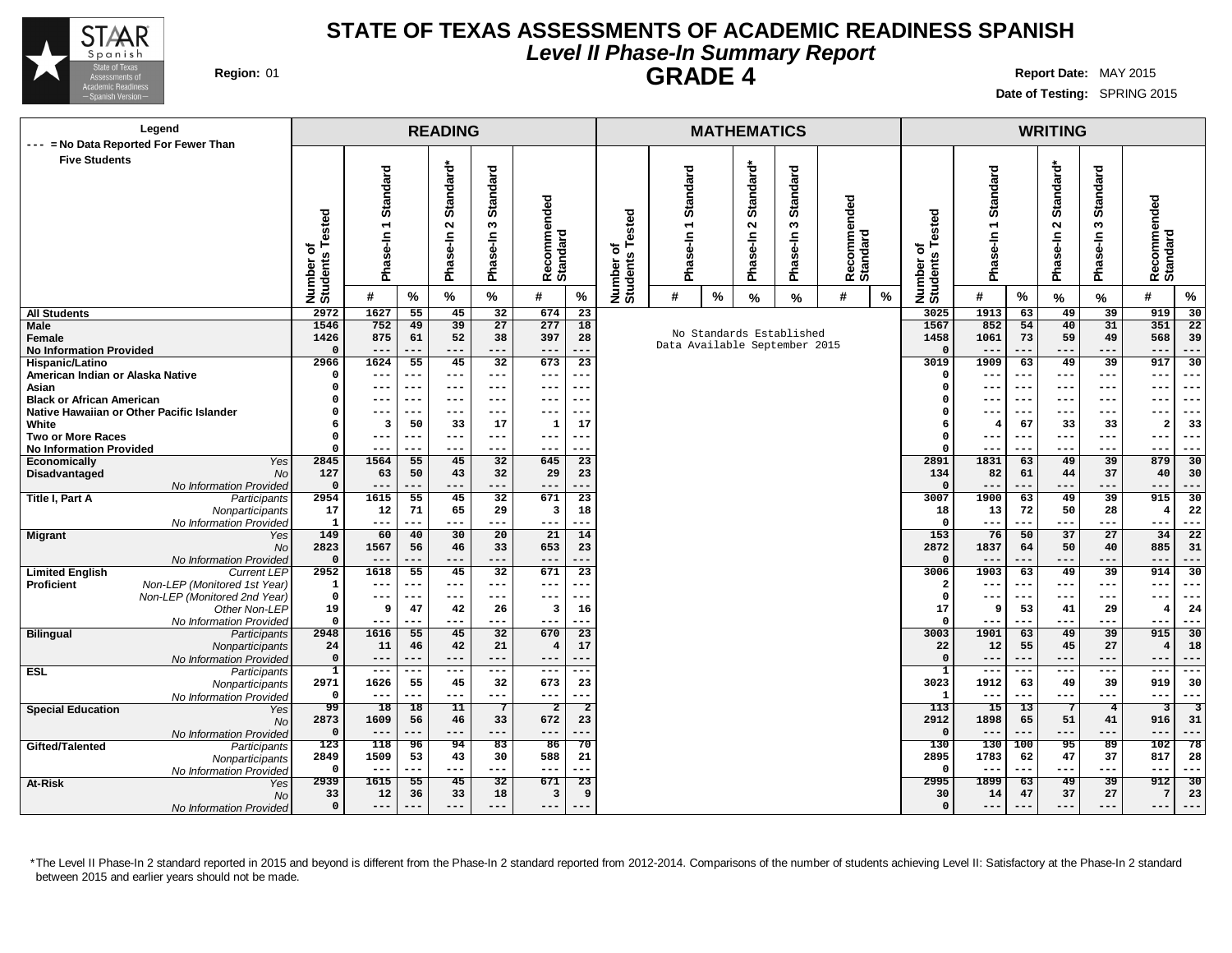

### **STATE OF TEXAS ASSESSMENTS OF ACADEMIC READINESS L Level II Phase-In Summary Report GRADE 4 Region:** 01 **Report** Date: MAY 2015

**Date of Testing:** SPRING 2015

|                                  | Legend<br>--- = No Data Reported For Fewer Than |                              |                               |      | <b>MATHEMATICS</b>       |                     |                         |      |
|----------------------------------|-------------------------------------------------|------------------------------|-------------------------------|------|--------------------------|---------------------|-------------------------|------|
| <b>Five Students</b>             |                                                 | Number of<br>Students Tested | Phase-In 1 Standard           |      | Phase-In 2 Standard*     | Phase-In 3 Standard | Recommended<br>Standard |      |
|                                  |                                                 |                              | #                             | $\%$ | %                        | %                   | #                       | $\%$ |
| <b>All Students</b>              |                                                 |                              |                               |      |                          |                     |                         |      |
| Male                             |                                                 |                              |                               |      | No Standards Established |                     |                         |      |
| Female                           |                                                 |                              | Data Available September 2015 |      |                          |                     |                         |      |
| <b>No Information Provided</b>   |                                                 |                              |                               |      |                          |                     |                         |      |
| Hispanic/Latino                  |                                                 |                              |                               |      |                          |                     |                         |      |
| American Indian or Alaska Native |                                                 |                              |                               |      |                          |                     |                         |      |
| Asian                            |                                                 |                              |                               |      |                          |                     |                         |      |
| <b>Black or African American</b> |                                                 |                              |                               |      |                          |                     |                         |      |
|                                  | Native Hawaiian or Other Pacific Islander       |                              |                               |      |                          |                     |                         |      |
| White                            |                                                 |                              |                               |      |                          |                     |                         |      |
| <b>Two or More Races</b>         |                                                 |                              |                               |      |                          |                     |                         |      |
| <b>No Information Provided</b>   |                                                 |                              |                               |      |                          |                     |                         |      |
| Economically                     | Yes<br>No                                       |                              |                               |      |                          |                     |                         |      |
| Disadvantaged                    | No Information Provided                         |                              |                               |      |                          |                     |                         |      |
| <b>Title I, Part A</b>           | Participants                                    |                              |                               |      |                          |                     |                         |      |
|                                  | Nonparticipants                                 |                              |                               |      |                          |                     |                         |      |
|                                  | No Information Provided                         |                              |                               |      |                          |                     |                         |      |
| <b>Migrant</b>                   | Yes                                             |                              |                               |      |                          |                     |                         |      |
|                                  | <b>No</b>                                       |                              |                               |      |                          |                     |                         |      |
|                                  | No Information Provided                         |                              |                               |      |                          |                     |                         |      |
| <b>Limited English</b>           | <b>Current LEP</b>                              |                              |                               |      |                          |                     |                         |      |
| <b>Proficient</b>                | Non-LEP (Monitored 1st Year)                    |                              |                               |      |                          |                     |                         |      |
|                                  | Non-LEP (Monitored 2nd Year)                    |                              |                               |      |                          |                     |                         |      |
|                                  | Other Non-LEP                                   |                              |                               |      |                          |                     |                         |      |
|                                  | No Information Provided                         |                              |                               |      |                          |                     |                         |      |
| <b>Bilingual</b>                 | Participants                                    |                              |                               |      |                          |                     |                         |      |
|                                  | Nonparticipants                                 |                              |                               |      |                          |                     |                         |      |
|                                  | No Information Provided                         |                              |                               |      |                          |                     |                         |      |
| <b>ESL</b>                       | Participants                                    |                              |                               |      |                          |                     |                         |      |
|                                  | Nonparticipants                                 |                              |                               |      |                          |                     |                         |      |
|                                  | No Information Provided                         |                              |                               |      |                          |                     |                         |      |
| <b>Special Education</b>         | Yes                                             |                              |                               |      |                          |                     |                         |      |
|                                  | No                                              |                              |                               |      |                          |                     |                         |      |
| Gifted/Talented                  | No Information Provided<br><b>Participants</b>  |                              |                               |      |                          |                     |                         |      |
|                                  |                                                 |                              |                               |      |                          |                     |                         |      |
|                                  | Nonparticipants                                 |                              |                               |      |                          |                     |                         |      |
| At-Risk                          | No Information Provided<br>Yes                  |                              |                               |      |                          |                     |                         |      |
|                                  | No                                              |                              |                               |      |                          |                     |                         |      |
|                                  | No Information Provided                         |                              |                               |      |                          |                     |                         |      |
|                                  |                                                 |                              |                               |      |                          |                     |                         |      |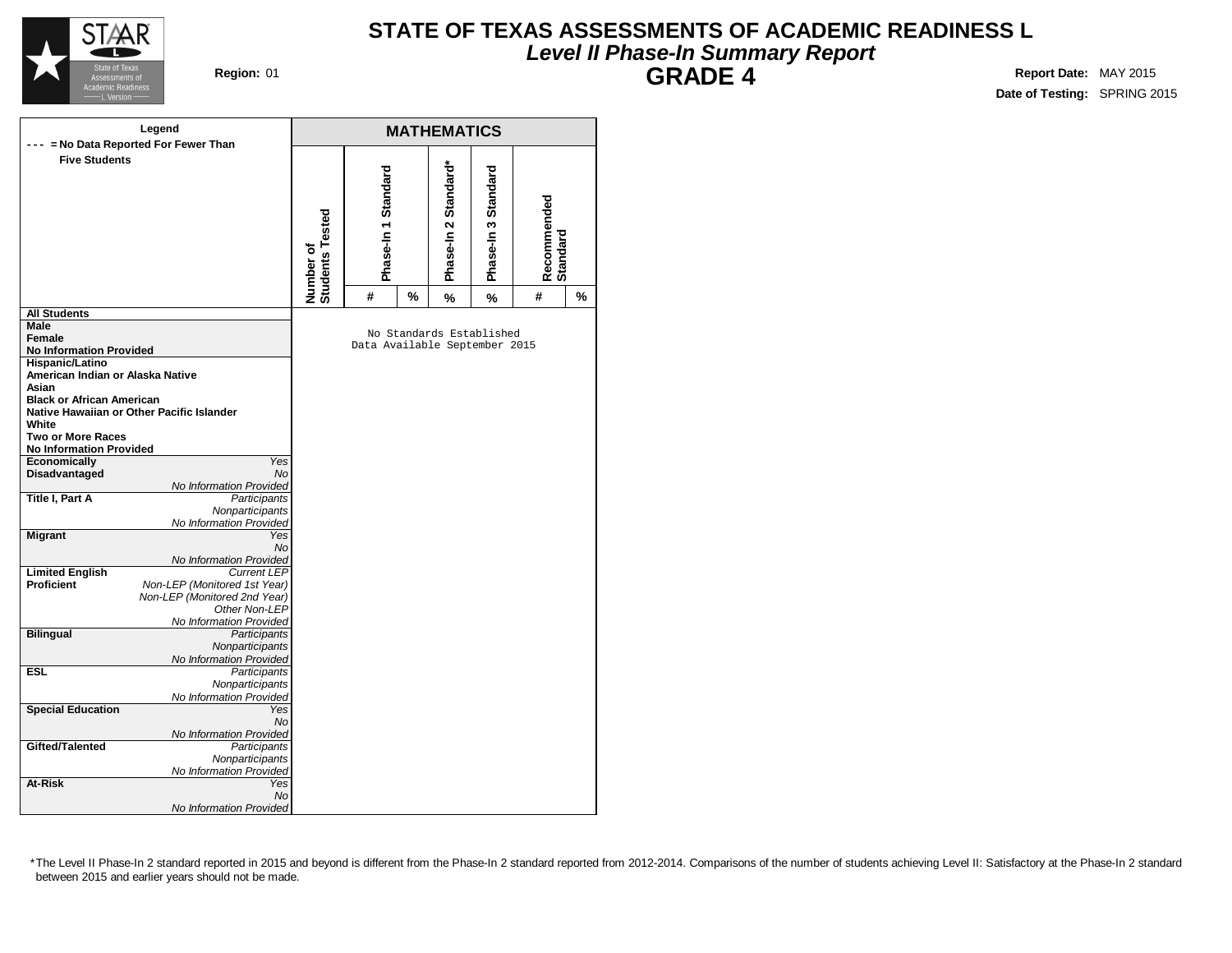

### **STATE OF TEXAS ASSESSMENTS OF ACADEMIC READINESS A Level II Phase-In Summary Report GRADE 4 Region:** 01 **Report** Date: MAY 2015

**Date of Testing:** SPRING 2015

| Legend                                                           |                                                   |                         |           | <b>READING</b>           |                       |                                                   |                       |                          |   | <b>MATHEMATICS</b> |                               |   |           |                              |                         |                          | <b>WRITING</b>         |                         |                                     |  |
|------------------------------------------------------------------|---------------------------------------------------|-------------------------|-----------|--------------------------|-----------------------|---------------------------------------------------|-----------------------|--------------------------|---|--------------------|-------------------------------|---|-----------|------------------------------|-------------------------|--------------------------|------------------------|-------------------------|-------------------------------------|--|
| --- = No Data Reported For Fewer Than                            |                                                   |                         |           |                          |                       |                                                   |                       |                          |   |                    |                               |   |           |                              |                         |                          |                        |                         |                                     |  |
| <b>Five Students</b>                                             |                                                   |                         |           |                          |                       |                                                   |                       |                          |   |                    |                               |   |           |                              |                         |                          |                        |                         |                                     |  |
|                                                                  | Standard*                                         |                         |           |                          |                       |                                                   |                       |                          |   |                    |                               |   |           |                              |                         |                          |                        |                         |                                     |  |
|                                                                  |                                                   |                         |           |                          |                       |                                                   |                       |                          |   |                    | Standard                      |   | Standard* | Standard                     |                         |                          |                        |                         |                                     |  |
|                                                                  |                                                   |                         |           |                          |                       | Standard*<br>Standard<br>Standard<br>Standard     |                       |                          |   |                    |                               |   |           |                              |                         |                          |                        |                         |                                     |  |
|                                                                  | Standard<br>Recommended<br>Standard<br>ecommended |                         |           |                          |                       |                                                   |                       |                          |   |                    |                               |   |           |                              | Recommended<br>Standard |                          |                        |                         |                                     |  |
|                                                                  |                                                   | 7                       |           | $\sim$                   | w                     |                                                   | Tested                | $\overline{\phantom{0}}$ |   | $\mathbf{\Omega}$  | w                             |   |           |                              |                         |                          | $\sim$                 | S                       |                                     |  |
|                                                                  |                                                   |                         |           |                          |                       |                                                   |                       |                          |   |                    |                               |   |           |                              |                         |                          |                        |                         |                                     |  |
|                                                                  |                                                   | Phase-In                |           | Phase-In                 | Phase-In              |                                                   | ৳                     | ise-In                   |   | Phase-In           | Phase-In                      |   |           |                              | Phase-In 1              |                          | Phase-In               | Phase-In                |                                     |  |
|                                                                  |                                                   |                         |           |                          |                       |                                                   |                       |                          |   |                    |                               |   |           |                              |                         |                          |                        |                         |                                     |  |
|                                                                  |                                                   |                         |           |                          |                       | Recomme<br>Standard                               |                       | Pha                      |   |                    |                               |   |           |                              |                         |                          |                        |                         |                                     |  |
|                                                                  | Number of<br>Students Tested                      | #                       |           | %                        | %                     | $\%$<br>#                                         | Number of<br>Students | #                        |   |                    |                               | # | $\%$      | Number of<br>Students Tested | #                       |                          |                        |                         | $\%$<br>#                           |  |
|                                                                  |                                                   |                         | $\%$      |                          |                       |                                                   |                       |                          | % | %                  | %                             |   |           |                              |                         | $\%$                     | $\%$                   | $\%$                    |                                     |  |
| <b>All Students</b>                                              | 1626                                              | 282                     | 17        | 11                       | 6                     | 46<br>3                                           |                       |                          |   |                    |                               |   |           | 1321                         | 152                     | 12                       | 7                      | $\overline{\mathbf{2}}$ | 13<br>1                             |  |
| Male                                                             | 1056                                              | 161                     | 15        | 10                       | 6                     | 31<br>$\overline{\mathbf{3}}$                     |                       |                          |   |                    | No Standards Established      |   |           | 855                          | 90                      | 11                       | 7                      | $\overline{\mathbf{3}}$ | 8<br>1                              |  |
| Female<br><b>No Information Provided</b>                         | 570<br>$\Omega$                                   | 121<br>$---$            | 21<br>--- | 14<br>$---$              | 6<br>---              | 15<br>3<br>---<br>---                             |                       |                          |   |                    | Data Available September 2015 |   |           | 466<br>$\Omega$              | 62<br>---               | 13<br>$---$              | $7\phantom{.0}$<br>--- | $\mathbf{2}$<br>$---$   | 5<br>1<br>$- - -$<br>$---$          |  |
| Hispanic/Latino                                                  | 1604                                              | 276                     | 17        | 11                       | 6                     | 45<br>3                                           |                       |                          |   |                    |                               |   |           | 1304                         | 150                     | $\overline{12}$          | 7                      | $\overline{\mathbf{2}}$ | 13<br>$\mathbf{1}$                  |  |
| American Indian or Alaska Native                                 | $\Omega$                                          | ---                     |           | ---                      | ---                   | ---                                               |                       |                          |   |                    |                               |   |           | $\Omega$                     |                         | ---                      | ---                    | $--$                    | $---$<br>---                        |  |
| Asian                                                            | C                                                 | $---$                   | ---       | $---$                    | ---                   | ---<br>$- -$                                      |                       |                          |   |                    |                               |   |           | $\Omega$                     | $--$                    | $---$                    | ---                    | ---                     | $---$<br>---                        |  |
| <b>Black or African American</b>                                 |                                                   | $--$                    | ---       | $---$                    | ---                   | ---                                               |                       |                          |   |                    |                               |   |           | $\overline{\mathbf{3}}$      | ---                     | $- - -$                  | ---                    | $- - -$                 | $- - -$<br>$- - -$                  |  |
| Native Hawaiian or Other Pacific Islander                        | $\Omega$                                          | ---                     |           | $--$                     | ---                   | ---                                               |                       |                          |   |                    |                               |   |           | $\Omega$                     |                         | $- -$                    | ---                    | $- - -$                 | $--$<br>---                         |  |
| White                                                            | 16                                                | 5                       | 31        | 31                       | 25                    | $\mathbf{1}$                                      |                       |                          |   |                    |                               |   |           | 12                           | 2                       | 17                       | 8                      | 8                       | $\Omega$<br>$\Omega$                |  |
| <b>Two or More Races</b>                                         | 0                                                 | $---$                   | ---       | $- - -$                  | ---                   | ---<br>$- - -$                                    | -6<br>$\mathsf{o}$    |                          |   |                    |                               |   | $--$      | $- - -$                      | ---                     | $--$                     | $--$<br>$- - -$        |                         |                                     |  |
| <b>No Information Provided</b>                                   | $\overline{a}$                                    | $---$                   | ---       | $--$                     | ---                   | ---                                               | $\overline{2}$        |                          |   |                    |                               |   |           |                              | ---                     | ---                      | $--$                   | $---$<br>$---$          |                                     |  |
| Yes<br><b>Economically</b>                                       | 1474                                              | 243                     | 16        | 10                       | 5                     | 34<br>$\overline{2}$                              |                       |                          |   |                    |                               |   |           | 1195                         | 121                     | 10                       | 6                      | $\overline{\mathbf{2}}$ | 9<br>$\mathbf{1}$                   |  |
| Disadvantaged<br><b>No</b>                                       | 150                                               | 39                      | 26        | 21                       | 11                    | 12<br>8                                           |                       |                          |   |                    |                               |   |           | 124                          | 31                      | 25                       | 15                     | 6                       | $\overline{4}$<br>3                 |  |
| No Information Provided                                          | $\overline{a}$                                    | $---$                   | ---       | $---$                    | ---                   | ---                                               |                       |                          |   |                    |                               |   |           | $\overline{2}$               | ---                     | ---                      | ---                    | $---$                   | $---$<br>---                        |  |
| <b>Title I, Part A</b><br>Participants                           | 1604                                              | 275                     | 17        | 11                       | 6                     | 46<br>$\overline{\mathbf{3}}$                     |                       |                          |   |                    |                               |   |           | 1299                         | 145                     | 11                       | 7                      | $\overline{2}$          | 12<br>$\mathbf{1}$                  |  |
| Nonparticipants                                                  | 20                                                | $\overline{7}$          | 35        | 25                       | 5                     | $\mathsf{o}\,$<br>$\Omega$                        |                       |                          |   |                    |                               |   |           | 20                           | $7\phantom{.0}$         | 35                       | 20                     | 5                       | $\mathbf{1}$<br>5                   |  |
| No Information Provided                                          | $\overline{\mathbf{2}}$                           | $---$                   | ---       | $---$                    | ---                   | ---                                               |                       |                          |   |                    |                               |   |           | $\overline{2}$               | $- - -$                 | $---$                    | $---$                  | $---$                   | $---$<br>$---$                      |  |
| <b>Migrant</b><br>Yes                                            | 114                                               | 14                      | 12        | $7\phantom{.0}$          | $\mathbf 1$           | $\Omega$<br>$\Omega$                              |                       |                          |   |                    |                               |   |           | 96                           |                         | $\overline{7}$           | $\overline{4}$         | $\mathbf 1$             | $\mathbf{1}$<br>$\mathbf{1}$        |  |
| <b>No</b>                                                        | 1510                                              | 268<br>$---$            | 18<br>--- | 12<br>$---$              | 6<br>---              | 46<br>3<br>---                                    |                       |                          |   |                    |                               |   |           | 1223<br>$\overline{2}$       | 145<br>$---$            | 12<br>---                | 7<br>---               | 3<br>$---$              | $12\,$<br>-1<br>$---$<br>---        |  |
| No Information Provided<br><b>Limited English</b><br>Current LEP | $\overline{a}$<br>904                             | 138                     | 15        | 10                       | 5                     | 23<br>3                                           |                       |                          |   |                    |                               |   |           | 737                          | 79                      | 11                       | 7                      | $\mathbf{2}$            | 8<br>1                              |  |
| <b>Proficient</b><br>Non-LEP (Monitored 1st Year)                | 59                                                | 12                      | 20        | 14                       | 5                     | $\mathbf{2}$<br>3                                 |                       |                          |   |                    |                               |   |           | 50                           | 5                       | 10                       | 6                      | $\mathbf 2$             | 1<br>2                              |  |
| Non-LEP (Monitored 2nd Year)                                     | 8                                                 | $\mathbf 0$             | $\Omega$  | $\mathbf{0}$             | $\Omega$              | 0<br>$\Omega$                                     |                       |                          |   |                    |                               |   |           | 6                            | $\Omega$                | $\Omega$                 | $\mathbf 0$            | $\Omega$                | $\Omega$<br>$\Omega$                |  |
| Other Non-LEP                                                    | 652                                               | 132                     | 20        | 13                       | 7                     | 21<br>$\overline{\mathbf{3}}$                     |                       |                          |   |                    |                               |   |           | 526                          | 68                      | 13                       | 7                      | $\overline{\mathbf{2}}$ | $\overline{\bf 4}$<br>$\mathbf{1}$  |  |
| No Information Provided                                          | $\overline{\mathbf{3}}$                           | $---$                   | ---       | $---$                    | ---                   | ---                                               |                       |                          |   |                    |                               |   |           | $\overline{2}$               | ---                     | ---                      | ---                    | ---                     | $--$                                |  |
| <b>Bilingual</b><br>Participants                                 | 861                                               | 127                     | 15        | 9                        | $\overline{4}$        | 20<br>$\overline{2}$                              |                       |                          |   |                    |                               |   |           | 699                          | 72                      | 10                       | 6                      | $\overline{2}$          | 6<br>$\mathbf{1}$                   |  |
| Nonparticipants                                                  | 762                                               | 155                     | 20        | 14                       | $7\phantom{.0}$       | 26<br>3                                           |                       |                          |   |                    |                               |   |           | 620                          | 80                      | 13                       | 8                      | 3                       | $7\phantom{.0}$<br>$\mathbf{1}$     |  |
| No Information Provided                                          | 3                                                 | $---$                   |           | ---                      | ---                   | ---                                               |                       |                          |   |                    |                               |   |           | $\overline{2}$               |                         |                          | ---                    |                         | $---$                               |  |
| <b>ESL</b><br>Participants                                       | 11                                                | $\overline{\mathbf{2}}$ | 18        | 18                       | 9                     | 9<br>1                                            |                       |                          |   |                    |                               |   |           | 10                           | $^{\circ}$              | $\mathbf{o}$             | $\mathbf 0$            | 0                       | $\mathbf 0$<br>$\Omega$             |  |
| Nonparticipants                                                  | 1612                                              | 280                     | 17        | 11                       | 6                     | 45<br>3                                           |                       |                          |   |                    |                               |   |           | 1309                         | 152                     | 12                       | 7                      | $\overline{\mathbf{2}}$ | 13<br>-1                            |  |
| No Information Provided                                          | 3                                                 | $---$                   | ---       | $\qquad \qquad - -$      | ---                   | ---                                               |                       |                          |   |                    |                               |   |           | $\overline{2}$               | ---                     | ---                      | ---                    | ---                     | $---$                               |  |
| <b>Special Education</b><br>Yes                                  | 1219                                              | 150                     | 12        |                          | $\overline{4}$        | 18<br>ı                                           |                       |                          |   |                    |                               |   |           | 1028                         | 81                      | $^{\circ}$               | $\overline{4}$         | T                       | $\Omega$<br>-5                      |  |
| <b>No</b>                                                        | 405                                               | 132                     | 33        | 23                       | 12                    | 28<br>7                                           |                       |                          |   |                    |                               |   |           | 291                          | 71                      | 24                       | 17                     | 6                       | 8<br>3                              |  |
| No Information Provided                                          | $\overline{a}$                                    | $---$                   | ---       | $---$                    | ---                   | ---                                               |                       |                          |   |                    |                               |   |           | $\overline{a}$               | $- -$                   | $---$                    | ---                    | $---$                   | $---$<br>---                        |  |
| Gifted/Talented<br>Participants                                  | 9                                                 | 6                       | 67        | 67                       | 44                    | $\overline{33}$<br>3                              |                       |                          |   |                    |                               |   |           |                              | 3                       | 43                       | 43                     | 29                      | 29<br>$\overline{2}$                |  |
| Nonparticipants                                                  | 1614                                              | 276                     | 17        | 11                       | 6                     | 43<br>3                                           |                       |                          |   |                    |                               |   |           | 1312<br>$\overline{2}$       | 149<br>$- - -$          | 11                       | $7\phantom{.0}$        | $\overline{\mathbf{2}}$ | 11<br>1                             |  |
| No Information Provided                                          | 3<br>1441                                         | $--$<br>240             | ---<br>17 | $---$<br>$\overline{11}$ | ---<br>$\overline{5}$ | ---<br>$\overline{38}$<br>$\overline{\mathbf{3}}$ |                       |                          |   |                    |                               |   |           | 1166                         | 126                     | $---$<br>$\overline{11}$ | ---                    | $---$<br>$\overline{2}$ | $---$<br>$--$<br>11<br>$\mathbf{1}$ |  |
| At-Risk<br>Yes                                                   | 183                                               | 42                      | 23        | 18                       | 11                    | 8<br>$\overline{4}$                               |                       |                          |   |                    |                               |   |           | 153                          | 26                      | 17                       | $\overline{6}$<br>14   | 5                       | $\overline{a}$<br>1                 |  |
| No                                                               | $\overline{a}$                                    | $---$                   | ---       | $---$                    | ---                   | $---$                                             |                       |                          |   |                    |                               |   |           | $\overline{a}$               | $--$                    | $--$                     | ---                    | $---$                   | ---<br>$---$                        |  |
| No Information Provided                                          |                                                   |                         |           |                          |                       |                                                   |                       |                          |   |                    |                               |   |           |                              |                         |                          |                        |                         |                                     |  |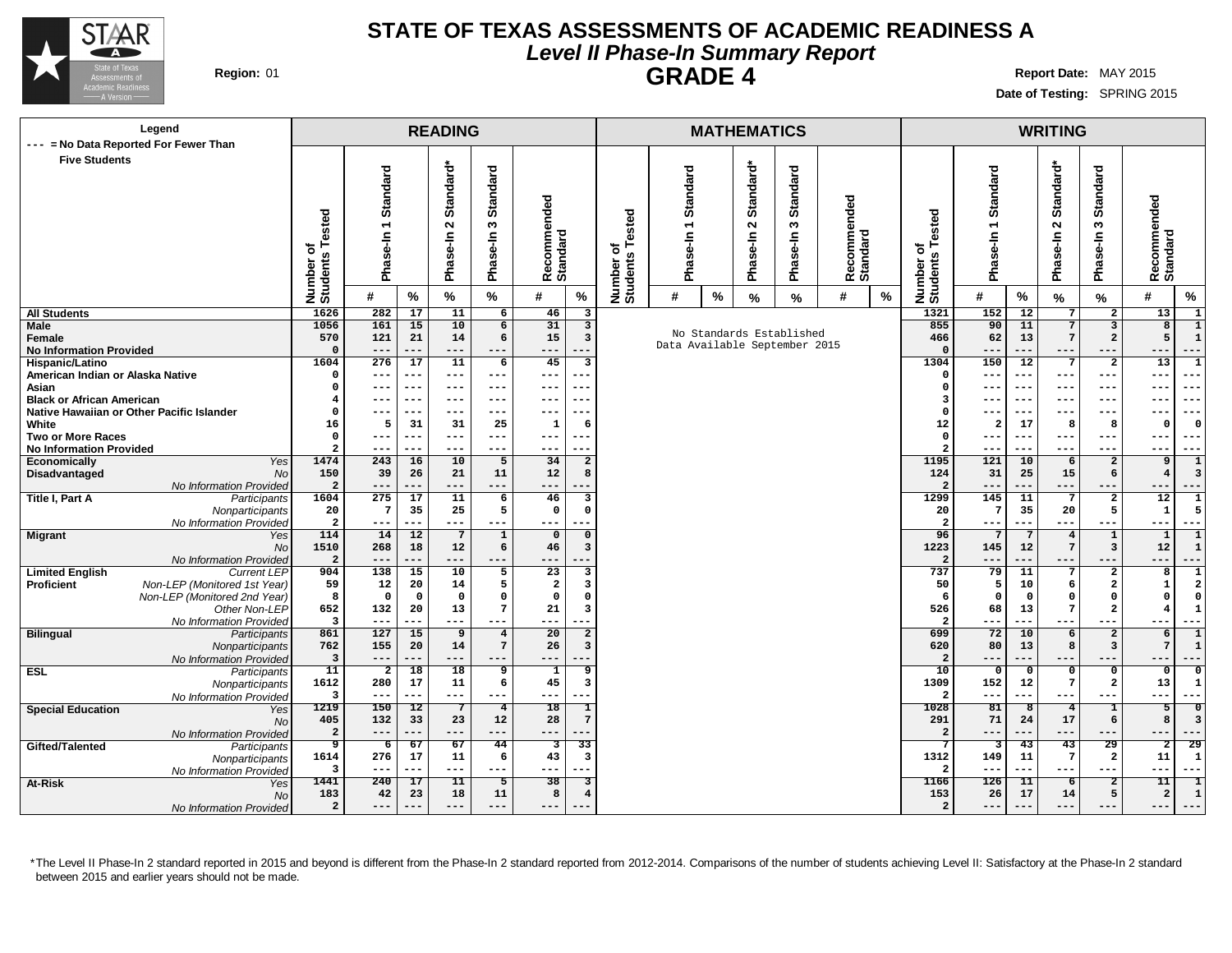

### **STATE OF TEXAS ASSESSMENTS OF ACADEMIC READINESS Level II Phase-In Summary Report GRADE 5 Region:** 01 **Report** Date: MAY 2015

**Date of Testing:** APRIL 2015

|                                             | Legend                                    |                              |                     |                 | <b>SCIENCE</b>       |                     |                         |                 |
|---------------------------------------------|-------------------------------------------|------------------------------|---------------------|-----------------|----------------------|---------------------|-------------------------|-----------------|
| --- = No Data Reported For Fewer Than       |                                           |                              |                     |                 |                      |                     |                         |                 |
| <b>Five Students</b>                        |                                           | Number of<br>Students Tested | Phase-In 1 Standard |                 | Phase-In 2 Standard* | Phase-In 3 Standard | Recommended<br>Standard |                 |
|                                             |                                           |                              | #                   | %               | %                    | %                   | #                       | %               |
| <b>All Students</b>                         |                                           | 27346                        | 19195               | $\overline{70}$ | 58                   | 40                  | 8268                    | $\overline{30}$ |
| <b>Male</b>                                 |                                           | 13581                        | 9692                | 71              | 60                   | 42                  | 4407                    | 32              |
| Female                                      |                                           | 13765                        | 9503                | 69              | 57                   | 38                  | 3861                    | 28              |
| <b>No Information Provided</b>              |                                           | 0                            |                     |                 |                      |                     |                         |                 |
| <b>Hispanic/Latino</b>                      |                                           | 26781                        | 18711               | 70              | 58                   | 39                  | 7953                    | 30              |
| American Indian or Alaska Native            |                                           | 11                           | 5                   | 45              | 36                   | 27                  | 2                       | 18              |
| Asian                                       |                                           | 109                          | 105                 | 96              | 94                   | 86                  | 82                      | 75              |
| <b>Black or African American</b>            |                                           | 59                           | 40                  | 68              | 53                   | 41                  | 19                      | 32              |
|                                             | Native Hawaiian or Other Pacific Islander | 2                            | ---                 | ---             | ---                  | ---                 | ---                     | ---             |
| White                                       |                                           | 369                          | 322                 | 87              | 80                   | 65                  | 203                     | 55              |
| <b>Two or More Races</b>                    |                                           | 14                           | 11                  | 79              | 71                   | 71                  | 9                       | 64              |
| <b>No Information Provided</b>              |                                           | 1                            | ---                 | $---$           | ---                  | ---                 | ---                     |                 |
| <b>Economically</b>                         | Yes                                       | 23088                        | 15615               | 68              | 55                   | 37                  | 6264                    | 27              |
| Disadvantaged                               | <b>No</b>                                 | 4257                         | 3580                | 84              | 76                   | 58                  | 2004                    | 47              |
|                                             | No Information Provided                   | 1                            |                     |                 |                      |                     | ---                     |                 |
| Title I, Part A                             | Participants                              | 26877                        | 18785               | 70              | 58                   | 40                  | 8036                    | 30              |
|                                             | Nonparticipants                           | 469                          | 410                 | 87              | 77                   | 57                  | 232                     | 49              |
|                                             | No Information Provided                   | 0                            | ---                 | $- - -$         | ---                  | $---$               | ---                     |                 |
| <b>Migrant</b>                              | Yes                                       | 1153                         | 665                 | 58              | 45                   | 27                  | 218                     | 19              |
|                                             | <b>No</b>                                 | 26193                        | 18530               | 71              | 59                   | 41                  | 8050                    | 31              |
|                                             | No Information Provided                   | 0                            |                     | ---             |                      | ---                 | ---                     |                 |
| <b>Limited English</b><br><b>Proficient</b> | <b>Current LEP</b>                        | 10712<br>1122                | 5910<br>959         | 55<br>85        | 41<br>73             | 23<br>52            | 1680<br>453             | 16<br>40        |
|                                             | Non-LEP (Monitored 1st Year)              | 2485                         |                     |                 | 77                   |                     |                         |                 |
|                                             | Non-LEP (Monitored 2nd Year)              | 13027                        | 2176<br>10150       | 88<br>78        | 68                   | 57<br>49            | 1102<br>5033            | 44<br>39        |
|                                             | Other Non-LEP<br>No Information Provided  | 0                            | ---                 | ---             | $---$                | ---                 | $---$                   | ---             |
|                                             |                                           | 10535                        | 5911                | 56              | 42                   | 24                  | 1724                    | 16              |
| <b>Bilingual</b>                            | Participants<br>Nonparticipants           | 16808                        | 13281               | 79              | 69                   | 50                  | 6543                    | 39              |
|                                             | No Information Provided                   | 3                            | ---                 | $- - -$         | $---$                | ---                 | ---                     | $---$           |
| <b>ESL</b>                                  | Participants                              | 136                          | 81                  | 60              | 51                   | 33                  | 33                      | 24              |
|                                             | Nonparticipants                           | 27207                        | 19111               | 70              | 58                   | 40                  | 8234                    | 30              |
|                                             | No Information Provided                   | 3                            | ---                 | ---             | $---$                | ---                 | ---                     | ---             |
| <b>Special Education</b>                    | Yes                                       | 1014                         | 415                 | 41              | 31                   | $\overline{16}$     | 115                     | 11              |
|                                             | No                                        | 26332                        | 18780               | 71              | 59                   | 41                  | 8153                    | 31              |
|                                             | No Information Provided                   | 0                            | ---                 | $- - -$         | $---$                | ---                 | ---                     | $---$           |
| Gifted/Talented                             | Participants                              | 3460                         | 3363                | 97              | 93                   | 83                  | 2483                    | 72              |
|                                             |                                           | 23886                        | 15832               | 66              | 53                   | 34                  | 5785                    | 24              |
|                                             | Nonparticipants                           | 0                            | ---                 | $- - -$         | $---$                | $---$               | $---$                   | ---             |
| At-Risk                                     | No Information Provided                   | 16862                        | 9630                | $\overline{57}$ | $\overline{43}$      | 24                  | 2718                    | 16              |
|                                             | Yes<br>No                                 | 10484                        | 9565                | 91              | 83                   | 65                  | 5550                    | 53              |
|                                             | No Information Provided                   | 0                            | ---                 | $---$           | $---$                | ---                 | ---                     | ---             |
|                                             |                                           |                              |                     |                 |                      |                     |                         |                 |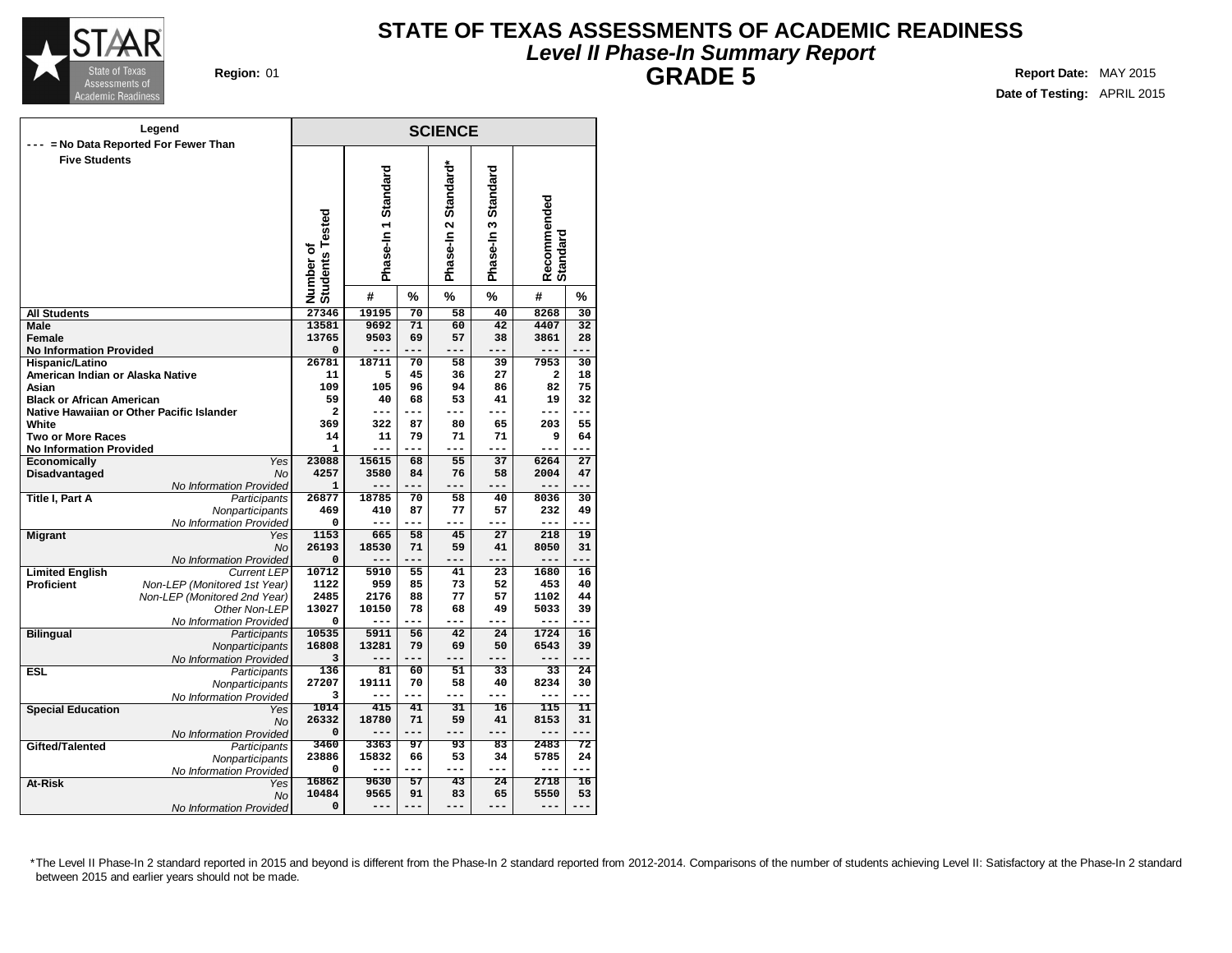

## **STATE OF TEXAS ASSESSMENTS OF ACADEMIC READINESS SPANISH Level II Phase-In Summary Report GRADE 5 Region:** 01 **Report** Date: MAY 2015

**Date of Testing:** APRIL 2015

|                                                    | Legend                                     |                                     |                     |                 | <b>SCIENCE</b>                                |                           |                |                                                                                                                                                                                                                                                                                  |  |  |  |  |  |  |  |  |  |  |  |
|----------------------------------------------------|--------------------------------------------|-------------------------------------|---------------------|-----------------|-----------------------------------------------|---------------------------|----------------|----------------------------------------------------------------------------------------------------------------------------------------------------------------------------------------------------------------------------------------------------------------------------------|--|--|--|--|--|--|--|--|--|--|--|
|                                                    | = No Data Reported For Fewer Than          |                                     |                     |                 |                                               |                           |                |                                                                                                                                                                                                                                                                                  |  |  |  |  |  |  |  |  |  |  |  |
| <b>Five Students</b>                               |                                            | <b>Students Tested</b><br>Number of | Phase-In 1 Standard |                 | Standard*<br>$\mathbf{\tilde{c}}$<br>Phase-In | Standard<br>S<br>Phase-In |                |                                                                                                                                                                                                                                                                                  |  |  |  |  |  |  |  |  |  |  |  |
|                                                    |                                            |                                     | #                   | %               | %                                             | $\%$                      | #              | $\%$                                                                                                                                                                                                                                                                             |  |  |  |  |  |  |  |  |  |  |  |
| <b>All Students</b>                                |                                            | 1182                                | 500                 | 42              | 30                                            | 16                        | 122            | 10                                                                                                                                                                                                                                                                               |  |  |  |  |  |  |  |  |  |  |  |
| Male                                               |                                            | 612                                 | 253                 | 41              | 30                                            | 17                        | 65             | 11                                                                                                                                                                                                                                                                               |  |  |  |  |  |  |  |  |  |  |  |
| Female                                             |                                            | 570                                 | 247                 | 43              | 30                                            | 16                        | 57             | 10                                                                                                                                                                                                                                                                               |  |  |  |  |  |  |  |  |  |  |  |
| <b>No Information Provided</b>                     |                                            | 0                                   | ---                 |                 | ---                                           | ---                       | ---            |                                                                                                                                                                                                                                                                                  |  |  |  |  |  |  |  |  |  |  |  |
| Hispanic/Latino                                    |                                            | 1175                                | 499                 | 42              | 30                                            | 16                        | 122            | 10                                                                                                                                                                                                                                                                               |  |  |  |  |  |  |  |  |  |  |  |
| American Indian or Alaska Native                   |                                            | 1                                   | ---                 | ---             | ---                                           | ---                       |                | ---                                                                                                                                                                                                                                                                              |  |  |  |  |  |  |  |  |  |  |  |
| Asian                                              |                                            | 0                                   | ---                 | ---             |                                               | ---                       |                |                                                                                                                                                                                                                                                                                  |  |  |  |  |  |  |  |  |  |  |  |
| <b>Black or African American</b>                   |                                            | 0                                   | ---                 | ---<br>---      |                                               | ---                       |                |                                                                                                                                                                                                                                                                                  |  |  |  |  |  |  |  |  |  |  |  |
| Native Hawaiian or Other Pacific Islander<br>White |                                            | 0<br>6                              | ---<br>1            | 17              | ---<br>17                                     | ---<br>17                 |                |                                                                                                                                                                                                                                                                                  |  |  |  |  |  |  |  |  |  |  |  |
| <b>Two or More Races</b>                           |                                            | 0                                   | ---                 | ---             | ---                                           | ---                       |                | ---<br>0<br>---<br>---<br>10<br>12<br>---<br>10<br>8<br>8<br>10<br>11<br>---<br>---<br>0                                                                                                                                                                                         |  |  |  |  |  |  |  |  |  |  |  |
| <b>No Information Provided</b>                     |                                            | 0                                   | ---                 | ---             | ---                                           | ---                       |                | Recommended<br>Standard<br>---<br>---<br>---<br>---<br>$\mathbf 0$<br>---<br>$---$<br>114<br>8<br>---<br>121<br>1<br>---<br>3<br>119<br>---<br>122<br>---<br>---<br>$\mathbf 0$<br>---<br>122<br>11<br>0<br>$\mathbf 0$<br>---<br>---<br>---<br>---<br>122<br>10<br>$---$<br>--- |  |  |  |  |  |  |  |  |  |  |  |
| Economically                                       | Yes                                        | 1114                                | 468                 | 42              | 30                                            | 16                        |                |                                                                                                                                                                                                                                                                                  |  |  |  |  |  |  |  |  |  |  |  |
| Disadvantaged                                      | <b>No</b>                                  | 68                                  | 32                  | 47              | 26                                            | 19                        |                |                                                                                                                                                                                                                                                                                  |  |  |  |  |  |  |  |  |  |  |  |
|                                                    | No Information Provided                    | 0                                   | ---                 | ---             | ---                                           | ---                       |                |                                                                                                                                                                                                                                                                                  |  |  |  |  |  |  |  |  |  |  |  |
| Title I, Part A                                    | Participants                               | 1169                                | 490                 | 42              | 30                                            | 16                        |                |                                                                                                                                                                                                                                                                                  |  |  |  |  |  |  |  |  |  |  |  |
|                                                    | Nonparticipants                            | 13                                  | 10                  | 77              | 46                                            | 38                        |                |                                                                                                                                                                                                                                                                                  |  |  |  |  |  |  |  |  |  |  |  |
|                                                    | No Information Provided                    | 0                                   | ---                 | ---             | ---                                           | ---                       |                |                                                                                                                                                                                                                                                                                  |  |  |  |  |  |  |  |  |  |  |  |
| <b>Migrant</b>                                     | Yes                                        | 40                                  | 17                  | 43              | 20                                            | 15                        |                |                                                                                                                                                                                                                                                                                  |  |  |  |  |  |  |  |  |  |  |  |
|                                                    | <b>No</b>                                  | 1142                                | 483                 | 42              | 30                                            | 16                        |                |                                                                                                                                                                                                                                                                                  |  |  |  |  |  |  |  |  |  |  |  |
|                                                    | No Information Provided                    | 0                                   | ---                 |                 |                                               | ---                       |                |                                                                                                                                                                                                                                                                                  |  |  |  |  |  |  |  |  |  |  |  |
| <b>Limited English</b>                             | <b>Current LEP</b>                         | 1161                                | 496                 | 43              | 31                                            | 17                        |                |                                                                                                                                                                                                                                                                                  |  |  |  |  |  |  |  |  |  |  |  |
| <b>Proficient</b>                                  | Non-LEP (Monitored 1st Year)               | 0                                   | ---                 | ---             | ---                                           | ---                       |                |                                                                                                                                                                                                                                                                                  |  |  |  |  |  |  |  |  |  |  |  |
|                                                    | Non-LEP (Monitored 2nd Year)               | 0                                   | ---                 | ---             | ---                                           | ---                       |                |                                                                                                                                                                                                                                                                                  |  |  |  |  |  |  |  |  |  |  |  |
|                                                    | Other Non-LEP                              | 21                                  | 4                   | 19              | 0                                             | 0                         |                |                                                                                                                                                                                                                                                                                  |  |  |  |  |  |  |  |  |  |  |  |
|                                                    | No Information Provided                    | 0                                   | ---                 |                 | ---                                           |                           |                |                                                                                                                                                                                                                                                                                  |  |  |  |  |  |  |  |  |  |  |  |
| <b>Bilingual</b>                                   | Participants                               | 1161<br>21                          | 495<br>5            | 43<br>24        | 31<br>5                                       | 17<br>$\mathbf 0$         |                |                                                                                                                                                                                                                                                                                  |  |  |  |  |  |  |  |  |  |  |  |
|                                                    | Nonparticipants<br>No Information Provided | $\Omega$                            | ---                 | ---             | ---                                           | ---                       |                |                                                                                                                                                                                                                                                                                  |  |  |  |  |  |  |  |  |  |  |  |
| <b>ESL</b>                                         | Participants                               | $\overline{\mathbf{0}}$             | ---                 | ---             | ---                                           | ---                       |                |                                                                                                                                                                                                                                                                                  |  |  |  |  |  |  |  |  |  |  |  |
|                                                    | Nonparticipants                            | 1182                                | 500                 | 42              | 30                                            | 16                        |                |                                                                                                                                                                                                                                                                                  |  |  |  |  |  |  |  |  |  |  |  |
|                                                    | No Information Provided                    | 0                                   | $---$               | ---             | ---                                           | ---                       |                |                                                                                                                                                                                                                                                                                  |  |  |  |  |  |  |  |  |  |  |  |
| <b>Special Education</b>                           | Yes                                        | 30                                  | 5                   | 17              | 13                                            | 3                         | $\overline{0}$ | $\overline{0}$                                                                                                                                                                                                                                                                   |  |  |  |  |  |  |  |  |  |  |  |
|                                                    | No                                         | 1152                                | 495                 | 43              | 31                                            | 17                        | 122            | 11                                                                                                                                                                                                                                                                               |  |  |  |  |  |  |  |  |  |  |  |
|                                                    | No Information Provided                    | $\mathbf 0$                         | ---                 | ---             | ---                                           | ---                       | ---            | ---                                                                                                                                                                                                                                                                              |  |  |  |  |  |  |  |  |  |  |  |
| Gifted/Talented                                    | Participants                               | 13                                  | 12                  | 92              | 92                                            | 62                        | 4              | 31                                                                                                                                                                                                                                                                               |  |  |  |  |  |  |  |  |  |  |  |
|                                                    | Nonparticipants                            | 1169                                | 488                 | 42              | 29                                            | 16                        | 118            | 10                                                                                                                                                                                                                                                                               |  |  |  |  |  |  |  |  |  |  |  |
|                                                    | No Information Provided                    | 0                                   | ---                 | $- - -$         | $- - -$                                       | ---                       | $---$          | ---                                                                                                                                                                                                                                                                              |  |  |  |  |  |  |  |  |  |  |  |
| At-Risk                                            | Yes                                        | 1151                                | 491                 | $\overline{43}$ | 31                                            | $\overline{17}$           | 122            | 11                                                                                                                                                                                                                                                                               |  |  |  |  |  |  |  |  |  |  |  |
|                                                    | <b>No</b>                                  | 31                                  | 9                   | 29              | 10                                            | 3                         | $\Omega$       | $\mathbf 0$                                                                                                                                                                                                                                                                      |  |  |  |  |  |  |  |  |  |  |  |
|                                                    | No Information Provided                    | 0                                   | ---                 | ---             | $-- -$                                        | $---$                     | ---            |                                                                                                                                                                                                                                                                                  |  |  |  |  |  |  |  |  |  |  |  |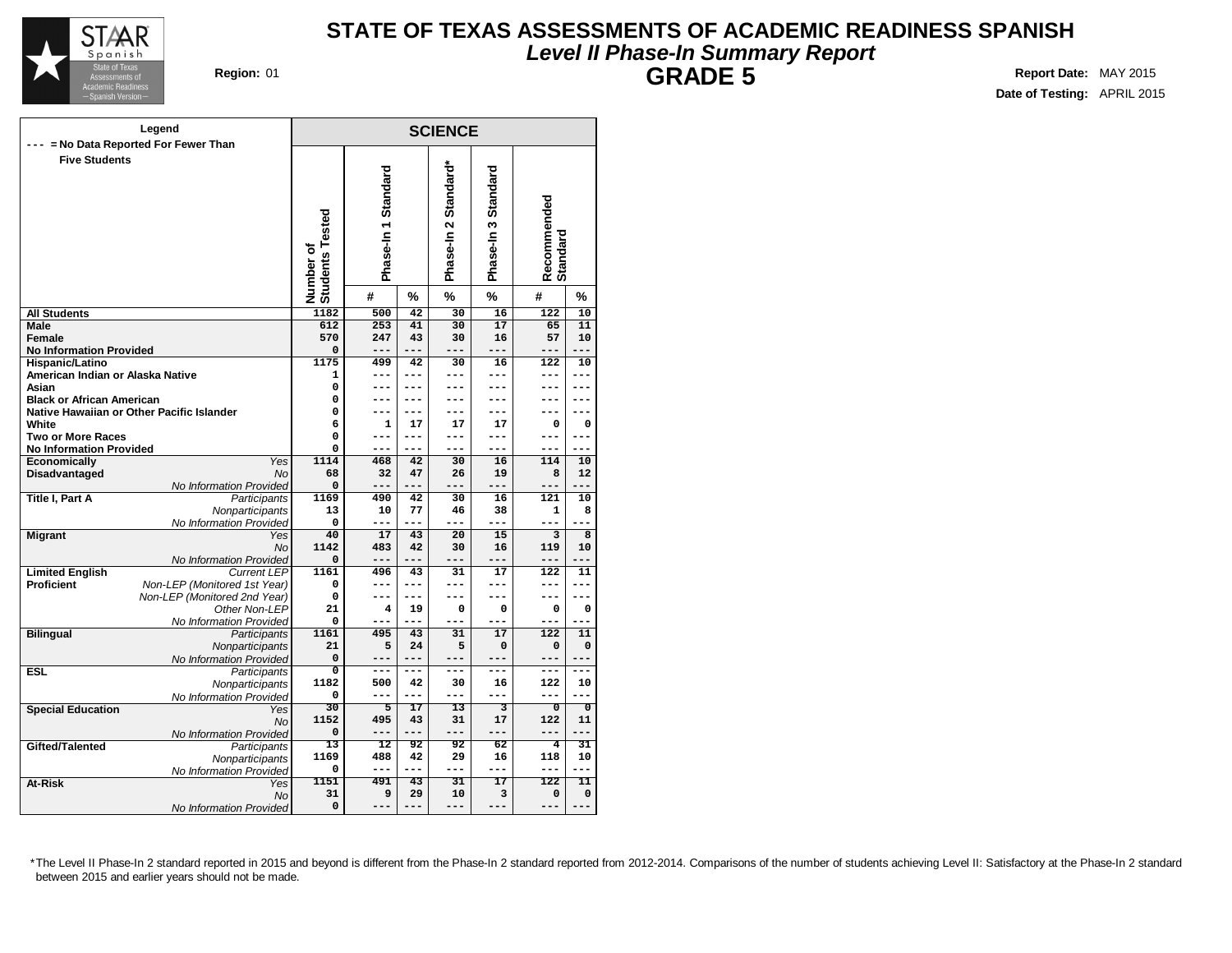

### **STATE OF TEXAS ASSESSMENTS OF ACADEMIC READINESS L Level II Phase-In Summary Report GRADE 5 Region:** 01 **Report Date:** MAY 2015

**SCIENCE Phase-In 1 Standard Phase-In 2 Standard\* Phase-In Recom mended Standard Number of Students Tested # % % % # % Legend --- = No Data Reported For Fewer Than Five Students All Students Male Female No Information Provided Hispanic/Latino American Indian or Alaska Native Asian Black or African American Native Hawaiian or Other Pacific Islander White Two or More Races No Information Provided Economically** Yes **Disadvantaged** No No Information Provided **Title I, Part A** Participants **Nonparticipants** No Information Provided **Migrant** Yes No No Information Provided **Limited English Proficient** Non-LEP (Monitored 1st Year) Non-LEP (Monitored 2nd Year) Other Non-LEP No Information Provided **Bilingual** Participants **Nonparticipants** No Information Provided **ESL** Participants **Nonparticipants** No Information Provided **Special Education** Yes No No Information Provided<br>Participants **Gifted/Talented Nonparticipants** No Information Provided **At-Risk** No No Information Provided **57 17 30 23 7 2 4 24 6 25 17 8 1 4 33 11 33 27 6 1 3 0 --- --- --- --- --- --- 52 16 31 23 6 1 2 0 --- --- --- --- --- --- 4 --- --- --- --- --- --- 0 --- --- --- --- --- --- 0 --- --- --- --- --- --- 1 --- --- --- --- --- --- 0 --- --- --- --- --- --- 0 --- --- --- --- --- --- 47 13 28 19 9 2 4 10 4 40 40 0 0 0 0 --- --- --- --- --- --- 55 16 29 22 7 2 4 2 --- --- --- --- --- --- 0 --- --- --- --- --- --- 0 --- --- --- --- --- --- 57 17 30 23 7 2 4 0 --- --- --- --- --- --- 57 17 30 23 7 2 4 0 --- --- --- --- --- --- 0 --- --- --- --- --- --- 0 --- --- --- --- --- --- 0 --- --- --- --- --- --- 50 16 32 24 6 1 2 7 1 14 14 14 1 14 0 --- --- --- --- --- --- 5 1 20 20 20 1 20 52 16 31 23 6 1 2 0 --- --- --- --- --- --- 0 --- --- --- --- --- --- 57 17 30 23 7 2 4 0 --- --- --- --- --- --- 0 --- --- --- --- --- --- 57 17 30 23 7 2 4 0 --- --- --- --- --- --- 52 17 33 25 8 2 4 5 0 0 0 0 0 0 0 --- --- --- --- --- ---**

**Date of Testing:** APRIL 2015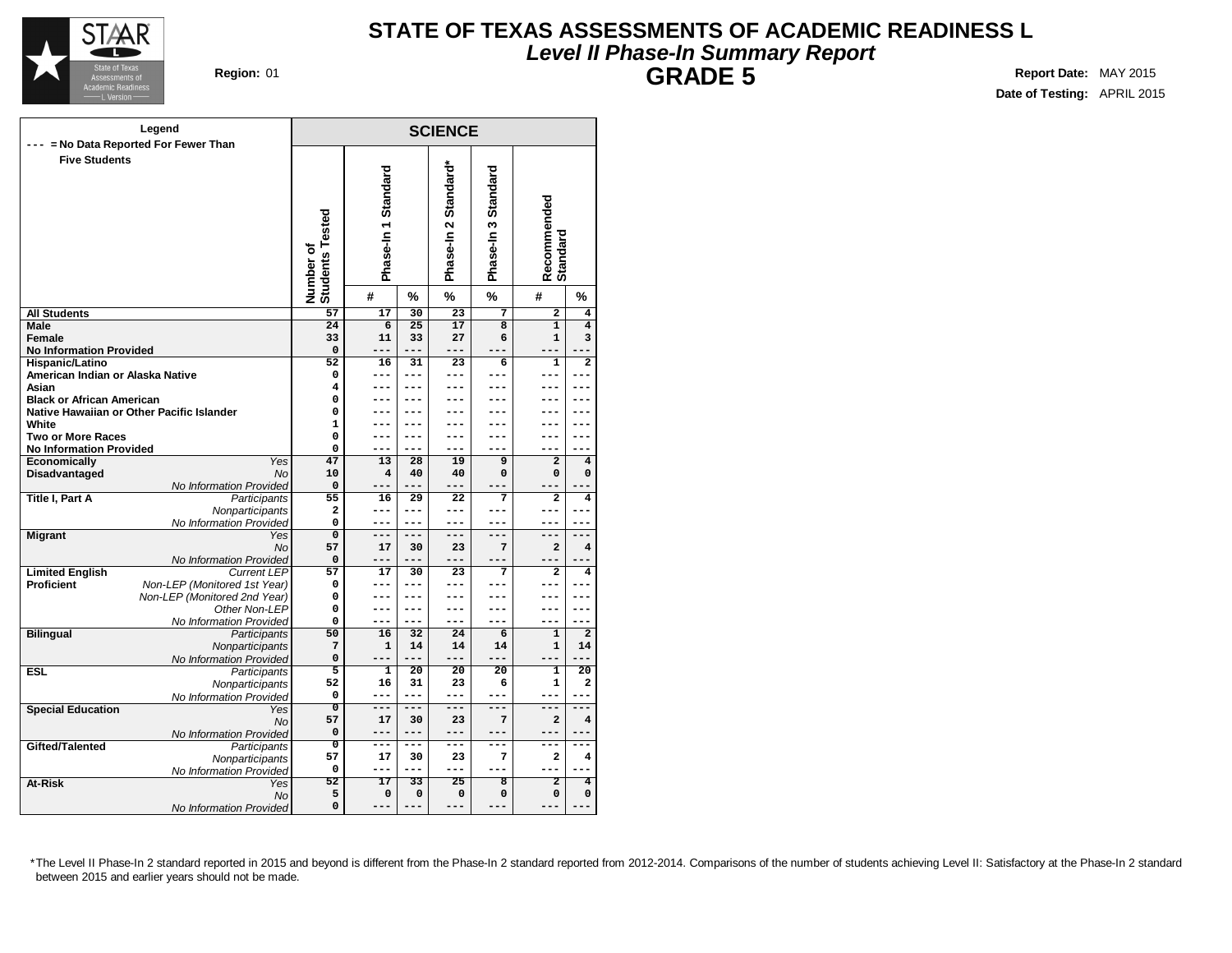

## **STATE OF TEXAS ASSESSMENTS OF ACADEMIC READINESS A Level II Phase-In Summary Report GRADE 5 Region:** 01 **Report** Date: MAY 2015

**Date of Testing:** APRIL 2015

|                                           | Legend                            |                                     |                         |                 | <b>SCIENCE</b>       |                         |                               |                                                                                                                                                                                                  |  |  |  |
|-------------------------------------------|-----------------------------------|-------------------------------------|-------------------------|-----------------|----------------------|-------------------------|-------------------------------|--------------------------------------------------------------------------------------------------------------------------------------------------------------------------------------------------|--|--|--|
|                                           | = No Data Reported For Fewer Than |                                     |                         |                 |                      |                         |                               |                                                                                                                                                                                                  |  |  |  |
| <b>Five Students</b>                      |                                   | <b>Students Tested</b><br>Number of | Phase-In 1 Standard     |                 | Phase-In 2 Standard* | Phase-In 3 Standard     | Recommended<br>Standard       |                                                                                                                                                                                                  |  |  |  |
|                                           |                                   |                                     | #                       | %               | %                    | $\%$                    | #                             |                                                                                                                                                                                                  |  |  |  |
| <b>All Students</b>                       |                                   | 1665                                | 330                     | 20              | $\overline{12}$      | 5                       | 48                            | 3                                                                                                                                                                                                |  |  |  |
| Male                                      |                                   | 1111                                | 243                     | 22              | 14                   | $\overline{6}$          | 37                            | $\overline{\mathbf{3}}$                                                                                                                                                                          |  |  |  |
| <b>Female</b>                             |                                   | 554                                 | 87                      | 16              | 9                    | 3                       | 11                            | $\overline{a}$                                                                                                                                                                                   |  |  |  |
| <b>No Information Provided</b>            |                                   | $\mathbf 0$                         | $- - -$                 | $- - -$         | ---                  |                         | $- - -$                       |                                                                                                                                                                                                  |  |  |  |
| <b>Hispanic/Latino</b>                    |                                   | 1641                                | 322                     | 20              | 12                   | 5                       | 46                            | 3                                                                                                                                                                                                |  |  |  |
| American Indian or Alaska Native          |                                   | 0                                   | ---                     | ---             |                      | ---                     | ---                           |                                                                                                                                                                                                  |  |  |  |
| Asian                                     |                                   | 2                                   | ---                     | ---             |                      |                         | ---                           |                                                                                                                                                                                                  |  |  |  |
| <b>Black or African American</b>          |                                   | $\overline{a}$                      | $ -$                    | ---             |                      |                         | ---                           |                                                                                                                                                                                                  |  |  |  |
| Native Hawaiian or Other Pacific Islander |                                   | 0                                   | ---                     | ---             | ---                  | ---                     | ---                           |                                                                                                                                                                                                  |  |  |  |
| White                                     |                                   | 18                                  | 7                       | 39              | 28                   | 11                      | $\mathbf{2}$                  |                                                                                                                                                                                                  |  |  |  |
| <b>Two or More Races</b>                  |                                   | 0                                   | ---                     | ---             |                      | ---                     | ---                           |                                                                                                                                                                                                  |  |  |  |
| <b>No Information Provided</b>            | Yes                               | 2<br>1495                           | ---<br>275              | 18              | ---                  | ---<br>5                | ---<br>38                     |                                                                                                                                                                                                  |  |  |  |
| <b>Economically</b><br>Disadvantaged      | <b>No</b>                         | 168                                 | 55                      | 33              | 11<br>21             | 8                       | 10                            |                                                                                                                                                                                                  |  |  |  |
|                                           | No Information Provided           | 2                                   | ---                     | ---             | ---                  | ---                     | ---                           |                                                                                                                                                                                                  |  |  |  |
| <b>Title I, Part A</b>                    | Participants                      | 1644                                | 325                     | 20              | 12                   | 5                       | 48                            |                                                                                                                                                                                                  |  |  |  |
|                                           | Nonparticipants                   | 19                                  | 5                       | 26              | 21                   | 11                      | 0                             |                                                                                                                                                                                                  |  |  |  |
|                                           | No Information Provided           | 2                                   | ---                     | ---             | ---                  | $---$                   |                               | %<br>11<br>3<br>6<br>3<br>0<br>$\mathbf{1}$<br>3<br>--<br>$\overline{\mathbf{c}}$<br>4<br>4<br>4<br>$\overline{2}$<br>4<br>0<br>3<br>۵.<br>2<br>7<br>25<br>3<br>--<br>$\overline{2}$<br>7<br>--- |  |  |  |
| <b>Migrant</b>                            | Yes                               | 111                                 | 12                      | 11              | 6                    | $\overline{a}$          | $\mathbf{1}$                  |                                                                                                                                                                                                  |  |  |  |
|                                           | <b>No</b>                         | 1552                                | 318                     | 20              | 12                   | 5                       | 47                            |                                                                                                                                                                                                  |  |  |  |
|                                           | No Information Provided           | $\overline{\mathbf{2}}$             | ---                     | ---             | ---                  | ---                     | ---                           |                                                                                                                                                                                                  |  |  |  |
| <b>Limited English</b>                    | <b>Current LEP</b>                | 875                                 | 150                     | 17              | 9                    | 3                       | 15                            |                                                                                                                                                                                                  |  |  |  |
| <b>Proficient</b>                         | Non-LEP (Monitored 1st Year)      | 48                                  | 6                       | 13              | 8                    | 4                       | 2                             |                                                                                                                                                                                                  |  |  |  |
|                                           | Non-LEP (Monitored 2nd Year)      | 57                                  | 12                      | 21              | 12                   | 7                       | $\overline{\mathbf{2}}$       |                                                                                                                                                                                                  |  |  |  |
|                                           | Other Non-LEP                     | 683                                 | 162                     | 24              | 16                   | 7                       | 29                            |                                                                                                                                                                                                  |  |  |  |
|                                           | No Information Provided           | $\mathbf{2}$                        | $---$                   | ---             | ---                  | ---                     | ---                           |                                                                                                                                                                                                  |  |  |  |
| <b>Bilingual</b>                          | Participants                      | 829                                 | 147                     | 18              | 10                   | $\overline{\mathbf{3}}$ | 13                            |                                                                                                                                                                                                  |  |  |  |
|                                           | Nonparticipants                   | 834                                 | 183                     | 22              | 15                   | 7                       | 35                            |                                                                                                                                                                                                  |  |  |  |
|                                           | No Information Provided           | $\overline{a}$                      | ---                     | ---             | ---                  | $---$                   | ---                           |                                                                                                                                                                                                  |  |  |  |
| <b>ESL</b>                                | Participants                      | 12                                  | $\overline{\mathbf{0}}$ | 0               | $\mathbf 0$          | 0                       | $\overline{\mathbf{0}}$       |                                                                                                                                                                                                  |  |  |  |
|                                           | Nonparticipants                   | 1651                                | 330                     | 20              | 12                   | 5                       | 48                            |                                                                                                                                                                                                  |  |  |  |
|                                           | No Information Provided           | $\overline{\mathbf{c}}$             | ---                     | ---             | ---                  | ---                     | ---                           |                                                                                                                                                                                                  |  |  |  |
| <b>Special Education</b>                  | Yes                               | 1342                                | 192                     | 14              | 8                    | 3                       | 24                            |                                                                                                                                                                                                  |  |  |  |
|                                           | No                                | 321                                 | 138                     | 43<br>---       | 28                   | 12<br>$---$             | 24<br>---                     |                                                                                                                                                                                                  |  |  |  |
|                                           | No Information Provided           | $\overline{\mathbf{2}}$             | ---                     |                 | ---                  |                         |                               |                                                                                                                                                                                                  |  |  |  |
| Gifted/Talented                           | Participants                      | 8<br>1655                           | 5<br>325                | 63<br>20        | 63<br>12             | 38<br>5                 | $\overline{\mathbf{2}}$<br>46 |                                                                                                                                                                                                  |  |  |  |
|                                           | Nonparticipants                   | $\overline{\mathbf{2}}$             | ---                     | ---             | ---                  | ---                     | ---                           |                                                                                                                                                                                                  |  |  |  |
| At-Risk                                   | No Information Provided           | 1472                                | 267                     | $\overline{18}$ | 11                   | 4                       | 34                            |                                                                                                                                                                                                  |  |  |  |
|                                           | Yes<br>No                         | 191                                 | 63                      | 33              | 21                   | 10                      | 14                            |                                                                                                                                                                                                  |  |  |  |
|                                           | No Information Provided           | $\overline{\mathbf{2}}$             | ---                     | ---             | ---                  | ---                     | ---                           |                                                                                                                                                                                                  |  |  |  |
|                                           |                                   |                                     |                         |                 |                      |                         |                               |                                                                                                                                                                                                  |  |  |  |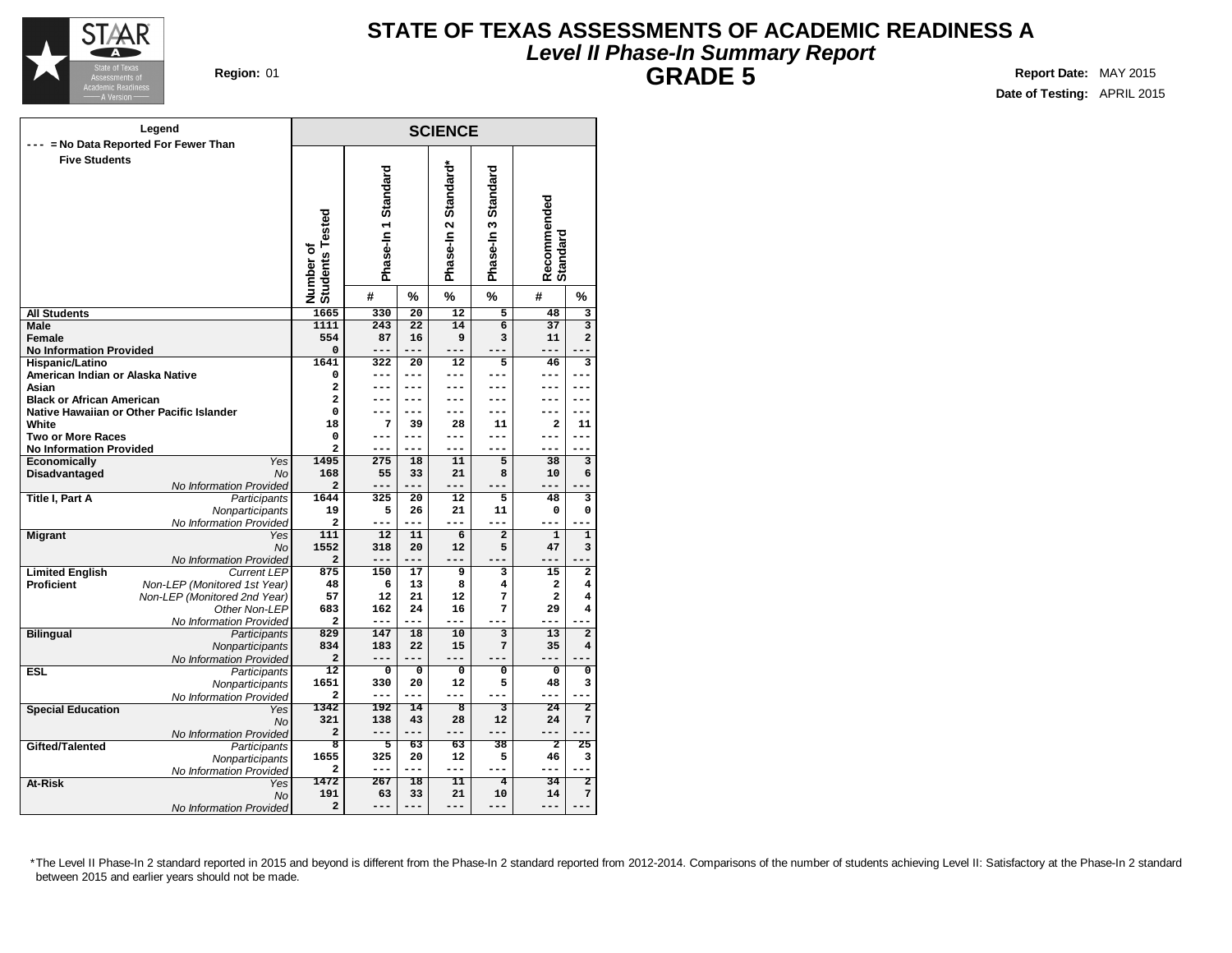

### **STATE OF TEXAS ASSESSMENTS OF ACADEMIC READINESS Level II Phase-In Summary Report GRADE 6 Region:** 01 **Report** Date: MAY 2015

**Date of Testing:** SPRING 2015

|                                             | Legend                                                       |                              |                         |                 | <b>READING</b>                             |                                  |                         |                      |                              |                               |   | <b>MATHEMATICS</b>                            |                           |                         |   |  |
|---------------------------------------------|--------------------------------------------------------------|------------------------------|-------------------------|-----------------|--------------------------------------------|----------------------------------|-------------------------|----------------------|------------------------------|-------------------------------|---|-----------------------------------------------|---------------------------|-------------------------|---|--|
| $---$                                       | = No Data Reported For Fewer Than                            |                              |                         |                 |                                            |                                  |                         |                      |                              |                               |   |                                               |                           |                         |   |  |
| <b>Five Students</b>                        |                                                              | Number of<br>Students Tested | 1 Standard<br>Phase-In  |                 | Standard*<br>$\mathbf{\Omega}$<br>Phase-In | <b>Standard</b><br>w<br>Phase-In | Recommended<br>Standard |                      | Number of<br>Students Tested | Phase-In 1 Standard           |   | Standard*<br>$\mathbf{\tilde{c}}$<br>Phase-In | Standard<br>S<br>Phase-In | Recommended<br>Standard |   |  |
|                                             |                                                              |                              | #                       | %               | %                                          | %                                | #                       | %                    |                              | #                             | % | %                                             | %                         | #                       | % |  |
| <b>All Students</b>                         |                                                              | 28993                        | 19550                   | 67              | 55                                         | 41                               | 8606                    | 30                   |                              |                               |   |                                               |                           |                         |   |  |
| <b>Male</b>                                 |                                                              | 14655                        | 9577                    | 65              | 53                                         | 40                               | 4248                    | 29                   |                              |                               |   |                                               | No Standards Established  |                         |   |  |
| Female<br><b>No Information Provided</b>    |                                                              | 14336<br>$\overline{a}$      | 9971<br>---             | 70<br>---       | 57<br>---                                  | 42<br>---                        | 4357<br>$---$           | 30<br>---            |                              | Data Available September 2015 |   |                                               |                           |                         |   |  |
| Hispanic/Latino                             |                                                              | 28301                        | 18959                   | 67              | 54                                         | 40                               | 8204                    | $\overline{29}$      |                              |                               |   |                                               |                           |                         |   |  |
| American Indian or Alaska Native            |                                                              | 13                           | 10                      | 77              | 62                                         | 46                               | $\overline{\mathbf{2}}$ | 15                   |                              |                               |   |                                               |                           |                         |   |  |
| Asian                                       |                                                              | 128                          | 120                     | 94              | 91                                         | 84                               | 94                      | 73                   |                              |                               |   |                                               |                           |                         |   |  |
| <b>Black or African American</b>            |                                                              | 89                           | 71                      | 80              | 71                                         | 62                               | 43                      | 48                   |                              |                               |   |                                               |                           |                         |   |  |
|                                             | Native Hawaiian or Other Pacific Islander                    | 5                            | 5                       | 100             | 80                                         | 60                               | 3                       | 60                   |                              |                               |   |                                               |                           |                         |   |  |
| White                                       |                                                              | 429                          | 361                     | 84              | 75                                         | 67                               | 244                     | 57                   |                              |                               |   |                                               |                           |                         |   |  |
| <b>Two or More Races</b>                    |                                                              | 21                           | 20                      | 95              | 90                                         | 81                               | 15                      | 71                   |                              |                               |   |                                               |                           |                         |   |  |
| <b>No Information Provided</b>              | <b>Yes</b>                                                   | 7<br>23927                   | $\overline{4}$<br>15398 | 57<br>64        | 57<br>$\overline{51}$                      | 43<br>$\overline{37}$            | $\mathbf{1}$<br>6168    | 14<br>26             |                              |                               |   |                                               |                           |                         |   |  |
| <b>Economically</b><br>Disadvantaged        | <b>No</b>                                                    | 5062                         | 4150                    | 82              | 72                                         | 60                               | 2437                    | 48                   |                              |                               |   |                                               |                           |                         |   |  |
|                                             | No Information Provided                                      | $\overline{\mathbf{4}}$      | $- -$                   |                 |                                            | ---                              | $--$                    |                      |                              |                               |   |                                               |                           |                         |   |  |
| <b>Title I, Part A</b>                      | <b>Participants</b>                                          | 28818                        | 19425                   | 67              | 55                                         | 41                               | 8520                    | 30                   |                              |                               |   |                                               |                           |                         |   |  |
|                                             | Nonparticipants                                              | 171                          | 123                     | 72              | 67                                         | 58                               | 85                      | 50                   |                              |                               |   |                                               |                           |                         |   |  |
|                                             | No Information Provided                                      | 4                            | ---                     |                 | ---                                        | ---                              | $---$                   | ---                  |                              |                               |   |                                               |                           |                         |   |  |
| <b>Migrant</b>                              | Yes                                                          | 1203                         | 645                     | 54              | 40                                         | 26                               | 205                     | 17                   |                              |                               |   |                                               |                           |                         |   |  |
|                                             | <b>No</b>                                                    | 27784                        | 18902                   | 68              | 56                                         | 42                               | 8400                    | 30                   |                              |                               |   |                                               |                           |                         |   |  |
|                                             | No Information Provided                                      | 6                            | 3                       | 50              | 50                                         | 17                               | $\mathbf{1}$            | 17                   |                              |                               |   |                                               |                           |                         |   |  |
| <b>Limited English</b><br><b>Proficient</b> | <b>Current LEP</b>                                           | 9591<br>1271                 | 4004<br>998             | 42<br>79        | $\overline{27}$<br>63                      | $\overline{15}$<br>42            | 844<br>345              | $\overline{9}$<br>27 |                              |                               |   |                                               |                           |                         |   |  |
|                                             | Non-LEP (Monitored 1st Year)<br>Non-LEP (Monitored 2nd Year) | 2157                         | 1859                    | 86              | 74                                         | 55                               | 812                     | 38                   |                              |                               |   |                                               |                           |                         |   |  |
|                                             | Other Non-LEP                                                | 15970                        | 12687                   | 79              | 69                                         | 54                               | 6604                    | 41                   |                              |                               |   |                                               |                           |                         |   |  |
|                                             | No Information Provided                                      | 4                            | ---                     | ---             | ---                                        | ---                              | $---$                   | ---                  |                              |                               |   |                                               |                           |                         |   |  |
| <b>Bilingual</b>                            | Participants                                                 | 432                          | 302                     | 70              | $\overline{55}$                            | 42                               | 133                     | 31                   |                              |                               |   |                                               |                           |                         |   |  |
|                                             | Nonparticipants                                              | 28552                        | 19244                   | 67              | 55                                         | 41                               | 8471                    | 30                   |                              |                               |   |                                               |                           |                         |   |  |
|                                             | No Information Provided                                      | 9                            | $\bf{4}$                | 44              | 44                                         | 22                               | $\mathbf 2$             | 22                   |                              |                               |   |                                               |                           |                         |   |  |
| <b>ESL</b>                                  | <b>Participants</b>                                          | 9015                         | 3720                    | 41              | $\overline{27}$                            | $\overline{15}$                  | 769                     | ॿ                    |                              |                               |   |                                               |                           |                         |   |  |
|                                             | Nonparticipants                                              | 19970<br>8                   | 15828                   | 79<br>25        | 68<br>25                                   | 53<br>13                         | 7836<br>$\mathbf{1}$    | 39<br>13             |                              |                               |   |                                               |                           |                         |   |  |
|                                             | No Information Provided                                      | 1054                         | $\mathbf{2}$<br>288     | $\overline{27}$ | 18                                         | 10                               | 70                      | 7                    |                              |                               |   |                                               |                           |                         |   |  |
| <b>Special Education</b>                    | Yes<br><b>No</b>                                             | 27933                        | 19259                   | 69              | 56                                         | 42                               | 8535                    | 31                   |                              |                               |   |                                               |                           |                         |   |  |
|                                             | No Information Provided                                      | 6                            | 3                       | 50              | 50                                         | 17                               | $\mathbf 1$             | 17                   |                              |                               |   |                                               |                           |                         |   |  |
| Gifted/Talented                             | Participants                                                 | 3535                         | 3445                    | 97              | 94                                         | 86                               | 2631                    | 74                   |                              |                               |   |                                               |                           |                         |   |  |
|                                             | Nonparticipants                                              | 25453                        | 16102                   | 63              | 50                                         | 35                               | 5974                    | 23                   |                              |                               |   |                                               |                           |                         |   |  |
|                                             | No Information Provided                                      | 5                            | 3                       | 60              | 60                                         | 20                               | $\mathbf{1}$            | 20                   |                              |                               |   |                                               |                           |                         |   |  |
| At-Risk                                     | Yes                                                          | 16153                        | 7876                    | 49              | $\overline{33}$                            | $\overline{19}$                  | 1713                    | $\overline{11}$      |                              |                               |   |                                               |                           |                         |   |  |
|                                             | <b>No</b>                                                    | 12836                        | 11672                   | 91              | 83                                         | 69                               | 6892                    | 54                   |                              |                               |   |                                               |                           |                         |   |  |
|                                             | No Information Provided                                      | 4                            | $---$                   | ---             | ---                                        | ---                              | $---$                   | ---                  |                              |                               |   |                                               |                           |                         |   |  |
| Career/Technical                            | Participants                                                 | 1207<br>27775                | 1022<br>18523           | 85<br>67        | 75<br>54                                   | 57<br>40                         | 536<br>8069             | 44<br>29             |                              |                               |   |                                               |                           |                         |   |  |
| <b>Education</b>                            | Nonparticipants                                              | 11                           | 5                       | 45              | 45                                         | 36                               | $\mathbf{1}$            | 9                    |                              |                               |   |                                               |                           |                         |   |  |
|                                             | No Information Provided                                      |                              |                         |                 |                                            |                                  |                         |                      |                              |                               |   |                                               |                           |                         |   |  |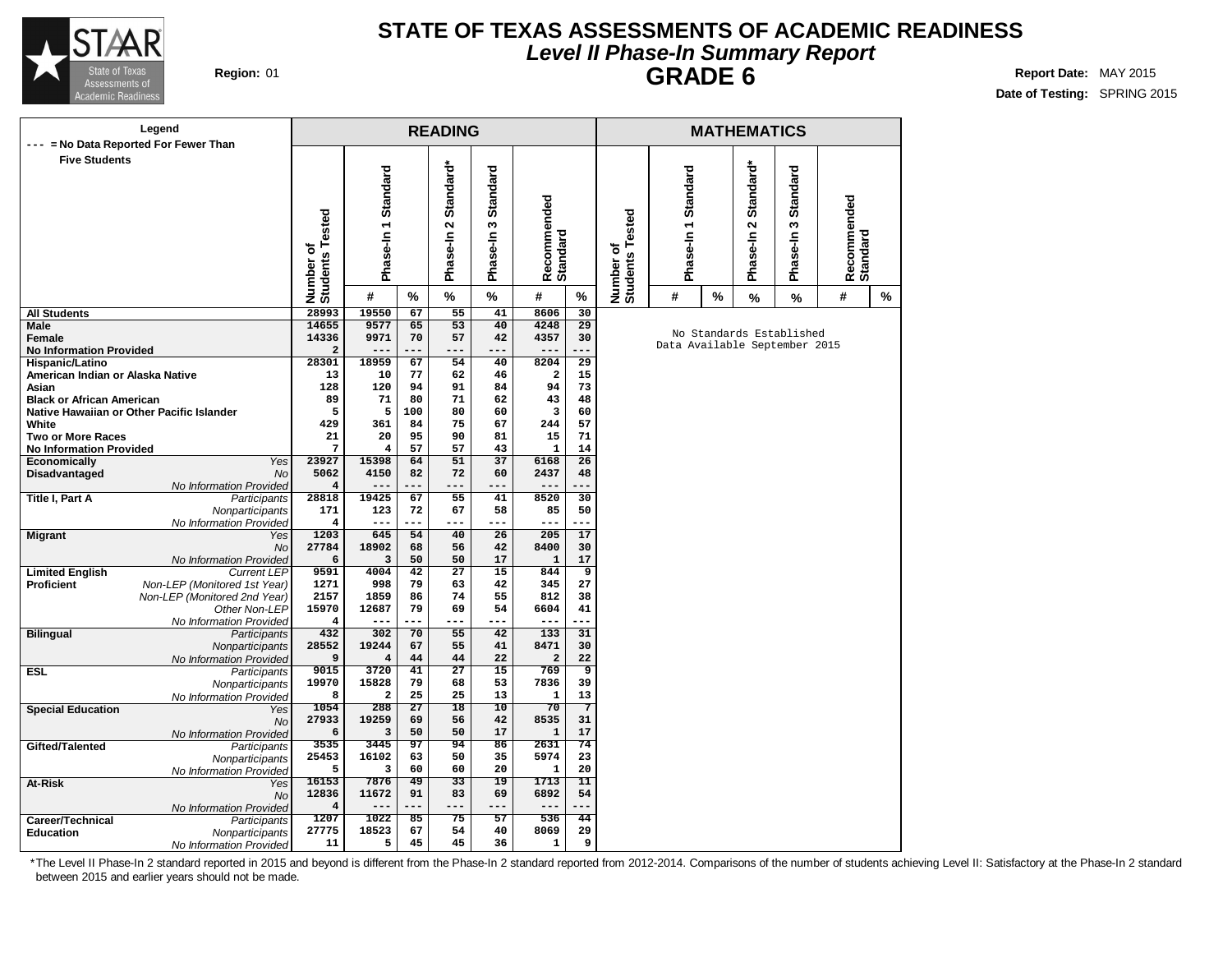

### **STATE OF TEXAS ASSESSMENTS OF ACADEMIC READINESS L Level II Phase-In Summary Report GRADE 6 Region:** 01 **Report** Date: MAY 2015

**Date of Testing:** SPRING 2015

|                                                          | Legend                                        |                              |                               |   | <b>MATHEMATICS</b>       |                     |                         |   |
|----------------------------------------------------------|-----------------------------------------------|------------------------------|-------------------------------|---|--------------------------|---------------------|-------------------------|---|
|                                                          | = No Data Reported For Fewer Than             |                              |                               |   |                          |                     |                         |   |
| <b>Five Students</b>                                     |                                               | Number of<br>Students Tested | Phase-In 1 Standard           |   | Phase-In 2 Standard*     | Phase-In 3 Standard | Recommended<br>Standard |   |
|                                                          |                                               |                              | #                             | % | %                        | %                   | #                       | % |
| <b>All Students</b>                                      |                                               |                              |                               |   |                          |                     |                         |   |
| Male                                                     |                                               |                              |                               |   | No Standards Established |                     |                         |   |
| Female                                                   |                                               |                              | Data Available September 2015 |   |                          |                     |                         |   |
| <b>No Information Provided</b><br><b>Hispanic/Latino</b> |                                               |                              |                               |   |                          |                     |                         |   |
| American Indian or Alaska Native                         |                                               |                              |                               |   |                          |                     |                         |   |
| Asian                                                    |                                               |                              |                               |   |                          |                     |                         |   |
| <b>Black or African American</b>                         |                                               |                              |                               |   |                          |                     |                         |   |
|                                                          | Native Hawaiian or Other Pacific Islander     |                              |                               |   |                          |                     |                         |   |
| White                                                    |                                               |                              |                               |   |                          |                     |                         |   |
| <b>Two or More Races</b>                                 |                                               |                              |                               |   |                          |                     |                         |   |
| <b>No Information Provided</b>                           | Yes                                           |                              |                               |   |                          |                     |                         |   |
| Economically<br>Disadvantaged                            | <b>No</b>                                     |                              |                               |   |                          |                     |                         |   |
|                                                          | No Information Provided                       |                              |                               |   |                          |                     |                         |   |
| Title I, Part A                                          | Participants                                  |                              |                               |   |                          |                     |                         |   |
|                                                          | Nonparticipants                               |                              |                               |   |                          |                     |                         |   |
|                                                          | No Information Provided                       |                              |                               |   |                          |                     |                         |   |
| <b>Migrant</b>                                           | Yes                                           |                              |                               |   |                          |                     |                         |   |
|                                                          | No                                            |                              |                               |   |                          |                     |                         |   |
| <b>Limited English</b>                                   | No Information Provided<br><b>Current LEP</b> |                              |                               |   |                          |                     |                         |   |
| <b>Proficient</b>                                        | Non-LEP (Monitored 1st Year)                  |                              |                               |   |                          |                     |                         |   |
|                                                          | Non-LEP (Monitored 2nd Year)                  |                              |                               |   |                          |                     |                         |   |
|                                                          | Other Non-LEP                                 |                              |                               |   |                          |                     |                         |   |
|                                                          | No Information Provided                       |                              |                               |   |                          |                     |                         |   |
| <b>Bilingual</b>                                         | Participants                                  |                              |                               |   |                          |                     |                         |   |
|                                                          | Nonparticipants                               |                              |                               |   |                          |                     |                         |   |
| <b>ESL</b>                                               | No Information Provided                       |                              |                               |   |                          |                     |                         |   |
|                                                          | Participants<br>Nonparticipants               |                              |                               |   |                          |                     |                         |   |
|                                                          | No Information Provided                       |                              |                               |   |                          |                     |                         |   |
| <b>Special Education</b>                                 | Yes                                           |                              |                               |   |                          |                     |                         |   |
|                                                          | No                                            |                              |                               |   |                          |                     |                         |   |
|                                                          | No Information Provided                       |                              |                               |   |                          |                     |                         |   |
| Gifted/Talented                                          | Participants                                  |                              |                               |   |                          |                     |                         |   |
|                                                          | Nonparticipants                               |                              |                               |   |                          |                     |                         |   |
| At-Risk                                                  | No Information Provided<br>Yes                |                              |                               |   |                          |                     |                         |   |
|                                                          | No                                            |                              |                               |   |                          |                     |                         |   |
|                                                          | No Information Provided                       |                              |                               |   |                          |                     |                         |   |
| Career/Technical                                         | Participants                                  |                              |                               |   |                          |                     |                         |   |
| <b>Education</b>                                         | Nonparticipants                               |                              |                               |   |                          |                     |                         |   |
|                                                          | No Information Provided                       |                              |                               |   |                          |                     |                         |   |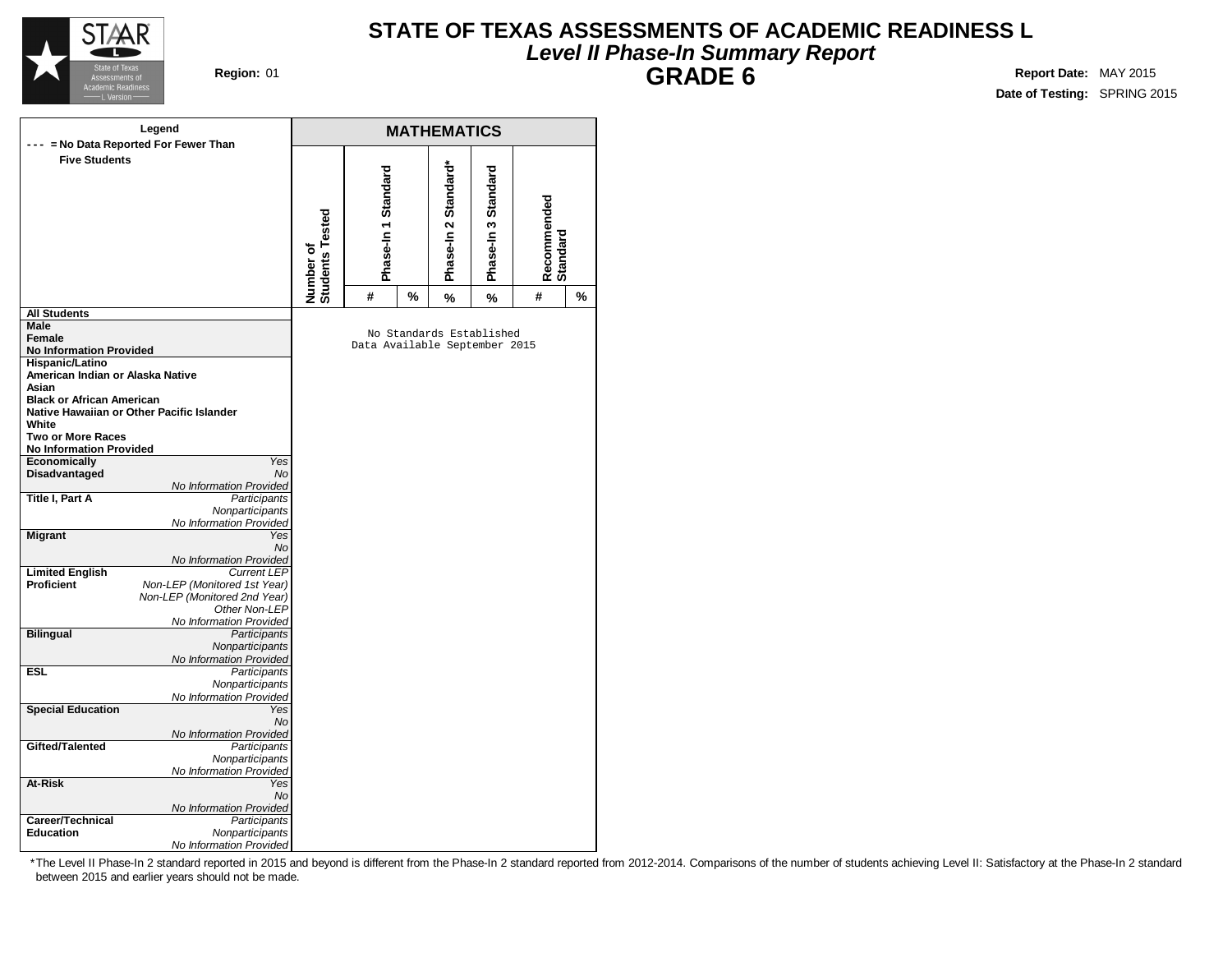

### **STATE OF TEXAS ASSESSMENTS OF ACADEMIC READINESS A Level II Phase-In Summary Report GRADE 6 Region:** 01 **Report** Date: MAY 2015

**Date of Testing:** SPRING 2015

| Legend                                                                     |                               |                     |                           | <b>READING</b>                             |                                  |                               |                                |                              |                               |   | <b>MATHEMATICS</b> |                          |                         |   |
|----------------------------------------------------------------------------|-------------------------------|---------------------|---------------------------|--------------------------------------------|----------------------------------|-------------------------------|--------------------------------|------------------------------|-------------------------------|---|--------------------|--------------------------|-------------------------|---|
| --- = No Data Reported For Fewer Than<br><b>Five Students</b>              |                               |                     |                           |                                            |                                  |                               |                                |                              |                               |   |                    |                          |                         |   |
|                                                                            |                               |                     |                           | Standard*                                  |                                  |                               |                                |                              |                               |   | Standard*          |                          |                         |   |
|                                                                            |                               | Phase-In 1 Standard |                           |                                            | <b>Standard</b>                  |                               |                                |                              | Phase-In 1 Standard           |   |                    | <b>Standard</b>          |                         |   |
|                                                                            |                               |                     |                           |                                            |                                  |                               |                                |                              |                               |   |                    |                          |                         |   |
|                                                                            |                               |                     |                           | $\sim$                                     | S                                |                               |                                |                              |                               |   | $\mathbf{\Omega}$  | w                        |                         |   |
|                                                                            |                               |                     |                           | Phase-In                                   | Phase-In                         |                               |                                |                              |                               |   | Phase-In           | Phase-In                 |                         |   |
|                                                                            |                               |                     |                           |                                            |                                  | Recommended<br>Standard       |                                |                              |                               |   |                    |                          | Recommended<br>Standard |   |
|                                                                            | Number of<br>Students Tested  | #                   | %                         | $\%$                                       | $\%$                             | #                             | %                              | Number of<br>Students Tested | #                             | % | $\%$               | $\%$                     | #                       | ℅ |
| <b>All Students</b>                                                        | 1616                          | 183                 | 11                        | $\overline{7}$                             | $\overline{\mathbf{3}}$          | 18                            | $\overline{\mathbf{1}}$        |                              |                               |   |                    |                          |                         |   |
| Male<br>Female                                                             | 1061<br>555                   | 112<br>71           | 11<br>13                  | 7<br>$\overline{7}$                        | 3<br>3                           | 14<br>$\overline{4}$          | $\mathbf{1}$<br>$\mathbf 1$    |                              |                               |   |                    | No Standards Established |                         |   |
| <b>No Information Provided</b>                                             | $\mathsf{o}\,$                | $- -$               |                           |                                            |                                  |                               |                                |                              | Data Available September 2015 |   |                    |                          |                         |   |
| Hispanic/Latino                                                            | 1587                          | 177                 | 11                        | 7                                          | з                                | 18                            | ${\bf 1}$                      |                              |                               |   |                    |                          |                         |   |
| American Indian or Alaska Native<br>Asian                                  | 0<br>1                        | ---<br>---          | ---<br>$---$              | ---<br>---                                 | ---<br>---                       | ---<br>$---$                  | ---<br>---                     |                              |                               |   |                    |                          |                         |   |
| <b>Black or African American</b>                                           | 5                             | $\mathbf{1}$        | 20                        | 0                                          | 0                                | 0                             | 0                              |                              |                               |   |                    |                          |                         |   |
| Native Hawaiian or Other Pacific Islander                                  | $\mathbf 0$                   |                     | ---                       | ---                                        | ---                              | ---                           | ---                            |                              |                               |   |                    |                          |                         |   |
| White                                                                      | 19                            | 4                   | 21                        | 21                                         | 5                                | $\mathbf 0$                   | $\mathbf 0$                    |                              |                               |   |                    |                          |                         |   |
| <b>Two or More Races</b><br><b>No Information Provided</b>                 | $\mathbf 0$<br>$\overline{4}$ | ---<br>---          | $---$<br>---              | ---<br>---                                 | ---<br>---                       | $---$<br>---                  | $---$<br>.                     |                              |                               |   |                    |                          |                         |   |
| Economically<br>Yes                                                        | 1436                          | 150                 | 10                        | 6                                          | $\overline{\mathbf{2}}$          | 11                            | $\mathbf 1$                    |                              |                               |   |                    |                          |                         |   |
| <b>No</b><br>Disadvantaged                                                 | 176                           | 33                  | 19                        | 13                                         | 7                                | 7                             | 4                              |                              |                               |   |                    |                          |                         |   |
| No Information Provided<br><b>Title I, Part A</b><br>Participants          | $\overline{4}$<br>1601        | ---<br>176          | ---<br>11                 | ---<br>$\overline{7}$                      | ---<br>$\overline{2}$            | ---<br>18                     | $\mathbf{1}$                   |                              |                               |   |                    |                          |                         |   |
| Nonparticipants                                                            | 11                            | 7                   | 64                        | 55                                         | 27                               | $\mathbf{o}$                  | 0                              |                              |                               |   |                    |                          |                         |   |
| No Information Provided                                                    | 4                             | ---                 | ---                       | ---                                        | ---                              |                               |                                |                              |                               |   |                    |                          |                         |   |
| <b>Migrant</b><br>Yes<br><b>No</b>                                         | 107<br>1505                   | 12<br>171           | 11<br>11                  | $\overline{\mathbf{3}}$<br>$7\phantom{.0}$ | $\overline{1}$<br>3              | $\mathbf 0$<br>18             | $\mathsf{o}\,$<br>$\mathbf{1}$ |                              |                               |   |                    |                          |                         |   |
| No Information Provided                                                    | $\overline{4}$                |                     |                           |                                            |                                  | ---                           |                                |                              |                               |   |                    |                          |                         |   |
| <b>Limited English</b><br><b>Current LEP</b>                               | 775                           | 66                  | 9                         | 5                                          | $\mathbf 1$                      | $\overline{2}$                | 0                              |                              |                               |   |                    |                          |                         |   |
| Proficient<br>Non-LEP (Monitored 1st Year)<br>Non-LEP (Monitored 2nd Year) | 81<br>69                      | 8                   | 10                        | $\overline{\mathbf{2}}$<br>6               | $\mathbf{1}$<br>1                | 1<br>$\mathbf 0$              | 1                              |                              |                               |   |                    |                          |                         |   |
| Other Non-LEP                                                              | 686                           | 9<br>100            | 13<br>15                  | 10                                         | 5                                | 15                            | 0<br>2                         |                              |                               |   |                    |                          |                         |   |
| No Information Provided                                                    | 5                             | $\mathbf 0$         | $\mathbf 0$               | $\mathbf 0$                                | 0                                | $\mathbf 0$                   | $\mathsf{o}\xspace$            |                              |                               |   |                    |                          |                         |   |
| <b>Bilingual</b><br>Participants                                           | $\overline{28}$               | 10                  | 36                        | 36                                         | 11                               | $\overline{0}$                | $\overline{\mathbf{0}}$        |                              |                               |   |                    |                          |                         |   |
| Nonparticipants<br>No Information Provided                                 | 1583<br>5                     | 173<br>$\mathbf 0$  | ${\bf 11}$<br>$\mathbf 0$ | 6<br>$\mathsf{o}\,$                        | $\overline{a}$<br>0              | 18<br>$\mathbf 0$             | $\mathbf{1}$<br>$\mathsf{o}\,$ |                              |                               |   |                    |                          |                         |   |
| Participants<br><b>ESL</b>                                                 | 694                           | 50                  | 7                         | $\overline{4}$                             | $\overline{\mathbf{1}}$          | $\overline{2}$                | $\overline{\mathfrak{o}}$      |                              |                               |   |                    |                          |                         |   |
| Nonparticipants                                                            | 917                           | 133                 | 15                        | 9                                          | 4                                | 16                            | 2                              |                              |                               |   |                    |                          |                         |   |
| No Information Provided                                                    | 5<br>1342                     | $\mathbf 0$<br>92   | $\mathbf 0$<br>7          | 0<br>$\overline{4}$                        | 0<br>ı                           | $\mathbf 0$<br>$\overline{6}$ | 0<br>$\overline{0}$            |                              |                               |   |                    |                          |                         |   |
| <b>Special Education</b><br>Yes<br><b>No</b>                               | 270                           | 91                  | 34                        | 21                                         | 9                                | 12                            | 4                              |                              |                               |   |                    |                          |                         |   |
| No Information Provided                                                    | $\overline{\mathbf{4}}$       | ---                 | $---$                     | ---                                        | ---                              | ---                           |                                |                              |                               |   |                    |                          |                         |   |
| Gifted/Talented<br>Participants                                            | $\overline{4}$<br>1608        | ---<br>182          | ---<br>11                 | ---<br>7                                   | $---$<br>$\overline{\mathbf{2}}$ | $-- -$<br>17                  | ---<br>$\mathbf 1$             |                              |                               |   |                    |                          |                         |   |
| Nonparticipants<br>No Information Provided                                 | 4                             | $- - -$             | ---                       | ---                                        | ---                              | $- - -$                       |                                |                              |                               |   |                    |                          |                         |   |
| At-Risk<br>Yes                                                             | 1408                          | 147                 | $\overline{10}$           | $\overline{6}$                             | $\overline{2}$                   | 12                            | $\mathbf{I}$                   |                              |                               |   |                    |                          |                         |   |
| <b>No</b>                                                                  | 204                           | 36                  | 18                        | 13                                         | 7                                | 6                             | 3                              |                              |                               |   |                    |                          |                         |   |
| No Information Provided<br>Career/Technical<br>Participants                | $\overline{\bf 4}$<br>62      | ---<br>6            | ---<br>10                 | ---<br>6                                   | ---<br>$\overline{2}$            | ०                             | $\overline{\mathfrak{o}}$      |                              |                               |   |                    |                          |                         |   |
| <b>Education</b><br>Nonparticipants                                        | 1547                          | 177                 | 11                        | 7                                          | 3                                | 18                            | $\mathbf 1$                    |                              |                               |   |                    |                          |                         |   |
| No Information Provided                                                    | 7                             | 0                   | 0                         | 0                                          | 0                                | $\mathsf{o}\,$                | 0                              |                              |                               |   |                    |                          |                         |   |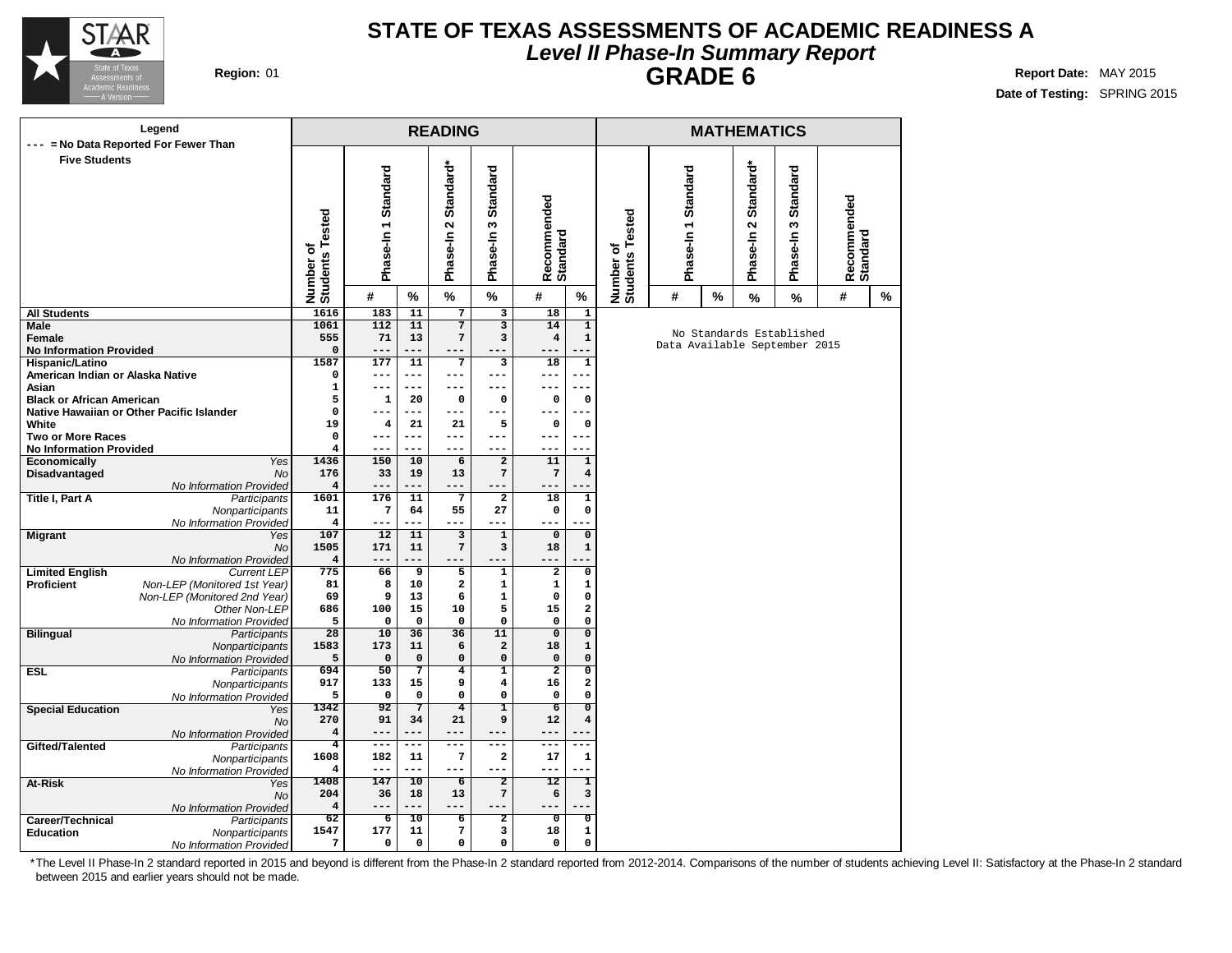

### **STATE OF TEXAS ASSESSMENTS OF ACADEMIC READINESS Level II Phase-In Summary Report GRADE 7 Region:** 01 **Report** Date: MAY 2015

**Date of Testing:** SPRING 2015

| Legend                                                                  |                                  |                      |                 | <b>READING</b>              |                                        |                         |                               |                                                                        |          |   | <b>MATHEMATICS</b> |                 |                         |                   |                              |                |                 | <b>WRITING</b>         |                        |                 |                         |
|-------------------------------------------------------------------------|----------------------------------|----------------------|-----------------|-----------------------------|----------------------------------------|-------------------------|-------------------------------|------------------------------------------------------------------------|----------|---|--------------------|-----------------|-------------------------|-------------------|------------------------------|----------------|-----------------|------------------------|------------------------|-----------------|-------------------------|
| --- = No Data Reported For Fewer Than                                   |                                  |                      |                 |                             |                                        |                         |                               |                                                                        |          |   |                    |                 |                         |                   |                              |                |                 |                        |                        |                 |                         |
| <b>Five Students</b>                                                    |                                  |                      |                 |                             |                                        |                         |                               |                                                                        |          |   |                    |                 |                         |                   |                              |                |                 |                        |                        |                 |                         |
|                                                                         |                                  | Standard             |                 | Standard*                   | <b>Standard</b>                        |                         |                               |                                                                        | Standard |   | Standard*          | <b>Standard</b> |                         |                   |                              | Standard       |                 | Standard*              | ರ                      |                 |                         |
|                                                                         |                                  |                      |                 |                             |                                        |                         |                               |                                                                        |          |   |                    |                 |                         |                   |                              |                |                 |                        | Standar                |                 |                         |
|                                                                         |                                  |                      |                 |                             |                                        | Recommended<br>Standard |                               |                                                                        |          |   |                    |                 | Recommended<br>Standard |                   |                              |                |                 |                        |                        | Recommended     |                         |
|                                                                         | ested                            |                      |                 |                             |                                        |                         |                               | ested                                                                  |          |   |                    |                 |                         |                   |                              |                |                 |                        |                        |                 |                         |
|                                                                         |                                  |                      |                 | $\sim$                      | w                                      |                         |                               |                                                                        |          |   | $\sim$             | w               |                         |                   |                              |                |                 | $\mathbf{\tilde{N}}$   | S                      |                 |                         |
|                                                                         | ৳                                |                      |                 |                             |                                        |                         |                               | ৳                                                                      | se-In    |   | Ise-In             |                 |                         |                   |                              |                |                 |                        | se-In                  |                 |                         |
|                                                                         | Ŷ,                               |                      |                 |                             |                                        |                         |                               |                                                                        |          |   |                    |                 |                         |                   |                              |                |                 |                        |                        |                 |                         |
|                                                                         |                                  | Phase-In 1           |                 | Phase-In                    | Phase-In                               |                         |                               |                                                                        | Pha      |   | Pha                | Phase-In        |                         |                   |                              | Phase-In 1     |                 | Phase-In               | Pha                    | <b>Standard</b> |                         |
|                                                                         | Number<br>Students               |                      |                 |                             |                                        |                         |                               | Number o<br>Students                                                   |          |   |                    |                 |                         |                   | Number of<br>Students Tested |                |                 |                        |                        |                 |                         |
|                                                                         |                                  | #                    | %               | %                           | $\%$                                   | #                       | $\%$                          |                                                                        | #        | % | $\%$               | %               | #                       | $\%$              |                              | #              | %               | %                      | %                      | #               | %                       |
| <b>All Students</b>                                                     | 29519                            | 19529                | 66              | 56                          | 37                                     | 7789                    |                               | 26<br>29722<br>25                                                      |          |   |                    |                 |                         |                   |                              | 19948          | 67              | 54                     | 40                     | 8802            | 30                      |
| Male                                                                    | 14871                            | 9313                 | 63              | 53                          | 35                                     | 3772                    |                               | No Standards Established<br>27<br>Data Available September 2015<br>--- |          |   |                    |                 |                         |                   | 14978                        | 8935           | 60              | 46                     | 32                     | 3427            | 23                      |
| Female<br><b>No Information Provided</b>                                | 14648<br>$\Omega$                | 10216<br>$---$       | 70<br>$-1$      | 58<br>---                   | 39<br>$---$                            | 4017<br>$---$           |                               |                                                                        |          |   |                    |                 |                         |                   | 14744                        | 11013<br>$ -$  | 75<br>---       | 62<br>---              | 47<br>$---$            | 5375<br>$---$   | 36<br>---               |
| Hispanic/Latino                                                         | 28823                            | 18934                | 66              | 55                          | 36                                     | 7409                    | 26                            |                                                                        |          |   |                    |                 |                         |                   | 29021                        | 19378          | 67              | 53                     | 39                     | 8431            | 29                      |
| American Indian or Alaska Native                                        | 22                               | 16                   | 73              | 64                          | 50                                     | 6                       | 27                            |                                                                        |          |   |                    |                 |                         |                   |                              | 13             | 59              | 45                     | 36                     | -6              | 27                      |
| Asian                                                                   | 125                              | 115                  | 92              | 90                          | 82                                     | 90                      | 72                            |                                                                        |          |   |                    |                 |                         |                   |                              | 117            | 93              | 90                     | 83                     | 97              | 77                      |
| <b>Black or African American</b>                                        | 54                               | 43                   | 80              | 72                          | 56                                     | 26                      | 48                            |                                                                        |          |   |                    |                 |                         |                   | 54                           | 42             | 78              | 70                     | 56                     | 23              | 43                      |
| Native Hawaiian or Other Pacific Islander                               | $\mathbf{1}$                     | ---                  |                 | ---                         | $---$                                  | $---$                   |                               |                                                                        |          |   | 1                  | --              | ---                     | ---               | $---$                        | $---$          | ---             |                        |                        |                 |                         |
| White                                                                   | 469                              | 402                  | 86              | 79                          | 63                                     | 247                     | 53                            |                                                                        |          |   |                    |                 |                         |                   | 474                          | 380            | 80              | 70                     | 59                     | 235             | 50                      |
| <b>Two or More Races</b>                                                | 23                               | 18                   | 78              | 65                          | 61                                     | 11                      | 48                            |                                                                        |          |   |                    |                 |                         |                   | 23                           | 18             | 78              | 74                     | 57                     | 10              | 43                      |
| <b>No Information Provided</b><br>Yes<br><b>Economically</b>            | $\overline{\mathbf{2}}$<br>24737 | ---<br>15633         | .<br>63         | ---<br>52                   | ---<br>33                              | $--$<br>5620            | $\overline{23}$               |                                                                        |          |   |                    |                 |                         |                   | $\mathbf{1}$<br>24924        | 16051          | ---<br>64       | ---<br>50              | $---$<br>36            | $---$<br>6466   | ---<br>$\overline{26}$  |
| Disadvantaged<br><b>No</b>                                              | 4780                             | 3895                 | 81              | 74                          | 57                                     | 2169                    | 45                            |                                                                        |          |   |                    |                 |                         |                   | 4798                         | 3897           | 81              | 72                     | 59                     | 2336            | 49                      |
| No Information Provided                                                 | $\overline{a}$                   | $---$                | ---             | ---                         | ---                                    | $---$                   | ---                           |                                                                        |          |   |                    |                 |                         |                   |                              | $- -$          | ---             | ---                    | $---$                  | $---$           | ---                     |
| Title I, Part A<br>Participants                                         | 29450                            | 19499                | 66              | 56                          | 37                                     | 7779                    | 26                            |                                                                        |          |   |                    |                 |                         |                   | 29652                        | 19916          | 67              | 54                     | 40                     | 8797            | 30                      |
| Nonparticipants                                                         | 68                               | 29                   | 43              | 31                          | 24                                     | 10                      | 15                            |                                                                        |          |   |                    |                 |                         |                   | 70                           | 32             | 46              | 33                     | 19                     | 5               | -7                      |
| No Information Provided                                                 | $\mathbf{1}$                     | $---$                | .               | ---                         | ---                                    | $---$                   | ---                           |                                                                        |          |   |                    |                 |                         |                   | $\Omega$                     | $- -$          | ---             | ---                    | $---$                  | $---$           | ---                     |
| <b>Migrant</b><br>Yes                                                   | 1259                             | 674                  | 54              | 41                          | $\overline{22}$                        | 174                     | 14                            |                                                                        |          |   |                    |                 |                         |                   | 1297                         | 686            | 53              | 39                     | 25                     | 227             | 18                      |
| <b>No</b>                                                               | 28259                            | 18854<br>$---$       | 67<br>---       | 56                          | 38                                     | 7615                    | 27                            |                                                                        |          |   |                    |                 |                         |                   | 28425                        | 19262<br>$- -$ | 68<br>---       | 54                     | 40                     | 8575            | 30                      |
| No Information Provided<br><b>Limited English</b><br><b>Current LEP</b> | -1<br>7431                       | 2273                 | 31              | $---$<br>20                 | ---<br>8                               | $---$<br>305            | $\overline{\mathbf{4}}$       |                                                                        |          |   |                    |                 |                         |                   | 7510                         | 2462           | 33              | ---<br>19              | $---$<br>9             | $---$<br>361    | ---<br>5                |
| Non-LEP (Monitored 1st Year)<br><b>Proficient</b>                       | 1032                             | 738                  | 72              | 56                          | 31                                     | 179                     | 17                            |                                                                        |          |   |                    |                 |                         |                   | 1030                         | 766            | 74              | 56                     | 37                     | 241             | 23                      |
| Non-LEP (Monitored 2nd Year)                                            | 2401                             | 1749                 | 73              | 57                          | 32                                     | 472                     | 20                            |                                                                        |          |   |                    |                 |                         |                   | 2426                         | 1779           | 73              | 55                     | 35                     | 553             | 23                      |
| Other Non-LEP                                                           | 18654                            | 14768                | 79              | 70                          | 50                                     | 6833                    | 37                            |                                                                        |          |   |                    |                 |                         |                   | 18756                        | 14941          | 80              | 68                     | 53                     | 7647            | 41                      |
| No Information Provided                                                 | 1                                | $---$                |                 | ---                         | ---                                    | ---                     |                               |                                                                        |          |   |                    |                 |                         |                   |                              |                | ---             |                        | $--$                   | $---$           | ---                     |
| <b>Bilingual</b><br>Participants                                        | 152                              | 112                  | 74              | 63                          | 45                                     | 51                      | 34                            |                                                                        |          |   |                    |                 |                         |                   | 151                          | 107            | 71              | 58                     | 45                     | 45              | 30                      |
| Nonparticipants                                                         | 29362                            | 19416                | 66              | 56                          | 37                                     | 7738                    | 26                            |                                                                        |          |   |                    |                 |                         |                   | 29567                        | 19841          | 67              | 54                     | 40                     | 8757            | 30                      |
| No Information Provided                                                 | 5<br>7210                        | $\mathbf{1}$<br>2210 | 20<br>31        | $\Omega$<br>$\overline{20}$ | $\mathbf 0$<br>$\overline{\mathbf{8}}$ | $\Omega$<br>296         | $\mathbf 0$<br>$\overline{4}$ |                                                                        |          |   |                    |                 |                         |                   | 7291                         | 2378           | $\overline{33}$ | 19                     |                        | $--$<br>355     | 5                       |
| <b>ESL</b><br>Participants<br>Nonparticipants                           | 22304                            | 17318                | 78              | 67                          | 46                                     | 7493                    | 34                            |                                                                        |          |   |                    |                 |                         |                   | 22427                        | 17570          | 78              | 65                     | 9<br>50                | 8447            | 38                      |
| No Information Provided                                                 | 5                                | 1                    | 20              | $\Omega$                    | $\Omega$                               | $\Omega$                | $\Omega$                      |                                                                        |          |   |                    |                 |                         |                   | 4                            | $- -$          | ---             | ---                    | $--$                   | $---$           | $- -$                   |
| <b>Special Education</b><br>Yes                                         | 932                              | 211                  | 23              | 16                          | $\overline{6}$                         | 37                      | $\overline{4}$                |                                                                        |          |   |                    |                 |                         |                   | 1108                         | 197            | 18              | 10                     | $\overline{4}$         | 32              | $\overline{\mathbf{3}}$ |
| <b>No</b>                                                               | 28586                            | 19317                | 68              | 57                          | 38                                     | 7752                    | 27                            |                                                                        |          |   |                    |                 |                         |                   | 28614                        | 19751          | 69              | 55                     | 41                     | 8770            | 31                      |
| No Information Provided                                                 | 1                                |                      |                 | ---                         | ---                                    |                         |                               |                                                                        |          |   |                    |                 |                         |                   |                              |                | ---             | ---                    | ---                    | $--$            | ---                     |
| Gifted/Talented<br>Participants                                         | 3413                             | 3321                 | 97              | 95                          | 85                                     | 2485                    | 73                            |                                                                        |          |   |                    |                 |                         |                   | 3412                         | 3333           | 98              | 94                     | 86                     | 2616            | 77                      |
| Nonparticipants                                                         | 26105                            | 16207                | 62<br>---       | 51<br>$---$                 | 31<br>$---$                            | 5304                    | 20                            |                                                                        |          |   |                    |                 |                         | 26310<br>$\Omega$ | 16615                        | 63             | 49              | 34                     | 6186                   | 24<br>$---$     |                         |
| No Information Provided                                                 | $\mathbf{1}$<br>15660            | $--$<br>7017         | $\overline{45}$ | 32                          | 14                                     | $---$<br>1129           | 7                             |                                                                        |          |   |                    |                 |                         |                   | 15864                        | $- -$<br>7318  | ---<br>46       | ---<br>$\overline{29}$ | ---<br>$\overline{16}$ | $--$<br>1397    | ヮ                       |
| At-Risk<br>Yes<br><b>No</b>                                             | 13858                            | 12511                | 90              | 83                          | 63                                     | 6660                    | 48                            |                                                                        |          |   |                    |                 |                         |                   | 13858                        | 12630          | 91              | 82                     | 67                     | 7405            | 53                      |
| No Information Provided                                                 | $\mathbf{1}$                     | $---$                | ---             | $---$                       | ---                                    | $---$                   |                               |                                                                        |          |   |                    |                 |                         |                   |                              |                | ---             | ---                    | ---                    | $- -$           |                         |
| Career/Technical<br>Participants                                        | 5750                             | 4052                 | 70              | 60                          | 41                                     | 1684                    | 29                            |                                                                        |          |   |                    |                 |                         |                   | 5787                         | 4097           | 71              | 58                     | 43                     | 1904            | 33                      |
| <b>Education</b><br>Nonparticipants                                     | 23767                            | 15476                | 65              | 55                          | 36                                     | 6105                    | 26                            |                                                                        |          |   |                    |                 |                         |                   | 23935                        | 15851          | 66              | 53                     | 39                     | 6898            | 29                      |
| No Information Provided                                                 | $\overline{a}$                   | $---$                | ---             | ---                         | $---$                                  | $---$                   |                               |                                                                        |          |   |                    |                 |                         |                   | $\Omega$                     | $- -$          |                 | ---                    | $---$                  | $---$           |                         |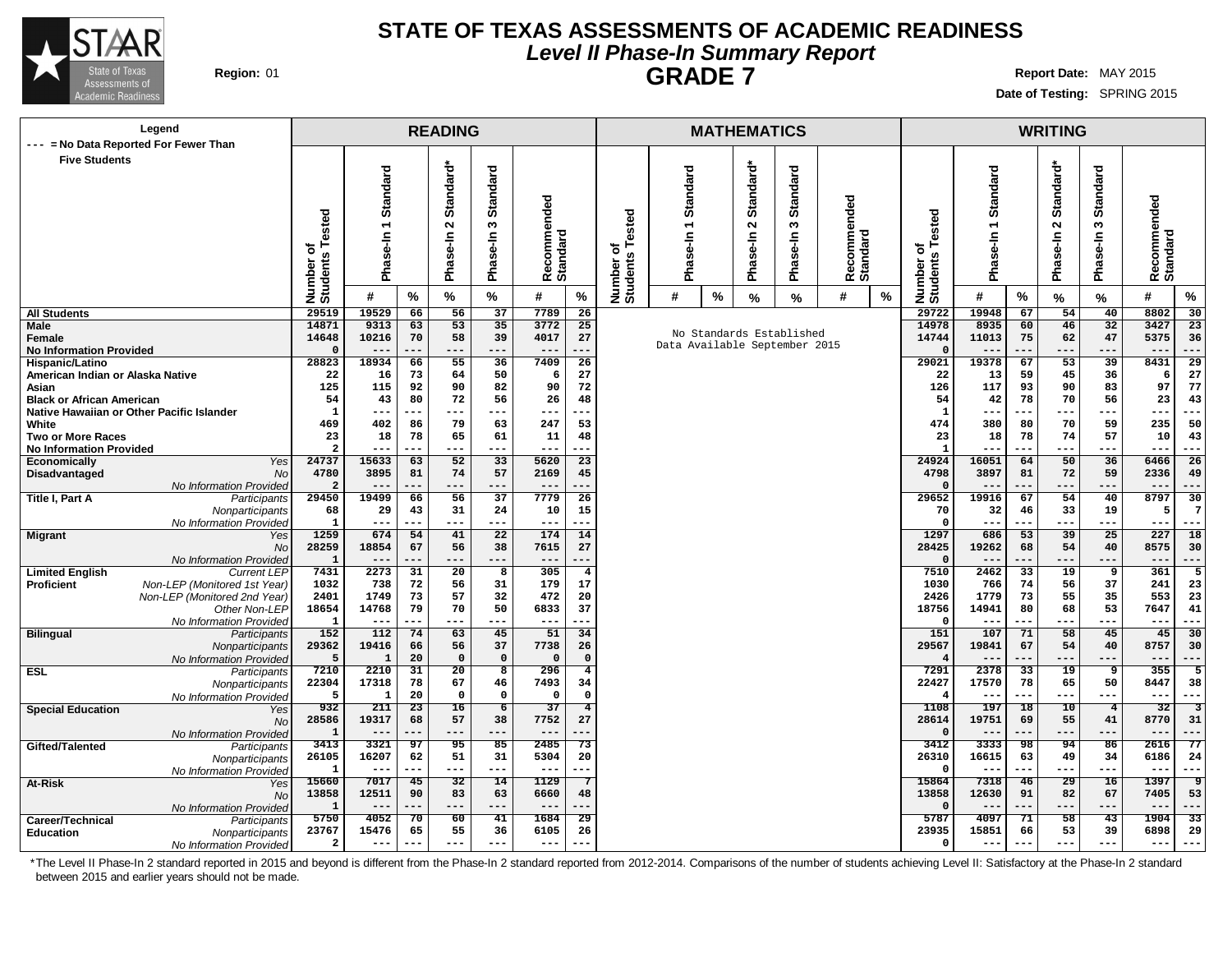

### **STATE OF TEXAS ASSESSMENTS OF ACADEMIC READINESS L Level II Phase-In Summary Report GRADE 7 Region:** 01 **Report** Date: MAY 2015

**Date of Testing:** SPRING 2015

|                                          | Legend                                        |                              |                               |   | <b>MATHEMATICS</b>       |                         |   |   |
|------------------------------------------|-----------------------------------------------|------------------------------|-------------------------------|---|--------------------------|-------------------------|---|---|
| <b>Five Students</b>                     | --- = No Data Reported For Fewer Than         | Number of<br>Students Tested | Phase-In 1 Standard           |   | Phase-In 3 Standard      | Recommended<br>Standard |   |   |
|                                          |                                               |                              | #                             | % | %                        | %                       | # | % |
| <b>All Students</b>                      |                                               |                              |                               |   |                          |                         |   |   |
| Male                                     |                                               |                              |                               |   | No Standards Established |                         |   |   |
| Female<br><b>No Information Provided</b> |                                               |                              | Data Available September 2015 |   |                          |                         |   |   |
| Hispanic/Latino                          |                                               |                              |                               |   |                          |                         |   |   |
| American Indian or Alaska Native         |                                               |                              |                               |   |                          |                         |   |   |
| Asian                                    |                                               |                              |                               |   |                          |                         |   |   |
| <b>Black or African American</b>         |                                               |                              |                               |   |                          |                         |   |   |
|                                          | Native Hawaiian or Other Pacific Islander     |                              |                               |   |                          |                         |   |   |
| White                                    |                                               |                              |                               |   |                          |                         |   |   |
| <b>Two or More Races</b>                 |                                               |                              |                               |   |                          |                         |   |   |
| <b>No Information Provided</b>           |                                               |                              |                               |   |                          |                         |   |   |
| <b>Economically</b>                      | Yes<br><b>No</b>                              |                              |                               |   |                          |                         |   |   |
| Disadvantaged                            | No Information Provided                       |                              |                               |   |                          |                         |   |   |
| Title I, Part A                          | Participants                                  |                              |                               |   |                          |                         |   |   |
|                                          | Nonparticipants<br>No Information Provided    |                              |                               |   |                          |                         |   |   |
| <b>Migrant</b>                           | Yes                                           |                              |                               |   |                          |                         |   |   |
|                                          | <b>No</b>                                     |                              |                               |   |                          |                         |   |   |
|                                          | No Information Provided                       |                              |                               |   |                          |                         |   |   |
| <b>Limited English</b>                   | <b>Current LEP</b>                            |                              |                               |   |                          |                         |   |   |
| <b>Proficient</b>                        | Non-LEP (Monitored 1st Year)                  |                              |                               |   |                          |                         |   |   |
|                                          | Non-LEP (Monitored 2nd Year)<br>Other Non-LEP |                              |                               |   |                          |                         |   |   |
|                                          | No Information Provided                       |                              |                               |   |                          |                         |   |   |
| <b>Bilingual</b>                         | <b>Participants</b>                           |                              |                               |   |                          |                         |   |   |
|                                          | Nonparticipants                               |                              |                               |   |                          |                         |   |   |
|                                          | No Information Provided                       |                              |                               |   |                          |                         |   |   |
| <b>ESL</b>                               | Participants                                  |                              |                               |   |                          |                         |   |   |
|                                          | Nonparticipants                               |                              |                               |   |                          |                         |   |   |
|                                          | No Information Provided                       |                              |                               |   |                          |                         |   |   |
| <b>Special Education</b>                 | Yes<br><b>No</b>                              |                              |                               |   |                          |                         |   |   |
|                                          | No Information Provided                       |                              |                               |   |                          |                         |   |   |
| Gifted/Talented                          | Participants                                  |                              |                               |   |                          |                         |   |   |
|                                          | Nonparticipants                               |                              |                               |   |                          |                         |   |   |
|                                          | No Information Provided                       |                              |                               |   |                          |                         |   |   |
| At-Risk                                  | Yes                                           |                              |                               |   |                          |                         |   |   |
|                                          | <b>No</b>                                     |                              |                               |   |                          |                         |   |   |
|                                          | No Information Provided                       |                              |                               |   |                          |                         |   |   |
| Career/Technical<br><b>Education</b>     | Participants<br>Nonparticipants               |                              |                               |   |                          |                         |   |   |
|                                          | No Information Provided                       |                              |                               |   |                          |                         |   |   |
|                                          |                                               |                              |                               |   |                          |                         |   |   |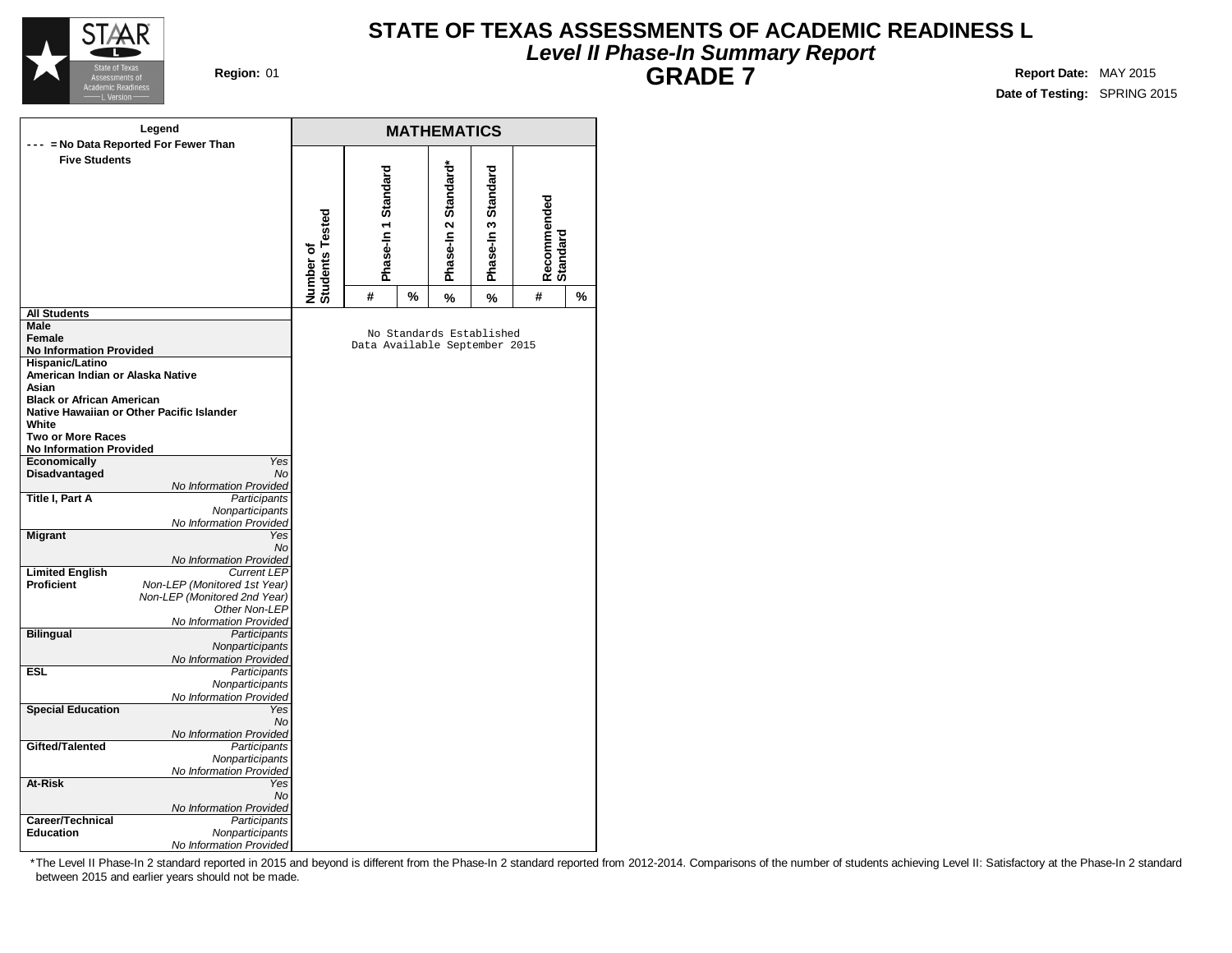

### **STATE OF TEXAS ASSESSMENTS OF ACADEMIC READINESS A Level II Phase-In Summary Report GRADE 7 Region:** 01 **Report** Date: MAY 2015

**Date of Testing:** SPRING 2015

| Legend                                                                  |                                        |                            |                         | <b>READING</b>                    |                                  |                              | <b>MATHEMATICS</b>                         |                      |          |   |                            |                               |                         |            |                              |                                |                      | <b>WRITING</b>          |                                  |                                                                |
|-------------------------------------------------------------------------|----------------------------------------|----------------------------|-------------------------|-----------------------------------|----------------------------------|------------------------------|--------------------------------------------|----------------------|----------|---|----------------------------|-------------------------------|-------------------------|------------|------------------------------|--------------------------------|----------------------|-------------------------|----------------------------------|----------------------------------------------------------------|
| --- = No Data Reported For Fewer Than<br><b>Five Students</b>           |                                        |                            |                         |                                   |                                  |                              |                                            |                      |          |   |                            |                               |                         |            |                              |                                |                      |                         |                                  |                                                                |
|                                                                         |                                        |                            |                         |                                   |                                  |                              |                                            |                      |          |   |                            | ত                             |                         |            |                              |                                |                      |                         |                                  |                                                                |
|                                                                         |                                        | Standard                   |                         | Standard*                         | <b>Standard</b>                  |                              |                                            |                      | Standard |   | Standard*                  | <b>Standar</b>                |                         |            |                              | Standard                       |                      | Standard*               | <b>Standard</b>                  |                                                                |
|                                                                         |                                        |                            |                         |                                   |                                  | Recommended<br>Standard      |                                            |                      |          |   |                            |                               | Recommended<br>Standard |            |                              |                                |                      |                         |                                  | Recommended<br>Standard                                        |
|                                                                         | Tested                                 | $\overline{\phantom{0}}$   |                         | $\mathbf{\Omega}$                 | $\boldsymbol{\omega}$            |                              |                                            | ested                |          |   | $\mathbf{\tilde{N}}$       | $\boldsymbol{\omega}$         |                         |            |                              |                                |                      | $\sim$                  | S                                |                                                                |
|                                                                         | ৳                                      |                            |                         |                                   |                                  |                              |                                            | ⊢<br>৳               | 두        |   |                            |                               |                         |            |                              |                                |                      |                         |                                  |                                                                |
|                                                                         |                                        | Phase-In                   |                         | Phase-In                          | Phase-In                         |                              |                                            |                      | ဖွံ့     |   | Phase-In                   | Phase-In                      |                         |            |                              | Phase-In 1                     |                      | Phase-In                | Phase-In                         |                                                                |
|                                                                         |                                        |                            |                         |                                   |                                  |                              |                                            |                      | Pha      |   |                            |                               |                         |            |                              |                                |                      |                         |                                  |                                                                |
|                                                                         | Number o<br>Students                   | #                          | %                       | %                                 | $\%$                             | #                            | $\%$                                       | Number o<br>Students | #        | % | %                          | %                             | #                       | $\%$       | Number of<br>Students Tested | #                              | %                    | %                       | $\%$                             | #<br>$\%$                                                      |
| <b>All Students</b>                                                     | 1596                                   | 145                        | $\overline{\mathbf{g}}$ | $6\overline{6}$                   | $\overline{2}$                   | 18                           | $\mathbf{1}$                               |                      |          |   |                            |                               |                         |            | 1383                         | 157                            | 11                   | $6\overline{}$          | $\overline{2}$                   | 14<br>$\overline{1}$                                           |
| Male<br>Female                                                          | 1029<br>567                            | 82<br>63                   | $\overline{8}$<br>11    | $5\overline{5}$<br>$\overline{7}$ | $\overline{2}$<br>$\overline{a}$ | $\overline{8}$<br>10         | $\overline{1}$<br>$\mathbf{2}$             |                      |          |   |                            | No Standards Established      |                         |            | 907<br>476                   | 83<br>74                       | 9<br>16              | $\overline{4}$<br>8     | $\overline{1}$<br>$\overline{4}$ | $\overline{\mathbf{8}}$<br>$\overline{1}$<br>6<br>$\mathbf{1}$ |
| <b>No Information Provided</b>                                          | $\mathbf 0$                            | $---$                      |                         |                                   | ---                              |                              |                                            |                      |          |   |                            | Data Available September 2015 |                         |            | $\Omega$                     |                                | .                    |                         |                                  | $- -$                                                          |
| Hispanic/Latino                                                         | 1569                                   | 144                        | 9                       | 6                                 | $\overline{a}$                   | 18                           | $\mathbf{1}$                               |                      |          |   |                            |                               |                         |            | 1360                         | 157                            | 12                   | 6                       | $\overline{a}$                   | 14<br>$\mathbf{1}$                                             |
| American Indian or Alaska Native                                        | 1                                      | $---$                      | ---                     | $---$                             | ---                              | ---                          |                                            |                      |          |   |                            |                               |                         |            | $\Omega$<br>$\Omega$         | $- -$                          | $---$                | ---                     | $--$                             | $---$<br>---                                                   |
| Asian<br><b>Black or African American</b>                               | 1<br>$\overline{2}$                    | $---$<br>---               | $--$<br>---             | $---$<br>$---$                    | ---<br>---                       | $---$<br>---                 | ---                                        |                      |          |   |                            |                               |                         |            | $\overline{\mathbf{2}}$      | $- - -$<br>$ -$                | $--$<br>$--$         | ---<br>---              | $--$<br>---                      | $---$<br>---<br>$--$<br>---                                    |
| Native Hawaiian or Other Pacific Islander                               | $\Omega$                               | $---$                      | ---                     | $---$                             | ---                              | ---                          | ---                                        |                      |          |   |                            |                               |                         |            | $\Omega$                     | $- -$                          | $--$                 | ---                     | ---                              | $---$<br>---                                                   |
| White                                                                   | 21                                     | $\mathbf{1}$               | 5                       | 5                                 | $\Omega$                         | $\mathbf 0$                  | $\Omega$                                   |                      |          |   |                            |                               |                         |            | 19                           | $\Omega$                       | - 0                  | $\mathbf{o}$            | $\mathbf{o}$                     | $^{\circ}$<br>- 0                                              |
| <b>Two or More Races</b><br><b>No Information Provided</b>              | $\overline{\mathbf{2}}$<br>$\mathbf 0$ | $---$<br>$--$              | $--$                    | $---$<br>$- - -$                  | ---<br>---                       | $---$<br>---                 | ---                                        |                      |          |   | $\overline{a}$<br>$\Omega$ | $- - -$<br>$- -$              | $- - -$                 | ---<br>--- | $- - -$<br>$- - -$           | $- - -$<br>---<br>$---$<br>--- |                      |                         |                                  |                                                                |
| Economically<br>Yes                                                     | 1415                                   | 120                        | 8                       | 5                                 | $\overline{a}$                   | 15                           | $\mathbf{1}$                               |                      |          |   | 1228                       | 135                           | 11                      | 6          | $\overline{\mathbf{2}}$      | 11<br>$\mathbf{1}$             |                      |                         |                                  |                                                                |
| Disadvantaged<br><b>No</b>                                              | 181                                    | 25                         | 14                      | 8                                 | $\overline{\mathbf{3}}$          | $\mathbf{3}$                 | $\overline{a}$<br>155                      |                      |          |   |                            |                               |                         |            |                              | 22                             | 14                   | 6                       | 3                                | $\overline{\mathbf{3}}$<br>$\overline{2}$                      |
| No Information Provided<br>Title I, Part A<br>Participants              | $\mathbf 0$<br>1585                    | $\qquad \qquad - -$<br>145 | ---<br>9                | $---$<br>6                        | ---<br>$\overline{a}$            | $---$<br>18                  | $\mathbf{1}$                               |                      |          |   |                            |                               |                         |            | $\mathbf 0$<br>1377          | $--$<br>157                    | ---<br>11            | 6                       | $---$<br>$\overline{a}$          | $---$<br>$---$<br>14                                           |
| Nonparticipants                                                         | 11                                     | $\mathbf 0$                | $\mathbf 0$             | $\mathbf 0$                       | $\mathbf 0$                      | $\mathbf 0$                  | $\mathbf 0$                                |                      |          |   |                            |                               |                         |            | 6                            | $\mathbf 0$                    | $\mathbf 0$          | $\mathbf 0$             | $\mathsf{o}\,$                   | $\mathbf 0$<br>$\mathbf{o}$                                    |
| No Information Provided                                                 | $\mathbf 0$                            | $---$                      | ---                     | $---$                             | ---                              | $---$                        |                                            |                      |          |   |                            |                               |                         |            | $\Omega$                     | $- - -$                        |                      | ---                     | $- - -$                          | $- - -$<br>---                                                 |
| <b>Migrant</b><br>Yes                                                   | 116                                    | 12                         | 10                      | 9                                 | $\overline{\mathbf{4}}$          | 3                            | $\overline{\mathbf{3}}$                    |                      |          |   |                            |                               |                         |            | 98                           | 14                             | 14                   | 6                       | $\overline{\mathbf{4}}$          | $\mathbf 0$<br>$\mathbf 0$                                     |
| <b>No</b><br>No Information Provided                                    | 1480<br>$\mathbf 0$                    | 133<br>$---$               | 9                       | 5<br>$---$                        | $\overline{2}$<br>---            | 15<br>---                    | $\mathbf 1$                                |                      |          |   |                            |                               |                         |            | 1285<br>$\Omega$             | 143<br>$- -$                   | 11<br>---            | 6                       | $\overline{\mathbf{2}}$<br>$---$ | 14<br>$---$                                                    |
| <b>Limited English</b><br><b>Current LEP</b>                            | 726                                    | 40                         | 6                       | $\overline{\mathbf{2}}$           | $\mathbf{1}$                     | 4                            | $\overline{1}$                             |                      |          |   |                            |                               |                         |            | 644                          | 47                             | $\overline{7}$       | $\overline{\mathbf{4}}$ | $\overline{\mathbf{2}}$          | $\overline{\bf 4}$<br>$\mathbf{1}$                             |
| Non-LEP (Monitored 1st Year)<br><b>Proficient</b>                       | 51                                     | 6                          | 12                      | 12                                | $\overline{\mathbf{4}}$          | $\mathbf{1}$                 | $\mathbf{2}$                               |                      |          |   |                            |                               |                         |            | 49                           | -5                             | 10                   | $\overline{\mathbf{4}}$ | $\overline{\mathbf{2}}$          | $\mathbf{1}$<br>$\overline{2}$                                 |
| Non-LEP (Monitored 2nd Year)<br>Other Non-LEP                           | 115<br>704                             | 19<br>80                   | 17<br>11                | 9<br>8                            | 3<br>$\overline{\mathbf{3}}$     | $\overline{a}$<br>${\bf 11}$ | $\mathbf{2}$<br>$\mathbf{2}$               |                      |          |   |                            |                               |                         |            | 96<br>594                    | 17<br>88                       | 18<br>15             | 10<br>$7\phantom{.0}$   | 5<br>$\overline{\mathbf{2}}$     | $\overline{a}$<br>2<br>$7\phantom{.0}$<br>-1                   |
| No Information Provided                                                 | $\mathbf{o}$                           | $---$                      | $--$                    | $---$                             |                                  | $---$                        |                                            |                      |          |   |                            |                               |                         |            | $\Omega$                     | ---                            | $--$                 | ---                     | $--$                             | $---$<br>---                                                   |
| <b>Bilingual</b><br>Participants                                        | $\overline{\mathbf{3}}$                | $---$                      | ---                     | $---$                             | ---                              | $---$                        |                                            |                      |          |   |                            |                               |                         |            | 3                            | $- -$                          | $---$                | ---                     | $--$                             | $---$<br>$- -$                                                 |
| Nonparticipants<br>No Information Provided                              | 1593<br>0                              | 145<br>$---$               | 9<br>.                  | 6<br>$---$                        | $\overline{a}$<br>---            | 18<br>$---$                  | 1                                          |                      |          |   |                            |                               |                         |            | 1380<br>$\Omega$             | 156<br>$- -$                   | 11<br>---            | 6<br>---                | $\mathbf{2}$<br>$---$            | 14<br>-1<br>$---$<br>---                                       |
| <b>ESL</b><br>Participants                                              | 680                                    | 40                         | 6                       | 3                                 | $\mathbf{1}$                     | $\overline{4}$               | $\mathbf{1}$                               |                      |          |   |                            |                               |                         |            | 597                          | 39                             | 7                    | $\overline{\mathbf{4}}$ | $\overline{2}$                   | $\overline{4}$<br>$\mathbf{1}$                                 |
| Nonparticipants                                                         | 916                                    | 105                        | 11                      | 8                                 | 3                                | 14                           | $\overline{a}$                             |                      |          |   |                            |                               |                         |            | 786                          | 118                            | 15                   | $7\overline{ }$         | $\overline{\mathbf{2}}$          | 10<br>$\mathbf{1}$                                             |
| No Information Provided                                                 | 0                                      | $\qquad \qquad - -$        | ---                     | $---$                             | ---                              | $---$                        | ---                                        |                      |          |   |                            |                               |                         |            | $\Omega$                     | $---$                          | $---$                | $---$                   | $---$                            | $\frac{1}{2}$<br>$--$                                          |
| <b>Special Education</b><br>Yes<br><b>No</b>                            | 1336<br>260                            | 59<br>86                   | $\overline{4}$<br>33    | $\overline{\mathbf{3}}$<br>22     | ಾ<br>11                          | I<br>17                      | $\overline{\mathbf{o}}$<br>$7\phantom{.0}$ |                      |          |   |                            |                               |                         |            | 1162<br>221                  | 73<br>84                       | $\overline{6}$<br>38 | $\overline{2}$<br>22    | 1<br>10                          | 5<br>$\overline{\mathfrak{o}}$<br>9                            |
| No Information Provided                                                 | $\mathbf 0$                            | $---$                      | ---                     | $---$                             | ---                              | $--$                         |                                            |                      |          |   |                            |                               |                         |            | $\Omega$                     | --                             | ---                  | ---                     | ---                              | $- -$                                                          |
| Gifted/Talented<br>Participants                                         | $\overline{4}$                         | $---$                      | $---$                   | $---$                             | $---$                            | $---$                        | ---                                        |                      |          |   |                            |                               |                         |            | 4                            | $- - -$                        | $---$                | $---$                   | $--$                             | $---$<br>---                                                   |
| Nonparticipants                                                         | 1592<br>0                              | 142<br>$---$               | 9<br>---                | 6<br>$---$                        | $\overline{\mathbf{2}}$<br>---   | 18<br>---                    | $\mathbf{1}$                               |                      |          |   |                            |                               |                         |            | 1379<br>$\Omega$             | 154<br>$- -$                   | 11<br>---            | 5<br>---                | $\overline{\mathbf{2}}$<br>$--$  | 13<br>1<br>$---$<br>$- - -$                                    |
| No Information Provided<br>At-Risk<br>Yes                               | 1438                                   | 124                        | 9                       | 5                                 | $\overline{2}$                   | $\overline{13}$              | $\mathbf{1}$                               |                      |          |   |                            |                               |                         |            | 1244                         | 136                            | $\overline{11}$      | 5                       | $\overline{2}$                   | 10<br>$\mathbf{1}$                                             |
| <b>No</b>                                                               | 158                                    | 21                         | 13                      | 11                                | $\overline{\mathbf{4}}$          | 5                            | 3                                          |                      |          |   |                            |                               |                         |            | 139                          | 21                             | 15                   | 8                       | $\overline{4}$                   | $\overline{\mathbf{3}}$<br>$\overline{4}$                      |
| No Information Provided                                                 | $\mathbf{o}$                           | $---$                      | ---                     | $---$                             | ---                              | $---$                        |                                            |                      |          |   |                            |                               |                         |            | $\Omega$                     | ---                            | $---$                | ---                     |                                  | ---                                                            |
| Career/Technical<br>Participants<br><b>Education</b><br>Nonparticipants | 207<br>1388                            | 24<br>121                  | 12<br>9                 | 5                                 | 3<br>$\overline{2}$              | 4<br>14                      | $\overline{2}$<br>1                        |                      |          |   |                            |                               |                         |            | 185<br>1197                  | 32<br>125                      | 17<br>10             | 9<br>5                  | 3<br>$\overline{\mathbf{2}}$     | -5<br>3<br>9<br>$\mathbf{1}$                                   |
| No Information Provided                                                 | $\mathbf{1}$                           | $---$                      | ---                     | $---$                             | $---$                            | $---$                        |                                            |                      |          |   |                            |                               |                         |            | $\mathbf{1}$                 | $- -$                          | ---                  | ---                     | $---$                            | $---$                                                          |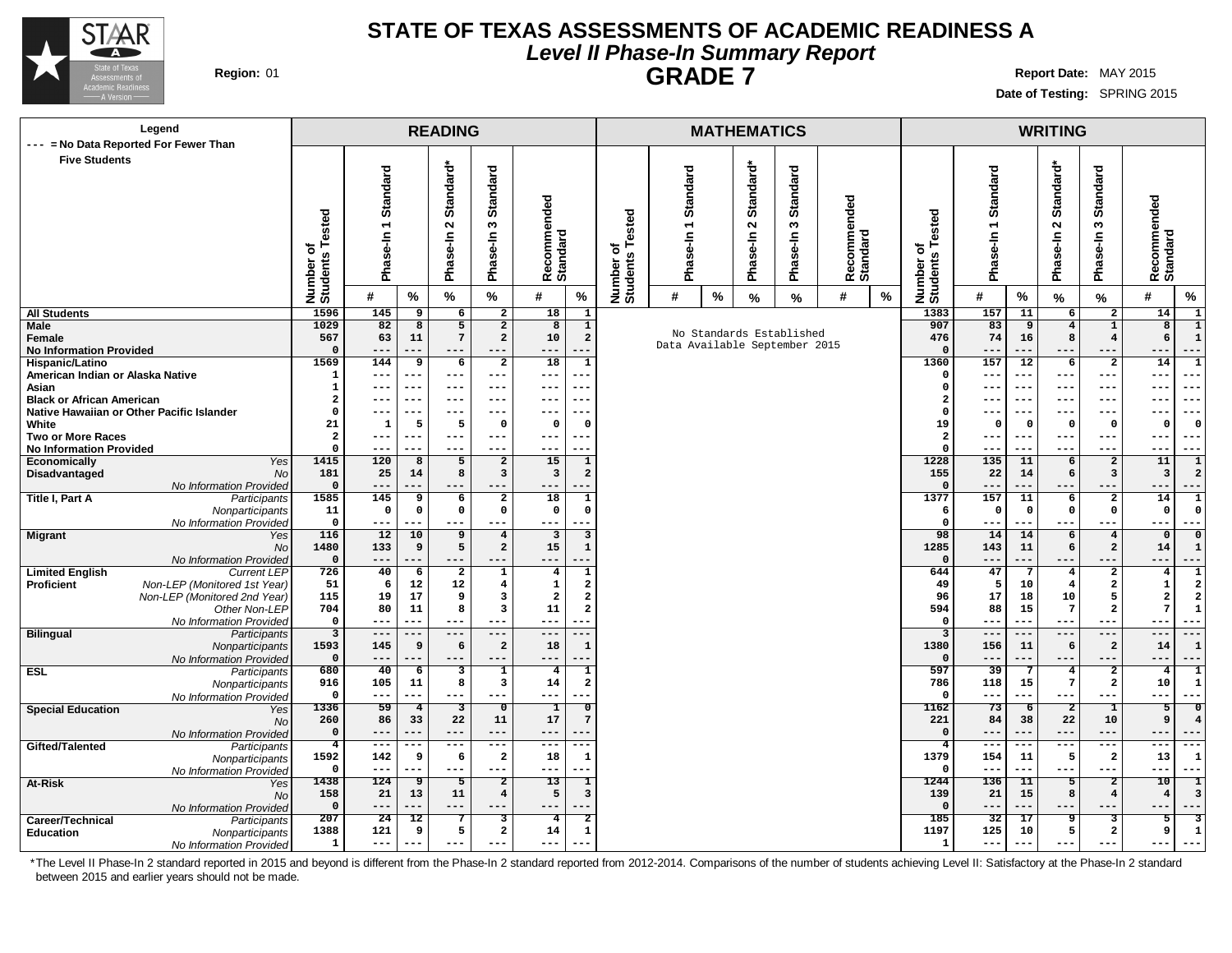

### **STATE OF TEXAS ASSESSMENTS OF ACADEMIC READINESS Level II Phase-In Summary Report GRADE 8 Region:** 01 **Report** Date: MAY 2015

**Date of Testing:** APRIL 2015

|                                                   | Legend                                     |                              |                     |                       | <b>SOCIAL STUDIES</b> |                         |                                |                      |                       |                       |           | <b>SCIENCE</b>        |                       |                         |                       |
|---------------------------------------------------|--------------------------------------------|------------------------------|---------------------|-----------------------|-----------------------|-------------------------|--------------------------------|----------------------|-----------------------|-----------------------|-----------|-----------------------|-----------------------|-------------------------|-----------------------|
| --- = No Data Reported For Fewer Than             |                                            |                              |                     |                       |                       |                         |                                |                      |                       |                       |           |                       |                       |                         |                       |
| <b>Five Students</b>                              |                                            |                              |                     |                       |                       |                         |                                |                      |                       |                       |           |                       |                       |                         |                       |
|                                                   |                                            |                              | Phase-In 1 Standard |                       | Standard*             | Standard                |                                |                      |                       | Standard              |           | Standard*             | <b>Standard</b>       |                         |                       |
|                                                   |                                            |                              |                     |                       |                       |                         |                                |                      |                       |                       |           |                       |                       |                         |                       |
|                                                   |                                            |                              |                     |                       |                       |                         | Recommended<br>Standard        |                      | ested                 |                       |           |                       |                       | Recommended<br>Standard |                       |
|                                                   |                                            |                              |                     |                       | $\sim$                | S                       |                                |                      |                       |                       |           | $\mathbf{\Omega}$     | S                     |                         |                       |
|                                                   |                                            |                              |                     |                       | Ise-In                | se-In                   |                                |                      | ۴<br>৳                |                       |           |                       | se-In                 |                         |                       |
|                                                   |                                            |                              |                     |                       |                       |                         |                                |                      |                       | Phase-In1             |           | Phase-In              |                       |                         |                       |
|                                                   |                                            |                              |                     |                       | Pha                   | Pha                     |                                |                      |                       |                       |           |                       | ma<br>E               |                         |                       |
|                                                   |                                            | Number of<br>Students Tested | #                   | %                     | $\frac{9}{6}$         | $\frac{9}{6}$           | #                              | %                    | Number of<br>Students | #                     | %         | %                     | %                     | #                       | %                     |
| <b>All Students</b>                               |                                            | 29113                        | 17036               | 59                    | 45                    | 28                      | 5540                           | 19                   | 29108                 | 19105                 | 66        | 56                    | 43                    | 9434                    | 32                    |
| Male                                              |                                            | 14516                        | 8867                | 61                    | 48                    | 32                      | 3238                           | 22                   | 14510                 | 9656                  | 67        | 58                    | 45                    | 5027                    | $\overline{35}$       |
| Female                                            |                                            | 14596<br>$\mathbf{1}$        | 8169<br>$- -$       | 56<br>.               | 42<br>$- - -$         | 25<br>---               | 2302<br>$- - -$                | 16<br>---            | 14597                 | 9448<br>---           | 65<br>--- | 55<br>---             | 41<br>---             | 4407<br>$- - -$         | 30<br>---             |
| <b>No Information Provided</b><br>Hispanic/Latino |                                            | 28427                        | 16470               | 58                    | 44                    | 27                      | 5215                           | 18                   | $\mathbf{1}$<br>28415 | 18513                 | 65        | 56                    | 42                    | 9016                    | $\overline{32}$       |
| American Indian or Alaska Native                  |                                            | 15                           | 9                   | 60                    | 60                    | 47                      | 3                              | 20                   | 16                    | 11                    | 69        | 63                    | 63                    | 8                       | 50                    |
| Asian                                             |                                            | 147                          | 136                 | 93                    | 90                    | 80                      | 101                            | 69                   | 154                   | 145                   | 94        | 90                    | 84                    | 123                     | 80                    |
| <b>Black or African American</b>                  |                                            | 61                           | 43                  | 70                    | 56                    | 44                      | 16                             | 26                   | 61                    | 38                    | 62        | 54                    | 34                    | 15                      | 25                    |
| White                                             | Native Hawaiian or Other Pacific Islander  | 7<br>429                     | 7<br>351            | 100<br>82             | 86<br>72              | 43<br>57                | $\overline{\mathbf{2}}$<br>191 | 29<br>45             | 7<br>426              | $\overline{7}$<br>366 | 100<br>86 | 100<br>80             | 100<br>70             | 5<br>255                | 71<br>60              |
| <b>Two or More Races</b>                          |                                            | 26                           | 20                  | 77                    | 65                    | 50                      | 12                             | 46                   | 28                    | 24                    | 86        | 75                    | 61                    | 12                      | 43                    |
| <b>No Information Provided</b>                    |                                            | $\mathbf{1}$                 | --                  |                       | ---                   | ---                     | $- -$                          |                      | $\mathbf{1}$          | --                    |           |                       |                       | ---                     |                       |
| Economically                                      | Yes                                        | 24206                        | 13343               | 55                    | 41                    | $\overline{25}$         | 3886                           | 16                   | 24178                 | 15202                 | 63        | $\overline{53}$       | 40                    | 7063                    | $\overline{29}$       |
| Disadvantaged                                     | <b>No</b><br>No Information Provided       | 4906<br>$\mathbf{1}$         | 3693                | 75                    | 63<br>---             | 45                      | 1654                           | 34<br>.              | 4929<br>$\mathbf{1}$  | 3902                  | 79        | 72                    | 59                    | 2371                    | 48                    |
| <b>Title I, Part A</b>                            | Participants                               | 28879                        | 16918               | 59                    | 45                    | 28                      | 5493                           | 19                   | 28991                 | 19084                 | 66        | 57                    | 43                    | 9426                    | 33                    |
|                                                   | Nonparticipants                            | 233                          | 118                 | 51                    | 42                    | 30                      | 47                             | 20                   | 116                   | 20                    | 17        | 13                    | 9                     | 8                       | 7                     |
|                                                   | No Information Provided                    | $\mathbf{1}$                 |                     | $- - -$               | ---                   | ---                     | $- -$                          |                      | 1                     |                       |           | ---                   | ---                   | $-$                     |                       |
| <b>Migrant</b>                                    | Yes                                        | 1268<br>27844                | 542<br>16494        | 43<br>59              | 31<br>46              | 15<br>29                | 117<br>5423                    | 9<br>19              | 1260<br>27847         | 672<br>18432          | 53<br>66  | 44<br>57              | 31<br>43              | 265<br>9169             | $\overline{21}$<br>33 |
|                                                   | No<br>No Information Provided              | $\mathbf{1}$                 |                     |                       |                       | ---                     | $---$                          | ---                  | $\mathbf{1}$          | $- -$                 |           |                       |                       | $---$                   | ---                   |
| <b>Limited English</b>                            | <b>Current LEP</b>                         | 5870                         | 1625                | 28                    | 16                    | $7\phantom{.0}$         | 220                            | $\overline{\bf 4}$   | 5876                  | 2102                  | 36        | 26                    | 15                    | 536                     | 9                     |
| <b>Proficient</b>                                 | Non-LEP (Monitored 1st Year)               | 545                          | 348                 | 64                    | 49                    | 28                      | 93                             | 17                   | 543                   | 402                   | 74        | 62                    | 47                    | 186                     | 34                    |
|                                                   | Non-LEP (Monitored 2nd Year)               | 605                          | 396                 | 65                    | 51                    | 31                      | 134                            | 22                   | 606                   | 437                   | 72        | 64                    | 48                    | 229                     | 38                    |
|                                                   | Other Non-LEP<br>No Information Provided   | 22092<br>$\mathbf{1}$        | 14667               | 66                    | 52<br>---             | 34<br>---               | 5093<br>$- - -$                | 23<br>.              | 22082<br>1            | 16163                 | 73        | 64<br>---             | 50                    | 8483<br>---             | 38                    |
| <b>Bilingual</b>                                  | Participants                               | 107                          | 76                  | 71                    | 51                    | 35                      | $\overline{25}$                | $\overline{23}$      | 107                   | 89                    | 83        | 72                    | 54                    | 43                      | 40                    |
|                                                   | Nonparticipants                            | 29004                        | 16959               | 58                    | 45                    | 28                      | 5515                           | 19                   | 28999                 | 19014                 | 66        | 56                    | 43                    | 9390                    | 32                    |
|                                                   | No Information Provided                    | $\overline{a}$               | ---                 | ---                   | ---                   | ---                     | $---$                          | ---                  | $\overline{a}$        | ---                   |           | ---                   | ---                   | $---$                   |                       |
| <b>ESL</b>                                        | Participants                               | 5702<br>23409                | 1580<br>15455       | $\overline{28}$<br>66 | 16<br>52              | $\overline{7}$<br>33    | 215<br>5325                    | $\overline{4}$<br>23 | 5708<br>23398         | 2044<br>17059         | 36<br>73  | $\overline{26}$<br>64 | $\overline{15}$<br>50 | 519<br>8914             | ॿ<br>38               |
|                                                   | Nonparticipants<br>No Information Provided | $\overline{a}$               | ---                 | ---                   | ---                   | ---                     | $---$                          | ---                  | $\overline{a}$        | ---                   | $---$     |                       | $---$                 | ---                     | ---                   |
| <b>Special Education</b>                          | Yes                                        | 908                          | 225                 | 25                    | 16                    | $\overline{\mathbf{8}}$ | 43                             | 5                    | 904                   | 236                   | 26        | 19                    | 13                    | 80                      | 9                     |
|                                                   | <b>No</b>                                  | 28204                        | 16811               | 60                    | 46                    | 29                      | 5497                           | 19                   | 28203                 | 18868                 | 67        | 58                    | 44                    | 9354                    | 33                    |
|                                                   | No Information Provided                    | $\mathbf{1}$<br>3470         |                     |                       | ---                   | ---                     | $- -$                          | ---<br>52            | $\mathbf{1}$<br>3463  | ---<br>3318           |           | 93                    |                       | $- -$                   |                       |
| Gifted/Talented                                   | Participants<br>Nonparticipants            | 25642                        | 3194<br>13842       | 92<br>54              | 84<br>40              | 66<br>23                | 1803<br>3737                   | 15                   | 25644                 | 15786                 | 96<br>62  | 52                    | 85<br>37              | 2596<br>6838            | 75<br>27              |
|                                                   | No Information Provided                    | 1                            | ---                 | ---                   | ---                   | ---                     | $---$                          | ---                  | 1                     | ---                   | $---$     | ---                   | $---$                 | $---$                   | ---                   |
| At-Risk                                           | Yes                                        | 16605                        | 6503                | 39                    | $\overline{25}$       | $\overline{11}$         | 1002                           | $\overline{6}$       | 16552                 | 7779                  | 47        | $\overline{35}$       | $\overline{21}$       | 2099                    | $\overline{13}$       |
|                                                   | <b>No</b>                                  | 12507                        | 10533               | 84                    | 72<br>---             | 51                      | 4538                           | 36                   | 12555                 | 11325                 | 90        | 84                    | 71                    | 7335                    | 58                    |
| Career/Technical                                  | No Information Provided<br>Participants    | $\mathbf{1}$<br>9622         | $- -$<br>5932       | ---<br>62             | 48                    | ---<br>30               | $---$<br>1956                  | ---<br>20            | 1<br>9477             | ---<br>6523           | 69        | ---<br>60             | ---<br>45             | $---$<br>3253           | 34                    |
| <b>Education</b>                                  | Nonparticipants                            | 19490                        | 11104               | 57                    | 44                    | 27                      | 3584                           | 18                   | 19630                 | 12581                 | 64        | 55                    | 42                    | 6181                    | 31                    |
|                                                   | No Information Provided                    | 1                            | $---$               | ---                   | $---$                 | ---                     | $- - -$                        | ---                  | 1                     | $---$                 | $---$     | $- - -$               | $---$                 | $---$                   | $---$                 |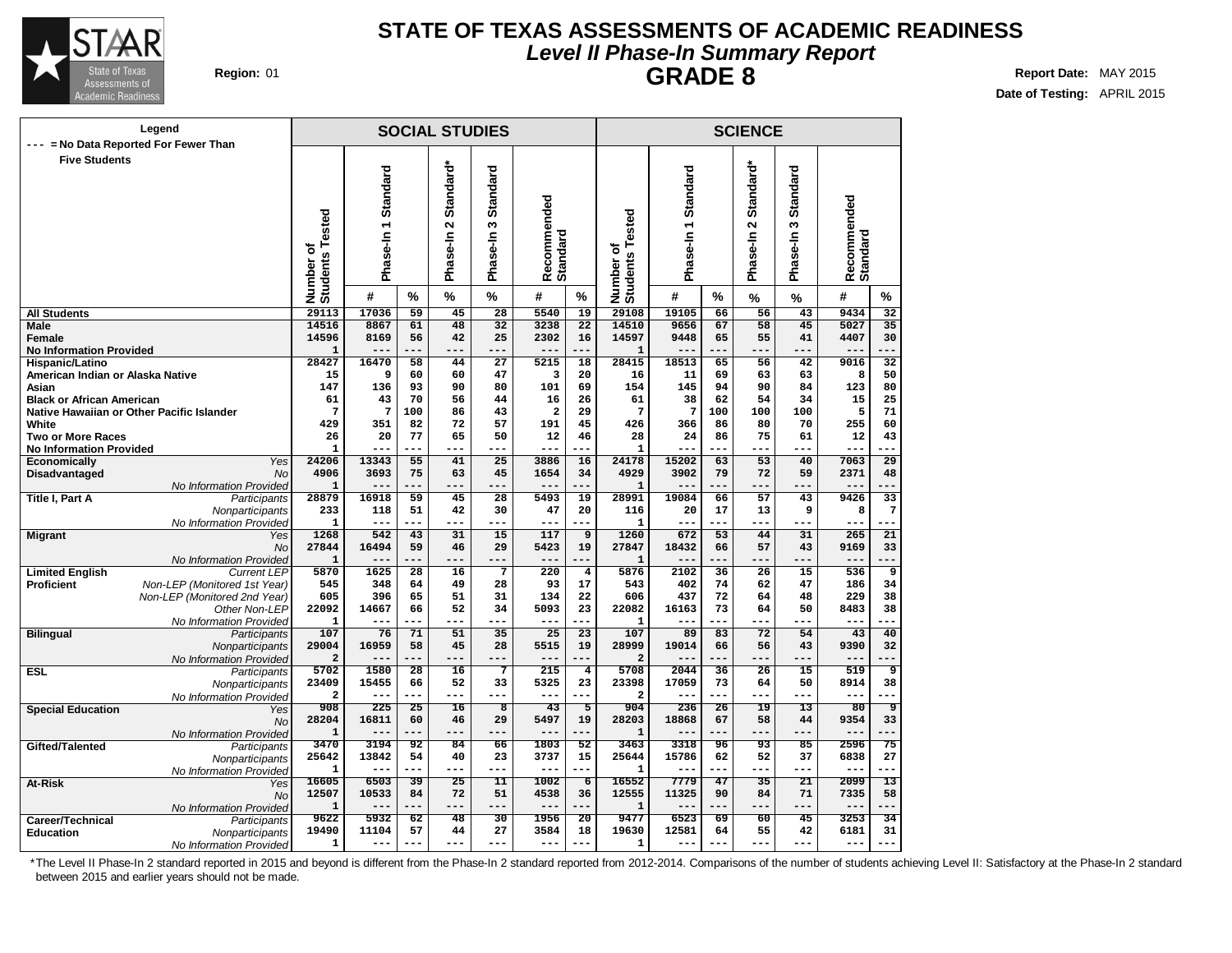

### **STATE OF TEXAS ASSESSMENTS OF ACADEMIC READINESS L Level II Phase-In Summary Report GRADE 8 Region:** 01 **Report** Date: MAY 2015

**Date of Testing:** APRIL 2015

|                                          | Legend                                        |                              |                                  |                       | <b>SOCIAL STUDIES</b>                         |                           |                                |                         |                              |                     |                       | <b>SCIENCE</b>                               |                           |                                                       |  |
|------------------------------------------|-----------------------------------------------|------------------------------|----------------------------------|-----------------------|-----------------------------------------------|---------------------------|--------------------------------|-------------------------|------------------------------|---------------------|-----------------------|----------------------------------------------|---------------------------|-------------------------------------------------------|--|
| <b>Five Students</b>                     | --- = No Data Reported For Fewer Than         | Number of<br>Students Tested | Phase-In 1 Standard              |                       | Standard*<br>$\mathbf{\tilde{z}}$<br>Phase-In | Standard<br>S<br>Phase-In | Recommended<br>Standard        |                         | Number of<br>Students Tested | Phase-In 1 Standard |                       | Standard*<br>$\boldsymbol{\sim}$<br>Phase-In | Standard<br>S<br>Phase-In | Recommended<br>Standard                               |  |
|                                          |                                               |                              | #                                | $\frac{0}{0}$         | $\%$                                          | $\%$                      | #                              | %                       |                              | #                   | %                     | %                                            | %                         | #<br>%                                                |  |
| <b>All Students</b>                      |                                               | 934                          | 163                              | 17                    | 11                                            | 5                         | 25                             | $\overline{\mathbf{3}}$ | 938                          | 272                 | $\overline{29}$       | 18                                           | 10                        | 51<br>5                                               |  |
| Male                                     |                                               | 511                          | 105                              | 21                    | 14                                            | $\overline{6}$            | 17                             | $\overline{\mathbf{3}}$ | 511                          | 160                 | 31                    | 20                                           | 12                        | $\overline{6}$<br>32                                  |  |
| Female<br><b>No Information Provided</b> |                                               | 423<br>$\mathbf 0$           | 58<br>$---$                      | 14                    | 7<br>---                                      | $\overline{\mathbf{4}}$   | 8                              | $\overline{a}$          | 427<br>0                     | 112<br>$---$        | 26                    | 17                                           | 8<br>---                  | 19<br>$\overline{\mathbf{4}}$                         |  |
| Hispanic/Latino                          |                                               | 912                          | 160                              | 18                    | 11                                            | 5                         | 25                             | 3                       | 915                          | 265                 | $\overline{29}$       | $\overline{19}$                              | 10                        | $\overline{6}$<br>51                                  |  |
| American Indian or Alaska Native         |                                               | $\overline{a}$               | $--$                             |                       | ---                                           | ---                       |                                |                         | 2                            | --                  |                       |                                              | ---                       | --                                                    |  |
| Asian                                    |                                               | 8                            | $\mathbf{1}$                     | 13                    | $\mathbf 0$                                   | $\mathbf 0$               | $\Omega$                       | $\Omega$                | 8                            | 6                   | 75                    | 25                                           | $\mathbf 0$               | $\mathbf 0$<br>$\mathbf 0$                            |  |
| <b>Black or African American</b>         |                                               | 0                            | $---$                            | ---                   | ---                                           | ---                       | $\sim$ $\sim$                  | $--$                    | $\Omega$                     | --                  | ---                   | $---$                                        | ---                       | $ -$<br>$ -$                                          |  |
|                                          | Native Hawaiian or Other Pacific Islander     | 0                            | $---$                            | ---                   | ---                                           | ---                       | ---                            | ---                     | $\mathbf 0$                  | ---                 | $---$                 | $---$                                        | ---                       | ---                                                   |  |
| White<br><b>Two or More Races</b>        |                                               | 11<br>0                      | $\overline{\mathbf{2}}$<br>$---$ | 18<br>---             | 9<br>---                                      | $\mathbf 0$<br>---        | $\mathbf 0$<br>$---$           | $\mathbf 0$<br>$---$    | 12<br>$\pmb{0}$              | 1<br>---            | 8<br>$---$            | 0<br>$---$                                   | 0<br>---                  | 0<br>$\mathbf 0$<br>$---$<br>$-- -$                   |  |
| <b>No Information Provided</b>           |                                               | $\mathbf{1}$                 |                                  | ---                   | ---                                           | ---                       |                                |                         | $\mathbf{1}$                 |                     |                       |                                              |                           |                                                       |  |
| Economically                             | Yes                                           | 834                          | 140                              | 17                    | 10                                            | 5                         | 21                             | 3                       | 837                          | 235                 | 28                    | 18                                           | 9                         | 42<br>5                                               |  |
| Disadvantaged                            | <b>No</b>                                     | 99                           | 23                               | 23                    | 17                                            | 7                         | $\overline{4}$                 | $\overline{4}$          | 100                          | 37                  | 37                    | 23                                           | 15                        | 9<br>9                                                |  |
|                                          | No Information Provided                       | $\mathbf{1}$                 | $---$                            | ---                   | ---                                           | ---                       |                                |                         | $\mathbf{1}$                 | $---$               |                       | ---                                          | ---                       |                                                       |  |
| Title I, Part A                          | Participants                                  | 927                          | 163                              | 18                    | 11                                            | 5                         | 25                             | 3                       | 931                          | 269                 | 29                    | 18                                           | 10                        | 51<br>5                                               |  |
|                                          | Nonparticipants<br>No Information Provided    | 6<br>1                       | 0<br>$- - -$                     | $\mathbf 0$           | $\mathbf 0$<br>---                            | 0                         | $\mathbf 0$                    | $\mathbf 0$             | 6<br>1                       | 3<br>---            | 50                    | 33<br>---                                    | 17<br>---                 | $\mathbf 0$<br>0                                      |  |
| <b>Migrant</b>                           | Yes                                           | $\overline{26}$              | $\overline{3}$                   | 12                    | $\overline{\mathbf{4}}$                       | $\mathbf 0$               | $\mathbf 0$                    | $\mathbf 0$             | $\overline{25}$              | 6                   | $\overline{24}$       | 12                                           | $\bf{4}$                  | $\overline{4}$<br>$\mathbf{1}$                        |  |
|                                          | No                                            | 907                          | 160                              | 18                    | 11                                            | 5                         | 25                             | 3                       | 912                          | 266                 | 29                    | 19                                           | 10                        | 5<br>50                                               |  |
|                                          | No Information Provided                       | $\mathbf{1}$                 | $---$                            | ---                   | ---                                           | ---                       | ---                            | ---                     | $\mathbf{1}$                 | $---$               |                       | ---                                          | ---                       | $---$<br>$-$                                          |  |
| <b>Limited English</b>                   | <b>Current LEP</b>                            | 934                          | 163                              | 17                    | 11                                            | $\overline{5}$            | 25                             | $\overline{\mathbf{3}}$ | 938                          | 272                 | $\overline{29}$       | 18                                           | 10                        | 51<br>$\overline{5}$                                  |  |
| Proficient                               | Non-LEP (Monitored 1st Year)                  | 0                            | $---$                            | ---                   | ---                                           | $---$                     | $---$                          | $---$                   | 0                            | ---                 | $---$                 | $---$                                        | ---                       | ---<br>$---$                                          |  |
|                                          | Non-LEP (Monitored 2nd Year)<br>Other Non-LEP | 0<br>0                       | $---$<br>$- -$                   | ---<br>---            | ---<br>---                                    | ---<br>---                | ---                            | ---<br>---              | $\mathbf 0$<br>0             | ---                 | $---$                 | ---                                          | ---                       | $---$<br>---<br>$-1$                                  |  |
|                                          | No Information Provided                       | 0                            | $- -$                            | ---                   | ---                                           | ---                       |                                | ---                     | 0                            |                     |                       |                                              |                           | $- -$                                                 |  |
| <b>Bilingual</b>                         | Participants                                  | $\overline{1}$               | $---$                            | ---                   | ---                                           | $---$                     | $- -$                          | ---                     | $\overline{1}$               | $---$               | $---$                 | $---$                                        | ---                       | $---$<br>---                                          |  |
|                                          | Nonparticipants                               | 930                          | 163                              | 18                    | 11                                            | 5                         | 25                             | $\overline{\mathbf{3}}$ | 934                          | 272                 | 29                    | 19                                           | 10                        | 5<br>51                                               |  |
|                                          | No Information Provided                       | 3                            | $- -$                            |                       | ---                                           |                           |                                |                         | 3                            | --                  |                       |                                              |                           | --                                                    |  |
| <b>ESL</b>                               | Participants                                  | 919                          | 163                              | 18                    | 11                                            | 5                         | 25                             | 3                       | 923                          | 271                 | 29                    | 19                                           | 10                        | 51<br>6                                               |  |
|                                          | Nonparticipants                               | 12<br>3                      | $\mathbf 0$<br>$---$             | 0<br>---              | 0<br>---                                      | 0<br>---                  | $\mathbf 0$<br>$---$           | 0<br>---                | 12<br>3                      | 1<br>---            | 8<br>---              | 0<br>$---$                                   | 0<br>---                  | $\mathbf 0$<br>0<br>$---$<br>$--$                     |  |
| <b>Special Education</b>                 | No Information Provided<br>Yes                | $\overline{2}$               | $---$                            | ---                   | ---                                           | $---$                     | $---$                          | ---                     | $\overline{2}$               | ===                 |                       | $---$                                        | ---                       | ---                                                   |  |
|                                          | No                                            | 931                          | 163                              | 18                    | 11                                            | 5                         | 25                             | $\overline{\mathbf{3}}$ | 935                          | 272                 | 29                    | 19                                           | 10                        | 51<br>5                                               |  |
|                                          | No Information Provided                       | ${\bf 1}$                    | $---$                            | $- -$                 | ---                                           | ---                       |                                | ---                     | 1                            | --                  |                       |                                              | $- -$                     | $- -$<br><b>.</b>                                     |  |
| Gifted/Talented                          | Participants                                  | T                            | $---$                            | ---                   | ---                                           | $---$                     | $---$                          | ---                     | ī                            | $- - -$             | ---                   | $---$                                        | ---                       | $---$<br>---                                          |  |
|                                          | Nonparticipants                               | 932                          | 163                              | 17                    | 11                                            | 5                         | 25                             | 3                       | 936                          | 271                 | 29                    | 18                                           | 10                        | 50<br>5                                               |  |
|                                          | No Information Provided                       | $\mathbf{1}$                 | $- - -$                          | ---                   | ---                                           | ---                       | $- - -$                        | ---                     | $\mathbf{1}$                 | ---                 | $- - -$               | $- - -$                                      | ---                       | $- - -$<br>$ -$                                       |  |
| At-Risk                                  | Yes                                           | 886<br>47                    | 156<br>7                         | $\overline{18}$<br>15 | 11<br>11                                      | 丂<br>4                    | $\overline{24}$<br>$\mathbf 1$ | 3<br>$\mathbf 2$        | 890<br>47                    | 262<br>10           | $\overline{29}$<br>21 | $\overline{19}$<br>11                        | $\overline{10}$<br>11     | $\overline{50}$<br>$\overline{6}$<br>2<br>$\mathbf 1$ |  |
|                                          | No<br>No Information Provided                 | $\mathbf{1}$                 | $---$                            | ---                   | ---                                           |                           |                                |                         | $\mathbf{1}$                 | ---                 |                       | $---$                                        | ---                       |                                                       |  |
| Career/Technical                         | Participants                                  | 196                          | 40                               | 20                    | $\overline{12}$                               | ъ                         | $\overline{6}$                 | 3                       | 199                          | $\overline{72}$     | 36                    | 24                                           | 14                        | 13<br>7                                               |  |
| <b>Education</b>                         | Nonparticipants                               | 737                          | 123                              | 17                    | 10                                            | 5                         | 19                             | 3                       | 738                          | 200                 | 27                    | 17                                           | 9                         | 5<br>38                                               |  |
|                                          | No Information Provided                       | $\mathbf{1}$                 | $---$                            |                       | ---                                           |                           |                                |                         | $\mathbf{1}$                 | ---                 |                       |                                              |                           |                                                       |  |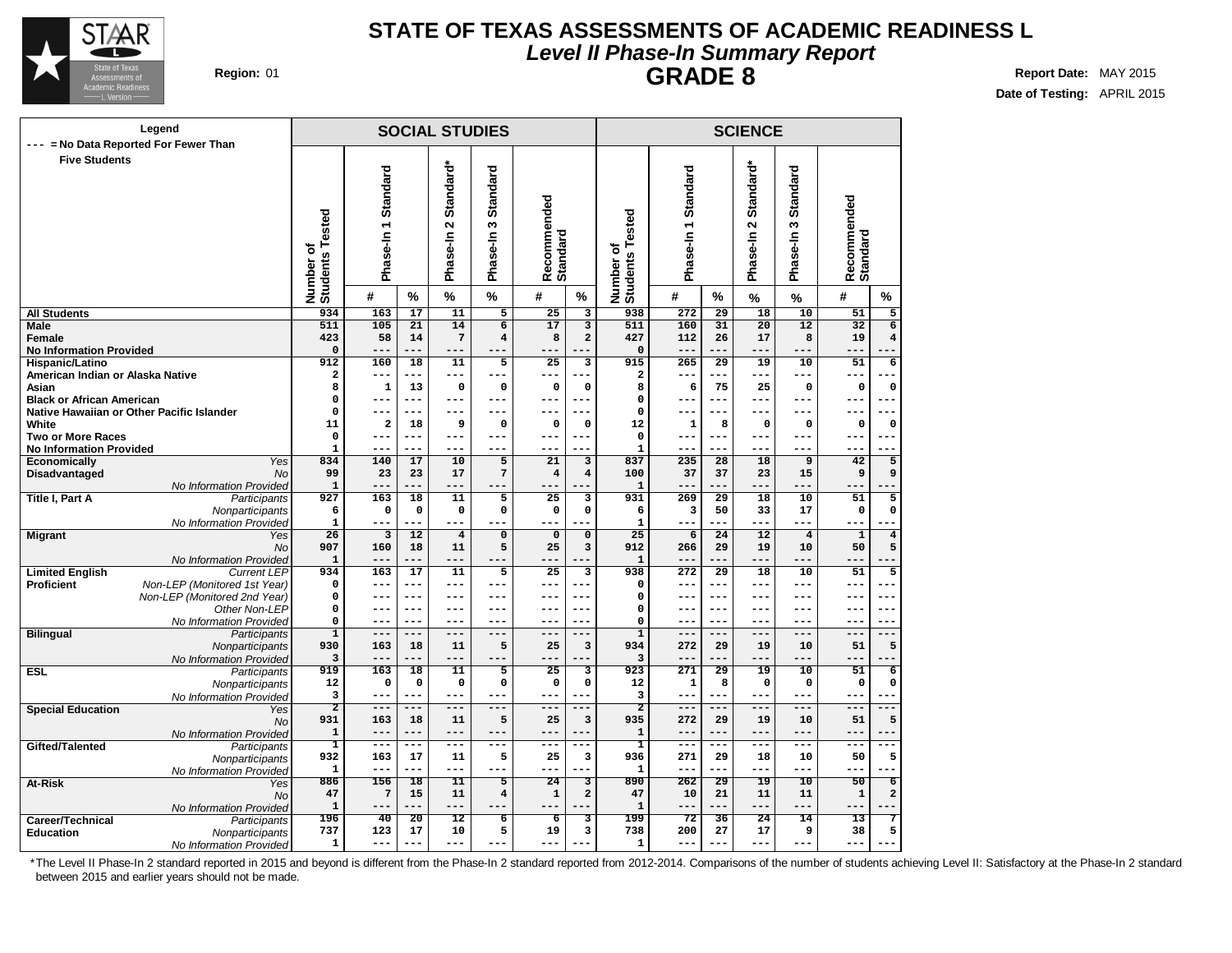

### **STATE OF TEXAS ASSESSMENTS OF ACADEMIC READINESS A Level II Phase-In Summary Report GRADE 8 Region:** 01 **Report Date:** MAY 2015

**Date of Testing:** APRIL 2015

### **SOCIAL STUDIES Phase-In 1 Standard Phase-In 2 Standard\* Phase-In Recom mended Standard Number of Students Tested # % % % # % Legend --- = No Data Reported For Fewer Than Five Students SCIENCE Number of Students Tested Phase-In 1 Standard Phase-In 3 Standard Phase-In 2 Standard\* Recom mended Standard # % % % # % 1391 221 16 10 5 37 3 944 172 18 12 6 30 3 447 49 11 7 3 7 2 0 --- --- --- --- --- --- 1367 214 16 10 5 35 3 0 --- --- --- --- --- --- 1 --- --- --- --- --- --- 0 --- --- --- --- --- --- 0 --- --- --- --- --- --- 20 7 35 35 25 2 10 0 --- --- --- --- --- --- 3 --- --- --- --- --- --- 1229 185 15 10 5 32 3 159 36 23 16 7 5 3 3 --- --- --- --- --- --- 1383 220 16 10 5 37 3 5 1 20 20 20 0 0 3 --- --- --- --- --- --- 116 12 10 6 1 0 0 1271 209 16 11 5 37 3 4 --- --- --- --- --- --- 573 68 12 8 3 11 2 44 4 9 9 7 1 2 56 7 13 9 0 0 0 714 142 20 13 6 25 4 4 --- --- --- --- --- --- 2 --- --- --- --- --- --- 1384 221 16 11 5 37 3 5 0 0 0 0 0 0 551 66 12 8 3 10 2 836 155 19 12 6 27 3 4 --- --- --- --- --- --- 1153 126 11 7 3 17 1 235 95 40 27 15 20 9 3 --- --- --- --- --- --- 11 10 91 82 82 7 64 1377 211 15 10 4 30 2 3 --- --- --- --- --- --- 1253 188 15 10 4 25 2 135 33 24 19 13 12 9 3 --- --- --- --- --- --- 412 51 12 8 3 7 2 975 170 17 11 6 30 3 4 --- --- --- --- --- --- All Students Male Female No Information Provided Hispanic/Latino American Indian or Alaska Native Asian Black or African American Native Hawaiian or Other Pacific Islander White Two or More Races No Information Provided Economically** Yes **Disadvantaged** No No Information Provided **Title I, Part A** Participants **Nonparticipants** No Information Provided **Migrant** Yes No No Information Provided **Limited English Proficient Non-LEP** (Monitored 1st Year) Non-LEP (Monitored 2nd Year) Other Non-LEP No Information Provided **Bilingual** Participants **Nonparticipants** No Information Provided **ESL** Participants **Nonparticipants** No Information Provided **Special Education** Yes N<sub>c</sub> No Information Provided **Gifted/Talented Nonparticipants** No Information Provided **At-Risk** Yes No No Information Provided **Career/Technical** Participants<br> **Education** Monparticipants **Education** Nonparticipants No Information Provided **1382 169 12 7 3 24 2 937 136 15 9 4 21 2 445 33 7 3 1 3 1 0 --- --- --- --- --- --- 1359 162 12 7 3 23 2 0 --- --- --- --- --- --- 1 --- --- --- --- --- --- 0 --- --- --- --- --- --- 0 --- --- --- --- --- --- 20 7 35 25 10 1 5 0 --- --- --- --- --- --- 2 --- --- --- --- --- --- 1224 140 11 7 3 19 2 156 29 19 12 6 5 3 2 --- --- --- --- --- --- 1373 168 12 7 3 24 2 7 1 14 0 0 0 0 2 --- --- --- --- --- --- 115 10 9 4 0 0 0 1265 159 13 8 3 24 2 2 --- --- --- --- --- --- 578 54 9 5 2 6 1 45 4 9 9 4 1 2 57 2 4 2 0 0 0 700 109 16 9 4 17 2 2 --- --- --- --- --- --- 2 --- --- --- --- --- --- 1377 169 12 7 3 24 2 3 --- --- --- --- --- --- 556 52 9 5 2 6 1 824 117 14 9 4 18 2 2 --- --- --- --- --- --- 1145 97 8 5 2 12 1 235 72 31 18 9 12 5 2 --- --- --- --- --- --- 11 8 73 45 36 3 27 1369 161 12 7 3 21 2 2 --- --- --- --- --- --- 1245 138 11 7 3 16 1 135 31 23 16 9 8 6 2 --- --- --- --- --- --- 409 37 9 5 2 3 1 971 132 14 8 4 21 2 2 --- --- --- --- --- ---**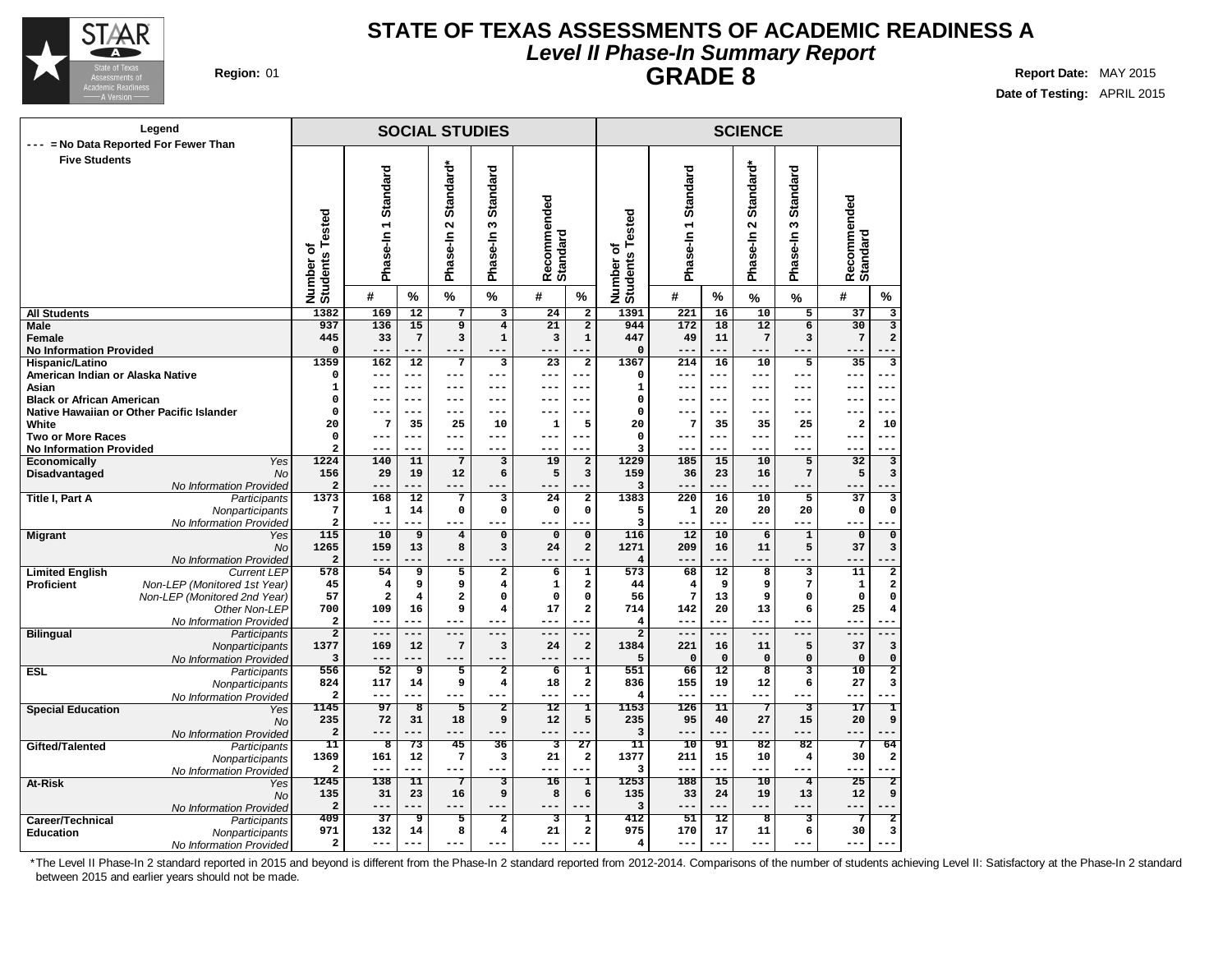

## **Region:** 01 **Report Date:** MAY 2015 **Report Date:** MAY 2015 **STATE OF TEXAS ASSESSMENTS OF ACADEMIC READINESS Combined Summary Report GRADE 3 READING**

| Legend<br>= No Data Reported For Fewer Than |                                                              |                                  | <b>STAAR</b> |           | <b>STAAR Spanish</b>        |                 |            | <b>STAAR A</b>                  |                                        | <b>Total</b>    |                              |                           |                 |
|---------------------------------------------|--------------------------------------------------------------|----------------------------------|--------------|-----------|-----------------------------|-----------------|------------|---------------------------------|----------------------------------------|-----------------|------------------------------|---------------------------|-----------------|
| <b>Five Students</b>                        |                                                              |                                  |              |           |                             |                 |            |                                 |                                        |                 |                              |                           |                 |
|                                             |                                                              |                                  |              |           |                             |                 |            |                                 |                                        |                 |                              |                           |                 |
|                                             |                                                              |                                  |              |           |                             |                 |            |                                 |                                        |                 |                              |                           |                 |
|                                             |                                                              |                                  |              |           |                             |                 |            | sted                            |                                        |                 | Number of<br>Students Tested | Level II:<br>Satisfactory |                 |
|                                             |                                                              |                                  | Satisfactory |           | Tested                      | Satisfactory    |            | ق                               |                                        |                 |                              |                           |                 |
|                                             |                                                              | ৳                                | Level II:    |           | ō                           | Level II:       |            |                                 | Satisfactory<br><b>Level</b>           |                 |                              |                           |                 |
|                                             |                                                              | <b>Students Tested</b><br>Number |              |           | Number of<br>Students       |                 |            |                                 |                                        |                 |                              |                           |                 |
|                                             |                                                              |                                  | #            | %         |                             | #               | %          | Number of<br>Students To        | #<br>%                                 |                 |                              | #                         | %               |
| <b>All Students</b>                         |                                                              | 26113                            | 19921        | 76        | 3324                        | 2120            | 64         | 1275                            | 166                                    | 13              | 30712                        | 22207                     | 72              |
| <b>Male</b>                                 |                                                              | 13084                            | 9657         | 74        | 1704                        | 1001            | 59         | 898                             | 119                                    | 13              | 15686                        | 10777                     | 69              |
| Female<br><b>No Information Provided</b>    |                                                              | 13029<br>0                       | 10264        | 79<br>--- | 1620<br>$\mathbf 0$         | 1119<br>$- - -$ | 69         | 377<br>$\mathbf 0$              | 47<br>$- - -$                          | 12<br>---       | 15026<br>0                   | 11430                     | 76<br>---       |
| Hispanic/Latino                             |                                                              | 25440                            | 19350        | 76        | 3304                        | 2108            | 64         | 1258                            | 161                                    | 13              | 30002                        | 21619                     | $\overline{72}$ |
| American Indian or Alaska Native            |                                                              | 17                               | 11           | 65        | 3                           | $---$           | ---        | 1                               | $---$                                  | ---             | 21                           | 13                        | 62              |
| Asian                                       |                                                              | 117                              | 109          | 93        | 0                           | $---$           | $---$      | $\mathbf{1}$                    | $---$                                  | $---$           | 118                          | 110                       | 93              |
| <b>Black or African American</b>            |                                                              | 52                               | 42           | 81        | 0                           | $- - -$         | ---        | $\overline{\mathbf{2}}$         | $---$                                  | ---             | 54                           | 42                        | 78              |
| Native Hawaiian or Other Pacific Islander   |                                                              | 6                                | 4            | 67        | $\Omega$                    |                 | ---        | 0                               |                                        | $---$           | 6                            | $\overline{4}$            | 67              |
| White                                       |                                                              | 460                              | 385          | 84        | 16                          | 9               | 56         | 11                              | $\overline{\mathbf{4}}$                | 36              | 487                          | 398                       | 82              |
| <b>Two or More Races</b>                    |                                                              | 21                               | 20           | 95        | 0                           | $- - -$         | ---        | 0                               | $---$                                  | ---             | 21                           | 20                        | 95              |
| <b>No Information Provided</b>              | Yes                                                          | 0<br>22274                       | ---<br>16586 | ---<br>74 | $\mathbf{1}$<br>3184        | $---$<br>2018   | ---<br>63  | $\overline{\mathbf{2}}$<br>1165 | ---<br>145                             | ---<br>12       | 3<br>26623                   | 18749                     | 70              |
| Economically<br>Disadvantaged               | <b>No</b>                                                    | 3838                             | 3334         | 87        | 140                         | 102             | 73         | 108                             | 21                                     | 19              | 4086                         | 3457                      | 85              |
|                                             | No Information Provided                                      | 1                                | $- - -$      | ---       | $\mathbf 0$                 | $---$           | ---        | $\overline{\mathbf{2}}$         | $---$                                  | ---             | 3                            |                           | ---             |
| Title I, Part A                             | Participants                                                 | 25684                            | 19549        | 76        | 3300                        | 2102            | 64         | 1254                            | 160                                    | 13              | 30238                        | 21811                     | $\overline{72}$ |
|                                             | Nonparticipants                                              | 428                              | 371          | 87        | 23                          | 17              | 74         | 19                              | 6                                      | 32              | 470                          | 394                       | 84              |
|                                             | No Information Provided                                      | $\mathbf 1$                      | ---          | ---       | 1                           | $---$           | $- -$      | 2                               | $---$                                  | ---             | 4                            | ---                       | ---             |
| <b>Migrant</b>                              | Yes                                                          | 972                              | 637          | 66        | 165                         | 92              | 56         | 76                              | 10                                     | 13              | 1213                         | 739                       | 61              |
|                                             | <b>No</b>                                                    | 25141                            | 19284        | 77        | 3158                        | 2027            | 64         | 1197                            | 156                                    | 13              | 29496                        | 21467                     | 73              |
|                                             | No Information Provided                                      | 0                                |              | .         | $\mathbf{1}$                | $---$           | .          | $\mathbf{2}$                    | ---                                    | ---             | 3                            | $- -$                     |                 |
| <b>Limited English</b>                      | <b>Current LEP</b>                                           | 12493                            | 8767         | 70        | 3295                        | 2104            | 64         | 753                             | 87                                     | 12              | 16541                        | 10958                     | 66              |
| <b>Proficient</b>                           | Non-LEP (Monitored 1st Year)<br>Non-LEP (Monitored 2nd Year) | 579<br>656                       | 561<br>640   | 97<br>98  | $\mathbf{2}$<br>$\mathbf 0$ | $---$<br>$---$  | ---<br>--- | 22<br>7                         | $\overline{\mathbf{2}}$<br>$\mathbf 0$ | 9<br>$\Omega$   | 603<br>663                   | 565<br>640                | 94<br>97        |
|                                             | Other Non-LEP                                                | 12385                            | 9953         | 80        | 26                          | 13              | 50         | 491                             | 77                                     | 16              | 12902                        | 10043                     | 78              |
|                                             | No Information Provided                                      | 0                                | ---          | ---       | $\mathbf{1}$                | $- - -$         | ---        | $\overline{a}$                  | $---$                                  | ---             | 3                            | $- -$                     | ---             |
| <b>Bilingual</b>                            | Participants                                                 | 12211                            | 8598         | 70        | 3296                        | 2106            | 64         | 715                             | 81                                     | 11              | 16222                        | 10785                     | 66              |
|                                             | Nonparticipants                                              | 13900                            | 11323        | 81        | 27                          | 13              | 48         | 558                             | 85                                     | 15              | 14485                        | 11421                     | 79              |
|                                             | No Information Provided                                      | $\overline{a}$                   |              | ---       | $\mathbf{1}$                | ---             |            | $\overline{a}$                  |                                        | ---             | 5                            | $\mathbf{1}$              | 20              |
| <b>ESL</b>                                  | Participants                                                 | 122                              | 94           | 77        | $\overline{\mathfrak{o}}$   | $---$           | ---        | 6                               | $\mathbf{1}$                           | 17              | 128                          | $\overline{95}$           | 74              |
|                                             | Nonparticipants                                              | 25989                            | 19827        | 76        | 3323                        | 2119            | 64         | 1267                            | 165                                    | 13              | 30579                        | 22111                     | 72              |
|                                             | No Information Provided                                      | $\overline{a}$                   | ---          | ---       | $\mathbf{1}$                | ---             | ---        | $\overline{\mathbf{2}}$         | $---$                                  | ---             | 5                            | $\mathbf{1}$              | 20              |
| <b>Special Education</b>                    | Yes                                                          | 860<br>25252                     | 430<br>19491 | 50<br>77  | 99<br>3224                  | 29<br>2090      | 29<br>65   | 911<br>362                      | 86<br>80                               | 9<br>22         | 1870<br>28838                | 545<br>21661              | 29<br>75        |
|                                             | <b>No</b><br>No Information Provided                         | $\mathbf 1$                      | $---$        | ---       | 1                           | $---$           | ---        | $\mathbf{2}$                    | $--$                                   | ---             | 4                            | --                        | $--$            |
| Gifted/Talented                             | Participants                                                 | 2616                             | 2552         | 98        | 142                         | 139             | 98         | $\overline{6}$                  | $\overline{2}$                         | $\overline{33}$ | 2764                         | 2693                      | 97              |
|                                             | Nonparticipants                                              | 23497                            | 17369        | 74        | 3181                        | 1980            | 62         | 1267                            | 164                                    | 13              | 27945                        | 19513                     | 70              |
|                                             | No Information Provided                                      | 0                                | ---          | ---       | 1                           | $---$           | ---        | $\mathbf{2}$                    | $---$                                  | ---             | 3                            | ---                       | $--$            |
| At-Risk                                     | Yes                                                          | 18438                            | 13003        | 71        | 3267                        | 2088            | 64         | 1175                            | 146                                    | 12              | 22880                        | 15237                     | 67              |
|                                             | No                                                           | 7674                             | 6917         | 90        | 56                          | 31              | 55         | 98                              | 20                                     | 20              | 7828                         | 6968                      | 89              |
|                                             | No Information Provided                                      | 1                                | ---          | $---$     | 1                           | $---$           | $---$      | $\overline{\mathbf{2}}$         | $---$                                  | ---             | 4                            | --                        | ---             |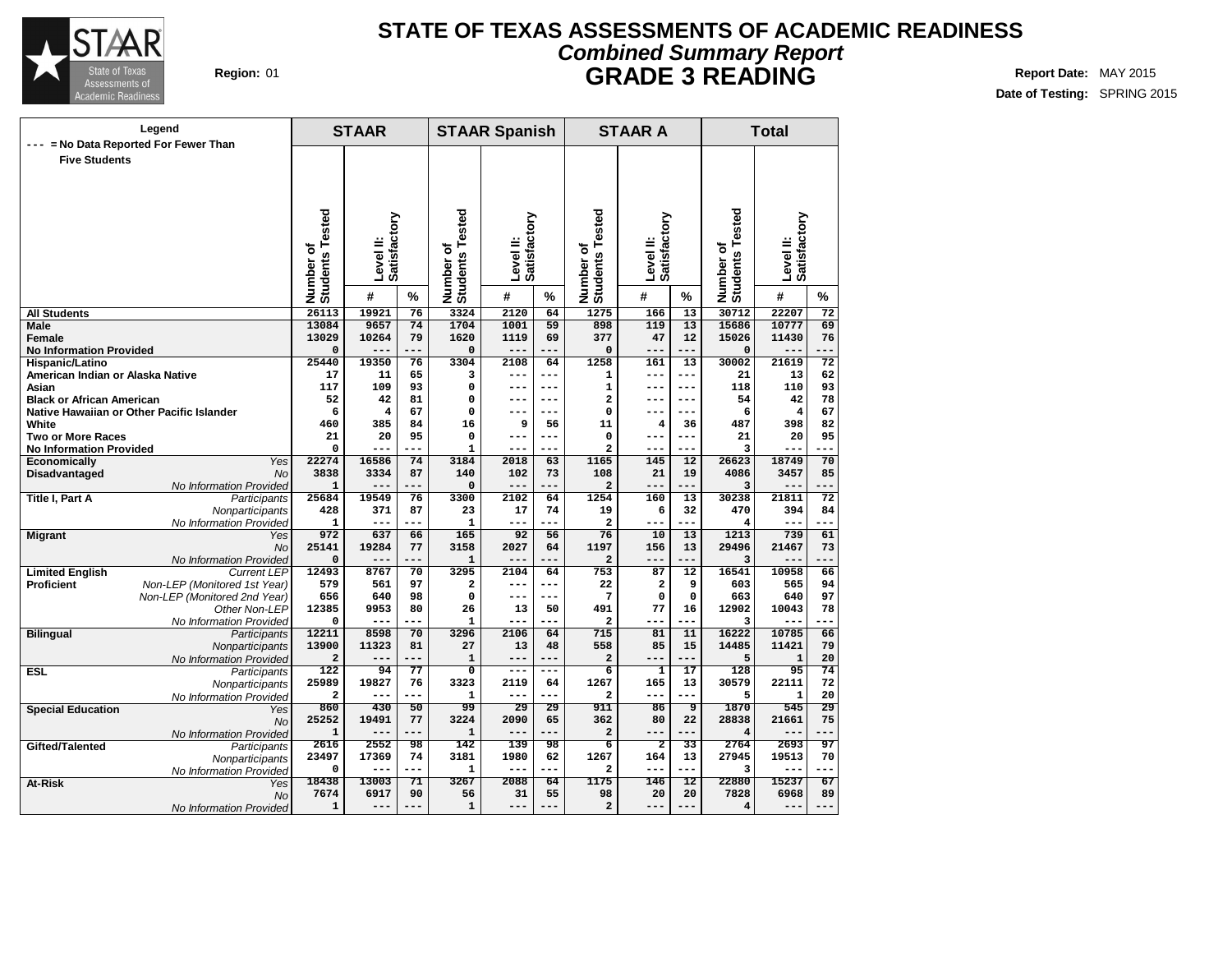

## **Region:** 01 **Report Date:** MAY 2015 **Report Date:** MAY 2015 **STATE OF TEXAS ASSESSMENTS OF ACADEMIC READINESS Combined Summary Report GRADE 4 READING**

| Legend<br>= No Data Reported For Fewer Than |                                           |                                          | <b>STAAR</b> |                       | <b>STAAR Spanish</b>      |                          |                 | <b>STAAR A</b>                        |                         | <b>Total</b>                 |                                      |                         |                 |
|---------------------------------------------|-------------------------------------------|------------------------------------------|--------------|-----------------------|---------------------------|--------------------------|-----------------|---------------------------------------|-------------------------|------------------------------|--------------------------------------|-------------------------|-----------------|
| <b>Five Students</b>                        |                                           | Tested<br>Satisfactory<br>Level II:<br>৳ |              | Tested<br>٥           | Satisfactory<br>Level II: |                          | sted<br>٥       | Satisfactory<br>Level <sup>II</sup> : |                         | Number of<br>Students Tested | Satisfactory<br>Level <sup>II:</sup> |                         |                 |
|                                             |                                           | Number of<br>Students                    |              | Number o'<br>Students |                           | Number of<br>Students To |                 |                                       |                         |                              |                                      |                         |                 |
|                                             |                                           |                                          | #            | $\frac{9}{6}$         |                           | #                        | %               |                                       | #                       | $\%$                         |                                      | #                       | $\%$            |
| <b>All Students</b>                         |                                           | 25918                                    | 18638        | $\overline{72}$       | 2972                      | 1627                     | $\overline{55}$ | 1626                                  | 282                     | $\overline{17}$              | 30516                                | 20547                   | 67              |
| Male                                        |                                           | 12987                                    | 8856         | 68                    | 1546                      | 752                      | 49              | 1056                                  | 161                     | $\overline{15}$              | 15589                                | 9769                    | 63              |
| Female                                      |                                           | 12931                                    | 9782         | 76                    | 1426                      | 875                      | 61              | 570                                   | 121                     | 21                           | 14927                                | 10778                   | 72              |
| <b>No Information Provided</b>              |                                           | 0                                        | ---          | ---                   | $\mathbf 0$               | $---$                    | ---             | $\mathbf 0$                           | $---$                   | ---                          | 0                                    | $- -$                   | ---             |
| Hispanic/Latino                             |                                           | 25314                                    | 18120        | 72                    | 2966                      | 1624                     | 55<br>---       | 1604                                  | 276                     | 17                           | 29884                                | 20020                   | 67              |
| American Indian or Alaska Native<br>Asian   |                                           | 12<br>130                                | 7<br>122     | 58<br>94              | 0<br>0                    | $---$<br>$---$           | $---$           | 0<br>0                                | $---$<br>$---$          | $---$<br>$---$               | 12<br>130                            | 7<br>122                | 58<br>94        |
| <b>Black or African American</b>            |                                           | 57                                       | 39           | 68                    | $\Omega$                  | $---$                    | ---             | 4                                     | $---$                   | $- - -$                      | 61                                   | 40                      | 66              |
|                                             | Native Hawaiian or Other Pacific Islander | $\overline{\mathbf{c}}$                  | ---          | ---                   | $\Omega$                  | $---$                    | ---             | 0                                     | $---$                   | $---$                        | $\overline{\mathbf{c}}$              | ---                     | ---             |
| White                                       |                                           | 379                                      | 327          | 86                    | 6                         | з                        | 50              | 16                                    | 5                       | 31                           | 401                                  | 335                     | 84              |
| <b>Two or More Races</b>                    |                                           | 23                                       | 21           | 91                    | 0                         | $---$                    | ---             | 0                                     | $---$                   | ---                          | 23                                   | 21                      | 91              |
| <b>No Information Provided</b>              |                                           | $\mathbf{1}$                             | ---          |                       | $\Omega$                  | $---$                    | ---             | $\overline{\mathbf{2}}$               | $---$                   | ---                          | 3                                    | ---                     | ---             |
| Economically                                | Yes                                       | 21850                                    | 15168        | 69                    | 2845                      | 1564                     | 55              | 1474                                  | 243                     | 16                           | 26169                                | 16975                   | 65              |
| Disadvantaged                               | <b>No</b>                                 | 4067                                     | 3470         | 85                    | 127                       | 63                       | 50              | 150                                   | 39                      | 26                           | 4344                                 | 3572                    | 82              |
|                                             | No Information Provided                   | 1                                        |              | ---                   | $\mathbf 0$               |                          |                 | $\overline{a}$                        | ---                     |                              | 3                                    |                         |                 |
| Title I, Part A                             | Participants                              | 25508                                    | 18277        | 72                    | 2954                      | 1615                     | 55              | 1604                                  | 275                     | 17                           | 30066                                | 20167                   | 67              |
|                                             | Nonparticipants                           | 409                                      | 361          | 88                    | 17                        | 12                       | 71              | 20                                    | 7                       | 35                           | 446                                  | 380                     | 85              |
|                                             | No Information Provided                   | 1                                        | ---          | ---                   | $\mathbf{1}$              | $---$                    | ---             | 2                                     | $---$                   | ---                          | 4                                    | ---                     | ---             |
| <b>Migrant</b>                              | Yes                                       | 992                                      | 569          | 57                    | 149                       | 60                       | 40              | 114                                   | 14                      | 12                           | 1255                                 | 643                     | 51              |
|                                             | <b>No</b>                                 | 24924                                    | 18069        | 72                    | 2823                      | 1567                     | 56              | 1510                                  | 268                     | 18                           | 29257                                | 19904                   | 68              |
|                                             | No Information Provided                   | $\overline{a}$                           |              | ---                   | $\mathbf 0$               | ---                      |                 | $\overline{a}$                        | ---                     | ---                          | 4                                    |                         | ---             |
| <b>Limited English</b>                      | <b>Current LEP</b>                        | 11265                                    | 7001         | 62                    | 2952                      | 1618                     | 55              | 904                                   | 138                     | 15                           | 15121                                | 8757                    | $\overline{58}$ |
| <b>Proficient</b>                           | Non-LEP (Monitored 1st Year)              | 1461                                     | 1349         | 92                    | $\mathbf{1}$              | $---$                    | ---             | 59                                    | 12                      | 20                           | 1521                                 | 1361                    | 89              |
|                                             | Non-LEP (Monitored 2nd Year)              | 612                                      | 590          | 96                    | 0                         | $- - -$                  | ---             | 8                                     | $\mathbf 0$             | $\mathbf 0$                  | 620                                  | 590                     | 95              |
|                                             | Other Non-LEP                             | 12578                                    | 9698         | 77                    | 19                        | 9                        | 47              | 652                                   | 132                     | 20                           | 13249                                | 9839                    | 74              |
|                                             | No Information Provided                   | $\overline{a}$                           | $---$        | ---                   | $\Omega$                  | $---$                    | ---             | 3                                     | $---$                   | ---                          | 5                                    | $\Omega$                | $\mathsf{o}\,$  |
| <b>Bilingual</b>                            | Participants                              | 11158                                    | 7024         | 63                    | 2948                      | 1616                     | 55              | 861                                   | 127                     | 15                           | 14967                                | 8767                    | 59              |
|                                             | Nonparticipants                           | 14756                                    | 11612        | 79                    | 24                        | 11                       | 46              | 762                                   | 155                     | 20                           | 15542                                | 11778                   | 76              |
|                                             | No Information Provided                   | 4                                        | ---          | ---                   | $\mathbf 0$               | $---$                    | ---             | з                                     | $---$                   | ---                          | 7                                    | $\overline{\mathbf{2}}$ | 29              |
| <b>ESL</b>                                  | Participants                              | 87                                       | 53           | 61                    | $\mathbf 1$               | $- - -$                  | ---             | 11                                    | $\overline{\mathbf{2}}$ | 18                           | 99                                   | 56                      | 57<br>67        |
|                                             | Nonparticipants                           | 25827<br>4                               | 18583        | 72<br>---             | 2971<br>$\Omega$          | 1626                     | 55<br>---       | 1612                                  | 280<br>$---$            | 17<br>---                    | 30410<br>7                           | 20489                   |                 |
|                                             | No Information Provided                   | 930                                      | $---$<br>369 | 40                    | 99                        | $---$<br>18              | 18              | 3<br>1219                             | 150                     | 12                           | 2248                                 | $\overline{a}$<br>537   | 29<br>24        |
| <b>Special Education</b>                    | Yes                                       | 24986                                    | 18269        | 73                    | 2873                      | 1609                     | 56              | 405                                   | 132                     | 33                           | 28264                                | 20010                   | 71              |
|                                             | <b>No</b>                                 | $\overline{a}$                           |              | ---                   | $\Omega$                  | $---$                    |                 | $\overline{a}$                        | $---$                   | ---                          | 4                                    |                         |                 |
| Gifted/Talented                             | No Information Provided                   | 3141                                     | 3023         | 96                    | 123                       | 118                      | 96              | ब्र                                   | $\overline{6}$          | 67                           | 3273                                 | 3147                    | 96              |
|                                             | Participants                              | 22775                                    | 15615        | 69                    | 2849                      | 1509                     | 53              | 1614                                  | 276                     | 17                           | 27238                                | 17400                   | 64              |
|                                             | Nonparticipants                           | $\overline{a}$                           | ---          | ---                   | $\mathbf 0$               | $---$                    | ---             | 3                                     | ---                     | ---                          | 5                                    | 0                       | $\mathbf 0$     |
| At-Risk                                     | No Information Provided                   | 16163                                    | 9758         | $\overline{60}$       | 2939                      | 1615                     | $\overline{55}$ | 1441                                  | 240                     | $\overline{17}$              | 20543                                | 11613                   | $\overline{57}$ |
|                                             | Yes<br>No                                 | 9753                                     | 8880         | 91                    | 33                        | 12                       | 36              | 183                                   | 42                      | 23                           | 9969                                 | 8934                    | 90              |
|                                             | No Information Provided                   | 2                                        | ---          | $---$                 | $\mathbf 0$               | ---                      | ---             | $\mathbf{2}$                          | ---                     | ---                          | 4                                    | ---                     | ---             |
|                                             |                                           |                                          |              |                       |                           |                          |                 |                                       |                         |                              |                                      |                         |                 |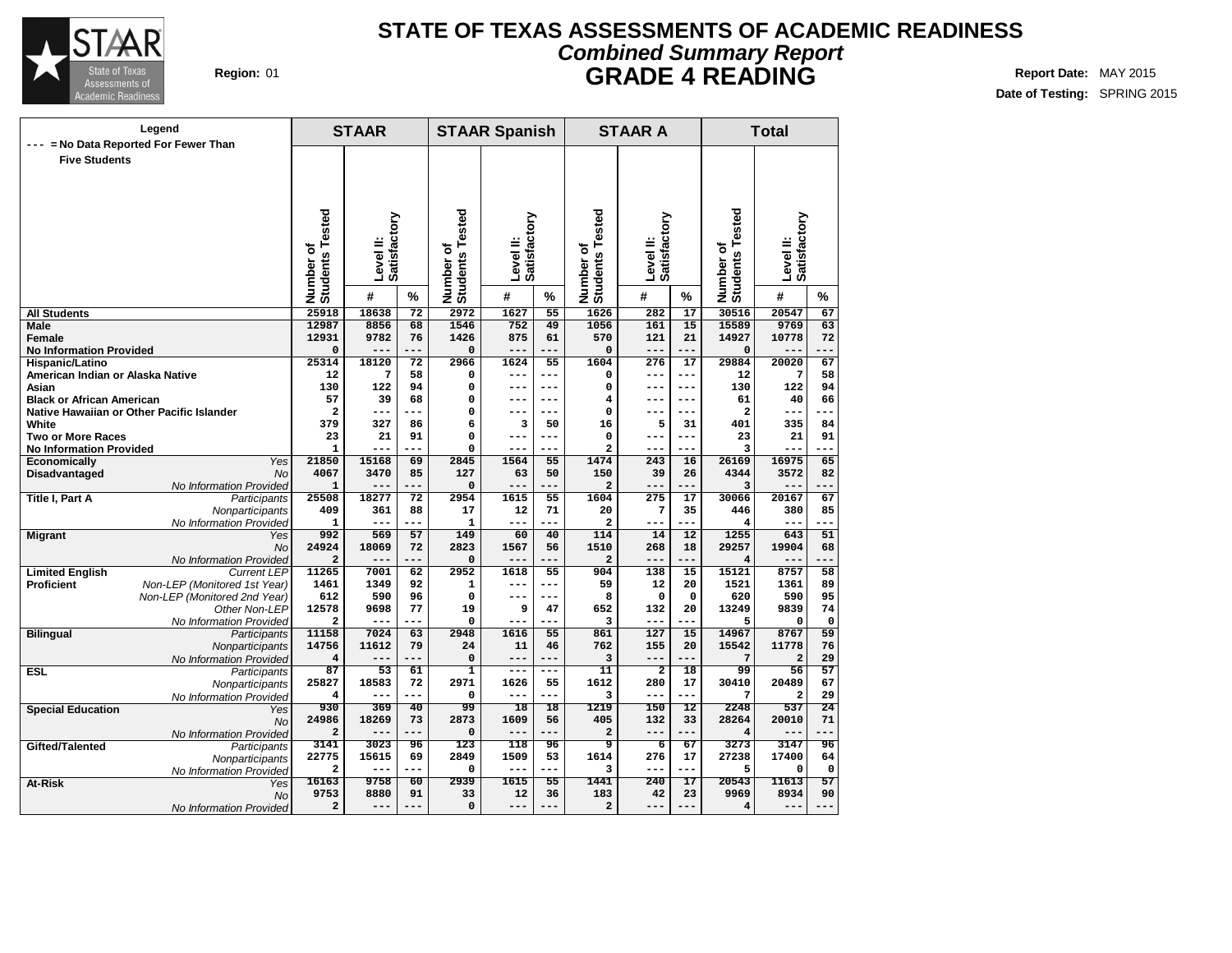

## **Region:** 01 **Report Date:** MAY 2015 **Report Date:** MAY 2015 **Report Date:** MAY 2015 **STATE OF TEXAS ASSESSMENTS OF ACADEMIC READINESS Combined Summary Report GRADE 4 WRITING**

| Legend                                             |                                 | <b>STAAR</b>                     |               | <b>STAAR Spanish</b> |                                        |                     | <b>STAAR A</b>  |                                | <b>Total</b>           |                         |                                 |                |                 |
|----------------------------------------------------|---------------------------------|----------------------------------|---------------|----------------------|----------------------------------------|---------------------|-----------------|--------------------------------|------------------------|-------------------------|---------------------------------|----------------|-----------------|
| --- = No Data Reported For Fewer Than              |                                 |                                  |               |                      |                                        |                     |                 |                                |                        |                         |                                 |                |                 |
| <b>Five Students</b>                               |                                 |                                  |               |                      |                                        |                     |                 |                                |                        |                         |                                 |                |                 |
|                                                    |                                 |                                  |               |                      |                                        |                     |                 |                                |                        |                         |                                 |                |                 |
|                                                    |                                 |                                  |               |                      |                                        |                     |                 |                                |                        |                         |                                 |                |                 |
|                                                    |                                 |                                  |               |                      |                                        |                     |                 |                                |                        |                         |                                 |                |                 |
|                                                    |                                 |                                  |               |                      |                                        |                     |                 |                                |                        |                         |                                 |                |                 |
|                                                    |                                 |                                  | Satisfactory  |                      |                                        |                     |                 | sted                           |                        |                         |                                 | Satisfactory   |                 |
|                                                    |                                 |                                  |               |                      |                                        | Satisfactory        |                 | Φ<br>۴                         | Satisfactory           |                         |                                 |                |                 |
|                                                    |                                 | ئ                                |               |                      |                                        |                     |                 | ৳                              |                        |                         |                                 |                |                 |
|                                                    |                                 |                                  | Level II:     |                      |                                        | Level II:           |                 |                                | Level <sup>II</sup> :  |                         |                                 | Level II:      |                 |
|                                                    |                                 |                                  |               |                      |                                        |                     |                 |                                |                        |                         |                                 |                |                 |
|                                                    |                                 | <b>Students Tested</b><br>Number | #             | %                    | Number of<br>Students Tested           | #                   | $\%$            | Number o<br>Students           | #                      | %                       | Number of<br>Students Tested    | #              | $\frac{9}{6}$   |
| <b>All Students</b>                                |                                 | 26163                            | 19309         | 74                   | 3025                                   | 1913                | 63              | 1321                           | 152                    | $\overline{12}$         | 30509                           | 21374          | $\overline{70}$ |
| <b>Male</b>                                        |                                 | 13164                            | 8881          | 67                   | 1567                                   | 852                 | 54              | 855                            | 90                     | 11                      | 15586                           | 9823           | 63              |
| Female                                             |                                 | 12999                            | 10428         | 80                   | 1458                                   | 1061                | 73              | 466                            | 62                     | 13                      | 14923                           | 11551          | 77              |
| <b>No Information Provided</b>                     |                                 | $\Omega$                         | $---$         | ---                  | $\mathbf 0$                            | $---$               | ---             | $\mathbf 0$                    | ---                    | ---                     | $\mathbf 0$                     | ---            | .               |
| Hispanic/Latino                                    |                                 | 25556                            | 18809         | $\overline{74}$      | 3019                                   | 1909                | 63              | 1304                           | 150                    | $\overline{12}$         | 29879                           | 20868          | 70              |
| American Indian or Alaska Native                   |                                 | 12                               | 8             | 67                   | 0                                      | ---                 | ---             | 0                              | ---                    | ---                     | 12                              | 8              | 67              |
| Asian                                              |                                 | 130                              | 124           | 95                   | 0                                      | ---                 | ---             | 0                              | $---$                  | $---$                   | 130                             | 124            | 95              |
| <b>Black or African American</b>                   |                                 | 58<br>$\mathbf{2}$               | 39<br>---     | 67<br>$ -$           | 0<br>0                                 | ---                 | ---             | 3<br>$\mathbf 0$               | ---                    | ---<br>---              | 61<br>$\overline{\mathbf{2}}$   | 39<br>$- -$    | 64              |
| Native Hawaiian or Other Pacific Islander<br>White |                                 | 382                              | 309           | 81                   | 6                                      | $\overline{4}$      | 67              | 12                             | 2                      | 17                      | 400                             | 315            | 79              |
| <b>Two or More Races</b>                           |                                 | 23                               | 18            | 78                   | 0                                      | ---                 | ---             | $\mathbf 0$                    | ---                    | $---$                   | 23                              | 18             | 78              |
| <b>No Information Provided</b>                     |                                 | 0                                | ---           | $-$                  | 0                                      | ---                 | ---             | $\overline{\mathbf{c}}$        | ---                    | ---                     | $\overline{\mathbf{2}}$         | $- -$          |                 |
| <b>Economically</b>                                | Yes                             | 22079                            | 15853         | 72                   | 2891                                   | 1831                | 63              | 1195                           | 121                    | 10                      | 26165                           | 17805          | 68              |
| Disadvantaged                                      | <b>No</b>                       | 4084                             | 3456          | 85                   | 134                                    | 82                  | 61              | 124                            | 31                     | 25                      | 4342                            | 3569           | 82              |
|                                                    | No Information Provided         | $\Omega$                         | $---$         | ---                  | 0                                      | $---$               | ---             | $\overline{a}$                 | ---                    | ---                     | $\overline{a}$                  | $- -$          | $- -$           |
| <b>Title I, Part A</b>                             | Participants                    | 25756                            | 18946         | 74                   | 3007                                   | 1900                | 63              | 1299                           | 145                    | 11                      | 30062                           | 20991          | $\overline{70}$ |
|                                                    | Nonparticipants                 | 407                              | 363           | 89                   | 18                                     | 13                  | 72<br>---       | 20                             | 7                      | 35                      | 445                             | 383            | 86              |
|                                                    | No Information Provided         | 0<br>1022                        | $---$<br>615  | ---<br>60            | $\Omega$<br>153                        | $---$<br>76         | 50              | $\overline{\mathbf{2}}$<br>96  | ---<br>$7\phantom{.0}$ | ---<br>$\overline{7}$   | $\overline{\mathbf{2}}$<br>1271 | ---<br>698     | ---<br>55       |
| <b>Migrant</b>                                     | Yes<br><b>No</b>                | 25141                            | 18694         | 74                   | 2872                                   | 1837                | 64              | 1223                           | 145                    | 12                      | 29236                           | 20676          | 71              |
|                                                    | No Information Provided         | 0                                | $---$         | ---                  | 0                                      | $---$               | ---             | $\overline{a}$                 | ---                    | ---                     | $\overline{a}$                  | ---            | ---             |
| <b>Limited English</b>                             | <b>Current LEP</b>              | 11367                            | 7541          | 66                   | 3006                                   | 1903                | 63              | 737                            | 79                     | 11                      | 15110                           | 9523           | 63              |
| Proficient                                         | Non-LEP (Monitored 1st Year)    | 1469                             | 1349          | 92                   | $\overline{\mathbf{2}}$                | ---                 | ---             | 50                             | 5                      | 10                      | 1521                            | 1355           | 89              |
|                                                    | Non-LEP (Monitored 2nd Year)    | 613                              | 600           | 98                   | 0                                      | $---$               | $---$           | 6                              | 0                      | $\mathbf 0$             | 619                             | 600            | 97              |
|                                                    | Other Non-LEP                   | 12714                            | 9819          | 77                   | 17                                     | 9                   | 53              | 526                            | 68                     | 13                      | 13257                           | 9896           | 75              |
|                                                    | No Information Provided         | 0                                | $---$         | ---                  | $\mathbf 0$                            | $---$               | ---             | $\overline{\mathbf{2}}$        | --                     | ---                     | $\mathbf{2}$                    | ---            |                 |
| <b>Bilingual</b>                                   | Participants                    | 11256                            | 7564          | 67                   | 3003                                   | 1901                | 63              | 699                            | 72                     | 10                      | 14958                           | 9537           | 64              |
|                                                    | Nonparticipants                 | 14905                            | 11743<br>---  | 79<br>---            | 22                                     | 12                  | 55<br>---       | 620                            | 80<br>$- -$            | 13                      | 15547                           | 11835<br>$-$   | 76              |
| <b>ESL</b>                                         | No Information Provided         | $\overline{a}$<br>86             | 57            | 66                   | $\mathbf 0$<br>$\overline{\mathbf{1}}$ | ---<br>---          | ---             | $\overline{a}$<br>10           | 0                      | $\overline{\mathbf{0}}$ | $\overline{\mathbf{4}}$<br>97   | 58             | 60              |
|                                                    | Participants<br>Nonparticipants | 26075                            | 19250         | 74                   | 3023                                   | 1912                | 63              | 1309                           | 152                    | 12                      | 30407                           | 21314          | 70              |
|                                                    | No Information Provided         | $\mathbf{2}$                     | $---$         | ---                  | $\mathbf{1}$                           | $---$               | ---             | $\overline{a}$                 | ---                    | ---                     | 5                               | $\overline{a}$ | 40              |
| <b>Special Education</b>                           | Yes                             | 1108                             | 299           | $\overline{27}$      | 113                                    | $\overline{15}$     | $\overline{13}$ | 1028                           | 81                     | $\overline{8}$          | 2249                            | 395            | $\overline{18}$ |
|                                                    | <b>No</b>                       | 25055                            | 19010         | 76                   | 2912                                   | 1898                | 65              | 291                            | 71                     | 24                      | 28258                           | 20979          | 74              |
|                                                    | No Information Provided         | $\mathbf 0$                      | $---$         | ---                  | $\Omega$                               | $---$               | $---$           | $\overline{a}$                 | ---                    | ---                     | $\overline{a}$                  | ---            | ---             |
| Gifted/Talented                                    | Participants                    | 3135                             | 3014          | 96                   | 130                                    | 130                 | 100             | 7                              | з                      | 43                      | 3272                            | 3147           | 96              |
|                                                    | Nonparticipants                 | 23028                            | 16295         | 71                   | 2895                                   | 1783                | 62              | 1312                           | 149                    | 11                      | 27235                           | 18227          | 67              |
|                                                    | No Information Provided         | 0                                | $---$         | ---                  | $\mathbf 0$                            | $\qquad \qquad - -$ | ---             | $\overline{a}$                 | ---                    | ---                     | $\overline{\mathbf{2}}$         | ---            | ---             |
| At-Risk                                            | Yes                             | 16371                            | 10471         | 64                   | 2995                                   | 1899                | $\overline{63}$ | 1166                           | 126                    | $\overline{11}$         | 20532                           | 12496          | 61              |
|                                                    | No                              | 9792<br>0                        | 8838<br>$---$ | 90<br>$---$          | 30<br>$\mathbf 0$                      | 14<br>---           | 47<br>$---$     | 153<br>$\overline{\mathbf{2}}$ | 26<br>---              | 17<br>---               | 9975<br>$\mathbf{2}$            | 8878<br>$---$  | 89<br>$--$      |
|                                                    | No Information Provided         |                                  |               |                      |                                        |                     |                 |                                |                        |                         |                                 |                |                 |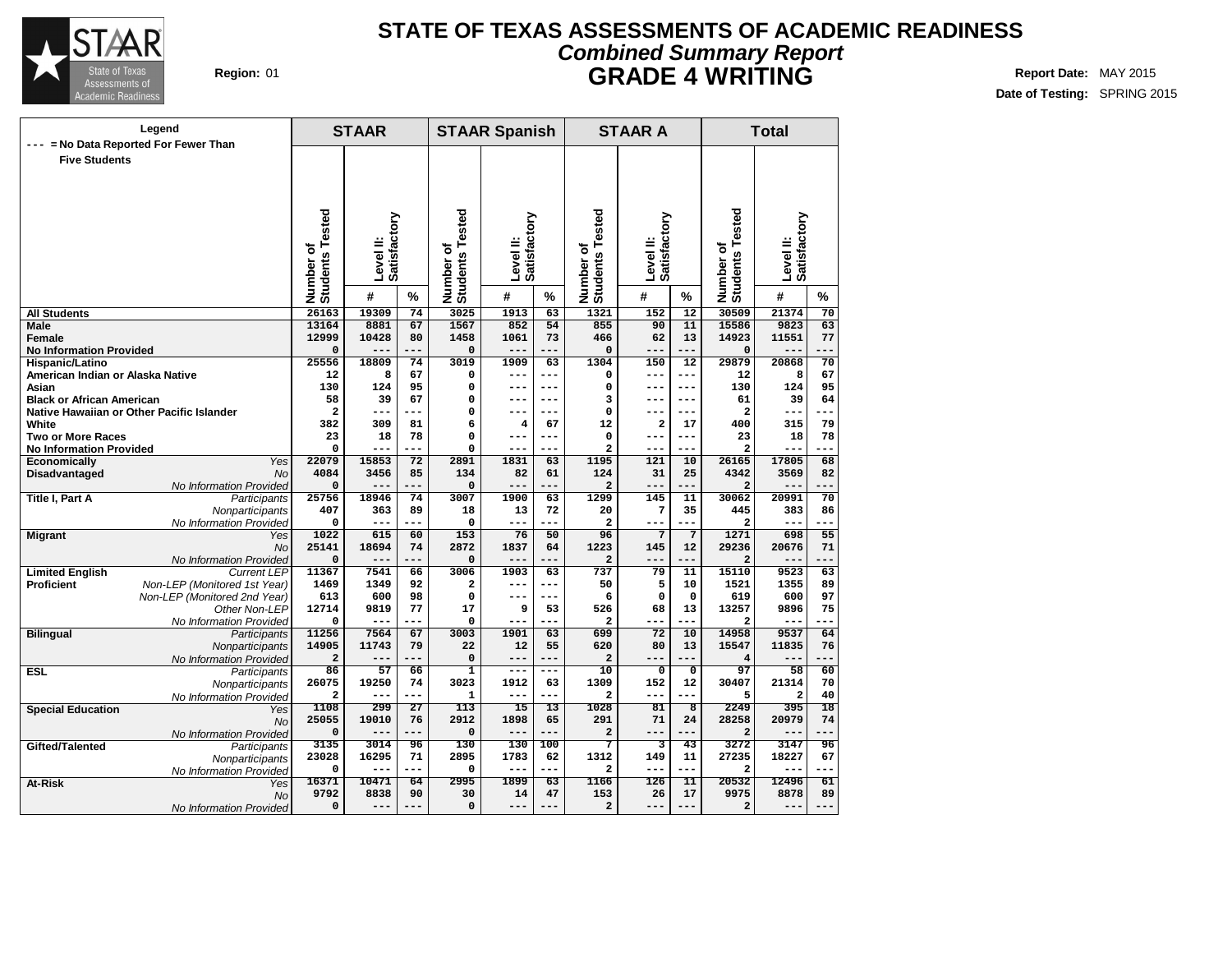

### **Region:** 01 **Report Date:** MAY 2015 **Report Date:** MAY 2015 **STATE OF TEXAS ASSESSMENTS OF ACADEMIC READINESS Combined Summary Report GRADE 5 SCIENCE**

**Date of Testing:** APRIL 2015

|                                           | Legend                                     |                          | <b>STAAR</b>   |                 |                                | <b>STAAR Spanish</b>     |                 |                                | <b>STAARL</b>           |                 |                              | <b>STAAR A</b>            |                 |                              | <b>Total</b>              |                 |
|-------------------------------------------|--------------------------------------------|--------------------------|----------------|-----------------|--------------------------------|--------------------------|-----------------|--------------------------------|-------------------------|-----------------|------------------------------|---------------------------|-----------------|------------------------------|---------------------------|-----------------|
| ---<br><b>Five Students</b>               | = No Data Reported For Fewer Than          |                          |                |                 |                                |                          |                 |                                |                         |                 |                              |                           |                 |                              |                           |                 |
|                                           |                                            |                          |                |                 |                                |                          |                 |                                |                         |                 |                              |                           |                 |                              |                           |                 |
|                                           |                                            |                          |                |                 |                                |                          |                 |                                |                         |                 |                              |                           |                 |                              |                           |                 |
|                                           |                                            |                          |                |                 |                                |                          |                 |                                |                         |                 |                              |                           |                 |                              |                           |                 |
|                                           |                                            |                          |                |                 |                                |                          |                 |                                |                         |                 |                              |                           |                 |                              |                           |                 |
|                                           |                                            | ested                    | Satisfactory   |                 | ested                          | Satisfactory             |                 |                                | Satisfactory            |                 |                              | Level II:<br>Satisfactory |                 |                              | Level II:<br>Satisfactory |                 |
|                                           |                                            |                          |                |                 |                                | ≝                        |                 |                                |                         |                 |                              |                           |                 |                              |                           |                 |
|                                           |                                            |                          |                |                 | ৳                              | $\overline{\Phi}$        |                 |                                |                         |                 |                              |                           |                 |                              |                           |                 |
|                                           |                                            |                          | Level II:      |                 |                                | š                        |                 |                                | Level II:               |                 |                              |                           |                 |                              |                           |                 |
|                                           |                                            |                          |                |                 |                                |                          |                 |                                |                         |                 |                              |                           |                 |                              |                           |                 |
|                                           |                                            | Number of<br>Students Te | #              | $\%$            | Number of<br>Students          | #                        | %               | Number of<br>Students Tested   | #                       | $\%$            | Number of<br>Students Tested | #                         | $\%$            | Number of<br>Students Tested | #                         | %               |
| All Students                              |                                            | 27346                    | 19195          | $\overline{70}$ | 1182                           | 500                      | 42              | 57                             | 17                      | 30              | 1665                         | 330                       | $\overline{20}$ | 30250                        | 20042                     | 66              |
| Male                                      |                                            | 13581                    | 9692           | 71              | 612                            | 253                      | 41              | 24                             | 6                       | 25              | 1111                         | 243                       | $\overline{22}$ | 15328                        | 10194                     | 67              |
| Female                                    |                                            | 13765                    | 9503           | 69              | 570                            | 247                      | 43              | 33                             | 11                      | 33              | 554                          | 87                        | 16              | 14922                        | 9848                      | 66              |
| <b>No Information Provided</b>            |                                            | $\Omega$                 | ---            | $- -$           | $\Omega$                       | $- - -$                  | ---             | 0                              | $---$                   | ---             | O                            | ---                       | ---             |                              | $- -$                     | .               |
| Hispanic/Latino                           |                                            | 26781                    | 18711          | $\overline{70}$ | 1175                           | 499                      | 42              | $\overline{52}$                | 16                      | $\overline{31}$ | 1641                         | 322                       | $\overline{20}$ | 29649                        | 19548                     | 66              |
| American Indian or Alaska Native          |                                            | 11<br>109                | 5<br>105       | 45<br>96        | $\mathbf 1$<br>0               | $--$<br>---              | ---<br>---      | $\mathbf 0$                    | $---$<br>$---$          | ---             | 0<br>2                       | $--$                      | --<br>$---$     | 12                           | 5                         | 42<br>93        |
| Asian<br><b>Black or African American</b> |                                            | 59                       | 40             | 68              | 0                              | ---                      | ---             | 4<br>0                         | ---                     |                 | $\overline{\mathbf{2}}$      | $- -$                     | $--$            | 115<br>61                    | 107<br>40                 | 66              |
|                                           | Native Hawaiian or Other Pacific Islander  | $\overline{a}$           | ---            | $-1$            | 0                              | $--$                     | ---             | 0                              | $---$                   | ---             | 0                            |                           | $- -$           | $\overline{\mathbf{2}}$      | ---                       |                 |
| White                                     |                                            | 369                      | 322            | 87              | 6                              | $\mathbf{1}$             | 17              | $\mathbf{1}$                   | $---$                   |                 | 18                           | 7                         | 39              | 394                          | 330                       | 84              |
| Two or More Races                         |                                            | 14                       | 11             | 79              | 0                              | $---$                    | $---$           | 0                              | $--$                    | ---             | 0                            | $- -$                     | $---$           | 14                           | 11                        | 79              |
| <b>No Information Provided</b>            |                                            | $\mathbf{1}$             | ---            | ---             | 0                              | $--$                     | ---             | 0                              | $---$                   | ---             | 2                            | $--$                      | $- -$           | 3                            | ---                       | ---             |
| Economically                              | Yes                                        | 23088                    | 15615          | 68              | 1114                           | 468                      | 42              | 47                             | 13                      | 28              | 1495                         | 275                       | 18              | 25744                        | 16371                     | 64              |
| Disadvantaged                             | <b>No</b>                                  | 4257                     | 3580           | 84              | 68                             | 32                       | 47              | 10                             | $\overline{\mathbf{4}}$ | 40              | 168                          | 55                        | 33              | 4503                         | 3671                      | 82              |
|                                           | No Information Provided                    | $\mathbf{1}$             | $---$          | ---             | $\Omega$                       | $- - -$                  | ---             | $\mathbf 0$                    | $---$                   | $- - -$         | $\overline{a}$               | $---$                     | $- -$           | 3                            | $- -$                     | $- - -$         |
| Title I, Part A                           | Participants                               | 26877                    | 18785<br>410   | 70<br>87        | 1169                           | 490                      | 42<br>77        | 55                             | 16<br>$---$             | 29<br>---       | 1644                         | 325<br>5                  | 20              | 29745                        | 19616                     | 66<br>85        |
|                                           | Nonparticipants<br>No Information Provided | 469<br>$\Omega$          | $- - -$        | $- -$           | 13<br>$\mathbf 0$              | 10<br>$---$              | ---             | $\mathbf{2}$<br>0              | $---$                   | ---             | 19<br>$\overline{a}$         |                           | 26<br>---       | 503<br>2                     | 426<br>$---$              | ---             |
| Migrant                                   | Yes                                        | 1153                     | 665            | 58              | 40                             | 17                       | 43              | $\overline{0}$                 | $---$                   | ---             | 111                          | 12                        | 11              | 1304                         | 694                       | 53              |
|                                           | <b>No</b>                                  | 26193                    | 18530          | 71              | 1142                           | 483                      | 42              | 57                             | 17                      | 30              | 1552                         | 318                       | 20              | 28944                        | 19348                     | 67              |
|                                           | No Information Provided                    | $\Omega$                 | $- -$          | $- -$           | 0                              | $---$                    | ---             | 0                              | $---$                   | ---             | $\overline{a}$               | $---$                     | ---             | $\mathbf{2}$                 | ---                       | ---             |
| <b>Limited English</b>                    | <b>Current LEP</b>                         | 10712                    | 5910           | 55              | 1161                           | 496                      | 43              | 57                             | 17                      | 30              | 875                          | 150                       | 17              | 12805                        | 6573                      | 51              |
| Proficient                                | Non-LEP (Monitored 1st Year)               | 1122                     | 959            | 85              | 0                              | ---                      | ---             | 0                              | $---$                   | ---             | 48                           | 6                         | 13              | 1170                         | 965                       | 82              |
|                                           | Non-LEP (Monitored 2nd Year)               | 2485                     | 2176           | 88              | $\Omega$                       | $---$                    | ---             | $\mathbf 0$                    | $---$                   | $---$           | 57                           | 12                        | 21              | 2542                         | 2188                      | 86              |
|                                           | Other Non-LEP                              | 13027<br>$\Omega$        | 10150<br>$- -$ | 78<br>.  .      | 21<br>$\mathbf 0$              | 4<br>$---$               | 19<br>---       | $\mathbf 0$<br>0               | $---$<br>$---$          | $- - -$<br>---  | 683<br>$\overline{a}$        | 162<br>$- -$              | 24<br>--        | 13731<br>2                   | 10316<br>$- -$            | 75<br>---       |
| <b>Bilingual</b>                          | No Information Provided<br>Participants    | 10535                    | 5911           | 56              | 1161                           | 495                      | 43              | 50                             | 16                      | 32              | 829                          | 147                       | 18              | 12575                        | 6569                      | $\overline{52}$ |
|                                           | Nonparticipants                            | 16808                    | 13281          | 79              | 21                             | 5                        | 24              | $\overline{7}$                 | $\mathbf{1}$            | 14              | 834                          | 183                       | 22              | 17670                        | 13470                     | 76              |
|                                           | No Information Provided                    | 3                        |                |                 | $\mathbf 0$                    |                          |                 | 0                              | $---$                   |                 | 2                            |                           | $-$             | 5                            | 3                         | 60              |
| <b>ESL</b>                                | Participants                               | 136                      | 81             | 60              | 0                              | $---$                    | ---             | 5                              | $\mathbf{1}$            | $\overline{20}$ | $\overline{12}$              | $\mathbf 0$               | $\mathbf 0$     | 153                          | 82                        | 54              |
|                                           | Nonparticipants                            | 27207                    | 19111          | 70              | 1182                           | 500                      | 42              | 52                             | 16                      | 31              | 1651                         | 330                       | 20              | 30092                        | 19957                     | 66              |
|                                           | No Information Provided                    | 3                        | ---            | .               | $\Omega$                       | $--$                     | ---             | $\mathbf{0}$                   | $---$                   | ---             | $\overline{a}$               | $--$                      | ---             | 5                            | 3                         | 60              |
| <b>Special Education</b>                  | Yes                                        | 1014                     | 415            | 41              | 30                             | 5                        | $\overline{17}$ | $\overline{0}$                 | $---$                   | ---             | 1342                         | 192                       | 14              | 2386                         | 612                       | $\overline{26}$ |
|                                           | <b>No</b>                                  | 26332<br>$\Omega$        | 18780          | 71<br>.         | 1152                           | 495                      | 43<br>---       | 57                             | 17                      | 30<br>---       | 321                          | 138                       | 43<br>---       | 27862                        | 19430                     | 70<br>---       |
|                                           | No Information Provided                    | 3460                     | $---$<br>3363  | 97              | $\mathbf 0$<br>$\overline{13}$ | $---$<br>$\overline{12}$ | 92              | 0<br>$\overline{\mathfrak{o}}$ | $---$<br>$---$          | ---             | $\overline{\mathbf{c}}$<br>8 | $---$<br>5                | 63              | $\overline{a}$<br>3481       | $- -$<br>3380             | 97              |
| Gifted/Talented                           | Participants                               | 23886                    | 15832          | 66              | 1169                           | 488                      | 42              | 57                             | 17                      | 30              | 1655                         | 325                       | 20              | 26767                        | 16662                     | 62              |
|                                           | Nonparticipants<br>No Information Provideo | $\Omega$                 | $---$          | ---             | 0                              | ---                      | ---             | 0                              | $---$                   | ---             | $\overline{\mathbf{2}}$      | $- -$                     | ---             | 2                            | $- -$                     | ---             |
| At-Risk                                   | Yes                                        | 16862                    | 9630           | 57              | 1151                           | 491                      | $\overline{43}$ | $\overline{52}$                | $\overline{17}$         | $\overline{33}$ | 1472                         | 267                       | $\overline{18}$ | 19537                        | 10405                     | 53              |
|                                           | <b>No</b>                                  | 10484                    | 9565           | 91              | 31                             | 9                        | 29              | 5                              | 0                       | $\mathbf 0$     | 191                          | 63                        | 33              | 10711                        | 9637                      | 90              |
|                                           | No Information Provided                    | $\Omega$                 | $---$          | ---             | $\mathbf 0$                    | $---$                    | ---             | 0                              | $---$                   |                 | $\overline{a}$               | $--$                      | $---$           | $\mathbf{2}$                 | $--$                      |                 |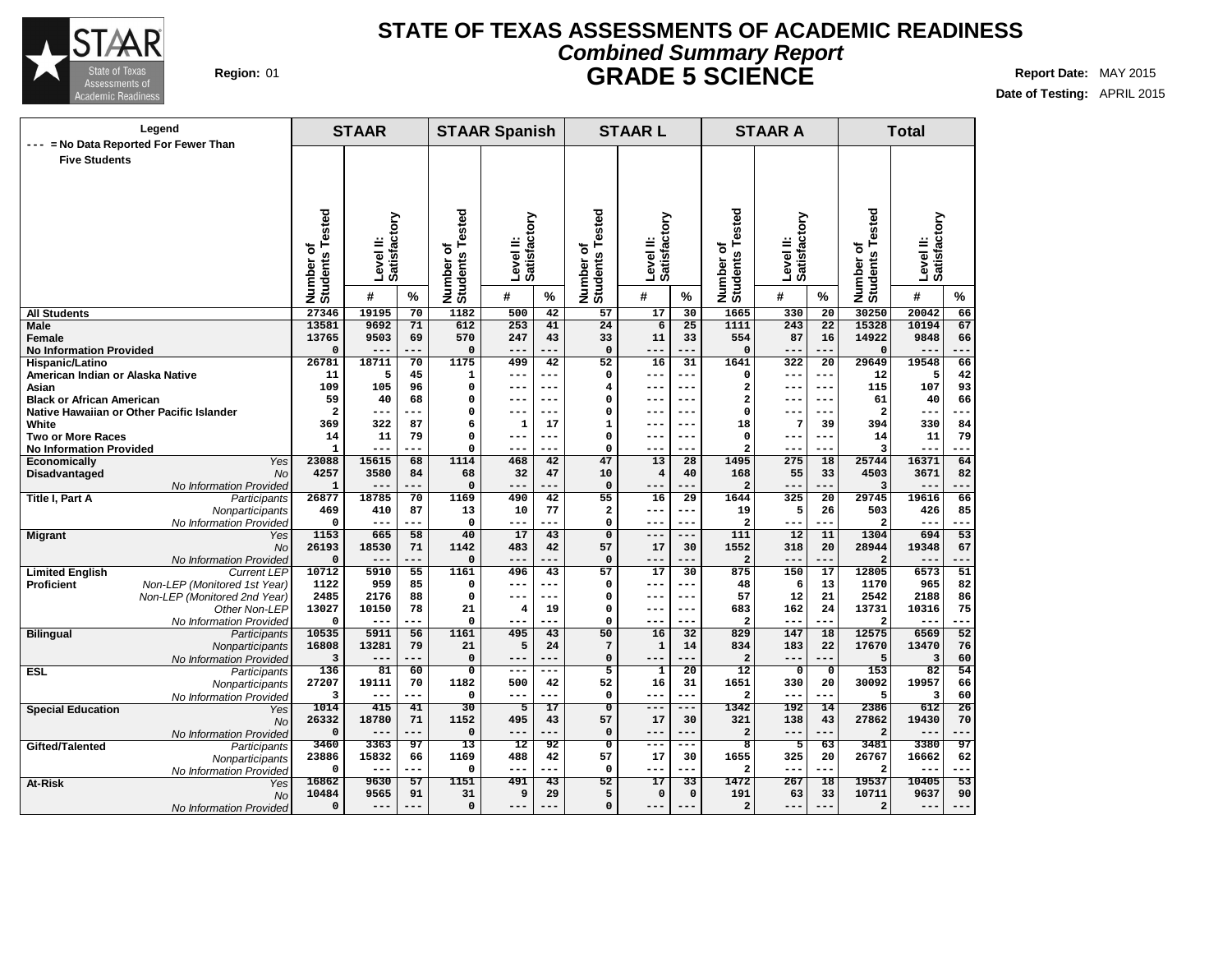

## **Region:** 01 **Report Date:** MAY 2015 **Report Date:** MAY 2015 **STATE OF TEXAS ASSESSMENTS OF ACADEMIC READINESS Combined Summary Report GRADE 6 READING**

|                                                     | Legend                                  |                                  | STAAR        |                 |                                | <b>STAAR A</b>       |                   | <b>Total</b>                     |                                |                 |  |  |
|-----------------------------------------------------|-----------------------------------------|----------------------------------|--------------|-----------------|--------------------------------|----------------------|-------------------|----------------------------------|--------------------------------|-----------------|--|--|
|                                                     | = No Data Reported For Fewer Than       |                                  |              |                 |                                |                      |                   |                                  |                                |                 |  |  |
| <b>Five Students</b>                                |                                         |                                  |              |                 |                                |                      |                   |                                  |                                |                 |  |  |
|                                                     |                                         |                                  |              |                 |                                |                      |                   |                                  |                                |                 |  |  |
|                                                     |                                         |                                  |              |                 |                                |                      |                   |                                  |                                |                 |  |  |
|                                                     |                                         |                                  |              |                 |                                |                      |                   |                                  |                                |                 |  |  |
|                                                     |                                         |                                  |              |                 |                                |                      |                   |                                  |                                |                 |  |  |
|                                                     |                                         |                                  | Satisfactory |                 |                                | Satisfactory         |                   |                                  | Satisfactory                   |                 |  |  |
|                                                     |                                         |                                  |              |                 |                                |                      |                   |                                  |                                |                 |  |  |
|                                                     |                                         |                                  | Level II:    |                 |                                | Level II:            |                   |                                  | Level II:                      |                 |  |  |
|                                                     |                                         |                                  |              |                 |                                |                      |                   |                                  |                                |                 |  |  |
|                                                     |                                         | Number of<br>Students Tested     | #            | %               | Number of<br>Students Tested   | #                    | %                 | Number of<br>Students Tested     | #                              | %               |  |  |
| All Students                                        |                                         | 28993                            | 19550        | 67              | 1616                           | 183                  | $\overline{11}$   | 30609                            | 19733                          | 64              |  |  |
| Male                                                |                                         | 14655                            | 9577         | 65              | 1061                           | 112                  | $\overline{11}$   | 15716                            | 9689                           | 62              |  |  |
| <b>Female</b>                                       |                                         | 14336                            | 9971         | 70              | 555                            | 71                   | 13                | 14891                            | 10042                          | 67              |  |  |
| <b>No Information Provided</b>                      |                                         | $\overline{\mathbf{2}}$<br>28301 | 18959        | ---<br>67       | $\mathbf 0$<br>1587            | $---$<br>177         | ---<br>11         | $\overline{\mathbf{2}}$<br>29888 | 19136                          | 64              |  |  |
| Hispanic/Latino<br>American Indian or Alaska Native |                                         | 13                               | 10           | 77              | $\mathbf 0$                    | ---                  | ---               | 13                               | 10                             | 77              |  |  |
| Asian                                               |                                         | 128                              | 120          | 94              | $\mathbf{1}$                   | ---                  | ---               | 129                              | 121                            | 94              |  |  |
| <b>Black or African American</b>                    |                                         | 89                               | 71           | 80              | 5                              | 1                    | 20                | 94                               | 72                             | 77              |  |  |
| Native Hawaiian or Other Pacific Islander           |                                         | 5                                | 5            | 100             | $\mathbf 0$                    |                      | ---               | 5                                | 5                              | 100             |  |  |
| White                                               |                                         | 429                              | 361          | 84              | 19                             | 4                    | 21                | 448                              | 365                            | 81              |  |  |
| <b>Two or More Races</b>                            |                                         | 21                               | 20           | 95              | $\mathbf 0$                    | ---<br>---           | ---<br>---        | 21                               | 20                             | 95              |  |  |
| <b>No Information Provided</b><br>Economically      | Yes                                     | 7<br>23927                       | 4<br>15398   | 57<br>64        | 4<br>1436                      | 150                  | 10                | 11<br>25363                      | 4<br>15548                     | 36<br>61        |  |  |
| Disadvantaged                                       | No                                      | 5062                             | 4150         | 82              | 176                            | 33                   | 19                | 5238                             | 4183                           | 80              |  |  |
|                                                     | No Information Provided                 | 4                                |              | ---             | 4                              | $---$                | ---               | 8                                | $\mathbf{2}$                   | 25              |  |  |
| Title I, Part A                                     | Participants                            | 28818                            | 19425        | 67              | 1601                           | 176                  | 11                | 30419                            | 19601                          | 64              |  |  |
|                                                     | Nonparticipants                         | 171                              | 123          | 72              | 11                             | 7                    | 64                | 182                              | 130                            | 71              |  |  |
|                                                     | No Information Provided                 | 4                                | ---          | ---             | 4                              | ---                  | ---               | 8                                | $\overline{\mathbf{2}}$        | 25<br>50        |  |  |
| <b>Migrant</b>                                      | Yes<br><b>No</b>                        | 1203<br>27784                    | 645<br>18902 | 54<br>68        | 107<br>1505                    | 12<br>171            | 11<br>11          | 1310<br>29289                    | 657<br>19073                   | 65              |  |  |
|                                                     | No Information Provided                 | 6                                | 3            | 50              | 4                              | ---                  | .                 | 10                               | 3                              | 30              |  |  |
| <b>Limited English</b>                              | <b>Current LEP</b>                      | 9591                             | 4004         | $\overline{42}$ | 775                            | 66                   | 9                 | 10366                            | 4070                           | 39              |  |  |
| <b>Proficient</b>                                   | Non-LEP (Monitored 1st Year)            | 1271                             | 998          | 79              | 81                             | 8                    | 10                | 1352                             | 1006                           | 74              |  |  |
|                                                     | Non-LEP (Monitored 2nd Year)            | 2157                             | 1859         | 86              | 69                             | 9                    | 13                | 2226                             | 1868                           | 84              |  |  |
|                                                     | Other Non-LEP                           | 15970                            | 12687        | 79<br>---       | 686<br>5                       | 100                  | 15                | 16656                            | 12787                          | 77<br>22        |  |  |
| <b>Bilingual</b>                                    | No Information Provided<br>Participants | 4<br>432                         | 302          | 70              | 28                             | 0<br>$\overline{10}$ | $\mathbf 0$<br>36 | 9<br>460                         | $\overline{\mathbf{2}}$<br>312 | 68              |  |  |
|                                                     | Nonparticipants                         | 28552                            | 19244        | 67              | 1583                           | 173                  | 11                | 30135                            | 19417                          | 64              |  |  |
|                                                     | No Information Provided                 | 9                                | 4            | 44              | 5                              | 0                    | 0                 | 14                               | $\overline{\mathbf{4}}$        | 29              |  |  |
| <b>ESL</b>                                          | Participants                            | 9015                             | 3720         | 41              | 694                            | 50                   | 7                 | 9709                             | 3770                           | 39              |  |  |
|                                                     | Nonparticipants                         | 19970                            | 15828        | 79              | 917                            | 133                  | 15                | 20887                            | 15961                          | 76              |  |  |
|                                                     | No Information Provided                 | 8                                | 2            | 25              | 5                              | 0                    | 0<br>7            | 13                               | $\overline{\mathbf{2}}$        | 15              |  |  |
| <b>Special Education</b>                            | Yes<br>No                               | 1054<br>27933                    | 288<br>19259 | 27<br>69        | 1342<br>270                    | 92<br>91             | 34                | 2396<br>28203                    | 380<br>19350                   | 16<br>69        |  |  |
|                                                     | No Information Provided                 | 6                                | 3            | 50              | 4                              | $---$                |                   | 10                               | 3                              | 30              |  |  |
| Gifted/Talented                                     | Participants                            | 3535                             | 3445         | 97              | $\overline{4}$                 | $- - -$              | ---               | 3539                             | 3446                           | 97              |  |  |
|                                                     | Nonparticipants                         | 25453                            | 16102        | 63              | 1608                           | 182                  | 11                | 27061                            | 16284                          | 60              |  |  |
|                                                     | No Information Provided                 | 5                                | 3            | 60              | 4                              | $---$                | ---               | 9                                | з                              | 33              |  |  |
| At-Risk                                             | Yes                                     | 16153                            | 7876         | 49              | 1408                           | 147                  | $\overline{10}$   | 17561                            | 8023                           | $\overline{46}$ |  |  |
|                                                     | No                                      | 12836<br>4                       | 11672<br>--- | 91<br>---       | 204<br>$\overline{\mathbf{4}}$ | 36<br>---            | 18<br>---         | 13040<br>8                       | 11708<br>$\overline{a}$        | 90<br>25        |  |  |
| Career/Technical                                    | No Information Provided<br>Participants | 1207                             | 1022         | 85              | 62                             | б                    | 10                | 1269                             | 1028                           | 81              |  |  |
| <b>Education</b>                                    | Nonparticipants                         | 27775                            | 18523        | 67              | 1547                           | 177                  | 11                | 29322                            | 18700                          | 64              |  |  |
|                                                     | No Information Provided                 | 11                               | 5            | 45              | 7                              | 0                    | 0                 | 18                               | 5                              | 28              |  |  |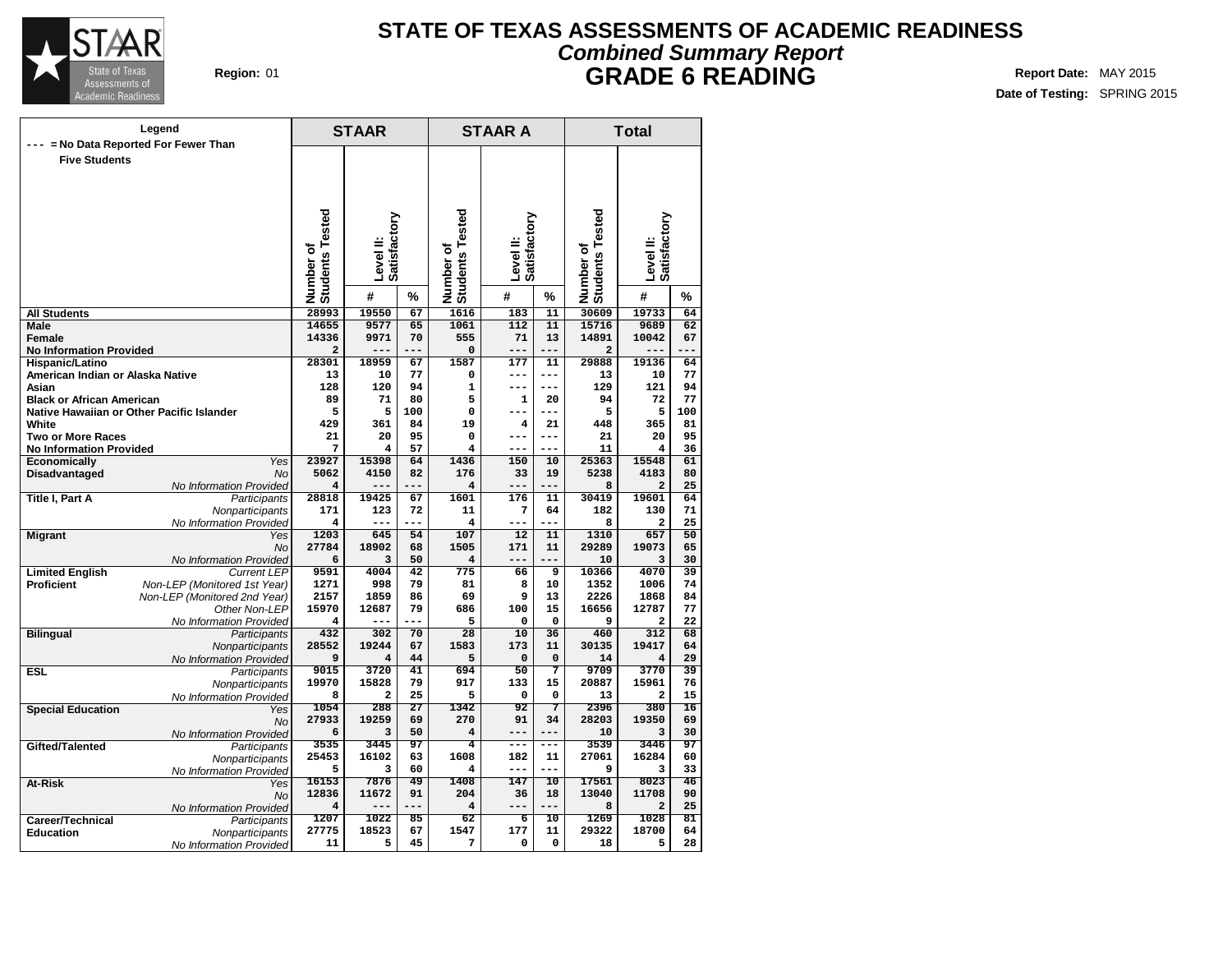

## **Region:** 01 **Report Date:** MAY 2015 **Report Date:** MAY 2015 **STATE OF TEXAS ASSESSMENTS OF ACADEMIC READINESS Combined Summary Report GRADE 7 READING**

|                                                            |                                          | <b>STAAR</b>                 |              |                        | <b>STAAR A</b>               |                           | <b>Total</b>   |                              |                           |                            |  |
|------------------------------------------------------------|------------------------------------------|------------------------------|--------------|------------------------|------------------------------|---------------------------|----------------|------------------------------|---------------------------|----------------------------|--|
|                                                            | = No Data Reported For Fewer Than        |                              |              |                        |                              |                           |                |                              |                           |                            |  |
| <b>Five Students</b>                                       |                                          |                              |              |                        |                              |                           |                |                              |                           |                            |  |
|                                                            |                                          |                              |              |                        |                              |                           |                |                              |                           |                            |  |
|                                                            |                                          |                              |              |                        |                              |                           |                |                              |                           |                            |  |
|                                                            |                                          |                              |              |                        |                              |                           |                |                              |                           |                            |  |
|                                                            |                                          |                              |              |                        |                              |                           |                |                              |                           |                            |  |
|                                                            |                                          |                              | Satisfactory |                        |                              | Satisfactory              |                |                              | Level II:<br>Satisfactory |                            |  |
|                                                            |                                          |                              |              |                        |                              |                           |                |                              |                           |                            |  |
|                                                            |                                          |                              | Level II:    |                        |                              | Level II:                 |                |                              |                           |                            |  |
|                                                            |                                          |                              |              |                        |                              |                           |                |                              |                           |                            |  |
|                                                            |                                          | Number of<br>Students Tested | #            | %                      | Number of<br>Students Tested | #                         | %              | Number of<br>Students Tested | #                         | %                          |  |
| <b>All Students</b>                                        |                                          | 29519                        | 19529        | 66                     | 1596                         | 145                       | 9              | 31115                        | 19674                     | 63                         |  |
| Male                                                       |                                          | 14871                        | 9313         | 63                     | 1029                         | 82                        | $\overline{8}$ | 15900                        | 9395                      | 59                         |  |
| Female                                                     |                                          | 14648                        | 10216        | 70                     | 567                          | 63                        | 11             | 15215                        | 10279                     | 68                         |  |
| <b>No Information Provided</b><br>Hispanic/Latino          |                                          | 0<br>28823                   | 18934        | 66                     | $\mathbf 0$<br>1569          | 144                       | 9              | 0<br>30392                   | 19078                     | 63                         |  |
| American Indian or Alaska Native                           |                                          | 22                           | 16           | 73                     | 1                            | $---$                     | $---$          | 23                           | 16                        | 70                         |  |
| Asian                                                      |                                          | 125                          | 115          | 92                     | $\mathbf{1}$                 | $---$                     | $---$          | 126                          | 115                       | 91                         |  |
| <b>Black or African American</b>                           |                                          | 54                           | 43           | 80                     | $\overline{\mathbf{2}}$      | ---                       | ---            | 56                           | 43                        | 77                         |  |
| Native Hawaiian or Other Pacific Islander                  |                                          | $\mathbf{1}$                 | ---          | ---                    | 0                            | ---                       | ---            | 1                            | ---                       | ---                        |  |
| White                                                      |                                          | 469                          | 402          | 86                     | 21                           | 1                         | 5              | 490                          | 403                       | 82                         |  |
| <b>Two or More Races</b><br><b>No Information Provided</b> |                                          | 23<br>$\overline{a}$         | 18           | 78                     | $\overline{a}$<br>0          | ---<br>---                | ---<br>---     | 25<br>$\overline{a}$         | 18                        | 72<br>---                  |  |
| Economically                                               | <b>Yes</b>                               | 24737                        | 15633        | 63                     | 1415                         | 120                       | 8              | 26152                        | 15753                     | 60                         |  |
| Disadvantaged                                              | <b>No</b>                                | 4780                         | 3895         | 81                     | 181                          | 25                        | 14             | 4961                         | 3920                      | 79                         |  |
|                                                            | No Information Provided                  | 2                            | ---          | ---                    | $\mathbf 0$                  | ---                       | ---            | $\overline{a}$               | ---                       | ---                        |  |
| <b>Title I, Part A</b>                                     | Participants                             | 29450                        | 19499        | 66                     | 1585                         | 145                       | 9              | 31035                        | 19644                     | 63                         |  |
|                                                            | Nonparticipants                          | 68                           | 29           | 43<br>---              | 11                           | 0                         | 0<br>---       | 79                           | 29<br>---                 | 37<br>---                  |  |
| <b>Migrant</b>                                             | No Information Provided<br>Yes           | 1<br>1259                    | ---<br>674   | 54                     | 0<br>116                     | ---<br>12                 | 10             | 1<br>1375                    | 686                       | 50                         |  |
|                                                            | <b>No</b>                                | 28259                        | 18854        | 67                     | 1480                         | 133                       | 9              | 29739                        | 18987                     | 64                         |  |
|                                                            | No Information Provided                  | $\mathbf{1}$                 | ---          |                        | $\mathbf 0$                  | ---                       |                | $\mathbf{1}$                 | ---                       |                            |  |
| <b>Limited English</b>                                     | <b>Current LEP</b>                       | 7431                         | 2273         | $\overline{31}$        | 726                          | 40                        | $\overline{6}$ | 8157                         | 2313                      | 28                         |  |
| <b>Proficient</b>                                          | Non-LEP (Monitored 1st Year)             | 1032                         | 738          | 72                     | 51                           | 6                         | 12             | 1083                         | 744                       | 69                         |  |
|                                                            | Non-LEP (Monitored 2nd Year)             | 2401                         | 1749         | 73                     | 115                          | 19                        | 17             | 2516                         | 1768                      | 70                         |  |
|                                                            | Other Non-LEP<br>No Information Provided | 18654<br>1                   | 14768        | 79<br>---              | 704<br>$\mathbf 0$           | 80<br>---                 | 11<br>---      | 19358<br>1                   | 14848<br>---              | 77<br>---                  |  |
| <b>Bilingual</b>                                           | Participants                             | 152                          | 112          | 74                     | $\overline{3}$               | $---$                     | ---            | 155                          | 112                       | 72                         |  |
|                                                            | Nonparticipants                          | 29362                        | 19416        | 66                     | 1593                         | 145                       | 9              | 30955                        | 19561                     | 63                         |  |
|                                                            | No Information Provided                  | 5                            | 1            | 20                     | $\mathbf 0$                  | ---                       |                | 5                            | 1                         | 20                         |  |
| <b>ESL</b>                                                 | Participants                             | 7210                         | 2210         | 31                     | 680                          | 40                        | 6              | 7890                         | 2250                      | 29                         |  |
|                                                            | Nonparticipants                          | 22304<br>5                   | 17318<br>1   | 78<br>20               | 916<br>$\Omega$              | 105<br>$---$              | 11<br>---      | 23220<br>5                   | 17423<br>$\mathbf{1}$     | 75<br>20                   |  |
| <b>Special Education</b>                                   | No Information Provided                  | 932                          | 211          | $\overline{23}$        | 1336                         | 59                        | $\overline{4}$ | 2268                         | 270                       | 12                         |  |
|                                                            | Yes<br>No                                | 28586                        | 19317        | 68                     | 260                          | 86                        | 33             | 28846                        | 19403                     | 67                         |  |
|                                                            | No Information Provided                  | $\mathbf{1}$                 |              |                        | $\mathbf 0$                  |                           |                | $\mathbf{1}$                 |                           | ---                        |  |
| Gifted/Talented                                            | Participants                             | 3413                         | 3321         | 97                     | 4                            | $- - -$                   | ---            | 3417                         | 3324                      | 97                         |  |
|                                                            | Nonparticipants                          | 26105                        | 16207        | 62                     | 1592                         | 142                       | 9              | 27697                        | 16349                     | 59                         |  |
|                                                            | No Information Provided                  | 1<br>15660                   | ---<br>7017  | ---<br>$\overline{45}$ | $\Omega$<br>1438             | $---$<br>$\overline{124}$ | ---<br>ॿ       | 1<br>17098                   | ---<br>7141               | $- - -$<br>$\overline{42}$ |  |
| At-Risk                                                    | Yes<br><b>No</b>                         | 13858                        | 12511        | 90                     | 158                          | 21                        | 13             | 14016                        | 12532                     | 89                         |  |
|                                                            | No Information Provided                  | $\mathbf{1}$                 | ---          | ---                    | $\mathbf 0$                  | ---                       | ---            | 1                            | ---                       | ---                        |  |
| Career/Technical                                           | Participants                             | 5750                         | 4052         | 70                     | 207                          | 24                        | 12             | 5957                         | 4076                      | 68                         |  |
| <b>Education</b>                                           | Nonparticipants                          | 23767                        | 15476        | 65                     | 1388                         | 121                       | 9              | 25155                        | 15597                     | 62                         |  |
|                                                            | No Information Provided                  | $\mathbf{2}$                 | $---$        | ---                    | 1                            | $---$                     | ---            | з                            | ---                       |                            |  |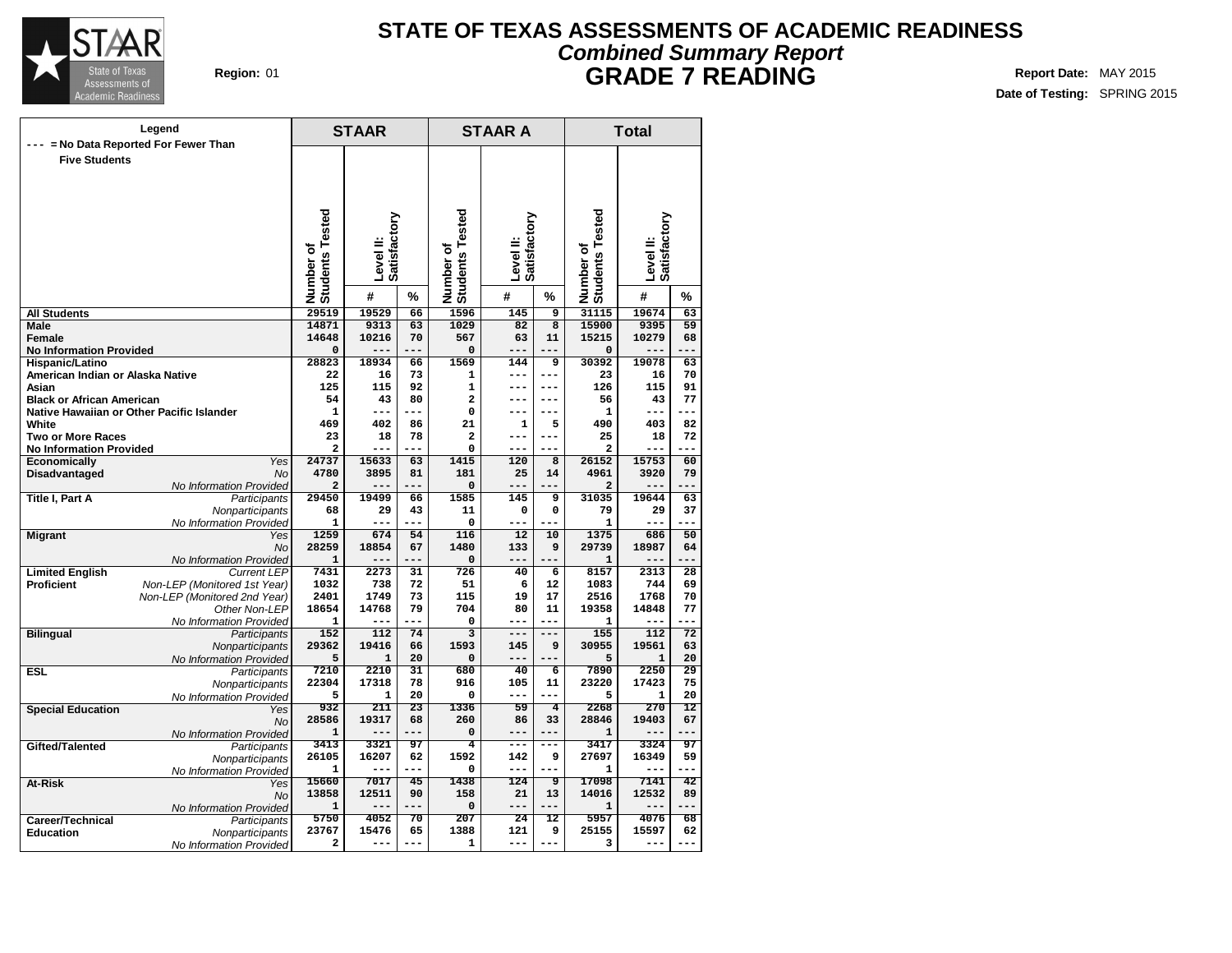

## **Region:** 01 **Report Date:** MAY 2015 **Report Date:** MAY 2015 **STATE OF TEXAS ASSESSMENTS OF ACADEMIC READINESS Combined Summary Report GRADE 7 WRITING**

|                                           | Legend                                  |                              |               |                 |                              | <b>STAAR A</b>            |                      | <b>Total</b>                 |                           |                 |  |  |
|-------------------------------------------|-----------------------------------------|------------------------------|---------------|-----------------|------------------------------|---------------------------|----------------------|------------------------------|---------------------------|-----------------|--|--|
| --- = No Data Reported For Fewer Than     |                                         |                              | <b>STAAR</b>  |                 |                              |                           |                      |                              |                           |                 |  |  |
| <b>Five Students</b>                      |                                         |                              |               |                 |                              |                           |                      |                              |                           |                 |  |  |
|                                           |                                         |                              |               |                 |                              |                           |                      |                              |                           |                 |  |  |
|                                           |                                         |                              |               |                 |                              |                           |                      |                              |                           |                 |  |  |
|                                           |                                         |                              |               |                 |                              |                           |                      |                              |                           |                 |  |  |
|                                           |                                         |                              |               |                 |                              |                           |                      |                              |                           |                 |  |  |
|                                           |                                         |                              | Satisfactory  |                 |                              | Level II:<br>Satisfactory |                      |                              |                           |                 |  |  |
|                                           |                                         |                              |               |                 |                              |                           |                      |                              |                           |                 |  |  |
|                                           |                                         |                              | Level II:     |                 |                              |                           |                      |                              | Satisfactory<br>Level II: |                 |  |  |
|                                           |                                         |                              |               |                 |                              |                           |                      |                              |                           |                 |  |  |
|                                           |                                         | Number of<br>Students Tested | #             | %               | Number of<br>Students Tested | #                         | %                    | Number of<br>Students Tested | #                         | %               |  |  |
| <b>All Students</b>                       |                                         | 29722                        | 19948         | 67              | 1383                         | 157                       | 11                   | 31105                        | 20105                     | 65              |  |  |
| <b>Male</b>                               |                                         | 14978                        | 8935          | 60              | 907                          | 83                        | $\overline{9}$       | 15885                        | 9018                      | 57              |  |  |
| <b>Female</b>                             |                                         | 14744                        | 11013         | 75              | 476                          | 74                        | 16                   | 15220                        | 11087                     | 73              |  |  |
| <b>No Information Provided</b>            |                                         | $\mathbf 0$                  |               | ---             | $\mathbf 0$                  |                           |                      | 0                            |                           | $- - -$         |  |  |
| Hispanic/Latino                           |                                         | 29021                        | 19378         | 67              | 1360                         | 157                       | 12                   | 30381                        | 19535                     | 64              |  |  |
| American Indian or Alaska Native<br>Asian |                                         | 22<br>126                    | 13<br>117     | 59<br>93        | $\mathbf 0$<br>0             | ---<br>---                | $---$<br>$---$       | 22<br>126                    | 13<br>117                 | 59<br>93        |  |  |
| <b>Black or African American</b>          |                                         | 54                           | 42            | 78              | $\overline{\mathbf{2}}$      | ---                       | $---$                | 56                           | 42                        | 75              |  |  |
| Native Hawaiian or Other Pacific Islander |                                         | $\mathbf{1}$                 | ---           | ---             | 0                            | ---                       | ---                  | 1                            | ---                       | $ -$            |  |  |
| White                                     |                                         | 474                          | 380           | 80              | 19                           | $\mathbf 0$               | $\mathbf 0$          | 493                          | 380                       | 77              |  |  |
| <b>Two or More Races</b>                  |                                         | 23                           | 18            | 78              | $\overline{\mathbf{2}}$      | ---                       | $---$                | 25                           | 18                        | 72              |  |  |
| <b>No Information Provided</b>            |                                         | $\mathbf{1}$                 |               |                 | 0                            |                           |                      | $\mathbf{1}$                 |                           |                 |  |  |
| Economically                              | Yes<br><b>No</b>                        | 24924<br>4798                | 16051<br>3897 | 64<br>81        | 1228<br>155                  | 135<br>22                 | 11<br>14             | 26152<br>4953                | 16186<br>3919             | 62<br>79        |  |  |
| Disadvantaged                             | No Information Provided                 | $\mathbf 0$                  |               | ---             | $\mathbf 0$                  | ---                       |                      | $\mathbf 0$                  | ---                       | $ -$            |  |  |
| <b>Title I, Part A</b>                    | Participants                            | 29652                        | 19916         | 67              | 1377                         | 157                       | 11                   | 31029                        | 20073                     | 65              |  |  |
|                                           | Nonparticipants                         | 70                           | 32            | 46              | 6                            | $\mathbf 0$               | $\mathbf 0$          | 76                           | 32                        | 42              |  |  |
|                                           | No Information Provided                 | 0                            |               | ---             | $\mathbf 0$                  | ---                       | ---                  | 0                            |                           | ---             |  |  |
| <b>Migrant</b>                            | Yes                                     | 1297                         | 686           | 53              | 98                           | 14                        | 14                   | 1395                         | 700                       | 50              |  |  |
|                                           | <b>No</b><br>No Information Provided    | 28425<br>$\Omega$            | 19262<br>---  | 68              | 1285<br>$\mathbf 0$          | 143                       | 11                   | 29710<br>0                   | 19405<br>$---$            | 65              |  |  |
| <b>Limited English</b>                    | <b>Current LEP</b>                      | 7510                         | 2462          | $\overline{33}$ | 644                          | 47                        | 7                    | 8154                         | 2509                      | $\overline{31}$ |  |  |
| <b>Proficient</b>                         | Non-LEP (Monitored 1st Year)            | 1030                         | 766           | 74              | 49                           | 5                         | 10                   | 1079                         | 771                       | 71              |  |  |
|                                           | Non-LEP (Monitored 2nd Year)            | 2426                         | 1779          | 73              | 96                           | 17                        | 18                   | 2522                         | 1796                      | 71              |  |  |
|                                           | Other Non-LEP                           | 18756                        | 14941         | 80              | 594                          | 88                        | 15                   | 19350                        | 15029                     | 78              |  |  |
|                                           | No Information Provided                 | 0<br>151                     | 107           | ---<br>71       | $\Omega$<br>$\overline{3}$   | $---$<br>$- - -$          | ---<br>---           | 0<br>154                     | ---<br>108                | ---<br>70       |  |  |
| <b>Bilingual</b>                          | Participants<br>Nonparticipants         | 29567                        | 19841         | 67              | 1380                         | 156                       | 11                   | 30947                        | 19997                     | 65              |  |  |
|                                           | No Information Provided                 | 4                            | ---           | ---             | $\mathbf 0$                  | ---                       |                      | 4                            | ---                       | ---             |  |  |
| <b>ESL</b>                                | Participants                            | 7291                         | 2378          | 33              | 597                          | 39                        | 7                    | 7888                         | 2417                      | $\overline{31}$ |  |  |
|                                           | Nonparticipants                         | 22427                        | 17570         | 78              | 786                          | 118                       | 15                   | 23213                        | 17688                     | 76              |  |  |
|                                           | No Information Provided                 | 4                            | $---$         | ---             | $\Omega$                     | $\qquad \qquad - -$       |                      | 4                            | ---                       | ---             |  |  |
| <b>Special Education</b>                  | Yes                                     | 1108<br>28614                | 197<br>19751  | 18<br>69        | 1162<br>221                  | 73<br>84                  | $\overline{6}$<br>38 | 2270<br>28835                | 270<br>19835              | 12<br>69        |  |  |
|                                           | No                                      | $\mathbf 0$                  |               |                 | $\mathbf 0$                  |                           | $- - -$              | $\mathbf 0$                  |                           | ---             |  |  |
| Gifted/Talented                           | No Information Provided<br>Participants | 3412                         | 3333          | 98              | 4                            | $---$                     | ---                  | 3416                         | 3336                      | 98              |  |  |
|                                           | Nonparticipants                         | 26310                        | 16615         | 63              | 1379                         | 154                       | 11                   | 27689                        | 16769                     | 61              |  |  |
|                                           | No Information Provided                 | 0                            | $---$         | ---             | 0                            | ---                       | ---                  | 0                            | ---                       | ---             |  |  |
| At-Risk                                   | Yes                                     | 15864                        | 7318          | 46              | 1244                         | 136                       | 11                   | 17108                        | 7454                      | 44              |  |  |
|                                           | No                                      | 13858                        | 12630<br>---  | 91<br>---       | 139                          | 21<br>---                 | 15<br>---            | 13997                        | 12651<br>---              | 90<br>---       |  |  |
| Career/Technical                          | No Information Provided<br>Participants | $\mathbf 0$<br>5787          | 4097          | 71              | $\mathbf 0$<br>185           | 32                        | 17                   | 0<br>5972                    | 4129                      | 69              |  |  |
| <b>Education</b>                          | Nonparticipants                         | 23935                        | 15851         | 66              | 1197                         | 125                       | 10                   | 25132                        | 15976                     | 64              |  |  |
|                                           | No Information Provided                 | 0                            | $---$         | ---             | 1                            | ---                       | ---                  | 1                            | ---                       |                 |  |  |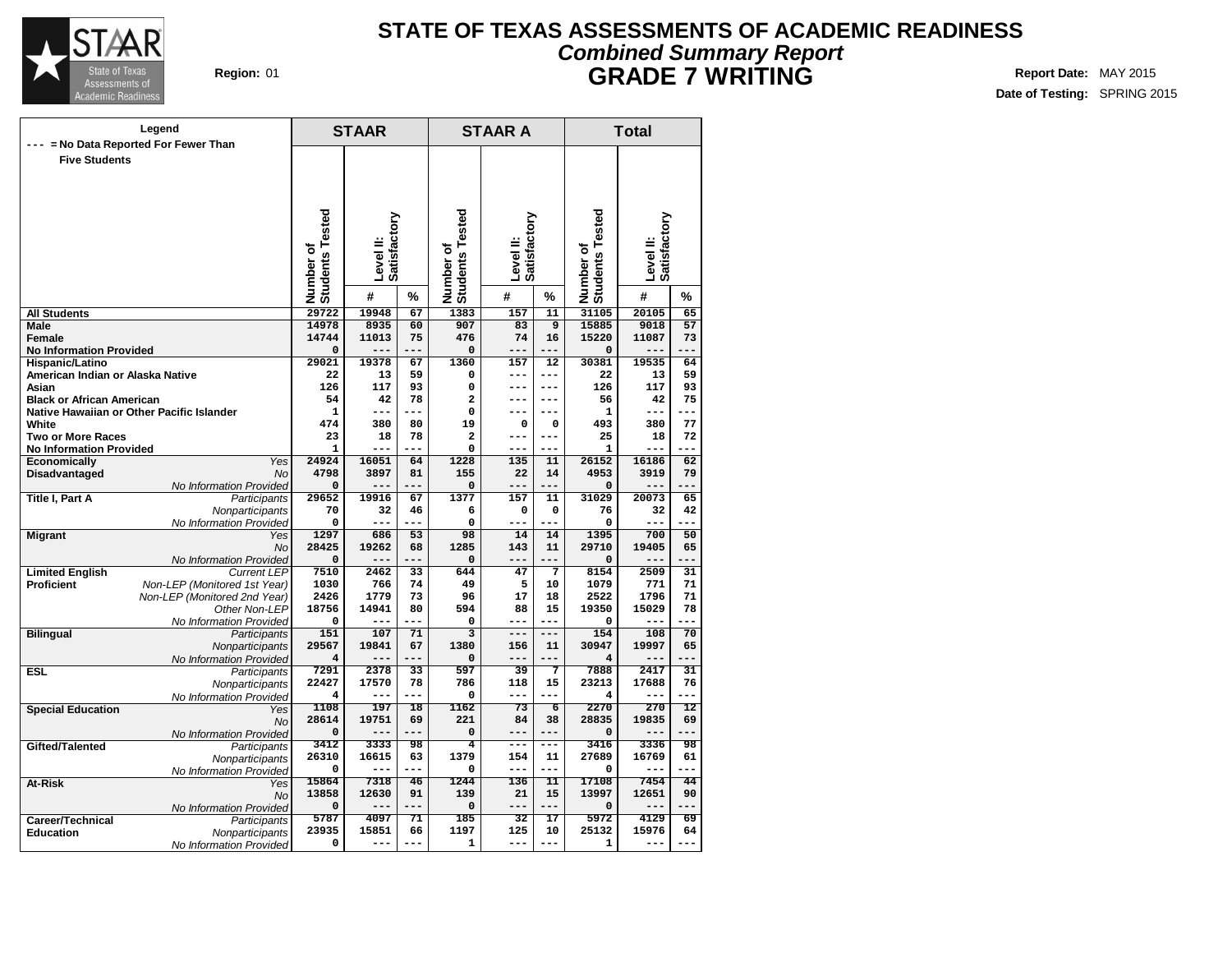

# **Region:** 01 **Report Date:** MAY 2015 **Report Date:** MAY 2015 **Report Date:** MAY 2015 **STATE OF TEXAS ASSESSMENTS OF ACADEMIC READINESS Combined Summary Report GRADE 8 SOCIAL STUDIES**

**Date of Testing:** APRIL 2015

| --- = No Data Reported For Fewer Than<br><b>Five Students</b><br>Number of<br>Students Tested<br>Number of<br>Students Tested<br>Tested<br>Tested<br>Level II:<br>Satisfactory<br>Level II:<br>Satisfactory<br>Level II:<br>Satisfactory<br>Level II:<br>Satisfactory<br>٥<br>٥<br>Number o'<br>Students<br>Number of<br>Students<br>#<br>#<br>#<br>#<br>%<br>%<br>%<br>%<br>29113<br>17036<br>59<br>$\overline{17}$<br>1382<br>169<br>$\overline{12}$<br>31429<br>17368<br>$\overline{55}$<br><b>All Students</b><br>934<br>163<br>14516<br>8867<br>61<br>511<br>105<br>21<br>937<br>136<br>15<br>15964<br>9108<br>57<br><b>Male</b><br>$7\phantom{.0}$<br>Female<br>14596<br>8169<br>56<br>423<br>58<br>14<br>445<br>33<br>15464<br>8260<br>53<br><b>No Information Provided</b><br>$\mathbf{1}$<br>0<br>$\mathbf 0$<br>$---$<br>---<br>$---$<br>---<br>$---$<br>---<br>$\mathbf{1}$<br>---<br>28427<br>16470<br>912<br>$\overline{18}$<br>1359<br>162<br>$\overline{12}$<br>30698<br>16792<br>$\overline{55}$<br>Hispanic/Latino<br>58<br>160<br>American Indian or Alaska Native<br>$\overline{\mathbf{c}}$<br>9<br>53<br>15<br>9<br>60<br>17<br>$---$<br>---<br>0<br>$---$<br>---<br>137<br>147<br>93<br>8<br>$\mathbf 1$<br>13<br>88<br>Asian<br>136<br>$---$<br>156<br>1<br>$---$<br>70<br>61<br>70<br>0<br>43<br><b>Black or African American</b><br>43<br>0<br>61<br>---<br>---<br>---<br>$---$<br>7<br>7<br>$\mathbf 0$<br>7<br>100<br>Native Hawaiian or Other Pacific Islander<br>100<br>---<br>0<br>7<br>$---$<br>---<br>---<br>2<br>360<br>78<br>White<br>429<br>351<br>82<br>11<br>18<br>20<br>7<br>460<br>35<br>77<br>77<br>20<br><b>Two or More Races</b><br>26<br>20<br>$\Omega$<br>---<br>$\Omega$<br>26<br>$---$<br>$---$<br>$---$<br><b>No Information Provided</b><br>$\mathbf{1}$<br>$\mathbf{1}$<br>---<br>$\mathbf{2}$<br>---<br>4<br>$---$<br>$---$<br>---<br>---<br>24206<br>$\overline{52}$<br>Yes<br>55<br>834<br>17<br>1224<br>140<br>11<br>26264<br>13623<br><b>Economically</b><br>13343<br>140<br>4906<br>Disadvantaged<br><b>No</b><br>3693<br>75<br>99<br>23<br>23<br>156<br>29<br>19<br>5161<br>3745<br>73<br>No Information Provided<br>$\mathbf{1}$<br>$\mathbf{1}$<br>---<br>$---$<br>---<br>2<br>$---$<br>---<br>4<br>---<br>$--$<br>1373<br>Title I, Part A<br>28879<br>59<br>927<br>18<br>168<br>12<br>31179<br>17249<br>55<br>Participants<br>16918<br>163<br>233<br>118<br>51<br>6<br>$\mathbf 0$<br>0<br>7<br>1<br>14<br>246<br>119<br>48<br>Nonparticipants<br>No Information Provided<br>1<br>$\mathbf{2}$<br>1<br>$---$<br>---<br>$---$<br>---<br>---<br>---<br>4<br>$- -$<br>---<br>1268<br>542<br>43<br>26<br>12<br>115<br>10<br>9<br>1409<br>555<br>39<br><b>Migrant</b><br>Yes<br>3<br>27844<br>16494<br>59<br>907<br>160<br>18<br>1265<br>159<br>13<br>30016<br>16813<br>56<br>No<br>No Information Provided<br>$\mathbf 1$<br>$\mathbf{1}$<br>$\overline{2}$<br>4<br>$---$<br>---<br>$---$<br>$--$<br>$--$<br>---<br>---<br>---<br><b>Limited English</b><br>5870<br>1625<br>$\overline{28}$<br>934<br>$\overline{17}$<br>54<br>$\overline{9}$<br>7382<br>1842<br>$\overline{25}$<br><b>Current LEP</b><br>163<br>578<br><b>Proficient</b><br>Non-LEP (Monitored 1st Year)<br>545<br>348<br>64<br>$\mathbf 0$<br>45<br>4<br>9<br>590<br>352<br>60<br>$---$<br>---<br>Non-LEP (Monitored 2nd Year)<br>605<br>396<br>65<br>$\mathbf 0$<br>57<br>2<br>$\overline{\mathbf{4}}$<br>662<br>398<br>60<br>$---$<br>$---$<br>22092<br>14667<br>66<br>$\mathbf 0$<br>700<br>109<br>16<br>22792<br>14776<br>65<br>Other Non-LEP<br>$---$<br>$---$<br>$\mathbf{1}$<br>0<br>2<br>3<br>No Information Provided<br>---<br>---<br>---<br>$---$<br>---<br>---<br>---<br>$---$<br>$\overline{1}$<br>107<br>76<br>71<br>$\overline{2}$<br>$---$<br>110<br>76<br>69<br><b>Bilingual</b><br>Participants<br>---<br>$---$<br>$---$<br>1377<br>55<br>Nonparticipants<br>29004<br>58<br>930<br>12<br>31311<br>17291<br>16959<br>18<br>169<br>163<br>13<br>No Information Provided<br>$\overline{a}$<br>3<br>8<br>$\mathbf{1}$<br>3<br>$---$<br>---<br>$---$<br>---<br>$---$<br>---<br>5702<br>919<br>556<br>ॿ<br>7177<br>1795<br>$\overline{25}$<br><b>ESL</b><br>1580<br>28<br>163<br>18<br>52<br>Participants<br>23409<br>15455<br>0<br>24245<br>15572<br>64<br>66<br>12<br>0<br>824<br>117<br>14<br>Nonparticipants<br>$\overline{a}$<br>14<br>3<br>$\overline{a}$<br>7<br>$\mathbf{1}$<br>---<br>No Information Provided<br>---<br>$\overline{2}$<br>908<br>225<br>1145<br>97<br>2055<br>322<br>16<br>25<br>$\overline{\mathbf{g}}$<br><b>Special Education</b><br>$---$<br>---<br>Yes<br>28204<br>931<br>235<br>72<br>58<br>16811<br>60<br>18<br>31<br>29370<br>17046<br>163<br><b>No</b><br>$\mathbf{1}$<br>$\mathbf{1}$<br>$\overline{a}$<br>4<br>No Information Provided<br>$- - -$<br>$- - -$<br>$---$<br>3470<br>3194<br>ī<br>$\overline{11}$<br>$\overline{73}$<br>3482<br>3202<br>92<br>8<br>92<br>Gifted/Talented<br>Participants<br>$---$<br>25642<br>13842<br>54<br>932<br>17<br>1369<br>161<br>12<br>27943<br>14166<br>51<br>163<br>Nonparticipants<br>$\mathbf{1}$<br>1<br>$---$<br>---<br>$---$<br>---<br>$\mathbf{2}$<br>$---$<br>---<br>4<br>---<br>No Information Provided<br>---<br>16605<br>39<br>886<br>$\overline{18}$<br>1245<br>138<br>$\overline{11}$<br>18736<br>$\overline{36}$<br>6503<br>156<br>6797<br>At-Risk<br>Yes<br>12507<br>10533<br>47<br>7<br>15<br>135<br>31<br>23<br>12689<br>10571<br>83<br>84<br><b>No</b><br>$\mathbf{1}$<br>$\overline{a}$<br>$\mathbf{1}$<br>---<br>4<br>No Information Provided<br>$---$<br>---<br>---<br>---<br>---<br>---<br>9622<br>196<br>20<br>ज़<br>6009<br>59<br>5932<br>62<br>40<br>409<br>37<br>10227<br>Career/Technical<br>Participants<br>19490<br>11104<br>57<br>737<br>17<br>971<br>21198<br>11359<br>54<br>123<br>132<br>14<br><b>Education</b><br>Nonparticipants<br>$\mathbf{1}$<br>$\mathbf{1}$<br>$\overline{a}$<br>4<br>---<br>$---$<br>---<br>$---$<br>---<br>---<br>$---$<br>$---$ | Legend |                         | <b>STAAR</b> |  | <b>STAARL</b> |  | <b>STAAR A</b> | <b>Total</b> |  |  |  |
|---------------------------------------------------------------------------------------------------------------------------------------------------------------------------------------------------------------------------------------------------------------------------------------------------------------------------------------------------------------------------------------------------------------------------------------------------------------------------------------------------------------------------------------------------------------------------------------------------------------------------------------------------------------------------------------------------------------------------------------------------------------------------------------------------------------------------------------------------------------------------------------------------------------------------------------------------------------------------------------------------------------------------------------------------------------------------------------------------------------------------------------------------------------------------------------------------------------------------------------------------------------------------------------------------------------------------------------------------------------------------------------------------------------------------------------------------------------------------------------------------------------------------------------------------------------------------------------------------------------------------------------------------------------------------------------------------------------------------------------------------------------------------------------------------------------------------------------------------------------------------------------------------------------------------------------------------------------------------------------------------------------------------------------------------------------------------------------------------------------------------------------------------------------------------------------------------------------------------------------------------------------------------------------------------------------------------------------------------------------------------------------------------------------------------------------------------------------------------------------------------------------------------------------------------------------------------------------------------------------------------------------------------------------------------------------------------------------------------------------------------------------------------------------------------------------------------------------------------------------------------------------------------------------------------------------------------------------------------------------------------------------------------------------------------------------------------------------------------------------------------------------------------------------------------------------------------------------------------------------------------------------------------------------------------------------------------------------------------------------------------------------------------------------------------------------------------------------------------------------------------------------------------------------------------------------------------------------------------------------------------------------------------------------------------------------------------------------------------------------------------------------------------------------------------------------------------------------------------------------------------------------------------------------------------------------------------------------------------------------------------------------------------------------------------------------------------------------------------------------------------------------------------------------------------------------------------------------------------------------------------------------------------------------------------------------------------------------------------------------------------------------------------------------------------------------------------------------------------------------------------------------------------------------------------------------------------------------------------------------------------------------------------------------------------------------------------------------------------------------------------------------------------------------------------------------------------------------------------------------------------------------------------------------------------------------------------------------------------------------------------------------------------------------------------------------------------------------------------------------------------------------------------------------------------------------------------------------------------------------------------------------------------------------------------------------------------------------------------------------------------------------------------------------------------------------------------------------------------------------------------------------------------------------------------------------------------------------------------------------------------------------------------------------------------------------------------------------------------------------------------------------------------------------------------------------------------------------------------------------------------------------------------------------------------------------------------------------------------------------------------------|--------|-------------------------|--------------|--|---------------|--|----------------|--------------|--|--|--|
|                                                                                                                                                                                                                                                                                                                                                                                                                                                                                                                                                                                                                                                                                                                                                                                                                                                                                                                                                                                                                                                                                                                                                                                                                                                                                                                                                                                                                                                                                                                                                                                                                                                                                                                                                                                                                                                                                                                                                                                                                                                                                                                                                                                                                                                                                                                                                                                                                                                                                                                                                                                                                                                                                                                                                                                                                                                                                                                                                                                                                                                                                                                                                                                                                                                                                                                                                                                                                                                                                                                                                                                                                                                                                                                                                                                                                                                                                                                                                                                                                                                                                                                                                                                                                                                                                                                                                                                                                                                                                                                                                                                                                                                                                                                                                                                                                                                                                                                                                                                                                                                                                                                                                                                                                                                                                                                                                                                                                                                                                                                                                                                                                                                                                                                                                                                                                                                                                                                                                                                                         |        |                         |              |  |               |  |                |              |  |  |  |
|                                                                                                                                                                                                                                                                                                                                                                                                                                                                                                                                                                                                                                                                                                                                                                                                                                                                                                                                                                                                                                                                                                                                                                                                                                                                                                                                                                                                                                                                                                                                                                                                                                                                                                                                                                                                                                                                                                                                                                                                                                                                                                                                                                                                                                                                                                                                                                                                                                                                                                                                                                                                                                                                                                                                                                                                                                                                                                                                                                                                                                                                                                                                                                                                                                                                                                                                                                                                                                                                                                                                                                                                                                                                                                                                                                                                                                                                                                                                                                                                                                                                                                                                                                                                                                                                                                                                                                                                                                                                                                                                                                                                                                                                                                                                                                                                                                                                                                                                                                                                                                                                                                                                                                                                                                                                                                                                                                                                                                                                                                                                                                                                                                                                                                                                                                                                                                                                                                                                                                                                         |        |                         |              |  |               |  |                |              |  |  |  |
|                                                                                                                                                                                                                                                                                                                                                                                                                                                                                                                                                                                                                                                                                                                                                                                                                                                                                                                                                                                                                                                                                                                                                                                                                                                                                                                                                                                                                                                                                                                                                                                                                                                                                                                                                                                                                                                                                                                                                                                                                                                                                                                                                                                                                                                                                                                                                                                                                                                                                                                                                                                                                                                                                                                                                                                                                                                                                                                                                                                                                                                                                                                                                                                                                                                                                                                                                                                                                                                                                                                                                                                                                                                                                                                                                                                                                                                                                                                                                                                                                                                                                                                                                                                                                                                                                                                                                                                                                                                                                                                                                                                                                                                                                                                                                                                                                                                                                                                                                                                                                                                                                                                                                                                                                                                                                                                                                                                                                                                                                                                                                                                                                                                                                                                                                                                                                                                                                                                                                                                                         |        |                         |              |  |               |  |                |              |  |  |  |
|                                                                                                                                                                                                                                                                                                                                                                                                                                                                                                                                                                                                                                                                                                                                                                                                                                                                                                                                                                                                                                                                                                                                                                                                                                                                                                                                                                                                                                                                                                                                                                                                                                                                                                                                                                                                                                                                                                                                                                                                                                                                                                                                                                                                                                                                                                                                                                                                                                                                                                                                                                                                                                                                                                                                                                                                                                                                                                                                                                                                                                                                                                                                                                                                                                                                                                                                                                                                                                                                                                                                                                                                                                                                                                                                                                                                                                                                                                                                                                                                                                                                                                                                                                                                                                                                                                                                                                                                                                                                                                                                                                                                                                                                                                                                                                                                                                                                                                                                                                                                                                                                                                                                                                                                                                                                                                                                                                                                                                                                                                                                                                                                                                                                                                                                                                                                                                                                                                                                                                                                         |        |                         |              |  |               |  |                |              |  |  |  |
|                                                                                                                                                                                                                                                                                                                                                                                                                                                                                                                                                                                                                                                                                                                                                                                                                                                                                                                                                                                                                                                                                                                                                                                                                                                                                                                                                                                                                                                                                                                                                                                                                                                                                                                                                                                                                                                                                                                                                                                                                                                                                                                                                                                                                                                                                                                                                                                                                                                                                                                                                                                                                                                                                                                                                                                                                                                                                                                                                                                                                                                                                                                                                                                                                                                                                                                                                                                                                                                                                                                                                                                                                                                                                                                                                                                                                                                                                                                                                                                                                                                                                                                                                                                                                                                                                                                                                                                                                                                                                                                                                                                                                                                                                                                                                                                                                                                                                                                                                                                                                                                                                                                                                                                                                                                                                                                                                                                                                                                                                                                                                                                                                                                                                                                                                                                                                                                                                                                                                                                                         |        |                         |              |  |               |  |                |              |  |  |  |
|                                                                                                                                                                                                                                                                                                                                                                                                                                                                                                                                                                                                                                                                                                                                                                                                                                                                                                                                                                                                                                                                                                                                                                                                                                                                                                                                                                                                                                                                                                                                                                                                                                                                                                                                                                                                                                                                                                                                                                                                                                                                                                                                                                                                                                                                                                                                                                                                                                                                                                                                                                                                                                                                                                                                                                                                                                                                                                                                                                                                                                                                                                                                                                                                                                                                                                                                                                                                                                                                                                                                                                                                                                                                                                                                                                                                                                                                                                                                                                                                                                                                                                                                                                                                                                                                                                                                                                                                                                                                                                                                                                                                                                                                                                                                                                                                                                                                                                                                                                                                                                                                                                                                                                                                                                                                                                                                                                                                                                                                                                                                                                                                                                                                                                                                                                                                                                                                                                                                                                                                         |        |                         |              |  |               |  |                |              |  |  |  |
|                                                                                                                                                                                                                                                                                                                                                                                                                                                                                                                                                                                                                                                                                                                                                                                                                                                                                                                                                                                                                                                                                                                                                                                                                                                                                                                                                                                                                                                                                                                                                                                                                                                                                                                                                                                                                                                                                                                                                                                                                                                                                                                                                                                                                                                                                                                                                                                                                                                                                                                                                                                                                                                                                                                                                                                                                                                                                                                                                                                                                                                                                                                                                                                                                                                                                                                                                                                                                                                                                                                                                                                                                                                                                                                                                                                                                                                                                                                                                                                                                                                                                                                                                                                                                                                                                                                                                                                                                                                                                                                                                                                                                                                                                                                                                                                                                                                                                                                                                                                                                                                                                                                                                                                                                                                                                                                                                                                                                                                                                                                                                                                                                                                                                                                                                                                                                                                                                                                                                                                                         |        |                         |              |  |               |  |                |              |  |  |  |
|                                                                                                                                                                                                                                                                                                                                                                                                                                                                                                                                                                                                                                                                                                                                                                                                                                                                                                                                                                                                                                                                                                                                                                                                                                                                                                                                                                                                                                                                                                                                                                                                                                                                                                                                                                                                                                                                                                                                                                                                                                                                                                                                                                                                                                                                                                                                                                                                                                                                                                                                                                                                                                                                                                                                                                                                                                                                                                                                                                                                                                                                                                                                                                                                                                                                                                                                                                                                                                                                                                                                                                                                                                                                                                                                                                                                                                                                                                                                                                                                                                                                                                                                                                                                                                                                                                                                                                                                                                                                                                                                                                                                                                                                                                                                                                                                                                                                                                                                                                                                                                                                                                                                                                                                                                                                                                                                                                                                                                                                                                                                                                                                                                                                                                                                                                                                                                                                                                                                                                                                         |        |                         |              |  |               |  |                |              |  |  |  |
|                                                                                                                                                                                                                                                                                                                                                                                                                                                                                                                                                                                                                                                                                                                                                                                                                                                                                                                                                                                                                                                                                                                                                                                                                                                                                                                                                                                                                                                                                                                                                                                                                                                                                                                                                                                                                                                                                                                                                                                                                                                                                                                                                                                                                                                                                                                                                                                                                                                                                                                                                                                                                                                                                                                                                                                                                                                                                                                                                                                                                                                                                                                                                                                                                                                                                                                                                                                                                                                                                                                                                                                                                                                                                                                                                                                                                                                                                                                                                                                                                                                                                                                                                                                                                                                                                                                                                                                                                                                                                                                                                                                                                                                                                                                                                                                                                                                                                                                                                                                                                                                                                                                                                                                                                                                                                                                                                                                                                                                                                                                                                                                                                                                                                                                                                                                                                                                                                                                                                                                                         |        |                         |              |  |               |  |                |              |  |  |  |
|                                                                                                                                                                                                                                                                                                                                                                                                                                                                                                                                                                                                                                                                                                                                                                                                                                                                                                                                                                                                                                                                                                                                                                                                                                                                                                                                                                                                                                                                                                                                                                                                                                                                                                                                                                                                                                                                                                                                                                                                                                                                                                                                                                                                                                                                                                                                                                                                                                                                                                                                                                                                                                                                                                                                                                                                                                                                                                                                                                                                                                                                                                                                                                                                                                                                                                                                                                                                                                                                                                                                                                                                                                                                                                                                                                                                                                                                                                                                                                                                                                                                                                                                                                                                                                                                                                                                                                                                                                                                                                                                                                                                                                                                                                                                                                                                                                                                                                                                                                                                                                                                                                                                                                                                                                                                                                                                                                                                                                                                                                                                                                                                                                                                                                                                                                                                                                                                                                                                                                                                         |        |                         |              |  |               |  |                |              |  |  |  |
|                                                                                                                                                                                                                                                                                                                                                                                                                                                                                                                                                                                                                                                                                                                                                                                                                                                                                                                                                                                                                                                                                                                                                                                                                                                                                                                                                                                                                                                                                                                                                                                                                                                                                                                                                                                                                                                                                                                                                                                                                                                                                                                                                                                                                                                                                                                                                                                                                                                                                                                                                                                                                                                                                                                                                                                                                                                                                                                                                                                                                                                                                                                                                                                                                                                                                                                                                                                                                                                                                                                                                                                                                                                                                                                                                                                                                                                                                                                                                                                                                                                                                                                                                                                                                                                                                                                                                                                                                                                                                                                                                                                                                                                                                                                                                                                                                                                                                                                                                                                                                                                                                                                                                                                                                                                                                                                                                                                                                                                                                                                                                                                                                                                                                                                                                                                                                                                                                                                                                                                                         |        |                         |              |  |               |  |                |              |  |  |  |
|                                                                                                                                                                                                                                                                                                                                                                                                                                                                                                                                                                                                                                                                                                                                                                                                                                                                                                                                                                                                                                                                                                                                                                                                                                                                                                                                                                                                                                                                                                                                                                                                                                                                                                                                                                                                                                                                                                                                                                                                                                                                                                                                                                                                                                                                                                                                                                                                                                                                                                                                                                                                                                                                                                                                                                                                                                                                                                                                                                                                                                                                                                                                                                                                                                                                                                                                                                                                                                                                                                                                                                                                                                                                                                                                                                                                                                                                                                                                                                                                                                                                                                                                                                                                                                                                                                                                                                                                                                                                                                                                                                                                                                                                                                                                                                                                                                                                                                                                                                                                                                                                                                                                                                                                                                                                                                                                                                                                                                                                                                                                                                                                                                                                                                                                                                                                                                                                                                                                                                                                         |        |                         |              |  |               |  |                |              |  |  |  |
|                                                                                                                                                                                                                                                                                                                                                                                                                                                                                                                                                                                                                                                                                                                                                                                                                                                                                                                                                                                                                                                                                                                                                                                                                                                                                                                                                                                                                                                                                                                                                                                                                                                                                                                                                                                                                                                                                                                                                                                                                                                                                                                                                                                                                                                                                                                                                                                                                                                                                                                                                                                                                                                                                                                                                                                                                                                                                                                                                                                                                                                                                                                                                                                                                                                                                                                                                                                                                                                                                                                                                                                                                                                                                                                                                                                                                                                                                                                                                                                                                                                                                                                                                                                                                                                                                                                                                                                                                                                                                                                                                                                                                                                                                                                                                                                                                                                                                                                                                                                                                                                                                                                                                                                                                                                                                                                                                                                                                                                                                                                                                                                                                                                                                                                                                                                                                                                                                                                                                                                                         |        |                         |              |  |               |  |                |              |  |  |  |
|                                                                                                                                                                                                                                                                                                                                                                                                                                                                                                                                                                                                                                                                                                                                                                                                                                                                                                                                                                                                                                                                                                                                                                                                                                                                                                                                                                                                                                                                                                                                                                                                                                                                                                                                                                                                                                                                                                                                                                                                                                                                                                                                                                                                                                                                                                                                                                                                                                                                                                                                                                                                                                                                                                                                                                                                                                                                                                                                                                                                                                                                                                                                                                                                                                                                                                                                                                                                                                                                                                                                                                                                                                                                                                                                                                                                                                                                                                                                                                                                                                                                                                                                                                                                                                                                                                                                                                                                                                                                                                                                                                                                                                                                                                                                                                                                                                                                                                                                                                                                                                                                                                                                                                                                                                                                                                                                                                                                                                                                                                                                                                                                                                                                                                                                                                                                                                                                                                                                                                                                         |        |                         |              |  |               |  |                |              |  |  |  |
|                                                                                                                                                                                                                                                                                                                                                                                                                                                                                                                                                                                                                                                                                                                                                                                                                                                                                                                                                                                                                                                                                                                                                                                                                                                                                                                                                                                                                                                                                                                                                                                                                                                                                                                                                                                                                                                                                                                                                                                                                                                                                                                                                                                                                                                                                                                                                                                                                                                                                                                                                                                                                                                                                                                                                                                                                                                                                                                                                                                                                                                                                                                                                                                                                                                                                                                                                                                                                                                                                                                                                                                                                                                                                                                                                                                                                                                                                                                                                                                                                                                                                                                                                                                                                                                                                                                                                                                                                                                                                                                                                                                                                                                                                                                                                                                                                                                                                                                                                                                                                                                                                                                                                                                                                                                                                                                                                                                                                                                                                                                                                                                                                                                                                                                                                                                                                                                                                                                                                                                                         |        |                         |              |  |               |  |                |              |  |  |  |
|                                                                                                                                                                                                                                                                                                                                                                                                                                                                                                                                                                                                                                                                                                                                                                                                                                                                                                                                                                                                                                                                                                                                                                                                                                                                                                                                                                                                                                                                                                                                                                                                                                                                                                                                                                                                                                                                                                                                                                                                                                                                                                                                                                                                                                                                                                                                                                                                                                                                                                                                                                                                                                                                                                                                                                                                                                                                                                                                                                                                                                                                                                                                                                                                                                                                                                                                                                                                                                                                                                                                                                                                                                                                                                                                                                                                                                                                                                                                                                                                                                                                                                                                                                                                                                                                                                                                                                                                                                                                                                                                                                                                                                                                                                                                                                                                                                                                                                                                                                                                                                                                                                                                                                                                                                                                                                                                                                                                                                                                                                                                                                                                                                                                                                                                                                                                                                                                                                                                                                                                         |        |                         |              |  |               |  |                |              |  |  |  |
|                                                                                                                                                                                                                                                                                                                                                                                                                                                                                                                                                                                                                                                                                                                                                                                                                                                                                                                                                                                                                                                                                                                                                                                                                                                                                                                                                                                                                                                                                                                                                                                                                                                                                                                                                                                                                                                                                                                                                                                                                                                                                                                                                                                                                                                                                                                                                                                                                                                                                                                                                                                                                                                                                                                                                                                                                                                                                                                                                                                                                                                                                                                                                                                                                                                                                                                                                                                                                                                                                                                                                                                                                                                                                                                                                                                                                                                                                                                                                                                                                                                                                                                                                                                                                                                                                                                                                                                                                                                                                                                                                                                                                                                                                                                                                                                                                                                                                                                                                                                                                                                                                                                                                                                                                                                                                                                                                                                                                                                                                                                                                                                                                                                                                                                                                                                                                                                                                                                                                                                                         |        |                         |              |  |               |  |                |              |  |  |  |
|                                                                                                                                                                                                                                                                                                                                                                                                                                                                                                                                                                                                                                                                                                                                                                                                                                                                                                                                                                                                                                                                                                                                                                                                                                                                                                                                                                                                                                                                                                                                                                                                                                                                                                                                                                                                                                                                                                                                                                                                                                                                                                                                                                                                                                                                                                                                                                                                                                                                                                                                                                                                                                                                                                                                                                                                                                                                                                                                                                                                                                                                                                                                                                                                                                                                                                                                                                                                                                                                                                                                                                                                                                                                                                                                                                                                                                                                                                                                                                                                                                                                                                                                                                                                                                                                                                                                                                                                                                                                                                                                                                                                                                                                                                                                                                                                                                                                                                                                                                                                                                                                                                                                                                                                                                                                                                                                                                                                                                                                                                                                                                                                                                                                                                                                                                                                                                                                                                                                                                                                         |        |                         |              |  |               |  |                |              |  |  |  |
|                                                                                                                                                                                                                                                                                                                                                                                                                                                                                                                                                                                                                                                                                                                                                                                                                                                                                                                                                                                                                                                                                                                                                                                                                                                                                                                                                                                                                                                                                                                                                                                                                                                                                                                                                                                                                                                                                                                                                                                                                                                                                                                                                                                                                                                                                                                                                                                                                                                                                                                                                                                                                                                                                                                                                                                                                                                                                                                                                                                                                                                                                                                                                                                                                                                                                                                                                                                                                                                                                                                                                                                                                                                                                                                                                                                                                                                                                                                                                                                                                                                                                                                                                                                                                                                                                                                                                                                                                                                                                                                                                                                                                                                                                                                                                                                                                                                                                                                                                                                                                                                                                                                                                                                                                                                                                                                                                                                                                                                                                                                                                                                                                                                                                                                                                                                                                                                                                                                                                                                                         |        |                         |              |  |               |  |                |              |  |  |  |
|                                                                                                                                                                                                                                                                                                                                                                                                                                                                                                                                                                                                                                                                                                                                                                                                                                                                                                                                                                                                                                                                                                                                                                                                                                                                                                                                                                                                                                                                                                                                                                                                                                                                                                                                                                                                                                                                                                                                                                                                                                                                                                                                                                                                                                                                                                                                                                                                                                                                                                                                                                                                                                                                                                                                                                                                                                                                                                                                                                                                                                                                                                                                                                                                                                                                                                                                                                                                                                                                                                                                                                                                                                                                                                                                                                                                                                                                                                                                                                                                                                                                                                                                                                                                                                                                                                                                                                                                                                                                                                                                                                                                                                                                                                                                                                                                                                                                                                                                                                                                                                                                                                                                                                                                                                                                                                                                                                                                                                                                                                                                                                                                                                                                                                                                                                                                                                                                                                                                                                                                         |        |                         |              |  |               |  |                |              |  |  |  |
|                                                                                                                                                                                                                                                                                                                                                                                                                                                                                                                                                                                                                                                                                                                                                                                                                                                                                                                                                                                                                                                                                                                                                                                                                                                                                                                                                                                                                                                                                                                                                                                                                                                                                                                                                                                                                                                                                                                                                                                                                                                                                                                                                                                                                                                                                                                                                                                                                                                                                                                                                                                                                                                                                                                                                                                                                                                                                                                                                                                                                                                                                                                                                                                                                                                                                                                                                                                                                                                                                                                                                                                                                                                                                                                                                                                                                                                                                                                                                                                                                                                                                                                                                                                                                                                                                                                                                                                                                                                                                                                                                                                                                                                                                                                                                                                                                                                                                                                                                                                                                                                                                                                                                                                                                                                                                                                                                                                                                                                                                                                                                                                                                                                                                                                                                                                                                                                                                                                                                                                                         |        |                         |              |  |               |  |                |              |  |  |  |
|                                                                                                                                                                                                                                                                                                                                                                                                                                                                                                                                                                                                                                                                                                                                                                                                                                                                                                                                                                                                                                                                                                                                                                                                                                                                                                                                                                                                                                                                                                                                                                                                                                                                                                                                                                                                                                                                                                                                                                                                                                                                                                                                                                                                                                                                                                                                                                                                                                                                                                                                                                                                                                                                                                                                                                                                                                                                                                                                                                                                                                                                                                                                                                                                                                                                                                                                                                                                                                                                                                                                                                                                                                                                                                                                                                                                                                                                                                                                                                                                                                                                                                                                                                                                                                                                                                                                                                                                                                                                                                                                                                                                                                                                                                                                                                                                                                                                                                                                                                                                                                                                                                                                                                                                                                                                                                                                                                                                                                                                                                                                                                                                                                                                                                                                                                                                                                                                                                                                                                                                         |        |                         |              |  |               |  |                |              |  |  |  |
|                                                                                                                                                                                                                                                                                                                                                                                                                                                                                                                                                                                                                                                                                                                                                                                                                                                                                                                                                                                                                                                                                                                                                                                                                                                                                                                                                                                                                                                                                                                                                                                                                                                                                                                                                                                                                                                                                                                                                                                                                                                                                                                                                                                                                                                                                                                                                                                                                                                                                                                                                                                                                                                                                                                                                                                                                                                                                                                                                                                                                                                                                                                                                                                                                                                                                                                                                                                                                                                                                                                                                                                                                                                                                                                                                                                                                                                                                                                                                                                                                                                                                                                                                                                                                                                                                                                                                                                                                                                                                                                                                                                                                                                                                                                                                                                                                                                                                                                                                                                                                                                                                                                                                                                                                                                                                                                                                                                                                                                                                                                                                                                                                                                                                                                                                                                                                                                                                                                                                                                                         |        |                         |              |  |               |  |                |              |  |  |  |
|                                                                                                                                                                                                                                                                                                                                                                                                                                                                                                                                                                                                                                                                                                                                                                                                                                                                                                                                                                                                                                                                                                                                                                                                                                                                                                                                                                                                                                                                                                                                                                                                                                                                                                                                                                                                                                                                                                                                                                                                                                                                                                                                                                                                                                                                                                                                                                                                                                                                                                                                                                                                                                                                                                                                                                                                                                                                                                                                                                                                                                                                                                                                                                                                                                                                                                                                                                                                                                                                                                                                                                                                                                                                                                                                                                                                                                                                                                                                                                                                                                                                                                                                                                                                                                                                                                                                                                                                                                                                                                                                                                                                                                                                                                                                                                                                                                                                                                                                                                                                                                                                                                                                                                                                                                                                                                                                                                                                                                                                                                                                                                                                                                                                                                                                                                                                                                                                                                                                                                                                         |        |                         |              |  |               |  |                |              |  |  |  |
|                                                                                                                                                                                                                                                                                                                                                                                                                                                                                                                                                                                                                                                                                                                                                                                                                                                                                                                                                                                                                                                                                                                                                                                                                                                                                                                                                                                                                                                                                                                                                                                                                                                                                                                                                                                                                                                                                                                                                                                                                                                                                                                                                                                                                                                                                                                                                                                                                                                                                                                                                                                                                                                                                                                                                                                                                                                                                                                                                                                                                                                                                                                                                                                                                                                                                                                                                                                                                                                                                                                                                                                                                                                                                                                                                                                                                                                                                                                                                                                                                                                                                                                                                                                                                                                                                                                                                                                                                                                                                                                                                                                                                                                                                                                                                                                                                                                                                                                                                                                                                                                                                                                                                                                                                                                                                                                                                                                                                                                                                                                                                                                                                                                                                                                                                                                                                                                                                                                                                                                                         |        |                         |              |  |               |  |                |              |  |  |  |
|                                                                                                                                                                                                                                                                                                                                                                                                                                                                                                                                                                                                                                                                                                                                                                                                                                                                                                                                                                                                                                                                                                                                                                                                                                                                                                                                                                                                                                                                                                                                                                                                                                                                                                                                                                                                                                                                                                                                                                                                                                                                                                                                                                                                                                                                                                                                                                                                                                                                                                                                                                                                                                                                                                                                                                                                                                                                                                                                                                                                                                                                                                                                                                                                                                                                                                                                                                                                                                                                                                                                                                                                                                                                                                                                                                                                                                                                                                                                                                                                                                                                                                                                                                                                                                                                                                                                                                                                                                                                                                                                                                                                                                                                                                                                                                                                                                                                                                                                                                                                                                                                                                                                                                                                                                                                                                                                                                                                                                                                                                                                                                                                                                                                                                                                                                                                                                                                                                                                                                                                         |        |                         |              |  |               |  |                |              |  |  |  |
|                                                                                                                                                                                                                                                                                                                                                                                                                                                                                                                                                                                                                                                                                                                                                                                                                                                                                                                                                                                                                                                                                                                                                                                                                                                                                                                                                                                                                                                                                                                                                                                                                                                                                                                                                                                                                                                                                                                                                                                                                                                                                                                                                                                                                                                                                                                                                                                                                                                                                                                                                                                                                                                                                                                                                                                                                                                                                                                                                                                                                                                                                                                                                                                                                                                                                                                                                                                                                                                                                                                                                                                                                                                                                                                                                                                                                                                                                                                                                                                                                                                                                                                                                                                                                                                                                                                                                                                                                                                                                                                                                                                                                                                                                                                                                                                                                                                                                                                                                                                                                                                                                                                                                                                                                                                                                                                                                                                                                                                                                                                                                                                                                                                                                                                                                                                                                                                                                                                                                                                                         |        |                         |              |  |               |  |                |              |  |  |  |
|                                                                                                                                                                                                                                                                                                                                                                                                                                                                                                                                                                                                                                                                                                                                                                                                                                                                                                                                                                                                                                                                                                                                                                                                                                                                                                                                                                                                                                                                                                                                                                                                                                                                                                                                                                                                                                                                                                                                                                                                                                                                                                                                                                                                                                                                                                                                                                                                                                                                                                                                                                                                                                                                                                                                                                                                                                                                                                                                                                                                                                                                                                                                                                                                                                                                                                                                                                                                                                                                                                                                                                                                                                                                                                                                                                                                                                                                                                                                                                                                                                                                                                                                                                                                                                                                                                                                                                                                                                                                                                                                                                                                                                                                                                                                                                                                                                                                                                                                                                                                                                                                                                                                                                                                                                                                                                                                                                                                                                                                                                                                                                                                                                                                                                                                                                                                                                                                                                                                                                                                         |        |                         |              |  |               |  |                |              |  |  |  |
|                                                                                                                                                                                                                                                                                                                                                                                                                                                                                                                                                                                                                                                                                                                                                                                                                                                                                                                                                                                                                                                                                                                                                                                                                                                                                                                                                                                                                                                                                                                                                                                                                                                                                                                                                                                                                                                                                                                                                                                                                                                                                                                                                                                                                                                                                                                                                                                                                                                                                                                                                                                                                                                                                                                                                                                                                                                                                                                                                                                                                                                                                                                                                                                                                                                                                                                                                                                                                                                                                                                                                                                                                                                                                                                                                                                                                                                                                                                                                                                                                                                                                                                                                                                                                                                                                                                                                                                                                                                                                                                                                                                                                                                                                                                                                                                                                                                                                                                                                                                                                                                                                                                                                                                                                                                                                                                                                                                                                                                                                                                                                                                                                                                                                                                                                                                                                                                                                                                                                                                                         |        |                         |              |  |               |  |                |              |  |  |  |
|                                                                                                                                                                                                                                                                                                                                                                                                                                                                                                                                                                                                                                                                                                                                                                                                                                                                                                                                                                                                                                                                                                                                                                                                                                                                                                                                                                                                                                                                                                                                                                                                                                                                                                                                                                                                                                                                                                                                                                                                                                                                                                                                                                                                                                                                                                                                                                                                                                                                                                                                                                                                                                                                                                                                                                                                                                                                                                                                                                                                                                                                                                                                                                                                                                                                                                                                                                                                                                                                                                                                                                                                                                                                                                                                                                                                                                                                                                                                                                                                                                                                                                                                                                                                                                                                                                                                                                                                                                                                                                                                                                                                                                                                                                                                                                                                                                                                                                                                                                                                                                                                                                                                                                                                                                                                                                                                                                                                                                                                                                                                                                                                                                                                                                                                                                                                                                                                                                                                                                                                         |        |                         |              |  |               |  |                |              |  |  |  |
|                                                                                                                                                                                                                                                                                                                                                                                                                                                                                                                                                                                                                                                                                                                                                                                                                                                                                                                                                                                                                                                                                                                                                                                                                                                                                                                                                                                                                                                                                                                                                                                                                                                                                                                                                                                                                                                                                                                                                                                                                                                                                                                                                                                                                                                                                                                                                                                                                                                                                                                                                                                                                                                                                                                                                                                                                                                                                                                                                                                                                                                                                                                                                                                                                                                                                                                                                                                                                                                                                                                                                                                                                                                                                                                                                                                                                                                                                                                                                                                                                                                                                                                                                                                                                                                                                                                                                                                                                                                                                                                                                                                                                                                                                                                                                                                                                                                                                                                                                                                                                                                                                                                                                                                                                                                                                                                                                                                                                                                                                                                                                                                                                                                                                                                                                                                                                                                                                                                                                                                                         |        |                         |              |  |               |  |                |              |  |  |  |
|                                                                                                                                                                                                                                                                                                                                                                                                                                                                                                                                                                                                                                                                                                                                                                                                                                                                                                                                                                                                                                                                                                                                                                                                                                                                                                                                                                                                                                                                                                                                                                                                                                                                                                                                                                                                                                                                                                                                                                                                                                                                                                                                                                                                                                                                                                                                                                                                                                                                                                                                                                                                                                                                                                                                                                                                                                                                                                                                                                                                                                                                                                                                                                                                                                                                                                                                                                                                                                                                                                                                                                                                                                                                                                                                                                                                                                                                                                                                                                                                                                                                                                                                                                                                                                                                                                                                                                                                                                                                                                                                                                                                                                                                                                                                                                                                                                                                                                                                                                                                                                                                                                                                                                                                                                                                                                                                                                                                                                                                                                                                                                                                                                                                                                                                                                                                                                                                                                                                                                                                         |        |                         |              |  |               |  |                |              |  |  |  |
|                                                                                                                                                                                                                                                                                                                                                                                                                                                                                                                                                                                                                                                                                                                                                                                                                                                                                                                                                                                                                                                                                                                                                                                                                                                                                                                                                                                                                                                                                                                                                                                                                                                                                                                                                                                                                                                                                                                                                                                                                                                                                                                                                                                                                                                                                                                                                                                                                                                                                                                                                                                                                                                                                                                                                                                                                                                                                                                                                                                                                                                                                                                                                                                                                                                                                                                                                                                                                                                                                                                                                                                                                                                                                                                                                                                                                                                                                                                                                                                                                                                                                                                                                                                                                                                                                                                                                                                                                                                                                                                                                                                                                                                                                                                                                                                                                                                                                                                                                                                                                                                                                                                                                                                                                                                                                                                                                                                                                                                                                                                                                                                                                                                                                                                                                                                                                                                                                                                                                                                                         |        |                         |              |  |               |  |                |              |  |  |  |
|                                                                                                                                                                                                                                                                                                                                                                                                                                                                                                                                                                                                                                                                                                                                                                                                                                                                                                                                                                                                                                                                                                                                                                                                                                                                                                                                                                                                                                                                                                                                                                                                                                                                                                                                                                                                                                                                                                                                                                                                                                                                                                                                                                                                                                                                                                                                                                                                                                                                                                                                                                                                                                                                                                                                                                                                                                                                                                                                                                                                                                                                                                                                                                                                                                                                                                                                                                                                                                                                                                                                                                                                                                                                                                                                                                                                                                                                                                                                                                                                                                                                                                                                                                                                                                                                                                                                                                                                                                                                                                                                                                                                                                                                                                                                                                                                                                                                                                                                                                                                                                                                                                                                                                                                                                                                                                                                                                                                                                                                                                                                                                                                                                                                                                                                                                                                                                                                                                                                                                                                         |        |                         |              |  |               |  |                |              |  |  |  |
|                                                                                                                                                                                                                                                                                                                                                                                                                                                                                                                                                                                                                                                                                                                                                                                                                                                                                                                                                                                                                                                                                                                                                                                                                                                                                                                                                                                                                                                                                                                                                                                                                                                                                                                                                                                                                                                                                                                                                                                                                                                                                                                                                                                                                                                                                                                                                                                                                                                                                                                                                                                                                                                                                                                                                                                                                                                                                                                                                                                                                                                                                                                                                                                                                                                                                                                                                                                                                                                                                                                                                                                                                                                                                                                                                                                                                                                                                                                                                                                                                                                                                                                                                                                                                                                                                                                                                                                                                                                                                                                                                                                                                                                                                                                                                                                                                                                                                                                                                                                                                                                                                                                                                                                                                                                                                                                                                                                                                                                                                                                                                                                                                                                                                                                                                                                                                                                                                                                                                                                                         |        |                         |              |  |               |  |                |              |  |  |  |
|                                                                                                                                                                                                                                                                                                                                                                                                                                                                                                                                                                                                                                                                                                                                                                                                                                                                                                                                                                                                                                                                                                                                                                                                                                                                                                                                                                                                                                                                                                                                                                                                                                                                                                                                                                                                                                                                                                                                                                                                                                                                                                                                                                                                                                                                                                                                                                                                                                                                                                                                                                                                                                                                                                                                                                                                                                                                                                                                                                                                                                                                                                                                                                                                                                                                                                                                                                                                                                                                                                                                                                                                                                                                                                                                                                                                                                                                                                                                                                                                                                                                                                                                                                                                                                                                                                                                                                                                                                                                                                                                                                                                                                                                                                                                                                                                                                                                                                                                                                                                                                                                                                                                                                                                                                                                                                                                                                                                                                                                                                                                                                                                                                                                                                                                                                                                                                                                                                                                                                                                         |        |                         |              |  |               |  |                |              |  |  |  |
|                                                                                                                                                                                                                                                                                                                                                                                                                                                                                                                                                                                                                                                                                                                                                                                                                                                                                                                                                                                                                                                                                                                                                                                                                                                                                                                                                                                                                                                                                                                                                                                                                                                                                                                                                                                                                                                                                                                                                                                                                                                                                                                                                                                                                                                                                                                                                                                                                                                                                                                                                                                                                                                                                                                                                                                                                                                                                                                                                                                                                                                                                                                                                                                                                                                                                                                                                                                                                                                                                                                                                                                                                                                                                                                                                                                                                                                                                                                                                                                                                                                                                                                                                                                                                                                                                                                                                                                                                                                                                                                                                                                                                                                                                                                                                                                                                                                                                                                                                                                                                                                                                                                                                                                                                                                                                                                                                                                                                                                                                                                                                                                                                                                                                                                                                                                                                                                                                                                                                                                                         |        |                         |              |  |               |  |                |              |  |  |  |
|                                                                                                                                                                                                                                                                                                                                                                                                                                                                                                                                                                                                                                                                                                                                                                                                                                                                                                                                                                                                                                                                                                                                                                                                                                                                                                                                                                                                                                                                                                                                                                                                                                                                                                                                                                                                                                                                                                                                                                                                                                                                                                                                                                                                                                                                                                                                                                                                                                                                                                                                                                                                                                                                                                                                                                                                                                                                                                                                                                                                                                                                                                                                                                                                                                                                                                                                                                                                                                                                                                                                                                                                                                                                                                                                                                                                                                                                                                                                                                                                                                                                                                                                                                                                                                                                                                                                                                                                                                                                                                                                                                                                                                                                                                                                                                                                                                                                                                                                                                                                                                                                                                                                                                                                                                                                                                                                                                                                                                                                                                                                                                                                                                                                                                                                                                                                                                                                                                                                                                                                         |        |                         |              |  |               |  |                |              |  |  |  |
|                                                                                                                                                                                                                                                                                                                                                                                                                                                                                                                                                                                                                                                                                                                                                                                                                                                                                                                                                                                                                                                                                                                                                                                                                                                                                                                                                                                                                                                                                                                                                                                                                                                                                                                                                                                                                                                                                                                                                                                                                                                                                                                                                                                                                                                                                                                                                                                                                                                                                                                                                                                                                                                                                                                                                                                                                                                                                                                                                                                                                                                                                                                                                                                                                                                                                                                                                                                                                                                                                                                                                                                                                                                                                                                                                                                                                                                                                                                                                                                                                                                                                                                                                                                                                                                                                                                                                                                                                                                                                                                                                                                                                                                                                                                                                                                                                                                                                                                                                                                                                                                                                                                                                                                                                                                                                                                                                                                                                                                                                                                                                                                                                                                                                                                                                                                                                                                                                                                                                                                                         |        |                         |              |  |               |  |                |              |  |  |  |
|                                                                                                                                                                                                                                                                                                                                                                                                                                                                                                                                                                                                                                                                                                                                                                                                                                                                                                                                                                                                                                                                                                                                                                                                                                                                                                                                                                                                                                                                                                                                                                                                                                                                                                                                                                                                                                                                                                                                                                                                                                                                                                                                                                                                                                                                                                                                                                                                                                                                                                                                                                                                                                                                                                                                                                                                                                                                                                                                                                                                                                                                                                                                                                                                                                                                                                                                                                                                                                                                                                                                                                                                                                                                                                                                                                                                                                                                                                                                                                                                                                                                                                                                                                                                                                                                                                                                                                                                                                                                                                                                                                                                                                                                                                                                                                                                                                                                                                                                                                                                                                                                                                                                                                                                                                                                                                                                                                                                                                                                                                                                                                                                                                                                                                                                                                                                                                                                                                                                                                                                         |        |                         |              |  |               |  |                |              |  |  |  |
|                                                                                                                                                                                                                                                                                                                                                                                                                                                                                                                                                                                                                                                                                                                                                                                                                                                                                                                                                                                                                                                                                                                                                                                                                                                                                                                                                                                                                                                                                                                                                                                                                                                                                                                                                                                                                                                                                                                                                                                                                                                                                                                                                                                                                                                                                                                                                                                                                                                                                                                                                                                                                                                                                                                                                                                                                                                                                                                                                                                                                                                                                                                                                                                                                                                                                                                                                                                                                                                                                                                                                                                                                                                                                                                                                                                                                                                                                                                                                                                                                                                                                                                                                                                                                                                                                                                                                                                                                                                                                                                                                                                                                                                                                                                                                                                                                                                                                                                                                                                                                                                                                                                                                                                                                                                                                                                                                                                                                                                                                                                                                                                                                                                                                                                                                                                                                                                                                                                                                                                                         |        |                         |              |  |               |  |                |              |  |  |  |
|                                                                                                                                                                                                                                                                                                                                                                                                                                                                                                                                                                                                                                                                                                                                                                                                                                                                                                                                                                                                                                                                                                                                                                                                                                                                                                                                                                                                                                                                                                                                                                                                                                                                                                                                                                                                                                                                                                                                                                                                                                                                                                                                                                                                                                                                                                                                                                                                                                                                                                                                                                                                                                                                                                                                                                                                                                                                                                                                                                                                                                                                                                                                                                                                                                                                                                                                                                                                                                                                                                                                                                                                                                                                                                                                                                                                                                                                                                                                                                                                                                                                                                                                                                                                                                                                                                                                                                                                                                                                                                                                                                                                                                                                                                                                                                                                                                                                                                                                                                                                                                                                                                                                                                                                                                                                                                                                                                                                                                                                                                                                                                                                                                                                                                                                                                                                                                                                                                                                                                                                         |        |                         |              |  |               |  |                |              |  |  |  |
|                                                                                                                                                                                                                                                                                                                                                                                                                                                                                                                                                                                                                                                                                                                                                                                                                                                                                                                                                                                                                                                                                                                                                                                                                                                                                                                                                                                                                                                                                                                                                                                                                                                                                                                                                                                                                                                                                                                                                                                                                                                                                                                                                                                                                                                                                                                                                                                                                                                                                                                                                                                                                                                                                                                                                                                                                                                                                                                                                                                                                                                                                                                                                                                                                                                                                                                                                                                                                                                                                                                                                                                                                                                                                                                                                                                                                                                                                                                                                                                                                                                                                                                                                                                                                                                                                                                                                                                                                                                                                                                                                                                                                                                                                                                                                                                                                                                                                                                                                                                                                                                                                                                                                                                                                                                                                                                                                                                                                                                                                                                                                                                                                                                                                                                                                                                                                                                                                                                                                                                                         |        |                         |              |  |               |  |                |              |  |  |  |
|                                                                                                                                                                                                                                                                                                                                                                                                                                                                                                                                                                                                                                                                                                                                                                                                                                                                                                                                                                                                                                                                                                                                                                                                                                                                                                                                                                                                                                                                                                                                                                                                                                                                                                                                                                                                                                                                                                                                                                                                                                                                                                                                                                                                                                                                                                                                                                                                                                                                                                                                                                                                                                                                                                                                                                                                                                                                                                                                                                                                                                                                                                                                                                                                                                                                                                                                                                                                                                                                                                                                                                                                                                                                                                                                                                                                                                                                                                                                                                                                                                                                                                                                                                                                                                                                                                                                                                                                                                                                                                                                                                                                                                                                                                                                                                                                                                                                                                                                                                                                                                                                                                                                                                                                                                                                                                                                                                                                                                                                                                                                                                                                                                                                                                                                                                                                                                                                                                                                                                                                         |        |                         |              |  |               |  |                |              |  |  |  |
|                                                                                                                                                                                                                                                                                                                                                                                                                                                                                                                                                                                                                                                                                                                                                                                                                                                                                                                                                                                                                                                                                                                                                                                                                                                                                                                                                                                                                                                                                                                                                                                                                                                                                                                                                                                                                                                                                                                                                                                                                                                                                                                                                                                                                                                                                                                                                                                                                                                                                                                                                                                                                                                                                                                                                                                                                                                                                                                                                                                                                                                                                                                                                                                                                                                                                                                                                                                                                                                                                                                                                                                                                                                                                                                                                                                                                                                                                                                                                                                                                                                                                                                                                                                                                                                                                                                                                                                                                                                                                                                                                                                                                                                                                                                                                                                                                                                                                                                                                                                                                                                                                                                                                                                                                                                                                                                                                                                                                                                                                                                                                                                                                                                                                                                                                                                                                                                                                                                                                                                                         |        |                         |              |  |               |  |                |              |  |  |  |
|                                                                                                                                                                                                                                                                                                                                                                                                                                                                                                                                                                                                                                                                                                                                                                                                                                                                                                                                                                                                                                                                                                                                                                                                                                                                                                                                                                                                                                                                                                                                                                                                                                                                                                                                                                                                                                                                                                                                                                                                                                                                                                                                                                                                                                                                                                                                                                                                                                                                                                                                                                                                                                                                                                                                                                                                                                                                                                                                                                                                                                                                                                                                                                                                                                                                                                                                                                                                                                                                                                                                                                                                                                                                                                                                                                                                                                                                                                                                                                                                                                                                                                                                                                                                                                                                                                                                                                                                                                                                                                                                                                                                                                                                                                                                                                                                                                                                                                                                                                                                                                                                                                                                                                                                                                                                                                                                                                                                                                                                                                                                                                                                                                                                                                                                                                                                                                                                                                                                                                                                         |        |                         |              |  |               |  |                |              |  |  |  |
|                                                                                                                                                                                                                                                                                                                                                                                                                                                                                                                                                                                                                                                                                                                                                                                                                                                                                                                                                                                                                                                                                                                                                                                                                                                                                                                                                                                                                                                                                                                                                                                                                                                                                                                                                                                                                                                                                                                                                                                                                                                                                                                                                                                                                                                                                                                                                                                                                                                                                                                                                                                                                                                                                                                                                                                                                                                                                                                                                                                                                                                                                                                                                                                                                                                                                                                                                                                                                                                                                                                                                                                                                                                                                                                                                                                                                                                                                                                                                                                                                                                                                                                                                                                                                                                                                                                                                                                                                                                                                                                                                                                                                                                                                                                                                                                                                                                                                                                                                                                                                                                                                                                                                                                                                                                                                                                                                                                                                                                                                                                                                                                                                                                                                                                                                                                                                                                                                                                                                                                                         |        | No Information Provided |              |  |               |  |                |              |  |  |  |